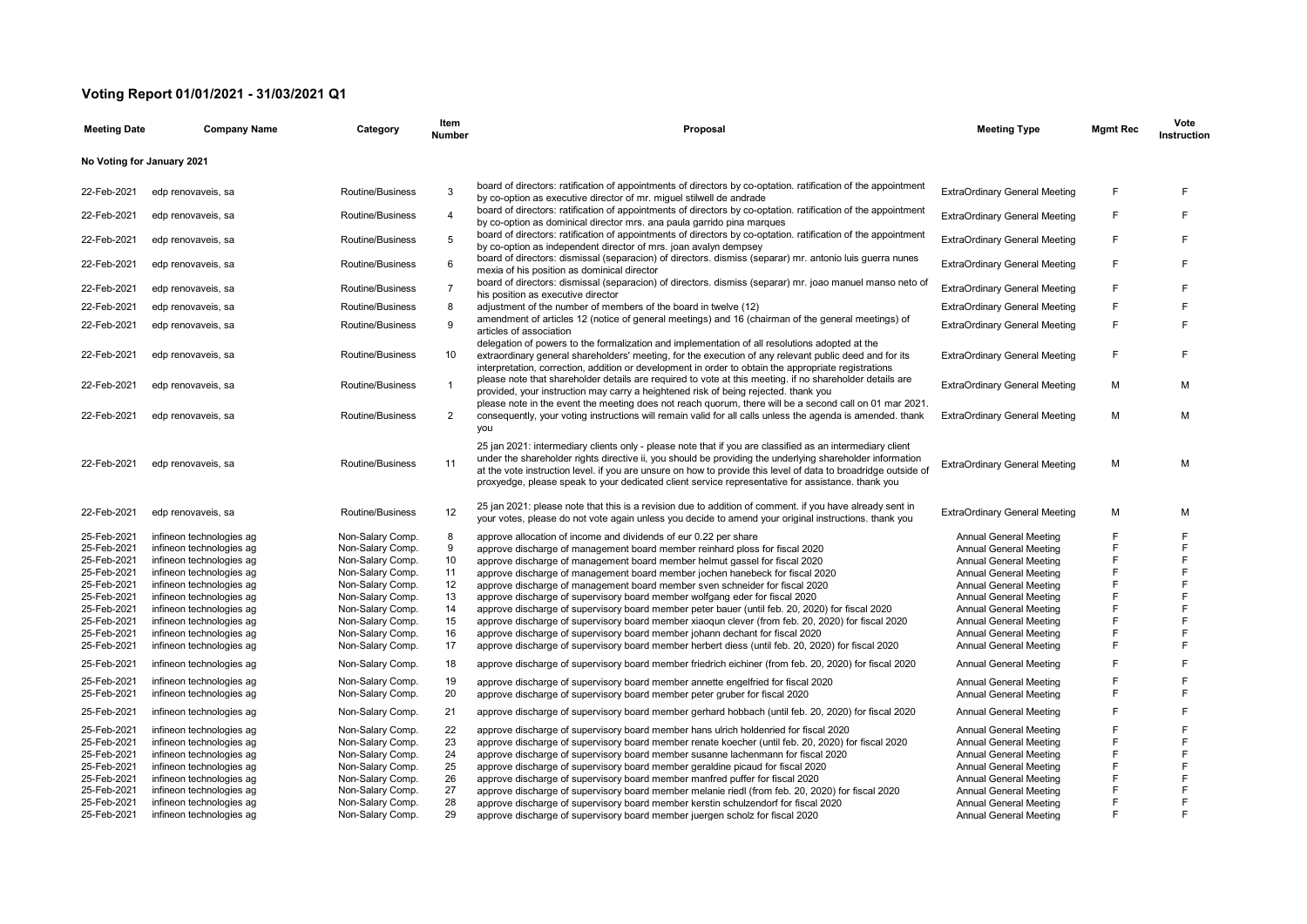| 25-Feb-2021 | infineon technologies ag | Non-Salary Comp. | 30             | approve discharge of supervisory board member ulrich spiesshofer (from feb. 20, 2020) for fiscal 2020                                                                                                                                                                                                                                                                                                                                                                                                                                                                                                                                                                                                                                                                                                                                                                                                                                                                                                                                                                                                                                                                      | <b>Annual General Meeting</b> | F | F           |
|-------------|--------------------------|------------------|----------------|----------------------------------------------------------------------------------------------------------------------------------------------------------------------------------------------------------------------------------------------------------------------------------------------------------------------------------------------------------------------------------------------------------------------------------------------------------------------------------------------------------------------------------------------------------------------------------------------------------------------------------------------------------------------------------------------------------------------------------------------------------------------------------------------------------------------------------------------------------------------------------------------------------------------------------------------------------------------------------------------------------------------------------------------------------------------------------------------------------------------------------------------------------------------------|-------------------------------|---|-------------|
| 25-Feb-2021 | infineon technologies ag | Non-Salary Comp. | 31             | approve discharge of supervisory board member margret suckale (from feb. 20, 2020) for fiscal 2020                                                                                                                                                                                                                                                                                                                                                                                                                                                                                                                                                                                                                                                                                                                                                                                                                                                                                                                                                                                                                                                                         | Annual General Meeting        | F | F           |
| 25-Feb-2021 | infineon technologies ag | Non-Salary Comp. | 32             | approve discharge of supervisory board member eckart suenner (until feb. 20, 2020) for fiscal 2020                                                                                                                                                                                                                                                                                                                                                                                                                                                                                                                                                                                                                                                                                                                                                                                                                                                                                                                                                                                                                                                                         | <b>Annual General Meeting</b> | F | $\mathsf F$ |
|             |                          |                  |                |                                                                                                                                                                                                                                                                                                                                                                                                                                                                                                                                                                                                                                                                                                                                                                                                                                                                                                                                                                                                                                                                                                                                                                            |                               | F | $\mathsf F$ |
| 25-Feb-2021 | infineon technologies ag | Non-Salary Comp. | 33             | approve discharge of supervisory board member diana vitale for fiscal 2020                                                                                                                                                                                                                                                                                                                                                                                                                                                                                                                                                                                                                                                                                                                                                                                                                                                                                                                                                                                                                                                                                                 | <b>Annual General Meeting</b> |   |             |
| 25-Feb-2021 | infineon technologies ag | Routine/Business | 34             | ratify kpmg ag as auditors for fiscal 2021                                                                                                                                                                                                                                                                                                                                                                                                                                                                                                                                                                                                                                                                                                                                                                                                                                                                                                                                                                                                                                                                                                                                 | Annual General Meeting        | F | F           |
| 25-Feb-2021 | infineon technologies ag | Non-Salary Comp. | 35             | approve remuneration policy                                                                                                                                                                                                                                                                                                                                                                                                                                                                                                                                                                                                                                                                                                                                                                                                                                                                                                                                                                                                                                                                                                                                                | Annual General Meeting        | F | ${\sf N}$   |
| 25-Feb-2021 | infineon technologies ag | Non-Salary Comp. | 36             | approve remuneration of supervisory board                                                                                                                                                                                                                                                                                                                                                                                                                                                                                                                                                                                                                                                                                                                                                                                                                                                                                                                                                                                                                                                                                                                                  | Annual General Meeting        | F | F           |
|             |                          |                  |                |                                                                                                                                                                                                                                                                                                                                                                                                                                                                                                                                                                                                                                                                                                                                                                                                                                                                                                                                                                                                                                                                                                                                                                            |                               | F | F           |
| 25-Feb-2021 | infineon technologies ag | Non-Salary Comp. | 37             | approve creation of eur 30 million pool of capital for employee stock purchase plan                                                                                                                                                                                                                                                                                                                                                                                                                                                                                                                                                                                                                                                                                                                                                                                                                                                                                                                                                                                                                                                                                        | <b>Annual General Meeting</b> |   |             |
| 25-Feb-2021 | infineon technologies ag | Routine/Business | 38             | amend articles re: information for registration in the share register                                                                                                                                                                                                                                                                                                                                                                                                                                                                                                                                                                                                                                                                                                                                                                                                                                                                                                                                                                                                                                                                                                      | <b>Annual General Meeting</b> | F | F           |
| 25-Feb-2021 | infineon technologies ag | Routine/Business | 39             | amend articles re: supervisory board's rules of procedure                                                                                                                                                                                                                                                                                                                                                                                                                                                                                                                                                                                                                                                                                                                                                                                                                                                                                                                                                                                                                                                                                                                  | <b>Annual General Meeting</b> | F | $\mathsf F$ |
|             |                          |                  |                | please note that shareholder details are required to vote at this meeting. if no shareholder details are                                                                                                                                                                                                                                                                                                                                                                                                                                                                                                                                                                                                                                                                                                                                                                                                                                                                                                                                                                                                                                                                   |                               |   |             |
| 25-Feb-2021 | infineon technologies ag | Routine/Business | 1              | provided, your instruction may carry a heightened risk of being rejected, thank you                                                                                                                                                                                                                                                                                                                                                                                                                                                                                                                                                                                                                                                                                                                                                                                                                                                                                                                                                                                                                                                                                        | <b>Annual General Meeting</b> | M | M           |
| 25-Feb-2021 | infineon technologies ag | Routine/Business | $\overline{2}$ | please note that following the amendment to paragraph 21 of the securities trade act on 9th july 2015<br>and the over-ruling of the district court in cologne judgment from 6th june 2012 the voting process has<br>now changed with regard to the german registered shares, as a result, it is now the responsibility of the<br>end-investor (i.e. final beneficiary) and not the intermediary to disclose respective final beneficiary voting<br>rights therefore the custodian bank / agent in the market will be sending the voting directly to market and<br>it is the end investors responsibility to ensure the registration element is complete with the issuer directly,<br>should they hold more than 3 % of the total share capital                                                                                                                                                                                                                                                                                                                                                                                                                             | <b>Annual General Meeting</b> | M | M           |
| 25-Feb-2021 | infineon technologies ag | Routine/Business | 3              | the vote/registration deadline as displayed on proxyedge is subject to change and will be updated as<br>soon as broadridge receives confirmation from the sub custodians regarding their instruction deadline.<br>for any queries please contact your client services representative.                                                                                                                                                                                                                                                                                                                                                                                                                                                                                                                                                                                                                                                                                                                                                                                                                                                                                      | Annual General Meeting        | M | М           |
| 25-Feb-2021 | infineon technologies ag | Routine/Business | $\overline{4}$ | according to german law, in case of specific conflicts of interest in connection with specific items of the<br>agenda for the general meeting you are not entitled to exercise your voting rights. further, your voting<br>right might be excluded when your share in voting rights has reached certain thresholds and you have not<br>complied with any of your mandatory voting rights notifications pursuant to the german securities trading<br>act (wphg). for questions in this regard please contact your client service representative for clarification.<br>if you do not have any indication regarding such conflict of interest, or another exclusion from voting,<br>please submit your vote as usual.                                                                                                                                                                                                                                                                                                                                                                                                                                                         | <b>Annual General Meeting</b> | M | M           |
| 25-Feb-2021 | infineon technologies ag | Routine/Business | 5              | further information on counter proposals can be found directly on the issuer's website (please refer to the<br>material url section of the application). If you wish to act on these items, you will need to request a<br>meeting attend and vote your shares directly at the company's meeting. counter proposals cannot be<br>reflected in the ballot on proxyedge.<br>from 10th february, broadridge will code all agendas for german meetings in english only. if you wish to<br>see the agenda in german, this will be made available as a link under the 'material url' dropdown at the                                                                                                                                                                                                                                                                                                                                                                                                                                                                                                                                                                              | <b>Annual General Meeting</b> | M | M           |
| 25-Feb-2021 | infineon technologies ag | Routine/Business | 6              | top of the ballot. the german agendas for any existing or past meetings will remain in place. for further<br>information, please contact your client service representative.                                                                                                                                                                                                                                                                                                                                                                                                                                                                                                                                                                                                                                                                                                                                                                                                                                                                                                                                                                                               | <b>Annual General Meeting</b> | M | M           |
| 25-Feb-2021 | infineon technologies ag | Routine/Business | 40             | 18 jan 2021: intermediary clients only - please note that if you are classified as an intermediary client<br>under the shareholder rights directive ii, you should be providing the underlying shareholder information<br>at the vote instruction level, if you are unsure on how to provide this level of data to broadridge outside of<br>proxyedge, please speak to your dedicated client service representative for assistance. thank you                                                                                                                                                                                                                                                                                                                                                                                                                                                                                                                                                                                                                                                                                                                              | <b>Annual General Meeting</b> | M | М           |
| 25-Feb-2021 | infineon technologies ag | Routine/Business | 41             | 20 jan 2021: please note that this is a revision due to addition of comment. if you have already sent in<br>your votes, please do not vote again unless you decide to amend your original instructions. thank you.                                                                                                                                                                                                                                                                                                                                                                                                                                                                                                                                                                                                                                                                                                                                                                                                                                                                                                                                                         | Annual General Meeting        | M | M           |
| 25-Feb-2021 | infineon technologies ag | Routine/Business | 42             | 20 jan 2021: please note that if you hold crest depository interests (cdis) and participate at this meeting,<br>you (or your crest sponsored member/custodian) will be required to instruct a transfer of the relevant cdis<br>to the escrow account specified in the associated corporate event in the crest system. this transfer will<br>need to be completed by the specified crest system deadline, once this transfer has settled, the cdis will<br>be blocked in the crest system. the cdis will be released from escrow as soon as practicable on the<br>business day prior to meeting date unless otherwise specified. in order for a vote to be accepted, the<br>voted position must be blocked in the required escrow account in the crest system. by voting on this<br>meeting, your crest sponsored member/custodian may use your vote instruction as the authorization to<br>take the necessary action which will include transferring your instructed position to escrow. please<br>contact your crest sponsored member/custodian directly for further information on the custody process<br>and whether or not they require separate instructions from you | Annual General Meeting        | M | M           |
| 25-Feb-2021 | infineon technologies ag | Routine/Business | 7              | receive financial statements and statutory reports for fiscal 2020                                                                                                                                                                                                                                                                                                                                                                                                                                                                                                                                                                                                                                                                                                                                                                                                                                                                                                                                                                                                                                                                                                         | Annual General Meeting        | M | M           |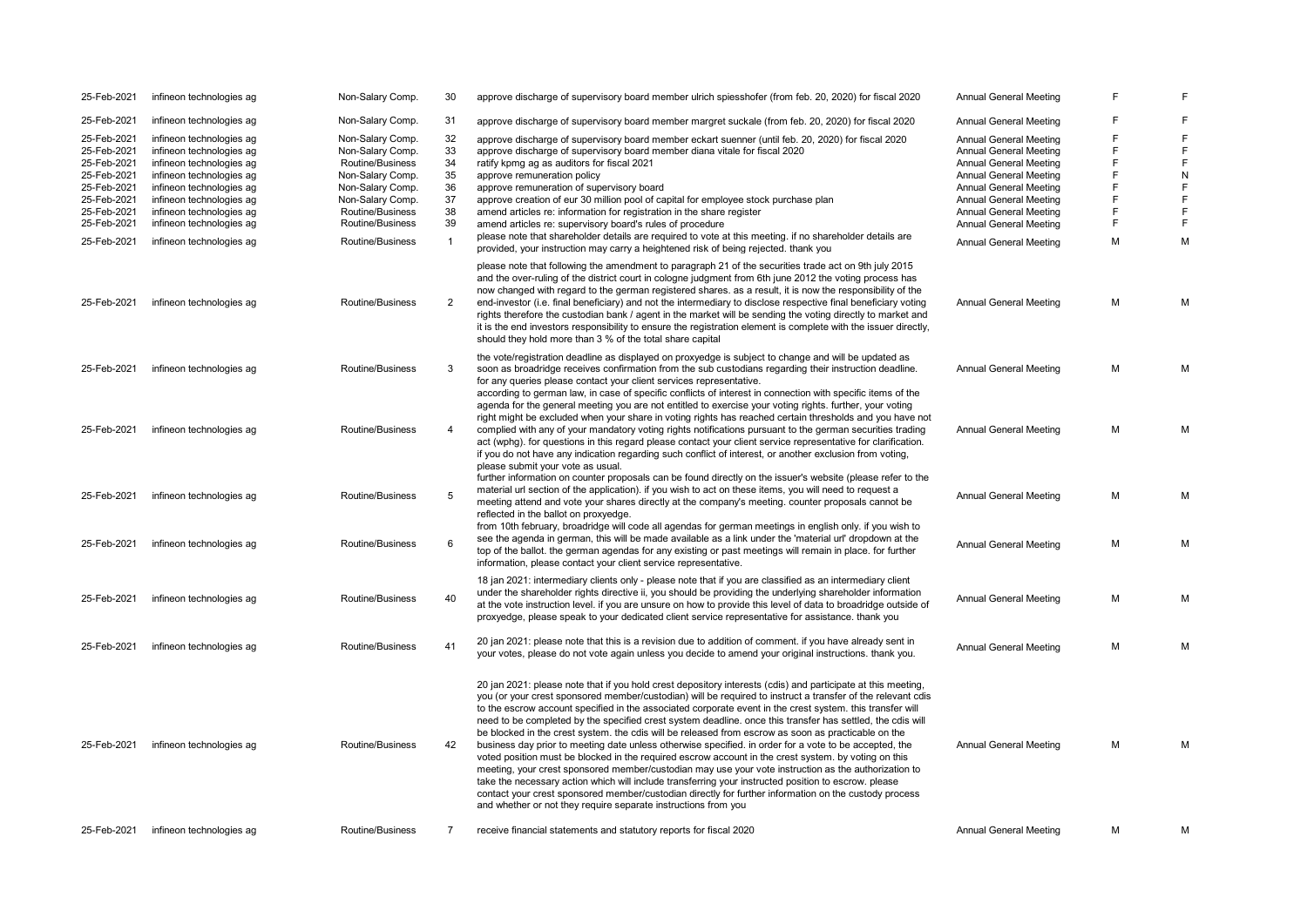| 17-Mar-2021 | gn store nord Itd           | Non-Salary Comp.         | 7              | approval of the audited annual report                                                                                                                                                                                                                                                                                                                                                                                                                                                                                                                                                                                                                                                                                                                                                                                                                                                                                                                                                                                                                                                                                                                                      | <b>Annual General Meeting</b> | F | F              |
|-------------|-----------------------------|--------------------------|----------------|----------------------------------------------------------------------------------------------------------------------------------------------------------------------------------------------------------------------------------------------------------------------------------------------------------------------------------------------------------------------------------------------------------------------------------------------------------------------------------------------------------------------------------------------------------------------------------------------------------------------------------------------------------------------------------------------------------------------------------------------------------------------------------------------------------------------------------------------------------------------------------------------------------------------------------------------------------------------------------------------------------------------------------------------------------------------------------------------------------------------------------------------------------------------------|-------------------------------|---|----------------|
| 17-Mar-2021 | gn store nord Itd           | Routine/Business         | 8              | discharge to the board of directors and the executive management                                                                                                                                                                                                                                                                                                                                                                                                                                                                                                                                                                                                                                                                                                                                                                                                                                                                                                                                                                                                                                                                                                           | <b>Annual General Meeting</b> | F | E              |
| 17-Mar-2021 | gn store nord Itd           | Non-Salary Comp.         | 9              | approval of the decision on application of profits in accordance with the approved annual report                                                                                                                                                                                                                                                                                                                                                                                                                                                                                                                                                                                                                                                                                                                                                                                                                                                                                                                                                                                                                                                                           | <b>Annual General Meeting</b> | F | $\overline{F}$ |
| 17-Mar-2021 | gn store nord Itd           | Routine/Business         | 10             | presentation of and advisory vote on the remuneration report                                                                                                                                                                                                                                                                                                                                                                                                                                                                                                                                                                                                                                                                                                                                                                                                                                                                                                                                                                                                                                                                                                               | <b>Annual General Meeting</b> | F | ${\sf N}$      |
| 17-Mar-2021 | gn store nord Itd           | Routine/Business         | 11             | approval of remuneration to the board of directors for the current financial year                                                                                                                                                                                                                                                                                                                                                                                                                                                                                                                                                                                                                                                                                                                                                                                                                                                                                                                                                                                                                                                                                          | <b>Annual General Meeting</b> | F | E              |
| 17-Mar-2021 | gn store nord Itd           | <b>Directors Related</b> | 12             | re-election of per wold-olsen member to the board of director                                                                                                                                                                                                                                                                                                                                                                                                                                                                                                                                                                                                                                                                                                                                                                                                                                                                                                                                                                                                                                                                                                              | <b>Annual General Meeting</b> | F | $\overline{F}$ |
| 17-Mar-2021 | gn store nord Itd           | <b>Directors Related</b> | 13             | re-election of jukka pekka pertola member to the board of director                                                                                                                                                                                                                                                                                                                                                                                                                                                                                                                                                                                                                                                                                                                                                                                                                                                                                                                                                                                                                                                                                                         | <b>Annual General Meeting</b> | F | $\overline{F}$ |
| 17-Mar-2021 | gn store nord Itd           | <b>Directors Related</b> | 14             | re-election of helene barnekow member to the board of director                                                                                                                                                                                                                                                                                                                                                                                                                                                                                                                                                                                                                                                                                                                                                                                                                                                                                                                                                                                                                                                                                                             | <b>Annual General Meeting</b> | F | $\mathsf F$    |
| 17-Mar-2021 | gn store nord Itd           | <b>Directors Related</b> | 15             | re-election of montserrat maresch pascual member to the board of director                                                                                                                                                                                                                                                                                                                                                                                                                                                                                                                                                                                                                                                                                                                                                                                                                                                                                                                                                                                                                                                                                                  | <b>Annual General Meeting</b> | F | $\mathsf F$    |
| 17-Mar-2021 | gn store nord Itd           | <b>Directors Related</b> | 16             | re-election of wolfgang reim member to the board of director                                                                                                                                                                                                                                                                                                                                                                                                                                                                                                                                                                                                                                                                                                                                                                                                                                                                                                                                                                                                                                                                                                               | Annual General Meeting        | F | $\overline{F}$ |
| 17-Mar-2021 | gn store nord Itd           | <b>Directors Related</b> | 17             | re-election of ronica wang member to the board of director                                                                                                                                                                                                                                                                                                                                                                                                                                                                                                                                                                                                                                                                                                                                                                                                                                                                                                                                                                                                                                                                                                                 | <b>Annual General Meeting</b> | F | $\mathsf F$    |
| 17-Mar-2021 | gn store nord Itd           | Directors Related        | 18             | re-election of anette weber member to the board of director                                                                                                                                                                                                                                                                                                                                                                                                                                                                                                                                                                                                                                                                                                                                                                                                                                                                                                                                                                                                                                                                                                                | <b>Annual General Meeting</b> | F | F              |
| 17-Mar-2021 | gn store nord ltd           | Routine/Business         | 19             | re-election of pricewaterhousecoopers statsautoriseret revisionspartnerselskab                                                                                                                                                                                                                                                                                                                                                                                                                                                                                                                                                                                                                                                                                                                                                                                                                                                                                                                                                                                                                                                                                             | <b>Annual General Meeting</b> | F | $\mathsf F$    |
|             |                             |                          |                |                                                                                                                                                                                                                                                                                                                                                                                                                                                                                                                                                                                                                                                                                                                                                                                                                                                                                                                                                                                                                                                                                                                                                                            |                               |   |                |
| 17-Mar-2021 | gn store nord Itd           | Routine/Business         | 20             | proposals from the board of directors and shareholders: authorization to the board of directors to acquire<br>treasury shares                                                                                                                                                                                                                                                                                                                                                                                                                                                                                                                                                                                                                                                                                                                                                                                                                                                                                                                                                                                                                                              | <b>Annual General Meeting</b> | F | F              |
| 17-Mar-2021 | gn store nord ltd           | Routine/Business         | 21             | proposals from the board of directors and shareholders: authorization to the board of directors to reduce<br>the share capital through the cancellation of treasury shares                                                                                                                                                                                                                                                                                                                                                                                                                                                                                                                                                                                                                                                                                                                                                                                                                                                                                                                                                                                                 | <b>Annual General Meeting</b> | F | $\mathsf F$    |
| 17-Mar-2021 | gn store nord Itd           | Routine/Business         | 22             | amendment of the articles of association: authorization to the board of directors to hold electronic general<br>meetings                                                                                                                                                                                                                                                                                                                                                                                                                                                                                                                                                                                                                                                                                                                                                                                                                                                                                                                                                                                                                                                   | <b>Annual General Meeting</b> | F | F              |
| 17-Mar-2021 | gn store nord Itd           | Routine/Business         | 23             | amendment of the articles of association: company calendar to be published only on www.qn.com                                                                                                                                                                                                                                                                                                                                                                                                                                                                                                                                                                                                                                                                                                                                                                                                                                                                                                                                                                                                                                                                              | <b>Annual General Meeting</b> | F | $\mathsf F$    |
| 17-Mar-2021 |                             | Routine/Business         | 24             | please note that this resolution is a shareholder proposal: assessment of the company's ability to publish                                                                                                                                                                                                                                                                                                                                                                                                                                                                                                                                                                                                                                                                                                                                                                                                                                                                                                                                                                                                                                                                 |                               | N | F              |
|             | gn store nord Itd           |                          |                | corporate country-by-country tax reporting                                                                                                                                                                                                                                                                                                                                                                                                                                                                                                                                                                                                                                                                                                                                                                                                                                                                                                                                                                                                                                                                                                                                 | <b>Annual General Meeting</b> |   |                |
| 17-Mar-2021 | gn store nord Itd           | Routine/Business         |                | in the majority of meetings the votes are cast with the registrar who will follow client instructions. in a<br>small percentage of meetings there is no registrar and clients votes may be cast by the chairman of the<br>board or a board member as proxy. clients can only expect them to accept pro-management votes. the<br>only way to guarantee that abstain and/or against votes are represented at the meeting is to send your<br>own representative or attend the meeting in person. the sub custodian banks offer representation<br>services for an added fee if requested. thank you                                                                                                                                                                                                                                                                                                                                                                                                                                                                                                                                                                            | <b>Annual General Meeting</b> | M | М              |
| 17-Mar-2021 | gn store nord Itd           | Routine/Business         | $\overline{2}$ | please be advised that split and partial voting is not authorised for a beneficial owner in the danish<br>market. please contact your global custodian for further information.                                                                                                                                                                                                                                                                                                                                                                                                                                                                                                                                                                                                                                                                                                                                                                                                                                                                                                                                                                                            | <b>Annual General Meeting</b> | М | М              |
| 17-Mar-2021 | gn store nord Itd           | Routine/Business         | 3              | important market processing requirement: a beneficial owner signed power of attorney (poa) is required<br>in order to lodge and execute your voting instructions in this market. absence of a poa, may cause your<br>instructions to be rejected. if you have any questions, please contact your client service representative                                                                                                                                                                                                                                                                                                                                                                                                                                                                                                                                                                                                                                                                                                                                                                                                                                             | <b>Annual General Meeting</b> | М | М              |
| 17-Mar-2021 | gn store nord Itd           | Routine/Business         | 4              | please note that shareholder details are required to vote at this meeting. if no shareholder details are<br>provided, your instruction may carry a heightened risk of being rejected. thank you                                                                                                                                                                                                                                                                                                                                                                                                                                                                                                                                                                                                                                                                                                                                                                                                                                                                                                                                                                            | <b>Annual General Meeting</b> | М | М              |
| 17-Mar-2021 | gn store nord Itd           | Routine/Business         | 5              | please note that shareholders are allowed to vote 'in favor' or 'abstain' only for resolution numbers g.1 to<br>g.7 and h. thank you                                                                                                                                                                                                                                                                                                                                                                                                                                                                                                                                                                                                                                                                                                                                                                                                                                                                                                                                                                                                                                       | <b>Annual General Meeting</b> | M | M              |
| 17-Mar-2021 | gn store nord Itd           | Routine/Business         | 26             | intermediary clients only - please note that if you are classified as an intermediary client under the<br>shareholder rights directive ii, you should be providing the underlying shareholder information at the vote<br>instruction level. if you are unsure on how to provide this level of data to broadridge outside of proxyedge,<br>please speak to your dedicated client service representative for assistance                                                                                                                                                                                                                                                                                                                                                                                                                                                                                                                                                                                                                                                                                                                                                      | <b>Annual General Meeting</b> | M | М              |
| 17-Mar-2021 | gn store nord Itd           | Routine/Business         | 27             | 24 feb 2021: please note that if you hold crest depository interests (cdis) and participate at this meeting,<br>you (or your crest sponsored member/custodian) will be required to instruct a transfer of the relevant cdis<br>to the escrow account specified in the associated corporate event in the crest system. this transfer will<br>need to be completed by the specified crest system deadline, once this transfer has settled, the cdis will<br>be blocked in the crest system. the cdis will be released from escrow as soon as practicable on the<br>business day prior to meeting date unless otherwise specified. in order for a vote to be accepted, the<br>voted position must be blocked in the required escrow account in the crest system. by voting on this<br>meeting, your crest sponsored member/custodian may use your vote instruction as the authorization to<br>take the necessary action which will include transferring your instructed position to escrow. please<br>contact your crest sponsored member/custodian directly for further information on the custody process<br>and whether or not they require separate instructions from you | <b>Annual General Meeting</b> | M | M              |
| 17-Mar-2021 | gn store nord ltd           | Routine/Business         | 28             | 09 mar 2021: please note that this is a revision due change in numbering for all resolutions. if you have<br>already sent in your votes, please do not vote again unless you decide to amend your original<br>instructions. thank you                                                                                                                                                                                                                                                                                                                                                                                                                                                                                                                                                                                                                                                                                                                                                                                                                                                                                                                                      | <b>Annual General Meeting</b> | M | м              |
| 17-Mar-2021 | gn store nord Itd           | Routine/Business         | 6              | report by the board of directors on the activities of the company during the past year                                                                                                                                                                                                                                                                                                                                                                                                                                                                                                                                                                                                                                                                                                                                                                                                                                                                                                                                                                                                                                                                                     | <b>Annual General Meeting</b> | М | М              |
| 17-Mar-2021 | gn store nord Itd           | Routine/Business         | 25             | any other business                                                                                                                                                                                                                                                                                                                                                                                                                                                                                                                                                                                                                                                                                                                                                                                                                                                                                                                                                                                                                                                                                                                                                         | <b>Annual General Meeting</b> | M | M              |
| 18-Mar-2021 | trusco nakayama corporation | <b>Directors Related</b> | $\mathbf{1}$   | appoint a director nakayama, tetsuya                                                                                                                                                                                                                                                                                                                                                                                                                                                                                                                                                                                                                                                                                                                                                                                                                                                                                                                                                                                                                                                                                                                                       | <b>Annual General Meeting</b> | E | F              |
|             |                             |                          |                |                                                                                                                                                                                                                                                                                                                                                                                                                                                                                                                                                                                                                                                                                                                                                                                                                                                                                                                                                                                                                                                                                                                                                                            |                               |   |                |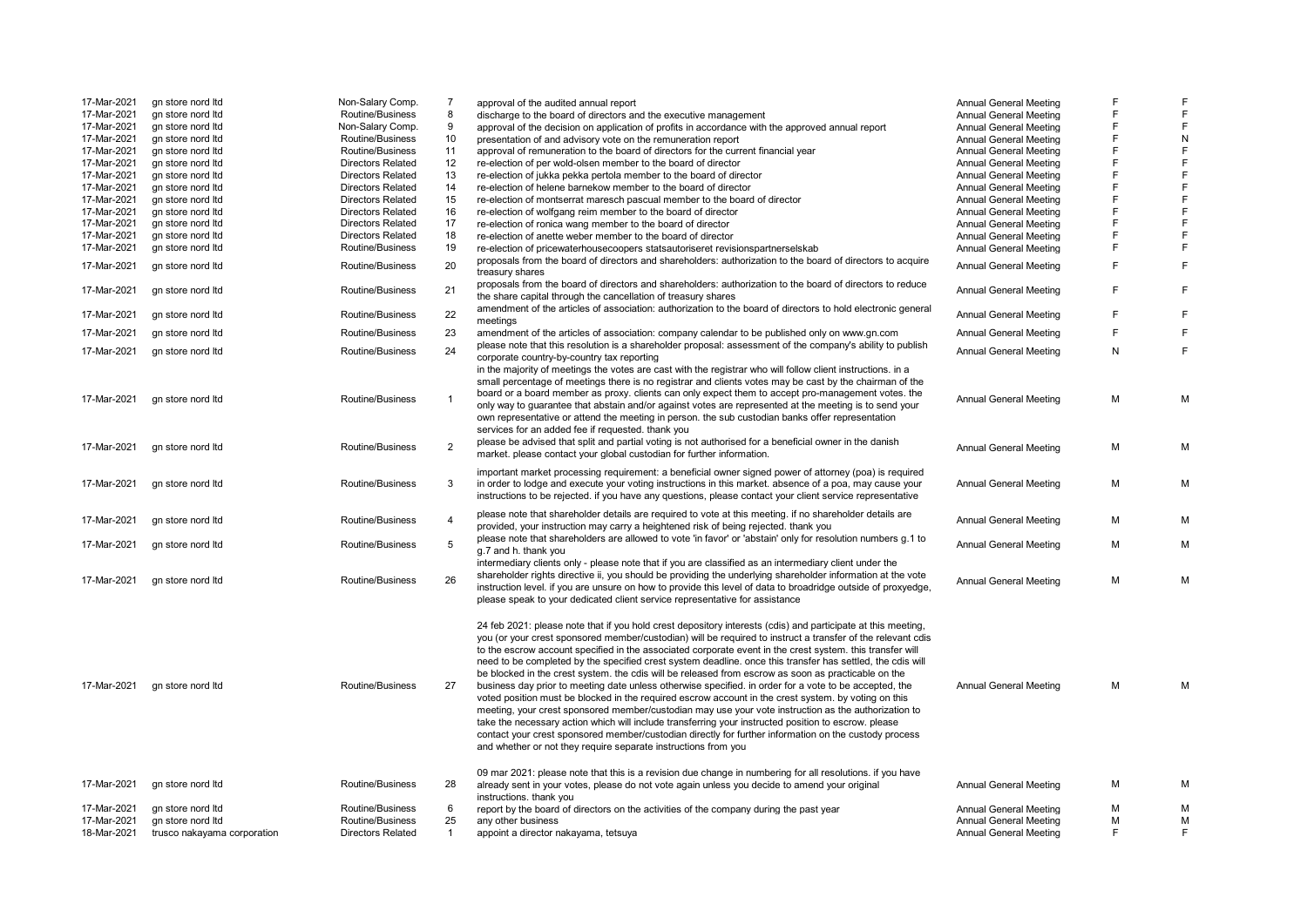| 18-Mar-2021 | trusco nakayama corporation | <b>Directors Related</b> | 2                       | appoint a director miyata, shinsaku                                                                          | <b>Annual General Meeting</b> |   |   |
|-------------|-----------------------------|--------------------------|-------------------------|--------------------------------------------------------------------------------------------------------------|-------------------------------|---|---|
| 18-Mar-2021 | trusco nakayama corporation | <b>Directors Related</b> | 3                       | appoint a director nakai, kazuo                                                                              | <b>Annual General Meeting</b> | E | F |
| 18-Mar-2021 | trusco nakayama corporation | <b>Directors Related</b> | 4                       | appoint a director kazumi, atsushi                                                                           | <b>Annual General Meeting</b> | F | F |
| 18-Mar-2021 | trusco nakayama corporation | <b>Directors Related</b> | 5                       | appoint a director naoyoshi, hideki                                                                          | Annual General Meeting        | E | F |
| 18-Mar-2021 | trusco nakayama corporation | <b>Directors Related</b> | 6                       | appoint a director saito, kenichi                                                                            | Annual General Meeting        | F | F |
| 18-Mar-2021 | trusco nakayama corporation | <b>Directors Related</b> | $\overline{7}$          | appoint a director hagihara, kuniaki                                                                         | <b>Annual General Meeting</b> | E | N |
| 18-Mar-2021 | trusco nakayama corporation | <b>Directors Related</b> | 8                       | appoint a director suzuki, takako                                                                            | <b>Annual General Meeting</b> | F | F |
| 18-Mar-2021 | trusco nakayama corporation | Routine/Business         | 9                       | appoint a corporate auditor yabuno, tadahisa                                                                 | <b>Annual General Meeting</b> | F | F |
| 18-Mar-2021 | trusco nakayama corporation | Non-Salary Comp.         | 11                      | approve details of the compensation to be received by corporate auditors                                     | <b>Annual General Meeting</b> | F | F |
| 18-Mar-2021 | trusco nakayama corporation | Routine/Business         | 10                      | appoint a substitute corporate auditor nomura, kohei                                                         | <b>Annual General Meeting</b> | F | N |
| 19-Mar-2021 | kubota corporation          | <b>Directors Related</b> | 2                       | appoint a director kimata, masatoshi                                                                         | <b>Annual General Meeting</b> | E | F |
| 19-Mar-2021 | kubota corporation          | <b>Directors Related</b> | 3                       | appoint a director kitao, yuichi                                                                             | <b>Annual General Meeting</b> | F | F |
| 19-Mar-2021 | kubota corporation          | <b>Directors Related</b> | 4                       | appoint a director yoshikawa, masato                                                                         | <b>Annual General Meeting</b> | F | F |
| 19-Mar-2021 | kubota corporation          | <b>Directors Related</b> | 5                       | appoint a director kurosawa, toshihiko                                                                       | <b>Annual General Meeting</b> | E | F |
| 19-Mar-2021 | kubota corporation          | <b>Directors Related</b> | 6                       | appoint a director watanabe, dai                                                                             | <b>Annual General Meeting</b> | F | F |
| 19-Mar-2021 | kubota corporation          | <b>Directors Related</b> | $\overline{7}$          | appoint a director matsuda, yuzuru                                                                           | Annual General Meeting        | E | F |
| 19-Mar-2021 | kubota corporation          | <b>Directors Related</b> | 8                       | appoint a director ina, koichi                                                                               | <b>Annual General Meeting</b> | F | F |
| 19-Mar-2021 | kubota corporation          | <b>Directors Related</b> | 9                       | appoint a director shintaku, yutaro                                                                          | Annual General Meeting        | E | F |
| 19-Mar-2021 | kubota corporation          | <b>Directors Related</b> | 10                      | appoint a director arakane, kumi                                                                             | <b>Annual General Meeting</b> | F | F |
| 19-Mar-2021 | kubota corporation          | Routine/Business         | 11                      | appoint a corporate auditor furusawa, yuri                                                                   | <b>Annual General Meeting</b> | F | F |
| 19-Mar-2021 | kubota corporation          | Routine/Business         | 12                      | approve details of the compensation to be received by directors                                              | <b>Annual General Meeting</b> | F | F |
| 19-Mar-2021 | kubota corporation          | Routine/Business         | $\mathbf{1}$            | please reference meeting materials.                                                                          | <b>Annual General Meeting</b> | M | M |
| 19-Mar-2021 | kubota corporation          | Non-Salary Comp.         | 13                      | approve payment of bonuses to directors                                                                      | Annual General Meeting        | E | F |
| 20-Mar-2021 | thk co., ltd.               | Non-Salary Comp.         | $\overline{2}$          | approve appropriation of surplus                                                                             | <b>Annual General Meeting</b> | E | F |
| 20-Mar-2021 | thk co., ltd.               | <b>Directors Related</b> | 3                       | appoint a director who is not audit and supervisory committee member teramachi, akihiro                      | <b>Annual General Meeting</b> | F | F |
| 20-Mar-2021 | thk co., ltd.               | <b>Directors Related</b> | $\overline{\mathbf{4}}$ | appoint a director who is not audit and supervisory committee member teramachi, toshihiro                    | <b>Annual General Meeting</b> | F | F |
| 20-Mar-2021 | thk co., ltd.               | <b>Directors Related</b> | 5                       | appoint a director who is not audit and supervisory committee member imano, hiroshi                          | <b>Annual General Meeting</b> | F | F |
| 20-Mar-2021 | thk co., ltd.               | <b>Directors Related</b> | 6                       | appoint a director who is not audit and supervisory committee member maki, nobuyuki                          | Annual General Meeting        | E | F |
| 20-Mar-2021 | thk co., ltd.               | <b>Directors Related</b> | $\overline{7}$          | appoint a director who is not audit and supervisory committee member teramachi, takashi                      | <b>Annual General Meeting</b> |   | F |
| 20-Mar-2021 | thk co., ltd.               | <b>Directors Related</b> | 8                       | appoint a director who is not audit and supervisory committee member shimomaki, junji                        | <b>Annual General Meeting</b> | F | F |
| 20-Mar-2021 | thk co., ltd.               | <b>Directors Related</b> | 9                       | appoint a director who is not audit and supervisory committee member sakai, junichi                          | <b>Annual General Meeting</b> | F | F |
| 20-Mar-2021 | thk co., ltd.               | <b>Directors Related</b> | 10                      | appoint a director who is not audit and supervisory committee member kainosho, masaaki                       | <b>Annual General Meeting</b> | F | F |
| 20-Mar-2021 | thk co., ltd.               | Routine/Business         | $\mathbf{1}$            | please reference meeting materials.                                                                          | Annual General Meeting        | M | M |
| 24-Mar-2021 | sartorius stedim biotech    | Non-Salary Comp.         | 6                       | approval of the corporate financial statements for the financial year ended 31 december 2020 and             | <b>MIX</b>                    | F | F |
|             |                             |                          |                         | discharge granted to directors                                                                               |                               |   |   |
| 24-Mar-2021 | sartorius stedim biotech    | Non-Salary Comp.         | $\overline{7}$          | approval of the consolidated financial statements for the financial year ended 31 december 2020              | MIX                           | F | F |
| 24-Mar-2021 | sartorius stedim biotech    | Routine/Business         | 8                       | allocation of income for the financial year ended 31 december 2020 - setting of the dividend                 | <b>MIX</b>                    | F | F |
| 24-Mar-2021 | sartorius stedim biotech    | Non-Salary Comp.         | 9                       | approval of the regulated agreements and commitments referred to in articles I.225-38 and following of       | <b>MIX</b>                    | E | N |
|             |                             |                          |                         | the french commercial code                                                                                   |                               | F | F |
| 24-Mar-2021 | sartorius stedim biotech    | Routine/Business         | 10                      | setting of the overall annual amount of the compensation allocated to directors                              | MIX                           |   |   |
| 24-Mar-2021 | sartorius stedim biotech    | Non-Salary Comp.         | 11                      | approval of the information referred to in section i of article I. 225-37-3 of the french commercial code    | MIX                           | E | F |
|             |                             |                          |                         | relating to the compensation of corporate officers for the financial year ended 31 december 2020             |                               |   |   |
|             |                             |                          |                         | approval of the fixed, variable and exceptional elements making up the total compensation and benefits       |                               |   |   |
| 24-Mar-2021 | sartorius stedim biotech    | Non-Salary Comp.         | 12                      | of any kind due or awarded to mr. joachim kreuzburg, chairman and chief executive officer for the            | <b>MIX</b>                    | E | N |
|             |                             |                          |                         | financial year ended 31 december 2020                                                                        |                               |   |   |
| 24-Mar-2021 | sartorius stedim biotech    | Non-Salary Comp.         | 13                      | approval of the compensation policy for corporate officers                                                   | MIX                           | E | N |
| 24-Mar-2021 | sartorius stedim biotech    | Routine/Business         | 14                      | authorisation granted to the board of directors in order to allow the company to trade in its own shares     | MIX                           | E | F |
| 24-Mar-2021 | sartorius stedim biotech    | Routine/Business         | 15                      | renewal of the term of office of mrs. anne-marie graffin as director                                         | MIX                           | F | F |
| 24-Mar-2021 | sartorius stedim biotech    | Routine/Business         | 16                      | renewal of the term of office of mrs. susan dexter as director                                               | <b>MIX</b>                    | E | F |
| 24-Mar-2021 | sartorius stedim biotech    | Routine/Business         | 17                      | renewal of the term of office of kpmg as principal statutory auditor                                         | MIX                           | F | F |
|             |                             |                          |                         | non-renewal and non-replacement of the term of office of salustro reydel company as deputy statutory         |                               |   |   |
| 24-Mar-2021 | sartorius stedim biotech    | Routine/Business         | 18                      | auditor                                                                                                      | MIX                           | E | F |
| 24-Mar-2021 | sartorius stedim biotech    | Routine/Business         | 19                      | powers to carry out formalities                                                                              | <b>MIX</b>                    | E | F |
| 24-Mar-2021 | sartorius stedim biotech    | Routine/Business         | 20                      | delegation of authority to be granted to the board of directors in order to reduce the share capital in      | MIX                           | F | F |
| 24-Mar-2021 | sartorius stedim biotech    | Routine/Business         | 21                      | accordance with article I225-2019 of the french commercial code<br>powers to carry out formalities           | MIX                           | E | F |
|             |                             |                          |                         | the following applies to shareholders that do not hold shares directly with a french custodian: proxy cards: |                               |   |   |
|             |                             |                          |                         | voting instructions will be forwarded to the global custodians on the vote deadline date. in capacity as     |                               |   |   |
| 24-Mar-2021 | sartorius stedim biotech    | Routine/Business         | $\mathbf{1}$            | registered intermediary, the global custodians will sign the proxy cards and forward them to the local       | MIX                           | M | M |
|             |                             |                          |                         | custodian. if you request more information, please contact your client representative.                       |                               |   |   |
|             |                             |                          |                         |                                                                                                              |                               |   |   |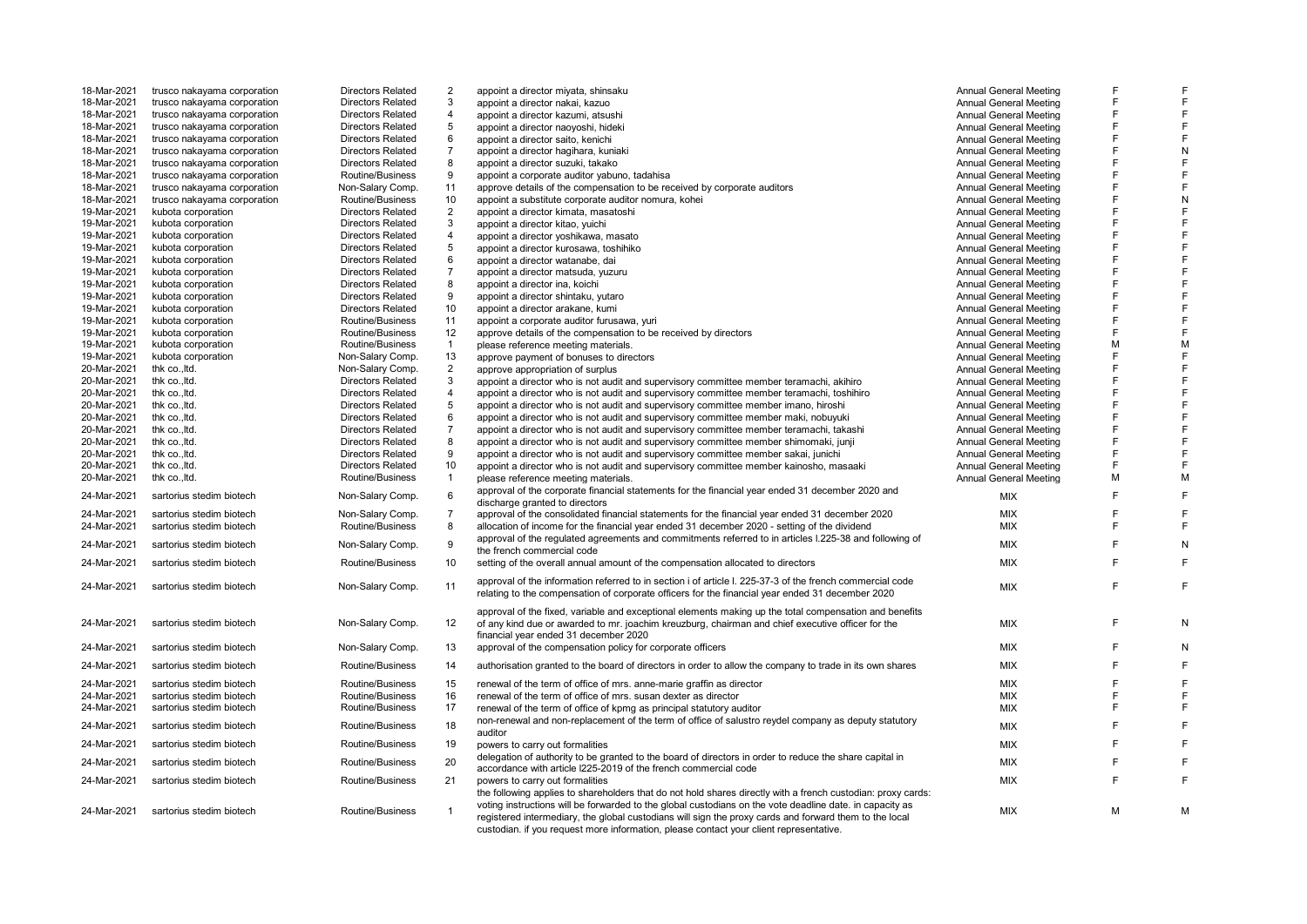| 24-Mar-2021 | sartorius stedim biotech | Routine/Business | 2                       | following changes in the format of proxy cards for french meetings, abstain is now a valid voting option.<br>for any additional items raised at the meeting the voting option will default to 'against', or for positions<br>where the proxy card is not completed by broadridge, to the preference of your custodian.                                                                                                                                                                                                                                                                                                                                                                                                                                                                                                                                                                                                                                                                                                                                                                                                                                                                                                                                                                                                                                                            | <b>MIX</b> | м | М |
|-------------|--------------------------|------------------|-------------------------|-----------------------------------------------------------------------------------------------------------------------------------------------------------------------------------------------------------------------------------------------------------------------------------------------------------------------------------------------------------------------------------------------------------------------------------------------------------------------------------------------------------------------------------------------------------------------------------------------------------------------------------------------------------------------------------------------------------------------------------------------------------------------------------------------------------------------------------------------------------------------------------------------------------------------------------------------------------------------------------------------------------------------------------------------------------------------------------------------------------------------------------------------------------------------------------------------------------------------------------------------------------------------------------------------------------------------------------------------------------------------------------|------------|---|---|
| 24-Mar-2021 | sartorius stedim biotech | Routine/Business | 3                       | 15 feb 2021: please note that shareholder details are required to vote at this meeting. if no shareholder<br>details are provided, your instruction may carry a heightened risk of being rejected. thank you and please<br>note that if you hold crest depository interests (cdis) and participate at this meeting, you (or your crest<br>sponsored member/custodian) will be required to instruct a transfer of the relevant cdis to the escrow<br>account specified in the associated corporate event in the crest system. this transfer will need to be<br>completed by the specified crest system deadline. once this transfer has settled, the cdis will be blocked<br>in the crest system. the cdis will be released from escrow as soon as practicable on the business day<br>prior to meeting date unless otherwise specified. in order for a vote to be accepted, the voted position<br>must be blocked in the required escrow account in the crest system. by voting on this meeting, your crest<br>sponsored member/custodian may use your vote instruction as the authorization to take the necessary<br>action which will include transferring your instructed position to escrow. please contact your crest<br>sponsored member/custodian directly for further information on the custody process and whether or not<br>they require separate instructions from you | MIX        | M | M |
| 24-Mar-2021 | sartorius stedim biotech | Routine/Business | 4                       | please note that due to the current covid19 crisis and in accordance with the provisions adopted by the<br>french government under law no. 2020-1379 of november 14, 2020, extended and modified by law no<br>2020-1614 of december 18, 2020 the general meeting will take place behind closed doors without the<br>physical presence of the shareholders, to comply with these laws, please do not submit any requests to<br>attend the meeting in person. should this situation change, the company encourages all shareholders to<br>regularly consult the company website                                                                                                                                                                                                                                                                                                                                                                                                                                                                                                                                                                                                                                                                                                                                                                                                     | MIX        | M | M |
| 24-Mar-2021 | sartorius stedim biotech | Routine/Business | 5                       | 15 feb 2021: please note that important additional meeting information is available by clicking on the<br>material url link: https://www.journal-officiel.gouv.fr/balo/document/202102122100253-19 and please note<br>that this is a revision due to modification of comment. if you have already sent in your votes, please do<br>not vote again unless you decide to amend your original instructions. thank you                                                                                                                                                                                                                                                                                                                                                                                                                                                                                                                                                                                                                                                                                                                                                                                                                                                                                                                                                                | MIX        | M | М |
| 24-Mar-2021 | sartorius stedim biotech | Routine/Business | 22                      | intermediary clients only - please note that if you are classified as an intermediary client under the<br>shareholder rights directive ii, you should be providing the underlying shareholder information at the vote<br>instruction level. if you are unsure on how to provide this level of data to broadridge outside of proxyedge,<br>please speak to your dedicated client service representative for assistance<br>the following applies to shareholders that do not hold shares directly with a french custodian: proxy cards:                                                                                                                                                                                                                                                                                                                                                                                                                                                                                                                                                                                                                                                                                                                                                                                                                                             | <b>MIX</b> | M | M |
| 24-Mar-2021 | sartorius stedim biotech | Routine/Business | 1                       | voting instructions will be forwarded to the global custodians on the vote deadline date. in capacity as<br>registered intermediary, the global custodians will sign the proxy cards and forward them to the local<br>custodian. if you request more information, please contact your client representative.                                                                                                                                                                                                                                                                                                                                                                                                                                                                                                                                                                                                                                                                                                                                                                                                                                                                                                                                                                                                                                                                      | MIX        | М | М |
| 24-Mar-2021 | sartorius stedim biotech | Routine/Business | 2                       | following changes in the format of proxy cards for french meetings, abstain is now a valid voting option.<br>for any additional items raised at the meeting the voting option will default to 'against', or for positions<br>where the proxy card is not completed by broadridge, to the preference of your custodian.                                                                                                                                                                                                                                                                                                                                                                                                                                                                                                                                                                                                                                                                                                                                                                                                                                                                                                                                                                                                                                                            | MIX        | M | M |
| 24-Mar-2021 | sartorius stedim biotech | Routine/Business | 3                       | 15 feb 2021: please note that shareholder details are required to vote at this meeting. if no shareholder<br>details are provided, your instruction may carry a heightened risk of being rejected. thank you and please<br>note that if you hold crest depository interests (cdis) and participate at this meeting, you (or your crest<br>sponsored member/custodian) will be required to instruct a transfer of the relevant cdis to the escrow<br>account specified in the associated corporate event in the crest system. this transfer will need to be<br>completed by the specified crest system deadline. once this transfer has settled, the cdis will be blocked<br>in the crest system, the cdis will be released from escrow as soon as practicable on the business day<br>prior to meeting date unless otherwise specified. in order for a vote to be accepted, the voted position<br>must be blocked in the required escrow account in the crest system. by voting on this meeting, your crest<br>sponsored member/custodian may use your vote instruction as the authorization to take the necessary<br>action which will include transferring your instructed position to escrow. please contact your crest<br>sponsored member/custodian directly for further information on the custody process and whether or not<br>they require separate instructions from you | MIX        | M | M |
| 24-Mar-2021 | sartorius stedim biotech | Routine/Business | $\overline{\mathbf{A}}$ | please note that due to the current covid19 crisis and in accordance with the provisions adopted by the<br>french government under law no. 2020-1379 of november 14, 2020, extended and modified by law no<br>2020-1614 of december 18, 2020 the general meeting will take place behind closed doors without the<br>physical presence of the shareholders, to comply with these laws, please do not submit any requests to<br>attend the meeting in person. should this situation change, the company encourages all shareholders to<br>regularly consult the company website                                                                                                                                                                                                                                                                                                                                                                                                                                                                                                                                                                                                                                                                                                                                                                                                     | <b>MIX</b> | M | м |
| 24-Mar-2021 | sartorius stedim biotech | Routine/Business | 5                       | 15 feb 2021: please note that important additional meeting information is available by clicking on the<br>material url link: https://www.journal-officiel.gouv.fr/balo/document/202102122100253-19 and please note<br>that this is a revision due to modification of comment. if you have already sent in your votes, please do<br>not vote again unless you decide to amend your original instructions, thank you                                                                                                                                                                                                                                                                                                                                                                                                                                                                                                                                                                                                                                                                                                                                                                                                                                                                                                                                                                | <b>MIX</b> | M | M |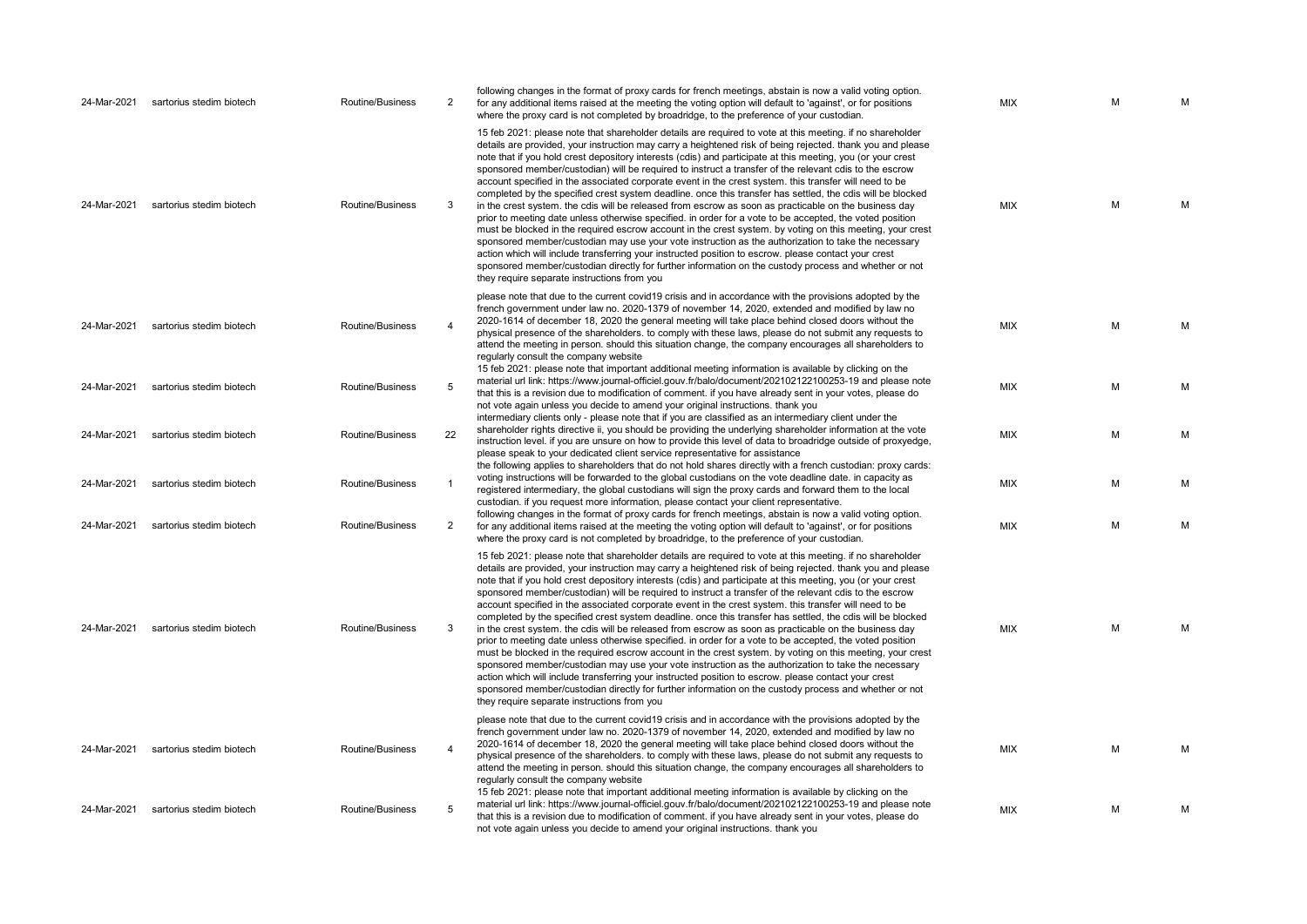| 24-Mar-2021 | sartorius stedim biotech  | Non-Salary Comp.         | 6              | approval of the corporate financial statements for the financial year ended 31 december 2020 and                                                                                                                                                                                                            | <b>MIX</b>                    |   | For     |
|-------------|---------------------------|--------------------------|----------------|-------------------------------------------------------------------------------------------------------------------------------------------------------------------------------------------------------------------------------------------------------------------------------------------------------------|-------------------------------|---|---------|
|             |                           |                          |                | discharge granted to directors                                                                                                                                                                                                                                                                              |                               |   |         |
| 24-Mar-2021 | sartorius stedim biotech  | Non-Salary Comp.         | $\overline{7}$ | approval of the consolidated financial statements for the financial year ended 31 december 2020                                                                                                                                                                                                             | <b>MIX</b>                    | F | For     |
| 24-Mar-2021 | sartorius stedim biotech  | Routine/Business         | 8              | allocation of income for the financial year ended 31 december 2020 - setting of the dividend                                                                                                                                                                                                                | <b>MIX</b>                    | F | For     |
| 24-Mar-2021 | sartorius stedim biotech  | Non-Salary Comp.         | 9              | approval of the regulated agreements and commitments referred to in articles I.225-38 and following of<br>the french commercial code                                                                                                                                                                        | <b>MIX</b>                    | F | Against |
| 24-Mar-2021 | sartorius stedim biotech  | Routine/Business         | 10             | setting of the overall annual amount of the compensation allocated to directors                                                                                                                                                                                                                             | <b>MIX</b>                    | F | For     |
| 24-Mar-2021 | sartorius stedim biotech  | Non-Salary Comp.         | 11             | approval of the information referred to in section i of article I. 225-37-3 of the french commercial code<br>relating to the compensation of corporate officers for the financial year ended 31 december 2020                                                                                               | <b>MIX</b>                    | F | For     |
| 24-Mar-2021 | sartorius stedim biotech  | Non-Salary Comp.         | 12             | approval of the fixed, variable and exceptional elements making up the total compensation and benefits<br>of any kind due or awarded to mr. joachim kreuzburg, chairman and chief executive officer for the<br>financial year ended 31 december 2020                                                        | MIX                           | F | Against |
| 24-Mar-2021 | sartorius stedim biotech  | Non-Salary Comp.         | 13             | approval of the compensation policy for corporate officers                                                                                                                                                                                                                                                  | MIX                           | F | Against |
| 24-Mar-2021 | sartorius stedim biotech  | Routine/Business         | 14             | authorisation granted to the board of directors in order to allow the company to trade in its own shares                                                                                                                                                                                                    | <b>MIX</b>                    | E | For     |
| 24-Mar-2021 | sartorius stedim biotech  | Routine/Business         | 15             | renewal of the term of office of mrs. anne-marie graffin as director                                                                                                                                                                                                                                        | <b>MIX</b>                    | F | For     |
| 24-Mar-2021 | sartorius stedim biotech  | Routine/Business         | 16             | renewal of the term of office of mrs. susan dexter as director                                                                                                                                                                                                                                              | MIX                           | F | For     |
| 24-Mar-2021 | sartorius stedim biotech  | Routine/Business         | 17             | renewal of the term of office of kpmq as principal statutory auditor                                                                                                                                                                                                                                        | MIX                           | F | For     |
| 24-Mar-2021 | sartorius stedim biotech  | Routine/Business         | 18             | non-renewal and non-replacement of the term of office of salustro reydel company as deputy statutory                                                                                                                                                                                                        | MIX                           | F | For     |
|             |                           |                          |                | auditor                                                                                                                                                                                                                                                                                                     |                               |   |         |
| 24-Mar-2021 | sartorius stedim biotech  | Routine/Business         | 19             | powers to carry out formalities                                                                                                                                                                                                                                                                             | <b>MIX</b>                    | F | For     |
| 24-Mar-2021 | sartorius stedim biotech  | Routine/Business         | 20             | delegation of authority to be granted to the board of directors in order to reduce the share capital in<br>accordance with article I225-2019 of the french commercial code                                                                                                                                  | <b>MIX</b>                    | F | For     |
| 24-Mar-2021 | sartorius stedim biotech  | Routine/Business         | 21             | powers to carry out formalities                                                                                                                                                                                                                                                                             | <b>MIX</b>                    | F | For     |
|             |                           |                          |                | intermediary clients only - please note that if you are classified as an intermediary client under the                                                                                                                                                                                                      |                               |   |         |
| 24-Mar-2021 | sartorius stedim biotech  | Routine/Business         | 22             | shareholder rights directive ii, you should be providing the underlying shareholder information at the vote<br>instruction level. if you are unsure on how to provide this level of data to broadridge outside of proxyedge,<br>please speak to your dedicated client service representative for assistance | <b>MIX</b>                    | м | М       |
| 25-Mar-2021 | shiseido company, limited | Non-Salary Comp.         | $\overline{2}$ | approve appropriation of surplus                                                                                                                                                                                                                                                                            | <b>Annual General Meeting</b> | F | F       |
| 25-Mar-2021 | shiseido company, limited | <b>Directors Related</b> | 3              | appoint a director uotani, masahiko                                                                                                                                                                                                                                                                         | <b>Annual General Meeting</b> | F | F       |
| 25-Mar-2021 | shiseido company, limited | <b>Directors Related</b> | 4              | appoint a director suzuki, yukari                                                                                                                                                                                                                                                                           | <b>Annual General Meeting</b> | F | F       |
| 25-Mar-2021 | shiseido company, limited | <b>Directors Related</b> | 5              | appoint a director tadakawa, norio                                                                                                                                                                                                                                                                          | <b>Annual General Meeting</b> | F | F       |
| 25-Mar-2021 | shiseido company, limited | <b>Directors Related</b> | 6              | appoint a director yokota, takayuki                                                                                                                                                                                                                                                                         | <b>Annual General Meeting</b> | F | F       |
| 25-Mar-2021 | shiseido company, limited | <b>Directors Related</b> | $\overline{7}$ | appoint a director fujimori, yoshiaki                                                                                                                                                                                                                                                                       | <b>Annual General Meeting</b> | F | F       |
| 25-Mar-2021 | shiseido company, limited | <b>Directors Related</b> | 8              | appoint a director ishikura, yoko                                                                                                                                                                                                                                                                           | <b>Annual General Meeting</b> | F | F       |
| 25-Mar-2021 | shiseido company, limited | <b>Directors Related</b> | 9              | appoint a director iwahara, shinsaku                                                                                                                                                                                                                                                                        | <b>Annual General Meeting</b> | F | F       |
| 25-Mar-2021 | shiseido company, limited | <b>Directors Related</b> | $10$           | appoint a director oishi, kanoko                                                                                                                                                                                                                                                                            | <b>Annual General Meeting</b> | F | F       |
| 25-Mar-2021 | shiseido company, limited | Routine/Business         | 11             | appoint a corporate auditor ozu, hiroshi                                                                                                                                                                                                                                                                    | <b>Annual General Meeting</b> | F | E       |
| 25-Mar-2021 | shiseido company, limited | Non-Salary Comp.         | 12             | approve details of the long-term incentive type compensation to be received by directors                                                                                                                                                                                                                    | <b>Annual General Meeting</b> | F | F       |
| 25-Mar-2021 | shiseido company, limited | Routine/Business         | $\mathbf{1}$   | please reference meeting materials.                                                                                                                                                                                                                                                                         | <b>Annual General Meeting</b> | М | М       |
| 26-Mar-2021 | kao corporation           | Non-Salary Comp.         | $\overline{2}$ | approve appropriation of surplus                                                                                                                                                                                                                                                                            | <b>Annual General Meeting</b> | F | F       |
| 26-Mar-2021 | kao corporation           | <b>Directors Related</b> | 3              | appoint a director sawada, michitaka                                                                                                                                                                                                                                                                        | <b>Annual General Meeting</b> | F | F       |
| 26-Mar-2021 | kao corporation           | <b>Directors Related</b> | $\overline{4}$ | appoint a director hasebe, yoshihiro                                                                                                                                                                                                                                                                        | <b>Annual General Meeting</b> | F | F       |
| 26-Mar-2021 | kao corporation           | <b>Directors Related</b> | 5              | appoint a director takeuchi, toshiaki                                                                                                                                                                                                                                                                       | <b>Annual General Meeting</b> | F | F       |
| 26-Mar-2021 | kao corporation           | <b>Directors Related</b> | 6              | appoint a director matsuda, tomoharu                                                                                                                                                                                                                                                                        | Annual General Meeting        | F | F       |
| 26-Mar-2021 | kao corporation           | <b>Directors Related</b> | $\overline{7}$ | appoint a director kadonaga, sonosuke                                                                                                                                                                                                                                                                       | <b>Annual General Meeting</b> | F | F       |
| 26-Mar-2021 | kao corporation           | <b>Directors Related</b> | 8              | appoint a director shinobe, osamu                                                                                                                                                                                                                                                                           | <b>Annual General Meeting</b> | F | F       |
| 26-Mar-2021 | kao corporation           | <b>Directors Related</b> | 9              | appoint a director mukai, chiaki                                                                                                                                                                                                                                                                            | <b>Annual General Meeting</b> | F | F       |
| 26-Mar-2021 | kao corporation           | <b>Directors Related</b> | 10             | appoint a director hayashi, nobuhide                                                                                                                                                                                                                                                                        | Annual General Meeting        | F | N       |
| 26-Mar-2021 | kao corporation           | Routine/Business         | 11             | appoint a corporate auditor kawashima, sadanao                                                                                                                                                                                                                                                              | <b>Annual General Meeting</b> | F | F       |
| 26-Mar-2021 | kao corporation           | Routine/Business         | 12             | appoint a corporate auditor amano, hideki                                                                                                                                                                                                                                                                   | Annual General Meeting        | F | F       |
| 26-Mar-2021 | kao corporation           | Non-Salary Comp.         | 13             | approve details of the stock compensation to be received by directors, etc.                                                                                                                                                                                                                                 | <b>Annual General Meeting</b> | F | F       |
| 26-Mar-2021 | kao corporation           | Routine/Business         | $\mathbf{1}$   | please reference meeting materials.                                                                                                                                                                                                                                                                         | <b>Annual General Meeting</b> | M | М       |
| 27-Mar-2021 | horiba, Itd.              | <b>Directors Related</b> | $\overline{2}$ | appoint a director horiba, atsushi                                                                                                                                                                                                                                                                          | <b>Annual General Meeting</b> | F | F       |
| 27-Mar-2021 | horiba.ltd.               | <b>Directors Related</b> | 3              | appoint a director saito, juichi                                                                                                                                                                                                                                                                            | <b>Annual General Meeting</b> | F | F       |
| 27-Mar-2021 | horiba, Itd.              | <b>Directors Related</b> | $\overline{4}$ | appoint a director adachi, masayuki                                                                                                                                                                                                                                                                         | <b>Annual General Meeting</b> | Ë | F       |
| 27-Mar-2021 | horiba, Itd.              | <b>Directors Related</b> | 5              | appoint a director okawa, masao                                                                                                                                                                                                                                                                             | <b>Annual General Meeting</b> | F | F       |
| 27-Mar-2021 | horiba, Itd.              | <b>Directors Related</b> | 6              | appoint a director nagano, takashi                                                                                                                                                                                                                                                                          | <b>Annual General Meeting</b> | F | F       |
| 27-Mar-2021 | horiba, Itd.              | <b>Directors Related</b> | $\overline{7}$ | appoint a director takeuchi, sawako                                                                                                                                                                                                                                                                         | <b>Annual General Meeting</b> | F | F       |
| 27-Mar-2021 | horiba, ltd.              | <b>Directors Related</b> | 8              | appoint a director toyama, haruyuki                                                                                                                                                                                                                                                                         | <b>Annual General Meeting</b> | F | F       |
| 27-Mar-2021 | horiba.ltd.               | <b>Directors Related</b> | 9              | appoint a director matsuda, fumihiko                                                                                                                                                                                                                                                                        | <b>Annual General Meeting</b> | F | F       |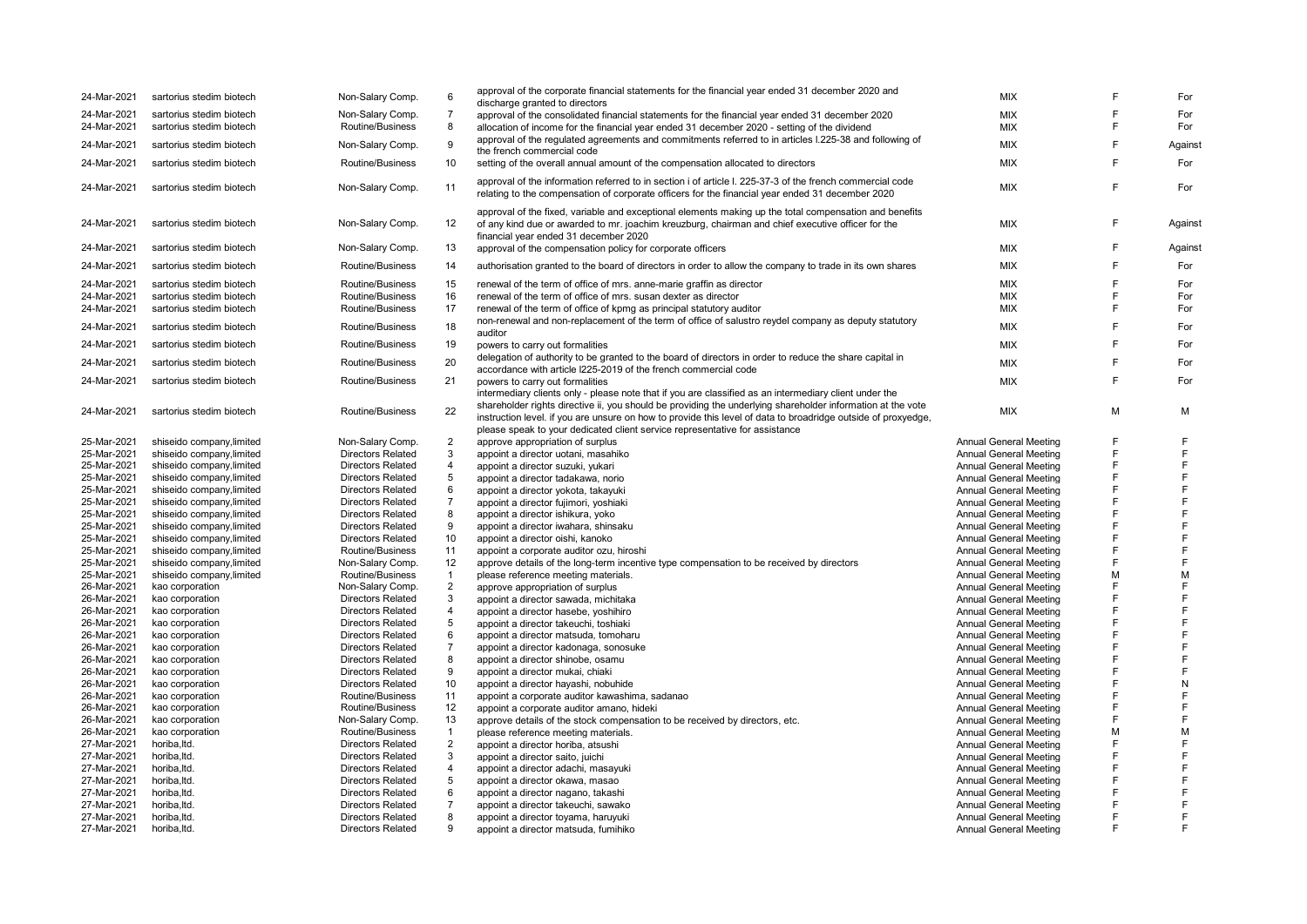| 27-Mar-2021 | horiba, Itd.            | Routine/Business         | $\mathbf{1}$   | please reference meeting materials.                                                                                                                                                                                                                                                                                                                                                                                                                                                                                                                                                                                                         | <b>Annual General Meeting</b> | M            |   |
|-------------|-------------------------|--------------------------|----------------|---------------------------------------------------------------------------------------------------------------------------------------------------------------------------------------------------------------------------------------------------------------------------------------------------------------------------------------------------------------------------------------------------------------------------------------------------------------------------------------------------------------------------------------------------------------------------------------------------------------------------------------------|-------------------------------|--------------|---|
| 30-Mar-2021 | shimano inc.            | Non-Salary Comp.         | $\overline{2}$ | approve appropriation of surplus                                                                                                                                                                                                                                                                                                                                                                                                                                                                                                                                                                                                            | <b>Annual General Meeting</b> | $\mathsf{F}$ |   |
|             |                         |                          |                |                                                                                                                                                                                                                                                                                                                                                                                                                                                                                                                                                                                                                                             |                               | F            |   |
| 30-Mar-2021 | shimano inc.            | <b>Directors Related</b> | 3              | appoint a director chia chin seng                                                                                                                                                                                                                                                                                                                                                                                                                                                                                                                                                                                                           | <b>Annual General Meeting</b> |              |   |
| 30-Mar-2021 | shimano inc.            | <b>Directors Related</b> | 4              | appoint a director otsu, tomohiro                                                                                                                                                                                                                                                                                                                                                                                                                                                                                                                                                                                                           | <b>Annual General Meeting</b> | E            |   |
| 30-Mar-2021 | shimano inc.            | <b>Directors Related</b> | 5              | appoint a director yoshida, tamotsu                                                                                                                                                                                                                                                                                                                                                                                                                                                                                                                                                                                                         | <b>Annual General Meeting</b> | E            |   |
| 30-Mar-2021 | shimano inc.            | <b>Directors Related</b> | 6              | appoint a director ichijo, kazuo                                                                                                                                                                                                                                                                                                                                                                                                                                                                                                                                                                                                            | Annual General Meeting        | F            |   |
| 30-Mar-2021 | shimano inc.            | <b>Directors Related</b> | $\overline{7}$ | appoint a director katsumaru, mitsuhiro                                                                                                                                                                                                                                                                                                                                                                                                                                                                                                                                                                                                     | Annual General Meeting        | F            |   |
|             |                         |                          |                |                                                                                                                                                                                                                                                                                                                                                                                                                                                                                                                                                                                                                                             |                               |              |   |
| 30-Mar-2021 | shimano inc.            | <b>Directors Related</b> | 8              | appoint a director sakakibara, sadayuki                                                                                                                                                                                                                                                                                                                                                                                                                                                                                                                                                                                                     | Annual General Meeting        | F            |   |
| 30-Mar-2021 | shimano inc.            | Routine/Business         | 1              | please reference meeting materials.                                                                                                                                                                                                                                                                                                                                                                                                                                                                                                                                                                                                         | <b>Annual General Meeting</b> | M            | М |
| 30-Mar-2021 | telefon ab I.m.ericsson | Routine/Business         | 31             | the appropriation of the results in accordance with the approved balance sheet and determination of the<br>record dates for dividend: the board of directors proposes a dividend to the shareholders of sek 2.00 per<br>share. the dividend is proposed to be paid in two equal installments, sek 1.00 per share with the record<br>date thursday, april 1, 2021, and sek 1.00 per share with the record date friday, october 1, 2021.<br>assuming these dates will be the record dates, euroclear sweden ab is expected to disburse sek 1.00<br>per share on thursday, april 8, 2021, and sek 1.00 per share on wednesday, october 6, 2021 | <b>Annual General Meeting</b> | F            | F |
| 30-Mar-2021 | telefon ab I.m.ericsson | Routine/Business         | 32             | determination of the number of board members and deputies of the board of directors to be elected by<br>the annual general meeting                                                                                                                                                                                                                                                                                                                                                                                                                                                                                                          | <b>Annual General Meeting</b> | F            | F |
|             |                         |                          |                |                                                                                                                                                                                                                                                                                                                                                                                                                                                                                                                                                                                                                                             |                               |              |   |
| 30-Mar-2021 | telefon ab I.m.ericsson | Routine/Business         | 34             | determination of the fees payable to members of the board of directors elected by the annual general<br>meeting and members of the committees of the board of directors elected by the annual general meeting                                                                                                                                                                                                                                                                                                                                                                                                                               | <b>Annual General Meeting</b> |              | F |
| 30-Mar-2021 | telefon ab I.m.ericsson | <b>Directors Related</b> | 35             | election of the member and deputies of the board of directors: jon fredrik baksaas                                                                                                                                                                                                                                                                                                                                                                                                                                                                                                                                                          | <b>Annual General Meeting</b> |              | N |
| 30-Mar-2021 | telefon ab I.m.ericsson | <b>Directors Related</b> | 36             | election of the member and deputies of the board of directors: jan carlson                                                                                                                                                                                                                                                                                                                                                                                                                                                                                                                                                                  | <b>Annual General Meeting</b> |              |   |
|             |                         |                          | 37             |                                                                                                                                                                                                                                                                                                                                                                                                                                                                                                                                                                                                                                             |                               |              |   |
| 30-Mar-2021 | telefon ab I.m.ericsson | <b>Directors Related</b> |                | election of the member and deputies of the board of directors: nora denzel                                                                                                                                                                                                                                                                                                                                                                                                                                                                                                                                                                  | <b>Annual General Meeting</b> |              |   |
| 30-Mar-2021 | telefon ab I.m.ericsson | <b>Directors Related</b> | 38             | election of the member and deputies of the board of directors: borje ekholm                                                                                                                                                                                                                                                                                                                                                                                                                                                                                                                                                                 | <b>Annual General Meeting</b> |              |   |
| 30-Mar-2021 | telefon ab I.m.ericsson | <b>Directors Related</b> | 39             | election of the member and deputies of the board of directors: eric a. elzvik                                                                                                                                                                                                                                                                                                                                                                                                                                                                                                                                                               | <b>Annual General Meeting</b> |              |   |
| 30-Mar-2021 | telefon ab I.m.ericsson | <b>Directors Related</b> | 40             | election of the member and deputies of the board of directors: kurt jofs                                                                                                                                                                                                                                                                                                                                                                                                                                                                                                                                                                    | <b>Annual General Meeting</b> |              |   |
| 30-Mar-2021 | telefon ab I.m.ericsson | <b>Directors Related</b> | 41             | election of the member and deputies of the board of directors: ronnie leten                                                                                                                                                                                                                                                                                                                                                                                                                                                                                                                                                                 | <b>Annual General Meeting</b> |              |   |
|             |                         |                          |                |                                                                                                                                                                                                                                                                                                                                                                                                                                                                                                                                                                                                                                             |                               |              |   |
| 30-Mar-2021 | telefon ab I.m.ericsson | <b>Directors Related</b> | 42             | election of the member and deputies of the board of directors: kristin s. rinne                                                                                                                                                                                                                                                                                                                                                                                                                                                                                                                                                             | <b>Annual General Meeting</b> |              |   |
| 30-Mar-2021 | telefon ab I.m.ericsson | <b>Directors Related</b> | 43             | election of the member and deputies of the board of directors: helena stjernholm                                                                                                                                                                                                                                                                                                                                                                                                                                                                                                                                                            | <b>Annual General Meeting</b> |              |   |
| 30-Mar-2021 | telefon ab I.m.ericsson | <b>Directors Related</b> | 44             | election of the member and deputies of the board of directors: jacob wallenberg                                                                                                                                                                                                                                                                                                                                                                                                                                                                                                                                                             | <b>Annual General Meeting</b> | $\prime$     |   |
|             |                         |                          |                | election of the chair of the board of directors: the nomination committee proposes that ronnie leten be re-                                                                                                                                                                                                                                                                                                                                                                                                                                                                                                                                 |                               |              |   |
| 30-Mar-2021 | telefon ab I.m.ericsson | <b>Directors Related</b> | 45             | elected chair of the board of directors                                                                                                                                                                                                                                                                                                                                                                                                                                                                                                                                                                                                     | <b>Annual General Meeting</b> |              | F |
| 30-Mar-2021 | telefon ab I.m.ericsson | Routine/Business         | 46             | determination of the number of auditors: according to the articles of association, the company shall have<br>no less than one and no more than three registered public accounting firms as auditor, the nomination                                                                                                                                                                                                                                                                                                                                                                                                                          | <b>Annual General Meeting</b> |              | F |
|             |                         |                          |                | committee proposes that the company should have one registered public accounting firm as auditor                                                                                                                                                                                                                                                                                                                                                                                                                                                                                                                                            |                               |              |   |
| 30-Mar-2021 | telefon ab I.m.ericsson | Routine/Business         | 47             | determination of the fees payable to the auditors<br>election of auditor: in accordance with the recommendation by the audit and compliance committee, the                                                                                                                                                                                                                                                                                                                                                                                                                                                                                  | <b>Annual General Meeting</b> |              | F |
| 30-Mar-2021 | telefon ab I.m.ericsson | Routine/Business         | 48             | nomination committee proposes that deloitte ab be appointed auditor for the period from the end of the<br>annual general meeting 2021 until the end of the annual general meeting 2022 (re-election)                                                                                                                                                                                                                                                                                                                                                                                                                                        | <b>Annual General Meeting</b> |              |   |
| 30-Mar-2021 | telefon ab I.m.ericsson | Routine/Business         | 49             | resolution on amendments to the articles of association                                                                                                                                                                                                                                                                                                                                                                                                                                                                                                                                                                                     | <b>Annual General Meeting</b> | F            |   |
|             |                         |                          |                |                                                                                                                                                                                                                                                                                                                                                                                                                                                                                                                                                                                                                                             |                               | F            |   |
| 30-Mar-2021 | telefon ab I.m.ericsson | Routine/Business         | 50             | long term variable compensation program 2021 ("Itv 2021"): resolution on implementation of Itv 2021                                                                                                                                                                                                                                                                                                                                                                                                                                                                                                                                         | <b>Annual General Meeting</b> |              | N |
| 30-Mar-2021 | telefon ab I.m.ericsson | Routine/Business         | 51             | long-term variable compensation program 2021 ("Itv 2021"): resolution on transfer of treasury stock,<br>directed share issue and acquisition offer for the Itv 2021                                                                                                                                                                                                                                                                                                                                                                                                                                                                         | <b>Annual General Meeting</b> | E            | N |
| 30-Mar-2021 | telefon ab I.m.ericsson | Routine/Business         | 52             | long-term variable compensation program 2021 ("Itv 2021"): resolution on equity swap agreement with<br>third party in relation to the Itv 2021                                                                                                                                                                                                                                                                                                                                                                                                                                                                                              | <b>Annual General Meeting</b> | E            | N |
| 30-Mar-2021 | telefon ab I.m.ericsson | Routine/Business         | 53             | resolution on transfer of treasury stock to employees and on an exchange in relation to the earlier<br>resolution on the long-term variable compensation program 2020                                                                                                                                                                                                                                                                                                                                                                                                                                                                       | <b>Annual General Meeting</b> | E            | N |
| 30-Mar-2021 | telefon ab I.m.ericsson | Routine/Business         | 54             | resolution on transfer of treasury stock in relation to the resolutions on the ongoing long-term variable<br>compensation programs 2018 and 2019                                                                                                                                                                                                                                                                                                                                                                                                                                                                                            | <b>Annual General Meeting</b> | E            | N |
| 30-Mar-2021 | telefon ab I.m.ericsson | Routine/Business         | 12             | adoption of the income statement and the balance sheet, the consolidated income statement and the<br>consolidated balance sheet                                                                                                                                                                                                                                                                                                                                                                                                                                                                                                             | <b>Annual General Meeting</b> | E            | F |
| 30-Mar-2021 | telefon ab I.m.ericsson | Routine/Business         | 13             | adoption of the remuneration report                                                                                                                                                                                                                                                                                                                                                                                                                                                                                                                                                                                                         | <b>Annual General Meeting</b> | E            | N |
| 30-Mar-2021 | telefon ab I.m.ericsson | Non-Salary Comp.         | 14             | approve discharge of board chairman: ronnie leten                                                                                                                                                                                                                                                                                                                                                                                                                                                                                                                                                                                           | <b>Annual General Meeting</b> | E            |   |
| 30-Mar-2021 | telefon ab I.m.ericsson | Non-Salary Comp.         | 15             | approve discharge of board member: helena stjernholm                                                                                                                                                                                                                                                                                                                                                                                                                                                                                                                                                                                        | <b>Annual General Meeting</b> | F            |   |
| 30-Mar-2021 | telefon ab I.m.ericsson | Non-Salary Comp.         | 16             |                                                                                                                                                                                                                                                                                                                                                                                                                                                                                                                                                                                                                                             |                               | E            |   |
|             |                         |                          |                | approve discharge of board member: jacob wallenberg                                                                                                                                                                                                                                                                                                                                                                                                                                                                                                                                                                                         | <b>Annual General Meeting</b> |              |   |
| 30-Mar-2021 | telefon ab I.m.ericsson | Non-Salary Comp.         | 17             | approve discharge of board member: jon fredrik baksaas                                                                                                                                                                                                                                                                                                                                                                                                                                                                                                                                                                                      | Annual General Meeting        | E            |   |
| 30-Mar-2021 | telefon ab I.m.ericsson | Non-Salary Comp.         | 18             | approve discharge of board member: jan carlson                                                                                                                                                                                                                                                                                                                                                                                                                                                                                                                                                                                              | <b>Annual General Meeting</b> | E            |   |
| 30-Mar-2021 | telefon ab I.m.ericsson | Non-Salary Comp.         | 19             | approve discharge of board member: nora denzel                                                                                                                                                                                                                                                                                                                                                                                                                                                                                                                                                                                              | Annual General Meeting        | F            |   |
| 30-Mar-2021 | telefon ab I.m.ericsson | Non-Salary Comp.         | 20             | approve discharge of board member: borje ekholm                                                                                                                                                                                                                                                                                                                                                                                                                                                                                                                                                                                             | <b>Annual General Meeting</b> | E            |   |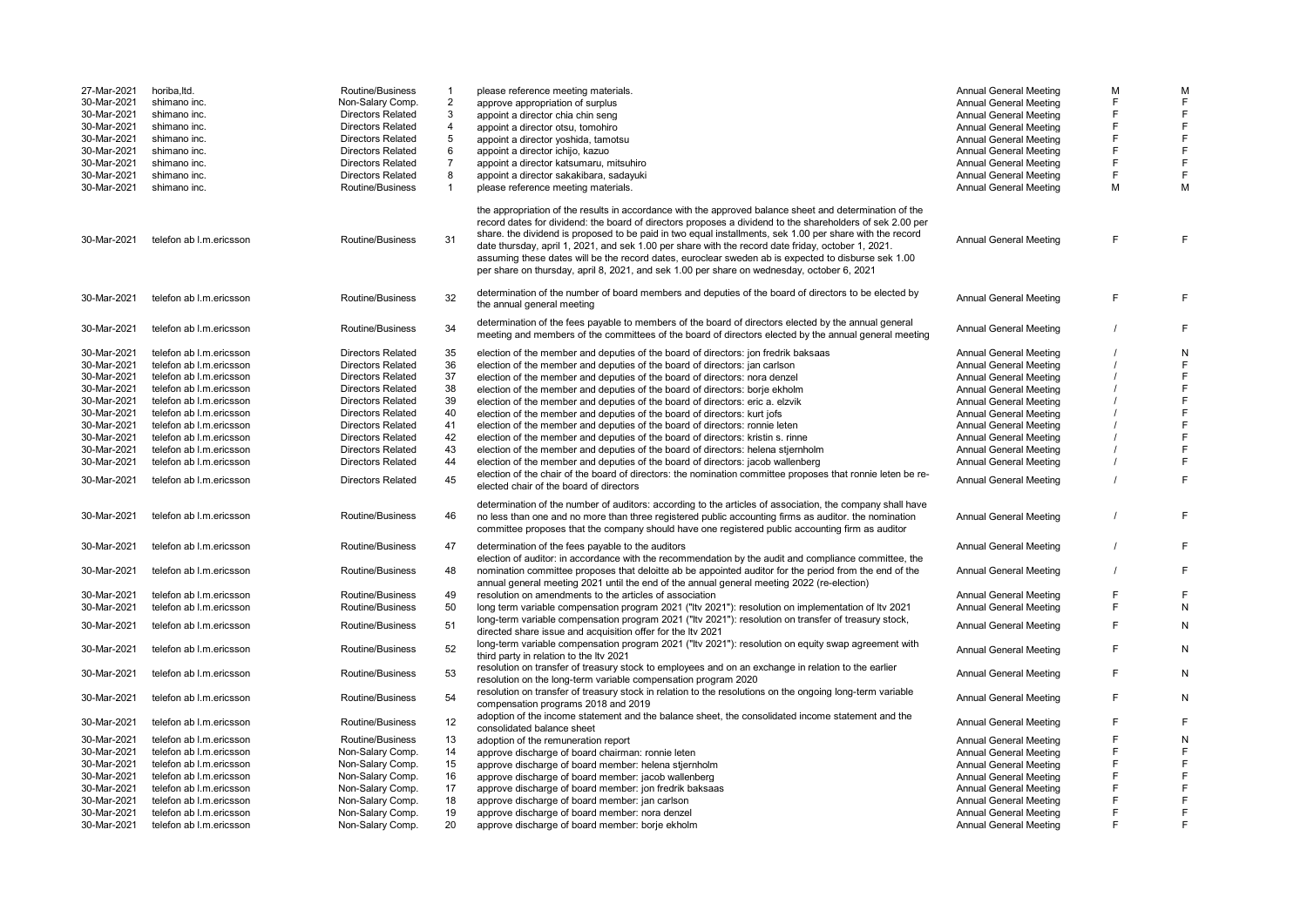| 30-Mar-2021 | telefon ab I.m.ericsson | Non-Salary Comp. | 21         | approve discharge of board member: eric a. elzvik                                                                                                                                                                                                                                                                                                                                                                                                                                                                                                                                                                                                                                                                                                                                                                                                                                                                                                                                                                                                                                                                                                             | <b>Annual General Meeting</b> |   |              |
|-------------|-------------------------|------------------|------------|---------------------------------------------------------------------------------------------------------------------------------------------------------------------------------------------------------------------------------------------------------------------------------------------------------------------------------------------------------------------------------------------------------------------------------------------------------------------------------------------------------------------------------------------------------------------------------------------------------------------------------------------------------------------------------------------------------------------------------------------------------------------------------------------------------------------------------------------------------------------------------------------------------------------------------------------------------------------------------------------------------------------------------------------------------------------------------------------------------------------------------------------------------------|-------------------------------|---|--------------|
| 30-Mar-2021 | telefon ab I.m.ericsson | Non-Salary Comp. | 22         | approve discharge of board member: kurt jofs                                                                                                                                                                                                                                                                                                                                                                                                                                                                                                                                                                                                                                                                                                                                                                                                                                                                                                                                                                                                                                                                                                                  | Annual General Meeting        | F | F            |
| 30-Mar-2021 | telefon ab I.m.ericsson | Non-Salary Comp. | 23         | approve discharge of board member: kristin s. rinne                                                                                                                                                                                                                                                                                                                                                                                                                                                                                                                                                                                                                                                                                                                                                                                                                                                                                                                                                                                                                                                                                                           | <b>Annual General Meeting</b> |   | F            |
| 30-Mar-2021 | telefon ab I.m.ericsson | Non-Salary Comp. | 24         | approve discharge of employee representative: torbjorn nyman                                                                                                                                                                                                                                                                                                                                                                                                                                                                                                                                                                                                                                                                                                                                                                                                                                                                                                                                                                                                                                                                                                  | Annual General Meeting        | E | F            |
| 30-Mar-2021 | telefon ab I.m.ericsson | Non-Salary Comp. | 25         | approve discharge of employee representative: kiell-ake soting                                                                                                                                                                                                                                                                                                                                                                                                                                                                                                                                                                                                                                                                                                                                                                                                                                                                                                                                                                                                                                                                                                | Annual General Meeting        | E | $\mathsf F$  |
| 30-Mar-2021 | telefon ab I.m.ericsson | Non-Salary Comp. | 26         | approve discharge of employee representative: roger svensson                                                                                                                                                                                                                                                                                                                                                                                                                                                                                                                                                                                                                                                                                                                                                                                                                                                                                                                                                                                                                                                                                                  | Annual General Meeting        |   | F            |
| 30-Mar-2021 | telefon ab I.m.ericsson | Non-Salary Comp. | 27         | approve discharge of deputy employee representative: per holmberg                                                                                                                                                                                                                                                                                                                                                                                                                                                                                                                                                                                                                                                                                                                                                                                                                                                                                                                                                                                                                                                                                             | Annual General Meeting        |   | $\mathsf F$  |
| 30-Mar-2021 | telefon ab I.m.ericsson | Non-Salary Comp. | 28         | approve discharge of deputy employee representative: anders ripa                                                                                                                                                                                                                                                                                                                                                                                                                                                                                                                                                                                                                                                                                                                                                                                                                                                                                                                                                                                                                                                                                              | Annual General Meeting        | F | F            |
| 30-Mar-2021 | telefon ab I.m.ericsson | Non-Salary Comp. | 29         | approve discharge of deputy employee representative: loredana roslund                                                                                                                                                                                                                                                                                                                                                                                                                                                                                                                                                                                                                                                                                                                                                                                                                                                                                                                                                                                                                                                                                         | Annual General Meeting        | F | F            |
| 30-Mar-2021 | telefon ab I.m.ericsson | Non-Salary Comp. | 30         | approve discharge of president: borje ekholm                                                                                                                                                                                                                                                                                                                                                                                                                                                                                                                                                                                                                                                                                                                                                                                                                                                                                                                                                                                                                                                                                                                  | Annual General Meeting        | F | $\mathsf{F}$ |
| 30-Mar-2021 | telefon ab I.m.ericsson | Routine/Business | 55         | please note that if you hold crest depository interests (cdis) and participate at this meeting, you (or your<br>crest sponsored member/custodian) will be required to instruct a transfer of the relevant cdis to the<br>escrow account specified in the associated corporate event in the crest system. this transfer will need to<br>be completed by the specified crest system deadline, once this transfer has settled, the cdis will be<br>blocked in the crest system, the cdis will be released from escrow as soon as practicable on the<br>business day prior to meeting date unless otherwise specified. in order for a vote to be accepted, the<br>voted position must be blocked in the required escrow account in the crest system. by voting on this<br>meeting, your crest sponsored member/custodian may use your vote instruction as the authorization to<br>take the necessary action which will include transferring your instructed position to escrow. please<br>contact your crest sponsored member/custodian directly for further information on the custody process<br>and whether or not they require separate instructions from you | Annual General Meeting        | м | M            |
| 30-Mar-2021 | telefon ab I.m.ericsson | Routine/Business | 56         | intermediary clients only - please note that if you are classified as an intermediary client under the<br>shareholder rights directive ii, you should be providing the underlying shareholder information at the vote<br>instruction level. if you are unsure on how to provide this level of data to broadridge outside of proxyedge,<br>please speak to your dedicated client service representative for assistance                                                                                                                                                                                                                                                                                                                                                                                                                                                                                                                                                                                                                                                                                                                                         | Annual General Meeting        | M | М            |
| 30-Mar-2021 | telefon ab I.m.ericsson | Routine/Business |            | an abstain vote can have the same effect as an against vote if the meeting requires approval from the<br>majority of participants to pass a resolution                                                                                                                                                                                                                                                                                                                                                                                                                                                                                                                                                                                                                                                                                                                                                                                                                                                                                                                                                                                                        | Annual General Meeting        | M | М            |
| 30-Mar-2021 | telefon ab I.m.ericsson | Routine/Business | 2          | market rules require disclosure of beneficial owner information for all voted accounts. if an account has<br>multiple beneficial owners, you will need to provide the breakdown of each beneficial owner name,<br>address and share position to your client service representative. this information is required in order for<br>vour vote to be lodged                                                                                                                                                                                                                                                                                                                                                                                                                                                                                                                                                                                                                                                                                                                                                                                                       | <b>Annual General Meeting</b> | м | M            |
| 30-Mar-2021 | telefon ab I.m.ericsson | Routine/Business | 3          | important market processing requirement: a beneficial owner signed power of attorney (poa) is required<br>in order to lodge and execute your voting instructions in this market, absence of a poa, may cause your<br>instructions to be rejected, if you have any questions, please contact your client service representative                                                                                                                                                                                                                                                                                                                                                                                                                                                                                                                                                                                                                                                                                                                                                                                                                                | Annual General Meeting        | M | М            |
| 30-Mar-2021 | telefon ab I.m.ericsson | Routine/Business |            | please note that shareholder details are required to vote at this meeting. if no shareholder details are<br>provided, your instruction may carry a heightened risk of being rejected, thank you                                                                                                                                                                                                                                                                                                                                                                                                                                                                                                                                                                                                                                                                                                                                                                                                                                                                                                                                                               | Annual General Meeting        | м | M            |
| 30-Mar-2021 | telefon ab I.m.ericsson | Routine/Business | 5          | please note that this is an amendment to meeting id 521711 due to splitting of resolution 7.3. all votes<br>received on the previous meeting will be disregarded and you will need to reinstruct on this meeting<br>notice. thank you                                                                                                                                                                                                                                                                                                                                                                                                                                                                                                                                                                                                                                                                                                                                                                                                                                                                                                                         | <b>Annual General Meeting</b> | м | М            |
| 30-Mar-2021 | telefon ab I.m.ericsson | Routine/Business | 33         | please note that resolutions 9 to 14 are proposed by nomination committee and board does not make<br>any recommendation on these proposal. the standing instructions are disabled for this meeting                                                                                                                                                                                                                                                                                                                                                                                                                                                                                                                                                                                                                                                                                                                                                                                                                                                                                                                                                            | <b>Annual General Meeting</b> | м | M            |
| 30-Mar-2021 | telefon ab I.m.ericsson | Routine/Business | $\epsilon$ | election of the chair of the annual general meeting: the nomination committee, appointed in accordance<br>with the instruction for the nomination committee resolved by the annual general meeting 2012, is<br>composed of the chair of the committee johan forssell (investor ab), karl aberg (ab industrivarden and<br>svenska handelsbankens pensionsstiftelse), jonas synnergren (cevian capital partners limited), anders<br>oscarsson (amf forsakring och fonder) and ronnie leten (chair of the board of directors). the nomination<br>committee proposes that advokat eva hagg be elected chair of the annual general meeting of<br>shareholders 2021, or, if she is prevented from participating, the person instead appointed by the chair of<br>the board of directors                                                                                                                                                                                                                                                                                                                                                                             | Annual General Meeting        | м | M            |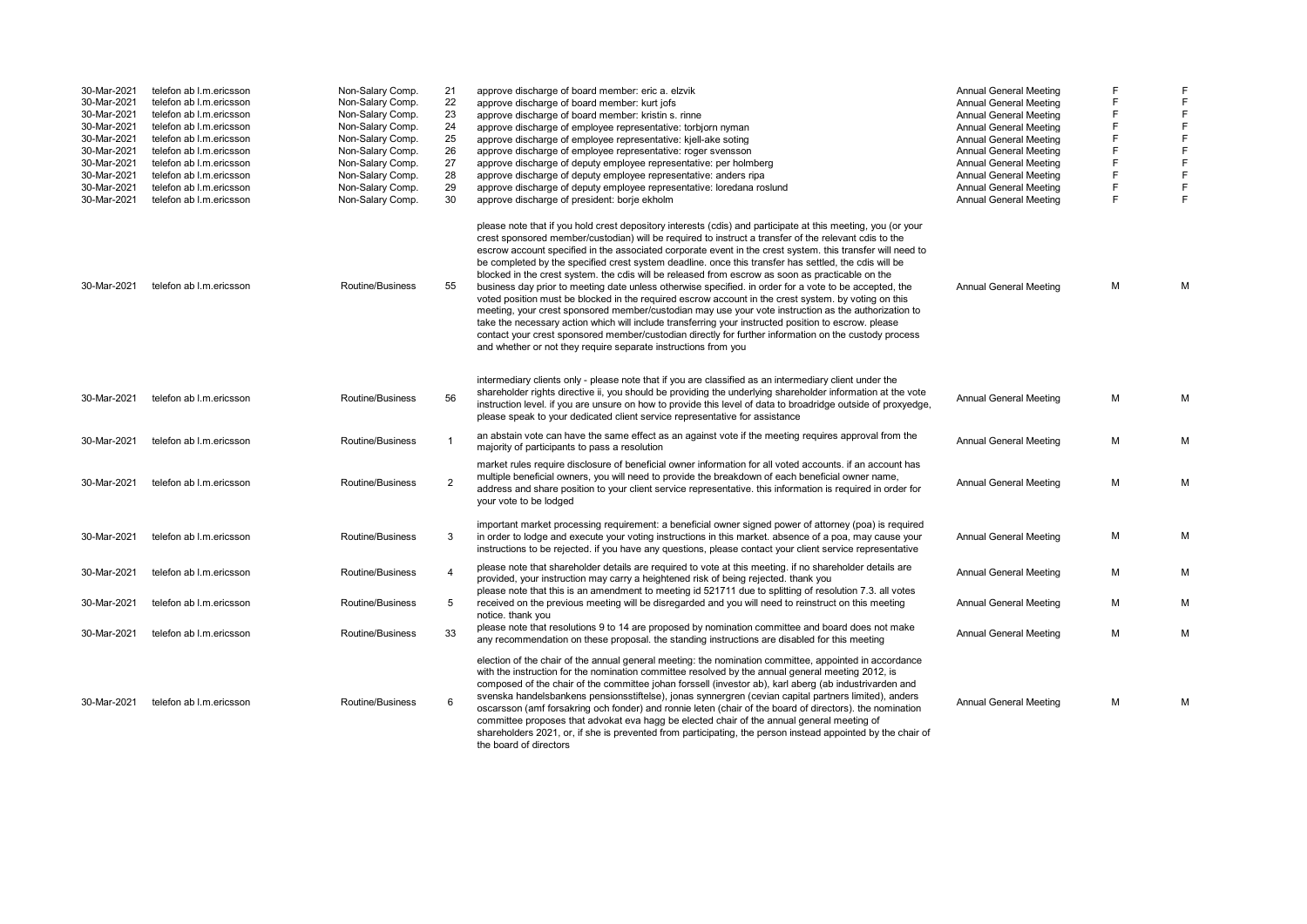| 30-Mar-2021 | telefon ab I.m.ericsson         | Routine/Business         | $\overline{7}$          | election of two persons approving the minutes: marianne nilsson, swedbank robur fonder and anders<br>oscarsson, amf forsakring och fonder, or if one or both of them are prevented from participating, the<br>person or persons instead appointed by the chair of the board pf directors, are proposed by the board of<br>directors to be elected to approve the minutes of the annual general meeting. the task of approving the<br>minutes of the annual general meeting also includes verifying the voting list and that the postal votes<br>received are correctly stated in the minutes of the annual general meeting | <b>Annual General Meeting</b> | M | м |
|-------------|---------------------------------|--------------------------|-------------------------|----------------------------------------------------------------------------------------------------------------------------------------------------------------------------------------------------------------------------------------------------------------------------------------------------------------------------------------------------------------------------------------------------------------------------------------------------------------------------------------------------------------------------------------------------------------------------------------------------------------------------|-------------------------------|---|---|
| 30-Mar-2021 | telefon ab I.m.ericsson         | Routine/Business         | 8                       | preparation and approval of the voting list                                                                                                                                                                                                                                                                                                                                                                                                                                                                                                                                                                                | Annual General Meeting        | M | M |
| 30-Mar-2021 | telefon ab I.m.ericsson         | Routine/Business         | 9                       | approval of the agenda of the annual general meeting                                                                                                                                                                                                                                                                                                                                                                                                                                                                                                                                                                       | <b>Annual General Meeting</b> | M | M |
| 30-Mar-2021 | telefon ab I.m.ericsson         | Routine/Business         | 10                      | determination whether the annual general meeting has been properly convened                                                                                                                                                                                                                                                                                                                                                                                                                                                                                                                                                | <b>Annual General Meeting</b> | M | м |
|             |                                 |                          |                         | presentation of the annual report, the auditor's report, the consolidated accounts, the auditor's report on                                                                                                                                                                                                                                                                                                                                                                                                                                                                                                                |                               |   |   |
| 30-Mar-2021 | telefon ab I.m.ericsson         | Routine/Business         | 11                      | the consolidated accounts and the auditor's report whether the guidelines for remuneration to group                                                                                                                                                                                                                                                                                                                                                                                                                                                                                                                        | <b>Annual General Meeting</b> | M | M |
|             |                                 |                          |                         | management have been complied with                                                                                                                                                                                                                                                                                                                                                                                                                                                                                                                                                                                         |                               |   |   |
| 30-Mar-2021 | toyo tire corporation           | Non-Salary Comp.         | 2                       | approve appropriation of surplus                                                                                                                                                                                                                                                                                                                                                                                                                                                                                                                                                                                           | <b>Annual General Meeting</b> | E |   |
| 30-Mar-2021 | toyo tire corporation           | <b>Directors Related</b> | 3                       | appoint a director yamada, yasuhiro                                                                                                                                                                                                                                                                                                                                                                                                                                                                                                                                                                                        | <b>Annual General Meeting</b> | E |   |
| 30-Mar-2021 | toyo tire corporation           | <b>Directors Related</b> |                         | appoint a director shimizu, takashi                                                                                                                                                                                                                                                                                                                                                                                                                                                                                                                                                                                        | Annual General Meeting        | E |   |
| 30-Mar-2021 | toyo tire corporation           | <b>Directors Related</b> | 5                       | appoint a director mitsuhata, tatsuo                                                                                                                                                                                                                                                                                                                                                                                                                                                                                                                                                                                       | <b>Annual General Meeting</b> | E |   |
| 30-Mar-2021 | toyo tire corporation           | <b>Directors Related</b> |                         | appoint a director imura, yoji                                                                                                                                                                                                                                                                                                                                                                                                                                                                                                                                                                                             | <b>Annual General Meeting</b> | Е |   |
| 30-Mar-2021 | toyo tire corporation           | <b>Directors Related</b> |                         | appoint a director sasamori, takehiko                                                                                                                                                                                                                                                                                                                                                                                                                                                                                                                                                                                      | <b>Annual General Meeting</b> | F |   |
| 30-Mar-2021 | toyo tire corporation           | <b>Directors Related</b> | 8                       | appoint a director moriya, satoru                                                                                                                                                                                                                                                                                                                                                                                                                                                                                                                                                                                          | <b>Annual General Meeting</b> | F |   |
| 30-Mar-2021 | toyo tire corporation           | <b>Directors Related</b> | 9                       | appoint a director morita, ken                                                                                                                                                                                                                                                                                                                                                                                                                                                                                                                                                                                             | <b>Annual General Meeting</b> | E |   |
| 30-Mar-2021 | toyo tire corporation           | <b>Directors Related</b> | 10                      | appoint a director takeda, atsushi                                                                                                                                                                                                                                                                                                                                                                                                                                                                                                                                                                                         | Annual General Meeting        |   |   |
| 30-Mar-2021 | toyo tire corporation           | <b>Directors Related</b> | 11                      | appoint a director yoneda, michio                                                                                                                                                                                                                                                                                                                                                                                                                                                                                                                                                                                          | Annual General Meeting        | E |   |
| 30-Mar-2021 | toyo tire corporation           | Routine/Business         | 12                      | appoint a corporate auditor matsuba, tomoyuki                                                                                                                                                                                                                                                                                                                                                                                                                                                                                                                                                                              | <b>Annual General Meeting</b> | E |   |
| 30-Mar-2021 | toyo tire corporation           | Routine/Business         | $\mathbf{1}$            | please reference meeting materials.                                                                                                                                                                                                                                                                                                                                                                                                                                                                                                                                                                                        | <b>Annual General Meeting</b> | M |   |
| 30-Mar-2021 | rakuten, inc.                   | <b>Directors Related</b> | 3                       | appoint a director mikitani, hiroshi                                                                                                                                                                                                                                                                                                                                                                                                                                                                                                                                                                                       | <b>Annual General Meeting</b> | E |   |
| 30-Mar-2021 | rakuten, inc.                   | <b>Directors Related</b> | $\overline{\mathbf{A}}$ | appoint a director hosaka, masayuki                                                                                                                                                                                                                                                                                                                                                                                                                                                                                                                                                                                        | <b>Annual General Meeting</b> | F |   |
| 30-Mar-2021 | rakuten, inc.                   | <b>Directors Related</b> | 5                       | appoint a director charles b. baxter                                                                                                                                                                                                                                                                                                                                                                                                                                                                                                                                                                                       | <b>Annual General Meeting</b> | E |   |
| 30-Mar-2021 | rakuten, inc.                   | <b>Directors Related</b> |                         | appoint a director hyakuno, kentaro                                                                                                                                                                                                                                                                                                                                                                                                                                                                                                                                                                                        | Annual General Meeting        | E |   |
| 30-Mar-2021 | rakuten, inc.                   | <b>Directors Related</b> | $\overline{7}$          | appoint a director kutaragi, ken                                                                                                                                                                                                                                                                                                                                                                                                                                                                                                                                                                                           | Annual General Meeting        | E |   |
| 30-Mar-2021 | rakuten.inc.                    | Directors Related        | 8                       | appoint a director sarah j. m. whitley                                                                                                                                                                                                                                                                                                                                                                                                                                                                                                                                                                                     | <b>Annual General Meeting</b> | E |   |
| 30-Mar-2021 | rakuten, inc.                   | <b>Directors Related</b> | 9                       | appoint a director mitachi, takashi                                                                                                                                                                                                                                                                                                                                                                                                                                                                                                                                                                                        | <b>Annual General Meeting</b> |   |   |
| 30-Mar-2021 | rakuten, inc.                   | <b>Directors Related</b> | 10                      | appoint a director murai, jun                                                                                                                                                                                                                                                                                                                                                                                                                                                                                                                                                                                              | <b>Annual General Meeting</b> | E |   |
| 30-Mar-2021 | rakuten, inc.                   | <b>Directors Related</b> | 11                      | appoint a director john v. roos                                                                                                                                                                                                                                                                                                                                                                                                                                                                                                                                                                                            | <b>Annual General Meeting</b> | Е |   |
| 30-Mar-2021 | rakuten, inc.                   | Routine/Business         | $\overline{2}$          | amend articles to: change official company name                                                                                                                                                                                                                                                                                                                                                                                                                                                                                                                                                                            | <b>Annual General Meeting</b> | E |   |
| 30-Mar-2021 | rakuten.inc.                    | Routine/Business         | $\mathbf{1}$            | please reference meeting materials.                                                                                                                                                                                                                                                                                                                                                                                                                                                                                                                                                                                        | Annual General Meeting        | M |   |
| 31-Mar-2021 | renesas electronics corporation | <b>Directors Related</b> |                         | appoint a director shibata, hidetoshi                                                                                                                                                                                                                                                                                                                                                                                                                                                                                                                                                                                      | <b>Annual General Meeting</b> | E |   |
| 31-Mar-2021 | renesas electronics corporation | <b>Directors Related</b> | 3                       | appoint a director toyoda, tetsuro                                                                                                                                                                                                                                                                                                                                                                                                                                                                                                                                                                                         | <b>Annual General Meeting</b> |   |   |
| 31-Mar-2021 | renesas electronics corporation | <b>Directors Related</b> | $\overline{4}$          | appoint a director iwasaki, jiro                                                                                                                                                                                                                                                                                                                                                                                                                                                                                                                                                                                           | Annual General Meeting        |   |   |
| 31-Mar-2021 | renesas electronics corporation | <b>Directors Related</b> | 5                       | appoint a director selena loh lacroix                                                                                                                                                                                                                                                                                                                                                                                                                                                                                                                                                                                      | <b>Annual General Meeting</b> | E |   |
| 31-Mar-2021 | renesas electronics corporation | <b>Directors Related</b> | 6                       | appoint a director arunjai mittal                                                                                                                                                                                                                                                                                                                                                                                                                                                                                                                                                                                          | Annual General Meeting        | E |   |
| 31-Mar-2021 | renesas electronics corporation | <b>Directors Related</b> |                         | appoint a director yamamoto, noboru                                                                                                                                                                                                                                                                                                                                                                                                                                                                                                                                                                                        | <b>Annual General Meeting</b> | E |   |
| 31-Mar-2021 | renesas electronics corporation | Routine/Business         | 8                       | appoint a corporate auditor sekine, takeshi                                                                                                                                                                                                                                                                                                                                                                                                                                                                                                                                                                                | Annual General Meeting        | E |   |
| 31-Mar-2021 | renesas electronics corporation | Routine/Business         | 9                       | appoint a corporate auditor mizuno, tomoko                                                                                                                                                                                                                                                                                                                                                                                                                                                                                                                                                                                 | <b>Annual General Meeting</b> |   |   |
| 31-Mar-2021 | renesas electronics corporation | Routine/Business         | 10                      | approve details of the stock compensation to be received by directors                                                                                                                                                                                                                                                                                                                                                                                                                                                                                                                                                      | <b>Annual General Meeting</b> | E |   |
| 31-Mar-2021 | renesas electronics corporation | Routine/Business         | $\mathbf{1}$            | please reference meeting materials.                                                                                                                                                                                                                                                                                                                                                                                                                                                                                                                                                                                        | <b>Annual General Meeting</b> | M | M |
|             |                                 |                          |                         |                                                                                                                                                                                                                                                                                                                                                                                                                                                                                                                                                                                                                            |                               |   |   |

| <b>Resolutions (Q1)</b> | 291 |
|-------------------------|-----|
| Meetings (Q1)           | 15  |
| For Meetings (Q1)       | 212 |
| Against (Q1)            | 20  |
| Abstained (Q1)          | 59  |

## **Voting Report 01/04/2021 - 30/06/2021 Q2**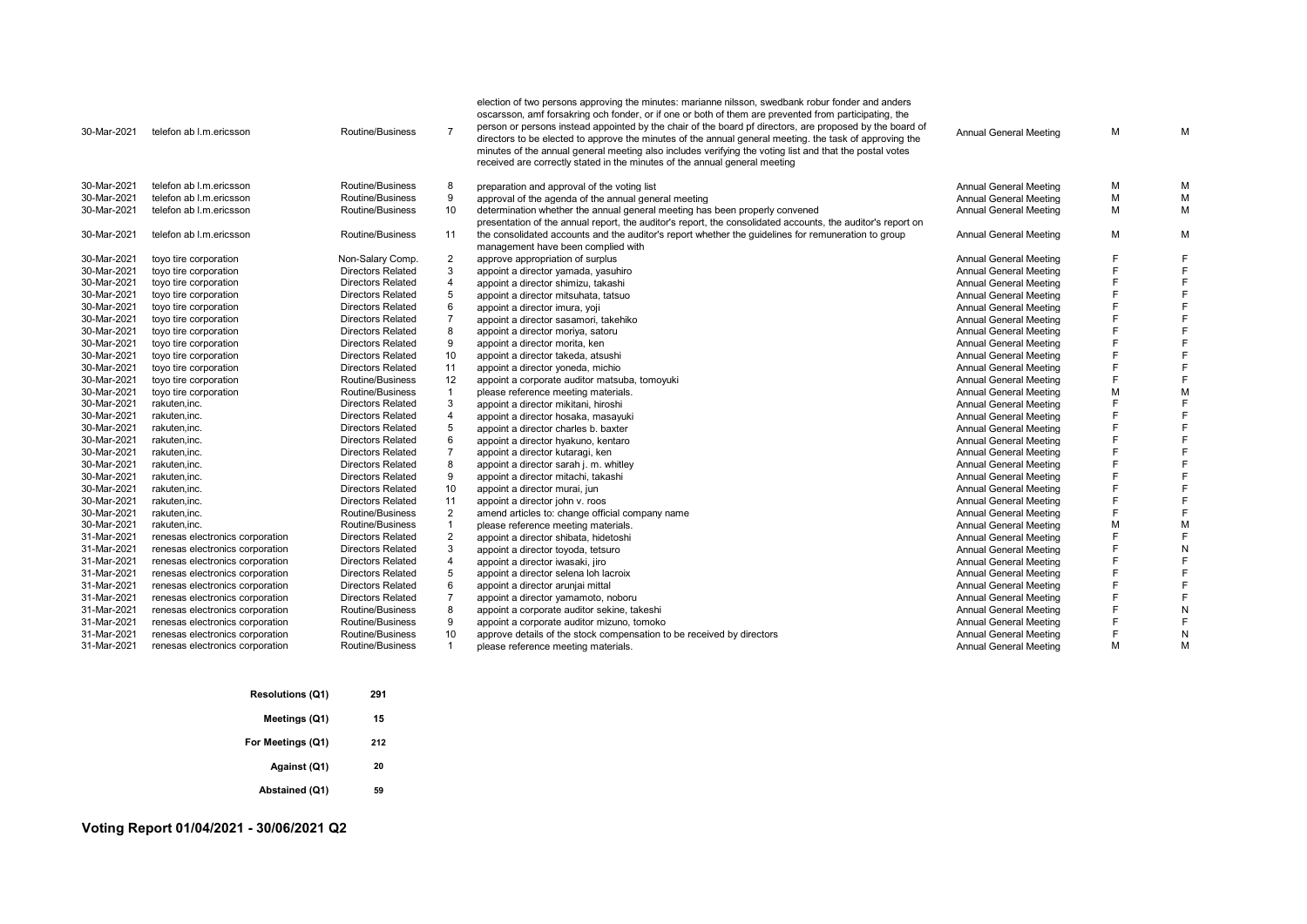| <b>Meeting Date</b> | <b>Company Name</b>     | Category                 | Item<br><b>Number</b> | Proposal                                                                                                                                                                                                                              | <b>Meeting Type</b>             | <b>Mgmt Rec</b> | Vote<br>Instruction |
|---------------------|-------------------------|--------------------------|-----------------------|---------------------------------------------------------------------------------------------------------------------------------------------------------------------------------------------------------------------------------------|---------------------------------|-----------------|---------------------|
| 08-Apr-2021         | vestas wind systems a/s | Routine/Business         | 8                     | presentation and adoption of the annual report                                                                                                                                                                                        | Annual General Meeting          |                 | F                   |
| 08-Apr-2021         | vestas wind systems a/s | Routine/Business         | 9                     | resolution for the allocation of the result of the year: dkk 8.45 per share                                                                                                                                                           | <b>Annual General Meeting</b>   | F               | F                   |
| 08-Apr-2021         | vestas wind systems a/s | Routine/Business         | 10                    | presentation and advisory vote on the remuneration report                                                                                                                                                                             | <b>Annual General Meeting</b>   | F               | F                   |
| 08-Apr-2021         | vestas wind systems a/s | Non-Salary Comp.         | 11                    | approval of the board of directors' remuneration                                                                                                                                                                                      | <b>Annual General Meeting</b>   | F               | F                   |
| 08-Apr-2021         | vestas wind systems a/s | <b>Directors Related</b> | 12                    | re-election of anders runevad as a member to the board of directors                                                                                                                                                                   | <b>Annual General Meeting</b>   | F               | F                   |
| 08-Apr-2021         | vestas wind systems a/s | <b>Directors Related</b> | 13                    | re-election of bert nordberg as a member to the board of directors                                                                                                                                                                    | <b>Annual General Meeting</b>   | F               | Α                   |
| 08-Apr-2021         | vestas wind systems a/s | <b>Directors Related</b> | 14                    | re-election of bruce grant as a member to the board of directors                                                                                                                                                                      | <b>Annual General Meeting</b>   | F               | F                   |
| 08-Apr-2021         | vestas wind systems a/s | <b>Directors Related</b> | 15                    | re-election of eva merete sofelde berneke as a member to the board of directors                                                                                                                                                       | <b>Annual General Meeting</b>   | F               | F                   |
| 08-Apr-2021         | vestas wind systems a/s | <b>Directors Related</b> | 16                    | re-election of helle thorning-schmidt as a member to the board of directors                                                                                                                                                           | <b>Annual General Meeting</b>   | F               | F                   |
| 08-Apr-2021         | vestas wind systems a/s | <b>Directors Related</b> | 17                    | re-election of karl-henrik sundstrom as a member to the board of directors                                                                                                                                                            | <b>Annual General Meeting</b>   | F               | F                   |
| 08-Apr-2021         | vestas wind systems a/s | <b>Directors Related</b> | 18                    | re-election of lars josefsson as a member to the board of directors                                                                                                                                                                   | <b>Annual General Meeting</b>   | F               | F                   |
| 08-Apr-2021         | vestas wind systems a/s | <b>Directors Related</b> | 19                    | election of kentaro hosomi as a member to the board of directors                                                                                                                                                                      | <b>Annual General Meeting</b>   | F               | F                   |
| 08-Apr-2021         | vestas wind systems a/s | Routine/Business         | 20                    | re-appointment of pricewaterhousecoopers statsautoriseret revisionspartnerselskab as auditor                                                                                                                                          | <b>Annual General Meeting</b>   | F               | F                   |
| 08-Apr-2021         | vestas wind systems a/s | <b>Directors Related</b> | 21                    | proposal from the board of directors: amendment of the company's remuneration policy: amendments to<br>proposal from the board of directors: amendment of the denomination of shares: amendment of articles                           | <b>Annual General Meeting</b>   | F               | N                   |
| 08-Apr-2021         | vestas wind systems a/s | <b>Directors Related</b> | 22                    | $2(1)$ , 3, and $6(1)$ of the articles of association. the denomination per share be changed from dkk 1.00 to<br>dkk 0.01 or multiples thereof, entailing that the board of directors may at a later stage undertake a share<br>split | <b>Annual General Meeting</b>   | F               | F                   |
|                     | vestas wind systems a/s | <b>Directors Related</b> | 23                    | proposal from the board of directors: renewal and amendment of the authorisations to increase the share                                                                                                                               | <b>Annual General Meeting</b>   | F               | F                   |
| 08-Apr-2021         |                         |                          |                       | capital: amendment of article 3 of the articles of association. authorisations to increase the company's<br>share capital is renewed so they are valid until 1 april 2026 with a maximum issuance of dkk 20,197,345                   |                                 |                 |                     |
|                     |                         |                          |                       | proposal from the board of directors: authorisation to hold general meetings electronically: new article<br>4(3) of the articles of association to create the greatest possible flexibility for the company when                      |                                 |                 |                     |
| 08-Apr-2021         | vestas wind systems a/s | <b>Directors Related</b> | 24                    | preparing and holding general meetings and in accordance with section 77(2) of the danish companies<br>act                                                                                                                            | <b>Annual General Meeting</b>   | F               | N                   |
|                     |                         |                          |                       | proposal from the board of directors: resolution to grant authorisation to adopt electronic communication:                                                                                                                            |                                 |                 |                     |
| 08-Apr-2021         | vestas wind systems a/s | <b>Directors Related</b> | 25                    | new article 13 of the articles of association to create the greatest possible flexibility for the company in                                                                                                                          | <b>Annual General Meeting</b>   | F               | F                   |
|                     |                         |                          |                       | the future in terms of communicating with its shareholders in accordance with section 92 of the danish<br>companies act                                                                                                               |                                 |                 |                     |
| 08-Apr-2021         | vestas wind systems a/s | <b>Directors Related</b> | 26                    | proposal from the board of directors: authorisation to the board of directors to distribute extraordinary<br>dividend: to create the greatest possible flexibility for paying out dividends by the company                            | <b>Annual General Meeting</b>   | F               | F                   |
|                     |                         |                          |                       |                                                                                                                                                                                                                                       |                                 |                 |                     |
| 08-Apr-2021         | vestas wind systems a/s | <b>Directors Related</b> | 27                    | proposal from the board of directors: renewal of the authorisation to acquire treasury shares:<br>authorisation to acquire treasury shares on an ongoing basis until 31 december 2022                                                 | <b>Annual General Meeting</b>   | F               | F                   |
|                     |                         |                          |                       | authorisation of the chairman of the general meeting: the board of directors proposes that the general                                                                                                                                |                                 |                 |                     |
|                     |                         |                          |                       | meeting authorises the chairman of the general meeting (with a right of substitution) to file and register                                                                                                                            |                                 |                 |                     |
| 08-Apr-2021         | vestas wind systems a/s | Routine/Business         | 28                    | the adopted resolutions with the danish business authority and to make such amendments to the                                                                                                                                         | <b>Annual General Meeting</b>   | F               | F                   |
|                     |                         |                          |                       | documents filed with the danish business authority, as the danish business authority may request or find<br>appropriate in connection with the registration of the adopted resolutions                                                |                                 |                 |                     |
| 12-Apr-2021         | edp renovaveis, sa      | Non-Salary Comp.         | 3                     | review and approval, where appropriate, of the individual annual accounts of edp renovaveis, s.a., as well                                                                                                                            | <b>Ordinary General Meeting</b> | F               | F                   |
|                     |                         |                          | $\overline{4}$        | as those consolidated with its subsidiaries, for the fiscal year ended on december 31st, 2020<br>review and approval, where appropriate, of the proposed application of results for the fiscal year ended                             |                                 | F               | F                   |
| 12-Apr-2021         | edp renovaveis, sa      | Non-Salary Comp.         |                       | on december 31st, 2020, as well as the distribution of dividends                                                                                                                                                                      | <b>Ordinary General Meeting</b> | F               | F                   |
| 12-Apr-2021         | edp renovaveis, sa      | Non-Salary Comp.         | 5                     | review and approval, where appropriate, of the individual management report of edp renovaveis, s.a., the<br>review and approval, where appropriate, of the non - financial statement of the consolidated group of edp                 | <b>Ordinary General Meeting</b> |                 |                     |
| 12-Apr-2021         | edp renovaveis, sa      | Non-Salary Comp.         | 6                     | renovaveis, s.a., for the fiscal year ended on december 31st, 2020                                                                                                                                                                    | <b>Ordinary General Meeting</b> | F               | F                   |
| 12-Apr-2021         | edp renovaveis, sa      | Non-Salary Comp.         | $\overline{7}$        | review and approval, where appropriate, of the management and performance by the board of directors                                                                                                                                   | <b>Ordinary General Meeting</b> | F               | F                   |
|                     |                         |                          |                       | and its executive committee during the fiscal year ended on december 31st, 2020                                                                                                                                                       |                                 |                 |                     |
| 12-Apr-2021         | edp renovaveis, sa      | <b>Directors Related</b> | 8                     | board of directors: re-election and appointment of director: re-elect mr. miguel stilwell de andrade as<br>executive director for the term of three (3) years as set in the articles of association                                   | <b>Ordinary General Meeting</b> | F               | F                   |
| 12-Apr-2021         | edp renovaveis, sa      | <b>Directors Related</b> | 9                     | board of directors: re-election and appointment of director: re-elect mr. rui manuel rodrigues lopes<br>teixeira as executive director for the term of three (3) years as set in the articles of association                          | <b>Ordinary General Meeting</b> | F               | F                   |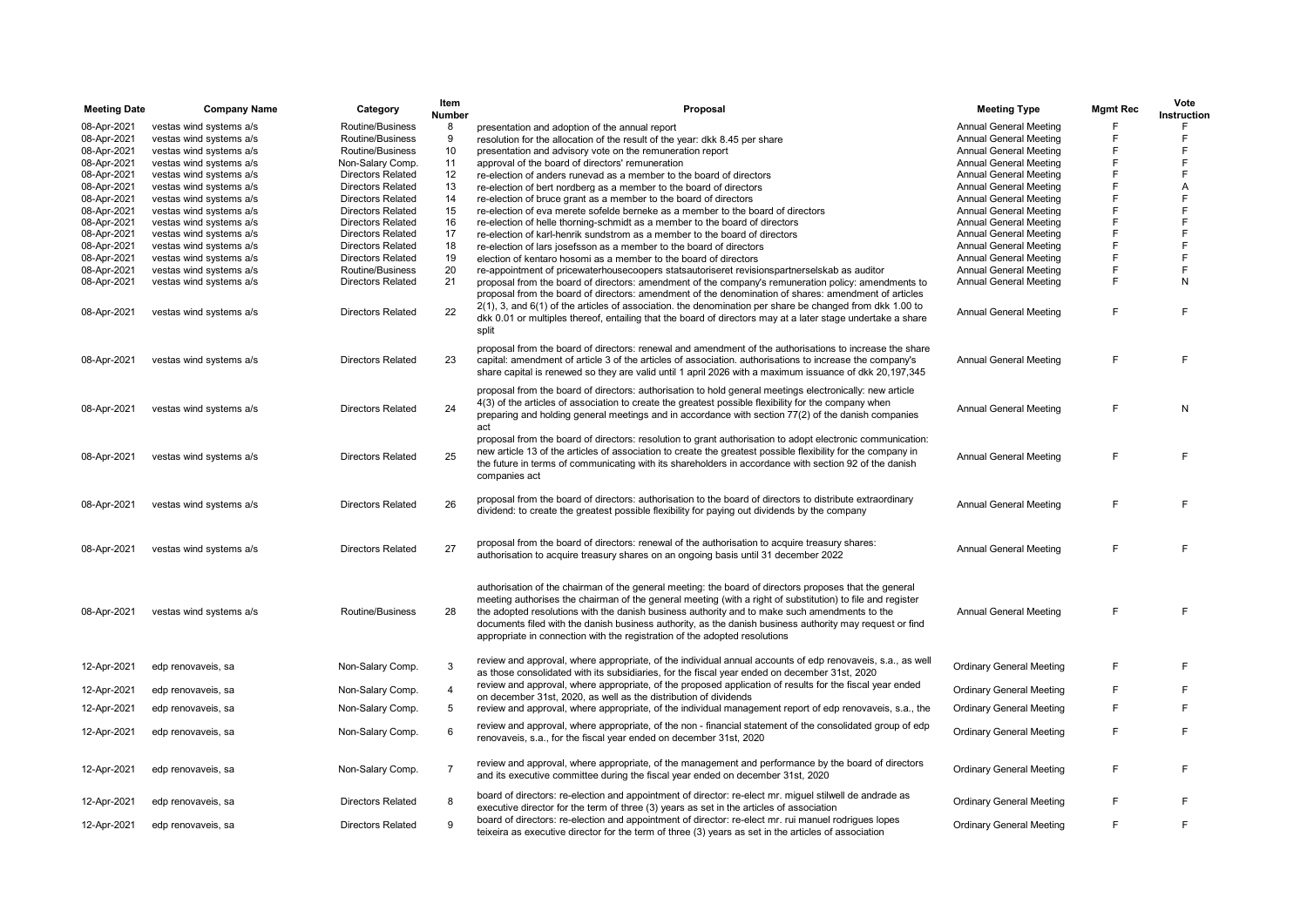| 12-Apr-2021<br>12-Apr-2021 | edp renovaveis, sa<br>edp renovaveis, sa | <b>Directors Related</b><br><b>Directors Related</b> | 10<br>11       | board of directors: re-election and appointment of director: re-elect mrs. vera de morais pinto pereira<br>board of directors: re-election and appointment of director: re-elect mrs. ana paula garrido de pina                                                                                                                                                                                                                                                                                                               | <b>Ordinary General Meeting</b><br><b>Ordinary General Meeting</b> | F<br>F | F<br>F         |
|----------------------------|------------------------------------------|------------------------------------------------------|----------------|-------------------------------------------------------------------------------------------------------------------------------------------------------------------------------------------------------------------------------------------------------------------------------------------------------------------------------------------------------------------------------------------------------------------------------------------------------------------------------------------------------------------------------|--------------------------------------------------------------------|--------|----------------|
| 12-Apr-2021                | edp renovaveis, sa                       | <b>Directors Related</b>                             | 12             | board of directors: re-election and appointment of director: re-elect mr. manuel menendez menendez as<br>external director for the term of three (3) years as set in the articles of association                                                                                                                                                                                                                                                                                                                              | <b>Ordinary General Meeting</b>                                    | F      | F              |
| 12-Apr-2021                | edp renovaveis, sa                       | <b>Directors Related</b>                             | 13             | board of directors: re-election and appointment of director: re-elect mr. acacio liberado mota piloto as<br>independent director for the term of three (3) years as set in the articles of association                                                                                                                                                                                                                                                                                                                        | <b>Ordinary General Meeting</b>                                    | F      | F              |
| 12-Apr-2021                | edp renovaveis, sa                       | <b>Directors Related</b>                             | 14             | board of directors: re-election and appointment of director: re-elect mr. d. allan j. katz as independent<br>director for the term of three (3) years as set in the articles of association                                                                                                                                                                                                                                                                                                                                   | <b>Ordinary General Meeting</b>                                    | F      | F              |
| 12-Apr-2021                | edp renovaveis, sa                       | <b>Directors Related</b>                             | 15             | board of directors: re-election and appointment of director: re-elect mrs. joan avalyn dempsey as<br>independent director for the term of three (3) years as set in the articles of association                                                                                                                                                                                                                                                                                                                               | <b>Ordinary General Meeting</b>                                    | F      | $\mathsf F$    |
| 12-Apr-2021                | edp renovaveis, sa                       | <b>Directors Related</b>                             | 16             | board of directors: re-election and appointment of director: appoint mr. d. antonio sarmento gomes mota<br>as independent director for the term of three (3) years as set in the articles of association                                                                                                                                                                                                                                                                                                                      | <b>Ordinary General Meeting</b>                                    | F      | F              |
| 12-Apr-2021                | edp renovaveis, sa                       | <b>Directors Related</b>                             | 17             | board of directors: re-election and appointment of director: appoint mr. miguel nuno simoes nunes<br>ferreira setas as dominical director for the term of three (3) years as set in the articles of association                                                                                                                                                                                                                                                                                                               | <b>Ordinary General Meeting</b>                                    | F      | F              |
| 12-Apr-2021                | edp renovaveis, sa                       | <b>Directors Related</b>                             | 18             | board of directors: re-election and appointment of director: appoint mrs. rosa maria garcia garcia as<br>independent director for the term of three (3) years as set in the articles of association                                                                                                                                                                                                                                                                                                                           | <b>Ordinary General Meeting</b>                                    | F      | F              |
| 12-Apr-2021                | edp renovaveis, sa                       | <b>Directors Related</b>                             | 19             | board of directors: re-election and appointment of director: appoint mr. jose manuel felix morgado as<br>independent director for the term of three (3) years as set in the articles of association                                                                                                                                                                                                                                                                                                                           | <b>Ordinary General Meeting</b>                                    | F      | $\mathsf F$    |
| 12-Apr-2021                | edp renovaveis, sa                       | Non-Salary Comp.                                     | 20             | approval of the remuneration policy of the management of edp renovaveis, s.a.                                                                                                                                                                                                                                                                                                                                                                                                                                                 | <b>Ordinary General Meeting</b>                                    | F      | N              |
| 12-Apr-2021                | edp renovaveis, sa                       | Routine/Business                                     | 21             | reelection, as external auditor of edp renovaveis s.a., of pricewaterhousecoopers auditores, s.l.,                                                                                                                                                                                                                                                                                                                                                                                                                            | <b>Ordinary General Meeting</b>                                    | F      | $\mathsf F$    |
| 12-Apr-2021                | edp renovaveis, sa                       | Routine/Business                                     | 22             | share capital increase by means of cash contributions and exclusion of the pre-emptive subscription right<br>for an amount of 441,250,000(eur) by issuing and listing 88,250,000 new ordinary shares of 5(eur) of<br>nominal value per share and a share premium of 12(eur) per share, prevision of incomplete subscription.<br>delegation of authorities for the execution of the share capital increase, the amendment of the company's<br>by-laws and the application for the listing of the new shares on euronext lisbon | <b>Ordinary General Meeting</b>                                    | F      | E              |
| 12-Apr-2021                | edp renovaveis, sa                       | Non-Salary Comp.                                     | 23             | review and approval, where appropriate, of a complementary distribution in favour of the shareholders<br>with a charge to unrestricted reserves                                                                                                                                                                                                                                                                                                                                                                               | <b>Ordinary General Meeting</b>                                    | F      | F              |
| 12-Apr-2021                | edp renovaveis, sa                       | Routine/Business                                     | 24             | delegation of powers to the formalization and implementation of all resolutions adopted at the general<br>shareholders' meeting, for the execution of any relevant public deed and for its interpretation, correction,<br>addition or development in order to obtain the appropriate registrations                                                                                                                                                                                                                            | <b>Ordinary General Meeting</b>                                    | F      | F              |
| 15-Apr-2021                | nestle s.a.                              | Non-Salary Comp.                                     | 4              | approval of the annual review, the financial statements of nestle s.a. and the consolidated financial<br>statements of the nestle group for 2020                                                                                                                                                                                                                                                                                                                                                                              | <b>Annual General Meeting</b>                                      | F      | F              |
| 15-Apr-2021                | nestle s.a.                              | Routine/Business                                     | 5              | acceptance of the compensation report 2020 (advisory vote)                                                                                                                                                                                                                                                                                                                                                                                                                                                                    | <b>Annual General Meeting</b>                                      | F      | F              |
| 15-Apr-2021                | nestle s.a.                              | Routine/Business                                     | 6              | discharge to the members of the board of directors and of the management                                                                                                                                                                                                                                                                                                                                                                                                                                                      | Annual General Meeting                                             | F      | F              |
| 15-Apr-2021                | nestle s.a.                              | Routine/Business                                     | $\overline{7}$ | appropriation of profit resulting from the balance sheet of nestle s.a. (proposed dividend) for the financial<br>year 2020                                                                                                                                                                                                                                                                                                                                                                                                    | <b>Annual General Meeting</b>                                      | F      | F              |
| 15-Apr-2021                | nestle s.a.                              | <b>Directors Related</b>                             | 8              | re-election as member and chairman of the board of directors: paul bulcke                                                                                                                                                                                                                                                                                                                                                                                                                                                     | <b>Annual General Meeting</b>                                      | F      | F              |
| 15-Apr-2021                | nestle s.a.                              | <b>Directors Related</b>                             | 9              | re-election as member of the board of directors: ulf mark schneider                                                                                                                                                                                                                                                                                                                                                                                                                                                           | <b>Annual General Meeting</b>                                      | F      | F              |
| 15-Apr-2021                | nestle s.a.                              | <b>Directors Related</b>                             | 10             | re-election as member of the board of directors: henri de castries                                                                                                                                                                                                                                                                                                                                                                                                                                                            | <b>Annual General Meeting</b>                                      | F      | $\overline{F}$ |
| 15-Apr-2021                | nestle s.a.                              | <b>Directors Related</b>                             | 11             | re-election as member of the board of directors: renato fassbind                                                                                                                                                                                                                                                                                                                                                                                                                                                              | <b>Annual General Meeting</b>                                      | F      | $\mathsf{F}$   |
| 15-Apr-2021                | nestle s.a.                              | <b>Directors Related</b>                             | 12             | re-election as member of the board of directors: pablo isla                                                                                                                                                                                                                                                                                                                                                                                                                                                                   | <b>Annual General Meeting</b>                                      | F      | F              |
| 15-Apr-2021                | nestle s.a.                              | <b>Directors Related</b>                             | 13             | re-election as member of the board of directors: ann m. veneman                                                                                                                                                                                                                                                                                                                                                                                                                                                               | <b>Annual General Meeting</b>                                      | F      | $\overline{F}$ |
| 15-Apr-2021                | nestle s.a.                              | <b>Directors Related</b>                             | 14             | re-election as member of the board of directors: eva cheng                                                                                                                                                                                                                                                                                                                                                                                                                                                                    | <b>Annual General Meeting</b>                                      | F      | F              |
| 15-Apr-2021                | nestle s.a.                              | <b>Directors Related</b>                             | 15             | re-election as member of the board of directors: patrick aebischer                                                                                                                                                                                                                                                                                                                                                                                                                                                            | <b>Annual General Meeting</b>                                      | F      | F              |
| 15-Apr-2021                | nestle s.a.                              | <b>Directors Related</b>                             | 16             | re-election as member of the board of directors: kasper rorsted                                                                                                                                                                                                                                                                                                                                                                                                                                                               | <b>Annual General Meeting</b>                                      | F      | F              |
| 15-Apr-2021                | nestle s.a.                              | <b>Directors Related</b>                             | 17             | re-election as member of the board of directors: kimberly a. ross                                                                                                                                                                                                                                                                                                                                                                                                                                                             | <b>Annual General Meeting</b>                                      | F      | F              |
| 15-Apr-2021                | nestle s.a.                              | <b>Directors Related</b>                             | 18             | re-election as member of the board of directors: dick boer                                                                                                                                                                                                                                                                                                                                                                                                                                                                    | <b>Annual General Meeting</b>                                      | F      | F              |
| 15-Apr-2021                | nestle s.a.                              | <b>Directors Related</b>                             | 19             | re-election as member of the board of directors: dinesh paliwal                                                                                                                                                                                                                                                                                                                                                                                                                                                               | Annual General Meeting                                             | F      | F              |
| 15-Apr-2021                | nestle s.a.                              | <b>Directors Related</b>                             | 20             | re-election as member of the board of directors: hanne jimenez de mora                                                                                                                                                                                                                                                                                                                                                                                                                                                        | Annual General Meeting                                             | F      | F              |
| 15-Apr-2021                | nestle s.a.                              | Routine/Business                                     | 21             | election to the board of directors: lindiwe majele sibanda                                                                                                                                                                                                                                                                                                                                                                                                                                                                    | Annual General Meeting                                             | F      | F              |
| 15-Apr-2021                | nestle s.a.                              | Routine/Business                                     | 22             | election as member of the compensation committee: pablo isla                                                                                                                                                                                                                                                                                                                                                                                                                                                                  | <b>Annual General Meeting</b>                                      | F      | F              |
| 15-Apr-2021                | nestle s.a.                              | Routine/Business                                     | 23             | election as member of the compensation committee: patrick aebischer                                                                                                                                                                                                                                                                                                                                                                                                                                                           | <b>Annual General Meeting</b>                                      | F      | F              |
| 15-Apr-2021                | nestle s.a.                              | Routine/Business                                     | 24             | election as member of the compensation committee: dick boer                                                                                                                                                                                                                                                                                                                                                                                                                                                                   | Annual General Meeting                                             | F      | F              |
| 15-Apr-2021                | nestle s.a.                              | Routine/Business                                     | 25             | election as member of the compensation committee: kasper rorsted                                                                                                                                                                                                                                                                                                                                                                                                                                                              | <b>Annual General Meeting</b>                                      | F      | F              |
| 15-Apr-2021                | nestle s.a.                              | Routine/Business                                     | 26             | election of the statutory auditors: ernst and young ltd, lausanne branch                                                                                                                                                                                                                                                                                                                                                                                                                                                      | <b>Annual General Meeting</b>                                      | F      | F              |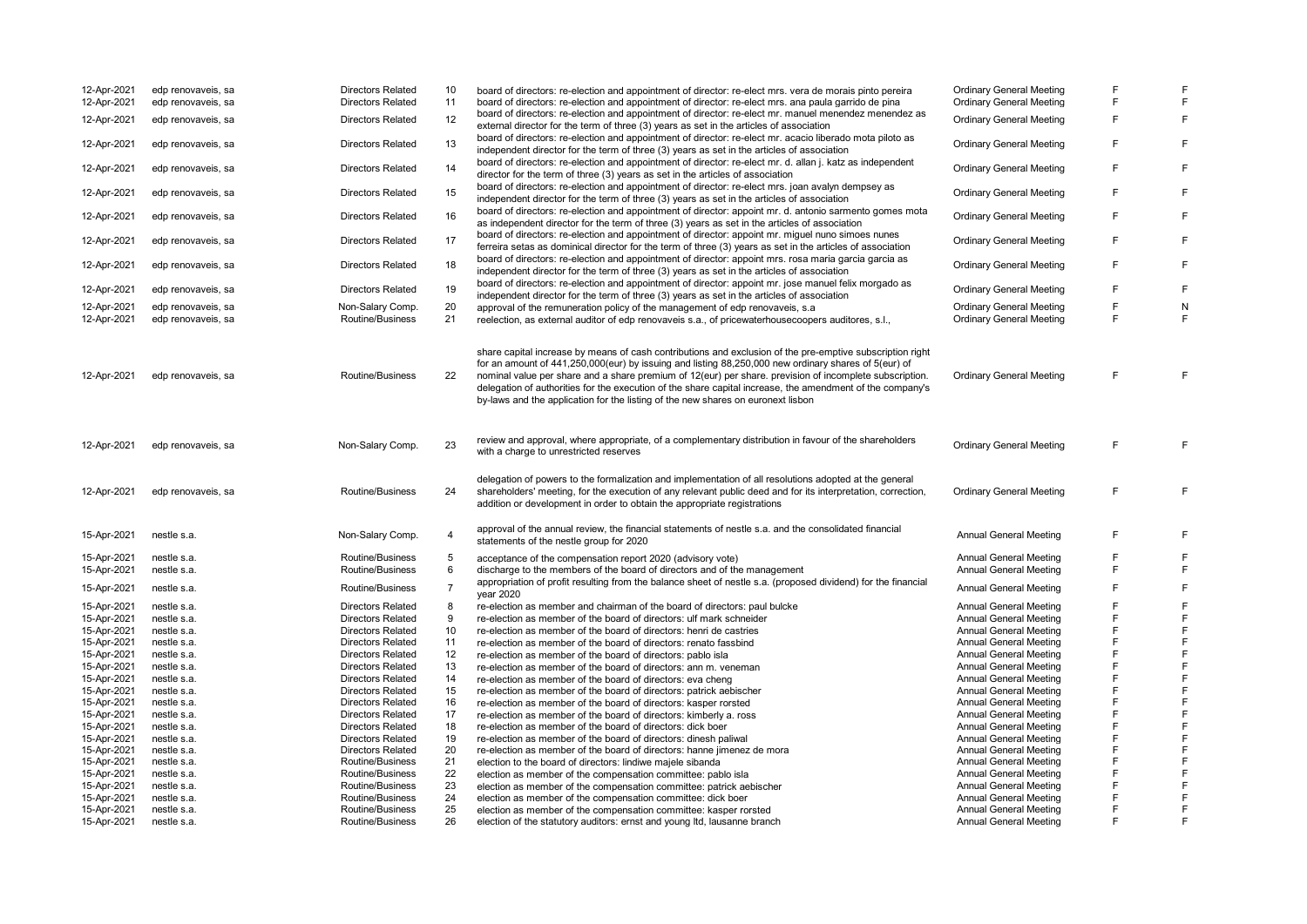| 15-Apr-2021<br>15-Apr-2021 | nestle s.a.<br>nestle s.a.          | Routine/Business<br>Non-Salary Comp. | 27<br>28 | election of the independent representative: hartmann dreyer, attorneys-at-law<br>approval of the compensation of the board of directors                                                                                                                                                                                                                                                                                                                                       | <b>Annual General Meeting</b><br>Annual General Meeting | F<br>F | F<br>F    |
|----------------------------|-------------------------------------|--------------------------------------|----------|-------------------------------------------------------------------------------------------------------------------------------------------------------------------------------------------------------------------------------------------------------------------------------------------------------------------------------------------------------------------------------------------------------------------------------------------------------------------------------|---------------------------------------------------------|--------|-----------|
| 15-Apr-2021                | nestle s.a.                         | Non-Salary Comp.                     | 29       | approval of the compensation of the executive board                                                                                                                                                                                                                                                                                                                                                                                                                           | <b>Annual General Meeting</b>                           | F      | F         |
| 15-Apr-2021                | nestle s.a.                         | Routine/Business                     | 30       |                                                                                                                                                                                                                                                                                                                                                                                                                                                                               | Annual General Meeting                                  | E      | F         |
|                            |                                     |                                      |          | capital reduction (by cancellation of shares)                                                                                                                                                                                                                                                                                                                                                                                                                                 |                                                         | F      | F         |
| 15-Apr-2021                | nestle s.a.                         | Routine/Business                     | 31       | support of nestle's climate roadmap (advisory vote)                                                                                                                                                                                                                                                                                                                                                                                                                           | <b>Annual General Meeting</b>                           |        |           |
| 15-Apr-2021                | nestle s.a.                         | Routine/Business                     | 32       | in the event of any yet unknown new or modified proposal by a shareholder during the general meeting, i<br>instruct the independent representative to vote as follows: (yes = vote in favor of any such yet unknown<br>proposal, no = vote against any such yet unknown proposal, abstain = abstain from voting) - the board of<br>directors recommends to vote no on any such yet unknown proposal                                                                           | <b>Annual General Meeting</b>                           | N      | N         |
| 15-Apr-2021                | Ivmh moet hennessy louis vuitton se | Non-Salary Comp.                     | 6        | approval of the corporate financial statement for the financial year ended 31 december 2020                                                                                                                                                                                                                                                                                                                                                                                   | <b>MIX</b>                                              | F      | F         |
| 15-Apr-2021                | Ivmh moet hennessy louis vuitton se | Non-Salary Comp.                     |          | approval of the consolidated financial statement for the financial year ended 31 december 2020                                                                                                                                                                                                                                                                                                                                                                                | <b>MIX</b>                                              | E      | F         |
| 15-Apr-2021                | Ivmh moet hennessy louis vuitton se | Routine/Business                     | 8        | allocation of income for the financial year and setting of the dividend                                                                                                                                                                                                                                                                                                                                                                                                       | <b>MIX</b>                                              | E      | F         |
| 15-Apr-2021                | Ivmh moet hennessy louis vuitton se | Non-Salary Comp.                     | 9        | approval of regulated agreements referred to in article I. 225-38 of the french commercial code                                                                                                                                                                                                                                                                                                                                                                               | <b>MIX</b>                                              | E      | F         |
| 15-Apr-2021                | Ivmh moet hennessy louis vuitton se | <b>Directors Related</b>             | 10       | renewal of the term of office of mr. antoine arnault as director                                                                                                                                                                                                                                                                                                                                                                                                              | <b>MIX</b>                                              | F      | F         |
| 15-Apr-2021                | Ivmh moet hennessy louis vuitton se | <b>Directors Related</b>             | 11       | renewal of the term of office of mr. nicolas bazire as director                                                                                                                                                                                                                                                                                                                                                                                                               | <b>MIX</b>                                              | E      | N         |
| 15-Apr-2021                | Ivmh moet hennessy louis vuitton se | <b>Directors Related</b>             | 12       | renewal of the term of office of mr. charles de croisset as director                                                                                                                                                                                                                                                                                                                                                                                                          | <b>MIX</b>                                              | E      | N         |
| 15-Apr-2021                | Ivmh moet hennessy louis vuitton se | <b>Directors Related</b>             | 13       | renewal of the term of office of mr. yves-thibault de silguy as director                                                                                                                                                                                                                                                                                                                                                                                                      | <b>MIX</b>                                              | F      | F         |
|                            |                                     |                                      |          | appointment of mr. m. olivier lenel as deputy statutory auditor, as a replacement for mr. philippe                                                                                                                                                                                                                                                                                                                                                                            |                                                         |        |           |
| 15-Apr-2021                | Ivmh moet hennessy louis vuitton se | Routine/Business                     | 14       | castagnac who resigned                                                                                                                                                                                                                                                                                                                                                                                                                                                        | <b>MIX</b>                                              | E      | F         |
| 15-Apr-2021                | Ivmh moet hennessy louis vuitton se | Non-Salary Comp.                     | 15       | approval of the changes made for the financial year 2020 to the directors' compensation policy                                                                                                                                                                                                                                                                                                                                                                                | <b>MIX</b>                                              | E      | F         |
| 15-Apr-2021                | Ivmh moet hennessy louis vuitton se | Non-Salary Comp.                     | 16       | approval of the changes made for the year 2020 to the compensation policy for the chairman and chief                                                                                                                                                                                                                                                                                                                                                                          | <b>MIX</b>                                              | E      | ${\sf N}$ |
| 15-Apr-2021                | Ivmh moet hennessy louis vuitton se | Non-Salary Comp.                     | 17       | approval of the information referred to in article I. 22-10-9 i of the french commercial code                                                                                                                                                                                                                                                                                                                                                                                 | MIX                                                     | E      | ${\sf N}$ |
| 15-Apr-2021                | Ivmh moet hennessy louis vuitton se | Non-Salary Comp.                     | 18       | approval of the compensation elements paid during the financial year 2020 or granted for the same<br>financial year to mr. bernard arnault, chairman and chief executive officer                                                                                                                                                                                                                                                                                              | <b>MIX</b>                                              | E      | ${\sf N}$ |
| 15-Apr-2021                | Ivmh moet hennessy louis vuitton se | Non-Salary Comp.                     | 19       | approval of the compensation elements paid during the financial year 2020 or granted for the same<br>financial year to mr. antonio belloni, deputy chief executive officer                                                                                                                                                                                                                                                                                                    | <b>MIX</b>                                              | F      | N         |
| 15-Apr-2021                | Ivmh moet hennessy louis vuitton se | Non-Salary Comp.                     | 20       | approval of the compensation policy of directors                                                                                                                                                                                                                                                                                                                                                                                                                              | <b>MIX</b>                                              | E      | F         |
| 15-Apr-2021                | Ivmh moet hennessy louis vuitton se | Non-Salary Comp.                     | 21       | approval of the compensation policy of the chairman and chief executive officer                                                                                                                                                                                                                                                                                                                                                                                               | <b>MIX</b>                                              | F      | ${\sf N}$ |
| 15-Apr-2021                | Ivmh moet hennessy louis vuitton se | Non-Salary Comp.                     | 22       | approval of the compensation policy of the deputy chief executive officer                                                                                                                                                                                                                                                                                                                                                                                                     | <b>MIX</b>                                              | E      | N         |
| 15-Apr-2021                | Ivmh moet hennessy louis vuitton se | <b>Directors Related</b>             | 23       | authorization for the board of directors, for a period of 18 months, to trade in the company's shares for a                                                                                                                                                                                                                                                                                                                                                                   | <b>MIX</b>                                              | E      | F         |
|                            |                                     |                                      |          | maximum purchase price of 700 euros per share, i.e. a maximum aggregate amount of 35.3 billion euros                                                                                                                                                                                                                                                                                                                                                                          |                                                         |        |           |
| 15-Apr-2021                | Ivmh moet hennessy louis vuitton se | <b>Directors Related</b>             | 24       | authorization to the board of directors, for a period of 18 months, to reduce the share capital by<br>cancelling shares held by the company following the repurchase of its own shares                                                                                                                                                                                                                                                                                        | MIX                                                     | E      | F         |
| 15-Apr-2021                | Ivmh moet hennessy louis vuitton se | <b>Directors Related</b>             | 25       | delegation of authority to the board of directors, for a period of twenty-six months, to increase the capital<br>by incorporating profits, reserves, premiums or others                                                                                                                                                                                                                                                                                                       | <b>MIX</b>                                              | E      | F         |
| 15-Apr-2021                | Ivmh moet hennessy louis vuitton se | <b>Directors Related</b>             | 26       | delegation of authority to the board of directors, for a period of twenty-six months, to issue common<br>shares, and/or equity securities granting access to other equity securities or granting entitlement to the<br>allotment of debt securities, and/or transferable securities granting access to equity securities to be<br>issued with retention of the pre-emptive subscription rights                                                                                | <b>MIX</b>                                              | F      | F         |
| 15-Apr-2021                | Ivmh moet hennessy louis vuitton se | <b>Directors Related</b>             | 27       | delegation of authority to the board of directors, for a period of twenty-six months, to issue, by way of a<br>public offering, common shares, and/or equity securities granting access to other equity securities or<br>granting entitlement to the allotment of debt securities, and/or transferable securities granting access to<br>equity securities to be issued, with cancellation of the pre-emptive subscription right with a priority right<br>option               | <b>MIX</b>                                              | E      | N         |
| 15-Apr-2021                | Ivmh moet hennessy louis vuitton se | <b>Directors Related</b>             | 28       | delegation of authority to the board of directors, for a period of twenty-six months, to issue common<br>shares, and/or equity securities granting access to other equity securities or granting entitlement to the<br>allotment of debt securities, and/or transferable securities granting access to equity securities to be<br>issued, with cancellation of the pre-emptive subscription right, for the benefit of qualified investors or a<br>limited circle of investors | <b>MIX</b>                                              | F      | N         |
| 15-Apr-2021                | Ivmh moet hennessy louis vuitton se | <b>Directors Related</b>             | 29       | delegation of authority to the board of directors, for a period of twenty-six months, to increase the number<br>of shares to be issued in the event of a capital increase with retention or cancellation of the shareholders'<br>pre-emptive right of subscription in the context of over-allotment options in the event of subscriptions<br>exceeding the number of securities proposed                                                                                      | <b>MIX</b>                                              | E      | N         |
| 15-Apr-2021                | Ivmh moet hennessy louis vuitton se | <b>Directors Related</b>             | 30       | delegation of authority to the board of directors, for a period of twenty-six months, to issue shares and/or<br>equity securities granting access to other equity securities or to the allocation of debt securities as<br>remuneration of securities contributed to any public exchange offer initiated by the company                                                                                                                                                       | <b>MIX</b>                                              | F      | N         |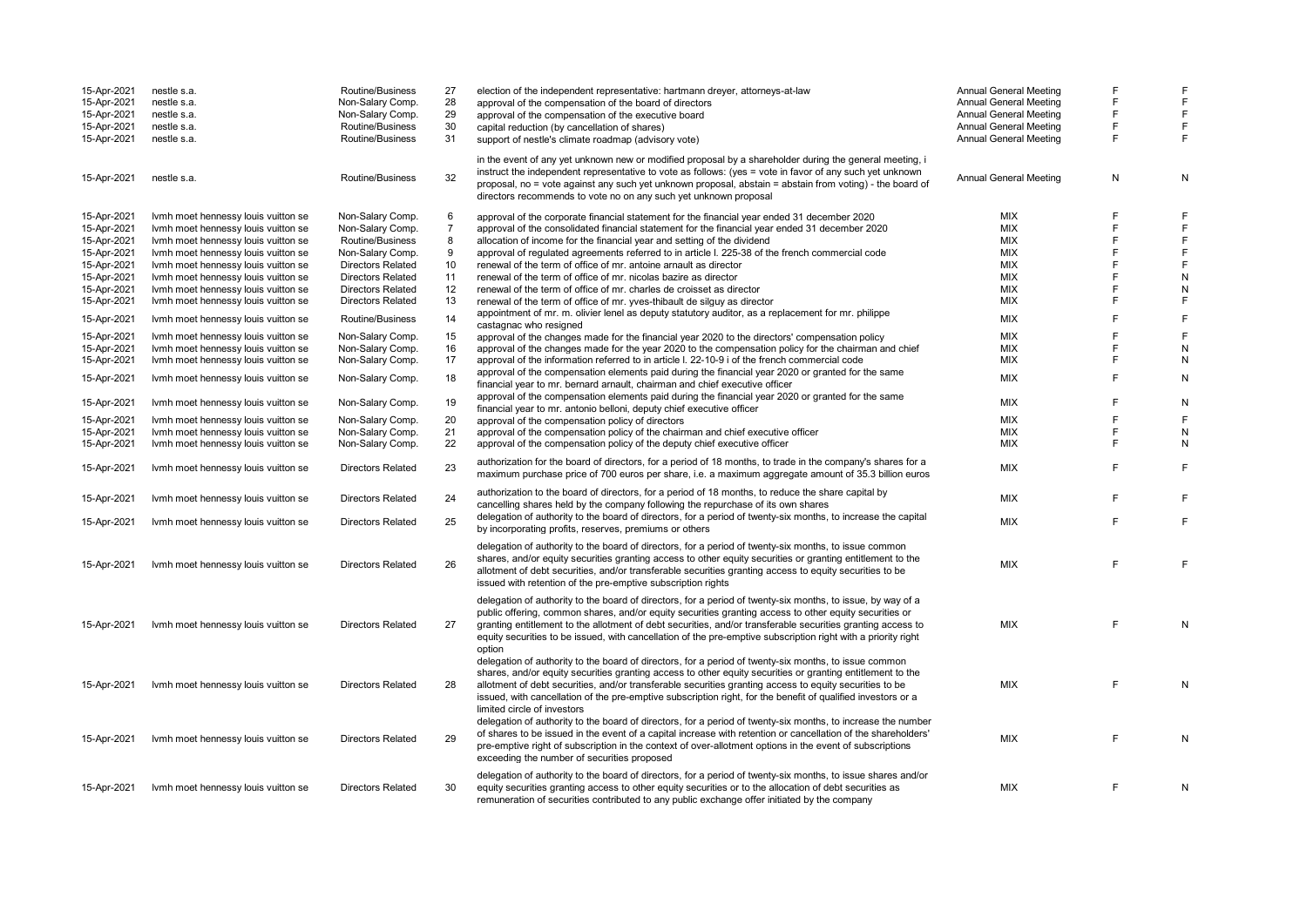|             |                                     |                                      |                | delegation of powers to the board of directors, for a period of twenty-six months, to issue, within the limit                      |                               |   |                |
|-------------|-------------------------------------|--------------------------------------|----------------|------------------------------------------------------------------------------------------------------------------------------------|-------------------------------|---|----------------|
|             |                                     |                                      |                | of 10% of the share capital, common shares or equity securities granting access to other equity                                    |                               |   |                |
| 15-Apr-2021 | Ivmh moet hennessy louis vuitton se | <b>Directors Related</b>             | 31             | securities of the company or granting entitlement to the allocation of debt securities as remuneration for                         | MIX                           | F | F              |
|             |                                     |                                      |                | contributions in kind of equity securities or transferable securities granting access to the capital, granted                      |                               |   |                |
|             |                                     |                                      |                | to the company                                                                                                                     |                               |   |                |
|             |                                     |                                      |                | authorization for the board of directors, for a period of 26 months, to grant share subscription options with                      |                               |   |                |
| 15-Apr-2021 | Ivmh moet hennessy louis vuitton se | Routine/Business                     | 32             | cancellation of the shareholders' pre-emptive subscription rights, or share purchase options to                                    | <b>MIX</b>                    | F | N              |
|             |                                     |                                      |                | employees and/or executive officers of the company and related entities, within the limit of 1% of the                             |                               |   |                |
|             |                                     |                                      |                | capital                                                                                                                            |                               |   |                |
|             |                                     |                                      |                | delegation of authority to the board of directors, for a period of twenty-six months, to issue shares and/or                       |                               |   |                |
| 15-Apr-2021 | Ivmh moet hennessy louis vuitton se | Routine/Business                     | 33             | transferable securities granting access to the capital of the company, with cancellation of the                                    | <b>MIX</b>                    | F | N              |
|             |                                     |                                      |                | shareholders' pre-emptive subscription rights, for the benefit of the members of the group's company                               |                               |   |                |
|             |                                     |                                      |                | savings plan(s), within the limit of 1% of the share capital                                                                       |                               |   |                |
| 15-Apr-2021 | Ivmh moet hennessy louis vuitton se | Routine/Business                     | 34             | setting of the overall ceiling for immediate or future capital increases decided by virtue of delegations of                       | <b>MIX</b>                    | F | F              |
|             |                                     |                                      |                | authority                                                                                                                          | <b>MIX</b>                    | F | F              |
| 15-Apr-2021 | Ivmh moet hennessy louis vuitton se | Routine/Business                     | 35<br>6        | amendment to article 22 of the by-laws concerning the statutory auditors                                                           |                               | F | F              |
| 20-Apr-2021 | l'oreal s.a.<br>l'oreal s.a.        | Routine/Business<br>Routine/Business | $\overline{7}$ | approve financial statements and statutory reports                                                                                 | МIХ<br><b>MIX</b>             | F | F              |
| 20-Apr-2021 |                                     |                                      |                | approve consolidated financial statements and statutory reports                                                                    |                               |   |                |
| 20-Apr-2021 | l'oreal s.a.                        | Routine/Business                     | 8              | approve allocation of income and dividends of eur 4 per share and an extra of eur 0.40 per share to long<br>term registered shares | <b>MIX</b>                    | F | F              |
| 20-Apr-2021 | l'oreal s.a.                        | <b>Directors Related</b>             | 9              | elect nicolas hieronimus as director                                                                                               | <b>MIX</b>                    | F | F              |
| 20-Apr-2021 | l'oreal s.a.                        | <b>Directors Related</b>             | 10             | elect alexandre ricard as director                                                                                                 | <b>MIX</b>                    | F | F              |
| 20-Apr-2021 | l'oreal s.a.                        | <b>Directors Related</b>             | 11             | re-elect francoise bettencourt meyers as director                                                                                  | <b>MIX</b>                    | F | F              |
| 20-Apr-2021 | l'oreal s.a.                        | <b>Directors Related</b>             | 12             | re-elect paul bulcke as director                                                                                                   | <b>MIX</b>                    | F | F              |
| 20-Apr-2021 | l'oreal s.a.                        | <b>Directors Related</b>             | 13             | re-elect virginie morgon as director                                                                                               | <b>MIX</b>                    | F | $\overline{F}$ |
| 20-Apr-2021 | l'oreal s.a.                        | Non-Salary Comp.                     | 14             | approve compensation report of corporate officers                                                                                  | MIX                           | F | F              |
| 20-Apr-2021 | l'oreal s.a.                        | Non-Salary Comp.                     | 15             | approve compensation of jean-paul agon, chairman and ceo                                                                           | MIX                           | F | F              |
| 20-Apr-2021 | l'oreal s.a.                        | Non-Salary Comp.                     | 16             | approve remuneration policy of directors                                                                                           | <b>MIX</b>                    | F | $\mathsf{F}$   |
| 20-Apr-2021 | l'oreal s.a.                        | Non-Salary Comp.                     | 17             | approve remuneration policy of jean-paul agon, chairman and ceo until april 30, 2021                                               | <b>MIX</b>                    | F | F              |
| 20-Apr-2021 | l'oreal s.a.                        | Non-Salary Comp.                     | 18             | approve remuneration policy of nicolas hieronimus, ceo since may 1, 2021                                                           | MIX                           | F | N              |
| 20-Apr-2021 | l'oreal s.a.                        | Non-Salary Comp.                     | 19             | approve remuneration policy of jean-paul agon, chairman of the board since may 1, 2021                                             | <b>MIX</b>                    | E | E              |
| 20-Apr-2021 | l'oreal s.a.                        | Non-Salary Comp.                     | 20             | approve amendment of employment contract of nicolas hieronimus, ceo since may 1, 2021                                              | <b>MIX</b>                    | F | F              |
| 20-Apr-2021 | l'oreal s.a.                        | Routine/Business                     | 21             | authorize repurchase of up to 10 percent of issued share capital                                                                   | <b>MIX</b>                    | F | F              |
|             |                                     |                                      |                | authorize issuance of equity or equity-linked securities with preemptive rights up a maximum nominal                               |                               |   | F              |
| 20-Apr-2021 | l'oreal s.a.                        | Routine/Business                     | 22             | share capital value of eur 156,764,042.40                                                                                          | <b>MIX</b>                    | F |                |
| 20-Apr-2021 | l'oreal s.a.                        | Routine/Business                     | 23             | authorize capitalization of reserves for bonus issue or increase in par value                                                      | <b>MIX</b>                    | F | F              |
| 20-Apr-2021 | l'oreal s.a.                        | Routine/Business                     | 24             | authorize capital increase of up to 2 percent of issued capital for contributions in kind                                          | <b>MIX</b>                    | F | F              |
| 20-Apr-2021 | l'oreal s.a.                        | Routine/Business                     | 25             | authorize capital issuances for use in employee stock purchase plans                                                               | <b>MIX</b>                    | F | N              |
| 20-Apr-2021 | l'oreal s.a.                        | Routine/Business                     | 26             | authorize capital issuances for use in employee stock purchase plans reserved for employees of                                     | <b>MIX</b>                    | F | N              |
| 20-Apr-2021 | l'oreal s.a.                        | Routine/Business                     | 27             | amend article 7 of bylaws re: written consultation                                                                                 | <b>MIX</b>                    | F | F              |
| 20-Apr-2021 | l'oreal s.a.                        | Routine/Business                     | 28             | authorize filing of required documents/other formalities                                                                           | <b>MIX</b>                    | F | F              |
| 21-Apr-2021 | canadian pacific railway Itd        | Routine/Business                     | $\overline{2}$ | appointment of auditor as named in the proxy circular: deloitte llp                                                                | MIX                           | F | $\mathsf{F}$   |
| 21-Apr-2021 | canadian pacific railway Itd        | Routine/Business                     | 3              | advisory vote to approve compensation of the corporation's named executive officers as described in the                            | <b>MIX</b>                    | F | F              |
|             |                                     |                                      |                | proxy circular                                                                                                                     |                               |   |                |
| 21-Apr-2021 | canadian pacific railway Itd        | <b>Directors Related</b>             | $\overline{4}$ | election of director: the hon. john baird                                                                                          | <b>MIX</b>                    | F | F              |
| 21-Apr-2021 | canadian pacific railway Itd        | <b>Directors Related</b>             | 5              | election of director: isabelle courville                                                                                           | MIX                           | F | F              |
| 21-Apr-2021 | canadian pacific railway Itd        | <b>Directors Related</b>             | 6              | election of director: keith e. creel                                                                                               | <b>MIX</b>                    | F | $\overline{F}$ |
| 21-Apr-2021 | canadian pacific railway Itd        | <b>Directors Related</b>             | $\overline{7}$ | election of director: gillian h. denham                                                                                            | <b>MIX</b>                    | F | F              |
| 21-Apr-2021 | canadian pacific railway Itd        | <b>Directors Related</b>             | 8              | election of director: edward r. hamberger                                                                                          | <b>MIX</b>                    | F | F              |
| 21-Apr-2021 | canadian pacific railway Itd        | <b>Directors Related</b>             | 9              | election of director: rebecca macdonald                                                                                            | <b>MIX</b>                    | F | F              |
| 21-Apr-2021 | canadian pacific railway Itd        | <b>Directors Related</b>             | 10             | election of director: edward I. monser                                                                                             | <b>MIX</b>                    | E | E              |
| 21-Apr-2021 | canadian pacific railway Itd        | <b>Directors Related</b>             | 11             | election of director: matthew h. paull                                                                                             | <b>MIX</b>                    | F | F              |
| 21-Apr-2021 | canadian pacific railway Itd        | <b>Directors Related</b>             | 12             | election of director: jane I. peverett                                                                                             | <b>MIX</b>                    | F | E              |
| 21-Apr-2021 | canadian pacific railway Itd        | <b>Directors Related</b>             | 13             | election of director: andrea robertson                                                                                             | <b>MIX</b>                    | F | F              |
| 21-Apr-2021 | canadian pacific railway Itd        | <b>Directors Related</b>             | 14             | election of director: gordon t. trafton                                                                                            | MIX                           | F | F              |
| 21-Apr-2021 | canadian pacific railway Itd        | Routine/Business                     | 15             | vote on a special resolution to approve the share split as described in the proxy circular                                         | <b>MIX</b>                    | F | E              |
| 21-Apr-2021 | canadian pacific railway Itd        | Routine/Business                     | 16             | please note that this resolution is a shareholder proposal: vote to approve the shareholder proposal as                            | <b>MIX</b>                    | F | F              |
|             |                                     |                                      |                | described in the proxy circular                                                                                                    |                               |   |                |
| 21-Apr-2021 | abn amro bank nv                    | Routine/Business                     | 10             | remuneration report over 2020 (advisory voting item)                                                                               | <b>Annual General Meeting</b> | F | $\overline{F}$ |
| 21-Apr-2021 | abn amro bank nv                    | Routine/Business                     | 12             | adoption of the audited 2020 annual financial statements                                                                           | <b>Annual General Meeting</b> | F | F              |
| 21-Apr-2021 | abn amro bank ny                    | Routine/Business                     | 15             | discharge of each member of the executive board in office during the financial year 2020 for the                                   | <b>Annual General Meeting</b> | F | F              |
|             |                                     |                                      |                | performance of his or her duties during 2020                                                                                       |                               |   |                |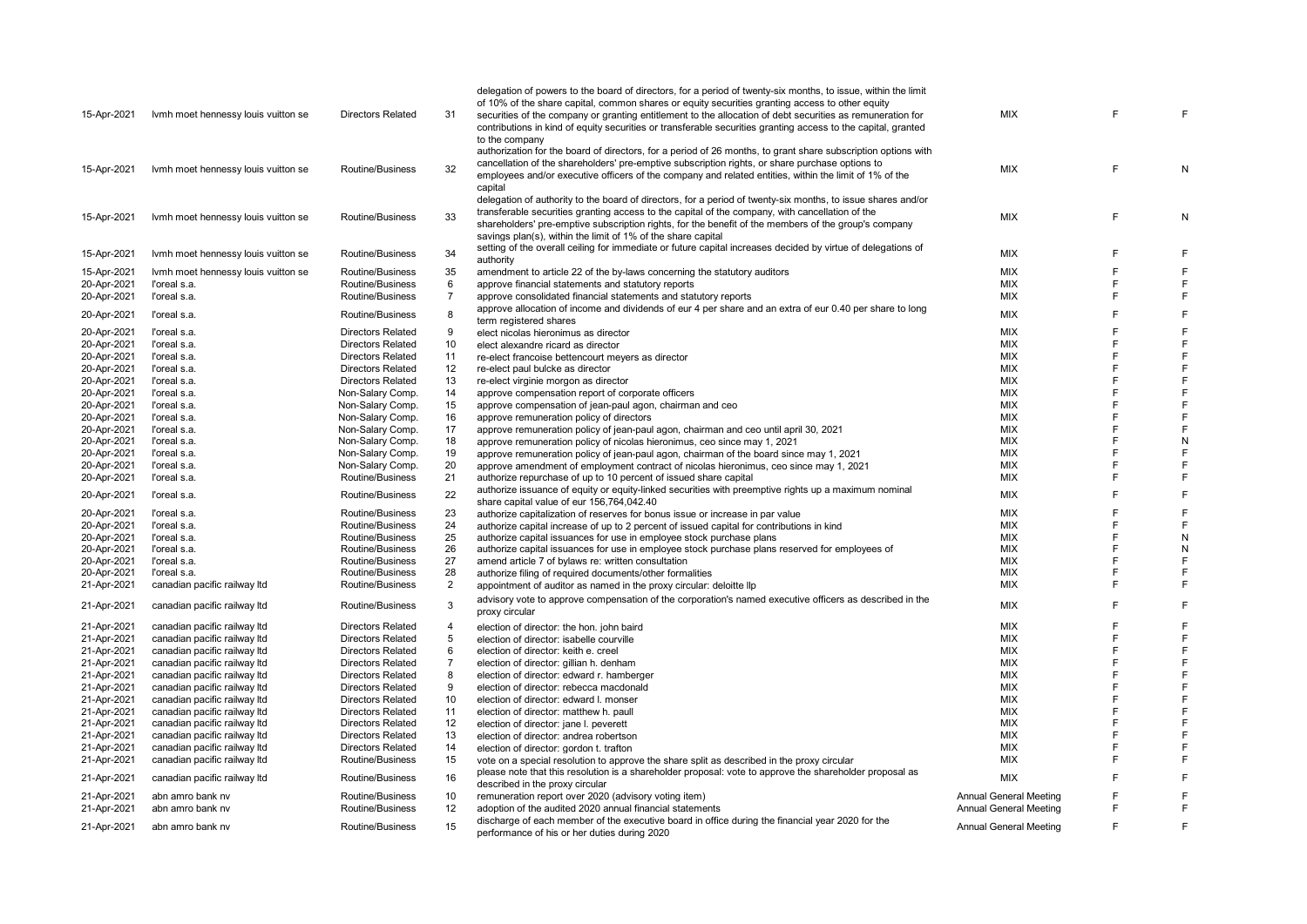| 21-Apr-2021 | abn amro bank nv | Routine/Business         | 16                | discharge of each member of the supervisory board in office during the financial year 2020 for the<br>performance of his or her duties during 2020                                                 | <b>Annual General Meeting</b> | E | F |
|-------------|------------------|--------------------------|-------------------|----------------------------------------------------------------------------------------------------------------------------------------------------------------------------------------------------|-------------------------------|---|---|
| 21-Apr-2021 | abn amro bank nv | Routine/Business         | 19                | reappointment of ernst & young accountants llp as external auditor for the financial years 2022 and 2023                                                                                           | <b>Annual General Meeting</b> | E | F |
| 21-Apr-2021 | abn amro bank ny | Routine/Business         | 25                | authorisation to issue shares and/or grant rights to subscribe for shares                                                                                                                          | <b>Annual General Meeting</b> | E | F |
| 21-Apr-2021 | abn amro bank ny | Routine/Business         | 26                | authorisation to limit or exclude pre-emptive rights                                                                                                                                               | <b>Annual General Meeting</b> | E | F |
| 21-Apr-2021 | abn amro bank ny | Routine/Business         | 27                | authorisation to acquire (depositary receipts for) shares in abn amro's own capital                                                                                                                | Annual General Meeting        | E | F |
| 21-Apr-2021 | abn amro bank nv | Routine/Business         | 28                | cancellation of (depositary receipts for) shares in the issued share capital of abn amro                                                                                                           | Annual General Meeting        | E | F |
|             | basic-fit n.v.   | Routine/Business         | 9                 |                                                                                                                                                                                                    |                               |   | F |
| 22-Apr-2021 |                  |                          |                   | remuneration report financial year 2020 (advisory voting item)                                                                                                                                     | <b>Annual General Meeting</b> | E | E |
| 22-Apr-2021 | basic-fit n.v.   | Routine/Business         | 10                | adoption of the annual accounts 2020                                                                                                                                                               | Annual General Meeting        |   |   |
| 22-Apr-2021 | basic-fit n.v.   | Routine/Business         | 11                | discharge members of the management board                                                                                                                                                          | Annual General Meeting        | E | E |
| 22-Apr-2021 | basic-fit n.v.   | Routine/Business         | 12                | discharge members of the supervisory board                                                                                                                                                         | <b>Annual General Meeting</b> | F | F |
| 22-Apr-2021 | basic-fit n.v.   | Non-Salary Comp.         | 14                | proposal for approval of the temporary and partial amendment to the remuneration policy for the<br>management board due to exceptional circumstances                                               | Annual General Meeting        | F | N |
| 22-Apr-2021 | basic-fit n.v.   | Routine/Business         | 16                | re-appointment of mr. c.j. van der graaf as member of the supervisory board                                                                                                                        | <b>Annual General Meeting</b> | E | F |
| 22-Apr-2021 | basic-fit n.v.   | Routine/Business         | 17                | re-appointment of mr. r.h.p.h. van der heijden as member of the supervisory board                                                                                                                  | <b>Annual General Meeting</b> | E | F |
| 22-Apr-2021 | basic-fit n.v.   | Routine/Business         | 18                | re-appointment of mr. j.w. willemse as member of the supervisory board                                                                                                                             | Annual General Meeting        | E | F |
| 22-Apr-2021 | basic-fit n.v.   | Routine/Business         | 20                |                                                                                                                                                                                                    | Annual General Meeting        | E | E |
|             |                  |                          | 21                | designation of the management board to issue shares and/or to grant rights to subscribe for shares                                                                                                 |                               | F | N |
| 22-Apr-2021 | basic-fit n.v.   | Routine/Business         |                   | additional designation of the management board to issue shares and/or to grant rights to subscribe for                                                                                             | <b>Annual General Meeting</b> |   |   |
| 22-Apr-2021 | basic-fit n.v.   | Routine/Business         | 22                | designation of the management board to restrict or exclude pre-emptive rights upon the issue of shares<br>and/or the granting of rights to subscribe for shares as described under $6(a)$          | <b>Annual General Meeting</b> | E | F |
| 22-Apr-2021 | basic-fit n.v.   | Routine/Business         | 23                | additional designation of the management board to restrict or exclude pre-emptive rights upon the issue<br>of shares and/or the granting of rights to subscribe for shares as described under 6(b) | <b>Annual General Meeting</b> | E | N |
| 22-Apr-2021 | basic-fit n.v.   | Routine/Business         | 24                | authorization of the management board to repurchase shares                                                                                                                                         | Annual General Meeting        | E | F |
| 22-Apr-2021 | basic-fit n.v.   | Routine/Business         | 25                | appointment of external auditor: ernst young accountants llp                                                                                                                                       | Annual General Meeting        | F | F |
| 22-Apr-2021 | relx plc         | Routine/Business         | $\mathbf{1}$      | receive the 2020 annual report                                                                                                                                                                     | Annual General Meeting        | E | F |
| 22-Apr-2021 | relx plc         | Routine/Business         | $\overline{2}$    | approve annual remuneration report                                                                                                                                                                 | Annual General Meeting        | F | F |
| 22-Apr-2021 | relx plc         | Routine/Business         | 3                 | declaration of 2020 final dividend: 33.4p per share                                                                                                                                                | Annual General Meeting        | E | F |
| 22-Apr-2021 | relx plc         | Routine/Business         | $\overline{4}$    | re-appointment of auditors: ernst & young llp                                                                                                                                                      | Annual General Meeting        | F | F |
|             |                  | Routine/Business         | 5                 |                                                                                                                                                                                                    |                               | F | F |
| 22-Apr-2021 | relx plc         |                          |                   | auditors' remuneration                                                                                                                                                                             | <b>Annual General Meeting</b> |   |   |
| 22-Apr-2021 | relx plc         | <b>Directors Related</b> | 6                 | elect paul walker as a director                                                                                                                                                                    | <b>Annual General Meeting</b> | F | F |
| 22-Apr-2021 | relx plc         | <b>Directors Related</b> | $\overline{7}$    | elect june felix as a director                                                                                                                                                                     | <b>Annual General Meeting</b> | F | F |
| 22-Apr-2021 | relx plc         | <b>Directors Related</b> | 8                 | re-elect erik engstrom as a director                                                                                                                                                               | <b>Annual General Meeting</b> | F | F |
| 22-Apr-2021 | relx plc         | <b>Directors Related</b> | 9                 | re-elect wolfhart hauser as a director                                                                                                                                                             | <b>Annual General Meeting</b> | E | F |
| 22-Apr-2021 | relx plc         | <b>Directors Related</b> | 10                | re-elect charlotte hogg as a director                                                                                                                                                              | <b>Annual General Meeting</b> | F | F |
| 22-Apr-2021 | relx plc         | <b>Directors Related</b> | 11                | re-elect marike van lier lels as a director                                                                                                                                                        | Annual General Meeting        | E | F |
| 22-Apr-2021 | relx plc         | <b>Directors Related</b> | 12                | re-elect nick luff as a director                                                                                                                                                                   | Annual General Meeting        | E | F |
| 22-Apr-2021 | relx plc         | <b>Directors Related</b> | 13                | re-elect robert macleod as a director                                                                                                                                                              | Annual General Meeting        | E | F |
| 22-Apr-2021 | relx plc         | <b>Directors Related</b> | 14                | re-elect linda sanford as a director                                                                                                                                                               | Annual General Meeting        | E | F |
| 22-Apr-2021 | relx plc         | <b>Directors Related</b> | 15                | re-elect andrew sukawaty as a director                                                                                                                                                             | Annual General Meeting        | E | F |
| 22-Apr-2021 | relx plc         | <b>Directors Related</b> | 16                | re-elect suzanne wood as a director                                                                                                                                                                | Annual General Meeting        | E | F |
| 22-Apr-2021 | relx plc         | Routine/Business         | 17                | authority to allot shares                                                                                                                                                                          | Annual General Meeting        | E | F |
| 22-Apr-2021 | relx plc         | Routine/Business         | 18                |                                                                                                                                                                                                    | Annual General Meeting        | E | F |
|             |                  |                          | 19                | disapplication of pre-emption rights                                                                                                                                                               |                               | E | F |
| 22-Apr-2021 | relx plc         | Routine/Business         |                   | additional disapplication of pre-emption rights                                                                                                                                                    | Annual General Meeting        |   |   |
| 22-Apr-2021 | relx plc         | Routine/Business         | 20                | authority to purchase own shares                                                                                                                                                                   | <b>Annual General Meeting</b> | F | F |
| 22-Apr-2021 | relx plc         | Routine/Business         | 21                | notice period for general meetings                                                                                                                                                                 | <b>Annual General Meeting</b> | E | F |
| 22-Apr-2021 | kering sa        | Non-Salary Comp.         | 6                 | approval of the corporate financial statements for the financial year ended 31 december 2020                                                                                                       | <b>MIX</b>                    | E | F |
| 22-Apr-2021 | kering sa        | Non-Salary Comp.         | $\overline{7}$    | approval of the consolidated financial statements for the financial year ended 31 december 2020                                                                                                    | MIX                           | E | F |
| 22-Apr-2021 | kering sa        | Routine/Business         | 8                 | allocation of income for the financial year ended 31 december 2020 and setting of the dividend                                                                                                     | <b>MIX</b>                    | E | F |
| 22-Apr-2021 | kering sa        | <b>Directors Related</b> | 9                 | renewal of the term of office of mr. francois-henri pinault as director                                                                                                                            | MIX                           | E | E |
| 22-Apr-2021 | kering sa        | <b>Directors Related</b> | 10                | renewal of the term of office of mr. jean-francois palus as director                                                                                                                               | <b>MIX</b>                    | E | E |
| 22-Apr-2021 | kering sa        | Directors Related        | 11                | renewal of the term of office of financiere pinault company, represented by mrs. heloise temple-boyer, as                                                                                          | <b>MIX</b>                    | F |   |
| 22-Apr-2021 | kering sa        | <b>Directors Related</b> | $12 \overline{ }$ | renewal of the term of office of mr. baudouin prot as director                                                                                                                                     | <b>MIX</b>                    | E | F |
|             |                  |                          |                   | approval of the information referred to in section i of article I. 22-10-9 of the french commercial code                                                                                           |                               |   |   |
| 22-Apr-2021 | kering sa        | Non-Salary Comp.         | 13                | relating to the compensation paid during or awarded for the financial year ended 31 december 2020 to<br>the corporate officers, in respect of their duties as directors                            | <b>MIX</b>                    | E | E |
|             |                  |                          |                   | approval of the fixed, variable and exceptional elements making up the total compensation and benefits                                                                                             |                               |   |   |
| 22-Apr-2021 | kering sa        | Non-Salary Comp.         | 14                | of any kind paid during or awarded for the financial year ended 31 december 2020 to mr. francois-henri                                                                                             | <b>MIX</b>                    | E | E |
|             |                  |                          |                   | pinault, in respect of his capacity as chairman and chief executive officer                                                                                                                        |                               |   |   |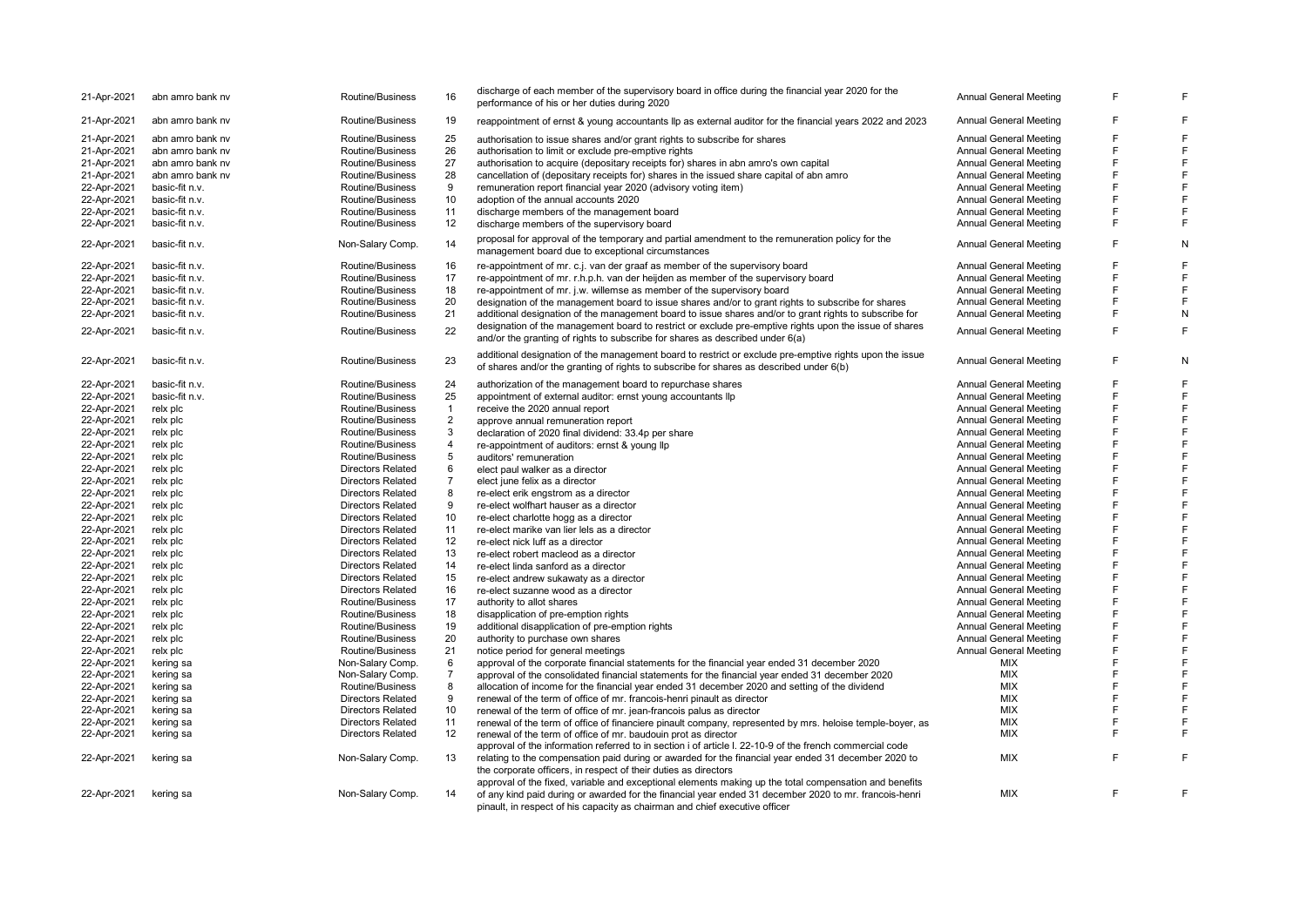|             |                       |                          |                | approval of the fixed, variable and exceptional elements making up the total compensation and benefits          |                               |   |             |
|-------------|-----------------------|--------------------------|----------------|-----------------------------------------------------------------------------------------------------------------|-------------------------------|---|-------------|
| 22-Apr-2021 | kering sa             | Non-Salary Comp.         | 15             | of any kind paid during or awarded for the financial year ended 31 december 2020 to mr. jean-francois           | <b>MIX</b>                    |   | F           |
|             |                       |                          |                | palus, in respect of his capacity as deputy chief executive officer                                             |                               |   |             |
| 22-Apr-2021 | kering sa             | Non-Salary Comp.         | 16             |                                                                                                                 | <b>MIX</b>                    | F | N           |
|             |                       |                          |                | approval of the compensation policy for executive corporate officers                                            |                               | F |             |
| 22-Apr-2021 | kering sa             | Non-Salary Comp.         | 17             | approval of the compensation policy for corporate officers in respect of their duties as directors              | <b>MIX</b>                    |   | F           |
| 22-Apr-2021 | kering sa             | Routine/Business         | 18             | setting the total annual amount of the compensation for members of the board of directors                       | MIX                           | F | F           |
| 22-Apr-2021 | kering sa             | Routine/Business         | 19             | authorisation to the board of directors in order to buy, hold or transfer shares of the company                 | <b>MIX</b>                    | F | F           |
|             |                       |                          |                | authorisation to the board of directors in order to reduce the share capital by cancelling shares               |                               | E |             |
| 22-Apr-2021 | kering sa             | Routine/Business         | 20             | purchased or to be purchased under a share buyback programme                                                    | <b>MIX</b>                    |   | F           |
|             |                       |                          |                | delegation of authority to the board of directors in order to issue common shares and/or transferable           |                               |   |             |
|             |                       | Routine/Business         |                |                                                                                                                 |                               | E | F           |
| 22-Apr-2021 | kering sa             |                          | 21             | securities granting immediate and/or future access to the company's capital, with retention of the              | MIX                           |   |             |
|             |                       |                          |                | shareholders' pre-emptive subscription rights (to be used outside public offering periods)                      |                               |   |             |
| 22-Apr-2021 |                       | Routine/Business         | 22             | delegation of authority to the board of directors in order to increase the share capital by capitalisation of   | <b>MIX</b>                    | E | F           |
|             | kering sa             |                          |                | reserves, profits or share premiums (to be used outside of public offering periods)                             |                               |   |             |
|             |                       |                          |                | delegation of authority to the board of directors in order to proceed with issues of common shares and/or       |                               |   |             |
|             |                       |                          |                | transferable securities granting immediate and/or future access to the company's capital, with                  |                               |   |             |
|             |                       |                          |                |                                                                                                                 |                               | E | F           |
| 22-Apr-2021 | kering sa             | Routine/Business         | 23             | cancellation of the pre-emptive subscription right, by way of a public offering (other than an offering         | <b>MIX</b>                    |   |             |
|             |                       |                          |                | referred to in article I.411-2 of the french monetary and financial code) (to be used outside of the periods    |                               |   |             |
|             |                       |                          |                | of public offering)                                                                                             |                               |   |             |
|             |                       |                          |                | delegation of authority to the board of directors in order to issue common shares, and/or equity securities     |                               |   |             |
|             |                       |                          |                | granting access to equity securities or granting entitlement to the allocation of debt securities, and/or       |                               |   |             |
|             |                       |                          |                |                                                                                                                 |                               |   |             |
| 22-Apr-2021 | kering sa             | Routine/Business         | 24             | transferable securities granting access to equity securities to be issued, with cancellation of the pre-        | <b>MIX</b>                    | E | F           |
|             |                       |                          |                | emptive subscription right, for the benefit of qualified investors or a limited circle of investors in the      |                               |   |             |
|             |                       |                          |                | context of a public offering referred to in article I.411-2, 1decree of the french monetary and financial       |                               |   |             |
|             |                       |                          |                | code (to be used outside public offering periods)                                                               |                               |   |             |
|             |                       |                          |                | authorisation to the board of directors in order to set the issue price of common shares and/or                 |                               |   |             |
|             |                       |                          |                |                                                                                                                 |                               |   |             |
| 22-Apr-2021 | kering sa             | Routine/Business         | 25             | transferable securities granting access to the capital according to certain terms and conditions, within the    | <b>MIX</b>                    | E | E           |
|             |                       |                          |                | limit of 5% of the capital per year, in the context of an increase in the share capital by issue without pre-   |                               |   |             |
|             |                       |                          |                | emptive subscription rights                                                                                     |                               |   |             |
|             |                       |                          |                | delegation of authority to the board of directors in order to increase the number of common shares or           |                               |   |             |
|             |                       |                          |                | transferable securities to be issued in the event of a capital increase with or without a pre-emptive           |                               |   |             |
| 22-Apr-2021 | kering sa             | Routine/Business         | 26             | subscription right within the limit of 15% of the initial issue carried out pursuant to the 16th, 18th and 19th | <b>MIX</b>                    | E | E           |
|             |                       |                          |                |                                                                                                                 |                               |   |             |
|             |                       |                          |                | resolutions                                                                                                     |                               |   |             |
|             |                       |                          |                | delegation of powers to the board of directors in order to proceed with the issue of common shares              |                               |   |             |
|             |                       |                          |                | and/or transferable securities granting access to the company's capital in order to compensate                  |                               |   |             |
| 22-Apr-2021 | kering sa             | Routine/Business         | 27             | contributions in kind granted to the company consisting of equity securities or transferable securities         | MIX                           | E | F           |
|             |                       |                          |                | granting access to the company's capital, within the limit of 10% of the share capital (to be used outside      |                               |   |             |
|             |                       |                          |                |                                                                                                                 |                               |   |             |
|             |                       |                          |                | of public offering periods)                                                                                     |                               |   |             |
|             |                       |                          |                | delegation of authority to the board of directors in order to decide on an increase in the share capital by     |                               |   |             |
|             |                       | Routine/Business         | 28             | issuing, without a pre-emptive subscription right, of common shares or other securities granting access         | <b>MIX</b>                    | F | N           |
| 22-Apr-2021 | kering sa             |                          |                | to the capital reserved for employees and former employees who are members of one or more company               |                               |   |             |
|             |                       |                          |                | savings plans                                                                                                   |                               |   |             |
| 22-Apr-2021 | kering sa             | Routine/Business         | 29             |                                                                                                                 | <b>MIX</b>                    | F | F           |
|             |                       |                          |                | powers to carry out formalities                                                                                 |                               | E |             |
| 23-Apr-2021 | mitsui high-tec, inc. | Routine/Business         | $\mathbf{1}$   | approve appropriation of surplus                                                                                | Annual General Meeting        |   | F           |
| 23-Apr-2021 | mitsui high-tec, inc. | <b>Directors Related</b> | $\overline{2}$ | appoint a director kyo, masahide                                                                                | <b>Annual General Meeting</b> | E | F           |
| 23-Apr-2021 | mitsui high-tec,inc.  | <b>Directors Related</b> | 3              | appoint a director maeda, yoko                                                                                  | <b>Annual General Meeting</b> | F | F           |
| 23-Apr-2021 | mitsui high-tec, inc. | <b>Directors Related</b> | 4              | appoint a corporate auditor kubota, chiaki                                                                      | <b>Annual General Meeting</b> | E | F           |
| 23-Apr-2021 | mitsui high-tec, inc. | Routine/Business         | 5              | approve provision of retirement allowance for retiring corporate officers                                       | <b>Annual General Meeting</b> | F | N           |
|             |                       |                          |                |                                                                                                                 |                               |   |             |
| 23-Apr-2021 | icade sa              | Non-Salary Comp.         | 6              | approval of the corporate financial statements for the financial year ended 31 december 2020 - approval         | MIX                           | E | $\mathsf F$ |
|             |                       |                          |                | of non-deductible expenses and costs                                                                            |                               |   |             |
| 23-Apr-2021 | icade sa              | Non-Salary Comp.         | 7              | approval of the consolidated financial statements for the financial year ended 31 december 2020                 | <b>MIX</b>                    | E | F           |
| 23-Apr-2021 | icade sa              | Routine/Business         | 8              | allocation of the income for the financial year ended 31 december 2020 and setting of the dividend              | MIX                           | F | F           |
| 23-Apr-2021 | icade sa              | Routine/Business         | 9              | option for payment of a fraction of the dividend balance in cash or in shares                                   | <b>MIX</b>                    | E | F           |
|             |                       |                          |                | the statutory auditors' special report on the regulated agreements - acknowledgement of the absence of          |                               |   |             |
| 23-Apr-2021 | icade sa              | Routine/Business         | 10             |                                                                                                                 | MIX                           | E | $\mathsf F$ |
|             |                       |                          |                | new agreements                                                                                                  |                               |   |             |
| 23-Apr-2021 | icade sa              | Routine/Business         | 11             | renewal of the term of office of mr. olivier fabas as director                                                  | <b>MIX</b>                    | F | F           |
| 23-Apr-2021 | icade sa              | Routine/Business         | 12             | renewal of the term of office of mr. olivier mareuse as director                                                | MIX                           | E | F           |
|             |                       |                          |                | ratification of the provisional appointment of mr. antoine saintoyant as director, in replacement of mr.        |                               | E | F           |
| 23-Apr-2021 | icade sa              | Routine/Business         | 13             | wael rizk, who resigned                                                                                         | <b>MIX</b>                    |   |             |
|             |                       |                          |                | ratification of the provisional appointment of mr. bernard spitz as director, in replacement of mr. jean-paul   |                               |   |             |
| 23-Apr-2021 | icade sa              | Routine/Business         | 14             |                                                                                                                 | <b>MIX</b>                    |   | F           |
|             |                       |                          |                | faugere, who resigned                                                                                           |                               | F |             |
| 23-Apr-2021 | icade sa              | Routine/Business         | 15             | renewal of the term of office of mr. bernard spitz as director                                                  | MIX                           |   | $\mathsf F$ |
|             |                       |                          |                |                                                                                                                 |                               |   |             |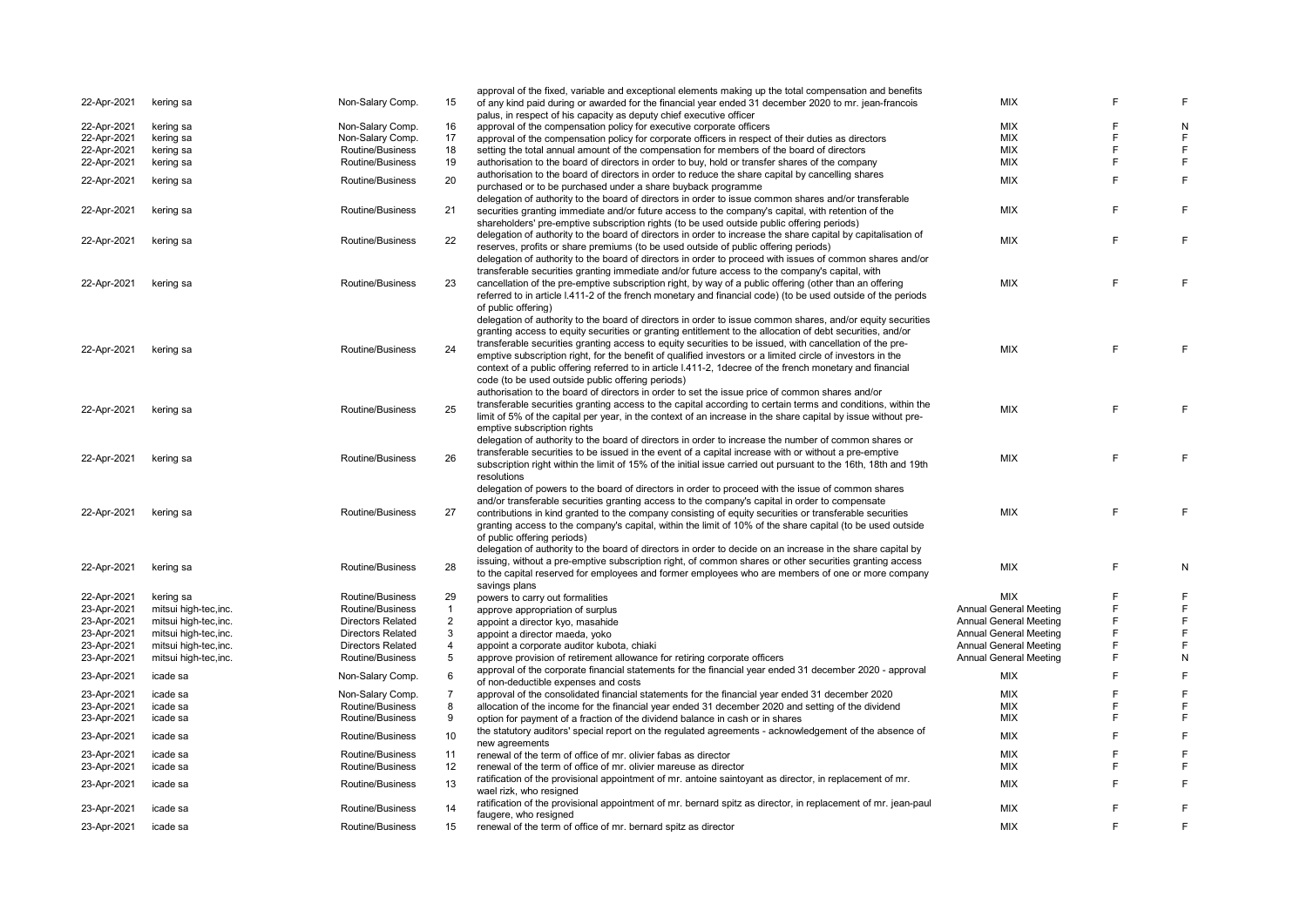| 23-Apr-2021<br>23-Apr-2021 | icade sa<br>icade sa     | Non-Salary Comp.<br>Non-Salary Comp. | 16<br>17 | approval of the remuneration policy for members of the board of directors<br>approval of the remuneration policy for the chairman of the board of directors                                                                                                                         | <b>MIX</b><br><b>MIX</b> | F<br>F. | E      |
|----------------------------|--------------------------|--------------------------------------|----------|-------------------------------------------------------------------------------------------------------------------------------------------------------------------------------------------------------------------------------------------------------------------------------------|--------------------------|---------|--------|
| 23-Apr-2021                | icade sa                 | Non-Salary Comp.                     | 18       | approval of the remuneration policy for the chief executive officer and/or any other executive corporate<br>officer                                                                                                                                                                 | <b>MIX</b>               | F       | N      |
| 23-Apr-2021                | icade sa                 | Non-Salary Comp.                     | 19       | approval of the information referred to in section i of article I. 22-10-9 of the french commercial code                                                                                                                                                                            | MIX                      | E       | F      |
| 23-Apr-2021                | icade sa                 | Non-Salary Comp.                     | 20       | approval of the fixed, variable and exceptional elements making up the total remuneration and benefits of<br>any kind paid during the past financial year or allocated for the same financial year to mr. frederic<br>thomas, chairman of the board of directors                    | <b>MIX</b>               | F       | F      |
| 23-Apr-2021                | icade sa                 | Non-Salary Comp.                     | 21       | approval of the fixed, variable and exceptional elements making up the total remuneration and benefits of<br>any kind paid during the past financial year or awarded in respect of the same financial year to mr. olivier<br>wigniolle, chief executive officer                     | <b>MIX</b>               | F       | F      |
| 23-Apr-2021                | icade sa                 | Routine/Business                     | 22       | authorisation to be granted to the board of directors in order for the company to repurchase its own<br>shares under the provisions of article I.22-10-62 of the french commercial code                                                                                             | <b>MIX</b>               | F       | F      |
| 23-Apr-2021                | icade sa                 | Routine/Business                     | 23       | authorisation to be granted to the board of directors to cancel shares repurchased by the company under<br>the provisions of article I.22-10-62 of the french commercial code                                                                                                       | <b>MIX</b>               | F       | E      |
| 23-Apr-2021                | icade sa                 | Routine/Business                     | 24       | delegation of authority to be granted to the board of directors to increase the capital by capitalisation of<br>reserves, profits and/or premiums                                                                                                                                   | MIX                      | F       | F      |
| 23-Apr-2021                | icade sa                 | Routine/Business                     | 25       | delegation of authority to be granted to the board of directors to issue common shares with retention of<br>the pre-emptive subscription right                                                                                                                                      | <b>MIX</b>               | F       | E      |
| 23-Apr-2021                | icade sa                 | Routine/Business                     | 26       | authorisation to be granted to the board of directors to increase the amount of the issues<br>delegation of authority to be granted to the board of directors to increase the capital by issuing common                                                                             | <b>MIX</b>               | E       | E      |
| 23-Apr-2021                | icade sa                 | Routine/Business                     | 27       | shares and/or transferable securities granting access to the capital with cancellation of the pre-emptive<br>subscription right in favour of the members of a company savings plan pursuant to articles I.3332-18 and<br>following of the french labour code                        | <b>MIX</b>               | E       | N      |
| 23-Apr-2021                | icade sa                 | Routine/Business                     | 28       | authorisation to be granted to the board of directors to freely allocate shares to employees and/or certain<br>corporate officers                                                                                                                                                   | <b>MIX</b>               | F       | N      |
| 23-Apr-2021                | icade sa                 | Routine/Business                     | 29       | powers to carry out formalities                                                                                                                                                                                                                                                     | <b>MIX</b>               | F       | F      |
| 28-Apr-2021                | getlink se               | Non-Salary Comp.                     | 6        | review and approval of the corporate financial statements for the financial year ended 31 december 2020                                                                                                                                                                             | <b>MIX</b>               | E       | F      |
| 28-Apr-2021                | getlink se               | Routine/Business                     | 7        | allocation of income for the financial year ended 31 december 2020 - setting of the dividend                                                                                                                                                                                        | <b>MIX</b>               | F       | E      |
| 28-Apr-2021                | getlink se               | Routine/Business                     | 8        | review and approval of the consolidated financial statements for the financial year ended 31 december<br>2020                                                                                                                                                                       | <b>MIX</b>               | F       | E      |
| 28-Apr-2021                | getlink se               | Routine/Business                     | 9        | authorisation granted to the board of directors for 18 months to allow the company to repurchase and                                                                                                                                                                                | <b>MIX</b>               | F       | E      |
| 28-Apr-2021                | getlink se               | Routine/Business                     | 10       | the statutory auditors' special report on the regulated agreements and approval of new agreements                                                                                                                                                                                   | <b>MIX</b>               | F       | E      |
|                            |                          |                                      |          | ratification of the co-optation of mr. carlo bertazzo, as director, in replacement of mr. giancarlo guenzi,                                                                                                                                                                         |                          |         |        |
| 28-Apr-2021                | getlink se               | Routine/Business                     | 11       | who resigned                                                                                                                                                                                                                                                                        | <b>MIX</b>               | F       | F      |
| 28-Apr-2021                | getlink se               | Routine/Business                     | 12       | appointment of mr. yann leriche as a member of the board of directors, in replacement of mr. peter<br>levene, whose term of office has expired                                                                                                                                      | <b>MIX</b>               | F       | F      |
| 28-Apr-2021                | getlink se               | Non-Salary Comp.                     | 13       | approval of the amendment to an element of the 2020 remuneration policy for the chief executive officer:<br>replacement of the 2020 ebitda inefficiency criterion by the 2020 tsr for determining the annual variable                                                               | <b>MIX</b>               | F       | N      |
|                            |                          |                                      |          | remuneration<br>approval of the amendment to an element of the 2020 remuneration policy for the chairman and chief                                                                                                                                                                  |                          |         |        |
| 28-Apr-2021                | getlink se               | Non-Salary Comp.                     | 14       | executive officer: replacement of the 2020 ebitda inefficiency criterion by the 2020 tsr for determining the<br>annual variable remuneration                                                                                                                                        | <b>MIX</b>               | F       | N      |
| 28-Apr-2021                | getlink se               | Non-Salary Comp.                     | 15       | approval of the information relating to the remuneration of corporate officers paid during the financial year<br>ended 31 december 2020 or allocated in respect of the same financial year, as referred to in article I. 22-<br>10-9 of the french commercial code                  | <b>MIX</b>               | F       | N      |
| 28-Apr-2021                | getlink se               | Non-Salary Comp.                     | 16       | approval of the compensation elements paid during or awarded in respect of the first half of the financial<br>year ended 31 december 2020 to mr. jacques gounon, chairman and chief executive officer                                                                               | <b>MIX</b>               | F       | N      |
| 28-Apr-2021                | getlink se               | Non-Salary Comp.                     | 17       | approval of the compensation elements paid during or awarded in respect of the second half of the<br>financial year ended 31 december 2020 to mr. yann leriche, chief executive officer                                                                                             | <b>MIX</b>               | E       | N      |
| 28-Apr-2021                | getlink se               | Non-Salary Comp.                     | 18       | approval of the compensation elements paid during or awarded in respect of the second half of the<br>financial year ended 31 december 2020 to mr. jacques gounon, chairman                                                                                                          | <b>MIX</b>               | E       | E      |
| 28-Apr-2021                | getlink se               | Non-Salary Comp.                     | 19       | approval of the compensation elements paid during or awarded for the financial year ended 31 december<br>2020 to mr. francois gauthey, deputy chief executive officer                                                                                                               | <b>MIX</b>               | E       |        |
| 28-Apr-2021                | getlink se               | Non-Salary Comp.                     | 20       | approval of the compensation policy for corporate officers pursuant to section ii of article I.22-10-8 of the<br>french commercial code                                                                                                                                             | <b>MIX</b>               | E       | F      |
| 28-Apr-2021                | getlink se               | Non-Salary Comp.                     | 21       | approval of the elements of the compensation policy: principles and criteria for determining, distributing<br>and allocating the fixed, variable and exceptional elements making up the total compensation and<br>benefits of any kind, attributable to the chief executive officer | <b>MIX</b>               | F       | N      |
| 28-Apr-2021<br>28-Apr-2021 | getlink se<br>getlink se | Non-Salary Comp.<br>Routine/Business | 22<br>23 | approval of the elements of the compensation policy: principles and criteria for determining, distributing<br>delegation of authority granted for 12 months to the board of directors in order to proceed with a free                                                               | <b>MIX</b><br><b>MIX</b> | F<br>E  | E<br>F |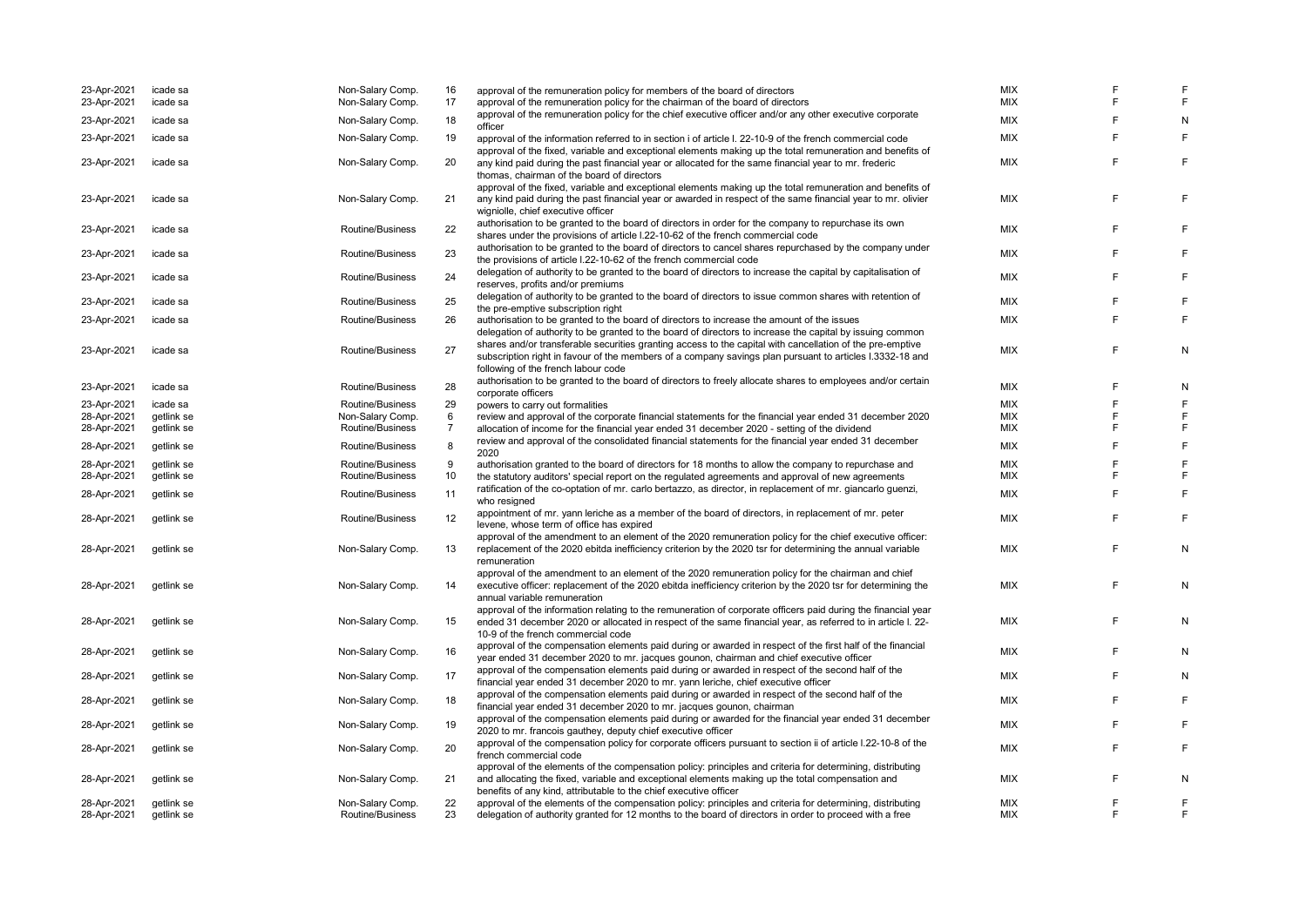| 28-Apr-2021 | getlink se                             | Routine/Business | 24             | authorisation granted to the board of directors in order to proceed with free allocations of common<br>shares of the company, existing or to be issued, for the benefit of salaried employees and/or corporate<br>officers of the group, with waiver ipso jure by the shareholders of their pre-emptive subscription right                                      | <b>MIX</b>                    |   | N |
|-------------|----------------------------------------|------------------|----------------|-----------------------------------------------------------------------------------------------------------------------------------------------------------------------------------------------------------------------------------------------------------------------------------------------------------------------------------------------------------------|-------------------------------|---|---|
| 28-Apr-2021 | getlink se                             | Non-Salary Comp. | 25             | approval of the amendment of an element of the long-term incentive plan 2018<br>renewal of the delegation of authority to the board of directors for a period of 26 months to issue                                                                                                                                                                             | MIX                           | F | F |
| 28-Apr-2021 | getlink se                             | Routine/Business | 26             | common shares of the company or transferable securities granting access to common shares of the<br>company or of companies of the company's group, with retention of the shareholders' pre-emptive<br>subscription right                                                                                                                                        | MIX                           | E | E |
| 28-Apr-2021 | getlink se                             | Routine/Business | 27             | delegation of authority granted for a period of 26 months to the board of directors to issue, with                                                                                                                                                                                                                                                              | MIX                           | F | E |
| 28-Apr-2021 | getlink se                             | Routine/Business | 28             | overall limitation of issue authorisations with or without cancellation of the pre-emptive subscription right                                                                                                                                                                                                                                                   | MIX                           | F | F |
| 28-Apr-2021 | getlink se                             | Routine/Business | 29             | authorisation granted for 18 months to the board of directors to reduce the capital by cancelling treasury<br>shares                                                                                                                                                                                                                                            | <b>MIX</b>                    | E | F |
| 28-Apr-2021 | getlink se                             | Routine/Business | 30             | delegation of authority granted for 26 months to the board of directors in order to proceed with capital<br>increases with cancellation of the shareholders' pre-emptive subscription right by issuing common shares<br>or transferable securities granting access to the company's capital reserved for employees who are<br>members of a company savings plan | MIX                           | F | N |
| 28-Apr-2021 | getlink se                             | Routine/Business | 31             | deletion of historical reference from the by-laws                                                                                                                                                                                                                                                                                                               | <b>MIX</b>                    | F | F |
| 28-Apr-2021 | getlink se                             | Routine/Business | 32             | powers                                                                                                                                                                                                                                                                                                                                                          | <b>MIX</b>                    | E | F |
| 28-Apr-2021 | muenchener rueckversicherungs-gesellsc | Routine/Business | 9              | approve allocation of income and dividends of eur 9.80 per share                                                                                                                                                                                                                                                                                                | <b>Annual General Meeting</b> | F | F |
| 28-Apr-2021 | muenchener rueckversicherungs-gesellsc | Routine/Business | 10             | approve discharge of management board for fiscal year 2020                                                                                                                                                                                                                                                                                                      | <b>Annual General Meeting</b> | F | F |
| 28-Apr-2021 | muenchener rueckversicherungs-gesellsc | Routine/Business | 11             | approve discharge of supervisory board for fiscal year 2020                                                                                                                                                                                                                                                                                                     | <b>Annual General Meeting</b> | F | F |
| 28-Apr-2021 | muenchener rueckversicherungs-gesellsc | Routine/Business | 12             | elect carinne knoche-brouillon to the supervisory board                                                                                                                                                                                                                                                                                                         | <b>Annual General Meeting</b> | F | F |
| 28-Apr-2021 | muenchener rueckversicherungs-gesellsc | Routine/Business | 13             | approve remuneration policy                                                                                                                                                                                                                                                                                                                                     | <b>Annual General Meeting</b> | F | N |
| 28-Apr-2021 | muenchener rueckversicherungs-gesellsc | Routine/Business | 14             | approve remuneration of supervisory board                                                                                                                                                                                                                                                                                                                       | <b>Annual General Meeting</b> | F | F |
| 28-Apr-2021 | muenchener rueckversicherungs-gesellsc | Routine/Business | 15             | approve creation of eur 117.5 million pool of capital with partial exclusion of preemptive rights                                                                                                                                                                                                                                                               | <b>Annual General Meeting</b> | F | F |
| 28-Apr-2021 | muenchener rueckversicherungs-gesellsc | Routine/Business | 16             | approve affiliation agreement with mr beteiligungen 20. gmbh                                                                                                                                                                                                                                                                                                    | <b>Annual General Meeting</b> | F | F |
| 28-Apr-2021 | muenchener rueckversicherungs-gesellsc | Routine/Business | 17             | approve affiliation agreement with mr beteiligungen 21. gmbh                                                                                                                                                                                                                                                                                                    | <b>Annual General Meeting</b> | F | E |
| 28-Apr-2021 | muenchener rueckversicherungs-gesellsc | Routine/Business | 18             | approve affiliation agreement with mr beteiligungen 22. gmbh                                                                                                                                                                                                                                                                                                    | <b>Annual General Meeting</b> | F | F |
| 28-Apr-2021 | schneider electric se                  | Non-Salary Comp. | $\overline{7}$ | approval of the corporate financial statements for the financial year 2020                                                                                                                                                                                                                                                                                      | MIX                           | F | F |
|             | schneider electric se                  |                  | 8              |                                                                                                                                                                                                                                                                                                                                                                 | <b>MIX</b>                    | F | F |
| 28-Apr-2021 |                                        | Non-Salary Comp. |                | approval of the consolidated financial statements for the financial year 2020                                                                                                                                                                                                                                                                                   |                               | F | F |
| 28-Apr-2021 | schneider electric se                  | Routine/Business | 9              | allocation of income for the financial year and setting of the dividend                                                                                                                                                                                                                                                                                         | MIX                           |   |   |
| 28-Apr-2021 | schneider electric se                  | Non-Salary Comp. | 10             | approval of the regulated agreements referred to in article I. 225-38 and following of the french<br>commercial code                                                                                                                                                                                                                                            | MIX                           | F | F |
| 28-Apr-2021 | schneider electric se                  | Non-Salary Comp. | 11             | approval of the information relating to the compensation of corporate officers paid during or allocated in<br>respect of the financial year ended 31 december 2020 mentioned in article I. 22-10-9 of the french                                                                                                                                                | MIX                           | E | F |
|             |                                        |                  |                | commercial code<br>approval of the elements making up the total compensation and benefits of any kind paid during the                                                                                                                                                                                                                                           |                               |   |   |
| 28-Apr-2021 | schneider electric se                  | Non-Salary Comp. | 12             | financial year 2020 or allocated in respect of the same financial year to mr. jean pascal tricoire, chairman<br>and chief executive officer                                                                                                                                                                                                                     | MIX                           | F | F |
| 28-Apr-2021 | schneider electric se                  | Non-Salary Comp. | 13             | approval of the compensation policy for the chairman and chief executive officer                                                                                                                                                                                                                                                                                | <b>MIX</b>                    | F | N |
| 28-Apr-2021 | schneider electric se                  | Non-Salary Comp. | 14             | approval of the compensation policy for the members of the board of directors                                                                                                                                                                                                                                                                                   | <b>MIX</b>                    | F | F |
| 28-Apr-2021 | schneider electric se                  | Routine/Business | 15             | renewal of the term of office of mr. jean-pascal tricoire as director                                                                                                                                                                                                                                                                                           | <b>MIX</b>                    | F | F |
| 28-Apr-2021 | schneider electric se                  | Routine/Business | 16             | appointment of mrs. anna ohlsson-leijon as director                                                                                                                                                                                                                                                                                                             | <b>MIX</b>                    | F | F |
| 28-Apr-2021 | schneider electric se                  | Routine/Business | 19             | renewal of the term of office of mrs. xiaoyun ma as director representing employee shareholders                                                                                                                                                                                                                                                                 | MIX                           | F | F |
| 28-Apr-2021 | schneider electric se                  | Routine/Business | 21             |                                                                                                                                                                                                                                                                                                                                                                 | <b>MIX</b>                    | F | F |
|             |                                        |                  |                | authorization for the board of directors for the company to purchase its own shares                                                                                                                                                                                                                                                                             |                               |   |   |
| 28-Apr-2021 | schneider electric se                  | Routine/Business | 22             | delegation of authority to the board of directors to increase the share capital by issuing common shares<br>or transferable securities granting access to the capital of the company<br>delegation of authority to the board of directors to increase the share capital by issuing common shares                                                                | MIX                           | E | F |
| 28-Apr-2021 | schneider electric se                  | Routine/Business | 23             | or any transferable security granting access to the capital of the company without shareholders' pre-<br>emptive subscription rights by way of a public offering other than that referred to in article I. 411-2<br>1 decree of the french monetary and financial code                                                                                          | MIX                           | E | E |
| 28-Apr-2021 | schneider electric se                  | Routine/Business | 24             | delegation of authority to the board of directors to increase the share capital by issuing common shares                                                                                                                                                                                                                                                        | <b>MIX</b>                    | F | F |
| 28-Apr-2021 | schneider electric se                  | Routine/Business | 25             | delegation of authority to the board of directors to increase the number of shares to be issued in the                                                                                                                                                                                                                                                          | MIX                           | E | F |
| 28-Apr-2021 | schneider electric se                  | Routine/Business | 26             | delegation of authority to the board of directors to increase the share capital by issuing common shares<br>or any transferable securities granting access to the capital of the company without shareholders' pre-<br>emptive subscription rights in order to remunerate contributions in kind                                                                 | <b>MIX</b>                    | F | F |
| 28-Apr-2021 | schneider electric se                  | Routine/Business | 27             | delegation of authority to the board of directors to increase the share capital by incorporating premiums,<br>reserves, profits or others                                                                                                                                                                                                                       | <b>MIX</b>                    | F | F |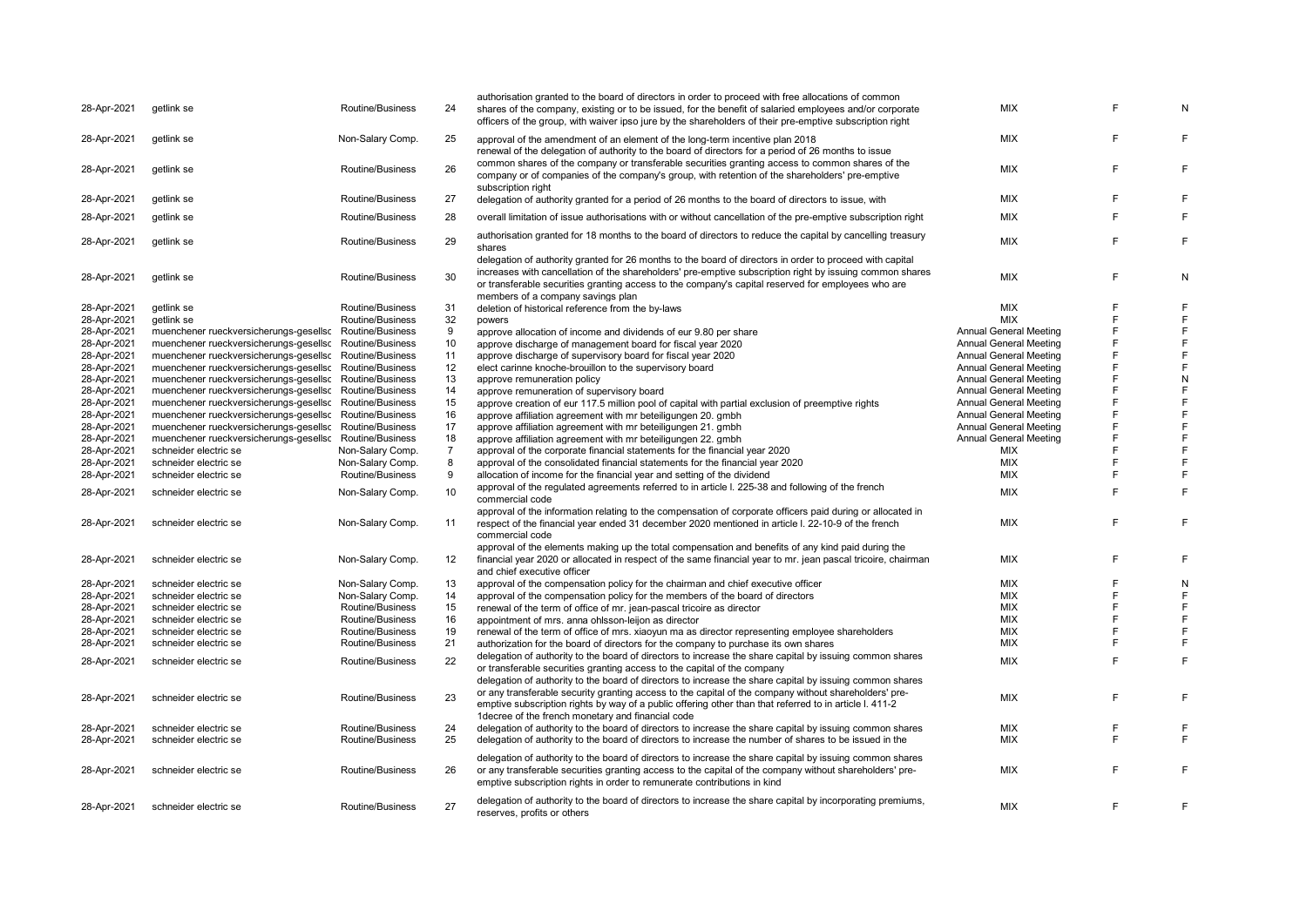| 28-Apr-2021 | schneider electric se | Routine/Business         | 28             | delegation of authority to the board of directors to proceed with capital increases reserved for members<br>of a company savings plan without shareholders' pre-emptive subscription rights | <b>MIX</b>                    |   |   |
|-------------|-----------------------|--------------------------|----------------|---------------------------------------------------------------------------------------------------------------------------------------------------------------------------------------------|-------------------------------|---|---|
| 28-Apr-2021 | schneider electric se | Routine/Business         | 29             |                                                                                                                                                                                             | <b>MIX</b>                    | F | N |
|             |                       | Routine/Business         | 30             | delegation of authority to the board of directors to proceed with capital increases reserved for employees                                                                                  | <b>MIX</b>                    | F |   |
| 28-Apr-2021 | schneider electric se |                          |                | authorization for the board of directors to cancel company shares purchased under share buyback                                                                                             |                               |   |   |
| 28-Apr-2021 | schneider electric se | Routine/Business         | 31             | amendment to article 13 of the bylaws to correct a material error                                                                                                                           | <b>MIX</b>                    | F | F |
| 28-Apr-2021 | schneider electric se | Routine/Business         | 32             | powers to carry out formalities                                                                                                                                                             | <b>MIX</b>                    | F | F |
| 28-Apr-2021 | schneider electric se | Routine/Business         | 17             | please note that this resolution is a shareholder proposal: appointment of mr. thierry jacquet as director                                                                                  | <b>MIX</b>                    | N | N |
|             |                       |                          |                | representing employee shareholders                                                                                                                                                          |                               |   |   |
|             |                       |                          |                | please note that this resolution is a shareholder proposal: appointment of mrs. zennia csikos as director                                                                                   |                               |   |   |
| 28-Apr-2021 | schneider electric se | Routine/Business         | 18             | representing employee shareholders                                                                                                                                                          | <b>MIX</b>                    | N | N |
|             |                       |                          |                | please note that this resolution is a shareholder proposal: appointment of mrs. malene kvist kristensen                                                                                     |                               |   |   |
| 28-Apr-2021 | schneider electric se | Routine/Business         | 20             |                                                                                                                                                                                             | <b>MIX</b>                    | N | N |
|             |                       |                          |                | as director representing employee shareholders                                                                                                                                              |                               |   |   |
| 28-Apr-2021 | intesa sanpaolo spa   | Routine/Business         | 3              | to approve the 2020 the parent company balance sheet                                                                                                                                        | <b>MIX</b>                    |   |   |
| 28-Apr-2021 | intesa sanpaolo spa   | Routine/Business         | $\overline{4}$ | net income allocation and distribution of a dividend and of a part of the share premium reserve to the                                                                                      | <b>MIX</b>                    | F | E |
|             |                       |                          |                | shareholders                                                                                                                                                                                |                               |   |   |
|             |                       |                          |                | rewarding policy and emoluments paid report: section i - 2021 intesa sanpaolo group rewarding and                                                                                           |                               | F |   |
| 28-Apr-2021 | intesa sanpaolo spa   | Routine/Business         | 5              | incentives policy                                                                                                                                                                           | <b>MIX</b>                    |   | F |
|             |                       |                          |                | rewarding policy and emoluments paid report: non-binding resolution on the section ii - information on the                                                                                  |                               |   |   |
| 28-Apr-2021 | intesa sanpaolo spa   | Routine/Business         | 6              |                                                                                                                                                                                             | <b>MIX</b>                    | F | F |
|             |                       |                          |                | emoluments paid during the 2020                                                                                                                                                             |                               |   |   |
| 28-Apr-2021 | intesa sanpaolo spa   | Routine/Business         | $\overline{7}$ | to increase the budgetary impact of the non-recurring reward with respect to the recurring reward within                                                                                    | <b>MIX</b>                    | F | E |
|             |                       |                          |                | the employment offer in favor of the financial advisors newly entering intesa sanpaolo group                                                                                                |                               |   |   |
| 28-Apr-2021 | intesa sanpaolo spa   | Non-Salary Comp.         | 8              | approval of the 2021 annual incentives system based on financial securities                                                                                                                 | <b>MIX</b>                    | E |   |
| 28-Apr-2021 | intesa sanpaolo spa   | Routine/Business         | 9              | to update of the long-term incentives plan for the years 2018-2021 pop (performance call option) in favor                                                                                   | <b>MIX</b>                    | E | F |
| 28-Apr-2021 | intesa sanpaolo spa   | Routine/Business         | 10             | directors and officers' liability insurance. resolutions related thereto                                                                                                                    | <b>MIX</b>                    | E | F |
| 28-Apr-2021 | intesa sanpaolo spa   | Routine/Business         | 11             | authorization to purchase and dispose of own shares for the incentives plans                                                                                                                | <b>MIX</b>                    | F | F |
|             |                       | Routine/Business         | 12             |                                                                                                                                                                                             | <b>MIX</b>                    | E | F |
| 28-Apr-2021 | intesa sanpaolo spa   |                          |                | authorization to purchase and dispose of own shares for the market operations                                                                                                               |                               |   |   |
| 28-Apr-2021 | intesa sanpaolo spa   | Routine/Business         | 13             | to amend the following articles of the by-law: art. 2 (registered office), 13 (board of directors and                                                                                       | <b>MIX</b>                    | F | E |
| 29-Apr-2021 | asml holding nv       | Routine/Business         | 6              | advisory vote on the remuneration report for the board of management and the supervisory board for the                                                                                      | <b>Annual General Meeting</b> | F | F |
| 29-Apr-2021 | asml holding nv       | Routine/Business         | $\overline{7}$ | proposal to adopt the financial statements of the company for the financial year 2020, as prepared in                                                                                       | <b>Annual General Meeting</b> |   | F |
|             |                       |                          |                | accordance with dutch law                                                                                                                                                                   |                               |   |   |
| 29-Apr-2021 | asml holding nv       | Routine/Business         | 9              | proposal to adopt a dividend in respect of the financial year 2020: eur 2.75 per share                                                                                                      | <b>Annual General Meeting</b> | F | F |
|             |                       |                          |                | proposal to discharge the members of the board of management from liability for their responsibilities in                                                                                   |                               |   |   |
| 29-Apr-2021 | asml holding nv       | Routine/Business         | 11             | the financial year 2020                                                                                                                                                                     | <b>Annual General Meeting</b> | F |   |
|             |                       |                          |                |                                                                                                                                                                                             |                               | F |   |
| 29-Apr-2021 | asml holding nv       | Routine/Business         | 12             | proposal to discharge the members of the supervisory board from liability for their responsibilities in the                                                                                 | <b>Annual General Meeting</b> |   |   |
| 29-Apr-2021 | asml holding nv       | Routine/Business         | 13             | proposal to approve the number of shares for the board of management                                                                                                                        | <b>Annual General Meeting</b> | F | F |
| 29-Apr-2021 | asml holding nv       | Routine/Business         | 14             | proposal to adopt certain adjustments to the remuneration policy for the board of management                                                                                                | <b>Annual General Meeting</b> | F | F |
| 29-Apr-2021 | asml holding nv       | Routine/Business         | 15             | proposal to adopt certain adjustments to the remuneration policy for the supervisory board                                                                                                  | <b>Annual General Meeting</b> | F | F |
| 29-Apr-2021 | asml holding nv       | Routine/Business         | 18             | proposal to appoint ms. b. conix as a member of the supervisory board                                                                                                                       | <b>Annual General Meeting</b> | F | F |
|             |                       |                          |                | proposal to appoint kpmg accountants n.v. as external auditor for the reporting year 2022: kpmg                                                                                             |                               |   |   |
| 29-Apr-2021 | asml holding nv       | Routine/Business         | 20             | accountants n.v.                                                                                                                                                                            | <b>Annual General Meeting</b> | E | F |
|             |                       |                          |                |                                                                                                                                                                                             |                               |   |   |
| 29-Apr-2021 | asml holding nv       | Routine/Business         | 22             | authorization to issue ordinary shares or grant rights to subscribe for ordinary shares up to 5% for                                                                                        | <b>Annual General Meeting</b> |   | F |
|             |                       |                          |                | general purposes                                                                                                                                                                            |                               |   |   |
| 29-Apr-2021 | asml holding nv       | Routine/Business         | 23             | authorization of the board of management to restrict or exclude pre-emption rights in connection with                                                                                       | <b>Annual General Meeting</b> | F | F |
|             |                       |                          |                | agenda item 11 a)                                                                                                                                                                           |                               |   |   |
|             |                       |                          |                | authorization to issue ordinary shares or grant rights to subscribe for ordinary shares up to 5% in                                                                                         |                               | F | F |
| 29-Apr-2021 | asml holding nv       | Routine/Business         | 24             | connection with or on the occasion of mergers, acquisitions and/or (strategic) alliances                                                                                                    | <b>Annual General Meeting</b> |   |   |
|             |                       |                          |                | authorization of the board of management to restrict or exclude pre-emption rights in connection with                                                                                       |                               |   |   |
| 29-Apr-2021 | asml holding nv       | Routine/Business         | 25             | agenda item 11 c)                                                                                                                                                                           | <b>Annual General Meeting</b> | F | F |
|             |                       |                          |                |                                                                                                                                                                                             |                               | F | F |
| 29-Apr-2021 | asml holding nv       | Routine/Business         | 27             | authorization to repurchase ordinary shares up to 10% of the issued share capital                                                                                                           | <b>Annual General Meeting</b> |   |   |
| 29-Apr-2021 | asml holding nv       | Routine/Business         | 28             | authorization to repurchase additional ordinary shares up to 10% of the issued share capital                                                                                                | <b>Annual General Meeting</b> | F | F |
| 29-Apr-2021 | asml holding nv       | Routine/Business         | 29             | proposal to cancel ordinary shares                                                                                                                                                          | <b>Annual General Meeting</b> | F | F |
| 29-Apr-2021 | danone sa             | Non-Salary Comp.         | 8              | approval of the corporate financial statements for the financial year ended 31 december 2020                                                                                                | MIX                           | F | F |
| 29-Apr-2021 | danone sa             | Non-Salary Comp.         | 9              | approval of the consolidated financial statements for the financial year ended 31 december 2020                                                                                             | MIX                           | F | F |
|             |                       |                          |                | allocation of income for the financial year ended 31 december 2020 and setting of the dividend at 1.94                                                                                      |                               |   |   |
| 29-Apr-2021 | danone sa             | Routine/Business         | 10             |                                                                                                                                                                                             | <b>MIX</b>                    | F | E |
|             |                       |                          |                | euros per share                                                                                                                                                                             | <b>MIX</b>                    |   |   |
| 29-Apr-2021 | danone sa             | <b>Directors Related</b> | 11             | renewal of the term of office of mr. guido barilla as director                                                                                                                              |                               |   |   |
| 29-Apr-2021 | danone sa             | <b>Directors Related</b> | 12             | renewal of the term of office of mrs. cecile cabanis as director                                                                                                                            | <b>MIX</b>                    |   |   |
| 29-Apr-2021 | danone sa             | <b>Directors Related</b> | 13             | renewal of the term of office of mr. michel landel as director pursuant to paragraph 2 of article 15-ii of the                                                                              | <b>MIX</b>                    | E | N |
| 29-Apr-2021 | danone sa             | <b>Directors Related</b> | 14             | renewal of the term of office of mrs. serpil timuray as director                                                                                                                            | <b>MIX</b>                    | F | F |
| 29-Apr-2021 | danone sa             | <b>Directors Related</b> | 15             | ratification of the co-optation of mr. gilles schnepp as director, as a replacement for mr. gregg I. engles,                                                                                | <b>MIX</b>                    | F | E |
|             |                       |                          |                | who resigned                                                                                                                                                                                |                               |   |   |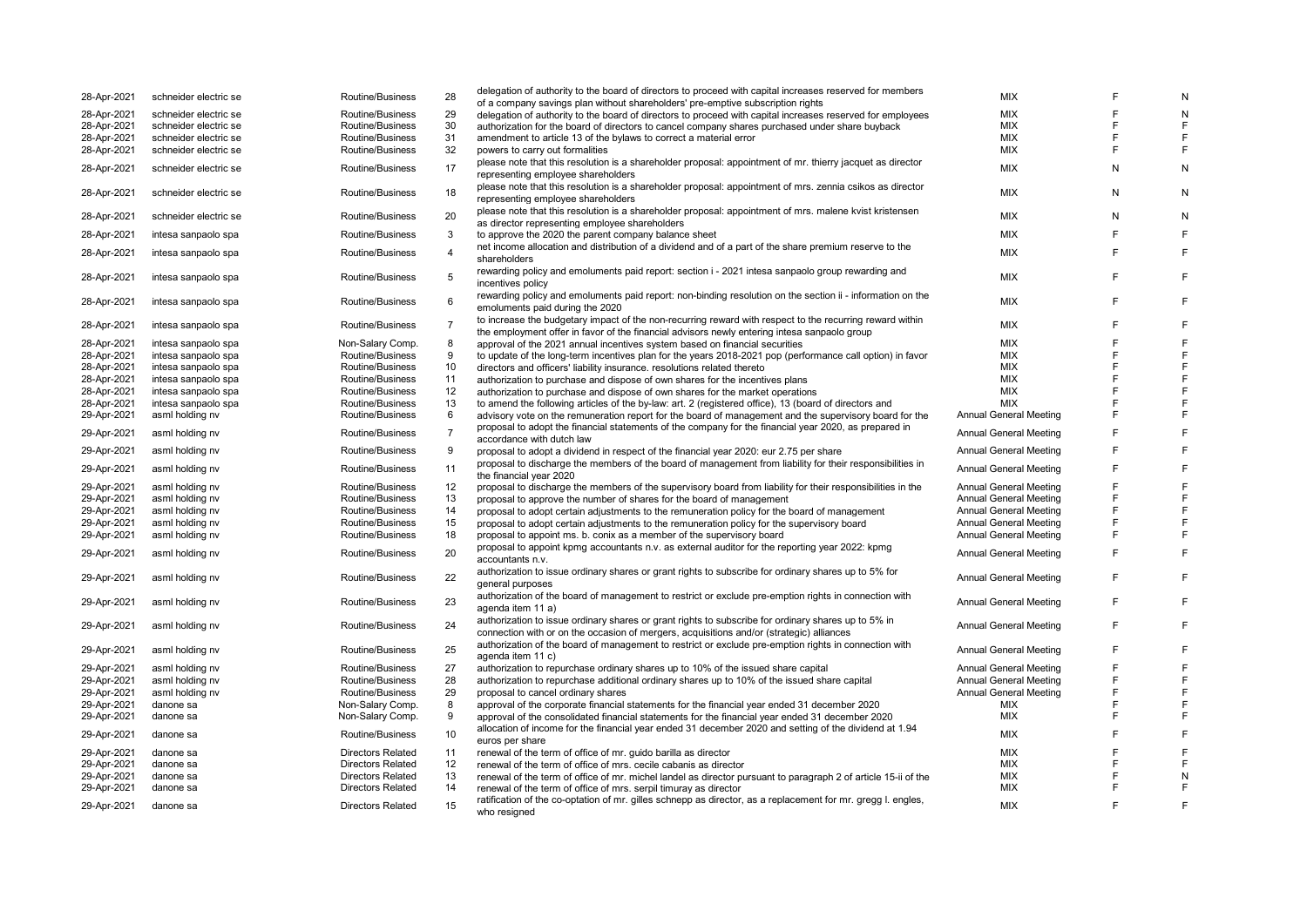| 29-Apr-2021                | danone sa  | Non-Salary Comp. | 16             | approval of the agreements subject to the provisions of articles I.225-38 and following of the french<br>commercial code concluded by the company with the sicav danone communities                                                                                                                                                                                                                 | <b>MIX</b> |   | E              |
|----------------------------|------------|------------------|----------------|-----------------------------------------------------------------------------------------------------------------------------------------------------------------------------------------------------------------------------------------------------------------------------------------------------------------------------------------------------------------------------------------------------|------------|---|----------------|
| 29-Apr-2021                | danone sa  | Non-Salary Comp. | 17             | approval of the information relating to the remuneration of corporate officers mentioned in section i of                                                                                                                                                                                                                                                                                            | <b>MIX</b> | F | F              |
|                            |            |                  |                | article I.22-10-9 of the french commercial code for the financial year 2020                                                                                                                                                                                                                                                                                                                         | <b>MIX</b> | F | E              |
| 29-Apr-2021                | danone sa  | Non-Salary Comp. | 18             | approval of the compensation elements paid during or awarded in respect of the financial year ended 31                                                                                                                                                                                                                                                                                              | <b>MIX</b> | F |                |
| 29-Apr-2021                | danone sa  | Non-Salary Comp. | 19             | approval of the remuneration policy for executive corporate officers for the financial year 2021                                                                                                                                                                                                                                                                                                    |            | F | ${\sf N}$      |
| 29-Apr-2021                | danone sa  | Routine/Business | 20             | setting of the overall annual remuneration amount of directors                                                                                                                                                                                                                                                                                                                                      | MIX        |   | E              |
| 29-Apr-2021                | danone sa  | Routine/Business | 21             | approval of the remuneration policy for the directors for the financial year 2021                                                                                                                                                                                                                                                                                                                   | <b>MIX</b> | E | E              |
| 29-Apr-2021                | danone sa  | Routine/Business | 22             | authorization to be granted to the board of directors in order to purchase, retain or transfer shares of the<br>company                                                                                                                                                                                                                                                                             | <b>MIX</b> | F | E              |
| 29-Apr-2021                | danone sa  | Routine/Business | 23             | delegation of authority to the board of directors in order to issue common shares and transferable<br>securities, with retention of the shareholders' pre-emptive subscription right<br>delegation of authority to the board of directors in order to issue common shares and transferable                                                                                                          | MIX        | F | F              |
| 29-Apr-2021                | danone sa  | Routine/Business | 24             | securities, with cancellation of the shareholders' pre-emptive subscription right, but with the obligation to<br>grant a priority right                                                                                                                                                                                                                                                             | <b>MIX</b> | E | F.             |
| 29-Apr-2021                | danone sa  | Routine/Business | 25             | delegation of authority to the board of directors in case of a capital increase with cancellation of the<br>shareholders' pre-emptive subscription right, in order to increase the number of securities to be issued                                                                                                                                                                                | <b>MIX</b> | E | F              |
| 29-Apr-2021                | danone sa  | Routine/Business | 26             | delegation of authority to the board of directors in order to issue common shares and transferable<br>securities, without the shareholders' pre-emptive subscription right, in the event of a public exchange<br>offer initiated by the company                                                                                                                                                     | <b>MIX</b> | F | F              |
| 29-Apr-2021                | danone sa  | Routine/Business | 27             | delegation of powers to the board of directors in order to issue common shares and transferable<br>securities, without the shareholders' pre-emptive subscription right, to remunerate contributions in kind<br>granted to the company and constituted of equity securities or transferable securities granting access to                                                                           | <b>MIX</b> | E | F              |
|                            |            |                  |                | the capital                                                                                                                                                                                                                                                                                                                                                                                         |            |   |                |
| 29-Apr-2021                | danone sa  | Routine/Business | 28             | delegation of authority to the board of directors in order to increase the company's capital by<br>incorporation of reserves, profits, premiums or other amounts whose capitalisation would be allowed                                                                                                                                                                                              | <b>MIX</b> | F | F              |
| 29-Apr-2021                | danone sa  | Routine/Business | 29             | delegation of authority to the board of directors in order to issue common shares and transferable<br>securities reserved for employees who are members of a company savings plan and/or for transfers of<br>reserved securities, without the shareholders' pre-emptive subscription right                                                                                                          | <b>MIX</b> | F | N              |
| 29-Apr-2021                | danone sa  | Routine/Business | 30             | delegation of authority to the board of directors in order to issue common shares and transferable<br>securities, with cancellation of the pre-emptive subscription right, reserved for categories of beneficiaries<br>consisting of employees working in foreign companies of the danone group, or in a situation of<br>international mobility, in the context of employee shareholding operations | <b>MIX</b> | F | N              |
|                            |            |                  |                |                                                                                                                                                                                                                                                                                                                                                                                                     |            |   |                |
| 29-Apr-2021                | danone sa  | Routine/Business | 31             | authorization granted to the board of directors to proceed with allocations of existing shares or shares to                                                                                                                                                                                                                                                                                         | <b>MIX</b> | F | N              |
|                            |            |                  |                | be issued of the company, without the shareholders' pre-emptive subscription right                                                                                                                                                                                                                                                                                                                  |            |   |                |
| 29-Apr-2021                | danone sa  | Routine/Business | 32             | authorization granted to the board of directors in order to reduce the capital by cancelling shares                                                                                                                                                                                                                                                                                                 | <b>MIX</b> | F | E              |
| 29-Apr-2021                | danone sa  | Routine/Business | 33             | powers to carry out formalities                                                                                                                                                                                                                                                                                                                                                                     | <b>MIX</b> | E | E              |
| 29-Apr-2021                | danone sa  | Non-Salary Comp. | 34             | approval of the compensation policy for executive corporate officers on an interim basis for the financial<br>year 2021                                                                                                                                                                                                                                                                             | <b>MIX</b> | F | N              |
| 29-Apr-2021                | danone sa  | Non-Salary Comp. | 35             | approval of the elements of compensation paid during or awarded in respect of the financial year 2021 to<br>mr. emmanuel faber, chairman and chief executive officer, until his departure                                                                                                                                                                                                           | <b>MIX</b> | E | E              |
| 29-Apr-2021                | umicore sa | Non-Salary Comp. | 5              | approval of the remuneration report                                                                                                                                                                                                                                                                                                                                                                 | MIX        | F | N              |
| 29-Apr-2021                | umicore sa | Non-Salary Comp. | 6              | approval of the statutory annual accounts for the financial year ended on 31 december 2020 including the<br>proposed allocation of the result                                                                                                                                                                                                                                                       | <b>MIX</b> | F | E              |
| 29-Apr-2021                | umicore sa | Non-Salary Comp. | $\overline{7}$ | approval of the grant of an identical profit premium to umicore employees in belgium                                                                                                                                                                                                                                                                                                                | <b>MIX</b> | E | E              |
| 29-Apr-2021                | umicore sa | Routine/Business | 9              | discharge to the members of the supervisory board                                                                                                                                                                                                                                                                                                                                                   | <b>MIX</b> | E | E              |
|                            | umicore sa | Routine/Business | 10             | discharge to the statutory auditor                                                                                                                                                                                                                                                                                                                                                                  | <b>MIX</b> | E | E              |
| 29-Apr-2021<br>29-Apr-2021 | umicore sa | Routine/Business | 11             | re-electing mr thomas leysen as member of the supervisory board for a period of three years expiring at                                                                                                                                                                                                                                                                                             | <b>MIX</b> | F | N              |
| 29-Apr-2021                | umicore sa | Routine/Business | 12             | the end of the 2024 ordinary shareholders' meeting<br>re-electing mr koenraad debackere as independent member of the supervisory board for a period of                                                                                                                                                                                                                                              | <b>MIX</b> | E | E              |
| 29-Apr-2021                | umicore sa | Routine/Business | 13             | three years expiring at the end of the 2024 ordinary shareholders' meeting<br>re-electing mr mark garrett as independent member of the supervisory board for a period of three years                                                                                                                                                                                                                | MIX        | E | E              |
| 29-Apr-2021                | umicore sa | Routine/Business | 14             | expiring at the end of the 2024 ordinary shareholders' meeting<br>re-electing mr eric meurice as independent member of the supervisory board for a period of three years                                                                                                                                                                                                                            | <b>MIX</b> | F | E              |
| 29-Apr-2021                | umicore sa | Routine/Business | 15             | expiring at the end of the 2024 ordinary shareholders' meeting<br>electing mrs birgit behrendt as new, independent member of the supervisory board for a period of three                                                                                                                                                                                                                            | <b>MIX</b> | F | E              |
| 29-Apr-2021                | umicore sa | Routine/Business | 16             | years expiring at the end of the 2024 ordinary shareholders meeting<br>remuneration of the supervisory board                                                                                                                                                                                                                                                                                        | <b>MIX</b> | F | $\overline{F}$ |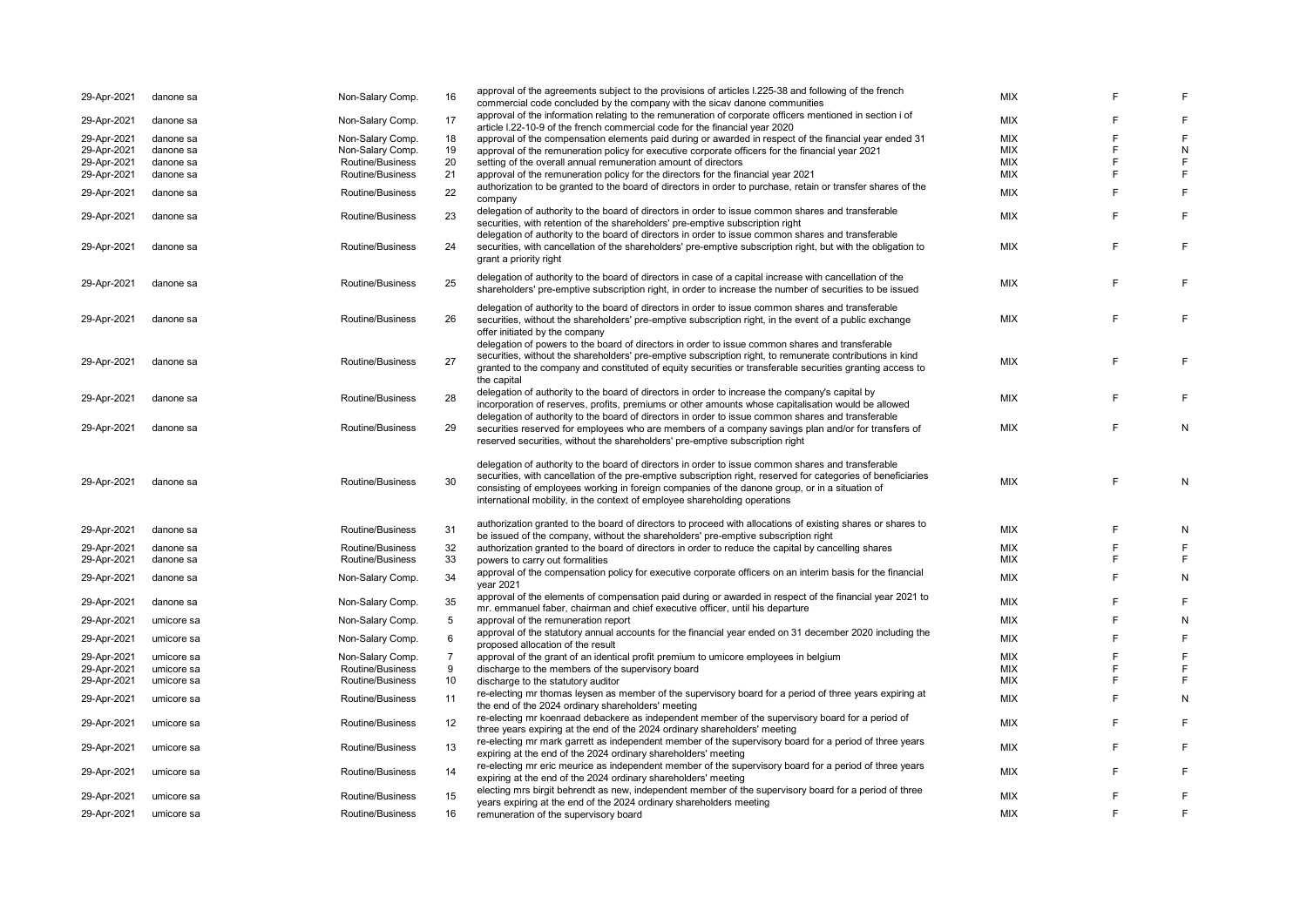| 29-Apr-2021                | umicore sa                             | Routine/Business                              | 17             | election of a new statutory auditor and remuneration: on motion by the supervisory board, acting upon<br>recommendation of the audit committee and upon nomination by the works' council, the shareholders'<br>meeting resolves to appoint a new statutory auditor, ey bedrijfsrevisoren by / ey reviseurs d'entreprises<br>srl, with registered office at 1831 diegem, de kleetlaan 2, for a duration of three years, up to and<br>including the ordinary shareholders' meeting of 2024. the statutory auditor shall be entrusted with the<br>audit of the statutory and the consolidated annual accounts. for the information of the shareholders'<br>meeting, it is specified that ey bedrijfsrevisoren by / ey reviseurs d'entreprises srl has appointed marnix<br>van dooren & cdecree bv/srl, represented by mr marnix van dooren, and eef naessens bv/srl,<br>represented by mrs eef naessens, as its permanent representatives | <b>MIX</b>                                              | F.     | E           |
|----------------------------|----------------------------------------|-----------------------------------------------|----------------|----------------------------------------------------------------------------------------------------------------------------------------------------------------------------------------------------------------------------------------------------------------------------------------------------------------------------------------------------------------------------------------------------------------------------------------------------------------------------------------------------------------------------------------------------------------------------------------------------------------------------------------------------------------------------------------------------------------------------------------------------------------------------------------------------------------------------------------------------------------------------------------------------------------------------------------|---------------------------------------------------------|--------|-------------|
| 29-Apr-2021                | umicore sa                             | Routine/Business                              | 18             | election of a new statutory auditor and remuneration: the shareholders' meeting resolves to fix the annual<br>remuneration of the statutory auditor for the financial years 2021 through 2023 at eur 490,000. this<br>amount will be annually adjusted based on the evolution of the consumer price index (health index)                                                                                                                                                                                                                                                                                                                                                                                                                                                                                                                                                                                                               | <b>MIX</b>                                              | F.     | F           |
| 29-Apr-2021                | umicore sa                             | Non-Salary Comp.                              | 19             | approval of change of control provisions: approving, in accordance with article 7:151 of the code of<br>companies and associations, article 4.3.a(3) of the finance contract dated 10 june 2020 between umicore<br>(as borrower) and the european investment bank (as lender), which entitles the latter to cancel the<br>undisbursed portion of the credit and demand prepayment of the loan outstanding, together with accrued<br>interest and all other amounts accrued and outstanding under the finance contract, in the event that a<br>change-of-control event occurs or is likely to occur in respect of umicore                                                                                                                                                                                                                                                                                                               | <b>MIX</b>                                              | F      | E           |
| 29-Apr-2021                | umicore sa                             | Non-Salary Comp.                              | 20             | approval of change of control provisions: approving, in accordance with article 7:151 of the code of<br>companies and associations, clause 7.2 of the revolving facility agreement dated 11 june 2020 between<br>umicore (as borrower) and j.p. morgan ag (as lender), which exempts the lender from further funding<br>(except for a rollover loan) and also, under certain conditions, entitles it to cancel the revolving facility and<br>to declare all outstanding loans, together with accrued interest and all other amounts accrued, under the<br>revolving credit facility immediately due and payable, in the event that any person or group of persons<br>acting in concert gains control over umicore                                                                                                                                                                                                                      | <b>MIX</b>                                              | E      | E           |
| 29-Apr-2021                | umicore sa                             | Non-Salary Comp.                              | 21             | approval of change of control provisions: approving, in accordance with article 7:151 of the code of<br>companies and associations, all clauses in the terms and conditions (the "conditions") of the convertible<br>bonds, issued by the company on 15 june 2020, maturing on 23 june 2025 (isin be6322623669), which<br>come into effect at the moment a change of control over umicore occurs, including, but not limited to,<br>conditions $5(b)(x)$ and $6(d)$ and which provide that, if a change of control over the company occurs, the<br>conversion price of the convertible bonds will be adjusted in proportion to the already elapsed time since<br>the closing date (i.e. 23 june 2020) and the bondholders may request the early redemption of their<br>convertible bonds at their principal amount, together with the accrued and unpaid interests                                                                     | MIX                                                     | F      | F           |
|                            |                                        |                                               |                |                                                                                                                                                                                                                                                                                                                                                                                                                                                                                                                                                                                                                                                                                                                                                                                                                                                                                                                                        |                                                         |        |             |
| 04-May-2021<br>04-May-2021 | suncor energy inc<br>suncor energy inc | Directors Related<br><b>Directors Related</b> | 2<br>3         | election of director: patricia m. bedient                                                                                                                                                                                                                                                                                                                                                                                                                                                                                                                                                                                                                                                                                                                                                                                                                                                                                              | Annual General Meeting<br><b>Annual General Meeting</b> | F<br>F | F<br>E      |
| 04-May-2021                | suncor energy inc                      | <b>Directors Related</b>                      | $\overline{4}$ | election of director: john d. gass<br>election of director: russell k. girling                                                                                                                                                                                                                                                                                                                                                                                                                                                                                                                                                                                                                                                                                                                                                                                                                                                         | <b>Annual General Meeting</b>                           | F      | F           |
| 04-May-2021                | suncor energy inc                      | <b>Directors Related</b>                      | 5              | election of director: jean paul gladu                                                                                                                                                                                                                                                                                                                                                                                                                                                                                                                                                                                                                                                                                                                                                                                                                                                                                                  | <b>Annual General Meeting</b>                           | F      | F           |
| 04-May-2021                | suncor energy inc                      | <b>Directors Related</b>                      | 6              | election of director: dennis m. houston                                                                                                                                                                                                                                                                                                                                                                                                                                                                                                                                                                                                                                                                                                                                                                                                                                                                                                | <b>Annual General Meeting</b>                           | F      | F           |
| 04-May-2021                | suncor energy inc                      | <b>Directors Related</b>                      | $\overline{7}$ | election of director: mark s. little                                                                                                                                                                                                                                                                                                                                                                                                                                                                                                                                                                                                                                                                                                                                                                                                                                                                                                   | Annual General Meeting                                  | F      | F           |
| 04-May-2021                | suncor energy inc                      | <b>Directors Related</b>                      | 8              | election of director: brian p. macdonald                                                                                                                                                                                                                                                                                                                                                                                                                                                                                                                                                                                                                                                                                                                                                                                                                                                                                               | <b>Annual General Meeting</b>                           | F      | F           |
| 04-May-2021                | suncor energy inc                      | Directors Related                             | 9              | election of director: maureen mccaw                                                                                                                                                                                                                                                                                                                                                                                                                                                                                                                                                                                                                                                                                                                                                                                                                                                                                                    | <b>Annual General Meeting</b>                           | F      | F           |
| 04-May-2021                | suncor energy inc                      | <b>Directors Related</b>                      | 10             | election of director: lorraine mitchelmore                                                                                                                                                                                                                                                                                                                                                                                                                                                                                                                                                                                                                                                                                                                                                                                                                                                                                             | <b>Annual General Meeting</b>                           | F      | $\mathsf F$ |
| 04-May-2021                | suncor energy inc                      | <b>Directors Related</b>                      | 11             | election of director: eira m. thomas                                                                                                                                                                                                                                                                                                                                                                                                                                                                                                                                                                                                                                                                                                                                                                                                                                                                                                   | Annual General Meeting                                  | F      | F           |
| 04-May-2021                | suncor energy inc                      | <b>Directors Related</b>                      | 12             | election of director: michael m. wilson                                                                                                                                                                                                                                                                                                                                                                                                                                                                                                                                                                                                                                                                                                                                                                                                                                                                                                | <b>Annual General Meeting</b>                           | F      | E           |
| 04-May-2021                | suncor energy inc                      | Routine/Business                              | 13             | appointment of kpmg Ilp as auditor of suncor energy inc. for the ensuing year                                                                                                                                                                                                                                                                                                                                                                                                                                                                                                                                                                                                                                                                                                                                                                                                                                                          | Annual General Meeting                                  | F      | F           |
|                            |                                        |                                               |                | to consider and, if deemed fit, approve an amendment to the suncor energy inc. stock option plan to                                                                                                                                                                                                                                                                                                                                                                                                                                                                                                                                                                                                                                                                                                                                                                                                                                    |                                                         |        |             |
| 04-May-2021                | suncor energy inc                      | Routine/Business                              | 14             | increase the number of common shares reserved for issuance thereunder by 15,000,000 common<br>shares                                                                                                                                                                                                                                                                                                                                                                                                                                                                                                                                                                                                                                                                                                                                                                                                                                   | Annual General Meeting                                  | F      | F           |
| 04-May-2021                | suncor energy inc                      | Routine/Business                              | 15             | to consider and, if deemed fit, approve an advisory resolution on suncor's approach to executive<br>compensation disclosed in the management proxy circular of suncor energy inc. dated february 24, 2021                                                                                                                                                                                                                                                                                                                                                                                                                                                                                                                                                                                                                                                                                                                              | Annual General Meeting                                  | F      | F           |
| 05-May-2021                | allianz se                             | Routine/Business                              | $\overline{7}$ | appropriation of net earnings                                                                                                                                                                                                                                                                                                                                                                                                                                                                                                                                                                                                                                                                                                                                                                                                                                                                                                          | Annual General Meeting                                  | E      | F           |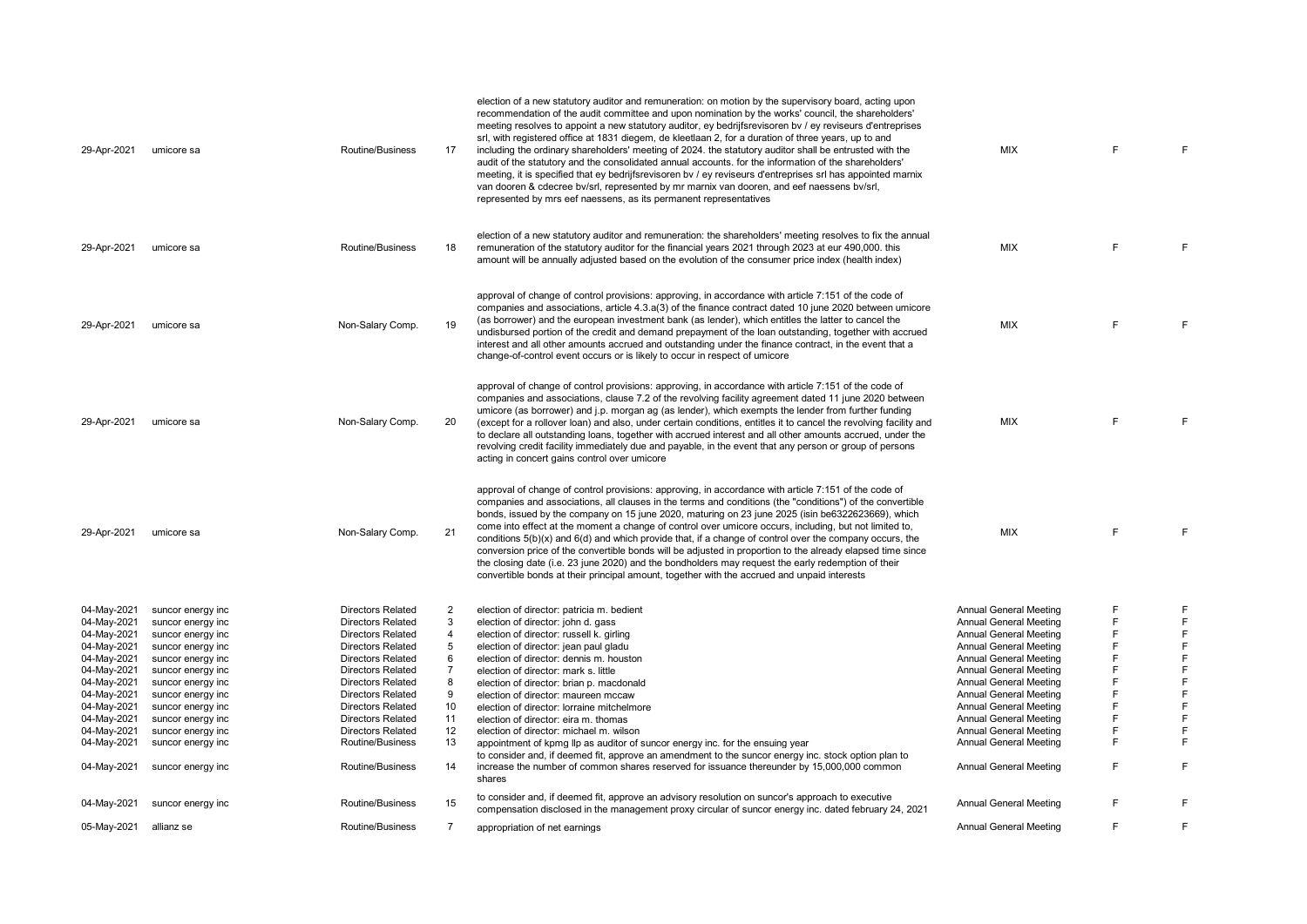| 05-May-2021 | allianz se       | Routine/Business                                     | 8              | approval of the actions of the members of the board of management                                                     | Annual General Meeting                                         | F      |        |
|-------------|------------------|------------------------------------------------------|----------------|-----------------------------------------------------------------------------------------------------------------------|----------------------------------------------------------------|--------|--------|
| 05-May-2021 | allianz se       | Routine/Business                                     | 9              | approval of the actions of the members of the supervisory board                                                       | <b>Annual General Meeting</b>                                  | F      | F      |
| 05-May-2021 | allianz se       | Non-Salary Comp.                                     | 10             | approval of the remuneration system for members of the board of management of allianz se                              | Annual General Meeting                                         | F      | N      |
| 05-May-2021 | allianz se       | Non-Salary Comp.                                     | 11             | approval of the remuneration of the members of the supervisory board of allianz se and corresponding                  | <b>Annual General Meeting</b>                                  | F      | F      |
|             |                  |                                                      |                | amendment of the statutes                                                                                             |                                                                |        | F      |
| 05-May-2021 | allianz se       | Routine/Business                                     | 12<br>3        | amendment of the statutes regarding the term of office of the members of the supervisory board                        | <b>Annual General Meeting</b>                                  |        | F      |
| 05-May-2021 | symrise ag       | Non-Salary Comp.                                     | $\overline{4}$ | approve allocation of income and dividends of eur 0.97 per share                                                      | <b>Annual General Meeting</b>                                  | F      | F      |
| 05-May-2021 | symrise ag       | Non-Salary Comp.                                     | 5              | approve discharge of management board for fiscal year 2020                                                            | Annual General Meeting                                         |        | F      |
| 05-May-2021 | symrise ag       | Non-Salary Comp.                                     | 6              | approve discharge of supervisory board for fiscal year 2020                                                           | <b>Annual General Meeting</b>                                  | F      | F      |
| 05-May-2021 | symrise ag       | Routine/Business                                     |                | ratify ernst & young gmbh as auditors for fiscal year 2021                                                            | <b>Annual General Meeting</b>                                  |        |        |
| 05-May-2021 | symrise ag       | Routine/Business                                     | $\overline{7}$ | elect michael koenig to the supervisory board                                                                         | <b>Annual General Meeting</b>                                  |        | F      |
| 05-May-2021 | symrise ag       | Routine/Business                                     | 8              | elect ursula buck to the supervisory board                                                                            | Annual General Meeting                                         | F      | F      |
| 05-May-2021 | symrise ag       | Routine/Business                                     | 9              | elect bernd hirsch to the supervisory board                                                                           | <b>Annual General Meeting</b>                                  | F      | F<br>F |
| 05-May-2021 | symrise ag       | Routine/Business                                     | 10             | elect horst-otto gerberding to the supervisory board                                                                  | <b>Annual General Meeting</b>                                  |        |        |
| 05-May-2021 | symrise ag       | Routine/Business                                     | 11             | elect andrea pfeifer to the supervisory board                                                                         | <b>Annual General Meeting</b>                                  | F      | F      |
| 05-May-2021 | symrise ag       | Routine/Business                                     | 12             | elect peter vanacker to the supervisory board                                                                         | <b>Annual General Meeting</b>                                  | F      | F      |
| 05-May-2021 | symrise ag       | Routine/Business                                     | 13             | amend articles re: online participation; absentee vote; virtual general meeting                                       | <b>Annual General Meeting</b>                                  | F      | N      |
| 05-May-2021 | symrise ag       | Non-Salary Comp.                                     | 14             | approve remuneration policy                                                                                           | <b>Annual General Meeting</b>                                  |        | N      |
| 05-May-2021 | symrise ag       | Non-Salary Comp.                                     | 15             | approve remuneration of supervisory board                                                                             | <b>Annual General Meeting</b>                                  | F      | F      |
| 06-May-2021 | lonza group ag   | Routine/Business                                     | $\overline{4}$ | annual report, consolidated financial statements and financial statements of lonza                                    | <b>Annual General Meeting</b>                                  | F      | F      |
| 06-May-2021 | lonza group ag   | Routine/Business                                     | 5              | consultative vote on the remuneration report                                                                          | <b>Annual General Meeting</b>                                  | F      | N      |
| 06-May-2021 | lonza group ag   | Routine/Business                                     | 6              | discharge of the members of the board of directors and the executive committee                                        | <b>Annual General Meeting</b>                                  | F      | F      |
| 06-May-2021 | lonza group ag   | Routine/Business                                     | $\overline{7}$ | appropriation of available earnings / reserves from capital contribution: chf 3.00 per share                          | <b>Annual General Meeting</b>                                  |        | F      |
| 06-May-2021 | lonza group ag   | <b>Directors Related</b>                             | 8              | re-election to the board of directors: werner bauer                                                                   | <b>Annual General Meeting</b>                                  | F<br>F | F      |
| 06-May-2021 | lonza group ag   | <b>Directors Related</b>                             | 9              | re-election to the board of directors: albert m. baehny                                                               | <b>Annual General Meeting</b>                                  |        | F      |
| 06-May-2021 | lonza group ag   | <b>Directors Related</b>                             | 10             | re-election to the board of directors: dorothee deuring                                                               | <b>Annual General Meeting</b>                                  | F      | F      |
| 06-May-2021 | lonza group ag   | <b>Directors Related</b>                             | 11             | re-election to the board of directors: angelica kohlmann                                                              | <b>Annual General Meeting</b>                                  | F      | F      |
| 06-May-2021 | lonza group ag   | <b>Directors Related</b>                             | 12             | re-election to the board of directors: christoph mader                                                                | <b>Annual General Meeting</b>                                  | F      | N      |
| 06-May-2021 | lonza group ag   | <b>Directors Related</b>                             | 13<br>14       | re-election to the board of directors: barbara richmond                                                               | <b>Annual General Meeting</b>                                  | F<br>F | F<br>F |
| 06-May-2021 | lonza group ag   | <b>Directors Related</b><br><b>Directors Related</b> |                | re-election to the board of directors: jurgen steinemann                                                              | <b>Annual General Meeting</b>                                  | F      | F      |
| 06-May-2021 | lonza group ag   |                                                      | 15             | re-election to the board of directors: olivier verscheure                                                             | <b>Annual General Meeting</b>                                  | F      |        |
| 06-May-2021 | lonza group ag   | <b>Directors Related</b>                             | 16             | re-election of albert m. baehny as chairman of the board of directors                                                 | <b>Annual General Meeting</b>                                  |        | F      |
| 06-May-2021 | lonza group ag   | Routine/Business                                     | 17             | re-election to the nomination and compensation committee: angelica kohlmann                                           | <b>Annual General Meeting</b>                                  |        | F      |
| 06-May-2021 | lonza group ag   | Routine/Business                                     | 18             | re-election to the nomination and compensation committee: christoph mader                                             | Annual General Meeting                                         | F      | N      |
| 06-May-2021 | lonza group ag   | Routine/Business                                     | 19             | re-election to the nomination and compensation committee: jurgen steinemann                                           | <b>Annual General Meeting</b>                                  |        | F      |
| 06-May-2021 | lonza group ag   | Routine/Business                                     | 20             | re-election of kpmg ltd, zurich as auditors                                                                           | <b>Annual General Meeting</b>                                  | F<br>F | F<br>F |
| 06-May-2021 | lonza group ag   | Routine/Business                                     | 21             | re-election of thomannfischer, basel as independent proxy                                                             | <b>Annual General Meeting</b>                                  |        |        |
| 06-May-2021 | lonza group ag   | Routine/Business                                     | 22             | compensation of the board of directors                                                                                | <b>Annual General Meeting</b>                                  |        | F      |
| 06-May-2021 | lonza group ag   | Routine/Business                                     | 23             | compensation of the executive committee: maximum aggregate amount of fixed compensation of the<br>executive committee | Annual General Meeting                                         | F      | F      |
| 06-May-2021 | lonza group ag   | Routine/Business                                     | 24             | compensation of the executive committee: aggregate amount of variable short-term compensation of the                  | Annual General Meeting                                         | F      | F      |
| 06-May-2021 | lonza group ag   | Routine/Business                                     | 25             | compensation of the executive committee: maximum aggregate amount of variable long-term                               | <b>Annual General Meeting</b>                                  | F      | F      |
|             |                  |                                                      |                | compensation of the executive committee                                                                               |                                                                |        |        |
| 06-May-2021 | lonza group ag   | Routine/Business                                     | 26             | renewal of authorized capital                                                                                         | <b>Annual General Meeting</b>                                  | F      | F      |
|             |                  |                                                      |                | in the event of any yet unknown new or modified proposal by a shareholder during the annual general                   |                                                                |        |        |
| 06-May-2021 | lonza group ag   | Routine/Business                                     | 27             | meeting, i instruct the independent representative to vote as follows (yes = vote in favor of any such yet            | <b>Annual General Meeting</b>                                  | Ν      | N      |
|             |                  |                                                      |                | unkonwn proposal; no = vote against any such yet unknown porposal; abstain)                                           |                                                                |        |        |
|             |                  |                                                      |                |                                                                                                                       |                                                                |        |        |
| 06-May-2021 | deutsche post ag | Non-Salary Comp.                                     | 8              | approve allocation of income and dividends of eur 1.35 per share                                                      | <b>Annual General Meeting</b>                                  | F<br>F | F      |
| 06-May-2021 | deutsche post ag | Non-Salary Comp.                                     | 9              | approve discharge of management board for fiscal year 2020                                                            | <b>Annual General Meeting</b>                                  |        | F      |
| 06-May-2021 | deutsche post ag | Non-Salary Comp.                                     | 10             | approve discharge of supervisory board for fiscal year 2020                                                           | <b>Annual General Meeting</b>                                  | F<br>F | F      |
| 06-May-2021 | deutsche post ag | Routine/Business                                     | 11             | ratify pricewaterhousecoopers gmbh as auditors for fiscal year 2021                                                   | <b>Annual General Meeting</b>                                  | F      | F<br>F |
| 06-May-2021 | deutsche post ag | Routine/Business                                     | 12             | elect ingrid deltenre to the supervisory board                                                                        | <b>Annual General Meeting</b>                                  | F      | F      |
| 06-May-2021 | deutsche post ag | Routine/Business                                     | 13<br>14       | elect katja windt to the supervisory board                                                                            | Annual General Meeting                                         | F      | F      |
| 06-May-2021 | deutsche post ag | Routine/Business                                     | 15             | elect nikolaus von bomhard to the supervisory board                                                                   | <b>Annual General Meeting</b>                                  |        | F      |
| 06-May-2021 | deutsche post ag | Non-Salary Comp.                                     | 16             | approve creation of eur 130 million pool of capital without preemptive rights                                         | <b>Annual General Meeting</b><br><b>Annual General Meeting</b> | F      | F      |
| 06-May-2021 | deutsche post ag | Routine/Business                                     |                | authorize share repurchase program and reissuance or cancellation of repurchased shares                               |                                                                |        | F      |
| 06-May-2021 | deutsche post ag | Routine/Business                                     | 17             | authorize use of financial derivatives when repurchasing shares                                                       | <b>Annual General Meeting</b>                                  | F      | N      |
| 06-May-2021 | deutsche post ag | Non-Salary Comp.<br>Non-Salary Comp.                 | 18<br>19       | approve remuneration policy                                                                                           | <b>Annual General Meeting</b><br><b>Annual General Meeting</b> | F      | F      |
| 06-May-2021 | deutsche post ag |                                                      |                | approve remuneration of supervisory board                                                                             |                                                                |        |        |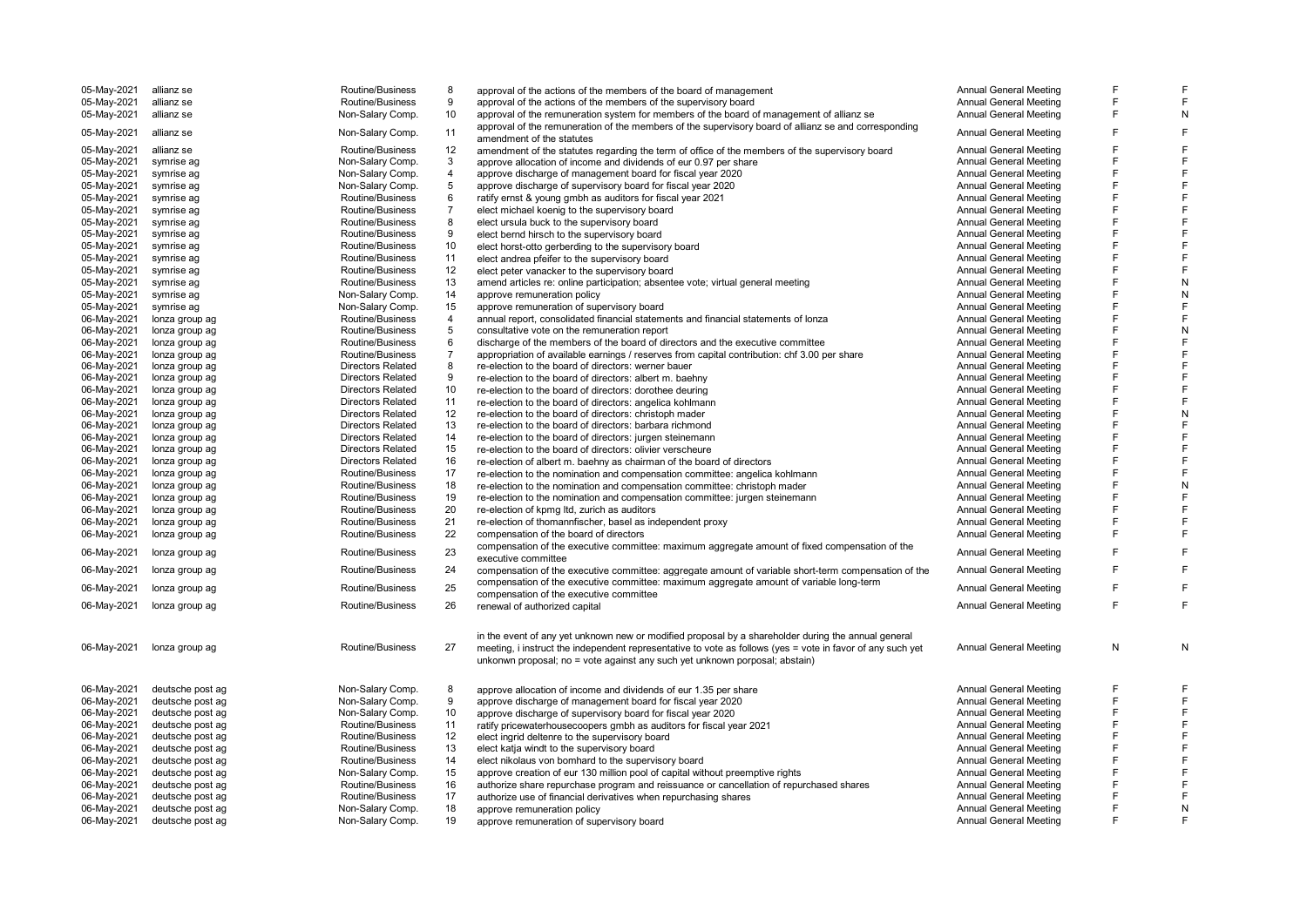| 07-May-2021                | aak ab           | Routine/Business                     | 11       | resolution on adoption of the income statement and the balance sheet and the consolidated income<br>statement and the consolidated balance sheet, as per 31 december 2020                                                                                                                                                                                                                                                                                                           | <b>Annual General Meeting</b>                                  |   |        |
|----------------------------|------------------|--------------------------------------|----------|-------------------------------------------------------------------------------------------------------------------------------------------------------------------------------------------------------------------------------------------------------------------------------------------------------------------------------------------------------------------------------------------------------------------------------------------------------------------------------------|----------------------------------------------------------------|---|--------|
| 07-May-2021                | aak ab           | Routine/Business                     | 12       | resolution on appropriation of the company's profit according to the adopted balance sheet: the board of<br>directors has proposed that a dividend of sek 2.30 per share be declared for the financial year 2020. as<br>record day for the dividend, the board of directors proposes tuesday, may 11, 2021. if the annual general<br>meeting resolves in accordance with the proposal, the dividend is expected to be distributed by euroclear<br>sweden ab on monday, may 17, 2021 | <b>Annual General Meeting</b>                                  | E | F      |
| 07-May-2021                | aak ab           | Routine/Business                     | 13       | resolution on discharge from liability of the board of director and the managing director: georg brunstam<br>(board member and chairman of the board)                                                                                                                                                                                                                                                                                                                               | Annual General Meeting                                         | F | F      |
| 07-May-2021                | aak ab           | Routine/Business                     | 14       | resolution on discharge from liability of the board of director and the managing director: bengt baron<br>(board member)                                                                                                                                                                                                                                                                                                                                                            | <b>Annual General Meeting</b>                                  | E |        |
| 07-May-2021                | aak ab           | Routine/Business                     | 15       | resolution on discharge from liability of the board of director and the managing director: gun nilsson<br>(board member)                                                                                                                                                                                                                                                                                                                                                            | Annual General Meeting                                         | F | F      |
| 07-May-2021                | aak ab           | Routine/Business                     | 16       | resolution on discharge from liability of the board of director and the managing director: marianne<br>kirkegaard (board member)                                                                                                                                                                                                                                                                                                                                                    | Annual General Meeting                                         | F | F      |
| 07-May-2021                | aak ab           | Routine/Business                     | 17       | resolution on discharge from liability of the board of director and the managing director: marta schorling<br>andreen (board member)                                                                                                                                                                                                                                                                                                                                                | <b>Annual General Meeting</b>                                  | E | F      |
| 07-May-2021                | aak ab           | Routine/Business                     | 18       | resolution on discharge from liability of the board of director and the managing director: patrik andersson<br>(board member)                                                                                                                                                                                                                                                                                                                                                       | Annual General Meeting                                         | F | F      |
| 07-May-2021                | aak ab           | Routine/Business                     | 19       | resolution on discharge from liability of the board of director and the managing director: leif hakansson<br>(board member, employee representative)                                                                                                                                                                                                                                                                                                                                | <b>Annual General Meeting</b>                                  | F | F      |
| 07-May-2021                | aak ab           | Routine/Business                     | 20       | resolution on discharge from liability of the board of director and the managing director: lena nilsson<br>(board member, employee representative)                                                                                                                                                                                                                                                                                                                                  | <b>Annual General Meeting</b>                                  | F | F      |
| 07-May-2021                | aak ab           | Routine/Business                     | 21       | resolution on discharge from liability of the board of director and the managing director: mikael myhre<br>(deputy board member, employee representative)                                                                                                                                                                                                                                                                                                                           | <b>Annual General Meeting</b>                                  | E | F      |
| 07-May-2021                | aak ab           | Routine/Business                     | 22       | resolution on discharge from liability of the board of director and the managing director: annica                                                                                                                                                                                                                                                                                                                                                                                   | Annual General Meeting                                         |   | F      |
| 07-May-2021                | aak ab           | Routine/Business                     | 23       | resolution on discharge from liability of the board of director and the managing director: fredrik rydberg                                                                                                                                                                                                                                                                                                                                                                          | Annual General Meeting                                         | F | F      |
| 07-May-2021                | aak ab           | Routine/Business                     | 24       | resolution on discharge from liability of the board of director and the managing director: johan westman<br>(managing director)                                                                                                                                                                                                                                                                                                                                                     | Annual General Meeting                                         | F | F      |
| 07-May-2021                | aak ab           | Routine/Business                     | 25       | determination of the number of directors of the board: the number of directors shall be five without any<br>deputy directors                                                                                                                                                                                                                                                                                                                                                        | <b>Annual General Meeting</b>                                  | F | F      |
| 07-May-2021                | aak ab           | Routine/Business                     | 26       | determination of fees to the board of directors                                                                                                                                                                                                                                                                                                                                                                                                                                     | <b>Annual General Meeting</b>                                  | F | F      |
| 07-May-2021                | aak ab           | Routine/Business                     | 27       | determination of fees to the auditor                                                                                                                                                                                                                                                                                                                                                                                                                                                | Annual General Meeting                                         | E | F      |
| 07-May-2021                | aak ab           | <b>Directors Related</b>             | 28       | election of member of the board of directors: re-election of gun nilsson                                                                                                                                                                                                                                                                                                                                                                                                            | <b>Annual General Meeting</b>                                  | F | F      |
| 07-May-2021                | aak ab           | <b>Directors Related</b>             | 29       | election of member of the board of directors: re-election of marianne kirkegaard                                                                                                                                                                                                                                                                                                                                                                                                    | Annual General Meeting                                         |   | F      |
| 07-May-2021                | aak ab           | <b>Directors Related</b>             | 30       | election of member of the board of directors: re-election of marta schorling andreen                                                                                                                                                                                                                                                                                                                                                                                                | <b>Annual General Meeting</b>                                  | E | F      |
| 07-May-2021                | aak ab           | <b>Directors Related</b>             | 31       | election of member of the board of directors: re-election of patrik andersson                                                                                                                                                                                                                                                                                                                                                                                                       | Annual General Meeting                                         | F | F      |
| 07-May-2021                | aak ab           | <b>Directors Related</b>             | 32       | election of member of the board of directors: re-election of georg brunstam                                                                                                                                                                                                                                                                                                                                                                                                         | <b>Annual General Meeting</b>                                  | F | F      |
|                            |                  |                                      |          |                                                                                                                                                                                                                                                                                                                                                                                                                                                                                     |                                                                |   | F      |
| 07-May-2021                | aak ab           | <b>Directors Related</b>             | 33       | election of member of the board of directors: re-election of georg brunstam as chairman of the board                                                                                                                                                                                                                                                                                                                                                                                | Annual General Meeting                                         | F |        |
| 07-May-2021<br>07-May-2021 | aak ab<br>aak ab | Routine/Business<br>Routine/Business | 34<br>35 | election of auditor: new election of the accounting firm kpmg ab<br>resolution regarding the nomination committee: reelect marta schorling andreen, henrik didner, leif                                                                                                                                                                                                                                                                                                             | <b>Annual General Meeting</b><br><b>Annual General Meeting</b> | F | F<br>F |
|                            |                  |                                      |          | tornvall andelisabet jamal bergstrom as members of nominating committee                                                                                                                                                                                                                                                                                                                                                                                                             |                                                                |   |        |
| 07-May-2021                | aak ab           | Non-Salary Comp.                     | 36       | resolution on approval of remuneration report                                                                                                                                                                                                                                                                                                                                                                                                                                       | <b>Annual General Meeting</b>                                  |   | F      |
| 07-May-2021                | aak ab           | Routine/Business                     | 37       | resolution regarding guidelines for remuneration of senior executives<br>resolution on proposal of the board of directors for implementation of a long-term incentive program                                                                                                                                                                                                                                                                                                       | <b>Annual General Meeting</b>                                  | F | N      |
| 07-May-2021                | aak ab           | Routine/Business                     | 38       | including resolutions on (a) issue of subscription warrants series 2021/2026 and (b) transfer of<br>subscription warrants series 2021/2026 (incentive program 2021/2026)                                                                                                                                                                                                                                                                                                            | <b>Annual General Meeting</b>                                  | F | Ν      |
| 07-May-2021                | aak ab           | Routine/Business                     | 39       | proposal regarding authorisation for the board of directors to resolve on new share issues<br>proposal regarding authorisation for the board of directors to resolve on repurchase and transfer of the                                                                                                                                                                                                                                                                              | Annual General Meeting                                         | F |        |
| 07-May-2021                | aak ab           | Routine/Business                     | 40       | company's own shares                                                                                                                                                                                                                                                                                                                                                                                                                                                                | <b>Annual General Meeting</b>                                  | F | F      |
| 07-May-2021                | aak ab           | Routine/Business                     | 41       | proposal regarding amendment of the articles of association: section 12                                                                                                                                                                                                                                                                                                                                                                                                             | <b>Annual General Meeting</b>                                  | E | F      |
| 11-May-2021                | edenred sa       | Routine/Business                     | 5        | the shareholders' meeting, after having reviewed the reports of the board of directors and the auditors,<br>approves the company's financial statements for the fiscal year that ended on december 31st 2020, as<br>presented, showing net earnings amounting to eur 204,928,787.73. the shareholders' meeting approves<br>the non-deductible expenses and charges amounting to eur 277,202.00 and their corresponding tax of<br>eur 69,300.00                                      | <b>MIX</b>                                                     | E | F      |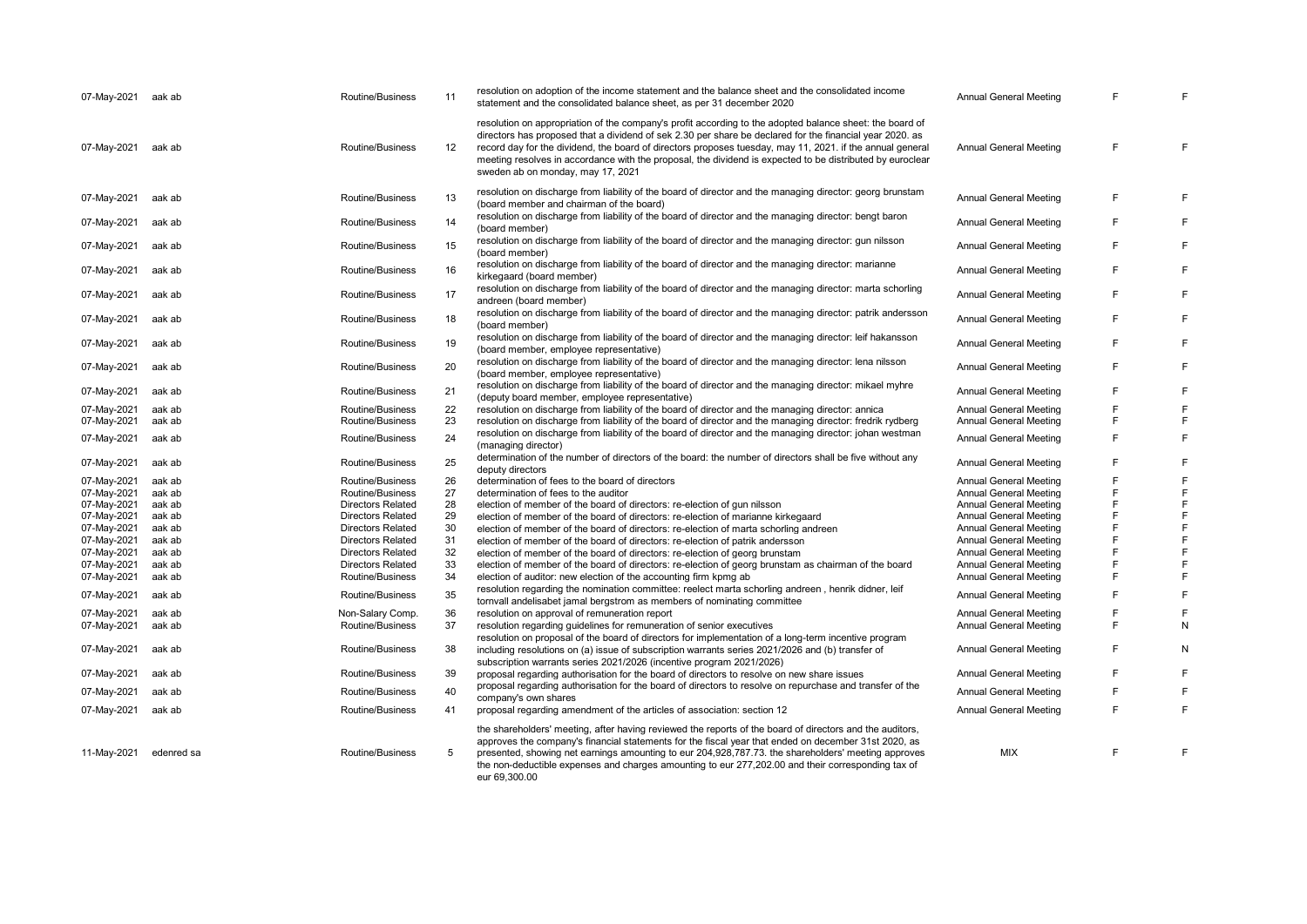| 11-May-2021 | edenred sa | <b>Routine/Business</b>  | 6  | the shareholders' meeting, after having reviewed the reports of the board of directors and the auditors,<br>approves the consolidated financial statements for said financial year, as presented to the meeting,<br>which show consolidated net profit of eur 237,913,000.00                                                                                                                                                                                                                                                                                                                                                                                                                                                                                                                                                                                                                                                                                                                                                                                                                | <b>MIX</b> |   |    |
|-------------|------------|--------------------------|----|---------------------------------------------------------------------------------------------------------------------------------------------------------------------------------------------------------------------------------------------------------------------------------------------------------------------------------------------------------------------------------------------------------------------------------------------------------------------------------------------------------------------------------------------------------------------------------------------------------------------------------------------------------------------------------------------------------------------------------------------------------------------------------------------------------------------------------------------------------------------------------------------------------------------------------------------------------------------------------------------------------------------------------------------------------------------------------------------|------------|---|----|
| 11-May-2021 | edenred sa | Routine/Business         |    | the shareholders' meeting approves the recommendations of the board of directors and resolves that the<br>income for the fiscal year will be appropriated as follows: origin earnings: eur 204,928,787.73 to the legal<br>reserve: eur 675,698.80 balance: eur 204,253,088.93 retained earnings: eur 225,034,514.93 distributable<br>income: eur 429,287,603.86 allocation dividends (based on 245,905,514 shares with dividend right as of<br>december 31st 2020): eur 184,429,135.50 retained earnings: eur 244,858,468.36 the shareholders will<br>be granted a dividend of eur 0.75 per share, eligible to the 40 per cent deduction provided by the french<br>general tax code. the dividend will be paid as from june 9th, 2021 the amount corresponding to the<br>treasury shares will be allocated to the retained earnings account. as required by law, it is reminded that,<br>for the last three financial years, the dividends paid, were as follows: eur 0.70 per share for fiscal year<br>2019 eur 0.86 per share for fiscal year 2018eur 0.85 per share for fiscal year 2017 | <b>MIX</b> | F | F. |
| 11-May-2021 | edenred sa | Routine/Business         | 8  | the dividend payment will be fully carried out either in cash or in shares as per the following conditions:<br>the option will be effective from may 18th 2021, to june 2nd 2021 (inclusive), the shareholders who have<br>not opted for a dividend payment in shares at the end of this period, will be paid in cash if the amount of<br>the dividends for which the option is exercised does not correspond to a whole number of securities, the<br>shareholder will receive the number of shares immediately lower plus an amount in cash. delivery of the<br>new shares will take place as from june 9th 2020 the shareholders' meeting delegates all powers to the<br>board of directors to take all necessary measures and accomplish all necessary formalities                                                                                                                                                                                                                                                                                                                       | <b>MIX</b> | F | F  |
| 11-May-2021 | edenred sa | <b>Directors Related</b> | 9  | the shareholders' meeting renews the appointment of ms sylvia coutinho as director for a 4-year period,<br>i.e. until the shareholders' meeting called to rule on the financial statements for the 2024 fiscal year                                                                                                                                                                                                                                                                                                                                                                                                                                                                                                                                                                                                                                                                                                                                                                                                                                                                         | <b>MIX</b> | F | F  |
| 11-May-2021 | edenred sa | <b>Directors Related</b> | 10 | the shareholders' meeting renews the appointment of ms francoise gri as director for a 4-year period, i.e.<br>until the shareholders' meeting called to rule on the financial statements for the 2024 fiscal year                                                                                                                                                                                                                                                                                                                                                                                                                                                                                                                                                                                                                                                                                                                                                                                                                                                                           | <b>MIX</b> | E | N  |
| 11-May-2021 | edenred sa | <b>Directors Related</b> | 11 | the shareholders' meeting appoints as director, ms angeles garcia-proveda for a 4-year period, i.e. until<br>the shareholders' meeting called to rule on the financial statements for the 2024 fiscal year                                                                                                                                                                                                                                                                                                                                                                                                                                                                                                                                                                                                                                                                                                                                                                                                                                                                                  | <b>MIX</b> | F | F  |
| 11-May-2021 | edenred sa | <b>Directors Related</b> | 12 | the shareholders' meeting appoints as director, ms monica mondardini for a 4-year period, i.e. until the<br>shareholders' meeting called to rule on the financial statements for the 2024 fiscal year                                                                                                                                                                                                                                                                                                                                                                                                                                                                                                                                                                                                                                                                                                                                                                                                                                                                                       | MIX        | F | F  |
| 11-May-2021 | edenred sa | <b>Directors Related</b> | 13 | the shareholders' meeting appoints as director, mr philippe vallee for a 4-year period, i.e. until the<br>shareholders' meeting called to rule on the financial statements for the 2024 fiscal year                                                                                                                                                                                                                                                                                                                                                                                                                                                                                                                                                                                                                                                                                                                                                                                                                                                                                         | MIX        | F | F  |
| 11-May-2021 | edenred sa | Routine/Business         | 14 | the shareholders' meeting approves the compensation policy of the ceo                                                                                                                                                                                                                                                                                                                                                                                                                                                                                                                                                                                                                                                                                                                                                                                                                                                                                                                                                                                                                       | MIX        | F | N  |
| 11-May-2021 | edenred sa | Routine/Business         | 15 | the shareholders' meeting approves the compensation policy of the members of the board of directors<br>(excluding the ceo)                                                                                                                                                                                                                                                                                                                                                                                                                                                                                                                                                                                                                                                                                                                                                                                                                                                                                                                                                                  | MIX        | F | F  |
| 11-May-2021 | edenred sa | Routine/Business         | 16 | the shareholders' meeting resolves to award total annual fees of eur 800,000.00 to the directors as from<br>january 1st 2021, until further notice                                                                                                                                                                                                                                                                                                                                                                                                                                                                                                                                                                                                                                                                                                                                                                                                                                                                                                                                          | <b>MIX</b> | E | F  |
| 11-May-2021 | edenred sa | Routine/Business         | 17 | the shareholders' meeting approves the information regarding the compensation of the corporate officers<br>as mentioned in article I.22-10-9 i of the commercial code                                                                                                                                                                                                                                                                                                                                                                                                                                                                                                                                                                                                                                                                                                                                                                                                                                                                                                                       | MIX        | F | F  |
| 11-May-2021 | edenred sa | <b>Routine/Business</b>  | 18 | the shareholders' meeting approves the fixed, variable and one-off components of the total compensation<br>as well as the benefits or perks paid and awarded to mr bertrand dumazy, as ceo                                                                                                                                                                                                                                                                                                                                                                                                                                                                                                                                                                                                                                                                                                                                                                                                                                                                                                  | <b>MIX</b> | E | N  |
| 11-May-2021 | edenred sa | Routine/Business         | 19 | the shareholders' meeting, after reviewing the special report of the auditors on agreements governed by<br>article I.225-38 et seq. of the french commercial code, approves said report and acknowledges that there<br>are no new agreements to be submitted to the approval of this meeting                                                                                                                                                                                                                                                                                                                                                                                                                                                                                                                                                                                                                                                                                                                                                                                                | <b>MIX</b> | F | F  |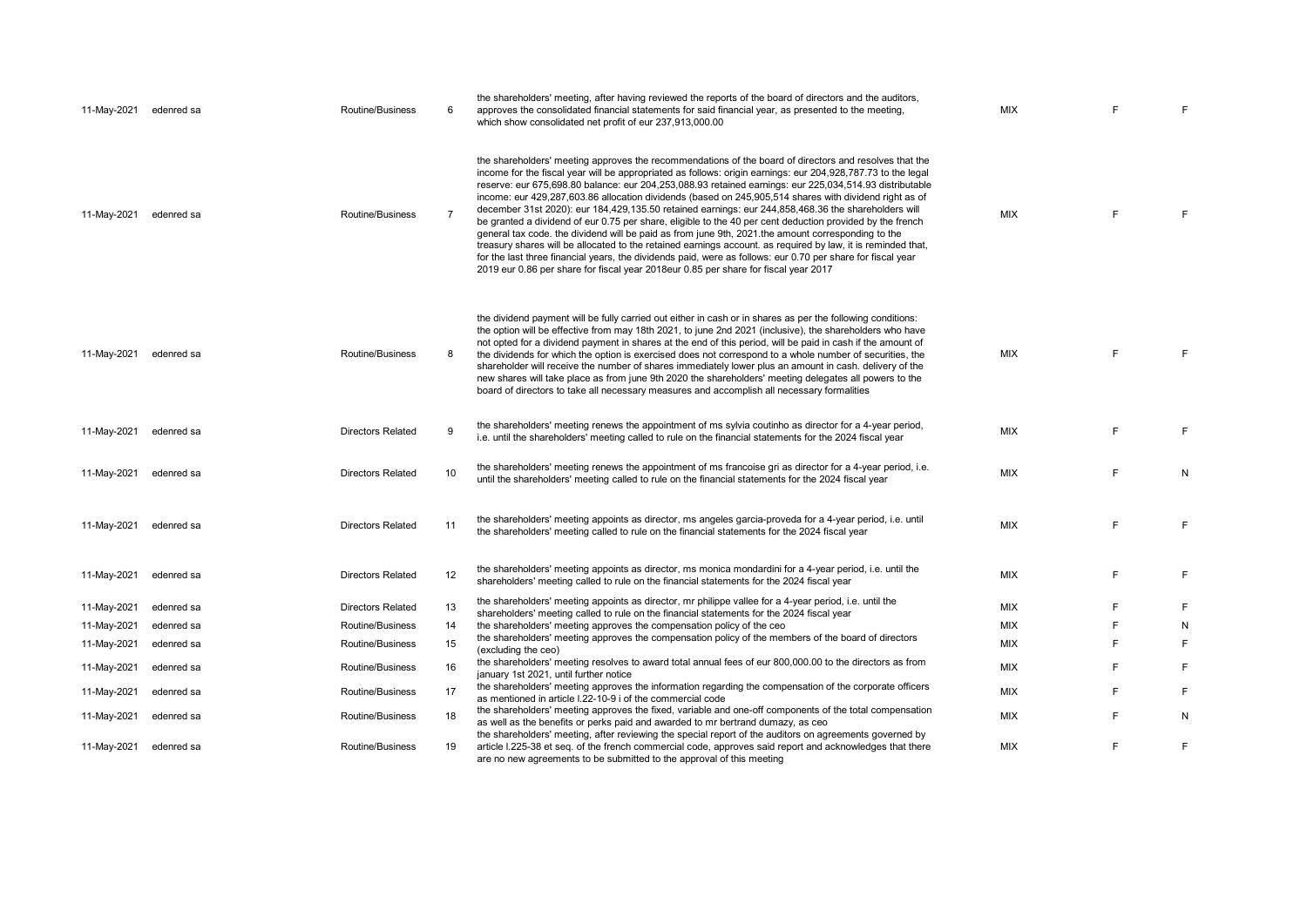| 11-May-2021 edenred sa     |                  | Routine/Business         | 20              | the shareholders' meeting authorizes the board of directors to trade the company's shares, subject to the<br>conditions described below: maximum purchase price: eur 70.00, maximum number of shares to be<br>acquired: 10 percent of the shares composing the share capital (i.e. 24,658,335 shares as of december<br>31st 2020), maximum funds invested in the share buybacks: eur 1,726,083,450.00. the number of shares<br>acquired by the company with a view to retaining or delivering in cash or in an exchange as part of a<br>merger, divestment or capital contribution cannot exceed 5 per cent of its capital. this authorization is<br>given for an 18-month period. this authorization supersedes the fraction unused of the authorization<br>granted by the shareholders' meeting of may 7th 2020 in resolution nr 14. the shareholders' meeting<br>delegates all powers to the board of directors to take all necessary measures and accomplish all<br>necessary formalities                                                                                       | <b>MIX</b>                    | E | F           |
|----------------------------|------------------|--------------------------|-----------------|-------------------------------------------------------------------------------------------------------------------------------------------------------------------------------------------------------------------------------------------------------------------------------------------------------------------------------------------------------------------------------------------------------------------------------------------------------------------------------------------------------------------------------------------------------------------------------------------------------------------------------------------------------------------------------------------------------------------------------------------------------------------------------------------------------------------------------------------------------------------------------------------------------------------------------------------------------------------------------------------------------------------------------------------------------------------------------------|-------------------------------|---|-------------|
| 11-May-2021                | edenred sa       | Routine/Business         | 21              | the shareholders' meeting authorizes the board of directors to grant, for free existing or future ordinary<br>shares, in favor of the employees or the corporate officers of the company and related companies,<br>without the preferential subscription rights, they may not represent more than 1.5 per cent of the share<br>capital. this amount shall count against the limits set forth in the 16th and 17th resolutions of may 7th<br>2020 or any other resolutions established during the validity of the present resolution. the total number of<br>shares issued, freely allocated to corporate officers of the company may not exceed, 0.1 per cent of the<br>share capital and shall count against the global limit aforementioned the present delegation is given for a<br>26-month period and supersedes the fraction unused of the authorization of the shareholders' meeting of<br>may 7th 202 resolution nr 23. the shareholders' meeting delegates all powers to the board of directors to<br>take all necessary measures and accomplish all necessary formalities | <b>MIX</b>                    | F | N           |
| 11-May-2021                | edenred sa       | Routine/Business         | 22              | subject to the application of articles I. 228-65 and I. 228-72 of the french commercial code, the<br>shareholders' meeting approves the transformation of the social form of the company into a european<br>company (societas europaea) with a board of directors and approves the terms of the transformation<br>project the shareholders' meeting delegates all powers to the board of directors to take all necessary<br>measures and accomplish all necessary formalities                                                                                                                                                                                                                                                                                                                                                                                                                                                                                                                                                                                                       | <b>MIX</b>                    | F | F           |
| 11-May-2021                | edenred sa       | Routine/Business         | 23              | subject to the adoption of resolution 18, the shareholders' meeting decides to amend the following<br>articles number 1: 'form' of the bylaws number 2: 'corporate name' of the bylaws number 4: 'registered<br>office' of the bylaws number 12: 'company management' of the bylaws number 13: 'powers and duties of<br>the board of directors' of the bylaws number 15: 'decision of the board of directors' of the bylaws number<br>25: ' regulated agreements' of the bylaws                                                                                                                                                                                                                                                                                                                                                                                                                                                                                                                                                                                                     | <b>MIX</b>                    | F | E           |
| 11-May-2021                | edenred sa       | Routine/Business         | 24              | the shareholders' meeting grants full powers to the bearer of an original, a copy or extract of the minutes                                                                                                                                                                                                                                                                                                                                                                                                                                                                                                                                                                                                                                                                                                                                                                                                                                                                                                                                                                         | <b>MIX</b>                    | F | E           |
| 12-May-2021                | adidas ag        | Non-Salary Comp.         | 8               | of this meeting to carry out all filings, publications and other formalities prescribed by law<br>approve allocation of income and dividends of eur 3.00 per share                                                                                                                                                                                                                                                                                                                                                                                                                                                                                                                                                                                                                                                                                                                                                                                                                                                                                                                  | Annual General Meeting        | F | F           |
| 12-May-2021                | adidas ag        | Non-Salary Comp.         | 9               | approve discharge of management board for fiscal year 2020                                                                                                                                                                                                                                                                                                                                                                                                                                                                                                                                                                                                                                                                                                                                                                                                                                                                                                                                                                                                                          | Annual General Meeting        | F | F           |
| 12-May-2021                | adidas ag        | Non-Salary Comp.         | 10              | approve discharge of supervisory board for fiscal year 2020                                                                                                                                                                                                                                                                                                                                                                                                                                                                                                                                                                                                                                                                                                                                                                                                                                                                                                                                                                                                                         | Annual General Meeting        | E | ${\sf N}$   |
| 12-May-2021                | adidas ag        | Routine/Business         | 11              | elect jackie joyner-kersee to the supervisory board                                                                                                                                                                                                                                                                                                                                                                                                                                                                                                                                                                                                                                                                                                                                                                                                                                                                                                                                                                                                                                 | Annual General Meeting        | F | F           |
| 12-May-2021                | adidas ag        | Non-Salary Comp.         | 12              | approve remuneration policy                                                                                                                                                                                                                                                                                                                                                                                                                                                                                                                                                                                                                                                                                                                                                                                                                                                                                                                                                                                                                                                         | Annual General Meeting        | E | F           |
| 12-May-2021                | adidas ag        | Non-Salary Comp.         | 13              | approve remuneration of supervisory board                                                                                                                                                                                                                                                                                                                                                                                                                                                                                                                                                                                                                                                                                                                                                                                                                                                                                                                                                                                                                                           | <b>Annual General Meeting</b> | F | $\mathsf F$ |
| 12-May-2021                | adidas ag        | Routine/Business         | 14              | amend articles re: information for registration in the share register                                                                                                                                                                                                                                                                                                                                                                                                                                                                                                                                                                                                                                                                                                                                                                                                                                                                                                                                                                                                               | Annual General Meeting        | F | F           |
| 12-May-2021                | adidas ag        | Non-Salary Comp.         | 15              | approve creation of eur 50 million pool of capital with preemptive rights                                                                                                                                                                                                                                                                                                                                                                                                                                                                                                                                                                                                                                                                                                                                                                                                                                                                                                                                                                                                           | <b>Annual General Meeting</b> | F | F           |
| 12-May-2021                | adidas ag        | Non-Salary Comp.         | 16              | approve creation of eur 20 million pool of capital with partial exclusion of preemptive rights                                                                                                                                                                                                                                                                                                                                                                                                                                                                                                                                                                                                                                                                                                                                                                                                                                                                                                                                                                                      | Annual General Meeting        | F | F           |
| 12-May-2021                | adidas ag        | Routine/Business         | 17              | cancel authorized capital 2016                                                                                                                                                                                                                                                                                                                                                                                                                                                                                                                                                                                                                                                                                                                                                                                                                                                                                                                                                                                                                                                      | Annual General Meeting        | E | F           |
| 12-May-2021                | adidas ag        | Routine/Business         | 18              | authorize share repurchase program and reissuance or cancellation of repurchased shares                                                                                                                                                                                                                                                                                                                                                                                                                                                                                                                                                                                                                                                                                                                                                                                                                                                                                                                                                                                             | Annual General Meeting        | F | $\mathsf F$ |
| 12-May-2021                | adidas ag        | Routine/Business         | 19              | authorize use of financial derivatives when repurchasing shares                                                                                                                                                                                                                                                                                                                                                                                                                                                                                                                                                                                                                                                                                                                                                                                                                                                                                                                                                                                                                     | Annual General Meeting        | F | F           |
| 12-May-2021                | adidas ag        | Routine/Business         | 20              | ratify kpmg ag as auditors for fiscal year 2021                                                                                                                                                                                                                                                                                                                                                                                                                                                                                                                                                                                                                                                                                                                                                                                                                                                                                                                                                                                                                                     | <b>Annual General Meeting</b> | F | $\mathsf F$ |
| 12-May-2021                | sap se           | Non-Salary Comp.         | 6               | approve allocation of income and dividends of eur 1.85 per share                                                                                                                                                                                                                                                                                                                                                                                                                                                                                                                                                                                                                                                                                                                                                                                                                                                                                                                                                                                                                    | <b>Annual General Meeting</b> | F | $\mathsf F$ |
| 12-May-2021                | sap se           | Non-Salary Comp.         | $\overline{7}$  | approve discharge of management board for fiscal year 2020                                                                                                                                                                                                                                                                                                                                                                                                                                                                                                                                                                                                                                                                                                                                                                                                                                                                                                                                                                                                                          | Annual General Meeting        | E | F           |
| 12-May-2021                | sap se           | Non-Salary Comp.         | 8               | approve discharge of supervisory board for fiscal year 2020                                                                                                                                                                                                                                                                                                                                                                                                                                                                                                                                                                                                                                                                                                                                                                                                                                                                                                                                                                                                                         | Annual General Meeting        | F | F           |
| 12-May-2021                | sap se           | Routine/Business         | 9               | ratify kpmg ag as auditors for fiscal year 2021                                                                                                                                                                                                                                                                                                                                                                                                                                                                                                                                                                                                                                                                                                                                                                                                                                                                                                                                                                                                                                     | Annual General Meeting        | F | E           |
| 12-May-2021                | sap se           | Routine/Business         | 10              | elect qi lu to the supervisory board                                                                                                                                                                                                                                                                                                                                                                                                                                                                                                                                                                                                                                                                                                                                                                                                                                                                                                                                                                                                                                                | <b>Annual General Meeting</b> | F | E           |
| 12-May-2021                | sap se           | Routine/Business         | 11              | elect rouven westphal to the supervisory board                                                                                                                                                                                                                                                                                                                                                                                                                                                                                                                                                                                                                                                                                                                                                                                                                                                                                                                                                                                                                                      | Annual General Meeting        | F | $\mathsf F$ |
| 12-May-2021                | sap se           | Non-Salary Comp.         | 12 <sup>2</sup> | approve issuance of warrants/bonds with warrants attached/convertible bonds without preemptive rights<br>up to aggregate nominal amount of eur 10 billion approve creation of eur 100 million pool of capital to                                                                                                                                                                                                                                                                                                                                                                                                                                                                                                                                                                                                                                                                                                                                                                                                                                                                    | Annual General Meeting        | F | E           |
|                            |                  | Routine/Business         | 13              | quarantee conversion rights                                                                                                                                                                                                                                                                                                                                                                                                                                                                                                                                                                                                                                                                                                                                                                                                                                                                                                                                                                                                                                                         | Annual General Meeting        | F | F           |
| 12-May-2021<br>12-May-2021 | sap se<br>sap se | Routine/Business         | 14              | amend corporate purpose<br>amend articles re: proof of entitlement                                                                                                                                                                                                                                                                                                                                                                                                                                                                                                                                                                                                                                                                                                                                                                                                                                                                                                                                                                                                                  | Annual General Meeting        | E | F           |
| 13-May-2021                | quebecor inc     | <b>Directors Related</b> | 3               | election of class b director: chantal belanger                                                                                                                                                                                                                                                                                                                                                                                                                                                                                                                                                                                                                                                                                                                                                                                                                                                                                                                                                                                                                                      | Annual General Meeting        | F | E           |
| 13-May-2021                | quebecor inc     | <b>Directors Related</b> | 4               |                                                                                                                                                                                                                                                                                                                                                                                                                                                                                                                                                                                                                                                                                                                                                                                                                                                                                                                                                                                                                                                                                     | Annual General Meeting        | E | E           |
|                            |                  |                          |                 | election of class b director: lise croteau                                                                                                                                                                                                                                                                                                                                                                                                                                                                                                                                                                                                                                                                                                                                                                                                                                                                                                                                                                                                                                          |                               |   |             |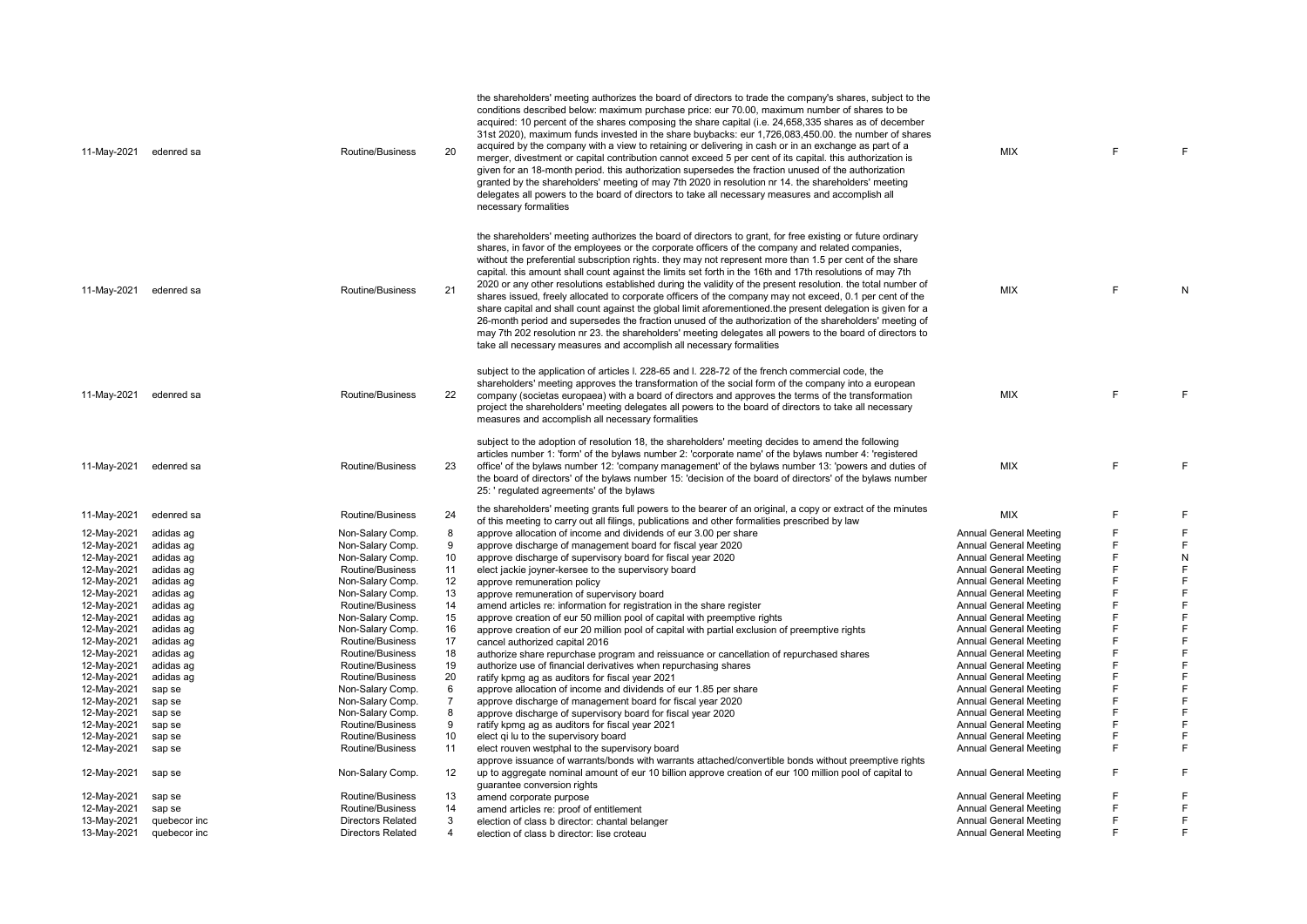| 13-May-2021 | quebecor inc       | <b>Directors Related</b> | 5              | election of class b director: normand provost                                                                  | <b>Annual General Meeting</b> | F      |   |
|-------------|--------------------|--------------------------|----------------|----------------------------------------------------------------------------------------------------------------|-------------------------------|--------|---|
| 13-May-2021 | quebecor inc       | Routine/Business         | 6              | appoint ernst & young llp as external auditor.                                                                 | <b>Annual General Meeting</b> | E      |   |
|             |                    |                          |                | adoption of an advisory resolution on the board of directors of the corporation's approach to executive        |                               | F      | E |
| 13-May-2021 | quebecor inc       | Routine/Business         | $\overline{7}$ | compensation                                                                                                   | <b>Annual General Meeting</b> |        |   |
| 19-May-2021 | deutsche boerse ag | Non-Salary Comp.         | 8              | approve allocation of income and dividends of eur 3.00 per share                                               | <b>Annual General Meeting</b> | F      |   |
| 19-May-2021 | deutsche boerse ag | Non-Salary Comp.         | 9              | approve discharge of management board for fiscal year 2020                                                     | <b>Annual General Meeting</b> | E      | E |
| 19-May-2021 | deutsche boerse ag | Non-Salary Comp.         | 10             | approve discharge of supervisory board for fiscal year 2020                                                    | <b>Annual General Meeting</b> | F      |   |
| 19-May-2021 | deutsche boerse ag | Routine/Business         | 11             | elect karl-heinz floether to the supervisory board                                                             | <b>Annual General Meeting</b> | E      |   |
| 19-May-2021 | deutsche boerse ag | Routine/Business         | 12             | elect andreas gottschling to the supervisory board                                                             | <b>Annual General Meeting</b> | F      |   |
| 19-May-2021 | deutsche boerse ag | Routine/Business         | 13             | elect martin jetter to the supervisory board                                                                   | <b>Annual General Meeting</b> | E      |   |
| 19-May-2021 | deutsche boerse ag | Routine/Business         | 14             | elect barbara lambert to the supervisory board                                                                 | <b>Annual General Meeting</b> | E      |   |
| 19-May-2021 | deutsche boerse ag | Routine/Business         | 15             | elect michael ruediger to the supervisory board                                                                | <b>Annual General Meeting</b> | F      |   |
| 19-May-2021 | deutsche boerse ag | Routine/Business         | 16             | elect charles stonehill to the supervisory board                                                               | <b>Annual General Meeting</b> | E      |   |
| 19-May-2021 | deutsche boerse ag | Routine/Business         | 17             | elect clara-christina streit to the supervisory board                                                          | <b>Annual General Meeting</b> | F      |   |
|             | deutsche boerse ag | Routine/Business         | 18             |                                                                                                                | <b>Annual General Meeting</b> | E      |   |
| 19-May-2021 |                    |                          | 19             | elect chong lee tan to the supervisory board                                                                   |                               | E      |   |
| 19-May-2021 | deutsche boerse ag | Non-Salary Comp.         |                | approve creation of eur 19 million pool of capital with preemptive rights                                      | <b>Annual General Meeting</b> |        |   |
| 19-May-2021 | deutsche boerse ag | Non-Salary Comp.         | 20             | approve remuneration policy                                                                                    | <b>Annual General Meeting</b> | F      |   |
| 19-May-2021 | deutsche boerse ag | Routine/Business         | 21             | amend articles re: agm location                                                                                | <b>Annual General Meeting</b> | F<br>F |   |
| 19-May-2021 | deutsche boerse ag | Routine/Business         | 22             | ratify pricewaterhousecoopers gmbh as auditors for fiscal year 2021                                            | <b>Annual General Meeting</b> |        |   |
| 20-May-2021 | worldline sa       | Routine/Business         | 6              | approval of the company financial statements for the financial year ending december 31, 2020                   | MIX                           | E      |   |
| 20-May-2021 | worldline sa       | Routine/Business         | $\overline{7}$ | approval of the consolidated financial statements for the financial year ending december 31, 2020              | MIX                           | F      |   |
| 20-May-2021 | worldline sa       | Routine/Business         | 8              | allocation of the net income for the financial year ending december 31, 2020                                   | MIX                           | F      | F |
| 20-May-2021 | worldline sa       | Routine/Business         | 9              | approval of the agreements entered into between worldline and six group ag - second settlement                 | <b>MIX</b>                    | F      | F |
|             |                    |                          |                | agreement and lock-up agreement - as referred to in article I.225-38 of the french commercial code             |                               |        |   |
|             | worldline sa       | Routine/Business         | 10             | approval of the amendment to the business combination agreement entered into between worldline and             | <b>MIX</b>                    | E      |   |
| 20-May-2021 |                    |                          |                | deutscher sparkassen verlag gmbh (dsv) as referred to in article I.225-38 of the french commercial code        |                               |        |   |
| 20-May-2021 | worldline sa       | <b>Directors Related</b> | 11             | renewal of ms. agnes audier as director                                                                        | <b>MIX</b>                    | F      | F |
| 20-May-2021 | worldline sa       | <b>Directors Related</b> | 12             | renewal of ms. nazan somer ozelgin as director                                                                 | <b>MIX</b>                    | F      | E |
| 20-May-2021 | worldline sa       | <b>Directors Related</b> | 13             | renewal of ms. danielle lagarde as director                                                                    | <b>MIX</b>                    | E      | F |
| 20-May-2021 | worldline sa       | <b>Directors Related</b> | 14             | renewal of mr. lorenz von habsburg lothringen as director                                                      | MIX                           | F      |   |
| 20-May-2021 | worldline sa       | <b>Directors Related</b> | 15             | renewal of mr. daniel schmucki as director                                                                     | <b>MIX</b>                    | E      |   |
| 20-May-2021 | worldline sa       | Routine/Business         | 16             | renewal of mr. johannes dijsselhof as censor                                                                   | MIX                           | F      | F |
|             |                    |                          |                | approval of the information on corporate officers' compensation referred to in i of article I.22-10-9 of the   |                               |        |   |
| 20-May-2021 | worldline sa       | Routine/Business         | 17             | french commercial code related to the compensation paid during the financial year ending december 31,          | MIX                           | F      | F |
|             |                    |                          |                | 2020 or awarded for the same to the corporate officers                                                         |                               |        |   |
|             |                    |                          |                |                                                                                                                |                               |        |   |
| 20-May-2021 | worldline sa       | Routine/Business         | 18             | approval of the elements of compensation and benefits paid for the financial year ending december 31,          | <b>MIX</b>                    | E      | F |
|             |                    |                          |                | 2020 or awarded for the same to mr. gilles grapinet, chief executive officer                                   |                               |        |   |
| 20-May-2021 | worldline sa       | Routine/Business         | 19             | approval of the elements of compensation and benefits paid for the financial year ending december 31,          | <b>MIX</b>                    | F      |   |
|             |                    |                          |                | 2019 or awarded for the same to mr. marc-henri desportes, deputy chief executive officer                       |                               |        |   |
| 20-May-2021 | worldline sa       | Routine/Business         | 20             | approval of the 2021 compensation policy applicable to the chairman and chief executive officer                | <b>MIX</b>                    | F      | N |
| 20-May-2021 | worldline sa       | Routine/Business         | 21             | approval of the 2021 compensation policy applicable to the deputy chief executive officer                      | <b>MIX</b>                    | E      | N |
| 20-May-2021 | worldline sa       | Routine/Business         | 22             | approval of the 2021 compensation policy applicable to the chairman of the board of directors                  | <b>MIX</b>                    | F      | F |
| 20-May-2021 | worldline sa       | Routine/Business         | 23             | approval of the 2021 compensation policy applicable to non-executive directors                                 | MIX                           | F      | F |
| 20-May-2021 | worldline sa       | Routine/Business         | 24             | authorization to the board of directors for the purpose of purchasing, holding or transferring shares of the   | <b>MIX</b>                    | E      | F |
|             |                    |                          |                | company                                                                                                        |                               |        |   |
|             |                    |                          |                | delegation to the board of directors of authority to decide the issue of shares and/or securities giving       |                               |        |   |
| 20-May-2021 | worldline sa       | Routine/Business         | 25             | access to share capital and/or securities carrying a right to the allocation of debt instruments - while       | <b>MIX</b>                    | F      | F |
|             |                    |                          |                | maintaining preferential subscription rights                                                                   |                               |        |   |
| 20-May-2021 | worldline sa       | Routine/Business         | 26             | delegation to the board of directors of authority to decide the issue of shares and/or securities giving       | <b>MIX</b>                    | F      | F |
|             |                    |                          |                | delegation to the board of directors of authority to decide the issue of shares and/or securities giving       |                               |        |   |
|             |                    |                          |                | access to share capital and/or securities carrying a right to the allocation of debt securities through public |                               |        |   |
| 20-May-2021 | worldline sa       | Routine/Business         | 27             | offerings mentioned in article I.411-2 ii of the french monetary and financial code, without preferential      | <b>MIX</b>                    | F      | E |
|             |                    |                          |                | subscription rights                                                                                            |                               |        |   |
|             |                    |                          |                |                                                                                                                |                               |        |   |
| 20-May-2021 | worldline sa       | Routine/Business         | 28             | delegation to the board of directors of authority to increase the number of securities to be issued in         | MIX                           | F      | F |
|             |                    |                          |                | connection with a share capital increase with or without preferential subscription rights                      |                               |        |   |
|             |                    |                          |                | delegation to the board of directors of authority to decide the issue of shares or securities giving access    |                               |        |   |
| 20-May-2021 | worldline sa       | Routine/Business         | 29             | to the share capital in consideration for contributions in kind relating to equity securities or securities    | <b>MIX</b>                    | F      | F |
|             |                    |                          |                | giving access to the capital (other than public exchange offerings)                                            |                               |        |   |
|             |                    |                          |                |                                                                                                                |                               |        |   |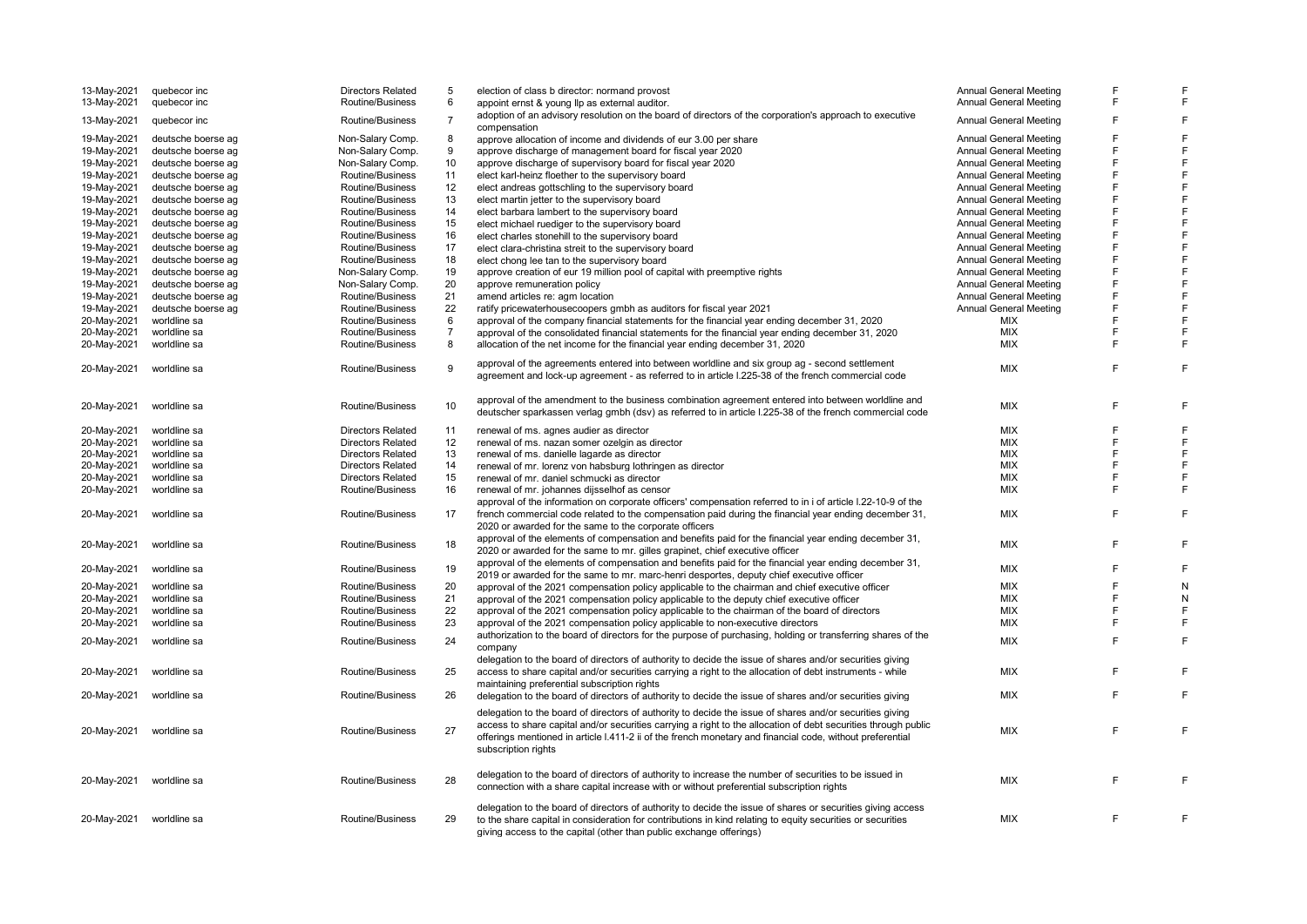| 20-May-2021<br>20-May-2021 | worldline sa<br>worldline sa | Routine/Business<br>Routine/Business | 30<br>31       | delegation to the board of directors of authority to decide the issue of shares, without preferential<br>delegation to the board of directors of authority to increase the share capital of the company with                                                                                                                                                                                                           | <b>MIX</b><br>MIX             | F<br>F | F<br>N         |
|----------------------------|------------------------------|--------------------------------------|----------------|------------------------------------------------------------------------------------------------------------------------------------------------------------------------------------------------------------------------------------------------------------------------------------------------------------------------------------------------------------------------------------------------------------------------|-------------------------------|--------|----------------|
| 20-May-2021                | worldline sa                 | Routine/Business                     | 32             | delegation of power to the board of directors to increase the company's share capital, with cancelation of<br>the preferential subscription right for the benefit of a category of beneficiaries consisting of employees<br>and/or corporate officers of the company's foreign subsidiaries, within the meaning of article I. 233-15 of<br>the french commercial code, in the context of an employee shareholding plan | MIX                           | F      | N              |
| 20-May-2021                | worldline sa                 | Routine/Business                     | 33             | authorization to the board of directors to grant options to subscribe for or to purchase shares to the<br>employees and/or corporate officers of the company and/or its affiliated companies                                                                                                                                                                                                                           | MIX                           | F      | N              |
| 20-May-2021                | worldline sa                 | Routine/Business                     | 34             | authorization to the board of directors to grant free performance shares to the employees and corporate                                                                                                                                                                                                                                                                                                                | MIX                           | F      | N              |
| 20-May-2021                | worldline sa                 | Routine/Business                     | 35             | approval of the draft contribution agreement subject to the regime governing spin-offs by the company of                                                                                                                                                                                                                                                                                                               | <b>MIX</b>                    | F      | $\mathsf F$    |
| 20-May-2021                | worldline sa                 | Routine/Business                     | 36             | powers                                                                                                                                                                                                                                                                                                                                                                                                                 | <b>MIX</b>                    | F      | F              |
| 20-May-2021                | grifols, sa                  | Non-Salary Comp.                     | 3              | approve standalone financial statements, allocation of income, and dividend payment for class b shares                                                                                                                                                                                                                                                                                                                 | <b>Annual General Meeting</b> | F      | F              |
| 20-May-2021                | grifols, sa                  | Non-Salary Comp.                     | 4              | approve consolidated financial statements                                                                                                                                                                                                                                                                                                                                                                              | <b>Annual General Meeting</b> | F      | F              |
| 20-May-2021                | grifols, sa                  | Non-Salary Comp.                     | 5              | approve non-financial information statement                                                                                                                                                                                                                                                                                                                                                                            | <b>Annual General Meeting</b> | F      | $\overline{F}$ |
| 20-May-2021                | grifols, sa                  | Non-Salary Comp.                     | 6              | approve dividends charged against reserves                                                                                                                                                                                                                                                                                                                                                                             | <b>Annual General Meeting</b> | F      | F              |
| 20-May-2021                | grifols, sa                  | Non-Salary Comp.                     | $\overline{7}$ | approve discharge of board                                                                                                                                                                                                                                                                                                                                                                                             | <b>Annual General Meeting</b> | F      | F              |
| 20-May-2021                | grifols, sa                  | Routine/Business                     | 8              | appoint deloitte as auditor of standalone financial statements                                                                                                                                                                                                                                                                                                                                                         | <b>Annual General Meeting</b> | F      | F              |
| 20-May-2021                | grifols, sa                  | Routine/Business                     | 9              | renew appointment of kpmg auditores as auditor of consolidated financial statements                                                                                                                                                                                                                                                                                                                                    | <b>Annual General Meeting</b> | F      | F              |
| 20-May-2021                | grifols, sa                  | <b>Directors Related</b>             | 10             | dismiss ramon riera roca as director                                                                                                                                                                                                                                                                                                                                                                                   | <b>Annual General Meeting</b> | F      | F              |
|                            | grifols, sa                  | <b>Directors Related</b>             |                | reelect victor grifols roura as director                                                                                                                                                                                                                                                                                                                                                                               | <b>Annual General Meeting</b> |        | F              |
| 20-May-2021                |                              |                                      | 11             |                                                                                                                                                                                                                                                                                                                                                                                                                        |                               |        |                |
| 20-May-2021                | grifols, sa                  | <b>Directors Related</b>             | 12             | fix number of directors at 12                                                                                                                                                                                                                                                                                                                                                                                          | <b>Annual General Meeting</b> | F      | $\mathsf{F}$   |
| 20-May-2021                | grifols, sa                  | Routine/Business                     | 14             | advisory vote on remuneration report                                                                                                                                                                                                                                                                                                                                                                                   | <b>Annual General Meeting</b> | F      | F              |
| 20-May-2021                | grifols, sa                  | Routine/Business                     | 15             | authorize increase in capital up to 50 percent via issuance of equity or equity-linked securities, excluding<br>preemptive rights of up to 20 percent                                                                                                                                                                                                                                                                  | <b>Annual General Meeting</b> | F      | N              |
| 20-May-2021                | grifols, sa                  | Routine/Business                     | 16             | authorize board to ratify and execute approved resolutions                                                                                                                                                                                                                                                                                                                                                             | <b>Annual General Meeting</b> | F      | F              |
| 20-May-2021                | jc decaux sa                 | Routine/Business                     | $\overline{7}$ | approval of the financial statements for the year ended december 31, 2020 - approval of expenses non-<br>deductible for tax purposes                                                                                                                                                                                                                                                                                   | MIX                           | F      | F              |
| 20-May-2021                | jc decaux sa                 | Routine/Business                     | 8              | approval of the consolidated financial statements for the financial year ended december 31, 2020                                                                                                                                                                                                                                                                                                                       | MIX                           | F      | F              |
| 20-May-2021                | jc decaux sa                 | Routine/Business                     | 9              | allocation of profits for the financial year ended december 31, 2020                                                                                                                                                                                                                                                                                                                                                   | MIX                           | F      | F              |
|                            |                              |                                      |                | statutory auditors' special report on agreements referred to in articles I. 225-86 et seq. of the commercial                                                                                                                                                                                                                                                                                                           |                               |        |                |
| 20-May-2021                | jc decaux sa                 | Routine/Business                     | 10             | code - acknowledgement of the absence of new agreements                                                                                                                                                                                                                                                                                                                                                                | <b>MIX</b>                    | F      | F              |
| 20-May-2021                | jc decaux sa                 | Routine/Business                     | 11             | reappointment of mr. michel bleitrach as member of the supervisory board                                                                                                                                                                                                                                                                                                                                               | <b>MIX</b>                    | E      | F              |
| 20-May-2021                | jc decaux sa                 | Routine/Business                     | 12             | reappointment of mr. jean-pierre decaux as member of the supervisory board                                                                                                                                                                                                                                                                                                                                             | MIX                           | F      | F              |
| 20-May-2021                | jc decaux sa                 | Routine/Business                     | 13             | reappointment of mr. jean-francois ducrest as member of the supervisory board                                                                                                                                                                                                                                                                                                                                          | MIX                           | F      | F              |
|                            |                              |                                      |                |                                                                                                                                                                                                                                                                                                                                                                                                                        |                               | F      |                |
| 20-May-2021                | jc decaux sa                 | Routine/Business                     | 14             | reappointment of mr. pierre mutz as member of the supervisory board                                                                                                                                                                                                                                                                                                                                                    | МIХ                           | F      | N              |
| 20-May-2021                | jc decaux sa                 | Routine/Business                     | 15             | determination of the amount of remuneration of the members of the supervisory board                                                                                                                                                                                                                                                                                                                                    | MIX                           |        | F              |
| 20-May-2021                | jc decaux sa                 | Routine/Business                     | 16             | approval of the compensation policy for the chairman of the executive board and members of the<br>executive board in accordance with article I. 22-10-26 ii of the commercial code                                                                                                                                                                                                                                     | MIX                           | F      | N              |
| 20-May-2021                | jc decaux sa                 | Routine/Business                     | 17             | approval of the compensation policy for the chairman of the supervisory board and members of the<br>supervisory board in accordance with article I. 22-10-26 ii of the commercial code                                                                                                                                                                                                                                 | MIX                           | F      | F              |
| 20-May-2021                | jc decaux sa                 | Routine/Business                     | 18             | approval of the compensation paid or granted in respect of the financial year ended december 31, 2020<br>to all corporate officers (members of the executive board and the supervisory board)                                                                                                                                                                                                                          | MIX                           | E      | F              |
| 20-May-2021                | jc decaux sa                 | Routine/Business                     | 19             | approval of the compensation paid or granted to jean-charles decaux, chairman of the executive board,<br>for the year ended december 31, 2020                                                                                                                                                                                                                                                                          | <b>MIX</b>                    | F      | N              |
| 20-May-2021                | jc decaux sa                 | Routine/Business                     | 20             | approval of the compensation paid or granted to jean-francois decaux, member of the executive board<br>and chief executive officer, for the year ended december 31, 2020                                                                                                                                                                                                                                               | MIX                           | E      | N              |
| 20-May-2021                | jc decaux sa                 | Routine/Business                     | 21             | approval of the compensation paid or granted to emmanuel bastide, david bourg and daniel hofer,<br>members of the board of directors, for the year ended december 31, 2020                                                                                                                                                                                                                                             | MIX                           | F      | N              |
| 20-May-2021                | jc decaux sa                 | Routine/Business                     | 22             | approval of the compensation paid or granted to gerard degonse, chairman of the supervisory board, for<br>the year ended december 31, 2020                                                                                                                                                                                                                                                                             | MIX                           | F      | F              |
|                            |                              | Routine/Business                     | 23             | authorisation to be given to the executive board to operate on the company's shares within the                                                                                                                                                                                                                                                                                                                         | <b>MIX</b>                    | F      | F              |
| 20-May-2021                | jc decaux sa                 |                                      |                | framework of the mechanism under article I. 22-10-62 of the commercial code                                                                                                                                                                                                                                                                                                                                            |                               |        |                |
| 20-May-2021                | jc decaux sa                 | Routine/Business                     | 24             | authorisation to be given to the executive board to reduce the share capital by the cancellation of<br>treasury shares                                                                                                                                                                                                                                                                                                 | MIX                           | F      | $\mathsf F$    |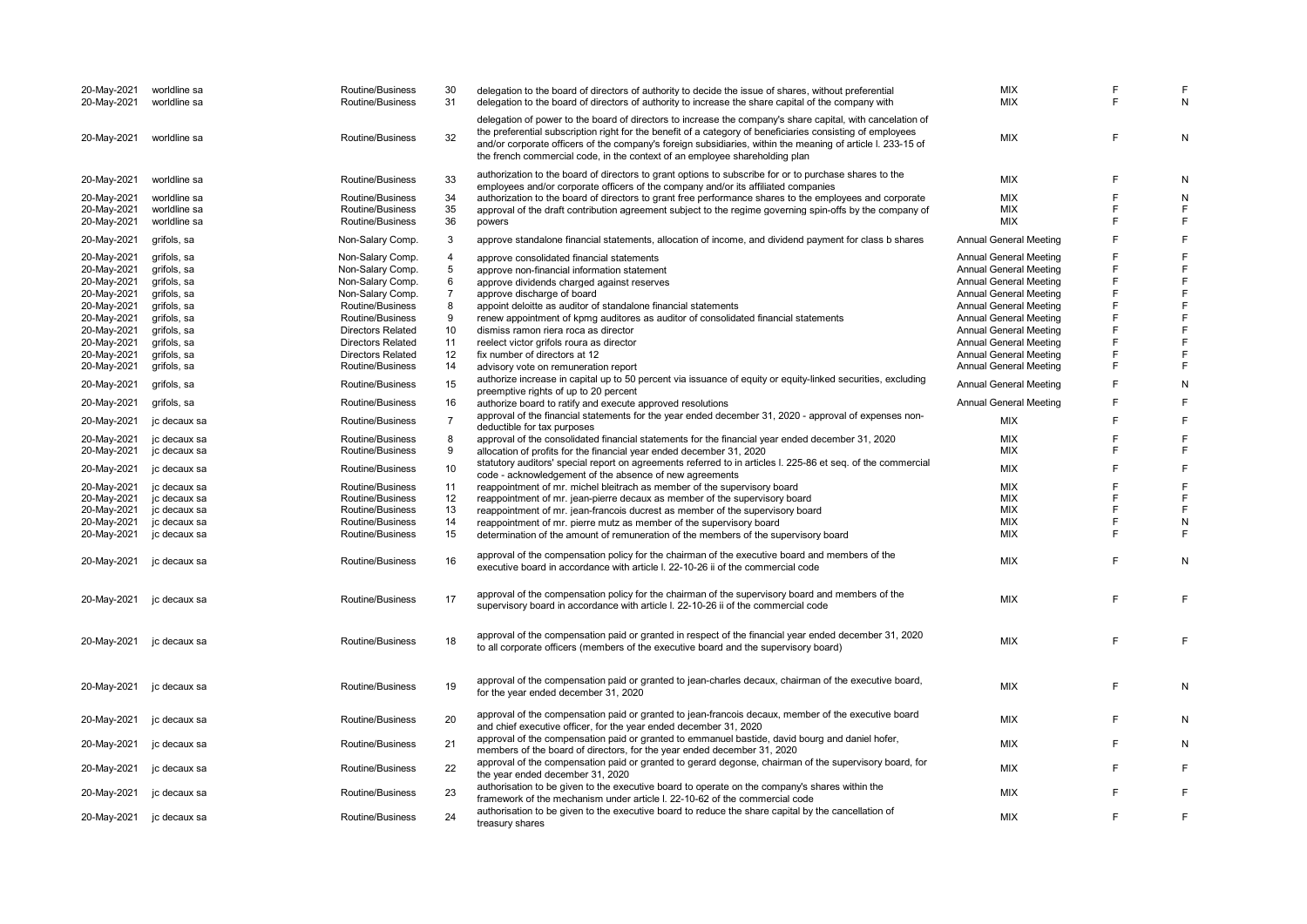| 20-May-2021 | jc decaux sa        | Routine/Business | 25 | delegation of authority to be given to the executive board to issue ordinary shares and/or equity securities<br>giving access to other securities or giving entitlement to the allocation of debt securities and/or securities<br>giving access to securities to be issued, with maintenance of the preferential subscription right                                                                                                                                                                                                                                                                                                                                                                                                                                                                                                                                                                                                                  | <b>MIX</b> | F  | N |
|-------------|---------------------|------------------|----|------------------------------------------------------------------------------------------------------------------------------------------------------------------------------------------------------------------------------------------------------------------------------------------------------------------------------------------------------------------------------------------------------------------------------------------------------------------------------------------------------------------------------------------------------------------------------------------------------------------------------------------------------------------------------------------------------------------------------------------------------------------------------------------------------------------------------------------------------------------------------------------------------------------------------------------------------|------------|----|---|
| 20-May-2021 | jc decaux sa        | Routine/Business | 26 | delegations to increase capital, without preferential right to subscription, by public offer under article I.411-<br>2 of the monetary and financial code                                                                                                                                                                                                                                                                                                                                                                                                                                                                                                                                                                                                                                                                                                                                                                                            | MIX        | F  | N |
| 20-May-2021 | jc decaux sa        | Routine/Business | 27 | delegations to increase capital, without preferential right to subscription, by an offer referred to in article I<br>411-2 of the monetary and financial code                                                                                                                                                                                                                                                                                                                                                                                                                                                                                                                                                                                                                                                                                                                                                                                        | <b>MIX</b> | F  | N |
| 20-May-2021 | jc decaux sa        | Routine/Business | 28 | authorisation granted to the executive board, in the event of the issue with cancellation of shareholders'<br>preferential subscription rights of ordinary shares and/or equity securities giving access to other equity<br>securities or giving entitlement to the allocation of debt securities and/or securities giving access to<br>equity securities                                                                                                                                                                                                                                                                                                                                                                                                                                                                                                                                                                                            | <b>MIX</b> | F  | N |
| 20-May-2021 | jc decaux sa        | Routine/Business | 29 | delegation of authority to be given to the executive board to increase the number of shares or securities<br>giving access to securities to issue (over-allotment option) in case of issuance with the removal or<br>maintenance of the preferential subscription right                                                                                                                                                                                                                                                                                                                                                                                                                                                                                                                                                                                                                                                                              | <b>MIX</b> | F  | N |
| 20-May-2021 | jc decaux sa        | Routine/Business | 30 | delegation of authority to be given to the executive board to increase the capital by the issuance of<br>ordinary shares and/or securities giving access to the capital, within the limit of 10% of the capital to<br>remunerate contributions in kind of shares or securities giving access to the capital                                                                                                                                                                                                                                                                                                                                                                                                                                                                                                                                                                                                                                          | <b>MIX</b> | F  | E |
| 20-May-2021 | jc decaux sa        | Routine/Business | 31 | delegation of authority to be given to the executive board to increase the share capital by incorporation of<br>reserves, profits or premiums                                                                                                                                                                                                                                                                                                                                                                                                                                                                                                                                                                                                                                                                                                                                                                                                        | MIX        | F  | F |
| 20-May-2021 | jc decaux sa        | Routine/Business | 32 | authorisation to be given to the executive board to grant share subscription or purchase options with<br>removal of the preferential subscription right in favour of salaried employees and corporate officers of the<br>group or some of them, waiver by the shareholders of their preferential subscription right                                                                                                                                                                                                                                                                                                                                                                                                                                                                                                                                                                                                                                  | <b>MIX</b> | F  | N |
| 20-May-2021 | jc decaux sa        | Routine/Business | 33 | authorisation to be given to the executive board to proceed with free allocations of existing shares or new<br>shares with removal of the preferential subscription right in favour of the salaried employees and                                                                                                                                                                                                                                                                                                                                                                                                                                                                                                                                                                                                                                                                                                                                    | <b>MIX</b> | F  | N |
| 20-May-2021 | jc decaux sa        | Routine/Business | 34 | corporate officers of the group or some of them<br>delegation of authority to be given to the executive board to decide to increase the share capital by<br>delegation of authority to be given to the executive board to decide to increase the share capital by                                                                                                                                                                                                                                                                                                                                                                                                                                                                                                                                                                                                                                                                                    | MIX        | F  | N |
| 20-May-2021 | jc decaux sa        | Routine/Business | 35 | issuing shares or securities giving access to securities to be issued reserved for categories of<br>beneficiaries within the framework of an employee shareholding operation, with cancellation of the<br>preferential subscription right                                                                                                                                                                                                                                                                                                                                                                                                                                                                                                                                                                                                                                                                                                            | MIX        | F  | N |
| 20-May-2021 | jc decaux sa        | Routine/Business | 36 | delegation to be given to the supervisory board to harmonize the company's bylaws                                                                                                                                                                                                                                                                                                                                                                                                                                                                                                                                                                                                                                                                                                                                                                                                                                                                    | <b>MIX</b> | F  | F |
| 20-May-2021 | jc decaux sa        | Routine/Business | 37 | powers to carry out formalities                                                                                                                                                                                                                                                                                                                                                                                                                                                                                                                                                                                                                                                                                                                                                                                                                                                                                                                      | <b>MIX</b> | F  | F |
| 21-May-2021 | essilorluxottica sa | Routine/Business | 9  | the shareholders' meeting, after having reviewed the reports of the board of directors and the auditors,<br>approves the company's financial statements for the fiscal year that ended in 2020, as presented to the<br>meeting, showing net earnings amounting to eur 612,847,956.76. the shareholders' meeting<br>acknowledges that no expenses and charges that are not tax-deductible were recorded for said financial<br>year                                                                                                                                                                                                                                                                                                                                                                                                                                                                                                                    | <b>MIX</b> | F  | E |
| 21-May-2021 | essilorluxottica sa | Routine/Business | 10 | the shareholders' meeting, after having reviewed the reports of the board of directors and the auditors,<br>approves the consolidated financial statements for said fiscal year, as presented to the meeting, showing<br>a net income amounting to eur 148,612,000.00, of which group share amounting to eur 84,537,000.00                                                                                                                                                                                                                                                                                                                                                                                                                                                                                                                                                                                                                           | <b>MIX</b> | F  | F |
| 21-May-2021 | essilorluxottica sa | Routine/Business | 11 | the meeting resolves to allocate the earnings for the year origin earnings: eur 612,847,956.76 retained<br>earnings: eur (57,813,905.20) legal reserve: eur (220,021.74) distributable income: eur 554,814,029.82<br>share premiums: eur 22,061,479,287.27 other reserves: eur 2,057,542,518.52 distributable amounts: eur<br>24,673,835,835.61 allocation statutory dividend of 6 percent: eur 4,741,395.35 additional dividend: eur<br>971,954,165.69 total dividends: eur 976,695,561.04 (eur 502,556,026.00 (eur 1.15) of interim dividend<br>paid on december 28th and eur 474,139.535.04 (eur 1.08) as balance) share premiums: eur<br>22,061,479,287.27 other reserves: eur 1,635,660,987.27 shareholders are granted a dividend of eur 2.23<br>per ordinary share paid in cash or in new shares on june 21st 2021. option effective from june 1st to 14th<br>2021 then paid in cash. dividends paid: eur 2.04 for 2018 and eur 1.53 for 2017 | MIX        | F. | F |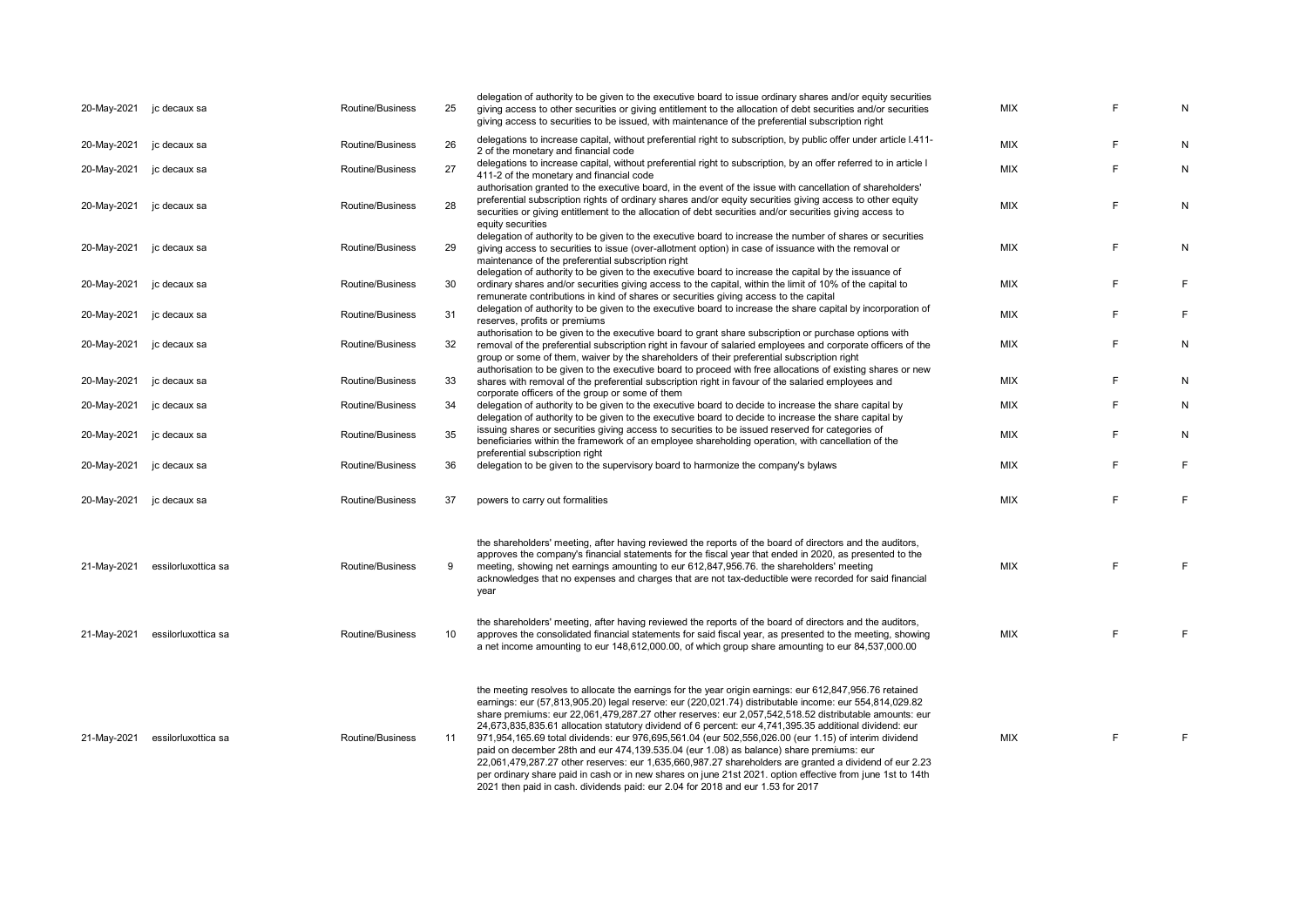| 21-May-2021 | essilorluxottica sa | Routine/Business | 12 | the shareholders' meeting, after reviewing the special report of the auditors on agreements governed by<br>article I. 225-38 et seq. of the french commercial code, approves the conclusions of said report and the<br>agreements referred to therein                                                                                                                                                                                                                                                                                                                                                                                                                                                                                                                                     | <b>MIX</b> |   | F |
|-------------|---------------------|------------------|----|-------------------------------------------------------------------------------------------------------------------------------------------------------------------------------------------------------------------------------------------------------------------------------------------------------------------------------------------------------------------------------------------------------------------------------------------------------------------------------------------------------------------------------------------------------------------------------------------------------------------------------------------------------------------------------------------------------------------------------------------------------------------------------------------|------------|---|---|
| 21-May-2021 | essilorluxottica sa | Routine/Business | 13 | the shareholders' meeting approves the information related to the compensation and the benefits or<br>perks of any kind paid or awarded to the corporate officers for said fiscal year, in accordance with the<br>article I.22-10-9 of the french commercial code                                                                                                                                                                                                                                                                                                                                                                                                                                                                                                                         | <b>MIX</b> | E | F |
| 21-May-2021 | essilorluxottica sa | Routine/Business | 14 | the shareholders' meeting approves the fixed, variable and one-off components of the total compensation<br>as well as the benefits or perks of any kind paid or awarded to mr. leonardo del vecchio, chief executive<br>officer until december 17th 2020 and chairman of the board of directors since that date, for said fiscal<br>year                                                                                                                                                                                                                                                                                                                                                                                                                                                  | <b>MIX</b> | E | N |
| 21-May-2021 | essilorluxottica sa | Routine/Business | 15 | the shareholders' meeting approves the fixed, variable and one-off components of the total compensation<br>as well as the benefits or perks of any kind paid or awarded to mr. hubert sagnieres, vice-chairman<br>deputy managing director until december 17th 2020 and vice-chairman of the board of directors since<br>that date, for said fiscal year                                                                                                                                                                                                                                                                                                                                                                                                                                  | <b>MIX</b> | E | N |
| 21-May-2021 | essilorluxottica sa | Routine/Business | 16 | the shareholders' meeting approves the compensation policy applicable to the corporate officers for the<br>period from january 1st to the shareholders' meeting                                                                                                                                                                                                                                                                                                                                                                                                                                                                                                                                                                                                                           | <b>MIX</b> | F | N |
| 21-May-2021 | essilorluxottica sa | Routine/Business | 17 | the shareholders' meeting approves the compensation policy applicable to the corporate officers for the<br>period after the shareholders' meeting                                                                                                                                                                                                                                                                                                                                                                                                                                                                                                                                                                                                                                         | <b>MIX</b> | E | N |
| 21-May-2021 | essilorluxottica sa | Routine/Business | 18 | the shareholders' meeting authorises the board of directors to buy back the company's ordinary shares<br>on the open market, subject to the conditions described below: maximum purchase price: eur 200.00,<br>maximum number of ordinary shares to be acquired: 10 percent of the shares composing the share<br>capital, given that the company may not hold in any case more than 10 percent of its own share capital.<br>this authorisation is given for an 18-month period and supersedes the fraction unused of the authorisation<br>given by the extraordinary shareholders' meeting of june 25th 2020 in resolution nr, 11. the shareholders'<br>meeting delegates all powers to the board of directors to take all necessary measures and accomplish all<br>necessary formalities | <b>MIX</b> | F | F |
| 21-May-2021 | essilorluxottica sa | Routine/Business | 19 | the shareholders' meeting resolves to bring the articles of the bylaws into conformity with the legal and<br>regulatory provisions of the pacte law and to amend, consequently, the articles as follows: - article<br>number 4: 'head office' of the bylaws, - article number 9: 'form of the shares' of the bylaws, - article<br>number 11: 'board of directors' of the bylaws, - article number 14: 'compensation of the directors' of the<br>bylaws, - article number 16: 'meetings and decisions of the board of directors' of the bylaws, - article<br>number 23: 'general rules' of the bylaws                                                                                                                                                                                      | <b>MIX</b> | E | F |
| 21-May-2021 | essilorluxottica sa | Routine/Business | 20 | the shareholders' meeting decides to amend article number 13: 'directors' term of office' of the bylaws                                                                                                                                                                                                                                                                                                                                                                                                                                                                                                                                                                                                                                                                                   | <b>MIX</b> | F | F |
| 21-May-2021 | essilorluxottica sa | Routine/Business | 21 | the shareholders' meeting decides to amend: - article number 15: 'chairman and vice-chairman of the<br>board of directors' of the bylaws, - article number 16: 'meetings and decisions of the board of directors' of<br>the bylaws, - article number 23: 'general rules' of the bylaws                                                                                                                                                                                                                                                                                                                                                                                                                                                                                                    | <b>MIX</b> | F | F |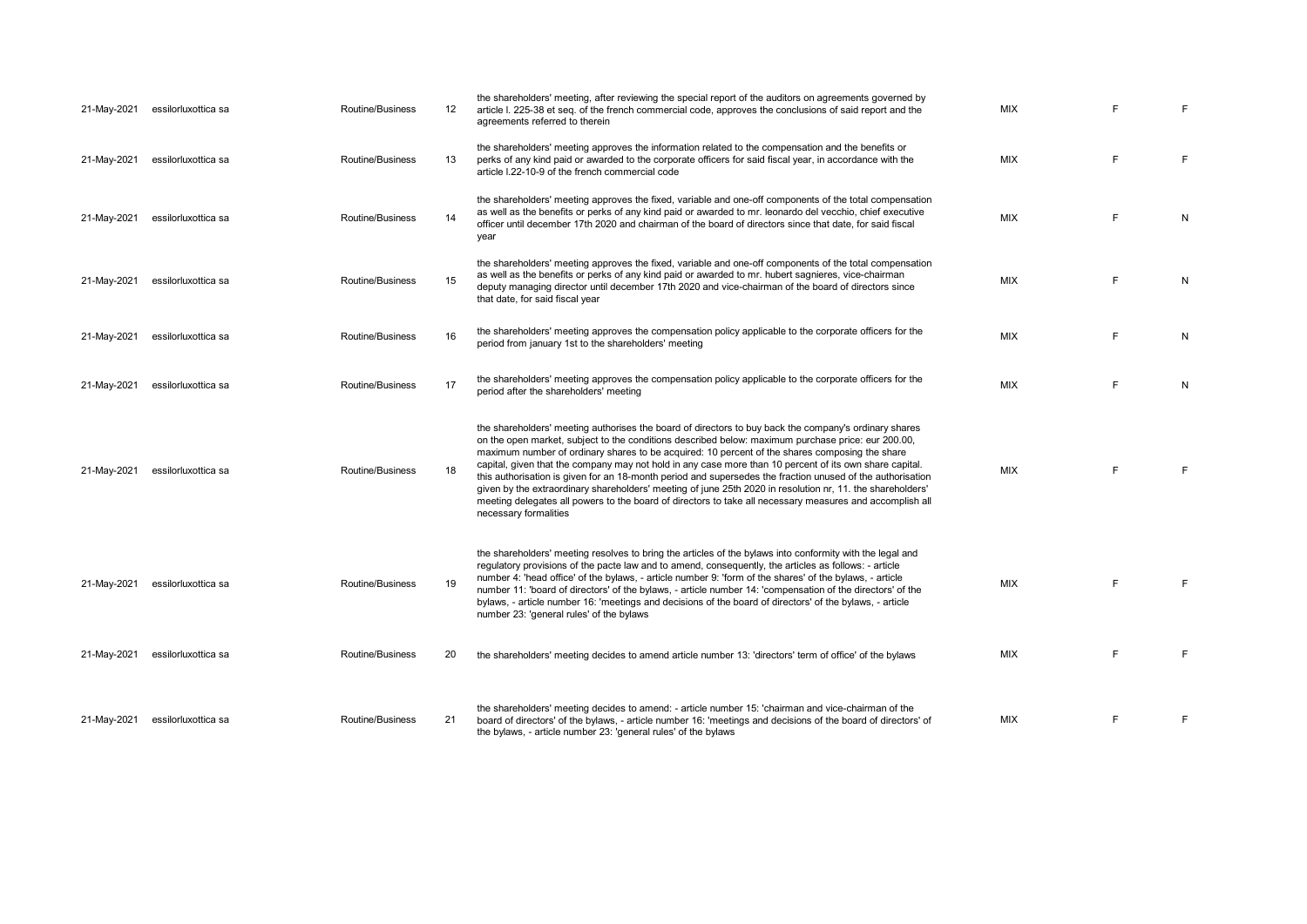| 21-May-2021 | essilorluxottica sa | Routine/Business         | 22 | the shareholders' meeting grants all powers to the board of directors to reduce the share capital, on one<br>or more occasions, by cancelling all or part of the shares held by the company in connection with the<br>stock repurchase plan authorised by the board of directors, up to a maximum of 10 percent of the share<br>capital over a 24-month period. this authorisation is given for a 26-month period and supersedes any and<br>all earlier delegations to the same effect. the shareholders' meeting delegates all powers to the board of<br>directors to take all necessary measures and accomplish all necessary formalities                                                                                                                                                                                                                                                                                                                                                             | <b>MIX</b> | F       | F      |
|-------------|---------------------|--------------------------|----|---------------------------------------------------------------------------------------------------------------------------------------------------------------------------------------------------------------------------------------------------------------------------------------------------------------------------------------------------------------------------------------------------------------------------------------------------------------------------------------------------------------------------------------------------------------------------------------------------------------------------------------------------------------------------------------------------------------------------------------------------------------------------------------------------------------------------------------------------------------------------------------------------------------------------------------------------------------------------------------------------------|------------|---------|--------|
| 21-May-2021 | essilorluxottica sa | Routine/Business         | 23 | the shareholders' meeting authorises the board of directors to grant, for free, on one or more occasions,<br>existing shares of the company, in favour of the employees or the managing corporate officers of the<br>company and companies in which it directly or indirectly holds at least 10 percent of the share capital or<br>voting rights, they may not represent more than 2.5 percent of the share capital, given that the number of<br>performance shares allocated to each managing corporate officer shall not exceed 3.5 percent of the<br>overall free allocations of shares and stock options carried out each year, the present delegation is given<br>for a 38-month period and supersedes the fraction unused of the authorisation given by the extraordinary<br>shareholders' meeting of november 29th 2018 in resolution nr, 7. the shareholders' meeting delegates all<br>powers to the board of directors to take all necessary measures and accomplish all necessary formalities | <b>MIX</b> | E       | N      |
| 21-May-2021 | essilorluxottica sa | Routine/Business         | 24 | the shareholders' meeting delegates to the board of directors the necessary powers to increase the<br>capital, on one or more occasions, in france or abroad, by a maximum nominal amount of 5 percent of<br>the share capital, by issuance of company's ordinary shares and-or securities giving access to shares of<br>the company or another company or giving right to the allocation of debt securities, with preferential<br>subscription rights maintained. the maximum nominal amount of debt securities which may be issued<br>shall not exceed eur 1,500,000,000.00. this authorisation is granted for a 26-month period and<br>supersedes the fraction unused of the authorisation given by the extraordinary shareholders' meeting of<br>may 16th 2019 in resolution nr, 16. the shareholders' meeting delegates all powers to the board of<br>directors to take all necessary measures and accomplish all necessary formalities                                                            | <b>MIX</b> | F       | E      |
| 21-May-2021 | essilorluxottica sa | Routine/Business         | 25 | the shareholders' meeting delegates to the board of directors all powers in order to increase the share<br>capital, in one or more occasions and at its sole discretion, up to a maximum nominal amount of eur<br>500,000,000.00, by way of capitalizing reserves, profits, premiums or other means, provided that such<br>capitalization is allowed by law and under the bylaws, this authorisation is granted for a 26-month period<br>and supersedes the fraction unused of the authorisation given by the extraordinary shareholders' meeting<br>of may 16th 2019 in resolution nr, 17. the shareholders' meeting delegates all powers to the board of<br>directors to take all necessary measures and accomplish all necessary formalities                                                                                                                                                                                                                                                         | <b>MIX</b> | F.      | F      |
| 21-May-2021 | essilorluxottica sa | Routine/Business         | 26 | the shareholders' meeting authorises the board of directors to increase the share capital, on one or more<br>occasions, at its sole discretion, in favour of eligible employees, corporate officers and former employees<br>who are members of a company savings plan, with cancellation of preferential subscription rights, by<br>issuance of new shares to be subscribed in cash and, if so, securities giving access to the share capital.<br>the maximum number of company's shares to be issued under this delegation of authority shall not<br>exceed 0.5 percent of the share capital. this authorisation is granted for a 26-month period and<br>supersedes the fraction unused of the authorisation given by the extraordinary shareholders' meeting of<br>june 25th 2020 in resolution nr, 12. the shareholders' meeting delegates all powers to the board of<br>directors to take all necessary measures and accomplish all necessary formalities                                           | <b>MIX</b> | F       | F      |
| 21-May-2021 | essilorluxottica sa | <b>Directors Related</b> | 27 | the shareholders' meeting renews the appointment of mr. leonardo del vecchio as director for a 3-year<br>period, i.e. until the shareholders' meeting called to rule on the financial statements for the 2023 fiscal<br>year, given that in the absence of the approval of resolution number 12, this term of office is renewed for<br>a period as determined in resolution number 31                                                                                                                                                                                                                                                                                                                                                                                                                                                                                                                                                                                                                   | <b>MIX</b> | E       | E      |
| 21-May-2021 | essilorluxottica sa | <b>Directors Related</b> | 28 | the shareholders' meeting renews the appointment of mr. romolo bardin as director for a 3-year period,                                                                                                                                                                                                                                                                                                                                                                                                                                                                                                                                                                                                                                                                                                                                                                                                                                                                                                  | MIX        | F<br>F. | E<br>E |
| 21-May-2021 | essilorluxottica sa | <b>Directors Related</b> | 29 | the shareholders' meeting renews the appointment of mrs. juliette favre as director for a 3-year period,<br>the shareholders' meeting renews the appointment of mr. francesco milleri as director for a 3-year                                                                                                                                                                                                                                                                                                                                                                                                                                                                                                                                                                                                                                                                                                                                                                                          | MIX        |         |        |
| 21-May-2021 | essilorluxottica sa | <b>Directors Related</b> | 30 | period, i.e. until the shareholders' meeting called to rule on the financial statements for the 2023 fiscal<br>year, given that in the absence of the approval of resolution number 12, this term of office is renewed for<br>a period as determined in resolution number 31                                                                                                                                                                                                                                                                                                                                                                                                                                                                                                                                                                                                                                                                                                                            | <b>MIX</b> | F       | E      |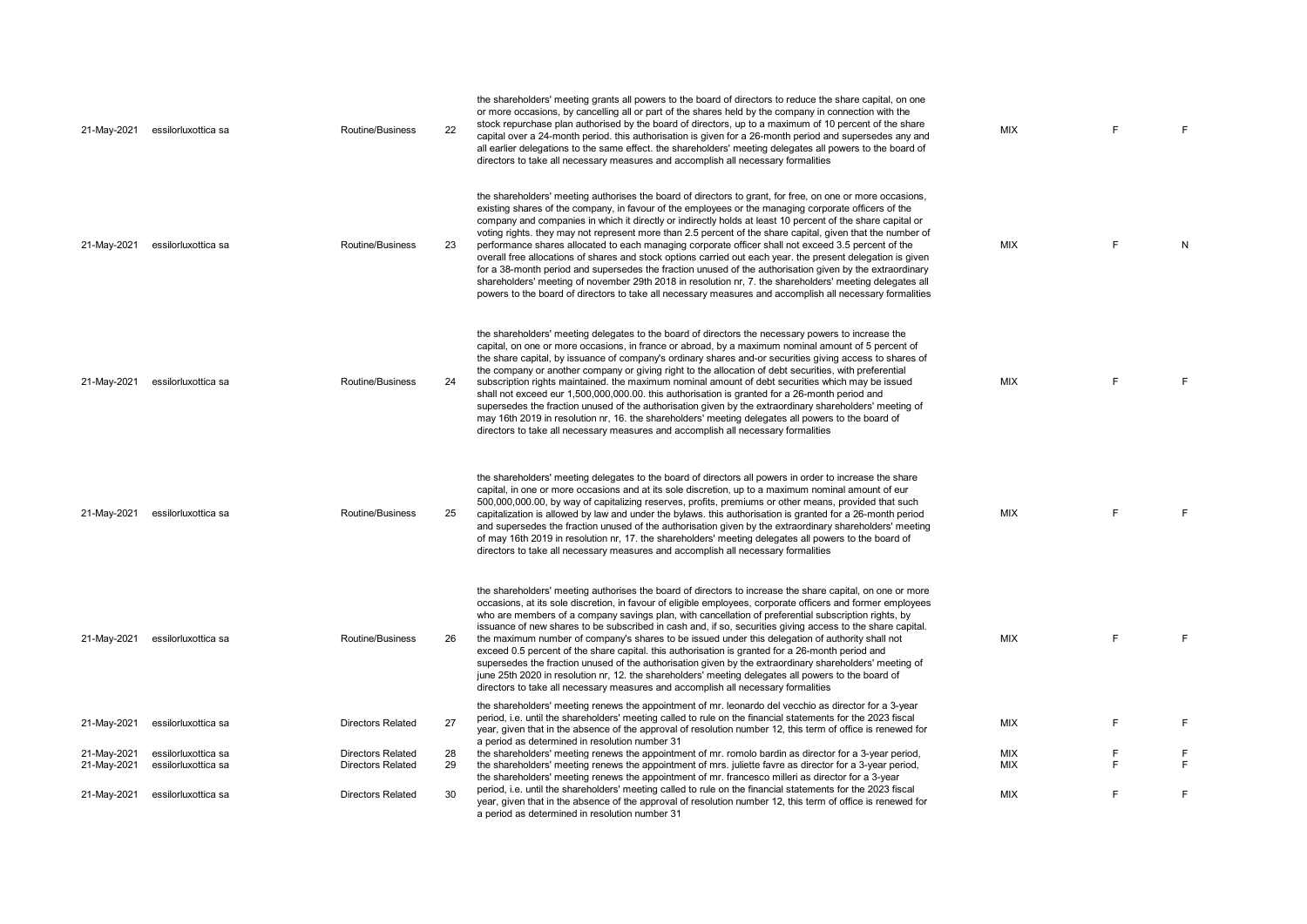|             |                     |                                      |                | the shareholders' meeting renews the appointment of mr. paul du saillant as director for a 3-year period,    |            |   |           |
|-------------|---------------------|--------------------------------------|----------------|--------------------------------------------------------------------------------------------------------------|------------|---|-----------|
| 21-May-2021 | essilorluxottica sa | <b>Directors Related</b>             | 31             | i.e. until the shareholders' meeting called to rule on the financial statements for the 2023 fiscal year,    | MIX        |   | F         |
|             |                     |                                      |                | given that in the absence of the approval of resolution number 12, this term of office is renewed for a      |            |   |           |
|             |                     |                                      |                | period as determined in resolution number 31                                                                 |            |   |           |
|             |                     |                                      |                | the shareholders' meeting renews the appointment of mrs. christina scocchia as director for a 3-year         |            |   |           |
| 21-May-2021 | essilorluxottica sa | <b>Directors Related</b>             | 32             | period, i.e. until the shareholders' meeting called to rule on the financial statements for the 2023 fiscal  | <b>MIX</b> | F | E         |
|             |                     |                                      |                | year, given that in the absence of the approval of resolution number 12, this term of office is renewed for  |            |   |           |
|             |                     |                                      |                | a period as determined in resolution number 31                                                               |            |   |           |
|             |                     |                                      |                | the shareholders' meeting appoints mr. jean-luc biamonti as director for a 3-year period, i.e. until the     |            |   |           |
| 21-May-2021 | essilorluxottica sa | <b>Directors Related</b>             | 33             | shareholders' meeting called to rule on the financial statements for the 2023 fiscal year, given that in the | <b>MIX</b> | F | F         |
|             |                     |                                      |                | absence of the approval of resolution number 12, this term of office is renewed for a period as              |            |   |           |
|             |                     |                                      |                | determined in resolution number 31                                                                           |            |   |           |
|             |                     |                                      |                | the shareholders' meeting appoints mrs. marie-christine coisne as director for a 3-year period, i.e. until   |            |   |           |
| 21-May-2021 | essilorluxottica sa | <b>Directors Related</b>             | 34             | the shareholders' meeting called to rule on the financial statements for the 2023 fiscal year, given that in | <b>MIX</b> | E | F         |
|             |                     |                                      |                | the absence of the approval of resolution number 12, this term of office is renewed for a period as          |            |   |           |
|             |                     |                                      |                | determined in resolution number 31                                                                           |            |   |           |
|             |                     |                                      |                | the shareholders' meeting appoints mr. jose gonzalo as director for a 3-year period, i.e. until the          |            |   |           |
|             |                     |                                      | 35             | shareholders' meeting called to rule on the financial statements for the 2023 fiscal year, given that in the | <b>MIX</b> | F | E         |
| 21-May-2021 | essilorluxottica sa | <b>Directors Related</b>             |                | absence of the approval of resolution number 12, this term of office is renewed for a period as              |            |   |           |
|             |                     |                                      |                | determined in resolution number 31                                                                           |            |   |           |
|             |                     |                                      |                | the shareholders' meeting appoints mrs. swati piramal as director for a 3-year period, i.e. until the        |            |   |           |
|             |                     |                                      |                | shareholders' meeting called to rule on the financial statements for the 2023 fiscal year, given that in the |            |   |           |
| 21-May-2021 | essilorluxottica sa | <b>Directors Related</b>             | 36             | absence of the approval of resolution number 12, this term of office is renewed for a period as              | <b>MIX</b> | F | F         |
|             |                     |                                      |                | determined in resolution number 31                                                                           |            |   |           |
|             |                     |                                      |                |                                                                                                              |            |   |           |
|             |                     |                                      |                | the shareholders' meeting appoints mrs. nathalie von siemens as director for a 3-year period, i.e. until the |            |   |           |
| 21-May-2021 | essilorluxottica sa | <b>Directors Related</b>             | 37             | shareholders' meeting called to rule on the financial statements for the 2023 fiscal year, given that in the | <b>MIX</b> | F | E         |
|             |                     |                                      |                | absence of the approval of resolution number 12, this term of office is renewed for a period as              |            |   |           |
|             |                     |                                      |                | determined in resolution number 31                                                                           |            |   |           |
|             |                     |                                      |                |                                                                                                              |            |   |           |
|             |                     |                                      |                | the shareholders' meeting appoints mr. andrea zappia as director for a 3-year period, i.e. until the         |            |   |           |
|             |                     |                                      |                | shareholders' meeting called to rule on the financial statements for the 2023 fiscal year, given that in the |            |   |           |
| 21-May-2021 | essilorluxottica sa | <b>Directors Related</b>             | 38             | absence of the approval of resolution number 12, this term of office is renewed for a period as              | <b>MIX</b> | F | E         |
|             |                     |                                      |                | determined in resolution number 31                                                                           |            |   |           |
|             |                     |                                      |                |                                                                                                              |            |   |           |
|             |                     |                                      |                | the shareholders' meeting resolves that if the resolution number 12 of this meeting is not adopted, 4        |            |   |           |
|             |                     |                                      |                | directors renewed or appointed with the use of the resolutions number 19 to 30 (inclusive) will be           |            |   |           |
| 21-May-2021 | essilorluxottica sa | <b>Directors Related</b>             | 39             | renewed or appointed, as appropriate, for a 2-year period, whereas all the others will be renewed or         | <b>MIX</b> | E | E         |
|             |                     |                                      |                | appointed, as appropriate, for a 3-year period, the 4 directors renewed or appointed, as appropriate, for 2  |            |   |           |
|             |                     |                                      |                | years will be drawn by lots                                                                                  |            |   |           |
|             |                     |                                      |                |                                                                                                              |            |   |           |
|             |                     |                                      |                |                                                                                                              |            |   |           |
| 21-May-2021 | essilorluxottica sa | Routine/Business                     | 40             | the shareholders' meeting grants full powers to the bearer of an original, a copy or extract of the minutes  | <b>MIX</b> | F | E         |
|             |                     |                                      |                | of this meeting to carry out all filings, publications and other formalities prescribed by law               |            |   |           |
|             |                     |                                      |                |                                                                                                              |            |   |           |
|             |                     |                                      |                | approval of the 2020 company financial statements and approval of expenses and charges that are not          |            | F | F         |
| 25-May-2021 | neoen spa           | Routine/Business                     | $\overline{7}$ | deductible for tax purposes                                                                                  | <b>MIX</b> |   |           |
|             |                     | Routine/Business                     | 8              | approval of the 2020 consolidated financial statements                                                       | MIX        | F | F         |
| 25-May-2021 | neoen spa           | Routine/Business                     | 9              |                                                                                                              | <b>MIX</b> | F | E         |
| 25-May-2021 | neoen spa           | Routine/Business                     | 10             | allocation of net income                                                                                     | MIX        | E | E         |
| 25-May-2021 | neoen spa           |                                      |                | approval of information referred to in article I. 22-10-9 i of the french commercial code included in the    |            |   |           |
|             |                     | Routine/Business                     | 11             | approval of the fixed, variable, and exceptional items comprising the total compensation and benefits of     | <b>MIX</b> | E | E         |
| 25-May-2021 | neoen spa           |                                      |                | any kind paid in fiscal year 2020 or granted in respect of fiscal year 2020 to xavier barbaro, chairman and  |            |   |           |
|             |                     |                                      |                | ceo                                                                                                          |            |   |           |
|             |                     | Routine/Business                     |                | approval of the fixed, variable, and exceptional items comprising the total compensation and benefits of     |            | F | E         |
| 25-May-2021 | neoen spa           |                                      | 12             | any kind paid in fiscal year 2020 or granted in respect of fiscal year 2020 to romain desrousseaux,          | MIX        |   |           |
|             |                     |                                      |                | deputy ceo                                                                                                   |            | E | F         |
| 25-May-2021 | neoen spa           | Routine/Business<br>Routine/Business | 13             | approval of the compensation policy applicable to members of the board of directors                          | <b>MIX</b> | F | ${\sf N}$ |
| 25-May-2021 | neoen spa           |                                      | 14<br>15       | approval of the compensation policy applicable to the chairman and ceo                                       | MIX        | F |           |
| 25-May-2021 | neoen spa           | Routine/Business                     |                | approval of the compensation policy applicable to the deputy ceo                                             | <b>MIX</b> | F | N<br>E    |
| 25-May-2021 | neoen spa           | <b>Directors Related</b>             | 16             | renewal of bpifrance investissement's directorship                                                           | <b>MIX</b> | F | F         |
| 25-May-2021 | neoen spa           | <b>Directors Related</b>             | 17             | renewal of helen lee bouygues's directorship                                                                 | <b>MIX</b> |   |           |
| 25-May-2021 | neoen spa           | Routine/Business                     | 18             | authorization to be given to the board of directors to trade in the company's shares in accordance with      | MIX        | F | E         |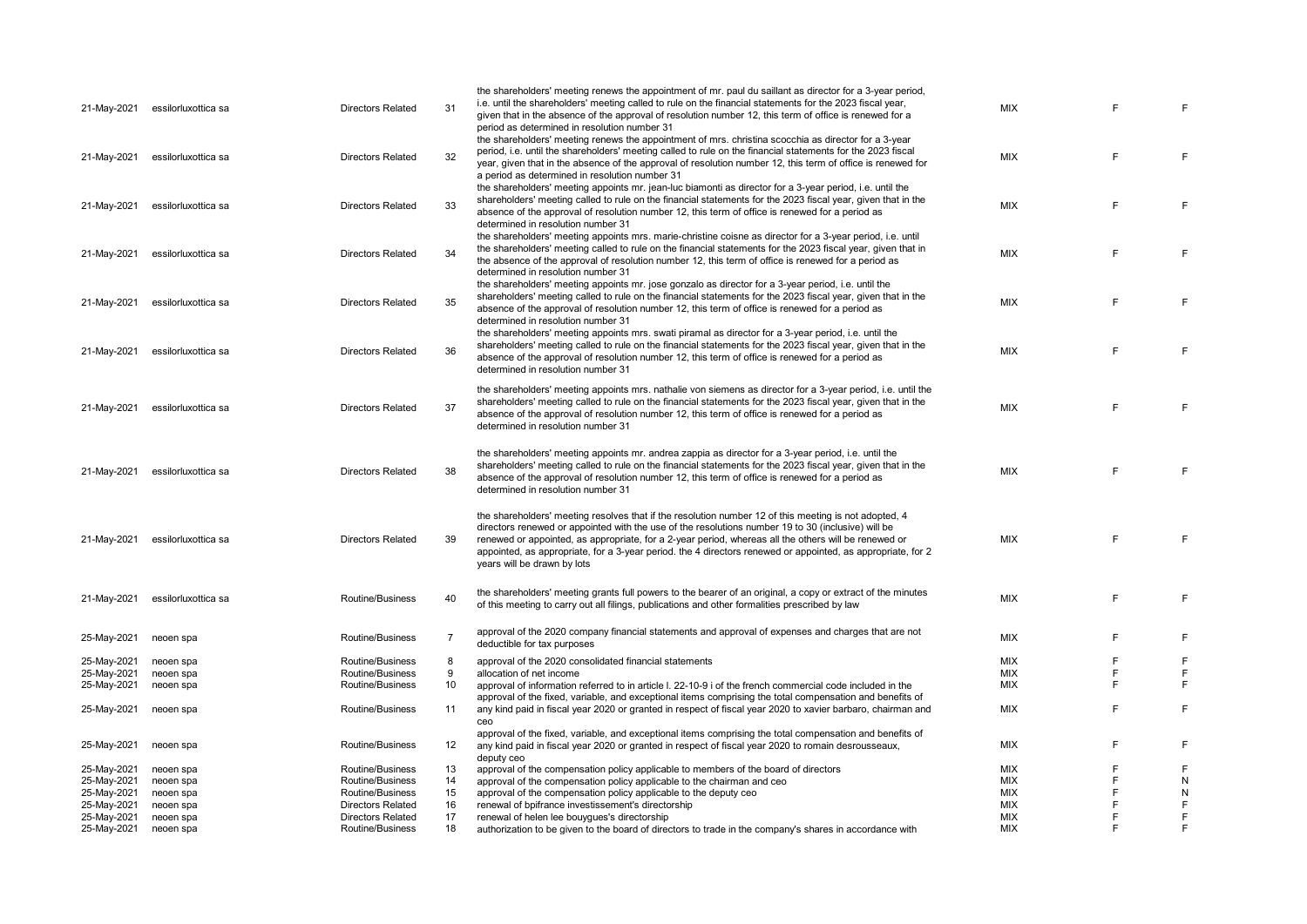| 25-May-2021 | neoen spa                    | Routine/Business         | 19             | delegation of authority to the board of directors to decide to increase the company's share capital by                                                                                                                                                                                                                                                                                                                                                                                                                                                                                    | <b>MIX</b>                    |        | N              |
|-------------|------------------------------|--------------------------|----------------|-------------------------------------------------------------------------------------------------------------------------------------------------------------------------------------------------------------------------------------------------------------------------------------------------------------------------------------------------------------------------------------------------------------------------------------------------------------------------------------------------------------------------------------------------------------------------------------------|-------------------------------|--------|----------------|
| 25-May-2021 | neoen spa                    | Routine/Business         | 20             | authorization to be given to the board of directors to increase the number of shares to be issued in a<br>capital increase, with or without cancellation of the preferential subscription right                                                                                                                                                                                                                                                                                                                                                                                           | <b>MIX</b>                    | F      | N              |
| 25-May-2021 | neoen spa                    | Routine/Business         | 21             | delegation of authority to the board of directors to decide to increase the company's share capital by<br>issuing shares and/or transferable securities giving immediate or future access to the share capital, with<br>cancellation of the preferential subscription right, reserved for participants in company savings plans<br>pursuant to articles I. 3332-18 et seq. of the french labor code, duration of the delegation, maximum<br>nominal amount of the capital increase, issuance price, right to grant free shares pursuant to article I.<br>3332-21 of the french labor code | <b>MIX</b>                    | E      | N              |
| 25-May-2021 | neoen spa                    | Routine/Business         | 22             | authorization to the board of directors to carry out free grants of existing shares or future shares to<br>employees and officers of the group, or to certain of them                                                                                                                                                                                                                                                                                                                                                                                                                     | <b>MIX</b>                    | F      | N              |
| 25-May-2021 | neoen spa                    | Routine/Business         | 23             | powers to carry out formalities                                                                                                                                                                                                                                                                                                                                                                                                                                                                                                                                                           | <b>MIX</b>                    | F      | $\overline{F}$ |
| 26-May-2021 | dip corporation              | <b>Directors Related</b> | $\overline{2}$ | appoint a director tomita, hideki                                                                                                                                                                                                                                                                                                                                                                                                                                                                                                                                                         | <b>Annual General Meeting</b> | F      | $\overline{F}$ |
| 26-May-2021 | dip corporation              | <b>Directors Related</b> | 3              | appoint a director shidachi, masatsugu                                                                                                                                                                                                                                                                                                                                                                                                                                                                                                                                                    | <b>Annual General Meeting</b> | F      | $\mathsf F$    |
| 26-May-2021 | dip corporation              | <b>Directors Related</b> | 4              | appoint a director iwata, kazuhisa                                                                                                                                                                                                                                                                                                                                                                                                                                                                                                                                                        | <b>Annual General Meeting</b> | F      | F              |
| 26-May-2021 | dip corporation              | <b>Directors Related</b> | 5              | appoint a director ueki, katsumi                                                                                                                                                                                                                                                                                                                                                                                                                                                                                                                                                          | <b>Annual General Meeting</b> | F      | F              |
|             |                              | <b>Directors Related</b> | 6              |                                                                                                                                                                                                                                                                                                                                                                                                                                                                                                                                                                                           | <b>Annual General Meeting</b> | F      | E              |
| 26-May-2021 | dip corporation              |                          |                | appoint a director tanabe, eriko                                                                                                                                                                                                                                                                                                                                                                                                                                                                                                                                                          |                               | F      | $\mathsf F$    |
| 26-May-2021 | dip corporation              | <b>Directors Related</b> | $\overline{7}$ | appoint a director mabuchi, kuniyoshi                                                                                                                                                                                                                                                                                                                                                                                                                                                                                                                                                     | <b>Annual General Meeting</b> |        |                |
| 26-May-2021 | dip corporation              | Non-Salary Comp.         | 8              | approve details of the restricted-share compensation to be received by directors (excluding outside<br>directors)                                                                                                                                                                                                                                                                                                                                                                                                                                                                         | <b>Annual General Meeting</b> | F      | N              |
| 26-May-2021 | yaskawa electric corporation | <b>Directors Related</b> | $\overline{2}$ | appoint a director who is not audit and supervisory committee member tsuda, junji                                                                                                                                                                                                                                                                                                                                                                                                                                                                                                         | <b>Annual General Meeting</b> | E      | $\overline{F}$ |
| 26-May-2021 | yaskawa electric corporation | <b>Directors Related</b> | 3              | appoint a director who is not audit and supervisory committee member ogasawara, hiroshi                                                                                                                                                                                                                                                                                                                                                                                                                                                                                                   | <b>Annual General Meeting</b> | F      | F              |
| 26-May-2021 | yaskawa electric corporation | <b>Directors Related</b> | $\overline{4}$ | appoint a director who is not audit and supervisory committee member murakami, shuji                                                                                                                                                                                                                                                                                                                                                                                                                                                                                                      | Annual General Meeting        | F      | $\mathsf F$    |
| 26-May-2021 | yaskawa electric corporation | <b>Directors Related</b> | 5              | appoint a director who is not audit and supervisory committee member minami, yoshikatsu                                                                                                                                                                                                                                                                                                                                                                                                                                                                                                   | Annual General Meeting        | F      | $\overline{F}$ |
| 26-May-2021 | yaskawa electric corporation | <b>Directors Related</b> | 6              | appoint a director who is not audit and supervisory committee member ogawa, masahiro                                                                                                                                                                                                                                                                                                                                                                                                                                                                                                      | <b>Annual General Meeting</b> | F      | F              |
| 26-May-2021 | yaskawa electric corporation | <b>Directors Related</b> | $\overline{7}$ | appoint a director who is not audit and supervisory committee member morikawa, yasuhiko                                                                                                                                                                                                                                                                                                                                                                                                                                                                                                   | <b>Annual General Meeting</b> | F      | E              |
| 26-May-2021 | yaskawa electric corporation | <b>Directors Related</b> | 8              | appoint a director who is not audit and supervisory committee member kato, yuichiro                                                                                                                                                                                                                                                                                                                                                                                                                                                                                                       | <b>Annual General Meeting</b> | F      | F              |
| 26-May-2021 |                              | <b>Directors Related</b> | 9              |                                                                                                                                                                                                                                                                                                                                                                                                                                                                                                                                                                                           | <b>Annual General Meeting</b> | F      | E              |
|             | yaskawa electric corporation |                          | 10             | appoint a director who is audit and supervisory committee member nakayama, yuji                                                                                                                                                                                                                                                                                                                                                                                                                                                                                                           |                               | F      | F              |
| 26-May-2021 | yaskawa electric corporation | <b>Directors Related</b> |                | appoint a director who is audit and supervisory committee member tsukahata, koichi                                                                                                                                                                                                                                                                                                                                                                                                                                                                                                        | <b>Annual General Meeting</b> | F      | F              |
| 26-May-2021 | yaskawa electric corporation | <b>Directors Related</b> | 11             | appoint a director who is audit and supervisory committee member akita, yoshiki                                                                                                                                                                                                                                                                                                                                                                                                                                                                                                           | Annual General Meeting        |        | E              |
| 26-May-2021 | yaskawa electric corporation | <b>Directors Related</b> | 12             | appoint a director who is audit and supervisory committee member tsukamoto, hideo                                                                                                                                                                                                                                                                                                                                                                                                                                                                                                         | Annual General Meeting        | F<br>F |                |
| 26-May-2021 | yaskawa electric corporation | <b>Directors Related</b> | 13             | appoint a director who is audit and supervisory committee member koike, toshikazu                                                                                                                                                                                                                                                                                                                                                                                                                                                                                                         | <b>Annual General Meeting</b> |        | $\mathsf F$    |
| 26-May-2021 | yaskawa electric corporation | Non-Salary Comp.         | 14             | approve details of the stock compensation to be received by directors (excluding directors who are audit                                                                                                                                                                                                                                                                                                                                                                                                                                                                                  | <b>Annual General Meeting</b> | F      | E              |
|             |                              |                          |                | and supervisory committee members)                                                                                                                                                                                                                                                                                                                                                                                                                                                                                                                                                        |                               |        |                |
| 26-May-2021 | yaskawa electric corporation | Non-Salary Comp.         | 15             | approve details of the stock compensation to be received by directors who are audit and supervisory<br>committee members                                                                                                                                                                                                                                                                                                                                                                                                                                                                  | <b>Annual General Meeting</b> | F      | E              |
| 26-May-2021 | valeo sa                     | Routine/Business         | 6              | approval of the corporate financial statements for the financial year ended 31 december 2020                                                                                                                                                                                                                                                                                                                                                                                                                                                                                              | <b>MIX</b>                    | F      | E              |
| 26-May-2021 | valeo sa                     | Routine/Business         | 7              | approval of the consolidated financial statements for the financial year ended 31 december 2020                                                                                                                                                                                                                                                                                                                                                                                                                                                                                           | <b>MIX</b>                    | F      | F              |
| 26-May-2021 | valeo sa                     | Routine/Business         | 8              | allocation of income for the financial year ended 31 december 2020 and setting of the dividend                                                                                                                                                                                                                                                                                                                                                                                                                                                                                            | <b>MIX</b>                    | F      | F              |
| 26-May-2021 | valeo sa                     | Routine/Business         | 9              | approval of the agreements and commitments subject to the provisions of articles I.225-38 and following                                                                                                                                                                                                                                                                                                                                                                                                                                                                                   | <b>MIX</b>                    | F      | E              |
|             |                              |                          |                | of the french commercial code                                                                                                                                                                                                                                                                                                                                                                                                                                                                                                                                                             |                               |        |                |
| 26-May-2021 | valeo sa                     | <b>Directors Related</b> | 10             | renewal of the term of office of caroline maury devine as director                                                                                                                                                                                                                                                                                                                                                                                                                                                                                                                        | <b>MIX</b>                    | E      | E              |
| 26-May-2021 | valeo sa                     | <b>Directors Related</b> | 11             | renewal of the term of office of mari-noelle jego-laveissiere as director                                                                                                                                                                                                                                                                                                                                                                                                                                                                                                                 | <b>MIX</b>                    | E      | E              |
| 26-May-2021 | valeo sa                     | <b>Directors Related</b> | 12             | renewal of the term of office of veronique weill as director                                                                                                                                                                                                                                                                                                                                                                                                                                                                                                                              | <b>MIX</b>                    | F      | F              |
| 26-May-2021 | valeo sa                     | <b>Directors Related</b> | 13             | appointment of christophe perillat as director                                                                                                                                                                                                                                                                                                                                                                                                                                                                                                                                            | <b>MIX</b>                    | F      | F              |
| 26-May-2021 | valeo sa                     | Routine/Business         | 14             | approval of the information relating to the compensation paid during or awarded for the financial year<br>ended 31 december 2020 to the corporate officers                                                                                                                                                                                                                                                                                                                                                                                                                                | <b>MIX</b>                    | E      | E              |
| 26-May-2021 | valeo sa                     | Routine/Business         | 15             | approval of the compensation elements paid during or awarded for the financial year ended 31 december<br>2020 to jacques aschenbroich, chairman and chief executive officer                                                                                                                                                                                                                                                                                                                                                                                                               | <b>MIX</b>                    | F      | N              |
| 26-May-2021 | valeo sa                     | Routine/Business         | 16             | approval of the compensation policy for directors                                                                                                                                                                                                                                                                                                                                                                                                                                                                                                                                         | <b>MIX</b>                    | F      | $\mathsf F$    |
|             | valeo sa                     | Routine/Business         | 17             |                                                                                                                                                                                                                                                                                                                                                                                                                                                                                                                                                                                           | <b>MIX</b>                    | F      | E              |
| 26-May-2021 |                              | Routine/Business         | 18             | approval of the compensation policy applicable to the chairman and chief executive officer                                                                                                                                                                                                                                                                                                                                                                                                                                                                                                | <b>MIX</b>                    | F      | $\mathsf F$    |
| 26-May-2021 | valeo sa                     |                          |                | approval of the compensation policy applicable to christophe perillat, deputy chief executive officer                                                                                                                                                                                                                                                                                                                                                                                                                                                                                     |                               |        |                |
| 26-May-2021 | valeo sa                     | Routine/Business         | 19             | approval of the compensation policy applicable to the chief executive officer in anticipation of the<br>separation of duties                                                                                                                                                                                                                                                                                                                                                                                                                                                              | <b>MIX</b>                    | E      | F              |
| 26-May-2021 | valeo sa                     | Routine/Business         | 20             | approval of the compensation policy applicable to the chairman of the board of directors in anticipation of<br>the separation of duties                                                                                                                                                                                                                                                                                                                                                                                                                                                   | <b>MIX</b>                    | F      | E              |
| 26-May-2021 | valeo sa                     | Routine/Business         | 21             | authorisation to be granted to the board of directors in order to trade in the company's shares, not to be<br>used during a public offering period                                                                                                                                                                                                                                                                                                                                                                                                                                        | <b>MIX</b>                    | F      | F              |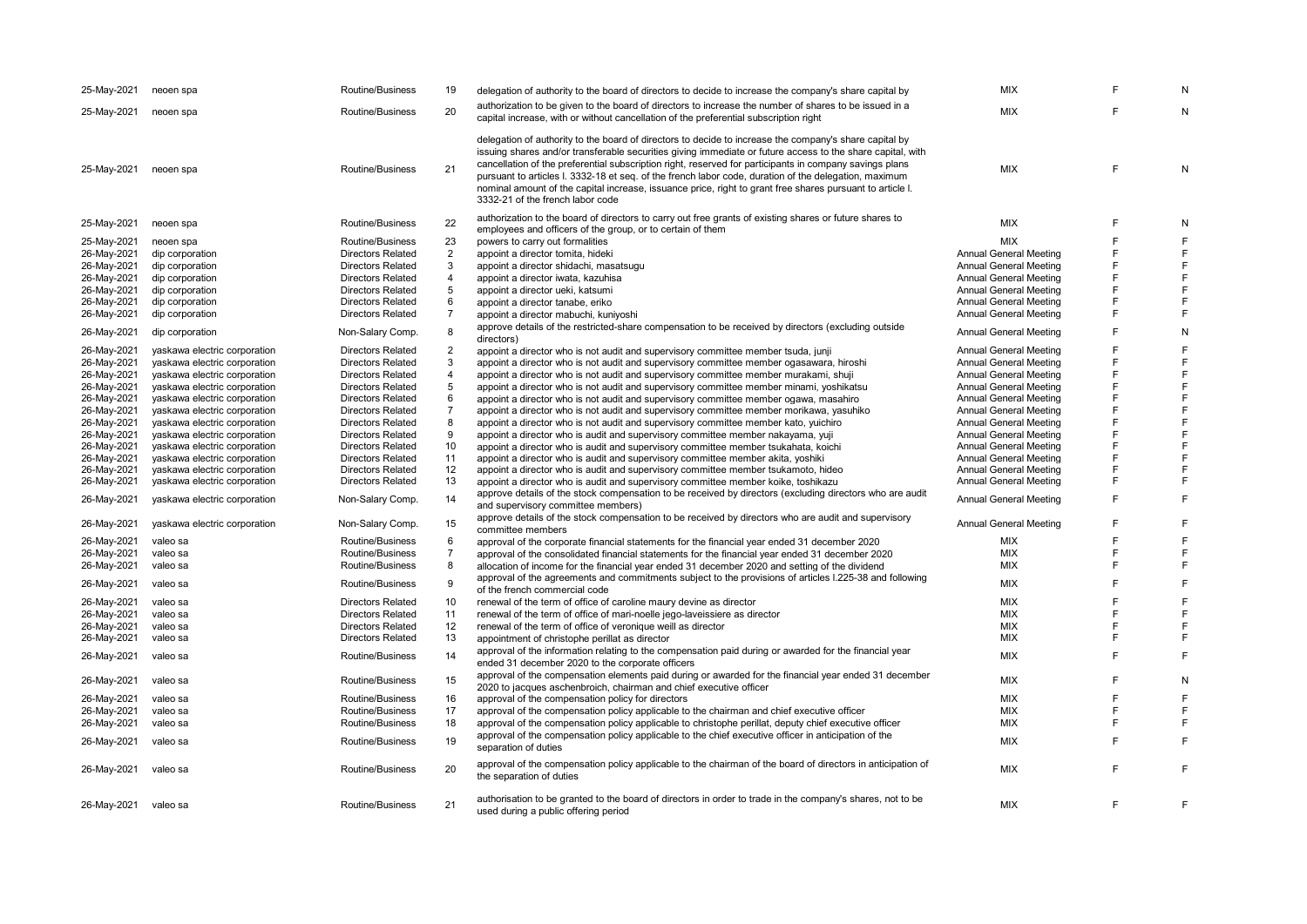| 26-May-2021 valeo sa       |                                  | <b>Routine/Business</b>              | 22      | delegation of authority to be granted to the board of directors in order to decide on the issue of shares<br>and/or transferable securities granting access, immediately or in the future, to the capital of the company<br>or of a subsidiary, with retention of the shareholders' pre-emptive subscription right, not usable during a<br>public offer                                                                                                                                                                                                                                                                            | <b>MIX</b> |        | F      |
|----------------------------|----------------------------------|--------------------------------------|---------|------------------------------------------------------------------------------------------------------------------------------------------------------------------------------------------------------------------------------------------------------------------------------------------------------------------------------------------------------------------------------------------------------------------------------------------------------------------------------------------------------------------------------------------------------------------------------------------------------------------------------------|------------|--------|--------|
| 26-May-2021                | valeo sa                         | Routine/Business                     | 23      | delegation of authority to the board of directors in order to decide on the issue of shares and/or<br>transferable securities granting access, immediately or in the future, to the capital of the company or of a<br>subsidiary by way of public offering (other than those referred to in article I.411-2 of the french monetary<br>and financial code), with cancellation of the shareholders' pre-emptive subscription right, with possible<br>use in order to compensate securities contributed to the company in the context of a public exchange<br>offer initiated by the company, not usable during a public offer period | <b>MIX</b> | E      | F      |
| 26-May-2021                | valeo sa                         | Routine/Business                     | 24      | delegation of authority to be granted to the board of directors in order to decide on the issue of shares<br>and/or transferable securities granting access, immediately or in the future, to the capital of the company<br>or of a subsidiary by way of a public offering as referred to in article 1.411-2 1 decree of the french<br>monetary and financial code, with cancellation of the shareholders' pre-emptive subscription right, which<br>may not be used during a public offering                                                                                                                                       | <b>MIX</b> | F      | F      |
| 26-May-2021 valeo sa       |                                  | Routine/Business                     | 25      | authorisation granted to the board of directors, in the event of an issue with cancellation of the pre-<br>emptive subscription right, to set the issue price in accordance with the terms and conditions determined<br>by the general meeting, within the limit of 10% of the share capital per 12-month period, which may not<br>be used during a public offering period                                                                                                                                                                                                                                                         | MIX        | F      | F      |
| 26-May-2021                | valeo sa                         | Routine/Business                     | 26      | delegation of authority to be granted to the board of directors in order to increase the number of<br>securities to be issued in the event of an issue with retention or cancellation of the shareholders' pre-<br>emptive subscription rights in the context of over-allocation options in the event of demand exceeding the<br>number of securities offered, which may not be used during a public offer period                                                                                                                                                                                                                  | <b>MIX</b> | F      | F      |
| 26-May-2021                | valeo sa                         | Routine/Business                     | 27      | delegation of authority to be granted to the board of directors in order to decide to increase the share<br>capital by capitalisation of premiums, reserves, profits or other amounts whose capitalisation would be<br>allowed, not usable during the period of a public offer                                                                                                                                                                                                                                                                                                                                                     | <b>MIX</b> | F      | F      |
| 26-May-2021                | valeo sa                         | Routine/Business                     | 28      | delegation of powers to be granted to the board of directors in order to proceed with the issue of shares<br>and/or transferable securities granting access, immediately or in the future, to the company's capital with<br>a view to compensate for contributions in kind granted to the company, without pre-emptive subscription<br>rights, which may not be used during the period of a public offer                                                                                                                                                                                                                           | <b>MIX</b> | F      | F      |
| 26-May-2021                | valeo sa                         | Routine/Business                     | 29      | delegation of authority to be granted to the board of directors in order to decide on the issue of shares<br>and/or transferable securities granting access, immediately or in the future, to the company's capital<br>reserved for members of savings plans, with cancellation of the shareholders' pre-emptive subscription<br>right, not usable during a period of public offering                                                                                                                                                                                                                                              | <b>MIX</b> | F      | N      |
| 26-May-2021                | valeo sa                         | Routine/Business                     | 30      | authorisation to be granted to the board of directors in order to proceed with free allocations of existing<br>shares or shares to be issued in favour of employees and corporate officers of the group or some of<br>them, entailing the waiver by the shareholders of their pre-emptive subscription rights                                                                                                                                                                                                                                                                                                                      | <b>MIX</b> | F      | F      |
| 26-May-2021                | valeo sa                         | Routine/Business                     | 31      | authorisation to be granted to the board of directors in order to reduce the share capital by cancelling<br>treasury shares                                                                                                                                                                                                                                                                                                                                                                                                                                                                                                        | <b>MIX</b> | E      | F      |
| 26-May-2021<br>26-May-2021 | valeo sa<br>dassault systemes se | Routine/Business<br>Routine/Business | 32<br>8 | powers to carry out formalities<br>approval of the parent company annual financial statements                                                                                                                                                                                                                                                                                                                                                                                                                                                                                                                                      | MIX<br>MIX | F<br>F | F<br>F |
| 26-May-2021                | dassault systemes se             | Routine/Business                     | 9       | approval of the consolidated financial statements                                                                                                                                                                                                                                                                                                                                                                                                                                                                                                                                                                                  | <b>MIX</b> |        | F.     |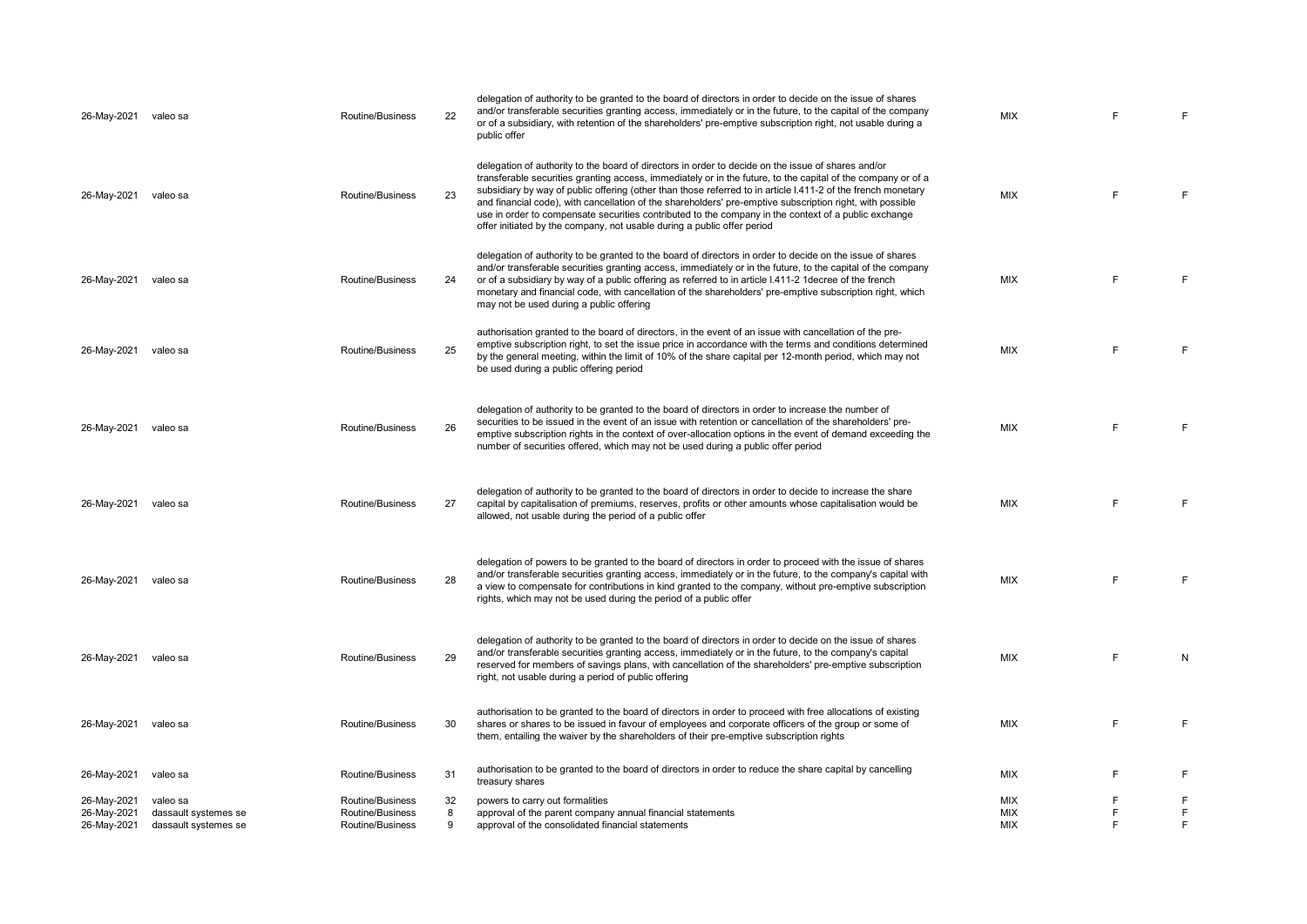| 26-May-2021<br>26-May-2021<br>26-May-2021<br>26-May-2021 | dassault systemes se<br>dassault systemes se<br>dassault systemes se<br>dassault systemes se | Routine/Business<br>Routine/Business<br>Routine/Business<br>Routine/Business | 10<br>11<br>12<br>13 | allocation of the results<br>related-party agreements<br>compensation policy for corporate officers<br>compensation elements paid in 2020 or granted with respect to 2020 to mr. charles edelstenne,                                                                                                                                                                                                                                                                                                                          | <b>MIX</b><br><b>MIX</b><br>MIX<br><b>MIX</b> | F<br>F<br>F<br>F | E<br>E<br>N<br>F |
|----------------------------------------------------------|----------------------------------------------------------------------------------------------|------------------------------------------------------------------------------|----------------------|-------------------------------------------------------------------------------------------------------------------------------------------------------------------------------------------------------------------------------------------------------------------------------------------------------------------------------------------------------------------------------------------------------------------------------------------------------------------------------------------------------------------------------|-----------------------------------------------|------------------|------------------|
| 26-May-2021                                              | dassault systemes se                                                                         | Routine/Business                                                             | 14                   | chairman of the board<br>compensation elements paid in 2020 or granted with respect to 2020 to mr. bernard charles, vice-<br>chairman of the board of directors and chief executive officer                                                                                                                                                                                                                                                                                                                                   | <b>MIX</b>                                    | F                | N                |
| 26-May-2021                                              | dassault systemes se                                                                         | Routine/Business                                                             | 15                   | approval of the information contained in the corporate governance report and relating to the<br>compensation of the corporate officers (article I. 22-10-9 of the french commercial code)                                                                                                                                                                                                                                                                                                                                     | MIX                                           | F                | F                |
| 26-May-2021<br>26-May-2021                               | dassault systemes se<br>dassault systemes se                                                 | <b>Directors Related</b><br><b>Directors Related</b>                         | 16<br>17             | re-appointment of ms. odile desforges<br>re-appointment of mr. soumitra dutta<br>ratification of the appointment of mr. pascal daloz as a director on a temporary basis by the board of                                                                                                                                                                                                                                                                                                                                       | MIX<br>MIX                                    | F<br>F           | F<br>F           |
| 26-May-2021                                              | dassault systemes se                                                                         | <b>Directors Related</b>                                                     | 18                   | directors                                                                                                                                                                                                                                                                                                                                                                                                                                                                                                                     | MIX                                           | F                | F                |
| 26-May-2021                                              | dassault systemes se                                                                         | Routine/Business                                                             | 19                   | authorization to repurchase dassault systemes shares                                                                                                                                                                                                                                                                                                                                                                                                                                                                          | MIX                                           | F                | F                |
| 26-May-2021                                              | dassault systemes se                                                                         | Routine/Business                                                             | 20                   | authorization granted to the board of directors to reduce the share capital by cancellation of previously<br>repurchased shares in the framework of the share buyback program                                                                                                                                                                                                                                                                                                                                                 | <b>MIX</b>                                    | F                | F                |
| 26-May-2021                                              | dassault systemes se                                                                         | Routine/Business                                                             | 21                   | delegation of authority granted to the board of directors to increase the share capital by issuing shares or<br>equity securities giving access to other equity securities of the company or giving entitlement to the<br>allocation of debt securities and to issue securities giving access to the company's equity securities to be<br>issued, with preferential subscription rights for shareholders                                                                                                                      | <b>MIX</b>                                    | F.               | F                |
| 26-May-2021                                              | dassault systemes se                                                                         | Routine/Business                                                             | 22                   | delegation of authority granted to the board of directors to increase the share capital by issuing shares or<br>equity securities giving access to other equity securities of the company or giving entitlement to the<br>allocation of debt securities and to issue securities giving access to equity securities to be issued, without<br>preferential subscription rights for shareholders and by way of a public offering other than those referred<br>to in article I. 411-2 1 of the french monetary and financial code | <b>MIX</b>                                    | F                | F                |
| 26-May-2021                                              | dassault systemes se                                                                         | Routine/Business                                                             | 23                   | delegation of authority granted to the board of directors to increase the share capital by issuing shares or<br>equity securities giving access to other equity securities or giving entitlement to the allocation of debt<br>securities and to issue securities giving access to equity securities to be issued, without preferential<br>subscription rights for shareholders, under a public offering referred to in article I. 411-2 1 of the french<br>monetary and financial code                                        | <b>MIX</b>                                    | F                | F                |
| 26-May-2021                                              | dassault systemes se                                                                         | Routine/Business                                                             | 24                   | delegation of authority granted to the board of directors to increase the number of securities to be issued<br>in the event of a share capital increase with or without preferential subscription rights                                                                                                                                                                                                                                                                                                                      | MIX                                           | F                | F                |
| 26-May-2021                                              | dassault systemes se                                                                         | Routine/Business                                                             | 25                   | delegation of authority granted to the board of directors to increase the share capital by incorporation of<br>reserves, profits or premiums                                                                                                                                                                                                                                                                                                                                                                                  | <b>MIX</b>                                    | F                | F                |
| 26-May-2021                                              | dassault systemes se                                                                         | Routine/Business                                                             | 26                   | delegation of powers granted to the board of directors to increase the share capital by issuing shares or<br>equity securities giving access to other equity securities or giving entitlement to the allocation of debt<br>securities as well as to the securities giving access to equity securities to be issued, up to a maximum of<br>10%, to remunerate contributions in kind of shares or equity-linked securities                                                                                                      | <b>MIX</b>                                    | F                | F                |
| 26-May-2021                                              | dassault systemes se                                                                         | Routine/Business                                                             | 27                   | authorization granted to the board of directors to allocate company share subscription to corporate<br>officers (mandataires sociaux) and employees of the company and its affiliated companies entailing<br>automatically that shareholders waive their preferential subscription rights                                                                                                                                                                                                                                     | <b>MIX</b>                                    | F                | N                |
| 26-May-2021                                              | dassault systemes se                                                                         | Routine/Business                                                             | 28                   | authorization of the board of directors to increase the share capital for the benefit of members of a<br>corporate savings plan, without pre-emptive rights                                                                                                                                                                                                                                                                                                                                                                   | <b>MIX</b>                                    | F                | F                |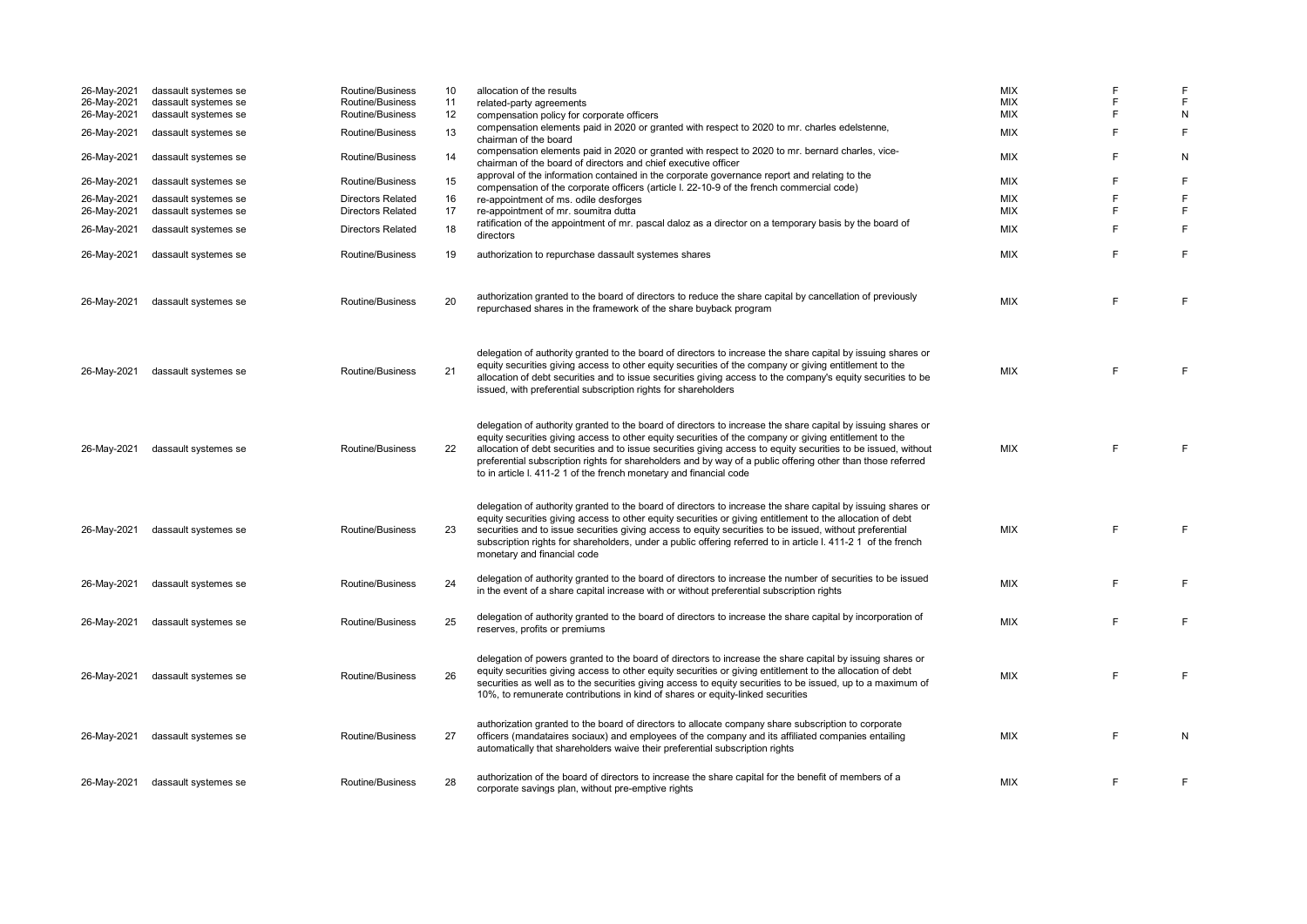| 26-May-2021 | dassault systemes se | Routine/Business         | 29             | delegation of authority granted to the board of directors to increase the share capital for the benefit of a<br>category of beneficiaries, without preferential subscription rights                                                                                                                                              | <b>MIX</b>                    | E | E           |
|-------------|----------------------|--------------------------|----------------|----------------------------------------------------------------------------------------------------------------------------------------------------------------------------------------------------------------------------------------------------------------------------------------------------------------------------------|-------------------------------|---|-------------|
| 26-May-2021 | dassault systemes se | Routine/Business         | 30             | five-for-one stock split                                                                                                                                                                                                                                                                                                         | <b>MIX</b>                    | E | F           |
| 26-May-2021 | dassault systemes se | Routine/Business         | 31             | powers for formalities                                                                                                                                                                                                                                                                                                           | <b>MIX</b>                    | E | F           |
| 27-May-2021 | nomura co., Itd.     | Non-Salary Comp.         | $\overline{2}$ | approve appropriation of surplus                                                                                                                                                                                                                                                                                                 | <b>Annual General Meeting</b> | F | $\mathsf F$ |
| 27-May-2021 | nomura co., Itd.     | <b>Directors Related</b> | 14             | appoint a substitute director matsutomi, shigeo                                                                                                                                                                                                                                                                                  | Annual General Meeting        | E | F           |
|             |                      | <b>Directors Related</b> | 4              |                                                                                                                                                                                                                                                                                                                                  | <b>Annual General Meeting</b> | F | $\mathsf F$ |
| 27-May-2021 | nomura co., Itd.     |                          |                | appoint a director enomoto, shuji                                                                                                                                                                                                                                                                                                |                               |   |             |
| 27-May-2021 | nomura co., Itd.     | <b>Directors Related</b> | 5              | appoint a director okumoto, kiyotaka                                                                                                                                                                                                                                                                                             | <b>Annual General Meeting</b> | F | $\mathsf F$ |
| 27-May-2021 | nomura co., Itd.     | <b>Directors Related</b> | 6              | appoint a director nakagawa, masahiro                                                                                                                                                                                                                                                                                            | <b>Annual General Meeting</b> | E | F           |
| 27-May-2021 | nomura co., Itd.     | <b>Directors Related</b> | $\overline{7}$ | appoint a director okuno, fukuzo                                                                                                                                                                                                                                                                                                 | <b>Annual General Meeting</b> | E | F           |
| 27-May-2021 | nomura co., Itd.     | <b>Directors Related</b> | 8              | appoint a director owada, tadashi                                                                                                                                                                                                                                                                                                | Annual General Meeting        | E | F           |
| 27-May-2021 | nomura co., Itd.     | <b>Directors Related</b> | 9              | appoint a director makino, shuichi                                                                                                                                                                                                                                                                                               | <b>Annual General Meeting</b> | F | $\mathsf F$ |
| 27-May-2021 | nomura co., Itd.     | <b>Directors Related</b> | 10             | appoint a director sakai, shinji                                                                                                                                                                                                                                                                                                 | <b>Annual General Meeting</b> | F | F           |
| 27-May-2021 | nomura co., Itd.     | <b>Directors Related</b> | 11             | appoint a director kurihara, makoto                                                                                                                                                                                                                                                                                              | <b>Annual General Meeting</b> | E | F           |
| 27-May-2021 | nomura co., Itd.     | <b>Directors Related</b> | 12             | appoint a director sakaba, mitsuo                                                                                                                                                                                                                                                                                                | <b>Annual General Meeting</b> | E | F           |
| 27-May-2021 | nomura co., Itd.     | <b>Directors Related</b> | 13             | appoint a director kimishima, tatsumi                                                                                                                                                                                                                                                                                            | <b>Annual General Meeting</b> | E | F           |
|             |                      |                          |                | amend articles to: amend business lines, increase the board of directors size, amend the articles related                                                                                                                                                                                                                        |                               |   |             |
| 27-May-2021 | nomura co., Itd.     | Routine/Business         | 3              | to substitute corporate auditors/ directors, approve minor revisions                                                                                                                                                                                                                                                             | <b>Annual General Meeting</b> | E | F           |
| 27-May-2021 | nomura co., Itd.     | Non-Salary Comp.         | 16             | approve details of the restricted-share compensation and the performance-based stock compensation to                                                                                                                                                                                                                             | <b>Annual General Meeting</b> | E | N           |
|             |                      |                          |                | be received by directors                                                                                                                                                                                                                                                                                                         |                               |   |             |
| 27-May-2021 | nomura co., Itd.     | Routine/Business         | 15             | appoint a substitute corporate auditor nakao, yasushi                                                                                                                                                                                                                                                                            | <b>Annual General Meeting</b> | E | F           |
| 27-May-2021 | prada spa            | Routine/Business         | $\overline{2}$ | to approve that the new by-laws produced to the shareholders' general meeting, a copy of which has<br>been signed by the chairman of the shareholders' general meeting for the purpose of identification be and<br>are hereby approved and adopted as the by-laws of the company in substitution for, and to the exclusion       | <b>Annual General Meeting</b> | E | N           |
|             |                      |                          |                | of, the current by-laws of the company with immediate effect after the close of the shareholder's general<br>meeting                                                                                                                                                                                                             |                               |   |             |
| 27-May-2021 | prada spa            | Routine/Business         | 3              | to approve the audited separate financial statements which show a net loss of euro 16,175,880.17 and<br>the audited consolidated financial statements of the company for the year ended december 31, 2020<br>together with the reports of the board of directors, the board of statutory auditors and the independent<br>auditor | Annual General Meeting        | E | F           |
| 27-May-2021 | prada spa            | Routine/Business         | 4              | to approve the allocation of the net losses of the company, for the year ended december 31, 2020<br>amounting to euro 16,175,880.17 to the retained earnings of the company                                                                                                                                                      | Annual General Meeting        | E | F           |
| 27-May-2021 | prada spa            | Routine/Business         | 5              | to approve that the board of directors will consist of nine directors and will be appointed for a term of<br>three financial years, expiring on the date of the shareholders' general meeting called to approve the<br>financial statements for the last year of the board of directors' office                                  | <b>Annual General Meeting</b> | F | F           |
| 27-May-2021 | prada spa            | <b>Directors Related</b> | 6              | to elect ms. miuccia prada bianchi as a director of the company                                                                                                                                                                                                                                                                  | <b>Annual General Meeting</b> | E | F           |
| 27-May-2021 | prada spa            | <b>Directors Related</b> | $\overline{7}$ | to elect mr. patrizio bertelli as a director of the company                                                                                                                                                                                                                                                                      | Annual General Meeting        | E | $\mathsf F$ |
| 27-May-2021 | prada spa            | <b>Directors Related</b> | 8              | to elect ms. alessandra cozzani as a director of the company                                                                                                                                                                                                                                                                     | Annual General Meeting        | F | F           |
| 27-May-2021 | prada spa            | <b>Directors Related</b> | 9              | to elect mr. lorenzo bertelli as a director of the company                                                                                                                                                                                                                                                                       | <b>Annual General Meeting</b> | F | $\mathsf F$ |
|             |                      |                          |                |                                                                                                                                                                                                                                                                                                                                  |                               | F | $\mathsf F$ |
| 27-May-2021 | prada spa            | <b>Directors Related</b> | 10             | to elect mr. paolo zannoni as director of the company                                                                                                                                                                                                                                                                            | <b>Annual General Meeting</b> |   |             |
| 27-May-2021 | prada spa            | <b>Directors Related</b> | 11             | to elect mr. stefano simontacchi as a director of the company                                                                                                                                                                                                                                                                    | <b>Annual General Meeting</b> | F | $\mathsf F$ |
| 27-May-2021 | prada spa            | <b>Directors Related</b> | 12             | to elect mr. maurizio cereda as an independent non-executive director of the company                                                                                                                                                                                                                                             | Annual General Meeting        | F | F           |
| 27-May-2021 | prada spa            | <b>Directors Related</b> | 13             | to elect mr. yoel zaoui as an independent non-executive director of the company                                                                                                                                                                                                                                                  | Annual General Meeting        | E | F           |
| 27-May-2021 | prada spa            | <b>Directors Related</b> | 14             | to elect ms. marina sylvia caprotti as an independent non-executive director of the company                                                                                                                                                                                                                                      | <b>Annual General Meeting</b> | F | $\mathsf F$ |
| 27-May-2021 | prada spa            | <b>Directors Related</b> | 15             | to elect mr. paolo zannoni as chairman of the board of directors                                                                                                                                                                                                                                                                 | <b>Annual General Meeting</b> | F | F           |
| 27-May-2021 | prada spa            | Routine/Business         | 16             | to approve the aggregate basic remuneration of the board of directors for its three-year term in the<br>amount of euro 450,000 per year                                                                                                                                                                                          | <b>Annual General Meeting</b> | F | F           |
| 27-May-2021 | prada spa            | Routine/Business         | 17             | to elect mr. antonino parisi as effective member of the board of statutory auditors of the company for a<br>term of three financial years, expiring on the date of the shareholders' general meeting called to approve<br>the financial statements for the last year of the board of statutory auditors' office                  | Annual General Meeting        | F | F           |
| 27-May-2021 | prada spa            | Routine/Business         | 18             | to elect mr. roberto spada as effective member of the board of statutory auditors of the company for a<br>term of three financial years, expiring on the date of the shareholders' general meeting called to approve<br>the financial statements for the last year of the board of statutory auditors' office                    | <b>Annual General Meeting</b> | F | F           |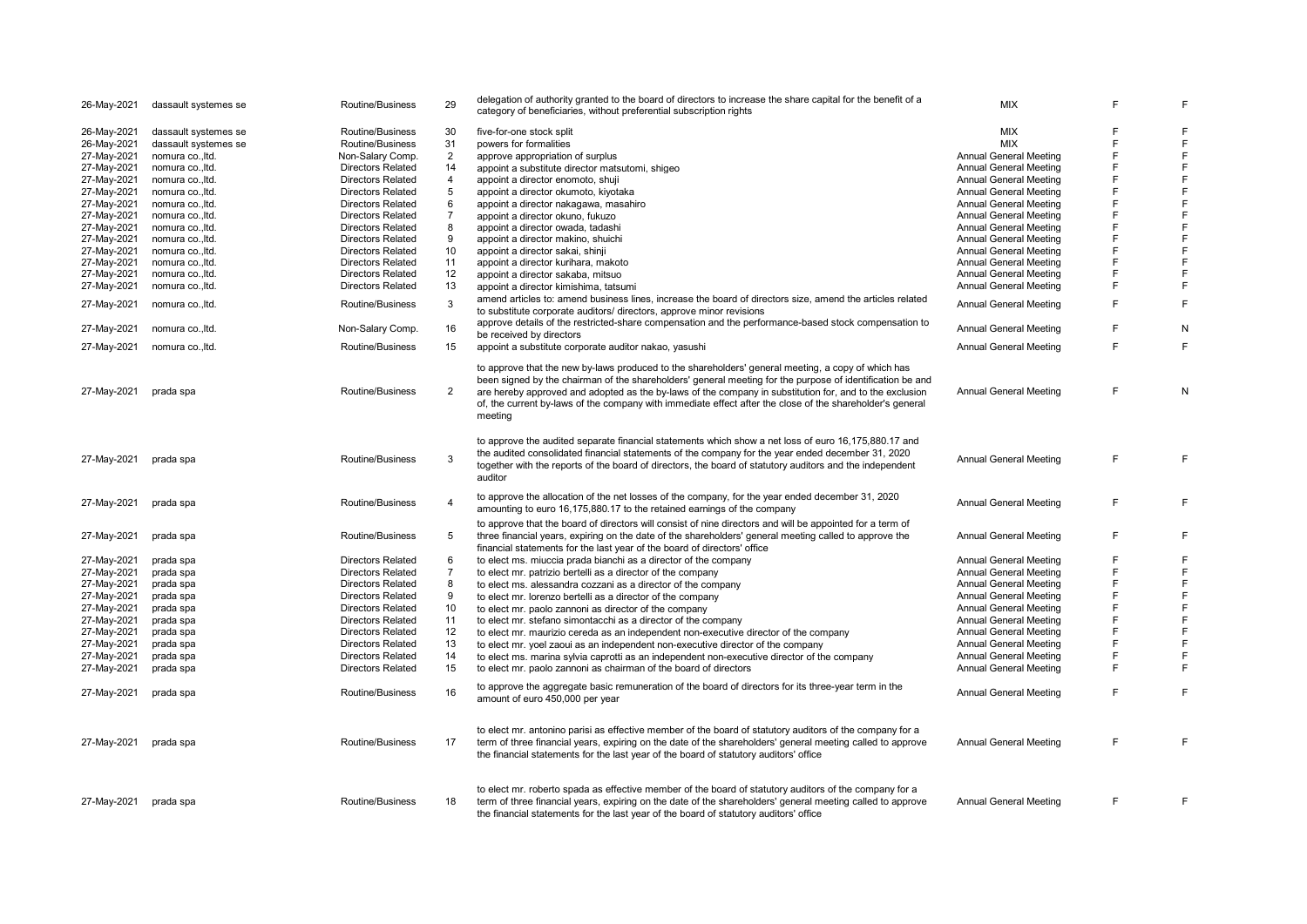| 27-May-2021 | prada spa | Routine/Business         | 19             | to elect mr. david terracina as effective member of the board of statutory auditors of the company for a<br>term of three financial years, expiring on the date of the shareholders' general meeting called to approve<br>the financial statements for the last year of the board of statutory auditors' office                                                                                         | <b>Annual General Meeting</b> | E      | F |
|-------------|-----------|--------------------------|----------------|---------------------------------------------------------------------------------------------------------------------------------------------------------------------------------------------------------------------------------------------------------------------------------------------------------------------------------------------------------------------------------------------------------|-------------------------------|--------|---|
| 27-May-2021 | prada spa | Routine/Business         | 20             | to elect ms. stefania bettoni as alternate statutory auditor of the company for a term of three financial<br>years, expiring on the date of the shareholders' general meeting called to approve the financial<br>statements for the last year of the board of statutory auditors' office                                                                                                                | Annual General Meeting        | F      | F |
| 27-May-2021 | prada spa | Routine/Business         | 21             | to elect ms. fioranna negri as alternate statutory auditor of the company for a term of three financial<br>years, expiring on the date of the shareholders' general meeting called to approve the financial<br>statements for the last year of the board of statutory auditors' office                                                                                                                  | Annual General Meeting        | E      | F |
| 27-May-2021 | prada spa | Routine/Business         | 22             | to approve the aggregate remuneration of the board of statutory auditors for its three-year term in the<br>amount of euro 130,000 per year                                                                                                                                                                                                                                                              | <b>Annual General Meeting</b> | E      | F |
| 27-May-2021 | prada spa | Routine/Business         | 23             | to approve the distribution of euro 89,558,840 to the shareholders in the form of a final dividend of euro<br>0.035 per share to be paid on wednesday, june 30, 2021. the total amount to be distributed comprises: (i)<br>euro 51,176,480, which represent the utilization of the extraordinary reserve and (ii) euro 38,382,360,<br>which represent a utilization of retained earnings of the company | <b>Annual General Meeting</b> | E      | F |
| 27-May-2021 | prada spa | Routine/Business         | 25             | to elect as chairman of the board of statutory auditors for a term of three financial years, expiring on the<br>date of the shareholders' general meeting called to approve the financial statements for the last year of<br>the board of statutory auditors' office: mr. antonino parisi                                                                                                               | <b>Annual General Meeting</b> | F      | Α |
| 27-May-2021 | prada spa | Routine/Business         | 26             | to elect as chairman of the board of statutory auditors for a term of three financial years, expiring on the<br>date of the shareholders' general meeting called to approve the financial statements for the last year of<br>the board of statutory auditors' office: mr. roberto spada                                                                                                                 | Annual General Meeting        | F      | Α |
| 27-May-2021 | prada spa | Routine/Business         | 27             | to elect as chairman of the board of statutory auditors for a term of three financial years, expiring on the<br>date of the shareholders' general meeting called to approve the financial statements for the last year of<br>the board of statutory auditors' office: mr. david terracina                                                                                                               | <b>Annual General Meeting</b> | E      | Α |
| 27-May-2021 | prada spa | Routine/Business         | 28             | to elect as chairman of the board of statutory auditors for a term of three financial years, expiring on the<br>date of the shareholders' general meeting called to approve the financial statements for the last year of<br>the board of statutory auditors' office: mr. antonino parisi                                                                                                               | <b>Annual General Meeting</b> | F      | F |
| 27-May-2021 | prada spa | Routine/Business         | 29             | to elect as chairman of the board of statutory auditors for a term of threefinancial years, expiring on the<br>date of the shareholders' general meetingcalled to approve the financial statements for the last year of<br>the board ofstatutory auditors' office: mr. roberto spada                                                                                                                    | <b>Annual General Meeting</b> | E      | Α |
| 27-May-2021 | prada spa | Routine/Business         | 30             | to elect as chairman of the board of statutory auditors for a term of three financial years, expiring on the<br>date of the shareholders' general meeting called to approve the financial statements for the last year of<br>the board of statutory auditors' office: mr. antonino parisi                                                                                                               | <b>Annual General Meeting</b> | F      | F |
| 27-May-2021 | prada spa | Routine/Business         | 31             | to elect as chairman of the board of statutory auditors for a term of three financial years, expiring on the<br>date of the shareholders' general meeting called to approve the financial statements for the last year of<br>the board of statutory auditors' office: mr. david terracina                                                                                                               | Annual General Meeting        | E      | Α |
| 27-May-2021 | prada spa | Routine/Business         | 32             | to elect as chairman of the board of statutory auditors for a term of three financial years, expiring on the<br>date of the shareholders' general meeting called to approve the financial statements for the last year of<br>the board of statutory auditors' office: mr. roberto spada                                                                                                                 | Annual General Meeting        | E      | F |
| 27-May-2021 | prada spa | Routine/Business         | 33             | to elect as chairman of the board of statutory auditors for a term of three financial years, expiring on the<br>date of the shareholders' general meeting called to approve the financial statements for the last year of<br>the board of statutory auditors' office: mr. david terracina                                                                                                               | Annual General Meeting        | E      | A |
| 28-May-2021 | alten     | Routine/Business         | 6              | approval of the annual financial statements for the financial year ended 31 december 2020 - approval of<br>non-tax deductible expenses and charges                                                                                                                                                                                                                                                      | <b>MIX</b>                    | E      | F |
| 28-May-2021 | alten     | Routine/Business         | $\overline{7}$ | approval of the consolidated financial statements for the financial year ended 31 december 2020                                                                                                                                                                                                                                                                                                         | <b>MIX</b>                    | F      | F |
| 28-May-2021 | alten     | Routine/Business         | 8              | allocation of earnings and determination of the dividend                                                                                                                                                                                                                                                                                                                                                | <b>MIX</b>                    | E      | F |
| 28-May-2021 | alten     | Routine/Business         | 9              | statutory auditors' special report on regulated agreements and commitments - observation of the<br>absence of a new agreement                                                                                                                                                                                                                                                                           | <b>MIX</b>                    | E      | F |
| 28-May-2021 | alten     | Routine/Business         | 10             | renewal of kpmg audit is as statutory auditor                                                                                                                                                                                                                                                                                                                                                           | <b>MIX</b>                    |        | F |
| 28-May-2021 | alten     | Routine/Business         | 11             | non-renewal and non-replacement of salustro reydel as alternate statutory auditor                                                                                                                                                                                                                                                                                                                       | MIX                           | F      | F |
| 28-May-2021 | alten     | Routine/Business         | 12             | renewal of grant thornton as statutory auditor                                                                                                                                                                                                                                                                                                                                                          | <b>MIX</b>                    | E      | F |
| 28-May-2021 | alten     | Routine/Business         | 13             | non-renewal and non-replacement of igec as alternate statutory auditor                                                                                                                                                                                                                                                                                                                                  | MIX                           | E      | F |
| 28-May-2021 | alten     | <b>Directors Related</b> | 14             | renewal of the appointment of mr simon azoulay as director                                                                                                                                                                                                                                                                                                                                              | <b>MIX</b>                    | F      | F |
| 28-May-2021 | alten     | <b>Directors Related</b> | 15             | renewal of the appointment of mrs aliette mardyks, as director                                                                                                                                                                                                                                                                                                                                          | <b>MIX</b>                    | F      | F |
| 28-May-2021 | alten     | <b>Directors Related</b> | 16             | ratification of the provisional appointment of mrs maryvonne labeille as director                                                                                                                                                                                                                                                                                                                       | <b>MIX</b>                    | F<br>E | F |
| 28-May-2021 | alten     | Non-Salary Comp.         | 17             | approval of the remuneration policy for directors                                                                                                                                                                                                                                                                                                                                                       | <b>MIX</b>                    |        | F |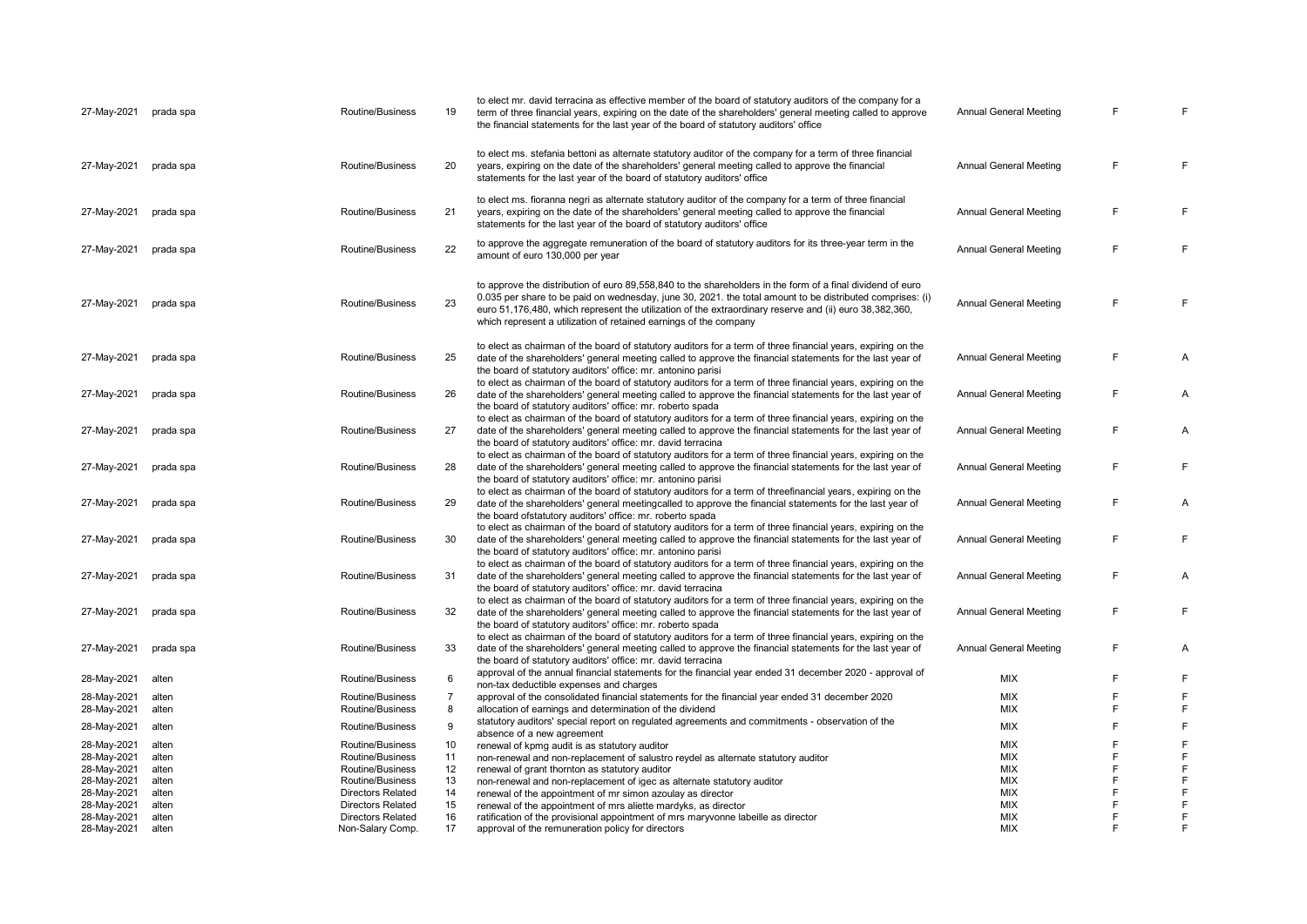| 28-May-2021<br>28-May-2021<br>28-May-2021<br>28-May-2021<br>28-May-2021 | alten<br>alten<br>alten<br>alten<br>alten | Non-Salary Comp.<br>Non-Salary Comp.<br>Routine/Business<br>Routine/Business<br>Routine/Business | 18<br>19<br>20<br>21<br>22 | approval of the remuneration policy for the chairman and chief executive officer<br>approval of the remuneration policy for deputy chief executive officers<br>approval of the information referred to in article I. 22-10-9, section i of the french commercial code<br>approval of the fixed, variable and extraordinary components making up the total remuneration and<br>approval of the fixed, variable and extraordinary components making up the total remuneration and                                                                                                                                                                                                                                                                                                                                                                                                                                                   | <b>MIX</b><br><b>MIX</b><br><b>MIX</b><br><b>MIX</b><br>MIX | F<br>F<br>F<br>F<br>F | N<br>N<br>F<br>F<br>F |
|-------------------------------------------------------------------------|-------------------------------------------|--------------------------------------------------------------------------------------------------|----------------------------|-----------------------------------------------------------------------------------------------------------------------------------------------------------------------------------------------------------------------------------------------------------------------------------------------------------------------------------------------------------------------------------------------------------------------------------------------------------------------------------------------------------------------------------------------------------------------------------------------------------------------------------------------------------------------------------------------------------------------------------------------------------------------------------------------------------------------------------------------------------------------------------------------------------------------------------|-------------------------------------------------------------|-----------------------|-----------------------|
| 28-May-2021                                                             | alten                                     | Routine/Business                                                                                 | 23                         | approval of the fixed, variable and extraordinary components making up the total remuneration and<br>benefits of any kind paid or awarded to mr pierre marcel, deputy chief executive officer, for or in the<br>course of the last financial year                                                                                                                                                                                                                                                                                                                                                                                                                                                                                                                                                                                                                                                                                 | <b>MIX</b>                                                  | F                     | F                     |
| 28-May-2021                                                             | alten                                     | Routine/Business                                                                                 | 24                         | authorisation to be given to the board of directors with the purpose of allowing the company to<br>repurchase its own shares as provided for under article I. 22-10-62 of the french commercial code                                                                                                                                                                                                                                                                                                                                                                                                                                                                                                                                                                                                                                                                                                                              | <b>MIX</b>                                                  | F                     | F                     |
| 28-May-2021                                                             | alten                                     | Routine/Business                                                                                 | 25                         | authorisation to be given to the board of directors to cancel the shares repurchased by the company as<br>provided for by article I. 22-10-62 of the french commercial code, duration of the authorisation and ceiling                                                                                                                                                                                                                                                                                                                                                                                                                                                                                                                                                                                                                                                                                                            | <b>MIX</b>                                                  | F                     | E                     |
| 28-May-2021                                                             | alten                                     | Routine/Business                                                                                 | 26                         | delegation of authority to the board of directors to increase the share capital through the capitalisation of<br>reserves, earnings and/or premiums, duration of the authorisation, maximum nominal amount of the<br>capital increase, handling of fractional shares, and suspension during public offers                                                                                                                                                                                                                                                                                                                                                                                                                                                                                                                                                                                                                         | <b>MIX</b>                                                  | F                     | E                     |
| 28-May-2021                                                             | alten                                     | Routine/Business                                                                                 | 27                         | delegation of authority to the board of directors to issue ordinary shares conferring a right, if applicable,<br>to ordinary shares or the allotment of debt securities (in the company or a company of the group) and/or<br>securities conferring a right in the share capital (of the company or a company of the group) with pre-<br>emptive subscription rights, duration of the delegation, maximum nominal amount of the capital increase,<br>ability to offer unsubscribed shares to the public, and suspension during public offers                                                                                                                                                                                                                                                                                                                                                                                       | <b>MIX</b>                                                  | F                     | F                     |
| 28-May-2021                                                             | alten                                     | Routine/Business                                                                                 | 28                         | delegation of authority to be granted to the board of directors to issue ordinary shares giving, where<br>applicable, access to ordinary shares or to the allocation of debt securities (of the company or of a group<br>company), and/or any other marketable security (with the exception of debt securities) giving access to<br>the share capital (of the company or of a group company), with cancellation of pre-emptive subscription<br>rights and mandatory priority period by way of a public offering (excluding the offers referred to in article I.<br>411-2 of the french monetary and financial code) and/or as remuneration for securities in the context of a<br>public exchange offer, duration of the delegation, maximum nominal amount of the capital increase, issue<br>price, option to limit the amount of subscriptions or to distribute the unsubscribed securities, suspension<br>during a public offer | <b>MIX</b>                                                  | F.                    | E                     |
| 28-May-2021                                                             | alten                                     | Routine/Business                                                                                 | 29                         | delegation of authority to the board of directors to issue debt securities conferring a right to the share<br>capital (in the company or a company of the group), with cancellation of pre-emptive subscription rights,<br>via a public offering (excluding offers referred to in article I. 411-2 section i of the french monetary and<br>financial code), duration of the delegation, maximum nominal amount of the capital increase, issue price,<br>ability to limit the issue to the amount of subscriptions or distribute unsubscribed securities, and<br>suspension during public offers                                                                                                                                                                                                                                                                                                                                   | <b>MIX</b>                                                  | F                     | E                     |
| 28-May-2021                                                             | alten                                     | Routine/Business                                                                                 | 30                         | delegation of authority to the board of directors to issue ordinary shares granting access, if applicable, to<br>ordinary shares or the allotment of debt securities (in the company or a company of the group) and/or<br>securities (excluding debt securities) conferring a right to ordinary shares (in the company or a company<br>of the group), with cancellation of pre-emptive subscription rights, via a public offer within the meaning of<br>article I. 411-2 section i of the french monetary and financial code, duration of the delegation, maximum<br>nominal amount of the capital increase, issue price, ability to limit the issue to the amount of<br>subscriptions or distribute unsubscribed securities, and suspension during public offers                                                                                                                                                                 | <b>MIX</b>                                                  | E                     | E                     |
| 28-May-2021                                                             | alten                                     | Routine/Business                                                                                 | 31                         | delegation of authority to the board of directors to issue debt securities conferring a right to share capital<br>(in the company or a company of the group), with cancellation of pre-emptive subscription rights, via an<br>offer within the meaning of article I. 411-2 section i of the french monetary and financial code, duration of<br>the delegation, maximum nominal amount of the capital increase, issue price, ability to limit the issue to<br>the amount of subscriptions or distribute unsubscribed securities, and suspension during public offers                                                                                                                                                                                                                                                                                                                                                               | <b>MIX</b>                                                  | F                     | F                     |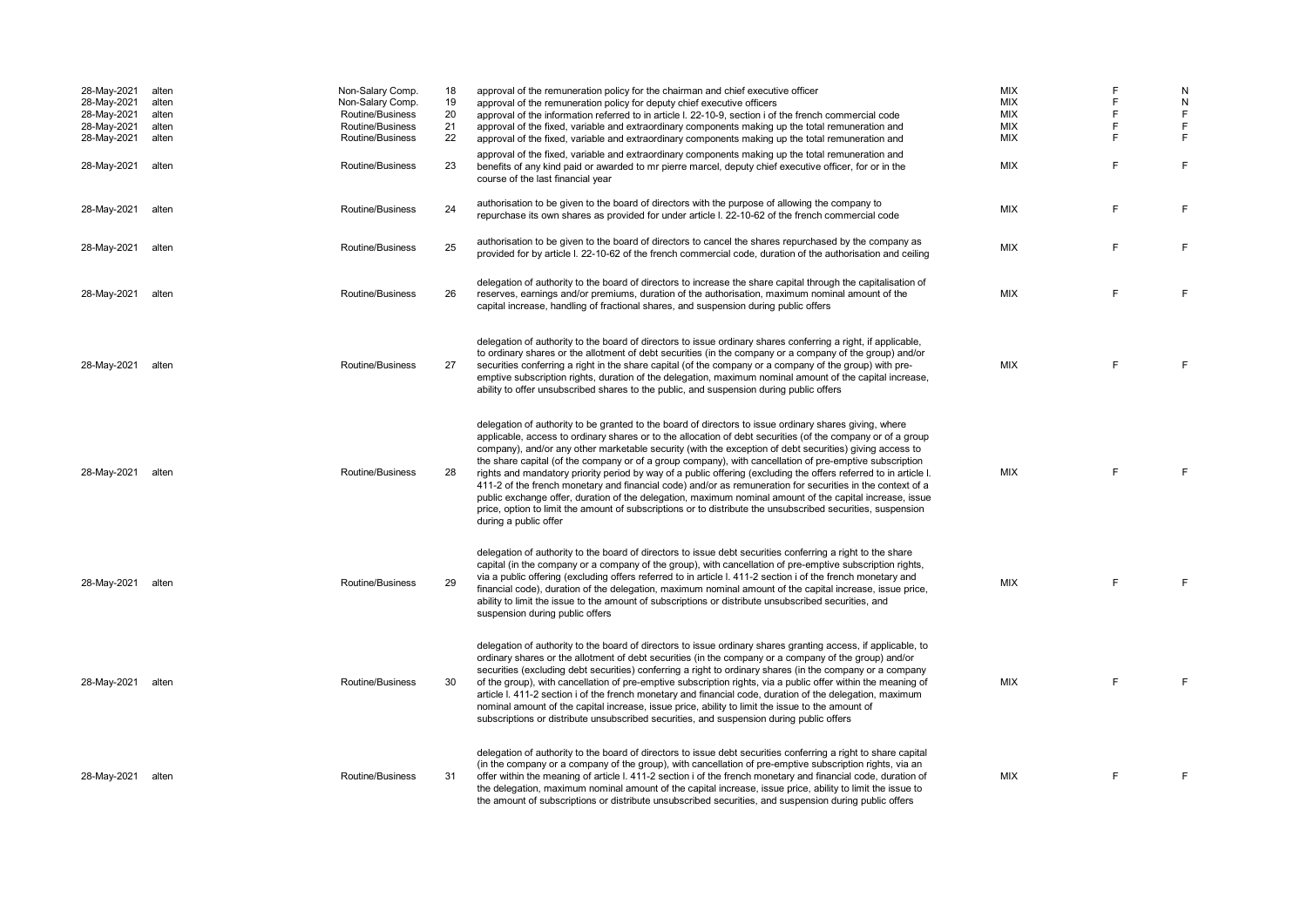| 28-May-2021 | alten                               | Routine/Business         | 32             | authorisation, in the event of an issue without pre-emptive subscription rights, to set the issue price, up to<br>a maximum of 10% of the share capital per year, under the conditions determined by the meeting                                                                                                                                                                                                                                                                                                                                               | <b>MIX</b>                      | E | E |
|-------------|-------------------------------------|--------------------------|----------------|----------------------------------------------------------------------------------------------------------------------------------------------------------------------------------------------------------------------------------------------------------------------------------------------------------------------------------------------------------------------------------------------------------------------------------------------------------------------------------------------------------------------------------------------------------------|---------------------------------|---|---|
| 28-May-2021 | alten                               | Routine/Business         | 33             | authorisation to increase the amount of the issues and suspension during public offers                                                                                                                                                                                                                                                                                                                                                                                                                                                                         | <b>MIX</b>                      | F | F |
| 28-May-2021 | alten                               | Routine/Business         | 34             | delegation of authority to the board of directors to increase the share capital by issuing ordinary shares<br>and/or securities conferring a right to the capital within the limit of 5% of the share capital, in<br>consideration of contributions in kind consisting of shares or securities conferring a right to the capital,<br>duration of the delegation, and suspension during public offers                                                                                                                                                           | <b>MIX</b>                      | F | F |
| 28-May-2021 | alten                               | Routine/Business         | 35             | overall limit of delegation ceilings provided for under the 23rd, 24th, 25th, 26th and 29th resolutions of<br>this meeting                                                                                                                                                                                                                                                                                                                                                                                                                                     | <b>MIX</b>                      | F | E |
| 28-May-2021 | alten                               | Routine/Business         | 36             | delegation to the board of directors of the authority to increase the capital by issuing ordinary shares<br>and/or securities conferring a right to the capital with cancellation of pre-emptive subscription rights, to<br>the benefit of those belonging to a company savings plan, in accordance with articles I. 3332-18 et seq.<br>of the french labour code, duration of the delegation, maximum nominal amount of the capital increase,<br>issue price, ability to allocate free shares in accordance with article I. 3332-21 of the french labour code | <b>MIX</b>                      | F | N |
| 28-May-2021 | alten                               | Routine/Business         | 37             | authorisation to be given to the board of directors to allocate free shares to employees of the company                                                                                                                                                                                                                                                                                                                                                                                                                                                        | <b>MIX</b>                      | F | N |
| 28-May-2021 | alten                               | Routine/Business         | 38             | amendment to the articles of association to set the age limit of the chairman of the board of directors, the<br>chief executive officer and the deputy chief executive officers at 75                                                                                                                                                                                                                                                                                                                                                                          | <b>MIX</b>                      | F | E |
| 28-May-2021 | alten                               | Routine/Business         | 39             | harmonisation of the articles of association                                                                                                                                                                                                                                                                                                                                                                                                                                                                                                                   | MIX                             | F | F |
| 28-May-2021 | alten                               | Routine/Business         | 40             | powers for formalities                                                                                                                                                                                                                                                                                                                                                                                                                                                                                                                                         | <b>MIX</b>                      | F | F |
| 28-May-2021 | Ivmh moet hennessy louis vuitton se | Routine/Business         | 5              | authorize repurchase of up to 10 percent of issued share capital                                                                                                                                                                                                                                                                                                                                                                                                                                                                                               | <b>Ordinary General Meeting</b> | Ë | F |
| 15-Jun-2021 | sonova holding ag                   | Routine/Business         | 3              | accept financial statements and statutory reports                                                                                                                                                                                                                                                                                                                                                                                                                                                                                                              | <b>Annual General Meeting</b>   | F | F |
| 15-Jun-2021 | sonova holding ag                   | Non-Salary Comp.         | 4              | approve remuneration report (non-binding)                                                                                                                                                                                                                                                                                                                                                                                                                                                                                                                      | <b>Annual General Meeting</b>   | F | N |
| 15-Jun-2021 | sonova holding ag                   | Non-Salary Comp.         | 5              | approve allocation of income and dividends of chf 3.20 per share                                                                                                                                                                                                                                                                                                                                                                                                                                                                                               | <b>Annual General Meeting</b>   | F | F |
| 15-Jun-2021 | sonova holding ag                   | Non-Salary Comp.         | 6              | approve discharge of board and senior management                                                                                                                                                                                                                                                                                                                                                                                                                                                                                                               | Annual General Meeting          | F | F |
| 15-Jun-2021 | sonova holding ag                   | <b>Directors Related</b> | $\overline{7}$ | reelect robert spoerry as director and board chairman                                                                                                                                                                                                                                                                                                                                                                                                                                                                                                          | Annual General Meeting          | F | F |
| 15-Jun-2021 | sonova holding ag                   | <b>Directors Related</b> | 8              | reelect lynn bleil as director                                                                                                                                                                                                                                                                                                                                                                                                                                                                                                                                 | <b>Annual General Meeting</b>   | F | F |
| 15-Jun-2021 | sonova holding ag                   | <b>Directors Related</b> | 9              | reelect lukas braunschweiler as director                                                                                                                                                                                                                                                                                                                                                                                                                                                                                                                       | <b>Annual General Meeting</b>   | F | F |
| 15-Jun-2021 | sonova holding ag                   | <b>Directors Related</b> | 10             | reelect stacy seng as director                                                                                                                                                                                                                                                                                                                                                                                                                                                                                                                                 | <b>Annual General Meeting</b>   | F | E |
| 15-Jun-2021 | sonova holding ag                   | <b>Directors Related</b> | 11             | reelect ronald van der vis as director                                                                                                                                                                                                                                                                                                                                                                                                                                                                                                                         | <b>Annual General Meeting</b>   | F | F |
| 15-Jun-2021 | sonova holding ag                   | <b>Directors Related</b> | 12             | reelect jinlong wang as director                                                                                                                                                                                                                                                                                                                                                                                                                                                                                                                               | <b>Annual General Meeting</b>   | F | F |
| 15-Jun-2021 | sonova holding ag                   | <b>Directors Related</b> | 13             | reelect adrian widmer as director                                                                                                                                                                                                                                                                                                                                                                                                                                                                                                                              | <b>Annual General Meeting</b>   | F | E |
| 15-Jun-2021 | sonova holding ag                   | <b>Directors Related</b> | 14             | elect gregory behar as director                                                                                                                                                                                                                                                                                                                                                                                                                                                                                                                                | <b>Annual General Meeting</b>   | F | F |
| 15-Jun-2021 | sonova holding ag                   | <b>Directors Related</b> | 15             | elect roland diggelmann as director                                                                                                                                                                                                                                                                                                                                                                                                                                                                                                                            | <b>Annual General Meeting</b>   | F | E |
| 15-Jun-2021 | sonova holding ag                   | Routine/Business         | 16             | reappoint stacy seng as member of the nomination and compensation committee                                                                                                                                                                                                                                                                                                                                                                                                                                                                                    | <b>Annual General Meeting</b>   | F | E |
| 15-Jun-2021 | sonova holding ag                   | Routine/Business         | 17             | appoint lukas braunschweiler as member of the nomination and compensation committee                                                                                                                                                                                                                                                                                                                                                                                                                                                                            | <b>Annual General Meeting</b>   | F | F |
| 15-Jun-2021 | sonova holding ag                   | Routine/Business         | 18             | appoint roland diggelmann as member of the nomination and compensation committee                                                                                                                                                                                                                                                                                                                                                                                                                                                                               | Annual General Meeting          | Ë | F |
| 15-Jun-2021 | sonova holding ag                   | Routine/Business         | 19             |                                                                                                                                                                                                                                                                                                                                                                                                                                                                                                                                                                | <b>Annual General Meeting</b>   | F | E |
| 15-Jun-2021 | sonova holding ag                   | Routine/Business         | 20             | ratify ernst young ag as auditors<br>designate keller klg as independent proxy                                                                                                                                                                                                                                                                                                                                                                                                                                                                                 | <b>Annual General Meeting</b>   | F | E |
| 15-Jun-2021 | sonova holding ag                   | Non-Salary Comp.         | 21             |                                                                                                                                                                                                                                                                                                                                                                                                                                                                                                                                                                | <b>Annual General Meeting</b>   | F | F |
| 15-Jun-2021 | sonova holding ag                   | Non-Salary Comp.         | 22             | approve remuneration of directors in the amount of chf 3.1 million<br>approve remuneration of executive committee in the amount of chf 15.8 million                                                                                                                                                                                                                                                                                                                                                                                                            | <b>Annual General Meeting</b>   | F | F |
|             |                                     |                          |                | approve chf 61,299 reduction in share capital as part of the share buyback program via cancellation of                                                                                                                                                                                                                                                                                                                                                                                                                                                         |                                 |   |   |
| 15-Jun-2021 | sonova holding ag                   | Non-Salary Comp.         | 23             | repurchased shares                                                                                                                                                                                                                                                                                                                                                                                                                                                                                                                                             | <b>Annual General Meeting</b>   | F | F |
| 16-Jun-2021 | amadeus it group s.a                | Non-Salary Comp.         | 4              | approve consolidated and standalone financial statements                                                                                                                                                                                                                                                                                                                                                                                                                                                                                                       | <b>Ordinary General Meeting</b> | F | F |
| 16-Jun-2021 | amadeus it group s.a                | Non-Salary Comp.         | 5              | approve non-financial information statement                                                                                                                                                                                                                                                                                                                                                                                                                                                                                                                    | <b>Ordinary General Meeting</b> | F | F |
| 16-Jun-2021 | amadeus it group s.a                | Non-Salary Comp.         | 6              | approve treatment of net loss                                                                                                                                                                                                                                                                                                                                                                                                                                                                                                                                  | <b>Ordinary General Meeting</b> | F | F |
| 16-Jun-2021 | amadeus it group s.a                | Non-Salary Comp.         | $\overline{7}$ | approve discharge of board                                                                                                                                                                                                                                                                                                                                                                                                                                                                                                                                     | <b>Ordinary General Meeting</b> | F | F |
| 16-Jun-2021 | amadeus it group s.a                | <b>Directors Related</b> | 8              | elect jana eggers as director                                                                                                                                                                                                                                                                                                                                                                                                                                                                                                                                  | <b>Ordinary General Meeting</b> | F | F |
| 16-Jun-2021 | amadeus it group s.a                | <b>Directors Related</b> | 9              | elect amanda mesler as director                                                                                                                                                                                                                                                                                                                                                                                                                                                                                                                                | <b>Ordinary General Meeting</b> | F | F |
| 16-Jun-2021 | amadeus it group s.a                | <b>Directors Related</b> | 10             | reelect luis maroto camino as director                                                                                                                                                                                                                                                                                                                                                                                                                                                                                                                         | <b>Ordinary General Meeting</b> | F | F |
| 16-Jun-2021 | amadeus it group s.a                | <b>Directors Related</b> | 11             | reelect david webster as director                                                                                                                                                                                                                                                                                                                                                                                                                                                                                                                              | <b>Ordinary General Meeting</b> | F | F |
| 16-Jun-2021 | amadeus it group s.a                | Directors Related        | 12             | reelect clara furse as director                                                                                                                                                                                                                                                                                                                                                                                                                                                                                                                                | <b>Ordinary General Meeting</b> | F | F |
| 16-Jun-2021 | amadeus it group s.a                | <b>Directors Related</b> | 13             | reelect nicolas huss as director                                                                                                                                                                                                                                                                                                                                                                                                                                                                                                                               | <b>Ordinary General Meeting</b> | F | F |
| 16-Jun-2021 | amadeus it group s.a                | <b>Directors Related</b> | 14             | reelect stephan gemkow as director                                                                                                                                                                                                                                                                                                                                                                                                                                                                                                                             | <b>Ordinary General Meeting</b> | F | F |
| 16-Jun-2021 | amadeus it group s.a                | <b>Directors Related</b> | 15             | reelect peter kuerpick as director                                                                                                                                                                                                                                                                                                                                                                                                                                                                                                                             | <b>Ordinary General Meeting</b> | F | F |
| 16-Jun-2021 | amadeus it group s.a                | <b>Directors Related</b> | 16             | reelect pilar garcia ceballos zuniga as director                                                                                                                                                                                                                                                                                                                                                                                                                                                                                                               | <b>Ordinary General Meeting</b> | F | F |
| 16-Jun-2021 | amadeus it group s.a                | <b>Directors Related</b> | 17             | reelect francesco loredan as director                                                                                                                                                                                                                                                                                                                                                                                                                                                                                                                          | <b>Ordinary General Meeting</b> | F | F |
| 16-Jun-2021 | amadeus it group s.a                | Routine/Business         | 18             | advisory vote on remuneration report                                                                                                                                                                                                                                                                                                                                                                                                                                                                                                                           | <b>Ordinary General Meeting</b> | F | E |
| 16-Jun-2021 | amadeus it group s.a                | Non-Salary Comp.         | 19             | approve remuneration of directors                                                                                                                                                                                                                                                                                                                                                                                                                                                                                                                              | <b>Ordinary General Meeting</b> | F | E |
| 16-Jun-2021 | amadeus it group s.a                | Non-Salary Comp.         | 20             | approve remuneration policy                                                                                                                                                                                                                                                                                                                                                                                                                                                                                                                                    | <b>Ordinary General Meeting</b> | F | E |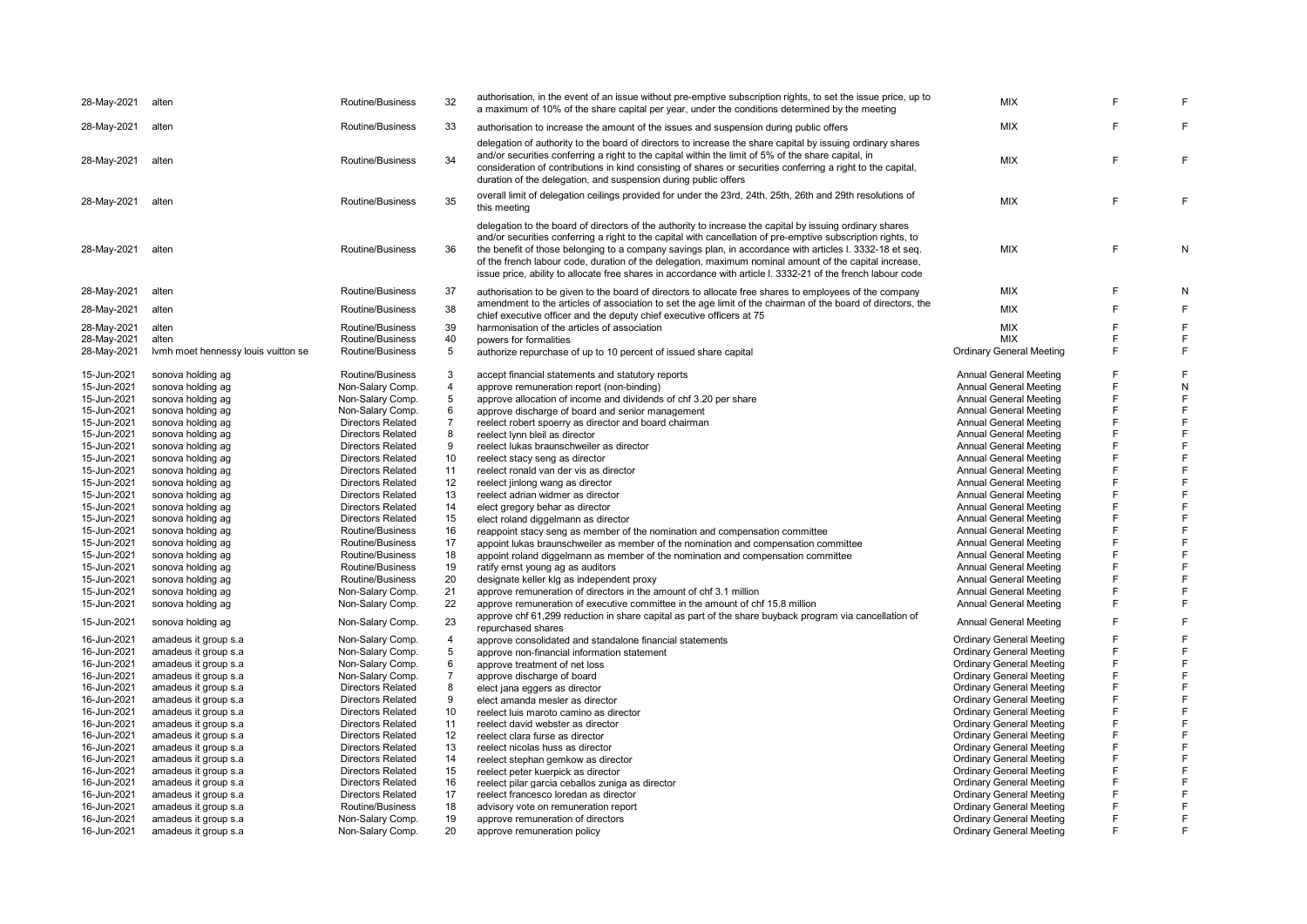| 16-Jun-2021 | amadeus it group s.a       | Non-Salary Comp.         | 21             | approve performance share plan                                                                            | <b>Ordinary General Meeting</b> | F |   |
|-------------|----------------------------|--------------------------|----------------|-----------------------------------------------------------------------------------------------------------|---------------------------------|---|---|
| 16-Jun-2021 | amadeus it group s.a       | Routine/Business         | 22             | amend article 11 re: share capital increase                                                               | <b>Ordinary General Meeting</b> | E | F |
| 16-Jun-2021 | amadeus it group s.a       | Routine/Business         | 23             | amend article 24 re: remote voting                                                                        | <b>Ordinary General Meeting</b> | E | F |
| 16-Jun-2021 | amadeus it group s.a       | Routine/Business         | 24             | add new article 24 bis re: allow shareholder meetings to be held in virtual-only format                   | <b>Ordinary General Meeting</b> | F | F |
| 16-Jun-2021 | amadeus it group s.a       | Routine/Business         | 25             | amend articles re: board functions and remuneration                                                       | <b>Ordinary General Meeting</b> | F | F |
| 16-Jun-2021 | amadeus it group s.a       | Routine/Business         | 26             | amend articles re: board committees                                                                       | <b>Ordinary General Meeting</b> | E | F |
| 16-Jun-2021 | amadeus it group s.a       | Routine/Business         | 27             | amend articles of general meeting regulations re: company's name and corporate website                    | <b>Ordinary General Meeting</b> | F | F |
| 16-Jun-2021 | amadeus it group s.a       | Routine/Business         | 28             | amend article 7 of general meeting regulations re: right to information                                   | <b>Ordinary General Meeting</b> | E | F |
| 16-Jun-2021 | amadeus it group s.a       | Routine/Business         | 29             | amend articles of general meeting regulations re: holding of the general meeting                          | <b>Ordinary General Meeting</b> | E | F |
| 16-Jun-2021 | amadeus it group s.a       | Routine/Business         | 30             | amend articles of general meeting regulations re: constitution and start of the session                   | <b>Ordinary General Meeting</b> | E | F |
| 16-Jun-2021 | amadeus it group s.a       | Routine/Business         | 31             | authorize board to ratify and execute approved resolutions                                                | <b>Ordinary General Meeting</b> | F | F |
| 17-Jun-2021 | recruit holdings co., ltd. | <b>Directors Related</b> | $\overline{2}$ | appoint a director minegishi, masumi                                                                      | <b>Annual General Meeting</b>   | F | F |
| 17-Jun-2021 | recruit holdings co., ltd. | <b>Directors Related</b> | 3              | appoint a director idekoba, hisayuki                                                                      | Annual General Meeting          | E | F |
| 17-Jun-2021 | recruit holdings co., ltd. | <b>Directors Related</b> | $\overline{4}$ | appoint a director senaha, ayano                                                                          | <b>Annual General Meeting</b>   | E | F |
| 17-Jun-2021 | recruit holdings co., ltd. | <b>Directors Related</b> | 5              | appoint a director rony kahan                                                                             | Annual General Meeting          | E | F |
| 17-Jun-2021 | recruit holdings co., Itd. | <b>Directors Related</b> | 6              | appoint a director izumiya, naoki                                                                         | Annual General Meeting          | E | F |
| 17-Jun-2021 | recruit holdings co., ltd. | <b>Directors Related</b> | $\overline{7}$ | appoint a director totoki, hiroki                                                                         | <b>Annual General Meeting</b>   | F | F |
|             |                            |                          |                |                                                                                                           |                                 | E |   |
| 17-Jun-2021 | recruit holdings co., ltd. | Routine/Business         | 11             | amend articles to: establish the articles related to shareholders meeting held without specifying a venue | Annual General Meeting          |   | N |
| 17-Jun-2021 | recruit holdings co., ltd. | Non-Salary Comp.         | 9              | approve details of the stock compensation to be received by directors, etc.                               | Annual General Meeting          | E | N |
| 17-Jun-2021 | recruit holdings co., ltd. | Routine/Business         | 8              | appoint a substitute corporate auditor tanaka, miho                                                       | Annual General Meeting          | E | F |
| 17-Jun-2021 | recruit holdings co., ltd. | Non-Salary Comp.         | 10             | approve details of compensation as stock options for directors (excluding outside directors)              | Annual General Meeting          | F | F |
| 17-Jun-2021 | japan airlines co., ltd.   | <b>Directors Related</b> | $\overline{2}$ | appoint a director ueki, yoshiharu                                                                        | <b>Annual General Meeting</b>   | E | F |
| 17-Jun-2021 | japan airlines co., ltd.   | <b>Directors Related</b> | 3              | appoint a director akasaka, yuji                                                                          | Annual General Meeting          | E | F |
| 17-Jun-2021 | japan airlines co., ltd.   | <b>Directors Related</b> | $\overline{4}$ | appoint a director shimizu, shinichiro                                                                    | Annual General Meeting          | E | F |
| 17-Jun-2021 | japan airlines co., ltd.   | <b>Directors Related</b> | 5              | appoint a director kikuyama, hideki                                                                       | <b>Annual General Meeting</b>   | E | F |
| 17-Jun-2021 | japan airlines co., ltd.   | <b>Directors Related</b> | 6              | appoint a director toyoshima, ryuzo                                                                       | Annual General Meeting          | E | F |
| 17-Jun-2021 | iapan airlines coltd.      | <b>Directors Related</b> | $\overline{7}$ | appoint a director tsutsumi, tadayuki                                                                     | Annual General Meeting          | E | F |
| 17-Jun-2021 | japan airlines co., ltd.   | <b>Directors Related</b> | 8              | appoint a director kobayashi, eizo                                                                        | <b>Annual General Meeting</b>   | F | F |
| 17-Jun-2021 | japan airlines co., ltd.   | <b>Directors Related</b> | 9              | appoint a director hatchoji, sonoko                                                                       | Annual General Meeting          | E | F |
| 17-Jun-2021 | japan airlines co., ltd.   | <b>Directors Related</b> | 10             | appoint a director yanagi, hiroyuki                                                                       | Annual General Meeting          | F | F |
| 17-Jun-2021 | japan airlines co., ltd.   | Routine/Business         | 11             | appoint a corporate auditor kitada, yuichi                                                                | <b>Annual General Meeting</b>   | F | F |
| 17-Jun-2021 | misumi group inc.          | Non-Salary Comp.         | 2              | approve appropriation of surplus                                                                          | Annual General Meeting          | F | F |
| 17-Jun-2021 | misumi group inc.          | <b>Directors Related</b> | 3              | appoint a director nishimoto, kosuke                                                                      | Annual General Meeting          | E | F |
| 17-Jun-2021 | misumi group inc.          | <b>Directors Related</b> | $\overline{4}$ | appoint a director ono, ryusei                                                                            | <b>Annual General Meeting</b>   | E | F |
| 17-Jun-2021 | misumi group inc.          | <b>Directors Related</b> | 5              | appoint a director otokozawa, ichiro                                                                      | <b>Annual General Meeting</b>   | F | F |
| 17-Jun-2021 | misumi group inc.          | <b>Directors Related</b> | 6              | appoint a director sato, toshinari                                                                        | Annual General Meeting          | E | F |
| 17-Jun-2021 | misumi group inc.          | <b>Directors Related</b> | $\overline{7}$ | appoint a director kanatani, tomoki                                                                       | <b>Annual General Meeting</b>   | F | F |
| 17-Jun-2021 | misumi group inc.          | <b>Directors Related</b> | 8              | appoint a director shimizu, shigetaka                                                                     | Annual General Meeting          | E | F |
| 17-Jun-2021 | misumi group inc.          | <b>Directors Related</b> | 9              | appoint a director nakano, yoichi                                                                         | Annual General Meeting          | E | F |
| 17-Jun-2021 | misumi group inc.          | <b>Directors Related</b> | 10             | appoint a director shimizu, arata                                                                         | Annual General Meeting          | E | F |
| 17-Jun-2021 | misumi group inc.          | <b>Directors Related</b> | 11             | appoint a director suseki, tomoharu                                                                       | <b>Annual General Meeting</b>   | F | F |
| 17-Jun-2021 | misumi group inc.          | Routine/Business         | 12             | appoint a corporate auditor nozue, juichi                                                                 | Annual General Meeting          | F | F |
| 17-Jun-2021 | misumi group inc.          | Routine/Business         | 13             | appoint a corporate auditor aono, nanako                                                                  | <b>Annual General Meeting</b>   | E | F |
| 17-Jun-2021 | misumi group inc.          | Non-Salary Comp.         | 14             | approve issuance of share acquisition rights as stock-linked compensation type stock options for          | Annual General Meeting          | F | F |
|             |                            |                          |                | approve issuance of share acquisition rights as stock-linked compensation type stock options for          |                                 | E |   |
| 17-Jun-2021 | misumi group inc.          | Non-Salary Comp.         | 15             | directors (excluding outside directors)                                                                   | <b>Annual General Meeting</b>   |   | F |
| 17-Jun-2021 | tokyo electron limited     | <b>Directors Related</b> | $\overline{2}$ | appoint a director tsuneishi, tetsuo                                                                      | Annual General Meeting          | F | F |
| 17-Jun-2021 | tokyo electron limited     | <b>Directors Related</b> | 3              | appoint a director kawai, toshiki                                                                         | Annual General Meeting          | E | F |
| 17-Jun-2021 | tokyo electron limited     | <b>Directors Related</b> | $\overline{4}$ | appoint a director sasaki, sadao                                                                          | Annual General Meeting          | E | F |
| 17-Jun-2021 | tokyo electron limited     | <b>Directors Related</b> | 5              | appoint a director nunokawa, yoshikazu                                                                    | Annual General Meeting          | E | F |
| 17-Jun-2021 | tokyo electron limited     | <b>Directors Related</b> | 6              | appoint a director nagakubo, tatsuya                                                                      | Annual General Meeting          | E | F |
| 17-Jun-2021 | tokyo electron limited     | <b>Directors Related</b> | $\overline{7}$ | appoint a director sunohara, kivoshi                                                                      | Annual General Meeting          | F | F |
| 17-Jun-2021 | tokyo electron limited     | <b>Directors Related</b> | 8              | appoint a director ikeda, seisu                                                                           | <b>Annual General Meeting</b>   | E | F |
| 17-Jun-2021 | tokyo electron limited     | <b>Directors Related</b> | 9              | appoint a director mitano, yoshinobu                                                                      | <b>Annual General Meeting</b>   | F | F |
| 17-Jun-2021 | tokyo electron limited     | <b>Directors Related</b> | 10             | appoint a director charles ditmars lake ii                                                                | Annual General Meeting          | E | F |
| 17-Jun-2021 | tokyo electron limited     | <b>Directors Related</b> | 11             | appoint a director sasaki, michio                                                                         | Annual General Meeting          | E | F |
| 17-Jun-2021 | tokyo electron limited     | <b>Directors Related</b> | 12             | appoint a director eda, makiko                                                                            | <b>Annual General Meeting</b>   | F | F |
| 17-Jun-2021 | tokyo electron limited     | <b>Directors Related</b> | 13             | appoint a director ichikawa, sachiko                                                                      | Annual General Meeting          | F | F |
| 17-Jun-2021 | tokyo electron limited     | Routine/Business         | 14             | appoint a corporate auditor wagai, kyosuke                                                                | <b>Annual General Meeting</b>   | F | F |
| 17-Jun-2021 | tokyo electron limited     | Non-Salary Comp.         | 18             | approve details of the compensation to be received by outside directors                                   | Annual General Meeting          | E | F |
| 17-Jun-2021 | tokyo electron limited     | Non-Salary Comp.         | 15             | approve payment of bonuses to directors                                                                   | Annual General Meeting          | E | F |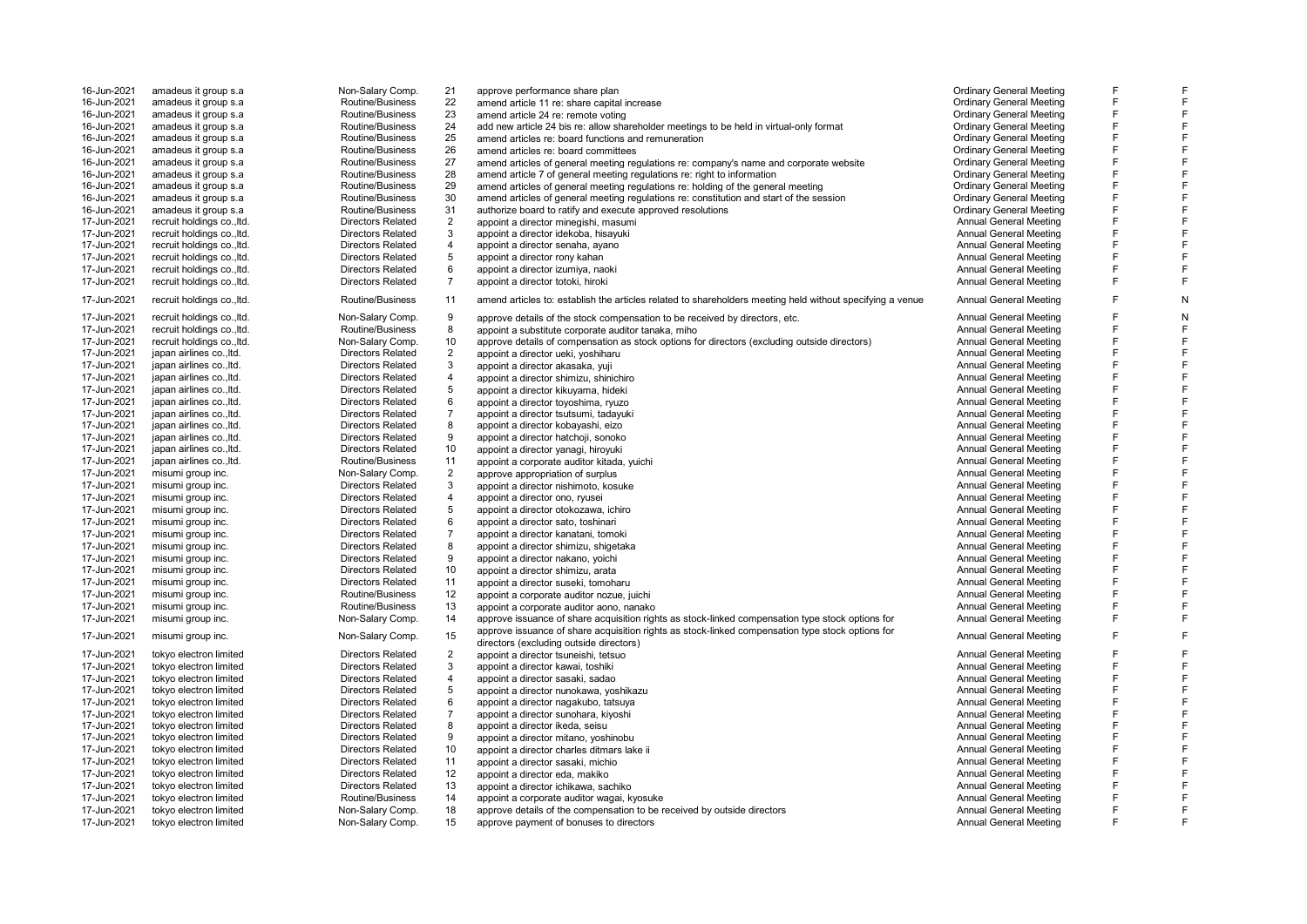| 17-Jun-2021 | tokyo electron limited       | Non-Salary Comp.         | 16             | approve issuance of share acquisition rights as stock-linked compensation type stock options for<br>directors                                                        | <b>Annual General Meeting</b> |   | F |
|-------------|------------------------------|--------------------------|----------------|----------------------------------------------------------------------------------------------------------------------------------------------------------------------|-------------------------------|---|---|
| 17-Jun-2021 | tokyo electron limited       | Non-Salary Comp.         | 17             | approve issuance of share acquisition rights as stock-linked compensation type stock options for<br>corporate officers of the company and the company's subsidiaries | <b>Annual General Meeting</b> |   | F |
| 18-Jun-2021 | eisai co., Itd.              | <b>Directors Related</b> | $\overline{2}$ | appoint a director naito, haruo                                                                                                                                      | <b>Annual General Meeting</b> |   |   |
| 18-Jun-2021 | eisai co., ltd.              | <b>Directors Related</b> | 3              | appoint a director kato, yasuhiko                                                                                                                                    | Annual General Meeting        |   | N |
| 18-Jun-2021 | eisai coltd.                 | <b>Directors Related</b> | $\overline{4}$ | appoint a director bruce aronson                                                                                                                                     | Annual General Meeting        |   | N |
| 18-Jun-2021 | eisai co., ltd.              | <b>Directors Related</b> | 5              |                                                                                                                                                                      | <b>Annual General Meeting</b> | F | N |
| 18-Jun-2021 | eisai co., Itd.              | <b>Directors Related</b> | 6              | appoint a director tsuchiya, yutaka                                                                                                                                  | <b>Annual General Meeting</b> | F | N |
|             |                              |                          | $\overline{7}$ | appoint a director kaihori, shuzo                                                                                                                                    |                               |   | N |
| 18-Jun-2021 | eisai co., Itd.              | <b>Directors Related</b> |                | appoint a director murata, ryuichi                                                                                                                                   | Annual General Meeting        | E |   |
| 18-Jun-2021 | eisai co., ltd.              | <b>Directors Related</b> | 8              | appoint a director uchiyama, hideyo                                                                                                                                  | Annual General Meeting        |   | N |
| 18-Jun-2021 | eisai co., Itd.              | <b>Directors Related</b> | 9              | appoint a director hayashi, hideki                                                                                                                                   | Annual General Meeting        |   | N |
| 18-Jun-2021 | eisai co., ltd.              | <b>Directors Related</b> | 10             | appoint a director miwa, yumiko                                                                                                                                      | <b>Annual General Meeting</b> | F | N |
| 18-Jun-2021 | eisai co., Itd.              | <b>Directors Related</b> | 11             | appoint a director ike, fumihiko                                                                                                                                     | <b>Annual General Meeting</b> | F | N |
| 18-Jun-2021 | eisai co., ltd.              | <b>Directors Related</b> | 12             | appoint a director kato, yoshiteru                                                                                                                                   | <b>Annual General Meeting</b> |   | N |
| 18-Jun-2021 | eisai co., Itd.              | <b>Directors Related</b> | 13             | appoint a director miura, ryota                                                                                                                                      | <b>Annual General Meeting</b> | E | N |
| 18-Jun-2021 | zenkoku hosho co., ltd.      | Non-Salary Comp.         | 2              | approve appropriation of surplus                                                                                                                                     | Annual General Meeting        |   |   |
| 18-Jun-2021 | zenkoku hosho co., ltd.      | Non-Salary Comp.         | 3              | approve details of the compensation to be received by corporate officers                                                                                             | <b>Annual General Meeting</b> | F |   |
| 18-Jun-2021 | zenkoku hosho co., ltd.      | Non-Salary Comp.         | $\overline{4}$ | approve details of the performance-based stock compensation to be received by directors                                                                              | <b>Annual General Meeting</b> | F |   |
| 18-Jun-2021 | mitsui & co., ltd.           | Non-Salary Comp.         | $\overline{2}$ | approve appropriation of surplus                                                                                                                                     | Annual General Meeting        |   |   |
| 18-Jun-2021 | mitsui & co., ltd.           | <b>Directors Related</b> | 3              | appoint a director yasunaga, tatsuo                                                                                                                                  | <b>Annual General Meeting</b> |   |   |
| 18-Jun-2021 | mitsui & co., ltd.           | <b>Directors Related</b> | $\overline{4}$ | appoint a director hori, kenichi                                                                                                                                     | Annual General Meeting        | E |   |
| 18-Jun-2021 | mitsui & co., ltd.           | <b>Directors Related</b> | 5              | appoint a director uchida, takakazu                                                                                                                                  | <b>Annual General Meeting</b> | E |   |
| 18-Jun-2021 | mitsui & coltd.              | <b>Directors Related</b> | 6              | appoint a director fujiwara, hirotatsu                                                                                                                               | Annual General Meeting        | E |   |
| 18-Jun-2021 | mitsui & co., ltd.           | <b>Directors Related</b> | $\overline{7}$ | appoint a director omachi, shinichiro                                                                                                                                | <b>Annual General Meeting</b> |   |   |
| 18-Jun-2021 | mitsui & co., ltd.           | <b>Directors Related</b> | 8              | appoint a director kometani, yoshio                                                                                                                                  | <b>Annual General Meeting</b> |   |   |
| 18-Jun-2021 | mitsui & co., ltd.           | <b>Directors Related</b> | 9              | appoint a director yoshikawa, miki                                                                                                                                   | <b>Annual General Meeting</b> | E |   |
| 18-Jun-2021 | mitsui & co., ltd.           | <b>Directors Related</b> | 10             | appoint a director uno, motoaki                                                                                                                                      | <b>Annual General Meeting</b> |   |   |
| 18-Jun-2021 | mitsui & co., Itd.           | <b>Directors Related</b> | 11             | appoint a director takemasu, yoshiaki                                                                                                                                | <b>Annual General Meeting</b> | E |   |
| 18-Jun-2021 | mitsui & co., ltd.           | <b>Directors Related</b> | 12             | appoint a director kobayashi, izumi                                                                                                                                  | <b>Annual General Meeting</b> |   |   |
| 18-Jun-2021 | mitsui & co., ltd.           | <b>Directors Related</b> | 13             |                                                                                                                                                                      | Annual General Meeting        |   |   |
|             |                              |                          | 14             | appoint a director jenifer rogers                                                                                                                                    |                               | F | F |
| 18-Jun-2021 | mitsui & co., ltd.           | <b>Directors Related</b> |                | appoint a director samuel walsh                                                                                                                                      | <b>Annual General Meeting</b> | E | N |
| 18-Jun-2021 | mitsui & co., ltd.           | <b>Directors Related</b> | 15             | appoint a director uchiyamada, takeshi                                                                                                                               | Annual General Meeting        | E |   |
| 18-Jun-2021 | mitsui & co., ltd.           | <b>Directors Related</b> | 16             | appoint a director egawa, masako                                                                                                                                     | <b>Annual General Meeting</b> |   |   |
| 18-Jun-2021 | mitsui & co., ltd.           | Routine/Business         | 17             | appoint a corporate auditor mori, kimitaka                                                                                                                           | <b>Annual General Meeting</b> |   | F |
| 18-Jun-2021 | itochu corporation           | Non-Salary Comp.         | $\overline{2}$ | approve appropriation of surplus                                                                                                                                     | Annual General Meeting        |   |   |
| 18-Jun-2021 | itochu corporation           | <b>Directors Related</b> | 3              | appoint a director okafuji, masahiro                                                                                                                                 | <b>Annual General Meeting</b> | E |   |
| 18-Jun-2021 | itochu corporation           | <b>Directors Related</b> | 4              | appoint a director suzuki, yoshihisa                                                                                                                                 | Annual General Meeting        | E |   |
| 18-Jun-2021 | itochu corporation           | <b>Directors Related</b> | 5              | appoint a director ishii, keita                                                                                                                                      | Annual General Meeting        | E |   |
| 18-Jun-2021 | itochu corporation           | <b>Directors Related</b> | 6              | appoint a director yoshida, tomofumi                                                                                                                                 | Annual General Meeting        | E |   |
| 18-Jun-2021 | itochu corporation           | <b>Directors Related</b> | $\overline{7}$ | appoint a director fukuda, yuji                                                                                                                                      | Annual General Meeting        |   |   |
| 18-Jun-2021 | itochu corporation           | <b>Directors Related</b> | 8              | appoint a director kobayashi, fumihiko                                                                                                                               | <b>Annual General Meeting</b> |   |   |
| 18-Jun-2021 | itochu corporation           | <b>Directors Related</b> | 9              | appoint a director hachimura, tsuyoshi                                                                                                                               | <b>Annual General Meeting</b> | Е |   |
| 18-Jun-2021 | itochu corporation           | <b>Directors Related</b> | 10             | appoint a director muraki, atsuko                                                                                                                                    | Annual General Meeting        |   |   |
| 18-Jun-2021 | itochu corporation           | <b>Directors Related</b> | 11             | appoint a director kawana, masatoshi                                                                                                                                 | Annual General Meeting        | F |   |
| 18-Jun-2021 | itochu corporation           | <b>Directors Related</b> | 12             | appoint a director nakamori, makiko                                                                                                                                  | <b>Annual General Meeting</b> | E |   |
| 18-Jun-2021 | itochu corporation           | <b>Directors Related</b> | 13             | appoint a director ishizuka, kunio                                                                                                                                   | <b>Annual General Meeting</b> |   |   |
| 18-Jun-2021 | itochu corporation           | Routine/Business         | 14             | appoint a corporate auditor majima, shingo                                                                                                                           | <b>Annual General Meeting</b> | E |   |
| 18-Jun-2021 | itochu corporation           | Routine/Business         | 15             | appoint a corporate auditor kikuchi, masumi                                                                                                                          | <b>Annual General Meeting</b> |   |   |
| 21-Jun-2021 | dai-ichi life holdings, inc. | Non-Salary Comp.         | $\overline{2}$ | approve appropriation of surplus                                                                                                                                     | <b>Annual General Meeting</b> |   |   |
| 21-Jun-2021 | dai-ichi life holdings, inc. | <b>Directors Related</b> | 3              | appoint a director who is not audit and supervisory committee member watanabe, koichiro                                                                              | <b>Annual General Meeting</b> |   |   |
| 21-Jun-2021 | dai-ichi life holdings, inc. | <b>Directors Related</b> | $\overline{4}$ | appoint a director who is not audit and supervisory committee member inagaki, seiji                                                                                  | <b>Annual General Meeting</b> |   |   |
| 21-Jun-2021 | dai-ichi life holdings, inc. | <b>Directors Related</b> | 5              | appoint a director who is not audit and supervisory committee member teramoto, hideo                                                                                 | <b>Annual General Meeting</b> | E |   |
| 21-Jun-2021 | dai-ichi life holdings, inc. | <b>Directors Related</b> | 6              | appoint a director who is not audit and supervisory committee member kikuta, tetsuya                                                                                 | Annual General Meeting        |   |   |
| 21-Jun-2021 | dai-ichi life holdings, inc. | <b>Directors Related</b> | $\overline{7}$ | appoint a director who is not audit and supervisory committee member shoji, hiroshi                                                                                  | <b>Annual General Meeting</b> |   |   |
| 21-Jun-2021 | dai-ichi life holdings, inc. | <b>Directors Related</b> | 8              | appoint a director who is not audit and supervisory committee member akashi, mamoru                                                                                  | <b>Annual General Meeting</b> |   |   |
| 21-Jun-2021 | dai-ichi life holdings, inc. | <b>Directors Related</b> | 9              |                                                                                                                                                                      | Annual General Meeting        |   |   |
| 21-Jun-2021 |                              | <b>Directors Related</b> | 10             | appoint a director who is not audit and supervisory committee member sumino, toshiaki                                                                                | <b>Annual General Meeting</b> | F |   |
|             | dai-ichi life holdings, inc. |                          |                | appoint a director who is not audit and supervisory committee member george olcott                                                                                   |                               |   |   |
| 21-Jun-2021 | dai-ichi life holdings, inc. | <b>Directors Related</b> | 11             | appoint a director who is not audit and supervisory committee member maeda, koichi                                                                                   | <b>Annual General Meeting</b> |   |   |
| 21-Jun-2021 | dai-ichi life holdings, inc. | <b>Directors Related</b> | 12             | appoint a director who is not audit and supervisory committee member inoue, yuriko                                                                                   | <b>Annual General Meeting</b> |   |   |
| 21-Jun-2021 | dai-ichi life holdings, inc. | <b>Directors Related</b> | 13             | appoint a director who is not audit and supervisory committee member shingai, yasushi                                                                                | <b>Annual General Meeting</b> |   |   |
| 22-Jun-2021 | uacj corporation             | <b>Directors Related</b> | $\overline{2}$ | appoint a director ishihara, miyuki                                                                                                                                  | <b>Annual General Meeting</b> |   |   |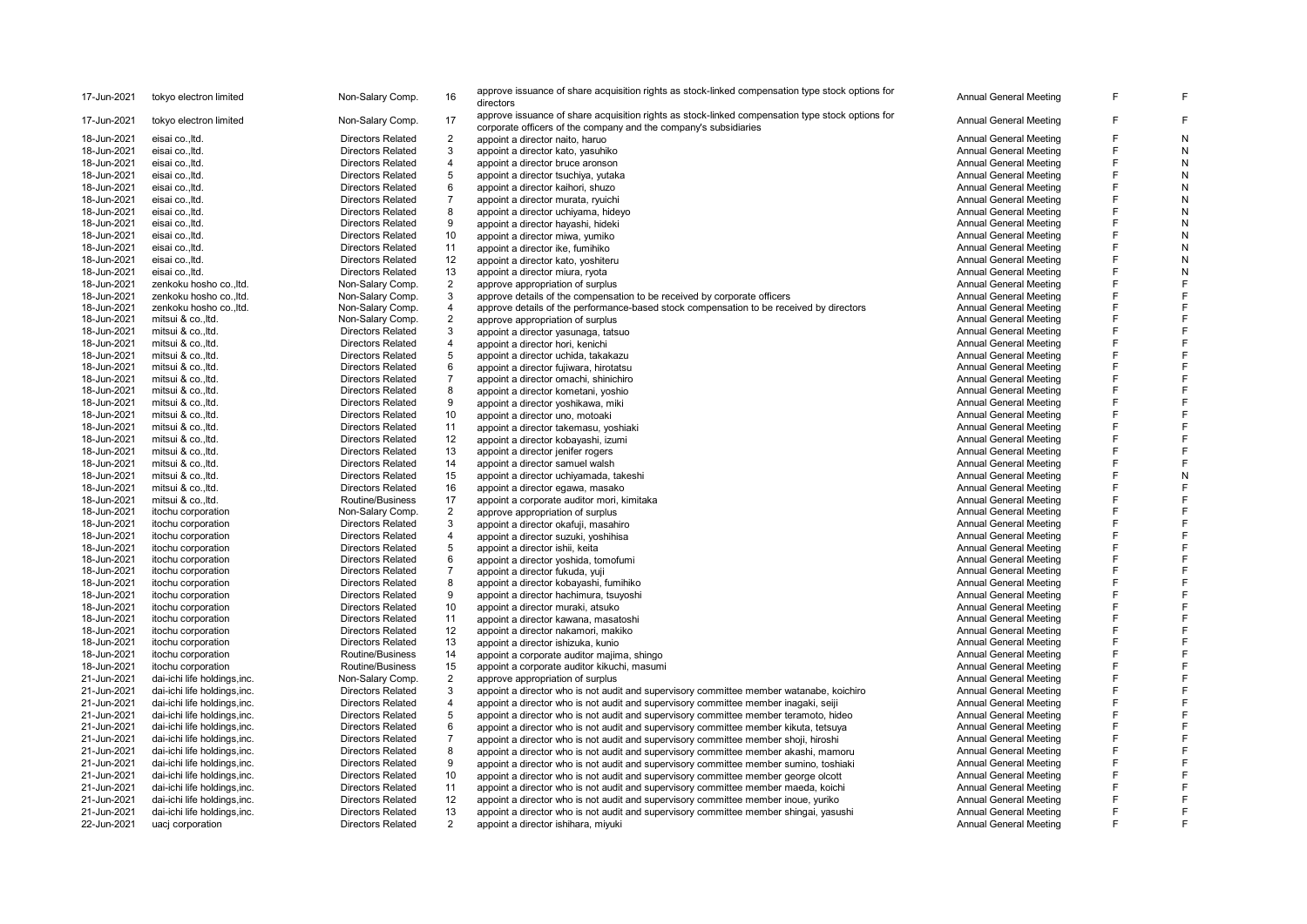| 22-Jun-2021 | uacj corporation                                              | <b>Directors Related</b>                             | 3                | appoint a director tsuchiya, hironori                                                                                                                                | <b>Annual General Meeting</b>                    | F |
|-------------|---------------------------------------------------------------|------------------------------------------------------|------------------|----------------------------------------------------------------------------------------------------------------------------------------------------------------------|--------------------------------------------------|---|
| 22-Jun-2021 | uacj corporation                                              | <b>Directors Related</b>                             | $\overline{4}$   | appoint a director niibori, katsuyasu                                                                                                                                | <b>Annual General Meeting</b>                    | F |
| 22-Jun-2021 | uacj corporation                                              | <b>Directors Related</b>                             | 5                | appoint a director kawashima, teruo                                                                                                                                  | <b>Annual General Meeting</b>                    | E |
| 22-Jun-2021 | uacj corporation                                              | <b>Directors Related</b>                             | 6                | appoint a director hirano, seiichi                                                                                                                                   | <b>Annual General Meeting</b>                    | E |
| 22-Jun-2021 | uacj corporation                                              | <b>Directors Related</b>                             | $\overline{7}$   | appoint a director tanaka, shinji                                                                                                                                    | <b>Annual General Meeting</b>                    | E |
| 22-Jun-2021 | uacj corporation                                              | <b>Directors Related</b>                             | 8                | appoint a director suzuki, toshio                                                                                                                                    | <b>Annual General Meeting</b>                    | F |
| 22-Jun-2021 | uaci corporation                                              | <b>Directors Related</b>                             | 9                | appoint a director sugiyama, ryoko                                                                                                                                   | <b>Annual General Meeting</b>                    | E |
| 22-Jun-2021 | uacj corporation                                              | <b>Directors Related</b>                             | 10               | appoint a director ikeda, takahiro                                                                                                                                   | <b>Annual General Meeting</b>                    | E |
| 22-Jun-2021 | uacj corporation                                              | <b>Directors Related</b>                             | 11               | appoint a director sakumiya, akio                                                                                                                                    | Annual General Meeting                           | E |
| 22-Jun-2021 | uacj corporation                                              | Routine/Business                                     | 12               | appoint a corporate auditor sakaue, atsushi                                                                                                                          | <b>Annual General Meeting</b>                    | E |
| 22-Jun-2021 | uacj corporation                                              | Non-Salary Comp.                                     | 13               | approve details of the performance-based compensation to be received by directors (excluding outside                                                                 | <b>Annual General Meeting</b>                    | E |
| 22-Jun-2021 | kito corporation                                              | Non-Salary Comp.                                     | 2                | approve appropriation of surplus                                                                                                                                     | <b>Annual General Meeting</b>                    | F |
| 22-Jun-2021 | kito corporation                                              | <b>Directors Related</b>                             | 3                | appoint a director kito, yoshio                                                                                                                                      | Annual General Meeting                           | E |
| 22-Jun-2021 | kito corporation                                              | <b>Directors Related</b>                             | $\overline{4}$   | appoint a director edward w. hunter                                                                                                                                  | <b>Annual General Meeting</b>                    | F |
| 22-Jun-2021 | kito corporation                                              | <b>Directors Related</b>                             | 5                | appoint a director yuzurihara, tsuneo                                                                                                                                | <b>Annual General Meeting</b>                    | F |
| 22-Jun-2021 | kito corporation                                              | <b>Directors Related</b>                             | 6                | appoint a director osozawa, shigeki                                                                                                                                  | Annual General Meeting                           | E |
| 22-Jun-2021 | kito corporation                                              | <b>Directors Related</b>                             | $\overline{7}$   | appoint a director nakamura, katsumi                                                                                                                                 | Annual General Meeting                           | F |
| 22-Jun-2021 | kito corporation                                              | <b>Directors Related</b>                             | 8                | appoint a director hirai, takashi                                                                                                                                    | <b>Annual General Meeting</b>                    | E |
| 22-Jun-2021 | kito corporation                                              | <b>Directors Related</b>                             | 9                | appoint a director osawa, koji                                                                                                                                       | Annual General Meeting                           | F |
| 22-Jun-2021 | kito corporation                                              | Routine/Business                                     | 10               | appoint a substitute corporate auditor kamachi, masahide                                                                                                             | <b>Annual General Meeting</b>                    | E |
| 22-Jun-2021 | nidec corporation                                             | <b>Directors Related</b>                             | $\overline{2}$   | appoint a director who is not audit and supervisory committee member nagamori, shigenobu                                                                             | <b>Annual General Meeting</b>                    | E |
| 22-Jun-2021 | nidec corporation                                             | <b>Directors Related</b>                             | 3                | appoint a director who is not audit and supervisory committee member seki, jun                                                                                       | <b>Annual General Meeting</b>                    | E |
| 22-Jun-2021 | nidec corporation                                             | <b>Directors Related</b>                             | $\overline{4}$   | appoint a director who is not audit and supervisory committee member sato, telichi                                                                                   | <b>Annual General Meeting</b>                    | F |
| 22-Jun-2021 | nidec corporation                                             | <b>Directors Related</b>                             | 5                | appoint a director who is not audit and supervisory committee member shimizu, osamu                                                                                  | <b>Annual General Meeting</b>                    | E |
|             |                                                               |                                                      |                  | approve details of the performance-based stock compensation to be received by directors (excluding                                                                   |                                                  |   |
| 22-Jun-2021 | nidec corporation                                             | Non-Salary Comp.                                     | 6                | directors who are audit and supervisory committee members)                                                                                                           | <b>Annual General Meeting</b>                    | F |
| 22-Jun-2021 | denso corporation                                             | <b>Directors Related</b>                             | $\overline{2}$   | appoint a director arima, koji                                                                                                                                       | <b>Annual General Meeting</b>                    | E |
| 22-Jun-2021 | denso corporation                                             | <b>Directors Related</b>                             | 3                | appoint a director shinohara, yukihiro                                                                                                                               | <b>Annual General Meeting</b>                    | E |
| 22-Jun-2021 | denso corporation                                             | <b>Directors Related</b>                             | $\overline{4}$   | appoint a director ito, kenichiro                                                                                                                                    | <b>Annual General Meeting</b>                    | E |
| 22-Jun-2021 | denso corporation                                             | <b>Directors Related</b>                             | 5                | appoint a director matsui, yasushi                                                                                                                                   | <b>Annual General Meeting</b>                    | F |
| 22-Jun-2021 | denso corporation                                             | <b>Directors Related</b>                             | 6                | appoint a director toyoda, akio                                                                                                                                      | <b>Annual General Meeting</b>                    | E |
| 22-Jun-2021 | denso corporation                                             | <b>Directors Related</b>                             | $\overline{7}$   | appoint a director george olcott                                                                                                                                     | <b>Annual General Meeting</b>                    | F |
| 22-Jun-2021 | denso corporation                                             | <b>Directors Related</b>                             | 8                | appoint a director kushida, shigeki                                                                                                                                  | <b>Annual General Meeting</b>                    | F |
| 22-Jun-2021 | denso corporation                                             | <b>Directors Related</b>                             | 9                | appoint a director mitsuya, yuko                                                                                                                                     | <b>Annual General Meeting</b>                    | E |
| 22-Jun-2021 | denso corporation                                             | Routine/Business                                     | 10               | appoint a corporate auditor kuwamura, shingo                                                                                                                         | Annual General Meeting                           | E |
| 22-Jun-2021 | denso corporation                                             | Routine/Business                                     | 11               | appoint a corporate auditor niwa, motomi                                                                                                                             | <b>Annual General Meeting</b>                    | F |
| 22-Jun-2021 | denso corporation                                             | Routine/Business                                     | 12               | appoint a substitute corporate auditor kitagawa, hiromi                                                                                                              | Annual General Meeting                           | E |
| 22-Jun-2021 | musashi seimitsu industry co., ltd.                           | Non-Salary Comp.                                     | $\overline{2}$   | approve appropriation of surplus                                                                                                                                     | <b>Annual General Meeting</b>                    | F |
| 22-Jun-2021 | musashi seimitsu industry co., Itd.                           | <b>Directors Related</b>                             | $\overline{4}$   | appoint a director who is not audit and supervisory committee member otsuka, hiroshi                                                                                 | <b>Annual General Meeting</b>                    | E |
| 22-Jun-2021 | musashi seimitsu industry co., ltd.                           | <b>Directors Related</b>                             | 5                | appoint a director who is not audit and supervisory committee member miyata, takayuki                                                                                | <b>Annual General Meeting</b>                    | F |
| 22-Jun-2021 | musashi seimitsu industry co., ltd.                           | <b>Directors Related</b>                             | 6                | appoint a director who is not audit and supervisory committee member tracey sivill                                                                                   | <b>Annual General Meeting</b>                    | E |
| 22-Jun-2021 | musashi seimitsu industry co., ltd.                           | <b>Directors Related</b>                             | $\overline{7}$   | appoint a director who is not audit and supervisory committee member kamino, goro                                                                                    | Annual General Meeting                           | E |
| 22-Jun-2021 | musashi seimitsu industry co., Itd.                           | <b>Directors Related</b>                             | 8                | appoint a director who is not audit and supervisory committee member hari n. nair                                                                                    | <b>Annual General Meeting</b>                    | F |
| 22-Jun-2021 | musashi seimitsu industry co., Itd.                           | <b>Directors Related</b>                             | 9                | appoint a director who is not audit and supervisory committee member tomimatsu, keisuke                                                                              | <b>Annual General Meeting</b>                    | E |
| 22-Jun-2021 | musashi seimitsu industry co., Itd.                           | <b>Directors Related</b>                             | 10 <sup>10</sup> | appoint a director who is not audit and supervisory committee member munakata, yoshie                                                                                | <b>Annual General Meeting</b>                    | F |
| 22-Jun-2021 | musashi seimitsu industry co., Itd.                           | <b>Directors Related</b>                             | 11               | appoint a director who is audit and supervisory committee member miyasawa, michi                                                                                     | <b>Annual General Meeting</b>                    | E |
| 22-Jun-2021 | musashi seimitsu industry co., Itd                            | <b>Directors Related</b>                             | 12               | appoint a director who is audit and supervisory committee member yamamoto, makiko                                                                                    | Annual General Meeting                           |   |
| 22-Jun-2021 | musashi seimitsu industry co., ltd.                           | Routine/Business                                     | 3                | amend articles to: amend business lines                                                                                                                              | Annual General Meeting                           | E |
| 22-Jun-2021 | hitachi transport system, Itd.                                | <b>Directors Related</b>                             | $\overline{2}$   | appoint a director aoki, miho                                                                                                                                        | <b>Annual General Meeting</b>                    | E |
| 22-Jun-2021 | hitachi transport system, Itd.                                | <b>Directors Related</b>                             | 3                | appoint a director izumoto, sayoko                                                                                                                                   | <b>Annual General Meeting</b>                    | F |
| 22-Jun-2021 | hitachi transport system, Itd.                                | <b>Directors Related</b>                             | $\overline{4}$   | appoint a director urano, mitsudo                                                                                                                                    | <b>Annual General Meeting</b>                    | E |
| 22-Jun-2021 | hitachi transport system, Itd.                                | <b>Directors Related</b>                             | 5                | appoint a director nishijima, takashi                                                                                                                                | <b>Annual General Meeting</b>                    | F |
| 22-Jun-2021 | hitachi transport system, Itd.                                | <b>Directors Related</b>                             | 6                |                                                                                                                                                                      | <b>Annual General Meeting</b>                    | E |
| 22-Jun-2021 | hitachi transport system, Itd.                                | <b>Directors Related</b>                             | $\overline{7}$   | appoint a director fusayama, tetsu                                                                                                                                   | <b>Annual General Meeting</b>                    | F |
| 22-Jun-2021 |                                                               |                                                      | 8                | appoint a director maruta, hiroshi                                                                                                                                   | Annual General Meeting                           | E |
| 22-Jun-2021 | hitachi transport system, Itd.                                | <b>Directors Related</b><br><b>Directors Related</b> | 9                | appoint a director watanabe, hajime                                                                                                                                  | Annual General Meeting                           | E |
| 22-Jun-2021 | hitachi transport system, ltd.                                | <b>Directors Related</b>                             | 10               | appoint a director jinguji, takashi                                                                                                                                  | Annual General Meeting                           | F |
| 22-Jun-2021 | hitachi transport system, Itd.<br>iriso electronics co., ltd. |                                                      | $\overline{2}$   | appoint a director nakatani, yasuo                                                                                                                                   | <b>Annual General Meeting</b>                    | E |
| 22-Jun-2021 |                                                               | Non-Salary Comp.<br><b>Directors Related</b>         | 6                | approve appropriation of surplus                                                                                                                                     | <b>Annual General Meeting</b>                    |   |
| 22-Jun-2021 | iriso electronics coltd.                                      |                                                      | $\overline{7}$   | appoint a director who is not audit and supervisory committee member toyoshima, mitsuyoshi                                                                           |                                                  | E |
| 22-Jun-2021 | iriso electronics co., ltd.                                   | <b>Directors Related</b><br><b>Directors Related</b> | 8                | appoint a director who is not audit and supervisory committee member koyasu, masashi                                                                                 | <b>Annual General Meeting</b>                    | E |
| 22-Jun-2021 | iriso electronics co., ltd.<br>iriso electronics coltd.       | <b>Directors Related</b>                             | q                | appoint a director who is not audit and supervisory committee member yuki, ikuo<br>appoint a director who is not audit and supervisory committee member sato, noboru | Annual General Meeting<br>Annual General Meeting | E |
|             |                                                               |                                                      |                  |                                                                                                                                                                      |                                                  |   |

F F F F F F F F F F F F F F F F F F F F F F F F

F

F F F F F F F F F F F F F F F F F F F F F F F F F F F N F F F F F F F F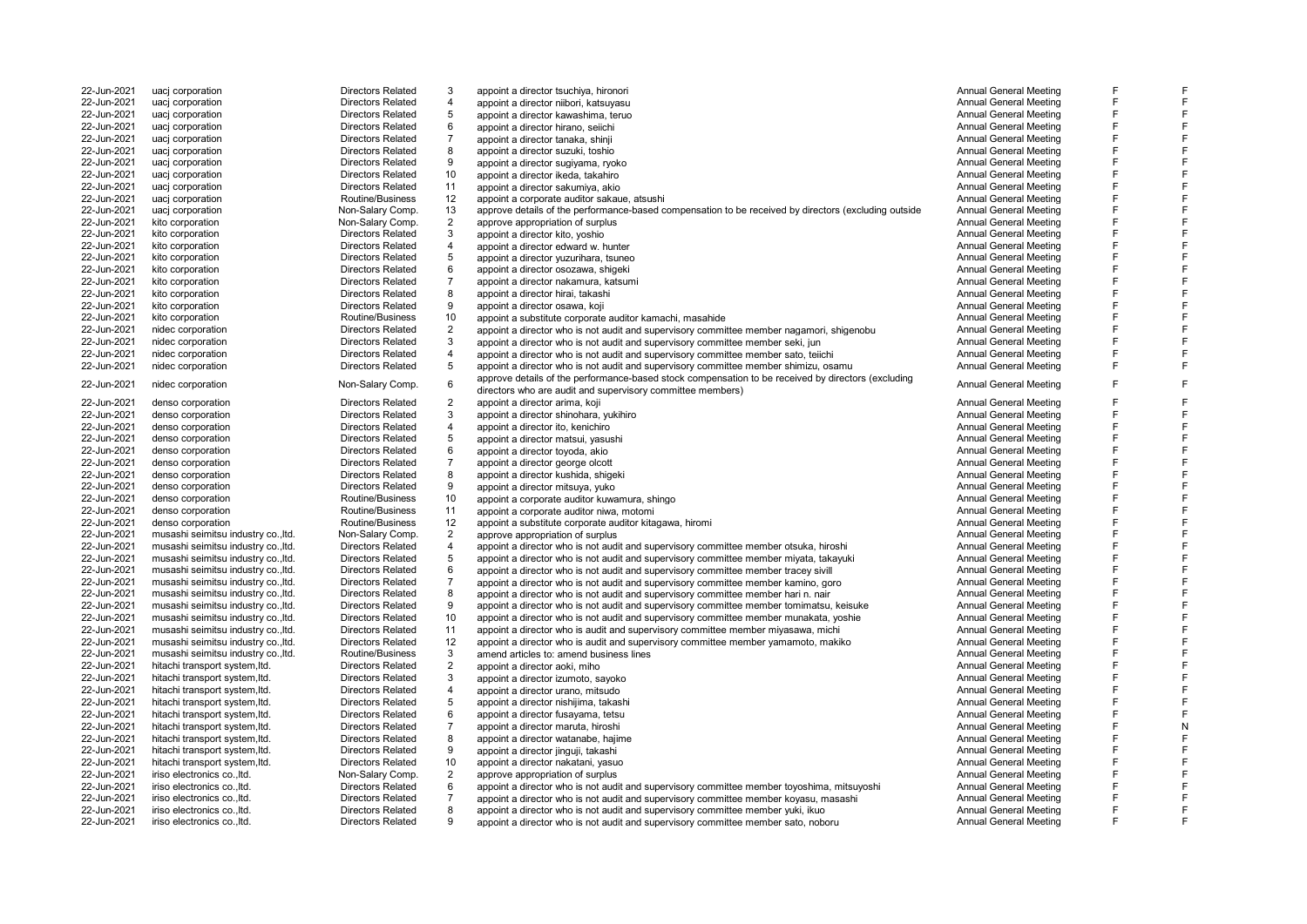22-Jun-2021 iriso electronics co., ltd. Directors Related<br>22-Jun-2021 iriso electronics co. ltd Directors Related 22-Jun-2021 iriso electronics co., ltd. Directors Related<br>22-Jun-2021 iriso electronics co. ltd Directors Related 22-Jun-2021 iriso electronics co., ltd.<br>23-Jun-2021 digital garage.inc. 23-Jun-2021 digital garage,inc.<br>23-Jun-2021 digital garage,inc. Non-Salary Comp. 23-Jun-2021 digital garage, inc.<br>23-Jun-2021 digital garage inc 23-Jun-2021 digital garage,inc. Directors Related 23-Jun-2021 digital garage,inc. Directors Related 23-Jun-2021 digital garage,inc. Directors Related 23-Jun-2021 digital garage,inc. Directors Related 23-Jun-2021 digital garage,inc. Directors Related 23-Jun-2021 digital garage,inc. Directors Related 23-Jun-2021 harmonic drive systems inc. Non-Salary Comp.<br>23-Jun-2021 harmonic drive systems inc. Directors Related 23-Jun-2021 harmonic drive systems inc. Directors Related 23-Jun-2021 harmonic drive systems inc. Directors Related<br>23-Jun-2021 harmonic drive systems inc. Directors Related 23-Jun-2021 harmonic drive systems inc. Directors Related 23-Jun-2021 harmonic drive systems inc. Directors Related 23-Jun-2021 harmonic drive systems inc. Directors Related 23-Jun-2021 harmonic drive systems inc. Directors Related 23-Jun-2021 harmonic drive systems inc. Directors Related<br>23-Jun-2021 harmonic drive systems inc. Directors Related tdk corporation and a comp. Non-Salary Comp. 23-Jun-2021 tdk corporation Directors Related 23-Jun-2021 tdk corporation Directors Related 23-Jun-2021 tdk corporation Directors Related 23-Jun-2021 tdk corporation Directors Related 23-Jun-2021 tdk corporation<br>
23-Jun-2021 tdk corporation<br>
Directors Related 23-Jun-2021 tdk corporation Directors Related 23-Jun-2021 tdk corporation<br>
23-Jun-2021 tdk corporation<br>
23-Jun-2021 tdk corporation 23-Jun-2021 yokogawa electric corporation Non-Salary Comp.<br>23-Jun-2021 vokogawa electric corporation Directors Related 23-Jun-2021 yokogawa electric corporation Directors Related 23-Jun-2021 yokogawa electric corporation Directors Related 23-Jun-2021 yokogawa electric corporation Directors Related<br>23-Jun-2021 yokogawa electric corporation Directors Related 23-Jun-2021 yokogawa electric corporation Directors Related<br>23-Jun-2021 vokogawa electric corporation Directors Related 23-Jun-2021 yokogawa electric corporation Directors Related 23-Jun-2021 yokogawa electric corporation Directors Related<br>23-Jun-2021 vokogawa electric corporation Routine/Business 23-Jun-2021 yokogawa electric corporation Non-Salary Comp.<br>23-Jun-2021 dermapharm holding se Non-Salary Comp. 23-Jun-2021 dermapharm holding se<br>23-Jun-2021 dermapharm holding se 23-Jun-2021 dermapharm holding se Non-Salary Comp.<br>23-Jun-2021 dermapharm holding se Non-Salary Comp. 23-Jun-2021 dermapharm holding se Non-Salary Comp.<br>23-Jun-2021 dermapharm holding se Routine/Business 23-Jun-2021 dermapharm holding se Routine/Business<br>23-Jun-2021 dermapharm holding se Non-Salary Comp. 24-Jun-2021 sumitomo bakelite company limited 24-Jun-2021 sumitomo bakelite company,limited Directors Related sumitomo bakelite company, limited 24-Jun-2021 sumitomo bakelite company,limited Directors Related 24-Jun-2021 sumitomo bakelite company,limited Directors Related 24-Jun-2021 sumitomo bakelite company,limited Directors Related 24-Jun-2021 sumitomo bakelite company,limited Directors Related sumitomo bakelite company limited 24-Jun-2021 sumitomo bakelite company,limited Directors Related 10 appoint a director abe, hiroyuki Annual General Meeting and Annual General Meeting

3 appoint a director who is not audit and supervisory committee member sato, sadao Annual General Meeting<br>4 appoint a director who is not audit and supervisory committee member suzuki bitoshi annual General Meeting 4 appoint a director who is not audit and supervisory committee member suzuki, hitoshi Annual General Meeting<br>5 appoint a director who is not audit and supervisory committee member takeda keiji Annual General Meeting 5 appoint a director who is not audit and supervisory committee member takeda, keiji **Annual General Meeting**<br>2 approve appropriation of surplus approve appropriation of surplus<br>2 appoint a director who is not audit and supervisory committee member hayashi, kaoru annount a director Annual General Meeting 3 appoint a director who is not audit and supervisory committee member hayashi, kaoru<br>4 appoint a director who is not audit and supervisory committee member sodal makoto 4 appoint a director who is not audit and supervisory committee member soda, makoto<br>5 appoint a director who is not audit and supervisory committee member odori, keizo Annual General Meeting 5 appoint a director who is not audit and supervisory committee member odori, keizo **Annual General Meeting**<br>6 appoint a director who is not audit and supervisory committee member tanaka masashi **Annual General Meeting** appoint a director who is not audit and supervisory committee member tanaka, masashi Annual General Meeting<br>Annual General Meeting approximation of the member of the member of the member of the Annual General Meeting appoint a director who is not audit and supervisory committee member okuma, masahito **Annual General Meeting**<br>Annual General Meeting and supervisory committee member shino hiroshi annual General Meeting 8 appoint a director who is not audit and supervisory committee member shino, hiroshi Annual General Meeting<br>8 appoint a director who is not audit and supervisory committee member its joishi Annual General Meeting 9 appoint a director who is not audit and supervisory committee member ito, joichi and annoual Ceneral Meeting<br>10 appoint a director who is not audit and supervisory committee member omura, emi annoual Ceneral Meeting 23-Jun-2021 digital garage,inc. **Directors Related** 10 appoint a director who is not audit and supervisory committee member omura, emi Annual General Meeting<br>23-Jun-2021 harmonic drive systems inc. Non-Salary Comp. 2 appro 2 approve appropriation of surplus and the second term of the second term of the second of the second of the second of the second of the second of the second of the second of the second of the second of the second of the s 3 appoint a director ito, mitsumasa Annual General Meeting 4 appoint a director nagai, akira<br>5 appoint a director magai, akira akira akira Annual General Meeting annual General Meeting 5 appoint a director maruyama, akira and a series and a series of the series of the series of the series of the series of the series of the series of the series of the series of the series of the series of the series of th 6 appoint a director kamijo, kazutoshi Annual General Meeting 7 appoint a director tanioka, yoshihiro and a magazine and a series of the control of the control of the control of the control of the control of the control of the control of the control of the control of the control of t 8 appoint a director yoshida, haruhiko Annual General Meeting (1999) and a stream of the model of the model of the model of the model of the model of the model of the model of the model of the model of the model of the mod external oriental director sakai, shinji Annual General Meeting (1999) appoint a director sakai, shinji Annual General Meeting<br>10 appoint a director nakamura masanobu 23-Jun-2021 harmonic drive systems inc. Directors Related 10 appoint a director nakamura, masanobu Annual General Meeting<br>23-Jun-2021 harmonic drive systems inc. Directors Related 11 appoint a director fukuda voshio 23-Jun-2021 harmonic drive systems inc. <br>23-Jun-2021 harmonic drive systems inc. **Directors Related** 11 appoint a corporate auditor vokovama. takumi **Annual Ceneral Meeting** Annual General Meeting 23-Jun-2021 harmonic drive systems inc. <br>23-Jun-2021 harmonic drive systems inc. The Salar Routine/Business and a approve provision of retirement allowance for retiring corporate officers and the systems of Annual General 23-Jun-2021 harmonic drive systems inc. Non-Salary Comp. 13 approve provision of retirement allowance for retiring corporate officers and the computable annual General Meeting (Annual General Meeting 23-Jun-2021 harmonic d 23-Jun-2021 harmonic drive systems inc. Non-Salary Comp. 14 approve payment of bonuses to directors and the computation of surplus and the computation of surplus and the computation of surplus and the computation of surplu 2 approve appropriation of surplus Annual General Meeting 3 appoint a director ishiguro, shigenao anno 1922 anno 2008. Annual General Meeting anno 2012 annual General Meeting<br>3 appoint a director vamanishi. tetsuii anno 2012 anno 2012 anno 2012 anno 2012 anno 2012 annual General 4 appoint a director yamanishi, tetsuji and a series and a series of the series of the series of the series of the series of the series of the series of the series of the series of the series of the series of the series of 5 appoint a director sumita, makoto and a control and a series of the control of the control of the control of the control of the control of the control of the control of the control of the control of the control of the co appoint a director osaka, seiji a basic appoint a director osaka, seiji a basic appoint a director osaka, seiji<br>Annual General Meeting 7 appoint a director sato, shigeki Annual General Meeting<br>8 appoint a director ishimura kazubiko 8 appoint a director ishimura, kazuhiko **Annual General Meeting**<br>8 appoint a director nakayama kozue **Annual General Meeting** 9 appoint a director nakayama, kozue **Annual General Meeting**<br>10 appoint a director iwai mutsuo 23-Jun-2021 tdk corporation **Directors Related** 10 appoint a director iwai, mutsuo<br>23-Jun-2021 vokogawa electric corporation Non-Salary Comp. 2 approve appropriation of surplus **Annual General Meeting** 2 approve appropriation of surplus<br>
2 approve appropriation of surplus<br>
2 appoint a director vu dai appoint a director yu dai anno 1922 and 2008. The second was appoint a director yu dai Annual General Meeting<br>Annual General Meeting appoint a director with a second was appointed was appointed was appointed was appointe 8 appoint a director uji, noritaka annual General Meeting and a studies are a more to the manual General Meeting<br>8 appoint a director seki, nobuo 9 appoint a director seki, nobuo Annual General Meeting 23-Jun-2021 yokogawa electric corporation **Directors Related** 10 appoint a director sugata, shiro and the method the method of the method of the method of the method of Annual General Meeting and Directors Related 11 appoi 23-Jun-2021 yokogawa electric corporation **Directors Related** 11 appoint a director uchida, akira annual Computer annual General Meeting Directors Related 12 appoint a director uchida, akira Annual General Meeting Annual G 23-Jun-2021 yokogawa electric corporation Directors Related 12 appoint a director urano, kuniko 23-Jun-2021 vokogawa electric corporation Directors Related 4 appoint a director nishilima. taka 4 appoint a director nishijima, takashi and a barangar a shekara ta analishin a manal General Meeting and Annual General Meeting<br>5 appoint a director nara hitoshi 5 appoint a director nara, hitoshi annual General Meeting and a shitter and a shitter and a shitter and a shitler<br>6 appoint a director anabuki. iunichi annual General Meeting and a shitter annual General Meeting annual Gen 6 appoint a director anabuki, junichi Annual General Meeting 23-Jun-2021 yokogawa electric corporation **Routine/Business** 13 appoint a corporate auditor maemura, koji annual Ceneral Meeting annual General Meeting<br>23-Jun-2021 yokogawa electric corporation Routine/Business 14 appoint 23-Jun-2021 yokogawa electric corporation **Routine/Business 14 appoint a corporate auditor takayama**, yasuko annual Chromation annual General Meeting Research Corporate auditor takayama, yasuko Annual General Meeting Annua 3 amend business lines, approve minor revisions and the state of the state of the method of the method of the m<br>3 approve allocation of income and dividends of eur 0.88 per share and the state of the method of Annual Gener approve allocation of income and dividends of eur 0.88 per share <br>
approve discharge of management board for fiscal vear 2020 7 approve discharge of management board for fiscal year 2020<br>8 approve discharge of supervisory board for fiscal year 2020 Annual General Meeting 8 approve discharge of supervisory board for fiscal year 2020<br>9 approve discharge of supervisory board for fiscal year 2021<br>Annual General Meeting 9 ratify warth klein grant thornton ag as auditors for fiscal year 2021<br>10 approve remuneration policy and interval and the state of the state of the control of Annual General Meeting 23-Jun-2021 dermapharm holding se Non-Salary Comp. 10 approve remuneration policy Annual General Meeting 23-Jun-2021 dermapharm holding se Non-Salary Comp. 11 approve remuneration of supervisory board<br>24-Jun-2021 sumitomo bakelite company limited Non-Salary Comp. 2 approve appropriation of surplus 2 approve appropriation of surplus and the surplus approve approve approve appropriation of surplus Annual General Meeting<br>3 approve appropriation bayashi shineru 3 appoint a director hayashi, shigeru Annual General Meeting and a shift and a shift and a shift and a shift a<br>3 appoint a director fujiwara, kazuhiko a shift a shift a shift and a shift a shift and a shift annual General appoint a director fujiwara, kazuhiko 5 appoint a director inagaki, masayuki a masayuki Annual General Meeting<br>6 appoint a director asakuma. sumitoshi a masayuki Annual General Meeting appoint a director asakuma, sumitoshi appoint a director nakamura, takashi <br>7 appoint a director kuwaki ngichiro 8 appoint a director kuwaki, goichiro annual General Meeting and a companion and a companion of the meeting of the meeting of the meeting of the meeting of the meeting of the meeting of the meeting of the meeting of the me 9 appoint a director kobayashi, takashi

F F  $\blacksquare$ F F F F F F F F F F F F F F F F F F F F F F F F F F F F F F F F F F F F F F F F F F N F N F F F F F F F F  $\mathbf{r}$  $\mathbf{r}$ F F F F F F F F F F F F F F F F F F F F F F F F F F F F F F F F F F F F F F F F  $\blacksquare$ F F F F N F F F F F F F F F F F F F F F F F F F F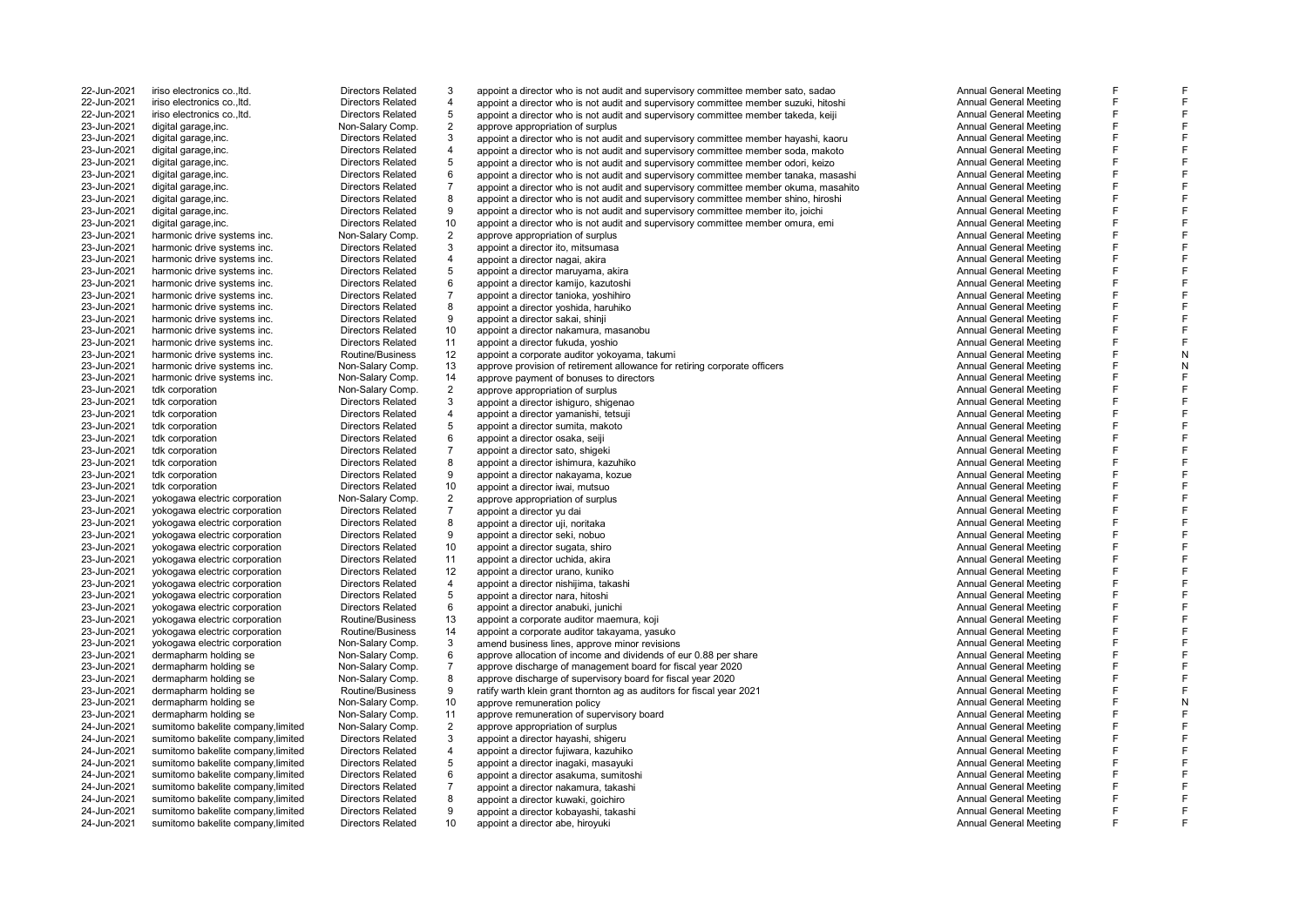| 24-Jun-2021 | sumitomo bakelite company, limited | <b>Directors Related</b> | 11             | appoint a director matsuda, kazuo                                                                                                                                                                                                                                                                                                                                                                                                              | <b>Annual General Meeting</b> | F |   |
|-------------|------------------------------------|--------------------------|----------------|------------------------------------------------------------------------------------------------------------------------------------------------------------------------------------------------------------------------------------------------------------------------------------------------------------------------------------------------------------------------------------------------------------------------------------------------|-------------------------------|---|---|
| 24-Jun-2021 | sumitomo bakelite company, limited | <b>Directors Related</b> | 12             | appoint a director nagashima, etsuko                                                                                                                                                                                                                                                                                                                                                                                                           | Annual General Meeting        | F |   |
| 24-Jun-2021 | sumitomo bakelite company, limited | Routine/Business         | 13             | appoint a corporate auditor kawate, noriko                                                                                                                                                                                                                                                                                                                                                                                                     | <b>Annual General Meeting</b> | E |   |
| 24-Jun-2021 | sumitomo bakelite company, limited | Routine/Business         | 14             | appoint a substitute corporate auditor yufu, setsuko                                                                                                                                                                                                                                                                                                                                                                                           | <b>Annual General Meeting</b> | F |   |
| 24-Jun-2021 | stanley electric co., ltd.         | <b>Directors Related</b> | $\overline{2}$ | appoint a director hiratsuka, yutaka                                                                                                                                                                                                                                                                                                                                                                                                           | <b>Annual General Meeting</b> | F |   |
| 24-Jun-2021 | stanley electric co., Itd.         | <b>Directors Related</b> | 3              | appoint a director tanabe, toru                                                                                                                                                                                                                                                                                                                                                                                                                | <b>Annual General Meeting</b> | F | E |
| 24-Jun-2021 | stanley electric co., ltd.         | <b>Directors Related</b> | 4              | appoint a director yoneya, mitsuhiro                                                                                                                                                                                                                                                                                                                                                                                                           | <b>Annual General Meeting</b> | E |   |
| 24-Jun-2021 | stanley electric co., ltd.         | <b>Directors Related</b> | 5              | appoint a director kaizumi, yasuaki                                                                                                                                                                                                                                                                                                                                                                                                            | Annual General Meeting        | F |   |
| 24-Jun-2021 | stanley electric co., ltd.         | <b>Directors Related</b> | 6              | appoint a director ueda, keisuke                                                                                                                                                                                                                                                                                                                                                                                                               | Annual General Meeting        | F |   |
| 24-Jun-2021 | stanley electric co., ltd.         | <b>Directors Related</b> | $\overline{7}$ | appoint a director mori, masakatsu                                                                                                                                                                                                                                                                                                                                                                                                             | <b>Annual General Meeting</b> | F |   |
| 24-Jun-2021 | stanley electric co., ltd.         | Directors Related        | 8              | appoint a director kono, hirokazu                                                                                                                                                                                                                                                                                                                                                                                                              | <b>Annual General Meeting</b> | F | E |
| 24-Jun-2021 | stanley electric co., ltd.         | <b>Directors Related</b> | 9              | appoint a director takeda, yozo                                                                                                                                                                                                                                                                                                                                                                                                                | Annual General Meeting        | E |   |
| 24-Jun-2021 | stanley electric co., ltd.         | <b>Directors Related</b> | 10             | appoint a director tomeoka, tatsuaki                                                                                                                                                                                                                                                                                                                                                                                                           | <b>Annual General Meeting</b> | F |   |
| 24-Jun-2021 | stanley electric co., Itd.         | Routine/Business         | 11             | appoint a corporate auditor shimoda, koji                                                                                                                                                                                                                                                                                                                                                                                                      | <b>Annual General Meeting</b> | F |   |
| 24-Jun-2021 | olympus corporation                | Directors Related        | $\overline{2}$ | appoint a director takeuchi, yasuo                                                                                                                                                                                                                                                                                                                                                                                                             | <b>Annual General Meeting</b> | F |   |
| 24-Jun-2021 | olympus corporation                | <b>Directors Related</b> | 3              |                                                                                                                                                                                                                                                                                                                                                                                                                                                | <b>Annual General Meeting</b> | F | F |
| 24-Jun-2021 |                                    | <b>Directors Related</b> | 4              | appoint a director fujita, sumitaka                                                                                                                                                                                                                                                                                                                                                                                                            | Annual General Meeting        | E |   |
|             | olympus corporation                |                          | 5              | appoint a director kaminaga, susumu                                                                                                                                                                                                                                                                                                                                                                                                            |                               | E |   |
| 24-Jun-2021 | olympus corporation                | <b>Directors Related</b> |                | appoint a director iwamura, tetsuo                                                                                                                                                                                                                                                                                                                                                                                                             | Annual General Meeting        | F |   |
| 24-Jun-2021 | olympus corporation                | <b>Directors Related</b> | 6              | appoint a director masuda, yasumasa                                                                                                                                                                                                                                                                                                                                                                                                            | <b>Annual General Meeting</b> |   |   |
| 24-Jun-2021 | olympus corporation                | <b>Directors Related</b> | $\overline{7}$ | appoint a director iwasaki, atsushi                                                                                                                                                                                                                                                                                                                                                                                                            | <b>Annual General Meeting</b> | F |   |
| 24-Jun-2021 | olympus corporation                | <b>Directors Related</b> | 8              | appoint a director david robert hale                                                                                                                                                                                                                                                                                                                                                                                                           | Annual General Meeting        | F |   |
| 24-Jun-2021 | olympus corporation                | <b>Directors Related</b> | 9              | appoint a director jimmy c. beasley                                                                                                                                                                                                                                                                                                                                                                                                            | Annual General Meeting        | F |   |
| 24-Jun-2021 | olympus corporation                | <b>Directors Related</b> | 10             | appoint a director ichikawa, sachiko                                                                                                                                                                                                                                                                                                                                                                                                           | Annual General Meeting        | F |   |
| 24-Jun-2021 | olympus corporation                | <b>Directors Related</b> | 11             | appoint a director stefan kaufmann                                                                                                                                                                                                                                                                                                                                                                                                             | Annual General Meeting        | E |   |
| 24-Jun-2021 | olympus corporation                | Directors Related        | 12             | appoint a director koga, nobuyuki                                                                                                                                                                                                                                                                                                                                                                                                              | <b>Annual General Meeting</b> | F |   |
| 24-Jun-2021 | yamaha corporation                 | Non-Salary Comp.         | $\overline{2}$ | approve appropriation of surplus                                                                                                                                                                                                                                                                                                                                                                                                               | <b>Annual General Meeting</b> | F |   |
| 24-Jun-2021 | yamaha corporation                 | <b>Directors Related</b> | 3              | appoint a director nakata, takuya                                                                                                                                                                                                                                                                                                                                                                                                              | Annual General Meeting        | F | E |
| 24-Jun-2021 | yamaha corporation                 | <b>Directors Related</b> | $\overline{4}$ | appoint a director yamahata, satoshi                                                                                                                                                                                                                                                                                                                                                                                                           | <b>Annual General Meeting</b> | F |   |
| 24-Jun-2021 | yamaha corporation                 | <b>Directors Related</b> | 5              | appoint a director fukui, taku                                                                                                                                                                                                                                                                                                                                                                                                                 | Annual General Meeting        | E | E |
| 24-Jun-2021 | yamaha corporation                 | Directors Related        | 6              | appoint a director hidaka, voshihiro                                                                                                                                                                                                                                                                                                                                                                                                           | <b>Annual General Meeting</b> | E | N |
| 24-Jun-2021 | yamaha corporation                 | <b>Directors Related</b> | 7              | appoint a director fujitsuka, mikio                                                                                                                                                                                                                                                                                                                                                                                                            | <b>Annual General Meeting</b> | E |   |
| 24-Jun-2021 | yamaha corporation                 | <b>Directors Related</b> | 8              | appoint a director paul candland                                                                                                                                                                                                                                                                                                                                                                                                               | <b>Annual General Meeting</b> | F |   |
| 24-Jun-2021 | yamaha corporation                 | <b>Directors Related</b> | 9              | appoint a director shinohara, hiromichi                                                                                                                                                                                                                                                                                                                                                                                                        | <b>Annual General Meeting</b> | F |   |
| 24-Jun-2021 | yamaha corporation                 | <b>Directors Related</b> | 10             | appoint a director yoshizawa, naoko                                                                                                                                                                                                                                                                                                                                                                                                            | Annual General Meeting        | F |   |
| 24-Jun-2021 | nifco inc.                         | Non-Salary Comp.         | $\overline{2}$ | approve appropriation of surplus                                                                                                                                                                                                                                                                                                                                                                                                               | Annual General Meeting        | F |   |
| 24-Jun-2021 | nifco inc.                         | Routine/Business         | 13             | appoint a substitute director who is audit and supervisory committee member wakabayashi, masakazu                                                                                                                                                                                                                                                                                                                                              | Annual General Meeting        | E |   |
| 24-Jun-2021 | nifco inc.                         | <b>Directors Related</b> | 4              | appoint a director who is not audit and supervisory committee member yamamoto, toshiyuki                                                                                                                                                                                                                                                                                                                                                       | <b>Annual General Meeting</b> | F |   |
| 24-Jun-2021 | nifco inc.                         | <b>Directors Related</b> | 5              | appoint a director who is not audit and supervisory committee member shibao, masaharu                                                                                                                                                                                                                                                                                                                                                          | <b>Annual General Meeting</b> | E |   |
| 24-Jun-2021 | nifco inc.                         | <b>Directors Related</b> | 6              | appoint a director who is not audit and supervisory committee member yauchi, toshiki                                                                                                                                                                                                                                                                                                                                                           | <b>Annual General Meeting</b> | F |   |
| 24-Jun-2021 | nifco inc.                         | <b>Directors Related</b> | $\overline{7}$ | appoint a director who is not audit and supervisory committee member nonogaki, yoshiko                                                                                                                                                                                                                                                                                                                                                         | <b>Annual General Meeting</b> | F |   |
| 24-Jun-2021 | nifco inc.                         | <b>Directors Related</b> | 8              | appoint a director who is not audit and supervisory committee member brian k. heywood                                                                                                                                                                                                                                                                                                                                                          | Annual General Meeting        | E |   |
| 24-Jun-2021 | nifco inc.                         | <b>Directors Related</b> | 9              |                                                                                                                                                                                                                                                                                                                                                                                                                                                | <b>Annual General Meeting</b> | F |   |
| 24-Jun-2021 | nifco inc.                         | <b>Directors Related</b> | 10             | appoint a director who is not audit and supervisory committee member abe, masayuki                                                                                                                                                                                                                                                                                                                                                             | <b>Annual General Meeting</b> | F |   |
|             |                                    |                          |                | appoint a director who is audit and supervisory committee member honda, junji                                                                                                                                                                                                                                                                                                                                                                  |                               | F | F |
| 24-Jun-2021 | nifco inc.                         | <b>Directors Related</b> | 11             | appoint a director who is audit and supervisory committee member arai, toshiyuki                                                                                                                                                                                                                                                                                                                                                               | <b>Annual General Meeting</b> | E | E |
| 24-Jun-2021 | nifco inc.                         | <b>Directors Related</b> | 12             | appoint a director who is audit and supervisory committee member matsumoto, mitsuhiro                                                                                                                                                                                                                                                                                                                                                          | <b>Annual General Meeting</b> |   |   |
| 24-Jun-2021 | nifco inc.                         | Routine/Business         | 3              | amend articles to: reduce the board of directors size, adopt reduction of liability system for directors,<br>transition to a company with supervisory committee, allow the board of directors to authorize<br>appropriation of surplus and purchase own shares                                                                                                                                                                                 | <b>Annual General Meeting</b> | F | N |
| 24-Jun-2021 | nifco inc.                         | Non-Salary Comp.         | 14             | approve details of the compensation to be received by directors (excluding directors who are audit and<br>supervisory committee members)                                                                                                                                                                                                                                                                                                       | Annual General Meeting        | F | E |
| 24-Jun-2021 | nifco inc.                         | Non-Salary Comp.         | 15             | approve details of the compensation to be received by directors who are audit and supervisory<br>committee members                                                                                                                                                                                                                                                                                                                             | <b>Annual General Meeting</b> | F | F |
| 24-Jun-2021 | nifco inc.                         | Non-Salary Comp.         | 16             | approve details of the performance-based stock compensation to be received by directors (excluding<br>directors who are audit and supervisory committee members), etc.                                                                                                                                                                                                                                                                         | Annual General Meeting        | F | E |
| 24-Jun-2021 | orpea sa                           | Routine/Business         | 6              | the shareholders' meeting, after having reviewed the reports of the board of directors and the auditors,<br>approves the company's financial statements for the fiscal year that ended on december 31st 2020, as<br>presented, showing net earnings amounting to eur 30,488,610.60. the shareholders' meeting approves<br>the non-deductible expenses and charges amounting to eur 668,762.00 and their corresponding tax of<br>eur 214,137.59 | <b>MIX</b>                    | F | F |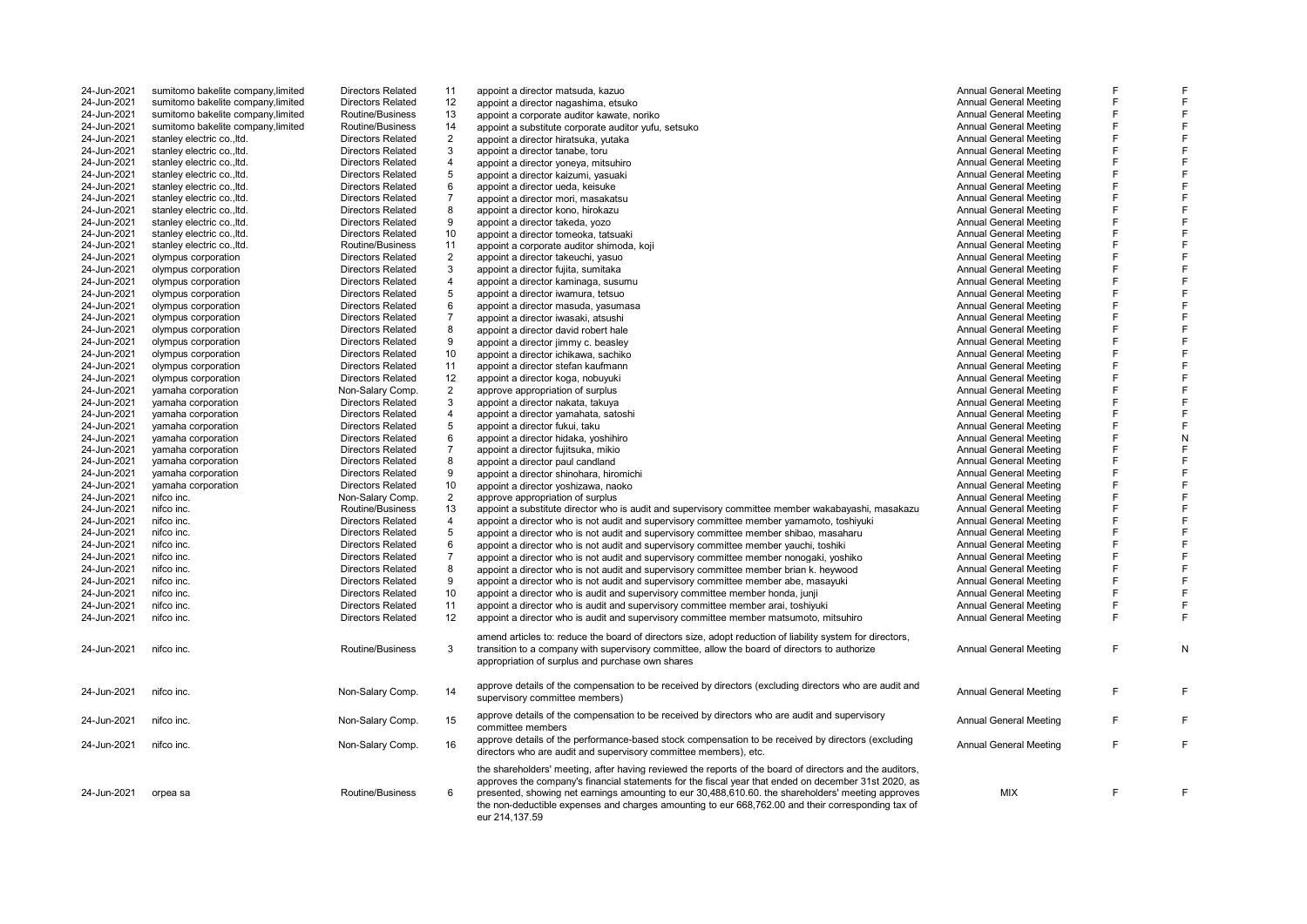| 24-Jun-2021                | orpea sa             | Routine/Business                     | 7        | the shareholders' meeting, after having reviewed the reports of the board of directors and the auditors,<br>approves the consolidated financial statements for said fiscal year, as presented to the meeting, showing<br>net earnings amounting to eur 160,046,227.00                                                                                                                                                                                                                                                                                                                                                                                                                                                                                                                                                                                                                                 | <b>MIX</b>               |        | F      |
|----------------------------|----------------------|--------------------------------------|----------|-------------------------------------------------------------------------------------------------------------------------------------------------------------------------------------------------------------------------------------------------------------------------------------------------------------------------------------------------------------------------------------------------------------------------------------------------------------------------------------------------------------------------------------------------------------------------------------------------------------------------------------------------------------------------------------------------------------------------------------------------------------------------------------------------------------------------------------------------------------------------------------------------------|--------------------------|--------|--------|
| 24-Jun-2021                | orpea sa             | Routine/Business                     | 8        | the shareholders' meeting approves the recommendations of the board of directors and resolves to<br>allocate earnings as follows: origin retained earnings: eur 84,886.36 earnings: eur 30,488,610.60 other<br>reserves: eur 27,596,631.54 total: 58,170,128.50 allocation legal reserve: eur 1,936.00 dividends: eur<br>58,168,192.50 (based on the 64,631,325 shares composing the share capital as of december 31st 2020)<br>the shareholders will be granted a dividend of eur 0.90 per share, that will be eligible for the 40 per cent<br>deduction provided by the french general tax code. this dividend will be paid on july 13th 2021. as<br>required by law, it is reminded that, for the last three financial years, the dividends were paid as follows:<br>eur 1.10 per share for fiscal year 2017 eur 1.20 per share for fiscal year 2018, no dividend was paid for<br>fiscal year 2019 | <b>MIX</b>               | F      | F      |
| 24-Jun-2021                | orpea sa             | Routine/Business                     | 9        | the shareholders' meeting hereby, after reviewing the special report of the auditors on agreements<br>governed by article I.225-38 of the french commercial code, approves the agreements entered into or<br>which remained in force during said fiscal year                                                                                                                                                                                                                                                                                                                                                                                                                                                                                                                                                                                                                                          | <b>MIX</b>               | E      | F      |
| 24-Jun-2021                | orpea sa             | Routine/Business                     | 10       | the shareholders' meeting ratifies the co-optation of mr olivier lecomte as a director, to replace mr xavier<br>coirbay, for the remainder of mr xavier coirbay's term of office, i.e. until the shareholders' meeting called<br>to rule on the financial statements for the fiscal year 2020                                                                                                                                                                                                                                                                                                                                                                                                                                                                                                                                                                                                         | <b>MIX</b>               | E      | F      |
| 24-Jun-2021                | orpea sa             | Routine/Business                     | 11       | the shareholders' meeting renews the appointment of ms bernadette danet-chevallier as director for a 4-<br>year period, i.e. until the shareholders' meeting called to rule on the financial statements for the 2024<br>fiscal year                                                                                                                                                                                                                                                                                                                                                                                                                                                                                                                                                                                                                                                                   | <b>MIX</b>               | E      | F      |
| 24-Jun-2021                | orpea sa             | Routine/Business                     | 12       | the shareholders' meeting renews the appointment of mr olivier lecomte as director for a 4-year period,<br>i.e. until the shareholders' meeting called to rule on the financial statements for the 2024 fiscal year                                                                                                                                                                                                                                                                                                                                                                                                                                                                                                                                                                                                                                                                                   | <b>MIX</b>               | E      | F      |
| 24-Jun-2021                | orpea sa             | Routine/Business                     | 13       | the shareholders' meeting approves the amendment of the compensation policy of mr yves le masne as<br>managing director, for the 2020 fiscal year                                                                                                                                                                                                                                                                                                                                                                                                                                                                                                                                                                                                                                                                                                                                                     | <b>MIX</b>               | E      | F      |
| 24-Jun-2021                | orpea sa             | Routine/Business                     | 14       | subject to the adoption of resolution 4, the shareholders' meeting approves the amendment of the<br>compensation policy of mr jean-claude brdenk as deputy managing director, for the 2018 fiscal year                                                                                                                                                                                                                                                                                                                                                                                                                                                                                                                                                                                                                                                                                                | <b>MIX</b>               | E      | F      |
| 24-Jun-2021                | orpea sa             | Routine/Business                     | 15       | subject to the adoption of resolution 4, the shareholders' meeting approves the amendment of the<br>compensation policy of mr jean-claude brdenk as deputy managing director, for the 2019 fiscal year                                                                                                                                                                                                                                                                                                                                                                                                                                                                                                                                                                                                                                                                                                | <b>MIX</b>               | E      | F      |
| 24-Jun-2021                | orpea sa             | Routine/Business                     | 16       | subject to the adoption of resolution 4, the shareholders' meeting approves the amendment of the<br>compensation policy of mr jean-claude brdenk as deputy managing director, for the 2020 fiscal year                                                                                                                                                                                                                                                                                                                                                                                                                                                                                                                                                                                                                                                                                                | <b>MIX</b>               | E      | F      |
| 24-Jun-2021                | orpea sa             | Routine/Business                     | 17       | the shareholders' meeting approves the information regarding the compensation of the corporate officers<br>as mentioned in article I.22-10-9 i of the commercial code, for the 2020 fiscal year                                                                                                                                                                                                                                                                                                                                                                                                                                                                                                                                                                                                                                                                                                       | <b>MIX</b>               | E      | F      |
| 24-Jun-2021                | orpea sa             | Routine/Business                     | 18       | the shareholders' meeting approves the fixed, variable and one-off components of the total compensation<br>as well as the benefits or perks paid or awarded to mr philippe charrier, as chairman of the board of<br>directors for the 2020 fiscal year                                                                                                                                                                                                                                                                                                                                                                                                                                                                                                                                                                                                                                                | <b>MIX</b>               | E      | F      |
| 24-Jun-2021                | orpea sa             | Routine/Business                     | 19       | the shareholders' meeting approves the fixed, variable and one-off components of the total compensation<br>as well as the benefits or perks paid or awarded to mr yves le masne, as managing director for the 2020<br>fiscal year                                                                                                                                                                                                                                                                                                                                                                                                                                                                                                                                                                                                                                                                     | <b>MIX</b>               | E      | N      |
| 24-Jun-2021                | orpea sa             | Routine/Business                     | 20       | the shareholders' meeting approves the fixed, variable and one-off components of the total compensation<br>as well as the benefits or perks paid or awarded to mr jean-claude brdenk, as deputy managing director<br>until december 31st 2020                                                                                                                                                                                                                                                                                                                                                                                                                                                                                                                                                                                                                                                         | MIX                      | E      | N      |
| 24-Jun-2021                | orpea sa             | Routine/Business                     | 21       | the shareholders' meeting approves the compensation policy of the members of the board of directors,<br>for the 2021 fiscal year                                                                                                                                                                                                                                                                                                                                                                                                                                                                                                                                                                                                                                                                                                                                                                      | <b>MIX</b>               | E      | F      |
| 24-Jun-2021<br>24-Jun-2021 | orpea sa<br>orpea sa | Routine/Business<br>Routine/Business | 22<br>23 | the shareholders' meeting approves the compensation policy of the chairman of the board of directors,<br>the shareholders' meeting approves the compensation policy of the managing director, for the 2021 fiscal                                                                                                                                                                                                                                                                                                                                                                                                                                                                                                                                                                                                                                                                                     | <b>MIX</b><br><b>MIX</b> | E<br>E | F<br>N |
|                            |                      |                                      |          |                                                                                                                                                                                                                                                                                                                                                                                                                                                                                                                                                                                                                                                                                                                                                                                                                                                                                                       |                          |        |        |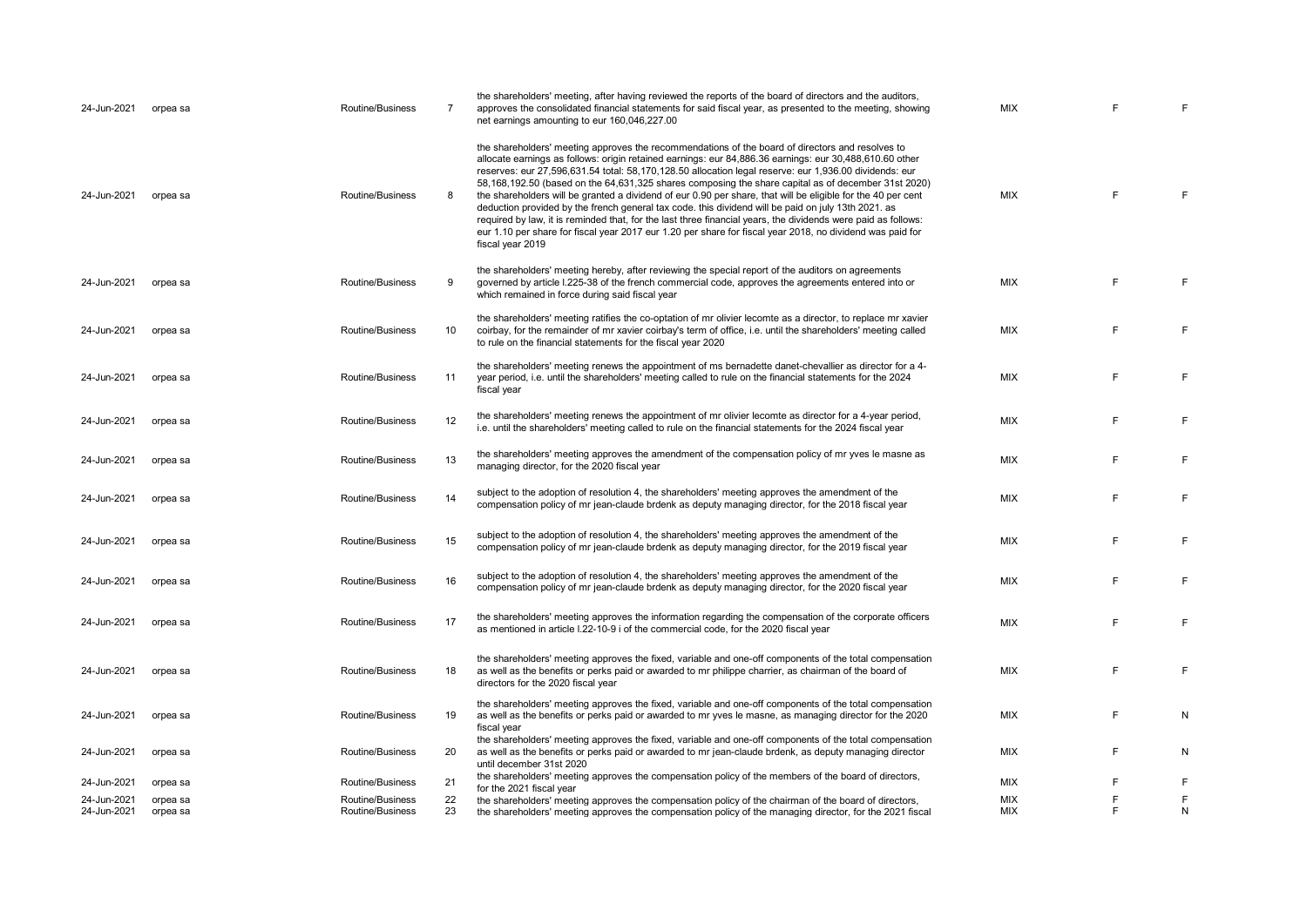| 24-Jun-2021                | orpea sa             | <b>Routine/Business</b>              | 24       | the shareholders' meeting authorizes the board of directors to buy back the company's shares, subject to<br>the conditions described below: maximum purchase price: eur 150.00, maximum number of shares to be<br>acquired: 10 per cent of the shares composing the share capital (i.e. 6,463,132 shares as of december<br>31st 2020) maximum funds invested in the share buybacks: eur 969,469,800.00. the number of shares<br>acquired by the company with a view to retaining or delivering in cash or in an exchange as part of a<br>merger, divestment or capital contribution cannot exceed 5 per cent of its capital (i.e. 3,231,566 shares<br>as of december 31st 2020) this authorization is given for an 18-month period. this delegation of powers<br>supersedes any and all earlier delegations to the same effect. the shareholders' meeting delegates all<br>powers to the board of directors to take all necessary measures and accomplish all necessary formalities                                                                           | <b>MIX</b>        | E      | F      |
|----------------------------|----------------------|--------------------------------------|----------|---------------------------------------------------------------------------------------------------------------------------------------------------------------------------------------------------------------------------------------------------------------------------------------------------------------------------------------------------------------------------------------------------------------------------------------------------------------------------------------------------------------------------------------------------------------------------------------------------------------------------------------------------------------------------------------------------------------------------------------------------------------------------------------------------------------------------------------------------------------------------------------------------------------------------------------------------------------------------------------------------------------------------------------------------------------|-------------------|--------|--------|
| 24-Jun-2021                | orpea sa             | Routine/Business                     | 25       | the shareholders' meeting grants all powers to the board of directors to reduce the share capital, by<br>cancelling all or part of the shares held by the company in connection with the stock repurchase plan, up<br>to a maximum of 10 per cent of the share capital over a 24-month period, this authorization is given for<br>an 18-month period, this delegation of powers supersedes any and all earlier delegations to the same<br>effect. the shareholders' meeting delegates all powers to the board of directors to take all necessary<br>measures and accomplish all necessary formalities                                                                                                                                                                                                                                                                                                                                                                                                                                                         | <b>MIX</b>        | E      | F      |
| 24-Jun-2021                | orpea sa             | Routine/Business                     | 26       | the shareholders' meeting delegates to the board of directors the necessary powers to increase the<br>capital up to eur 40,000,000.00, by issuance of ordinary shares of the company or equity securities giving<br>access to equity securities of the company, giving right to the allocation of debt securities, or debt<br>securities giving access to equity securities to be issued of the company or giving access to existing<br>equity securities or debt securities, with preferential subscription rights maintained, the amount of capital<br>increase to be realized under this resolution and resolutions number 22 to 24, 26 and 28 shall not exceed<br>this ceiling. the maximum nominal amount of debt securities, which may be issued, shall not exceed eur<br>750,000,000.00. the amount of capital increase to be realized under this resolution and resolutions<br>number 22 to 24, and 26 shall not exceed this ceiling. duration: 14-months. this delegation of powers<br>supersedes any and all earlier delegations to the same effect | <b>MIX</b>        | E      | F      |
| 24-Jun-2021<br>24-Jun-2021 | orpea sa<br>orpea sa | Routine/Business<br>Routine/Business | 27<br>28 | the shareholders' meeting delegates all powers to the board of directors to increase the share capital up<br>the shareholders' meeting delegates all powers to the board of directors to increase the share capital up                                                                                                                                                                                                                                                                                                                                                                                                                                                                                                                                                                                                                                                                                                                                                                                                                                        | <b>MIX</b><br>MIX | F<br>E | F<br>E |
| 24-Jun-2021                | orpea sa             | Routine/Business                     | 29       | the shareholders' meeting resolves that the board of directors may decide to increase the number of<br>securities to be issued in the event of a capital increase with or without preferential subscription rights of<br>shareholders as per resolutions number 21 to 23 and 25, at the same price as the initial issue, within 30<br>days of the closing of the subscription period and up to a maximum of 15 per cent of the initial issuance.<br>this delegation is granted for a 14-month period. this delegation of powers supersedes any and all earlier<br>delegations to the same effect                                                                                                                                                                                                                                                                                                                                                                                                                                                              | MIX               | E      | F      |
| 24-Jun-2021                | orpea sa             | Routine/Business                     | 30       | the shareholders' meeting, subject to the adoption of resolutions number 22 and 23, authorizes the board<br>of directors, for a period of 14 months and within the limit of 10 per cent of the share capital per year, to<br>set the issue price of the issuances to be decided under resolutions number 22 and 23, in accordance<br>with the terms and conditions determined by the shareholders' meeting, this delegation of powers<br>supersedes any and all earlier delegations to the same effect                                                                                                                                                                                                                                                                                                                                                                                                                                                                                                                                                        | <b>MIX</b>        | F      | F      |
| 24-Jun-2021                | orpea sa             | Routine/Business                     | 31       | the shareholders' meeting delegates all powers to the board of directors to increase the share capital, up<br>to 10 per cent of the share capital or 6,464,132 shares, by issuing shares and-or equity securities giving<br>access to equity securities of the company and-or giving right to the allocation of debt securities, and-or<br>debt securities giving access to new or existing equity securities of the company, in consideration for the<br>contributions in kind granted to the company and composed of equity securities or securities giving<br>access to the share capital. this authorization is granted for a 14-month period. this delegation of powers<br>supersedes any and all earlier delegations to the same effect. the shareholders' meeting delegates all<br>powers to the board of directors to take all necessary measures and accomplish all necessary formalities                                                                                                                                                            | <b>MIX</b>        | E      | E      |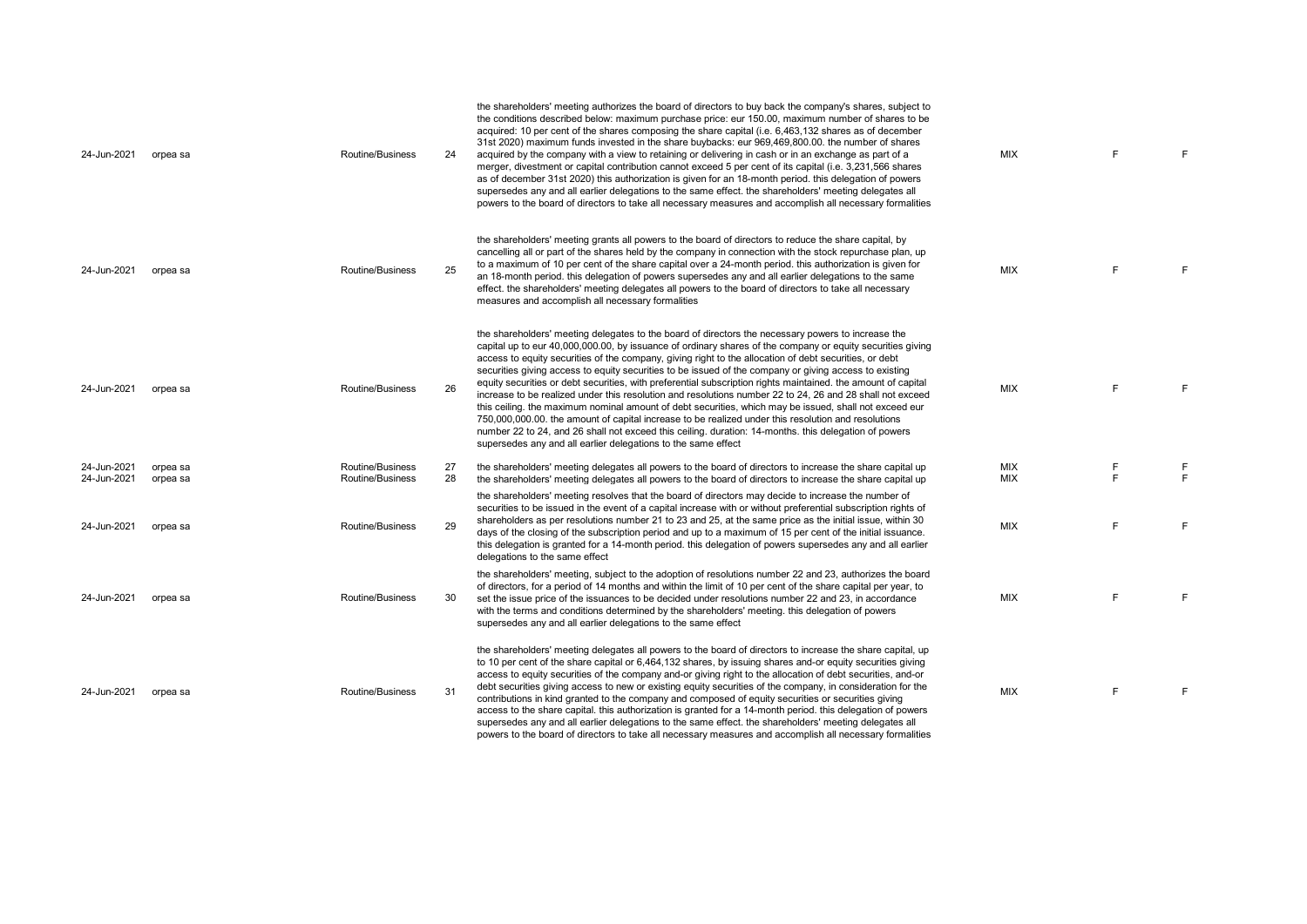| 24-Jun-2021 | orpea sa                           | Routine/Business         | 32             | the shareholders' meeting authorizes the board of directors to increase the share capital, on one or more<br>occasions, at its sole discretion, in favor of members of a company savings plan of the company and<br>french or foreign companies entering in the scope of the consolidated statement of the company, by<br>issuance of shares or securities giving access to the share capital of the company, with cancellation of<br>preferential subscription rights. this delegation is given for a 14-month period and for a nominal amount<br>that shall not exceed eur 400,000.00. this delegation of powers supersedes any and all earlier<br>delegations to the same effect, the shareholders' meeting delegates all powers to the board of directors<br>to take all necessary measures and accomplish all necessary formalities | <b>MIX</b>                    | F | F |
|-------------|------------------------------------|--------------------------|----------------|------------------------------------------------------------------------------------------------------------------------------------------------------------------------------------------------------------------------------------------------------------------------------------------------------------------------------------------------------------------------------------------------------------------------------------------------------------------------------------------------------------------------------------------------------------------------------------------------------------------------------------------------------------------------------------------------------------------------------------------------------------------------------------------------------------------------------------------|-------------------------------|---|---|
| 24-Jun-2021 | orpea sa                           | Routine/Business         | 33             | the shareholders' meeting resolves to bring the article 15.1 of the bylaws into conformity with the legal<br>and regulatory provisions                                                                                                                                                                                                                                                                                                                                                                                                                                                                                                                                                                                                                                                                                                   | MIX                           | F | F |
| 24-Jun-2021 | orpea sa                           | Routine/Business         | 34             | the shareholders' meeting decides to amend article number 24: 'competencies of the general meetings'<br>of the bylaws and article number 25: 'convening of the general meetings' of the bylaws                                                                                                                                                                                                                                                                                                                                                                                                                                                                                                                                                                                                                                           | <b>MIX</b>                    | F | F |
| 24-Jun-2021 | orpea sa                           | Routine/Business         | 35             | the shareholders' meeting resolves to bring the articles of the bylaws into conformity with the current<br>legal and regulatory reguirements, subject to the ratification of these modifications by the next<br>extraordinary shareholders' meeting. this delegation is granted for an 18-month period                                                                                                                                                                                                                                                                                                                                                                                                                                                                                                                                   | <b>MIX</b>                    | Ë | F |
| 24-Jun-2021 | orpea sa                           | Routine/Business         | 36             | the shareholders' meeting grants full powers to the bearer of an original, a copy or extract of the minutes<br>of this meeting to carry out all filings, publications and other formalities prescribed by law                                                                                                                                                                                                                                                                                                                                                                                                                                                                                                                                                                                                                            | <b>MIX</b>                    | F | F |
| 24-Jun-2021 | relo group, inc.                   | <b>Directors Related</b> | $\mathbf{1}$   | appoint a director sasada, masanori                                                                                                                                                                                                                                                                                                                                                                                                                                                                                                                                                                                                                                                                                                                                                                                                      | <b>Annual General Meeting</b> | F | E |
| 24-Jun-2021 | relo group, inc.                   | <b>Directors Related</b> | $\overline{2}$ | appoint a director nakamura, kenichi                                                                                                                                                                                                                                                                                                                                                                                                                                                                                                                                                                                                                                                                                                                                                                                                     | <b>Annual General Meeting</b> | F | F |
| 24-Jun-2021 | relo group, inc.                   | <b>Directors Related</b> | 3              | appoint a director kadota, yasushi                                                                                                                                                                                                                                                                                                                                                                                                                                                                                                                                                                                                                                                                                                                                                                                                       | <b>Annual General Meeting</b> | F | E |
| 24-Jun-2021 | relo group, inc.                   | <b>Directors Related</b> | $\overline{4}$ | appoint a director koshinaga, kenji                                                                                                                                                                                                                                                                                                                                                                                                                                                                                                                                                                                                                                                                                                                                                                                                      | Annual General Meeting        | F | F |
| 24-Jun-2021 | relo group, inc.                   | <b>Directors Related</b> | 5              | appoint a director kawano, takeshi                                                                                                                                                                                                                                                                                                                                                                                                                                                                                                                                                                                                                                                                                                                                                                                                       | <b>Annual General Meeting</b> | F | E |
| 24-Jun-2021 | relo group, inc.                   | <b>Directors Related</b> | 6              | appoint a director koyama, katsuhiko                                                                                                                                                                                                                                                                                                                                                                                                                                                                                                                                                                                                                                                                                                                                                                                                     | <b>Annual General Meeting</b> | F | F |
| 24-Jun-2021 | relo group, inc.                   | <b>Directors Related</b> | $\overline{7}$ | appoint a director onogi, takashi                                                                                                                                                                                                                                                                                                                                                                                                                                                                                                                                                                                                                                                                                                                                                                                                        | <b>Annual General Meeting</b> | F | F |
| 24-Jun-2021 | relo group, inc.                   | <b>Directors Related</b> | 8              | appoint a director udagawa, kazuya                                                                                                                                                                                                                                                                                                                                                                                                                                                                                                                                                                                                                                                                                                                                                                                                       | <b>Annual General Meeting</b> | F | E |
| 24-Jun-2021 | relo group, inc.                   | Routine/Business         | 9              | appoint a corporate auditor iwai, masayuki                                                                                                                                                                                                                                                                                                                                                                                                                                                                                                                                                                                                                                                                                                                                                                                               | <b>Annual General Meeting</b> | F | F |
| 24-Jun-2021 | relo group, inc.                   | Non-Salary Comp.         | 10             | approve details of compensation as stock options for corporate officers                                                                                                                                                                                                                                                                                                                                                                                                                                                                                                                                                                                                                                                                                                                                                                  | <b>Annual General Meeting</b> | F | E |
| 24-Jun-2021 | screen holdings co., ltd.          | Non-Salary Comp.         | $\overline{2}$ | approve appropriation of surplus                                                                                                                                                                                                                                                                                                                                                                                                                                                                                                                                                                                                                                                                                                                                                                                                         | <b>Annual General Meeting</b> | F | F |
| 24-Jun-2021 | screen holdings co., ltd.          | <b>Directors Related</b> | 3              |                                                                                                                                                                                                                                                                                                                                                                                                                                                                                                                                                                                                                                                                                                                                                                                                                                          | <b>Annual General Meeting</b> | F | E |
|             |                                    |                          |                | appoint a director kakiuchi, eiji                                                                                                                                                                                                                                                                                                                                                                                                                                                                                                                                                                                                                                                                                                                                                                                                        |                               | F | F |
| 24-Jun-2021 | screen holdings co., ltd.          | <b>Directors Related</b> | $\overline{4}$ | appoint a director hiroe, toshio                                                                                                                                                                                                                                                                                                                                                                                                                                                                                                                                                                                                                                                                                                                                                                                                         | <b>Annual General Meeting</b> |   |   |
| 24-Jun-2021 | screen holdings co., ltd.          | <b>Directors Related</b> | 5              | appoint a director kondo, yoichi                                                                                                                                                                                                                                                                                                                                                                                                                                                                                                                                                                                                                                                                                                                                                                                                         | <b>Annual General Meeting</b> | F | F |
| 24-Jun-2021 | screen holdings co., ltd.          | Directors Related        | 6              | appoint a director ando, kimito                                                                                                                                                                                                                                                                                                                                                                                                                                                                                                                                                                                                                                                                                                                                                                                                          | <b>Annual General Meeting</b> | F | E |
| 24-Jun-2021 | screen holdings co., ltd.          | <b>Directors Related</b> | $\overline{7}$ | appoint a director saito, shigeru                                                                                                                                                                                                                                                                                                                                                                                                                                                                                                                                                                                                                                                                                                                                                                                                        | <b>Annual General Meeting</b> | F | F |
| 24-Jun-2021 | screen holdings co., ltd.          | <b>Directors Related</b> | 8              | appoint a director yoda, makoto                                                                                                                                                                                                                                                                                                                                                                                                                                                                                                                                                                                                                                                                                                                                                                                                          | <b>Annual General Meeting</b> | F | E |
| 24-Jun-2021 | screen holdings co., ltd.          | <b>Directors Related</b> | 9              | appoint a director takasu, hidemi                                                                                                                                                                                                                                                                                                                                                                                                                                                                                                                                                                                                                                                                                                                                                                                                        | <b>Annual General Meeting</b> | F | F |
| 24-Jun-2021 | screen holdings co., ltd.          | Directors Related        | 10             | appoint a director okudaira, hiroko                                                                                                                                                                                                                                                                                                                                                                                                                                                                                                                                                                                                                                                                                                                                                                                                      | <b>Annual General Meeting</b> | F | F |
| 24-Jun-2021 | screen holdings co., ltd.          | Non-Salary Comp.         | 11             | approve details of the stock compensation to be received by directors                                                                                                                                                                                                                                                                                                                                                                                                                                                                                                                                                                                                                                                                                                                                                                    | <b>Annual General Meeting</b> | F | E |
| 25-Jun-2021 | penta-ocean construction co., ltd. | Non-Salary Comp.         | $\overline{2}$ | approve appropriation of surplus                                                                                                                                                                                                                                                                                                                                                                                                                                                                                                                                                                                                                                                                                                                                                                                                         | <b>Annual General Meeting</b> | F | E |
| 25-Jun-2021 | penta-ocean construction co., ltd. | <b>Directors Related</b> | 3              | appoint a director shimizu, takuzo                                                                                                                                                                                                                                                                                                                                                                                                                                                                                                                                                                                                                                                                                                                                                                                                       | <b>Annual General Meeting</b> | F | F |
| 25-Jun-2021 | penta-ocean construction co., Itd. | <b>Directors Related</b> | $\overline{4}$ | appoint a director ueda, kazuya                                                                                                                                                                                                                                                                                                                                                                                                                                                                                                                                                                                                                                                                                                                                                                                                          | <b>Annual General Meeting</b> | F | E |
| 25-Jun-2021 | penta-ocean construction co., ltd. | <b>Directors Related</b> | 5              | appoint a director noguchi, tetsushi                                                                                                                                                                                                                                                                                                                                                                                                                                                                                                                                                                                                                                                                                                                                                                                                     | <b>Annual General Meeting</b> | F | F |
| 25-Jun-2021 | penta-ocean construction co., ltd. | <b>Directors Related</b> | 6              | appoint a director watanabe, hiroshi                                                                                                                                                                                                                                                                                                                                                                                                                                                                                                                                                                                                                                                                                                                                                                                                     | <b>Annual General Meeting</b> | F | F |
| 25-Jun-2021 | penta-ocean construction co., Itd. | <b>Directors Related</b> | $\overline{7}$ | appoint a director katsumura, junji                                                                                                                                                                                                                                                                                                                                                                                                                                                                                                                                                                                                                                                                                                                                                                                                      | <b>Annual General Meeting</b> | F | F |
| 25-Jun-2021 | penta-ocean construction co., ltd. | <b>Directors Related</b> | 8              | appoint a director yamashita, tomoyuki                                                                                                                                                                                                                                                                                                                                                                                                                                                                                                                                                                                                                                                                                                                                                                                                   | <b>Annual General Meeting</b> | F | E |
| 25-Jun-2021 | penta-ocean construction co., ltd. | <b>Directors Related</b> | 9              | appoint a director kawashima, yasuhiro                                                                                                                                                                                                                                                                                                                                                                                                                                                                                                                                                                                                                                                                                                                                                                                                   | <b>Annual General Meeting</b> | Ë | F |
| 25-Jun-2021 | penta-ocean construction co., Itd. | <b>Directors Related</b> | 10             | appoint a director takahashi, hidenori                                                                                                                                                                                                                                                                                                                                                                                                                                                                                                                                                                                                                                                                                                                                                                                                   | <b>Annual General Meeting</b> | F | F |
| 25-Jun-2021 | penta-ocean construction co., ltd. | <b>Directors Related</b> | 11             | appoint a director nakano, hokuto                                                                                                                                                                                                                                                                                                                                                                                                                                                                                                                                                                                                                                                                                                                                                                                                        | Annual General Meeting        | F | F |
| 25-Jun-2021 | penta-ocean construction co., Itd. | Routine/Business         | 12             | appoint a corporate auditor inatomi, michio                                                                                                                                                                                                                                                                                                                                                                                                                                                                                                                                                                                                                                                                                                                                                                                              | Annual General Meeting        | F | E |
| 25-Jun-2021 | penta-ocean construction co., ltd. | Non-Salary Comp.         | 13             | approve details of the compensation to be received by directors                                                                                                                                                                                                                                                                                                                                                                                                                                                                                                                                                                                                                                                                                                                                                                          | <b>Annual General Meeting</b> | F | E |
| 25-Jun-2021 | penta-ocean construction co., ltd. | Non-Salary Comp.         | 14             | approve details of the performance-based stock compensation to be received by directors                                                                                                                                                                                                                                                                                                                                                                                                                                                                                                                                                                                                                                                                                                                                                  | <b>Annual General Meeting</b> | F | F |
| 25-Jun-2021 | sumitomo metal mining co., ltd.    | Non-Salary Comp.         | $\overline{2}$ | approve appropriation of surplus                                                                                                                                                                                                                                                                                                                                                                                                                                                                                                                                                                                                                                                                                                                                                                                                         | <b>Annual General Meeting</b> | F | E |
| 25-Jun-2021 | sumitomo metal mining co., ltd.    | <b>Directors Related</b> | 4              | appoint a director nakazato, yoshiaki                                                                                                                                                                                                                                                                                                                                                                                                                                                                                                                                                                                                                                                                                                                                                                                                    | <b>Annual General Meeting</b> | F | F |
| 25-Jun-2021 | sumitomo metal mining co., ltd.    | <b>Directors Related</b> | 5              | appoint a director nozaki, akira                                                                                                                                                                                                                                                                                                                                                                                                                                                                                                                                                                                                                                                                                                                                                                                                         | <b>Annual General Meeting</b> | F | E |
| 25-Jun-2021 | sumitomo metal mining co., ltd.    | <b>Directors Related</b> | 6              | appoint a director matsumoto, nobuhiro                                                                                                                                                                                                                                                                                                                                                                                                                                                                                                                                                                                                                                                                                                                                                                                                   | <b>Annual General Meeting</b> | F | F |
| 25-Jun-2021 | sumitomo metal mining co., ltd.    | Directors Related        | $\overline{7}$ | appoint a director higo, toru                                                                                                                                                                                                                                                                                                                                                                                                                                                                                                                                                                                                                                                                                                                                                                                                            | <b>Annual General Meeting</b> | F | F |
| 25-Jun-2021 | sumitomo metal mining co., ltd.    | <b>Directors Related</b> | 8              |                                                                                                                                                                                                                                                                                                                                                                                                                                                                                                                                                                                                                                                                                                                                                                                                                                          | <b>Annual General Meeting</b> | F | E |
| 25-Jun-2021 | sumitomo metal mining co., ltd.    | <b>Directors Related</b> | 9              | appoint a director kanayama, takahiro                                                                                                                                                                                                                                                                                                                                                                                                                                                                                                                                                                                                                                                                                                                                                                                                    | <b>Annual General Meeting</b> | Ë | F |
| 25-Jun-2021 |                                    | <b>Directors Related</b> | 10             | appoint a director nakano, kazuhisa                                                                                                                                                                                                                                                                                                                                                                                                                                                                                                                                                                                                                                                                                                                                                                                                      |                               | F | F |
|             | sumitomo metal mining co., ltd.    |                          |                | appoint a director ishii, taeko                                                                                                                                                                                                                                                                                                                                                                                                                                                                                                                                                                                                                                                                                                                                                                                                          | <b>Annual General Meeting</b> | F | N |
| 25-Jun-2021 | sumitomo metal mining co., ltd.    | <b>Directors Related</b> | 11<br>12       | appoint a director kinoshita, manabu                                                                                                                                                                                                                                                                                                                                                                                                                                                                                                                                                                                                                                                                                                                                                                                                     | Annual General Meeting        |   | E |
| 25-Jun-2021 | sumitomo metal mining co., ltd.    | Routine/Business         |                | appoint a corporate auditor imai, koji                                                                                                                                                                                                                                                                                                                                                                                                                                                                                                                                                                                                                                                                                                                                                                                                   | <b>Annual General Meeting</b> |   |   |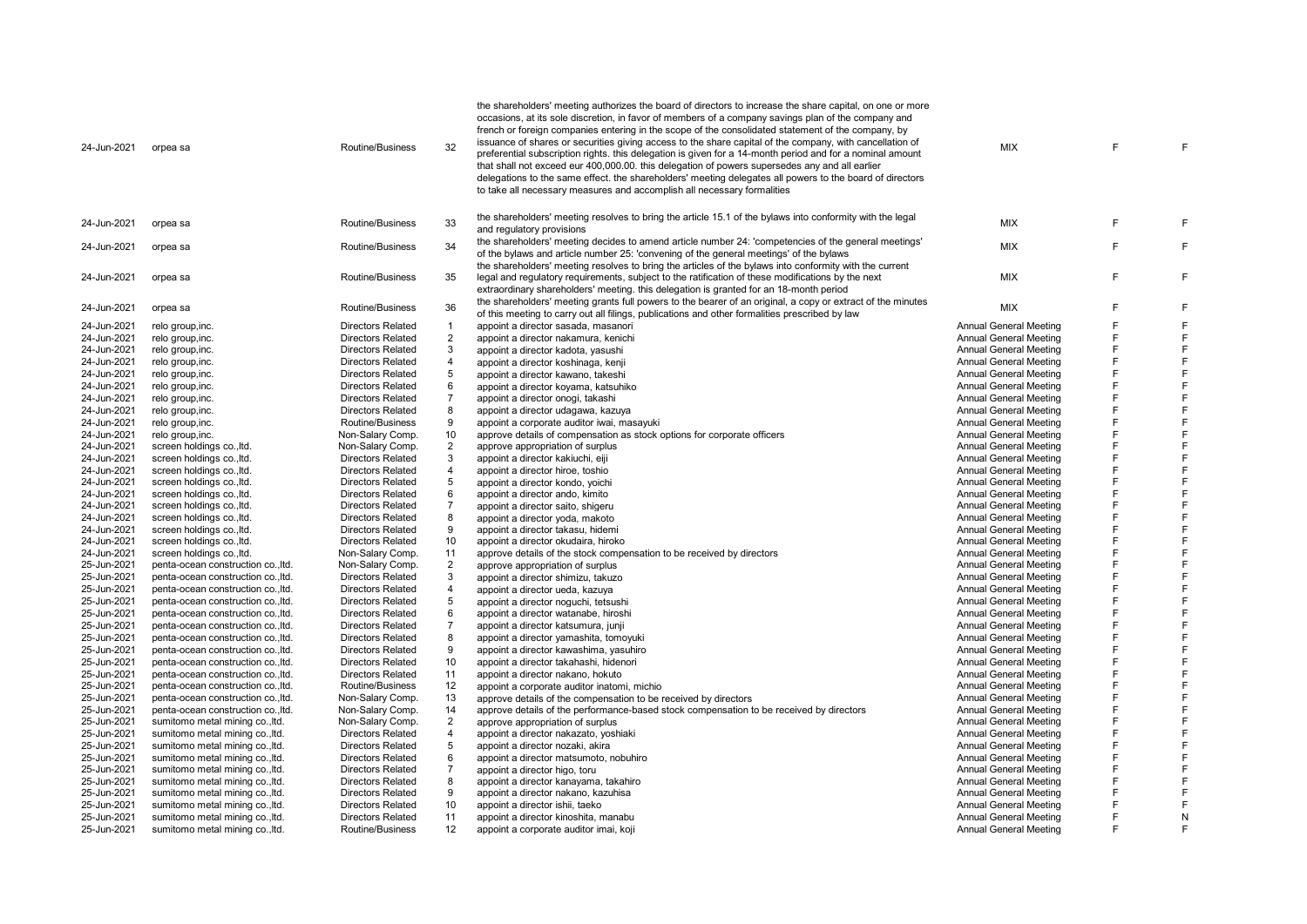| 25-Jun-2021 | sumitomo metal mining co., ltd.    | Routine/Business         | 13             | appoint a corporate auditor wakamatsu, shoji                                                             | Annual General Meeting        |   |   |
|-------------|------------------------------------|--------------------------|----------------|----------------------------------------------------------------------------------------------------------|-------------------------------|---|---|
| 25-Jun-2021 | sumitomo metal mining co., ltd.    | Non-Salary Comp.         | 3              | amend articles to: eliminate the articles related to counselors and/or advisors, approve minor revisions | Annual General Meeting        |   |   |
| 25-Jun-2021 | sumitomo metal mining co., ltd.    | Non-Salary Comp.         | 15             | approve payment of bonuses to directors                                                                  | <b>Annual General Meeting</b> | E |   |
| 25-Jun-2021 | sumitomo metal mining co., Itd.    | <b>Routine/Business</b>  | 14             | appoint a substitute corporate auditor mishina, kazuhiro                                                 | Annual General Meeting        | E |   |
| 25-Jun-2021 | sumitomo electric industries, ltd. | Non-Salary Comp.         | $\overline{2}$ | approve appropriation of surplus                                                                         | Annual General Meeting        | E |   |
| 25-Jun-2021 | sumitomo electric industries. Itd. | <b>Directors Related</b> | 3              | appoint a director matsumoto, masayoshi                                                                  | Annual General Meeting        | F |   |
| 25-Jun-2021 | sumitomo electric industries, td.  | <b>Directors Related</b> | $\overline{4}$ | appoint a director inoue, osamu                                                                          | <b>Annual General Meeting</b> | F |   |
| 25-Jun-2021 | sumitomo electric industries, ltd. | <b>Directors Related</b> | 5              | appoint a director nishida, mitsuo                                                                       | <b>Annual General Meeting</b> | E |   |
| 25-Jun-2021 | sumitomo electric industries, ltd. | <b>Directors Related</b> | 6              | appoint a director kasui, yoshitomo                                                                      | <b>Annual General Meeting</b> | E |   |
| 25-Jun-2021 | sumitomo electric industries, ltd. | <b>Directors Related</b> | $\overline{7}$ | appoint a director nishimura, akira                                                                      | <b>Annual General Meeting</b> | E |   |
| 25-Jun-2021 | sumitomo electric industries. Itd. | <b>Directors Related</b> | 8              | appoint a director hato, hideo                                                                           | Annual General Meeting        | E |   |
| 25-Jun-2021 | sumitomo electric industries, ltd. | <b>Directors Related</b> | 9              | appoint a director shirayama, masaki                                                                     | <b>Annual General Meeting</b> | F |   |
| 25-Jun-2021 | sumitomo electric industries, ltd. | <b>Directors Related</b> | 10             | appoint a director kobayashi, nobuyuki                                                                   | <b>Annual General Meeting</b> | E |   |
| 25-Jun-2021 | sumitomo electric industries, td.  | <b>Directors Related</b> | 11             | appoint a director sato, hiroshi                                                                         | <b>Annual General Meeting</b> | E |   |
| 25-Jun-2021 | sumitomo electric industries, ltd. | <b>Directors Related</b> | 12             | appoint a director tsuchiya, michihiro                                                                   | Annual General Meeting        | E |   |
| 25-Jun-2021 | sumitomo electric industries, ltd. | <b>Directors Related</b> | 13             | appoint a director christina ahmadjian                                                                   | <b>Annual General Meeting</b> | F |   |
| 25-Jun-2021 | sumitomo electric industries, ltd. | <b>Directors Related</b> | 14             | appoint a director miyata, yasuhiro                                                                      | <b>Annual General Meeting</b> | E |   |
| 25-Jun-2021 | sumitomo electric industries, ltd. | <b>Directors Related</b> | 15             | appoint a director sahashi, toshiyuki                                                                    | Annual General Meeting        | E |   |
| 25-Jun-2021 | sumitomo electric industries, ltd. | <b>Directors Related</b> | 16             | appoint a director watanabe, katsuaki                                                                    | <b>Annual General Meeting</b> | F |   |
| 25-Jun-2021 | sumitomo electric industries, ltd. | <b>Directors Related</b> | 17             | appoint a director horiba, atsushi                                                                       | Annual General Meeting        | E |   |
| 25-Jun-2021 | sumitomo electric industries, ltd. | Routine/Business         | 18             | appoint a corporate auditor kijima, tatsuo                                                               | <b>Annual General Meeting</b> | E |   |
| 25-Jun-2021 | sumitomo electric industries, ltd. | Non-Salary Comp.         | 20             | approve details of the compensation to be received by directors                                          | <b>Annual General Meeting</b> | E |   |
| 25-Jun-2021 | sumitomo electric industries, ltd. | Non-Salary Comp.         | 21             | approve details of the compensation to be received by corporate auditors                                 | <b>Annual General Meeting</b> | E |   |
| 25-Jun-2021 | sumitomo electric industries, ltd. | Non-Salary Comp.         | 19             | approve payment of bonuses to directors                                                                  | Annual General Meeting        | F |   |
| 25-Jun-2021 | takuma co., Itd.                   | Non-Salary Comp.         | $\overline{2}$ | approve appropriation of surplus                                                                         | <b>Annual General Meeting</b> | E |   |
| 25-Jun-2021 | takuma co., Itd.                   | <b>Directors Related</b> | 3              | appoint a director who is not audit and supervisory committee member nanjo, hiroaki                      | <b>Annual General Meeting</b> | E | F |
| 25-Jun-2021 | takuma co., Itd.                   | <b>Directors Related</b> | $\overline{4}$ | appoint a director who is not audit and supervisory committee member nishiyama, tsuyohito                | <b>Annual General Meeting</b> | E |   |
| 25-Jun-2021 | takuma co., Itd.                   | <b>Directors Related</b> | 5              | appoint a director who is not audit and supervisory committee member takeguchi, hideki                   | <b>Annual General Meeting</b> | E |   |
| 25-Jun-2021 | takuma co., Itd.                   | <b>Directors Related</b> | 6              | appoint a director who is not audit and supervisory committee member tanaka, koji                        | <b>Annual General Meeting</b> | E |   |
| 25-Jun-2021 | takuma co., Itd.                   | <b>Directors Related</b> | $\overline{7}$ | appoint a director who is not audit and supervisory committee member hamada, kunio                       | <b>Annual General Meeting</b> | F |   |
| 25-Jun-2021 | takuma coltd.                      | <b>Directors Related</b> | 8              | appoint a director who is not audit and supervisory committee member oishi, hiroshi                      | Annual General Meeting        | E |   |
| 25-Jun-2021 | takuma co., Itd.                   | <b>Directors Related</b> | 9              | appoint a director who is audit and supervisory committee member masuqi, keizo                           | <b>Annual General Meeting</b> | E |   |
| 25-Jun-2021 | takuma co., Itd.                   | <b>Directors Related</b> | 10             | appoint a director who is audit and supervisory committee member fujita, tomomi                          | <b>Annual General Meeting</b> | E |   |
| 25-Jun-2021 | ckd corporation                    | <b>Directors Related</b> | $\overline{2}$ | appoint a director kajimoto, kazunori                                                                    | <b>Annual General Meeting</b> | E |   |
| 25-Jun-2021 | ckd corporation                    | <b>Directors Related</b> | 3              | appoint a director okuoka, katsuhito                                                                     | <b>Annual General Meeting</b> | F |   |
| 25-Jun-2021 | ckd corporation                    | <b>Directors Related</b> | $\overline{4}$ | appoint a director hayashida, katsunori                                                                  | Annual General Meeting        | E |   |
| 25-Jun-2021 | ckd corporation                    | <b>Directors Related</b> | 5              | appoint a director yuhara, shinji                                                                        | Annual General Meeting        | E |   |
| 25-Jun-2021 | ckd corporation                    | <b>Directors Related</b> | 6              | appoint a director asai, noriko                                                                          | <b>Annual General Meeting</b> | F |   |
| 25-Jun-2021 | ckd corporation                    | <b>Directors Related</b> | $\overline{7}$ | appoint a director uemura, kazumasa                                                                      | Annual General Meeting        | E |   |
| 25-Jun-2021 | ckd corporation                    | <b>Directors Related</b> | 8              | appoint a director stefan sacre                                                                          | Annual General Meeting        | E |   |
| 25-Jun-2021 | fuji electric co., Itd.            | <b>Directors Related</b> | $\overline{2}$ | appoint a director kitazawa, michihiro                                                                   | <b>Annual General Meeting</b> | E |   |
| 25-Jun-2021 | fuji electric co., Itd.            | <b>Directors Related</b> | 3              | appoint a director sugai, kenzo                                                                          | <b>Annual General Meeting</b> | F |   |
| 25-Jun-2021 | fuji electric co., Itd.            | <b>Directors Related</b> | $\overline{4}$ | appoint a director abe, michio                                                                           | Annual General Meeting        | E |   |
| 25-Jun-2021 | fuji electric co., Itd.            | <b>Directors Related</b> | 5              | appoint a director tomotaka, masatsugu                                                                   | <b>Annual General Meeting</b> | E |   |
| 25-Jun-2021 | fuji electric co., Itd.            | <b>Directors Related</b> | 6              | appoint a director arai, junichi                                                                         | <b>Annual General Meeting</b> | F | F |
| 25-Jun-2021 | fuji electric co., ltd.            | <b>Directors Related</b> | $\overline{7}$ | appoint a director kondo, shiro                                                                          | <b>Annual General Meeting</b> | E |   |
| 25-Jun-2021 | fuji electric co., Itd.            | <b>Directors Related</b> | 8              | appoint a director tamba, toshihito                                                                      | <b>Annual General Meeting</b> | E |   |
| 25-Jun-2021 | fuji electric co., Itd.            | <b>Directors Related</b> | 9              | appoint a director tachikawa, naoomi                                                                     | <b>Annual General Meeting</b> | E |   |
| 25-Jun-2021 | fuji electric co., Itd.            | <b>Directors Related</b> | 10             | appoint a director hayashi, yoshitsugu                                                                   | <b>Annual General Meeting</b> | F |   |
| 25-Jun-2021 | rohm company limited               | Non-Salary Comp.         | $\overline{2}$ | approve appropriation of surplus                                                                         | <b>Annual General Meeting</b> | E |   |
| 25-Jun-2021 | rohm company limited               | <b>Directors Related</b> | 3              | appoint a director who is not audit and supervisory committee member matsumoto, isao                     | <b>Annual General Meeting</b> | E |   |
| 25-Jun-2021 | rohm company limited               | <b>Directors Related</b> | $\overline{4}$ | appoint a director who is not audit and supervisory committee member azuma, katsumi                      | <b>Annual General Meeting</b> | F |   |
| 25-Jun-2021 | rohm company limited               | <b>Directors Related</b> | 5              | appoint a director who is not audit and supervisory committee member tateishi, tetsuo                    | <b>Annual General Meeting</b> | E |   |
| 25-Jun-2021 | rohm company limited               | <b>Directors Related</b> | 6              | appoint a director who is not audit and supervisory committee member ino, kazuhide                       | <b>Annual General Meeting</b> | E |   |
| 25-Jun-2021 | rohm company limited               | <b>Directors Related</b> | $\overline{7}$ | appoint a director who is not audit and supervisory committee member yamamoto, koji                      | <b>Annual General Meeting</b> | E |   |
| 25-Jun-2021 | rohm company limited               | <b>Directors Related</b> | 8              | appoint a director who is not audit and supervisory committee member nagumo, tadanobu                    | <b>Annual General Meeting</b> | E |   |
| 25-Jun-2021 | rohm company limited               | <b>Directors Related</b> | 9              | appoint a director who is audit and supervisory committee member yamazaki, masahiko                      | Annual General Meeting        | E |   |
| 25-Jun-2021 | rohm company limited               | <b>Directors Related</b> | 10             | appoint a director who is audit and supervisory committee member nii, hiroyuki                           | Annual General Meeting        | E |   |
| 25-Jun-2021 | rohm company limited               | <b>Directors Related</b> | 11             | appoint a director who is audit and supervisory committee member chimori, hidero                         | <b>Annual General Meeting</b> | F |   |
| 25-Jun-2021 | rohm company limited               | <b>Directors Related</b> | 12             | appoint a director who is audit and supervisory committee member miyabayashi, toshiro                    | <b>Annual General Meeting</b> | E | F |
| 25-Jun-2021 | rohm company limited               | <b>Directors Related</b> | 13             | appoint a director who is audit and supervisory committee member tanaka, kumiko                          | <b>Annual General Meeting</b> | E | F |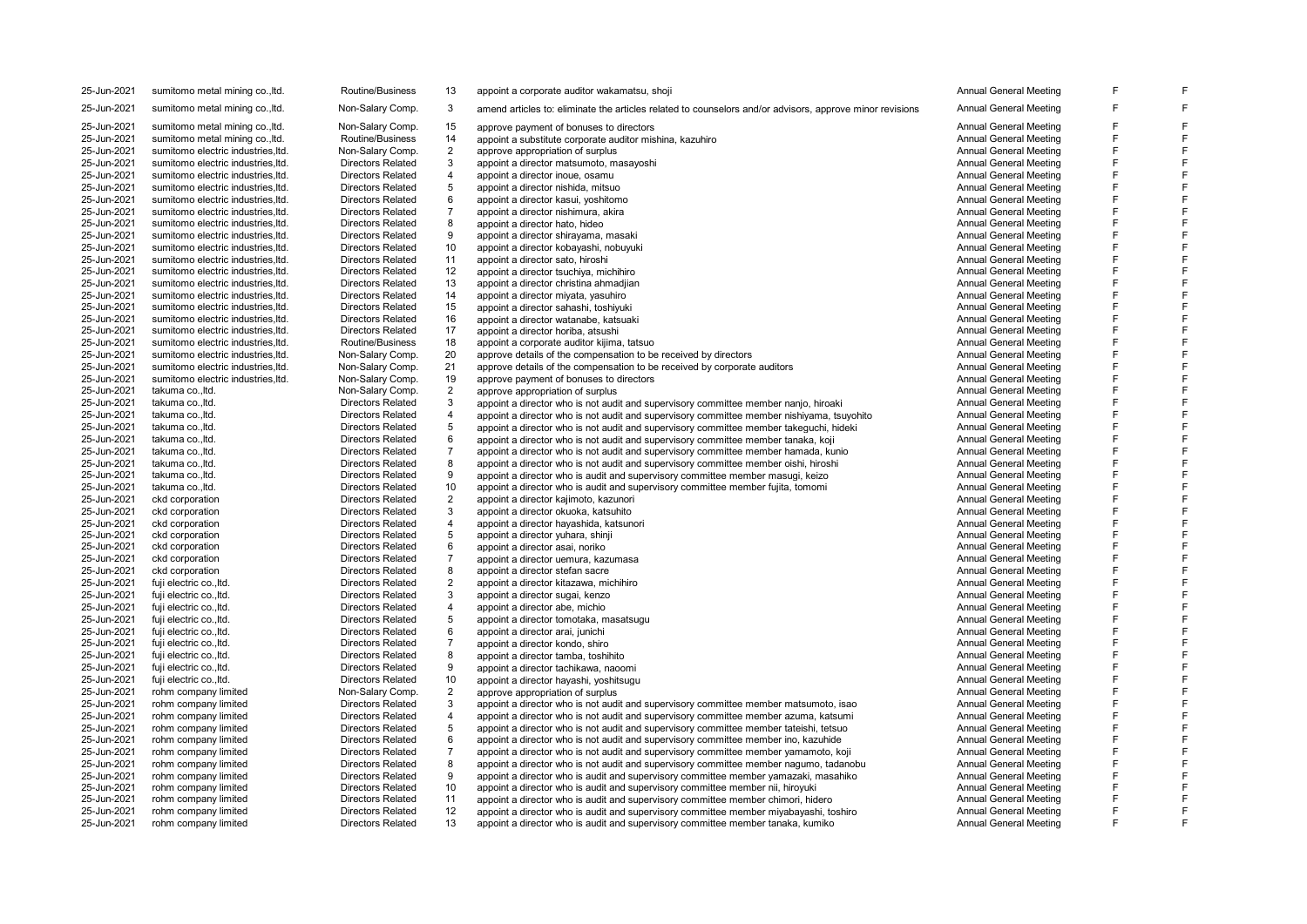| 25-Jun-2021 | suzuki motor corporation | Non-Salary Comp.         | $\overline{2}$ | approve appropriation of surplus                                                                                                                         | <b>Annual General Meeting</b> | F |   |
|-------------|--------------------------|--------------------------|----------------|----------------------------------------------------------------------------------------------------------------------------------------------------------|-------------------------------|---|---|
| 25-Jun-2021 | suzuki motor corporation | <b>Directors Related</b> | 3              | appoint a director suzuki, toshihiro                                                                                                                     | <b>Annual General Meeting</b> | E |   |
| 25-Jun-2021 | suzuki motor corporation | <b>Directors Related</b> | 4              | appoint a director honda, osamu                                                                                                                          | <b>Annual General Meeting</b> | F |   |
| 25-Jun-2021 | suzuki motor corporation | <b>Directors Related</b> | 5              | appoint a director nagao, masahiko                                                                                                                       | Annual General Meeting        | F |   |
| 25-Jun-2021 | suzuki motor corporation | <b>Directors Related</b> | 6              | appoint a director suzuki, toshiaki                                                                                                                      | Annual General Meeting        | F |   |
| 25-Jun-2021 | suzuki motor corporation | <b>Directors Related</b> | $\overline{7}$ | appoint a director saito, kinji                                                                                                                          | <b>Annual General Meeting</b> | F |   |
| 25-Jun-2021 | suzuki motor corporation | <b>Directors Related</b> | 8              | appoint a director yamashita, yukihiro                                                                                                                   | <b>Annual General Meeting</b> | F |   |
| 25-Jun-2021 | suzuki motor corporation | <b>Directors Related</b> | 9              | appoint a director kawamura, osamu                                                                                                                       | <b>Annual General Meeting</b> | E |   |
| 25-Jun-2021 | suzuki motor corporation | <b>Directors Related</b> | 10             | appoint a director domichi, hideaki                                                                                                                      | <b>Annual General Meeting</b> | F |   |
| 25-Jun-2021 | suzuki motor corporation | <b>Directors Related</b> | 11             | appoint a director kato, yuriko                                                                                                                          | <b>Annual General Meeting</b> | E |   |
| 25-Jun-2021 | suzuki motor corporation | Routine/Business         | 12             | appoint a corporate auditor toyoda, taisuke                                                                                                              | Annual General Meeting        | F |   |
| 25-Jun-2021 | shimadzu corporation     | Non-Salary Comp.         | $\overline{2}$ | approve appropriation of surplus                                                                                                                         | <b>Annual General Meeting</b> | E |   |
| 25-Jun-2021 | shimadzu corporation     | <b>Directors Related</b> | 3              | appoint a director nakamoto, akira                                                                                                                       | <b>Annual General Meeting</b> | E |   |
| 25-Jun-2021 | shimadzu corporation     | <b>Directors Related</b> | 4              | appoint a director ueda, teruhisa                                                                                                                        | Annual General Meeting        | F |   |
| 25-Jun-2021 | shimadzu corporation     | <b>Directors Related</b> | 5              | appoint a director miura, yasuo                                                                                                                          | <b>Annual General Meeting</b> | F |   |
| 25-Jun-2021 | shimadzu corporation     | <b>Directors Related</b> | 6              | appoint a director kitaoka, mitsuo                                                                                                                       | <b>Annual General Meeting</b> | F |   |
| 25-Jun-2021 | shimadzu corporation     | <b>Directors Related</b> | $\overline{7}$ | appoint a director yamamoto, yasunori                                                                                                                    | <b>Annual General Meeting</b> | F |   |
| 25-Jun-2021 | shimadzu corporation     | <b>Directors Related</b> | 8              | appoint a director wada, hiroko                                                                                                                          | <b>Annual General Meeting</b> | F |   |
| 25-Jun-2021 | shimadzu corporation     | <b>Directors Related</b> | 9              | appoint a director hanai, nobuo                                                                                                                          | Annual General Meeting        | F |   |
| 25-Jun-2021 | shimadzu corporation     | <b>Directors Related</b> | 10             | appoint a director nakanishi, yoshiyuki                                                                                                                  | Annual General Meeting        | E |   |
| 25-Jun-2021 | shimadzu corporation     | Routine/Business         | 11             | appoint a corporate auditor fujii, hiroyuki                                                                                                              | <b>Annual General Meeting</b> | F |   |
| 25-Jun-2021 | orix corporation         | <b>Directors Related</b> | 10             | appoint a director michael cusumano                                                                                                                      | Annual General Meeting        | F |   |
| 25-Jun-2021 | orix corporation         | <b>Directors Related</b> | 11             | appoint a director akiyama, sakie                                                                                                                        | Annual General Meeting        | E |   |
| 25-Jun-2021 | orix corporation         | <b>Directors Related</b> | 12             | appoint a director watanabe, hiroshi                                                                                                                     | Annual General Meeting        | F |   |
| 25-Jun-2021 | orix corporation         | <b>Directors Related</b> | 13             | appoint a director sekine, aiko                                                                                                                          | Annual General Meeting        | F |   |
| 25-Jun-2021 | orix corporation         | <b>Directors Related</b> | 14             | appoint a director hodo, chikatomo                                                                                                                       | <b>Annual General Meeting</b> | E |   |
| 25-Jun-2021 | orix corporation         | <b>Directors Related</b> | 3              | appoint a director inoue, makoto                                                                                                                         | Annual General Meeting        | E |   |
| 25-Jun-2021 | orix corporation         | <b>Directors Related</b> | 4              | appoint a director irie, shuji                                                                                                                           | Annual General Meeting        | E |   |
| 25-Jun-2021 | orix corporation         | <b>Directors Related</b> | 5              | appoint a director taniquchi, shoji                                                                                                                      | Annual General Meeting        | E |   |
| 25-Jun-2021 | orix corporation         | <b>Directors Related</b> | 6              | appoint a director matsuzaki, satoru                                                                                                                     | <b>Annual General Meeting</b> | E |   |
| 25-Jun-2021 | orix corporation         | <b>Directors Related</b> | $\overline{7}$ | appoint a director suzuki, yoshiteru                                                                                                                     | Annual General Meeting        | F |   |
| 25-Jun-2021 | orix corporation         | <b>Directors Related</b> | 8              | appoint a director stan koyanagi                                                                                                                         | <b>Annual General Meeting</b> | F |   |
| 25-Jun-2021 | orix corporation         | <b>Directors Related</b> | 9              | appoint a director takenaka, heizo                                                                                                                       | <b>Annual General Meeting</b> | F |   |
| 25-Jun-2021 | orix corporation         | Routine/Business         | $\overline{2}$ | amend articles to: amend business lines                                                                                                                  | Annual General Meeting        | F |   |
| 25-Jun-2021 | t&d holdings, inc.       | Non-Salary Comp.         | $\overline{2}$ | approve appropriation of surplus                                                                                                                         | <b>Annual General Meeting</b> | F |   |
| 25-Jun-2021 | t&d holdings, inc.       | Routine/Business         | 10             | appoint a substitute director who is audit and supervisory committee member shimma, yuichiro                                                             | <b>Annual General Meeting</b> | E |   |
| 25-Jun-2021 | t&d holdings, inc.       | <b>Directors Related</b> | 3              | appoint a director who is not audit and supervisory committee member uehara, hirohisa                                                                    | <b>Annual General Meeting</b> | F |   |
| 25-Jun-2021 | t&d holdings, inc.       | <b>Directors Related</b> | 4              | appoint a director who is not audit and supervisory committee member morinaka, kanaya                                                                    | <b>Annual General Meeting</b> | F |   |
| 25-Jun-2021 | t&d holdings, inc.       | <b>Directors Related</b> | 5              | appoint a director who is not audit and supervisory committee member nagata, mitsuhiro                                                                   | <b>Annual General Meeting</b> | E |   |
| 25-Jun-2021 | t&d holdings, inc.       | <b>Directors Related</b> | 6              | appoint a director who is not audit and supervisory committee member ogo, naoki                                                                          | <b>Annual General Meeting</b> | F |   |
| 25-Jun-2021 | t&d holdings, inc.       | <b>Directors Related</b> | $\overline{7}$ | appoint a director who is not audit and supervisory committee member watanabe, kensaku                                                                   | Annual General Meeting        | F |   |
| 25-Jun-2021 | t&d holdings, inc.       | <b>Directors Related</b> | 8              | appoint a director who is not audit and supervisory committee member soejima, naoki                                                                      | <b>Annual General Meeting</b> | E |   |
| 25-Jun-2021 | t&d holdings, inc.       | <b>Directors Related</b> | 9              | appoint a director who is not audit and supervisory committee member kitahara, mutsuro                                                                   | Annual General Meeting        | E |   |
| 25-Jun-2021 | fuso chemical co., Itd.  | Non-Salary Comp.         | $\overline{2}$ | approve appropriation of surplus                                                                                                                         | <b>Annual General Meeting</b> | E |   |
| 25-Jun-2021 | fuso chemical co., ltd.  | <b>Directors Related</b> | 3              | appoint a director who is not audit and supervisory committee member fujioka, misako                                                                     | <b>Annual General Meeting</b> | F |   |
| 25-Jun-2021 | fuso chemical co., ltd.  | <b>Directors Related</b> | 4              | appoint a director who is not audit and supervisory committee member sugita, shinichi                                                                    | <b>Annual General Meeting</b> | E |   |
| 25-Jun-2021 | fuso chemical co., Itd.  | <b>Directors Related</b> | 5              | appoint a director who is not audit and supervisory committee member masauji, haruo                                                                      | Annual General Meeting        | F |   |
| 25-Jun-2021 | fuso chemical co., ltd.  | <b>Directors Related</b> | 6              | appoint a director who is not audit and supervisory committee member tanimura, takashi                                                                   | Annual General Meeting        | E |   |
| 25-Jun-2021 | fuso chemical co., Itd.  | <b>Directors Related</b> | 7              | appoint a director who is not audit and supervisory committee member sugimoto, motoki                                                                    | Annual General Meeting        | E |   |
| 25-Jun-2021 | fuso chemical co., Itd.  | <b>Directors Related</b> | 8              | appoint a director who is not audit and supervisory committee member fujioka, atsushi                                                                    | Annual General Meeting        | F |   |
| 25-Jun-2021 | fuso chemical co., Itd.  | <b>Directors Related</b> | 9              | appoint a director who is audit and supervisory committee member hirata, fumiaki                                                                         | Annual General Meeting        | F |   |
| 25-Jun-2021 | bureau veritas sa        | Routine/Business         | $\overline{7}$ | the shareholders' meeting, after having reviewed the reports of the board of directors and the auditors,                                                 | MIX                           | E |   |
|             |                          |                          |                | the shareholders' meeting, after having reviewed the reports of the board of directors and the auditors,                                                 |                               |   |   |
| 25-Jun-2021 | bureau veritas sa        | Routine/Business         | 8              | approves the consolidated financial statements for said financial year, as presented to the meeting,<br>showing earnings amounting to eur 138,900,000.00 | <b>MIX</b>                    | E | F |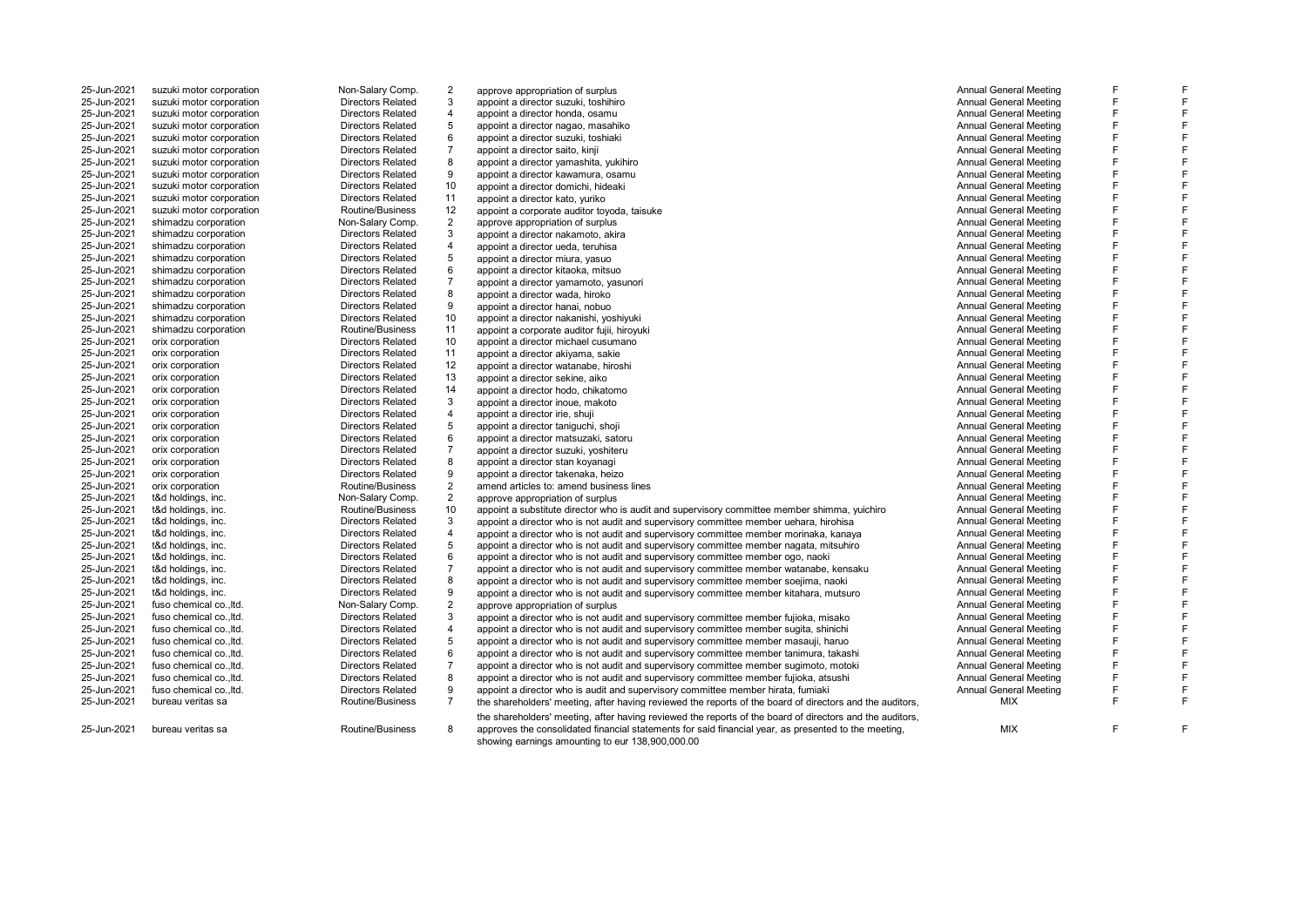| 25-Jun-2021                | bureau veritas sa                      | Routine/Business                     | 9                | allocation of earnings: origin earnings: eur 63,524,466.48 legal reserve: eur (1,585,24) following this<br>allocation, the legal reserve account, which previously amounted to eur 5,425,115.86, will show a new<br>balance of eur 5,426,701.10 representing 10 per cent of the share capital. distributable income: eur<br>63,522,881.24 other reserves: eur 1,137,341,005.78 allocation dividend: eur 162,801,033.12 the<br>shareholders will be granted a dividend of eur 0.36 per share, that will be eligible for the 40 per cent<br>deduction provided by the french general tax code. this dividend will be paid on july 7th 2021. as required<br>by law, it is reminded that, for the last three financial years, the dividends were paid as follows: eur 0.56<br>per share for fiscal years 2017 and 2018, no dividend was paid for fiscal year 2019 | MIX                      | F |        |
|----------------------------|----------------------------------------|--------------------------------------|------------------|---------------------------------------------------------------------------------------------------------------------------------------------------------------------------------------------------------------------------------------------------------------------------------------------------------------------------------------------------------------------------------------------------------------------------------------------------------------------------------------------------------------------------------------------------------------------------------------------------------------------------------------------------------------------------------------------------------------------------------------------------------------------------------------------------------------------------------------------------------------|--------------------------|---|--------|
| 25-Jun-2021                | bureau veritas sa                      | Routine/Business                     | 10 <sup>10</sup> | the shareholders' meeting, after reviewing the special report of the auditors on agreements governed by<br>article I.225-38 of the french commercial code, approves said report and takes notice that no new<br>agreement and not approved by the shareholders' meeting as referred to therein has been authorized for<br>said fiscal year                                                                                                                                                                                                                                                                                                                                                                                                                                                                                                                    | <b>MIX</b>               | F | F      |
| 25-Jun-2021                | bureau veritas sa                      | Routine/Business                     | 11               | the shareholders' meeting renews the appointment of ms ana giros calpe as director for a 4-year period,                                                                                                                                                                                                                                                                                                                                                                                                                                                                                                                                                                                                                                                                                                                                                       | MIX                      | E |        |
| 25-Jun-2021                | bureau veritas sa                      | Routine/Business                     | 12               | the shareholders' meeting renews the appointment of ms lucia sinapi- thomas as director for a 4-year<br>the shareholders' meeting renews the appointment of mr andre francois-poncet as director for a 4-year                                                                                                                                                                                                                                                                                                                                                                                                                                                                                                                                                                                                                                                 | MIX                      | F |        |
| 25-Jun-2021                | bureau veritas sa                      | Routine/Business                     | 13               | period, i.e. until the shareholders' meeting called to rule on the financial statements for the 2024 fiscal<br>year                                                                                                                                                                                                                                                                                                                                                                                                                                                                                                                                                                                                                                                                                                                                           | <b>MIX</b>               | E | E      |
| 25-Jun-2021                | bureau veritas sa                      | Routine/Business                     | 14               | the shareholders' meeting renews the appointment of mr jerome michiels as director for a 4-year period,<br>i.e. until the shareholders' meeting called to rule on the financial statements for the 2024 fiscal year                                                                                                                                                                                                                                                                                                                                                                                                                                                                                                                                                                                                                                           | <b>MIX</b>               | F | F      |
| 25-Jun-2021                | bureau veritas sa                      | Routine/Business                     | 15               | the shareholders' meeting appoints as director, ms julie avrane-chopard, to replace ms ieda gomes yell<br>for a 4-year period, i.e. until the shareholders' meeting called to rule on the financial statements for the<br>2024 fiscal year                                                                                                                                                                                                                                                                                                                                                                                                                                                                                                                                                                                                                    | <b>MIX</b>               | F | F      |
| 25-Jun-2021<br>25-Jun-2021 | bureau veritas sa<br>bureau veritas sa | Routine/Business<br>Routine/Business | 16<br>17         | the shareholders' meeting ratifies the appointment of ms christine anglade-pirzadeh as a director, to<br>the shareholders' meeting approves the information regarding the compensation of the corporate officers                                                                                                                                                                                                                                                                                                                                                                                                                                                                                                                                                                                                                                              | <b>MIX</b><br><b>MIX</b> |   | F<br>F |
| 25-Jun-2021                | bureau veritas sa                      | Routine/Business                     | 18               | the shareholders' meeting approves the fixed, variable and one-off components of the total compensation<br>as well as the benefits or perks paid and awarded to mr aldo cardoso, as chairman of the board of<br>directors for the 2020 fiscal year                                                                                                                                                                                                                                                                                                                                                                                                                                                                                                                                                                                                            | MIX                      | F | F      |
| 25-Jun-2021                | bureau veritas sa                      | Routine/Business                     | 19               | the shareholders' meeting approves the fixed, variable and one-off components of the total compensation<br>as well as the benefits or perks paid and awarded to mr didier michaud-daniel, as managing director for<br>the 2020 fiscal year                                                                                                                                                                                                                                                                                                                                                                                                                                                                                                                                                                                                                    | <b>MIX</b>               | F | N      |
| 25-Jun-2021                | bureau veritas sa                      | Routine/Business                     | 20               | the shareholders' meeting approves the compensation policy of the directors                                                                                                                                                                                                                                                                                                                                                                                                                                                                                                                                                                                                                                                                                                                                                                                   | MIX                      |   | F      |
| 25-Jun-2021                | bureau veritas sa                      | Routine/Business                     | 21               | the shareholders' meeting approves the compensation policy of the chairman of the board of directors                                                                                                                                                                                                                                                                                                                                                                                                                                                                                                                                                                                                                                                                                                                                                          | <b>MIX</b>               |   | F      |
| 25-Jun-2021                | bureau veritas sa                      | Routine/Business                     | 22               | the shareholders' meeting approves the compensation policy of the managing director                                                                                                                                                                                                                                                                                                                                                                                                                                                                                                                                                                                                                                                                                                                                                                           | <b>MIX</b>               | F | F      |
| 25-Jun-2021                | bureau veritas sa                      | Routine/Business                     | 23               | the shareholders' meeting authorizes the board of directors to buy back the company's shares, subject to<br>the conditions described below: maximum purchase price: eur 45.00, maximum number of ordinary<br>shares to be acquired: 10 per cent of the shares composing the share capital (i.e. 45,222,509 shares<br>composing the share capital as of december 31st 2020), maximum funds invested in the share<br>buybacks: eur 2,035,012,905.00. this authorization is given for an 18-month period. this authorization<br>supersedes the fraction unused of the authorization granted by the shareholders' meeting of june 26th<br>2020in its resolution number 15, the shareholders' meeting delegates all powers to the board of directors<br>to take all necessary measures and accomplish all necessary formalities                                    | MIX                      |   |        |
| 25-Jun-2021                | bureau veritas sa                      | Routine/Business                     | 24               | the shareholders' meeting decides that the overall nominal amount pertaining to: - the capital increases<br>to be carried out with the use of the delegations given by resolutions number 19, 21 to 24, 26 and 29<br>shall not exceed eur 21,600,000.00, - the capital increases, with cancellation of preferential subscription<br>rights to be carried out with the use of the delegations given by resolutions number 21 to 24, 26 and 29<br>shall not exceed eur 5.400,000,00, - the issuances of debt securities to be carried out with the use of the<br>delegations given by resolutions number 19, 21 to 24, 26 and 29 shall not exceed eur 1,000,000,000.00<br>this authorization is given for a 26-month period. this delegation of powers supersedes any and all earlier<br>delegations to the same effect                                         | MIX                      | F | F      |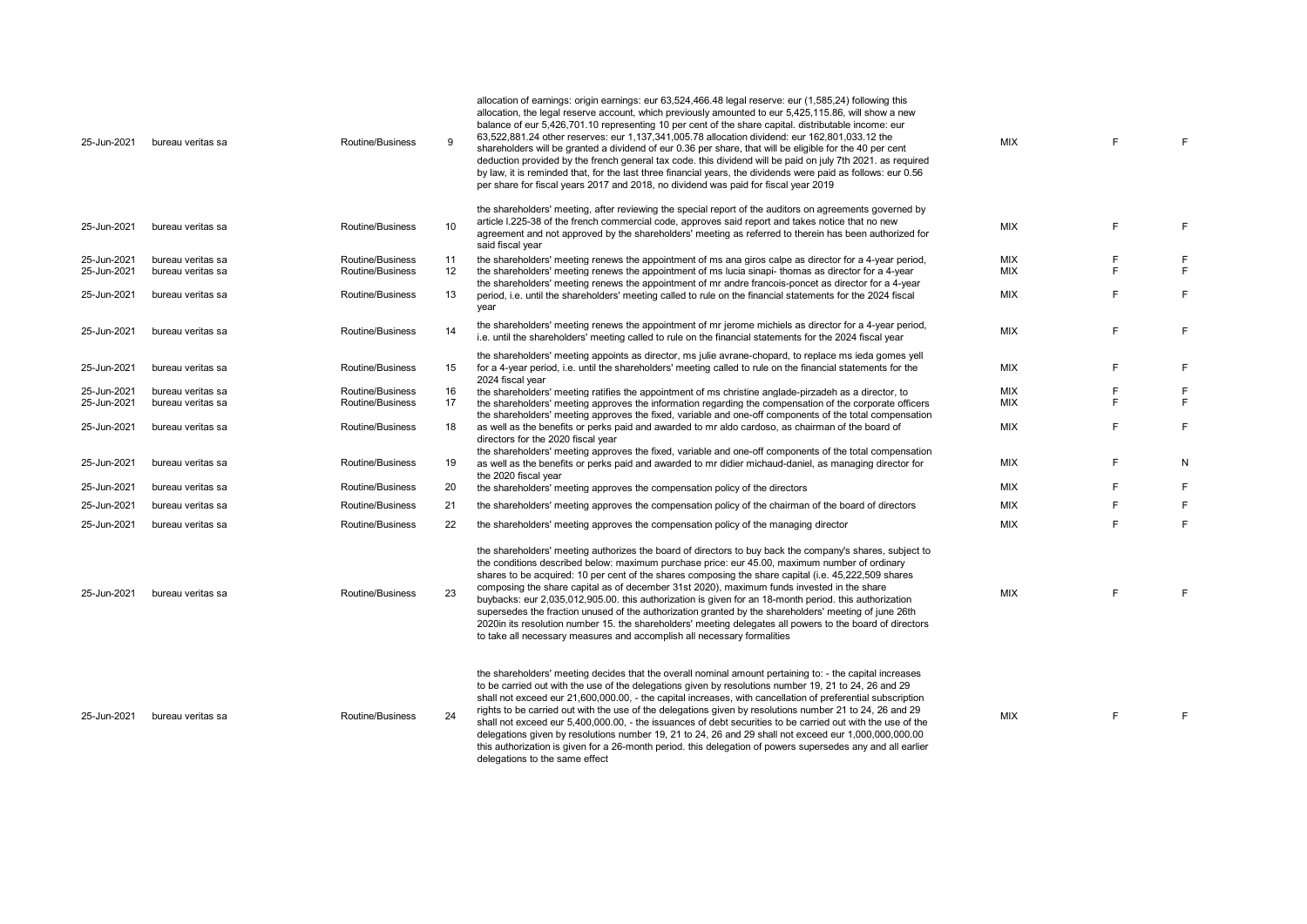| 25-Jun-2021                | bureau veritas sa                      | Routine/Business                     | 25       | the shareholders' meeting delegates to the board of directors the necessary powers to increase the<br>capital, up to eur 16,200,000.00, by issuance, with preferential subscription rights maintained, of ordinary<br>shares, equity securities or debt securities giving access to other existing equity securities or to be<br>issued by the company parent company or subsidiaries, the issuance of preference shares and securities<br>giving access to preference shares is excluded. the maximum nominal amount of debt securities which<br>may be issued shall not exceed eur 1,000,000,000.00. this authorization is granted for a 26-month<br>period, this authorization supersedes the fraction unused of the authorization granted by the<br>shareholders' meeting of may 14th 2019 in its resolution number 12, the shareholders' meeting delegates<br>all powers to the board of directors to take all necessary measures and accomplish all necessary<br>formalities | <b>MIX</b> | E      | F       |
|----------------------------|----------------------------------------|--------------------------------------|----------|------------------------------------------------------------------------------------------------------------------------------------------------------------------------------------------------------------------------------------------------------------------------------------------------------------------------------------------------------------------------------------------------------------------------------------------------------------------------------------------------------------------------------------------------------------------------------------------------------------------------------------------------------------------------------------------------------------------------------------------------------------------------------------------------------------------------------------------------------------------------------------------------------------------------------------------------------------------------------------|------------|--------|---------|
| 25-Jun-2021                | bureau veritas sa                      | Routine/Business                     | 26       | the shareholders' meeting delegates to the board of directors all powers in order to increase the share<br>capital, up to eur 16,200,000.00, by way of capitalizing reserves, profits, premiums or other means,<br>provided that such capitalization is allowed by law and under the bylaws, by issuing bonus shares or<br>raising the par value of existing shares, or by a combination of both methods. this authorization is<br>granted for a 26-month period. this authorization supersedes the fraction unused of the authorization<br>granted by the shareholders' meeting of may 14th 2019 in its resolution number 13. the shareholders'<br>meeting delegates all powers to the board of directors to take all necessary measures and accomplish all<br>necessary formalities                                                                                                                                                                                              | <b>MIX</b> | E      | F       |
| 25-Jun-2021                | bureau veritas sa                      | Routine/Business                     | 27       | the shareholders' meeting delegates all powers to the board of directors to increase the share capital, up<br>to 10 per cent of the share capital, by issuing ordinary shares or securities giving access to the share<br>capital, in consideration for the contributions in kind granted to the company and composed of capital<br>securities or securities giving access to share capital. the maximum nominal amount of debt securities<br>which may be issued shall not exceed eur 1,000,000,000.00. this authorization is granted for a 26-month<br>period. this authorization supersedes the fraction unused of the authorization granted by the<br>shareholders' meeting of may 14th 2019 in its resolution number 14, the shareholders' meeting delegates<br>all powers to the board of directors to take all necessary measures and accomplish all necessary<br>formalities                                                                                               | MIX        | F      | F       |
| 25-Jun-2021                | bureau veritas sa                      | Routine/Business                     | 28       | the shareholders' meeting delegates all powers to the board of directors to increase the share capital, up<br>to eur 5,400,000.00, by issuing ordinary shares or securities giving access to the share capital, in<br>consideration for contributions of securities granted to the company in the scope of a public exchange<br>offer initiated by the company the maximum nominal amount of debt securities which may be issued shall<br>not exceed eur 1,000,000,000.00. this authorization is granted for a 26-month period. this authorization<br>supersedes the fraction unused of the authorization granted by the shareholders' meeting of may 14th<br>2019 in its resolution number 15, the shareholders' meeting delegates all powers to the board of directors<br>to take all necessary measures and accomplish all necessary formalities                                                                                                                                | <b>MIX</b> | E      | F.      |
| 25-Jun-2021<br>25-Jun-2021 | bureau veritas sa<br>bureau veritas sa | Routine/Business<br>Routine/Business | 29<br>30 | the shareholders' meeting delegates all powers to the board of directors to increase the share capital up<br>the shareholders' meeting delegates all powers to the board of directors to increase the share capital up                                                                                                                                                                                                                                                                                                                                                                                                                                                                                                                                                                                                                                                                                                                                                             | MIX<br>MIX | F<br>E | F<br>F. |
| 25-Jun-2021                | bureau veritas sa                      | Routine/Business                     | 31       | the shareholders' meeting authorizes the board of directors, for a period of 12 months and within the limit<br>of 10 per cent of the share capital per year, to set the issue price of the ordinary shares and securities<br>giving access to the share capital to be issued under resolutions 23 and 24, in accordance with the terms<br>and conditions determined by the shareholders' meeting. this authorization is granted for a 26-month<br>period, this authorization supersedes the fraction unused of the authorization granted by the<br>shareholders' meeting of may 14th 2019 in its resolution number 18                                                                                                                                                                                                                                                                                                                                                              | <b>MIX</b> | E      | F       |
| 25-Jun-2021                | bureau veritas sa                      | Routine/Business                     | 32       | subject to the adoption of resolution 19 and 23 to 25, the shareholders' meeting resolves that the board<br>of directors may decide to increase the number of ordinary shares or securities giving access to the<br>share capital or securities giving right to the allocation of debt securities to be issued in the event of a<br>capital increase with or without preferential subscription right of shareholders, within 30 days of the<br>closing of the subscription period, up to a maximum of 15 per cent of the initial issue and at the same<br>price. this authorization is granted for a 26-month period. this authorization supersedes the fraction<br>unused of the authorization granted by the shareholders' meeting of may 14th 2019 in its resolution<br>number 19                                                                                                                                                                                               | MIX        | F      | F       |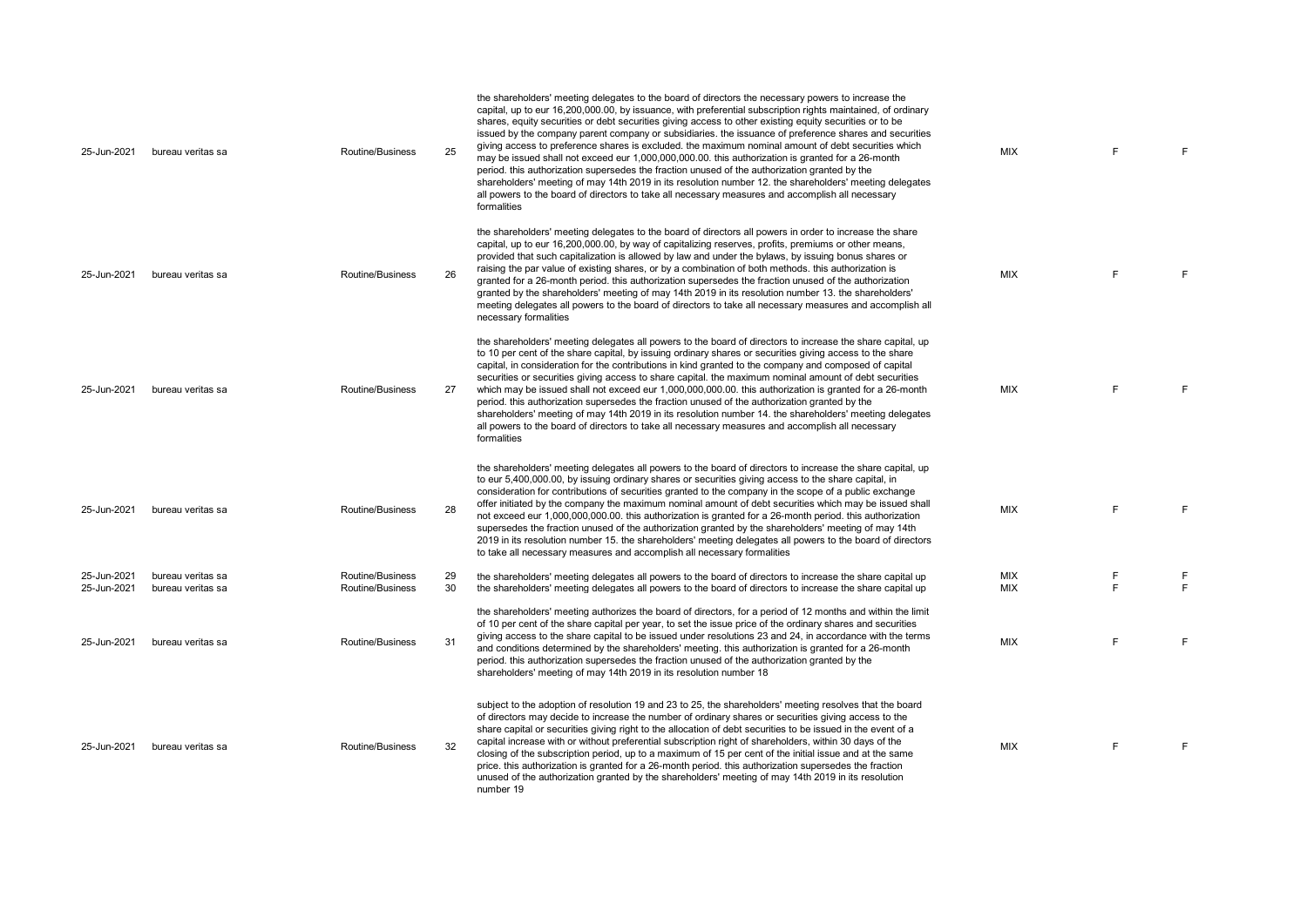| 25-Jun-2021                | bureau veritas sa                | Routine/Business                                     | 33                  | the shareholders' meeting delegates all powers to the board of directors to grant, in favor of beneficiaries<br>to be chosen among employees and managing corporate officers of the company, related companies or<br>subsidiaries, options giving the right either to subscribe for company's shares to be issued through a<br>share capital increase, or to purchase existing shares purchased by the company. provided the options<br>shall not give rights to a total number of shares, exceeding 1.5 per cent of the share capital and 0.1 per<br>cent of the share capital for corporate officers of the company. this authorization is granted for a 26-<br>month period, this authorization supersedes the fraction unused of the authorization granted by the<br>shareholders' meeting of may 14th 2019 in its resolution number 20. the shareholders' meeting delegates<br>all powers to the board of directors to take all necessary measures and accomplish all necessary<br>formalities | <b>MIX</b>                                                     | F | F           |
|----------------------------|----------------------------------|------------------------------------------------------|---------------------|-----------------------------------------------------------------------------------------------------------------------------------------------------------------------------------------------------------------------------------------------------------------------------------------------------------------------------------------------------------------------------------------------------------------------------------------------------------------------------------------------------------------------------------------------------------------------------------------------------------------------------------------------------------------------------------------------------------------------------------------------------------------------------------------------------------------------------------------------------------------------------------------------------------------------------------------------------------------------------------------------------|----------------------------------------------------------------|---|-------------|
| 25-Jun-2021                | bureau veritas sa                | Routine/Business                                     | 34                  | the shareholders' meeting authorizes the board of directors to grant, for free existing or future shares, in<br>favor of the employees or the managing corporate officers of the company, related companies or<br>subsidiaries for an amount representing 1 per cent of the share capital and 0.1 per cent for the free<br>shares allocated to the managing corporate officers. those amounts shall count against the overall value<br>set forth in resolution number 27, this authorization is granted for a 26-month period, this authorization<br>supersedes the fraction unused of the authorization granted by the shareholders' meeting of may 14th<br>2019 in its resolution number 21. the shareholders' meeting delegates all powers to the board of directors<br>to take all necessary measures and accomplish all necessary formalities                                                                                                                                                  | <b>MIX</b>                                                     | E | F           |
| 25-Jun-2021                | bureau veritas sa                | Routine/Business                                     | 35                  | the shareholders' meeting authorizes the board of directors to increase the share capital, in favor of<br>members of a company savings or related companies plan, with cancellation of preferential subscription<br>rights, by issuance of ordinary shares and-or securities giving access to the share capital. this delegation<br>is given for a 26-month period and for a nominal amount that shall not exceed 1 per cent of the share<br>capital. this authorization supersedes the fraction unused of the authorization granted by the<br>shareholders' meeting of may 14th 2019 in its resolution number 24. the shareholders' meeting delegates<br>all powers to the board of directors to take all necessary measures and accomplish all necessary<br>formalities                                                                                                                                                                                                                           | <b>MIX</b>                                                     | F | N           |
| 25-Jun-2021                | bureau veritas sa                | Routine/Business                                     | 36                  | the shareholders' meeting grants all powers to the board of directors to reduce the share capital by<br>cancelling all or part of the shares held by the company in connection with the stock repurchase plan<br>under resolution 17, up to 10 per cent of the share capital over a 24-month period. this authorization is<br>given for a 26-month period. this authorization supersedes the fraction unused of the authorization<br>granted by the shareholders' meeting of may 14th 2019 in its resolution number 23, the shareholders'<br>meeting delegates all powers to the board of directors to take all necessary measures and accomplish all<br>necessary formalities                                                                                                                                                                                                                                                                                                                      | <b>MIX</b>                                                     | F | F           |
| 25-Jun-2021                | bureau veritas sa                | Routine/Business                                     | 37                  | the shareholders' meeting decides to amend article number 10: 'identification of shareholders' of the<br>bylaws                                                                                                                                                                                                                                                                                                                                                                                                                                                                                                                                                                                                                                                                                                                                                                                                                                                                                     | <b>MIX</b>                                                     | E | F           |
| 25-Jun-2021                | bureau veritas sa                | Routine/Business                                     | 38                  | the shareholders' meeting decides to amend article number 15: 'convening and proceedings of the board<br>of directors' of the bylaws                                                                                                                                                                                                                                                                                                                                                                                                                                                                                                                                                                                                                                                                                                                                                                                                                                                                | <b>MIX</b>                                                     | F | F           |
| 25-Jun-2021                | bureau veritas sa                | Routine/Business                                     | 39                  | the shareholders' meeting decides to amend article number 17: 'chair and vice-chair of the board of<br>directors' of the bylaws                                                                                                                                                                                                                                                                                                                                                                                                                                                                                                                                                                                                                                                                                                                                                                                                                                                                     | <b>MIX</b>                                                     | F | F           |
| 25-Jun-2021                | bureau veritas sa                | Routine/Business                                     | 40                  | the shareholders' meeting decides to amend article number 19: 'executive management - the deputy                                                                                                                                                                                                                                                                                                                                                                                                                                                                                                                                                                                                                                                                                                                                                                                                                                                                                                    | MIX                                                            | F | F           |
| 25-Jun-2021                | bureau veritas sa                | Routine/Business                                     | 41                  | general management ' of the bylaws<br>the shareholders' meeting decides to amend article number 22: 'auditors' of the bylaws                                                                                                                                                                                                                                                                                                                                                                                                                                                                                                                                                                                                                                                                                                                                                                                                                                                                        | MIX                                                            | F | F.          |
| 25-Jun-2021                | bureau veritas sa                | Routine/Business                                     | 42                  | the shareholders' meeting decides to amend the following articles number 4: 'head office' of the bylaw<br>number 20 : 'compensation' of the bylaw number 21: 'non-voting directors' of the bylaw number 28:<br>'quorum- vote- number of votes' of the bylaw number 34: 'result fixation, appropriation and allocation' of<br>the bylaw                                                                                                                                                                                                                                                                                                                                                                                                                                                                                                                                                                                                                                                              | MIX                                                            | F | F           |
| 25-Jun-2021                | bureau veritas sa                | Routine/Business                                     | 43                  | the shareholders' meeting grants full powers to the bearer of an original, a copy or extract of the minutes<br>of this meeting to carry out all filings, publications and other formalities prescribed by law                                                                                                                                                                                                                                                                                                                                                                                                                                                                                                                                                                                                                                                                                                                                                                                       | <b>MIX</b>                                                     | F | F           |
| 25-Jun-2021                | air water inc.                   | <b>Directors Related</b>                             | 2                   | appoint a director toyoda, masahiro                                                                                                                                                                                                                                                                                                                                                                                                                                                                                                                                                                                                                                                                                                                                                                                                                                                                                                                                                                 | <b>Annual General Meeting</b>                                  | F | F           |
| 25-Jun-2021                | air water inc.                   | <b>Directors Related</b>                             | 3                   | appoint a director toyoda, kikuo                                                                                                                                                                                                                                                                                                                                                                                                                                                                                                                                                                                                                                                                                                                                                                                                                                                                                                                                                                    | <b>Annual General Meeting</b>                                  | F | $\mathsf F$ |
| 25-Jun-2021                | air water inc.                   | <b>Directors Related</b>                             | 4                   | appoint a director imai, yasuo                                                                                                                                                                                                                                                                                                                                                                                                                                                                                                                                                                                                                                                                                                                                                                                                                                                                                                                                                                      | Annual General Meeting                                         | F | F           |
| 25-Jun-2021                | air water inc.                   | <b>Directors Related</b>                             | 5                   | appoint a director shirai, kiyoshi                                                                                                                                                                                                                                                                                                                                                                                                                                                                                                                                                                                                                                                                                                                                                                                                                                                                                                                                                                  | Annual General Meeting                                         | F | F           |
| 25-Jun-2021<br>25-Jun-2021 | air water inc.<br>air water inc. | <b>Directors Related</b><br><b>Directors Related</b> | 6<br>$\overline{7}$ | appoint a director machida, masato                                                                                                                                                                                                                                                                                                                                                                                                                                                                                                                                                                                                                                                                                                                                                                                                                                                                                                                                                                  | <b>Annual General Meeting</b><br><b>Annual General Meeting</b> | F | F<br>E      |
|                            |                                  |                                                      |                     | appoint a director karato, yu                                                                                                                                                                                                                                                                                                                                                                                                                                                                                                                                                                                                                                                                                                                                                                                                                                                                                                                                                                       |                                                                |   |             |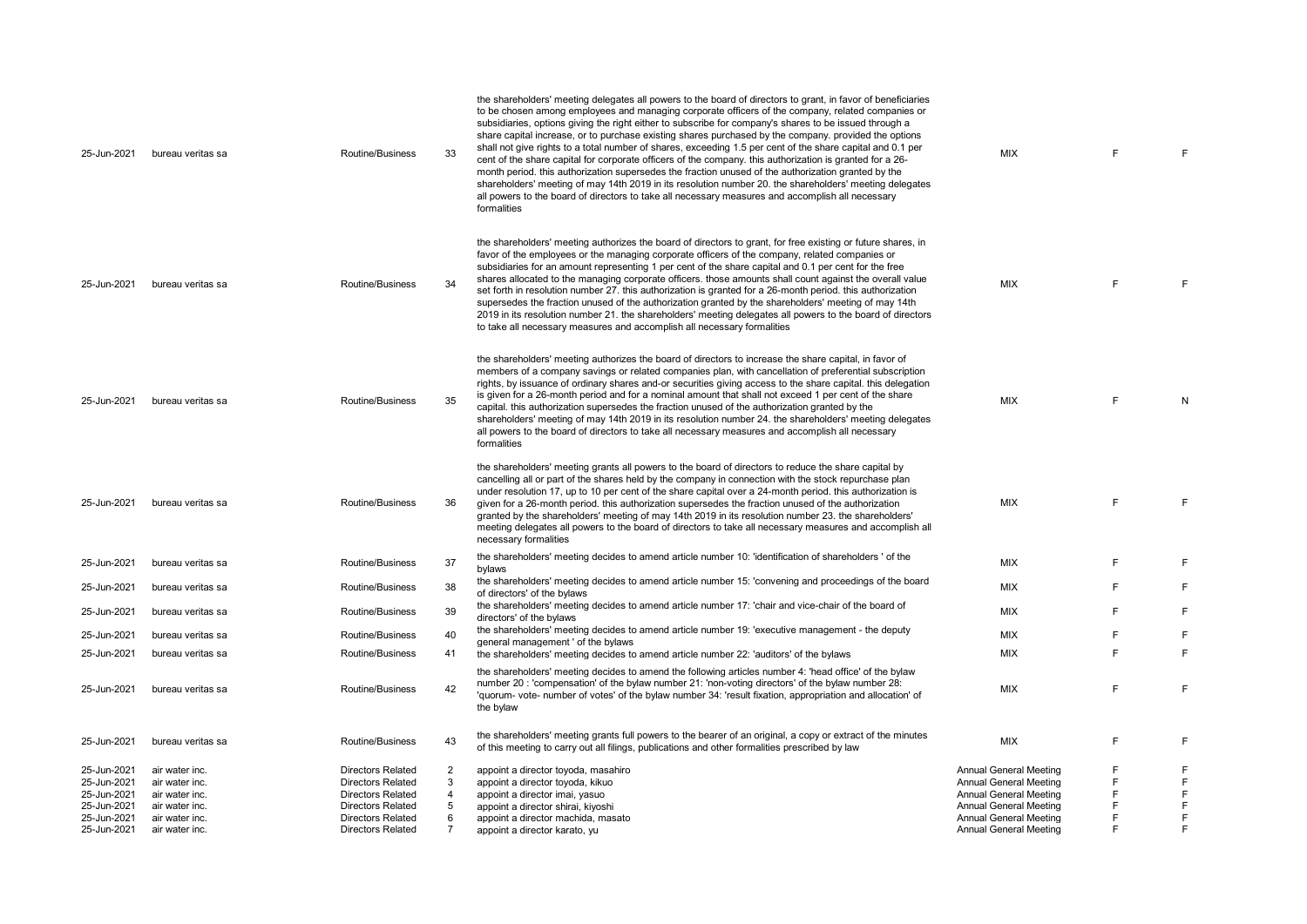| 25-Jun-2021 | air water inc.                           | <b>Directors Related</b> | 8              | appoint a director sakamoto, yukiko                                                                        | <b>Annual General Meeting</b> | F |  |
|-------------|------------------------------------------|--------------------------|----------------|------------------------------------------------------------------------------------------------------------|-------------------------------|---|--|
| 25-Jun-2021 | air water inc.                           | <b>Directors Related</b> | 9              | appoint a director shimizu, isamu                                                                          | Annual General Meeting        | F |  |
| 25-Jun-2021 | air water inc.                           | <b>Directors Related</b> | 10             | appoint a director matsui, takao                                                                           | <b>Annual General Meeting</b> | F |  |
| 26-Jun-2021 | round one corporation                    | Non-Salary Comp.         | $\mathbf{1}$   | approve appropriation of surplus                                                                           | Annual General Meeting        | F |  |
| 26-Jun-2021 | round one corporation                    | <b>Directors Related</b> | 2              | appoint a director sugino, masahiko                                                                        | <b>Annual General Meeting</b> | F |  |
| 26-Jun-2021 | round one corporation                    | <b>Directors Related</b> | 3              | appoint a director sasae, shinji                                                                           | Annual General Meeting        | F |  |
| 26-Jun-2021 | round one corporation                    | <b>Directors Related</b> | 4              | appoint a director nishimura, naoto                                                                        | <b>Annual General Meeting</b> | F |  |
| 26-Jun-2021 | round one corporation                    | <b>Directors Related</b> | 5              | appoint a director inagaki, takahiro                                                                       | <b>Annual General Meeting</b> | F |  |
| 26-Jun-2021 | round one corporation                    | <b>Directors Related</b> | 6              | appoint a director kawaguchi, hidetsugu                                                                    | <b>Annual General Meeting</b> | F |  |
| 26-Jun-2021 | round one corporation                    | <b>Directors Related</b> | $\overline{7}$ | appoint a director teramoto, toshitaka                                                                     | <b>Annual General Meeting</b> | F |  |
| 26-Jun-2021 | round one corporation                    | <b>Directors Related</b> | 8              | appoint a director futagami, tatsuhiro                                                                     | Annual General Meeting        | F |  |
| 26-Jun-2021 | round one corporation                    | <b>Directors Related</b> | 9              | appoint a director kawabata, kazuyuki                                                                      | <b>Annual General Meeting</b> | F |  |
| 26-Jun-2021 | round one corporation                    | <b>Directors Related</b> | 10             | appoint a director okamoto, jun                                                                            | <b>Annual General Meeting</b> | F |  |
| 26-Jun-2021 | round one corporation                    | <b>Directors Related</b> | 11             | appoint a director tsuzuruki, tomoko                                                                       | <b>Annual General Meeting</b> | F |  |
| 26-Jun-2021 | round one corporation                    | <b>Directors Related</b> | 12             |                                                                                                            | <b>Annual General Meeting</b> | F |  |
|             |                                          |                          |                | appoint a director takaguchi, ayako                                                                        |                               | F |  |
| 26-Jun-2021 | round one corporation                    | Routine/Business         | 13             | appoint a substitute corporate auditor shimizu, hideki                                                     | Annual General Meeting        | F |  |
| 26-Jun-2021 | round one corporation                    | Routine/Business         | 14             | appoint a substitute corporate auditor sugo, arata                                                         | <b>Annual General Meeting</b> | F |  |
| 26-Jun-2021 | ut group co., ltd.                       | <b>Directors Related</b> | $\overline{2}$ | appoint a director wakayama, yoichi                                                                        | Annual General Meeting        |   |  |
| 26-Jun-2021 | ut group co., ltd.                       | <b>Directors Related</b> | 3              | appoint a director watanabe, yuji                                                                          | <b>Annual General Meeting</b> | F |  |
| 26-Jun-2021 | ut group co., Itd.                       | <b>Directors Related</b> | $\overline{4}$ | appoint a director sotomura, manabu                                                                        | <b>Annual General Meeting</b> | F |  |
| 26-Jun-2021 | ut group co., ltd.                       | <b>Directors Related</b> | 5              | appoint a director hachimine, noboru                                                                       | <b>Annual General Meeting</b> | F |  |
| 26-Jun-2021 | ut group co., Itd.                       | <b>Directors Related</b> | 6              | appoint a director yoshimatsu, tetsuro                                                                     | <b>Annual General Meeting</b> | F |  |
| 26-Jun-2021 | ut group co., ltd.                       | <b>Directors Related</b> | $\overline{7}$ | appoint a director igaki, taisuke                                                                          | <b>Annual General Meeting</b> | F |  |
| 26-Jun-2021 | ut group co., Itd.                       | <b>Directors Related</b> | 8              | appoint a director sasaki, hiroko                                                                          | Annual General Meeting        | F |  |
| 26-Jun-2021 | ut group co., Itd.                       | Routine/Business         | 9              | appoint a corporate auditor fukumori, masahito                                                             | <b>Annual General Meeting</b> | F |  |
| 28-Jun-2021 | hitachi construction machinery co., Itd. | <b>Directors Related</b> | $\overline{2}$ | appoint a director oka, toshiko                                                                            | <b>Annual General Meeting</b> | F |  |
| 28-Jun-2021 | hitachi construction machinery co., Itd. | <b>Directors Related</b> | 3              | appoint a director okuhara, kazushige                                                                      | Annual General Meeting        | F |  |
| 28-Jun-2021 | hitachi construction machinery co., Itd. | <b>Directors Related</b> | $\overline{4}$ | appoint a director kikuchi, maoko                                                                          | <b>Annual General Meeting</b> | F |  |
| 28-Jun-2021 | hitachi construction machinery co., Itd. | <b>Directors Related</b> | 5              | appoint a director toyama, haruyuki                                                                        | <b>Annual General Meeting</b> | F |  |
| 28-Jun-2021 | hitachi construction machinery co., Itd. | <b>Directors Related</b> | 6              | appoint a director katsurayama, tetsuo                                                                     | <b>Annual General Meeting</b> | F |  |
| 28-Jun-2021 | hitachi construction machinery co., Itd. | <b>Directors Related</b> | $\overline{7}$ | appoint a director shiojima, keiichiro                                                                     | <b>Annual General Meeting</b> | F |  |
| 28-Jun-2021 | hitachi construction machinery co., Itd. | <b>Directors Related</b> | 8              |                                                                                                            | <b>Annual General Meeting</b> | F |  |
|             |                                          |                          |                | appoint a director takahashi, hideaki                                                                      |                               | F |  |
| 28-Jun-2021 | hitachi construction machinery co., Itd. | <b>Directors Related</b> | 9              | appoint a director tabuchi, michifumi                                                                      | <b>Annual General Meeting</b> |   |  |
| 28-Jun-2021 | hitachi construction machinery co., Itd. | <b>Directors Related</b> | 10             | appoint a director hirano, kotaro                                                                          | Annual General Meeting        | F |  |
| 28-Jun-2021 | hitachi construction machinery co., Itd. | <b>Directors Related</b> | 11             | appoint a director hosoya, yoshinori                                                                       | <b>Annual General Meeting</b> | F |  |
| 28-Jun-2021 | red electrica corporacion, sa            | Non-Salary Comp.         | $\overline{2}$ | approve standalone financial statements                                                                    | <b>Annual General Meeting</b> | F |  |
| 28-Jun-2021 | red electrica corporacion, sa            | Non-Salary Comp.         | 3              | approve consolidated financial statements                                                                  | <b>Annual General Meeting</b> | F |  |
| 28-Jun-2021 | red electrica corporacion, sa            | Non-Salary Comp.         | $\overline{4}$ | approve allocation of income and dividends                                                                 | <b>Annual General Meeting</b> | F |  |
| 28-Jun-2021 | red electrica corporacion, sa            | Non-Salary Comp.         | $\sqrt{5}$     | approve non-financial information statement                                                                | <b>Annual General Meeting</b> | F |  |
| 28-Jun-2021 | red electrica corporacion, sa            | Non-Salary Comp.         | 6              | approve discharge of board                                                                                 | <b>Annual General Meeting</b> | F |  |
| 28-Jun-2021 | red electrica corporacion, sa            | <b>Directors Related</b> | $\overline{7}$ | elect marcos vaguer caballeria as director                                                                 | <b>Annual General Meeting</b> | F |  |
| 28-Jun-2021 | red electrica corporacion, sa            | <b>Directors Related</b> | 8              | elect elisenda malaret garcia as director                                                                  | <b>Annual General Meeting</b> | F |  |
| 28-Jun-2021 | red electrica corporacion, sa            | <b>Directors Related</b> | 9              | elect jose maria abad hernandez as director                                                                | <b>Annual General Meeting</b> | F |  |
| 28-Jun-2021 | red electrica corporacion, sa            | <b>Directors Related</b> | 10             | ratify appointment of and elect ricardo garcia herrera as director                                         | Annual General Meeting        | F |  |
| 28-Jun-2021 | red electrica corporacion, sa            | Routine/Business         | 11             | amend articles re: corporate purpose, nationality and registered office                                    | <b>Annual General Meeting</b> | F |  |
| 28-Jun-2021 | red electrica corporacion, sa            | Routine/Business         | 12             | amend articles re: share capital and shareholders' preferential subscription rights                        | <b>Annual General Meeting</b> | F |  |
|             |                                          |                          |                |                                                                                                            |                               |   |  |
| 28-Jun-2021 | red electrica corporacion, sa            | Routine/Business         | 13             | amend articles re: general meetings, meeting types, quorum, right to information and attendance,           | <b>Annual General Meeting</b> | F |  |
|             |                                          |                          |                | constitution, deliberations and remote voting                                                              |                               |   |  |
| 28-Jun-2021 | red electrica corporacion, sa            | Routine/Business         | 14             | amend articles re: allow shareholder meetings to be held in virtual-only format                            | Annual General Meeting        | F |  |
|             |                                          |                          |                | amend articles re: board, audit committee, appointment and remuneration committee and sustainability       |                               | F |  |
| 28-Jun-2021 | red electrica corporacion, sa            | Routine/Business         | 15             | committee                                                                                                  | <b>Annual General Meeting</b> |   |  |
| 28-Jun-2021 | red electrica corporacion, sa            | Routine/Business         | 16             | amend articles re: annual accounts                                                                         | <b>Annual General Meeting</b> | F |  |
|             |                                          |                          |                |                                                                                                            |                               |   |  |
| 28-Jun-2021 | red electrica corporacion, sa            | Routine/Business         | 17             | amend articles of general meeting regulations re: purpose and validity of the regulations, and advertising | <b>Annual General Meeting</b> | F |  |
| 28-Jun-2021 | red electrica corporacion, sa            | Routine/Business         | 18             | amend article 2 of general meeting regulations re: corporate website                                       | Annual General Meeting        | F |  |
| 28-Jun-2021 | red electrica corporacion, sa            | Routine/Business         | 19             | amend articles of general meeting regulations re: competences and meeting types                            | Annual General Meeting        | F |  |
| 28-Jun-2021 | red electrica corporacion, sa            | Routine/Business         | 20             | amend articles of general meeting regulations re: allow shareholder meetings to be held in virtual-only    | Annual General Meeting        | F |  |
| 28-Jun-2021 | red electrica corporacion, sa            | Routine/Business         | 21             |                                                                                                            | <b>Annual General Meeting</b> | F |  |
| 28-Jun-2021 |                                          | Non-Salary Comp.         | 22             | amend articles of general meeting regulations re: quorum, chairman of the general meeting, constitution,   | <b>Annual General Meeting</b> | F |  |
| 28-Jun-2021 | red electrica corporacion, sa            |                          |                | approve remuneration report                                                                                |                               | F |  |
|             | red electrica corporacion, sa            | Non-Salary Comp.         | 23             | approve remuneration of executive directors and non-executive directors                                    | <b>Annual General Meeting</b> | F |  |
| 28-Jun-2021 | red electrica corporacion, sa            | Non-Salary Comp.         | 24             | approve long-term incentive plan                                                                           | Annual General Meeting        |   |  |
| 28-Jun-2021 | red electrica corporacion, sa            | Non-Salary Comp.         | 25             | approve remuneration policy                                                                                | Annual General Meeting        |   |  |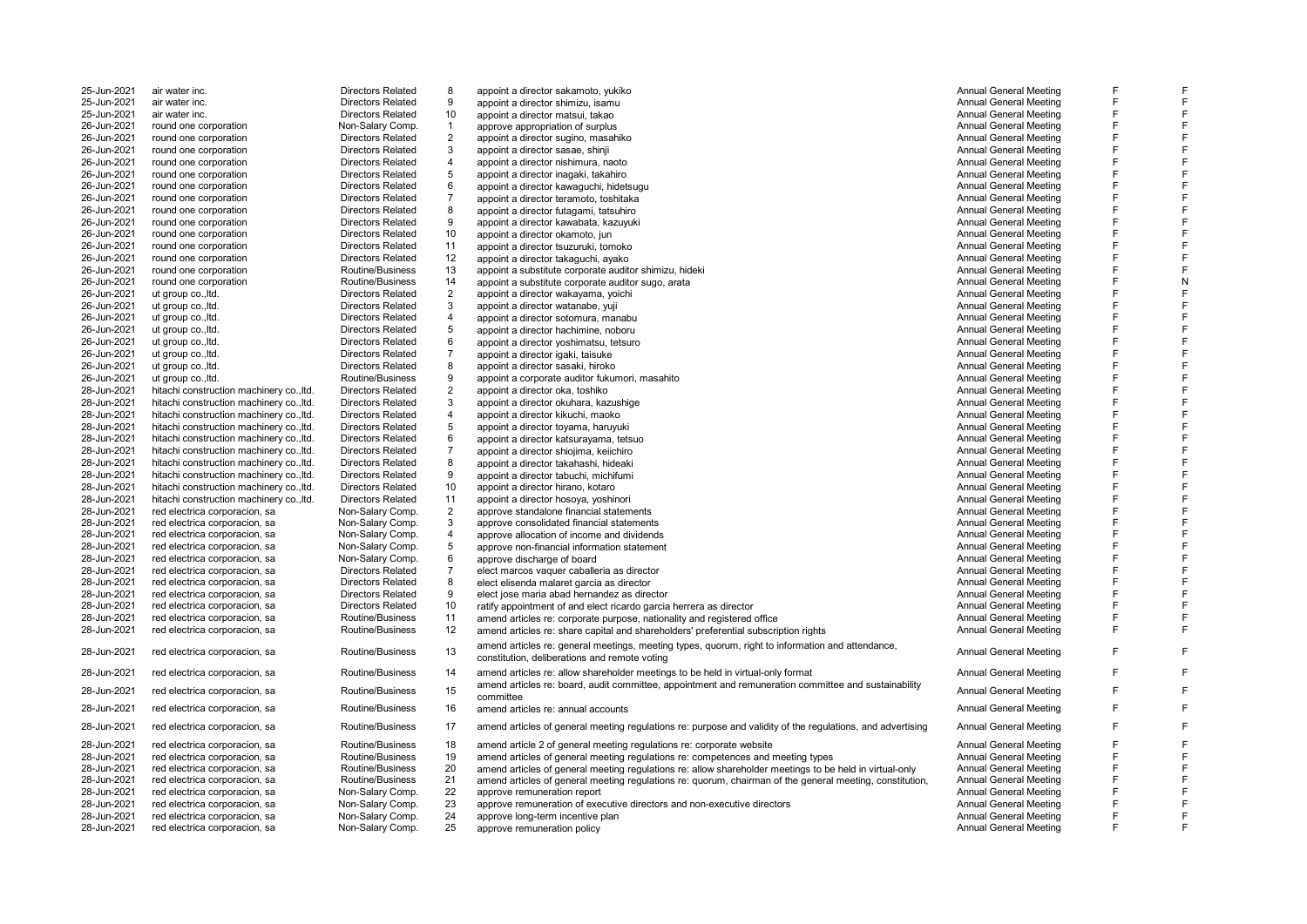28-Jun-2021 tokio marine holdings, inc. Non-Salary Comp.<br>28-Jun-2021 tokio marine holdings.inc. Directors Related 28-Jun-2021 tokio marine holdings,inc. Directors Related 28-Jun-2021 tokio marine holdings, inc.<br>
28-Jun-2021 tokio marine holdings inc.<br>
Directors Related 28-Jun-2021 tokio marine holdings,inc. Directors Related 28-Jun-2021 tokio marine holdings,inc.<br>28-Jun-2021 tokio marine holdings.inc. Directors Related 28-Jun-2021 tokio marine holdings,inc. Directors Related 28-Jun-2021 tokio marine holdings,inc. Directors Related 28-Jun-2021 tokio marine holdings, inc.<br>
28-Jun-2021 tokio marine holdings inc.<br>
Directors Related 29-Jun-2021 comsys holdings corporation Non-Salary Comp.<br>29-Jun-2021 comsys holdings corporation Directors Related 29-Jun-2021 comsys holdings corporation Directors Related<br>
29-Jun-2021 comsys holdings corporation Directors Related 29-Jun-2021 comsys holdings corporation Directors Related 29-Jun-2021 comsys holdings corporation Directors Related 29-Jun-2021 comsys holdings corporation Directors Related<br>29-Jun-2021 comsys holdings corporation Directors Related 29-Jun-2021 comsys holdings corporation Directors Related<br>29-Jun-2021 comsys holdings corporation Directors Related 29-Jun-2021 comsys holdings corporation Directors Related 29-Jun-2021 comsys holdings corporation Directors Related<br>29-Jun-2021 comsys holdings corporation Directors Related 29-Jun-2021 nippon shinyaku co., ltd. Non-Salary Comp.<br>29-Jun-2021 nippon shinyaku co.. ltd. Non-Salary Comp. 29-Jun-2021 nippon shinyaku co.,ltd. Directors Related 29-Jun-2021 nippon shinyaku co.,ltd. Directors Related 29-Jun-2021 nippon shinyaku co.,ltd. Directors Related 29-Jun-2021 nippon shinyaku co.,ltd. Directors Related 29-Jun-2021 nippon shinyaku co.,ltd. Directors Related 29-Jun-2021 nippon shinyaku co.,ltd. Directors Related 29-Jun-2021 nippon shinyaku co.,ltd. Directors Related 29-Jun-2021 kansai paint co.,ltd. Non-Salary Comp. 29-Jun-2021 kansai paint co.,ltd. Directors Related 29-Jun-2021 kansai paint co.,ltd. Directors Related 29-Jun-2021 kansai paint co.,ltd. Directors Related 29-Jun-2021 kansai paint co.,ltd. Directors Related 29-Jun-2021 kansai paint co.,ltd. Directors Related 29-Jun-2021 kansai paint co.,ltd. Directors Related 29-Jun-2021 kansai paint co.,ltd. Directors Related 29-Jun-2021 oriental land co.,ltd. Non-Salary Comp. oriental land co., ltd.

28-Jun-2021 red electrica corporacion, sa **Routine/Business** 26 renew appointment of kpmg auditores as auditor<br>28-Jun-2021 red electrica corporacion, sa Non-Salary Comp. 27 authorize board to ratify and execute approved re 28-Jun-2021 red electrica corporacion, sa **Non-Salary Comp.** 27 authorize board to ratify and execute approved resolutions and the same approved resolutions and the same approved resolutions approved resolutions and the sa 2 approve appropriation of surplus and the second term of the state of the state of the state of the state of the state of the state of the state of the state of the state of the state of the state of the state of the stat 3 appoint a director nagano, tsuyoshi a component controlled to the controlled to the controlled to the controlled meeting on the controlled meeting on the controlled meeting on the controlled meeting on the controlled mee 4 appoint a director komiya, satoru a changa a chang a chang a chang a chang a chang a chang a chang a chang a<br>4 appoint a director vuasa. takavuki a chang a chang a chang a chang a chang a chang a chang a chang a chang a 5 appoint a director yuasa, takayuki Annual General Meeting<br>6 appoint a director harashima. akira appoint a director harashima, akira and a component and a component and a component a director harashima, akira<br>Annual General Meeting approximately a component and a component and a component and annual General Meeting 7 appoint a director okada, kenji Annual General Meeting 8 appoint a director endo, yoshinari a component and the state of the state of the state of the state of the state of the state of the state of the state of the state of the state of the state of the state of the state of 9 appoint a director hirose, shinichi annual General Meeting and a shinichi Annual General Meeting and Annual General Meeting and annual General Meeting and the control of the control of the control of the control of the c 28-Jun-2021 tokio marine holdings,inc. 
Directors Related 10 appoint a director mimura, akio annual General Meeting<br>
28-Jun-2021 tokio marine holdings,inc. Directors Related 11 appoint a director egawa. masako annual Sener 28-Jun-2021 tokio marine holdings,inc. 
28-Jun-2021 tokio marine holdings,inc. 
Directors Related 12 appoint a director mitachi. takashi<br>
28-Jun-2021 tokio marine holdings,inc. 
Directors Related 12 appoint a director mita 28-Jun-2021 tokio marine holdings,inc. 
28-Jun-2021 tokio marine holdings,inc. 
Directors Related 12 appoint a director mitachi, takashi annual General Meeting annual General Meeting annual General Meeting annual General M 28-Jun-2021 tokio marine holdings,inc. 
28-Jun-2021 tokio marine holdings,inc. 
Directors Related 13 appoint a director redo, nobuhiro annual General Meeting Directors Related 14 appoint a director katanozaka shinya annual 28-Jun-2021 tokio marine holdings,inc. 
Directors Related 14 appoint a director katanozaka, shinya annual General Meeting annual General Meeting Directors Related 15 appoint a director ozono emi<br>
28-Jun-2021 tokio marine h 28-Jun-2021 tokio marine holdings,inc. Directors Related 15 appoint a director ozono, emi Annual General Meeting 28-Jun-2021 tokio marine holdings,inc. <br>28-Jun-2021 tokio marine holdings,inc. <br>28-Jun-2021 tokio marine holdings,inc. Directors Non-Salary Comp. 17 approve details of the compensation to be received by directors and the s 28-Jun-2021 tokio marine holdings,inc. 
29-Jun-2021 tokio marine holdings, inc. Mon-Salary Comp. 17 approve details of the compensation to be received by directors Company and a Deneral Meeting Annual General Meeting Neeti 2 approve appropriation of surplus<br>3 approve appropriation of surplus and supervisory committee member kanaval takashi Annual General Meeting 3 appoint a director who is not audit and supervisory committee member kagaya, takashi Annual General Meeting<br>4 appoint a director who is not audit and supervisory committee member sato kenichi annual Annual General Meetin 4 appoint a director who is not audit and supervisory committee member sato, kenichi <br>5 appoint a director who is not audit and supervisory committee member omura voshibisa **Annual General Meeting** 5 appoint a director who is not audit and supervisory committee member omura, yoshihisa **Annual General Meeting**<br>6 appoint a director who is not audit and supervisory committee member tamamura, satoshi annual General Meeti appoint a director who is not audit and supervisory committee member tamamura, satoshi annual Ceneral Meeting<br>Annual General Meeting and supervisory committee member kumagai hitoshi annual General Meeting 7 appoint a director who is not audit and supervisory committee member kumagai, hitoshi **Annual General Meeting**<br>8 appoint a director who is not audit and supervisory committee member ozaki. hidehiko **Annual General Meetin** 8 appoint a director who is not audit and supervisory committee member ozaki, hidehiko Annual General Meeting<br>9 appoint a director who is not audit and supervisory committee member poike, bidewuki Annual General Meeting 9 appoint a director who is not audit and supervisory committee member noike, hideyuki Annual General Meeting<br>10 appoint a director who is not audit and supervisory committee member uchide, kunihiko Annual General Meeting 29-Jun-2021 comsys holdings corporation Directors Related 10 appoint a director who is not audit and supervisory committee member uchide, kunihiko Annual General Meeting Directors Related 11 appoint a director who is not a 29-Jun-2021 comsys holdings corporation Directors Related 11 appoint a director who is not audit and supervisory committee member kitaguchi, takaya Annual General Meeting<br>29-Jun-2021 comsys holdings corporation Directors R 29-Jun-2021 comsys holdings corporation Composition Directors Related 12 appoint a director who is audit and supervisory committee member yasunaga, atsushi Composition Annual General Meeting Directors Related 13 appoint a 29-Jun-2021 comsys holdings corporation Directors Related 13 appoint a director who is audit and supervisory committee member miyashita, masahiko Annual General Meeting<br>29-Jun-2021 comsys holdings corporation Directors Rel 29-Jun-2021 comsys holdings corporation **Directors Related** 14 appoint a director who is audit and supervisory committee member nakatogawa, kenichi annual General Meeting Deneral Meeting Directors Related 15 appoint a dire 29-Jun-2021 comsys holdings corporation Directors Related 15 appoint a director who is audit and supervisory committee member kawana, koichi Annual General Meeting<br>29-Jun-2021 comsys holdings corporation Directors Related 29-Jun-2021 comsys holdings corporation **Directors Related** 16 appoint a director who is audit and supervisory committee member asai, hiroyuki Annual General Meeting Annual General Meeting Directors Related 17 appoint a di 29-Jun-2021 comsys holdings corporation Directors Related 17 appoint a director who is audit and supervisory committee member yamamoto, hideo Annual General Meeting<br>29-Jun-2021 comsys holdings corporation Non-Salary Comp. 29-Jun-2021 comsys holdings corporation Mon-Salary Comp. 18 approve issuance of share acquisition rights as stock options and the manual General Meeting Annual General Meeting Netting Netting and Annual General Meeting Nee 2 approve appropriation of surplus Annual General Meeting 3 appoint a director maekawa, shigenobu <br>3 appoint a director sano shozo <br>3 appoint a director sano shozo <br>4 appoint a director sano shozo 4 appoint a director sano, shozo Annual General Meeting<br>5 appoint a director takaya takashi annual General Meeting 5 appoint a director takaya, takashi and takashi analyon and takashi analyon and takashi Annual General Meeting<br>6 appoint a director edamitsu, takanori analyon analyon analyon analyon analyon analyon and takashi Annual Gen appoint a director edamitsu, takanori a component controller than the component and the Annual General Meeting<br>Annual General Meeting appoint a director nakai, toru 8 appoint a director takagaki, kazuchika Annual General Meeting (Santa Care and Santa Care and Santa Care and S<br>8 appoint a director ishizawa bitoshi 9 appoint a director ishizawa, hitoshi and a ship and a ship and a ship and a ship and a ship and a ship and a<br>10 appoint a director kimura, hitomi and a ship and a ship and a ship and a ship and a ship annual General Meet 29-Jun-2021 nippon shinyaku co.,ltd. **Directors Related** 10 appoint a director kimura, hitomi annual Composition composition of the channel Ceneral Meeting and Directors Related 11 appoint a director sugiura vulkio annual 29-Jun-2021 nippon shinyaku co.,ltd. 
29-Jun-2021 nippon shinyaku co.,ltd. 
Directors Related 12 appoint a director sakurai, mivuki mwando annual General Meeting (29-Jun-2021 nippon shinyaku co.,ltd. Directors Related 12 a 29-Jun-2021 nippon shinyaku co.,ltd. Directors Related 12 appoint a director sakurai, miyuki Annual General Meeting 29-Jun-2021 nippon shinyaku co.,ltd. 
29-Jun-2021 nippon shinyaku co.,ltd. Directors Related 13 appoint a director wada, yoshinao <br>
29-Jun-2021 nippon shinyaku co..ltd. Directors Related 14 appoint a director kobayashi, vu 29-Jun-2021 nippon shinyaku co.,ltd. 
29-Jun-2021 nippon shinyaku co.,ltd. 
29-Jun-2021 kansai paint co.,ltd. 
29-Jun-2021 kansai paint co.,ltd. 
29-Jun-2021 kansai paint co.,ltd. 
29-Jun-2021 Kansai paint co.,ltd. 
29-Jun 2 approve appropriation of surplus and the second term of the state of the state of the state of the state of the state of the state of the state of the state of the state of the state of the state of the state of the stat 3 appoint a director mori, kunishi Annual General Meeting<br>3 appoint a director furukawa. hidenori 4 appoint a director furukawa, hidenori and announce a component and announce the metal Meeting and Annual General Meeting<br>5 appoint a director takahara shigeki 5 appoint a director takahara, shigeki Annual General Meeting<br>6 appoint a director teraoka naoto 6 appoint a director teraoka, naoto Annual General Meeting 7 appoint a director nishibayashi, hitoshi ambushi Annual General Meeting<br>8 appoint a director voshikawa kejiji ambushi Annual General Meeting 8 appoint a director yoshikawa, keiji Annual General Meeting external oriental director ando, tomoko **approximately a contract a contract a contract a**ndo annual General Meeting<br>10 appoint a director iohn particular director iohn particular and a contract a contract and annual Gener 29-Jun-2021 kansai paint co.,ltd. Directors Related 10 appoint a director john p. durkin Annual General Meeting 29-Jun-2021 kansai paint co.,ltd. Routine/Business 11 appoint a corporate auditor yoshida, kazuhiro Annual General Meeting 29-Jun-2021 kansai paint co.,ltd. Routine/Business 12 appoint a corporate auditor yamamoto, tokuo Annual General Meeting 29-Jun-2021 kansai paint co.,ltd. Routine/Business 13 appoint a substitute corporate auditor nakai, hiroe Annual General Meeting 2 approve appropriation of surplus Annual General Meeting appoint a director kagami, toshio

F F F F F F F F F F F F F F F F F F F F F N F F F F F F F N F F F F F F F F F F F F F F F F F F F F F F F F F F  $\mathbf{r}$  $\mathbf{r}$ F F F F F F F F F N F F F F F F F F F F F F F F F F F F F F F F F F F F F F F F F F F F F F  $\blacksquare$ F F F F F F F F F F F F F F F F F F F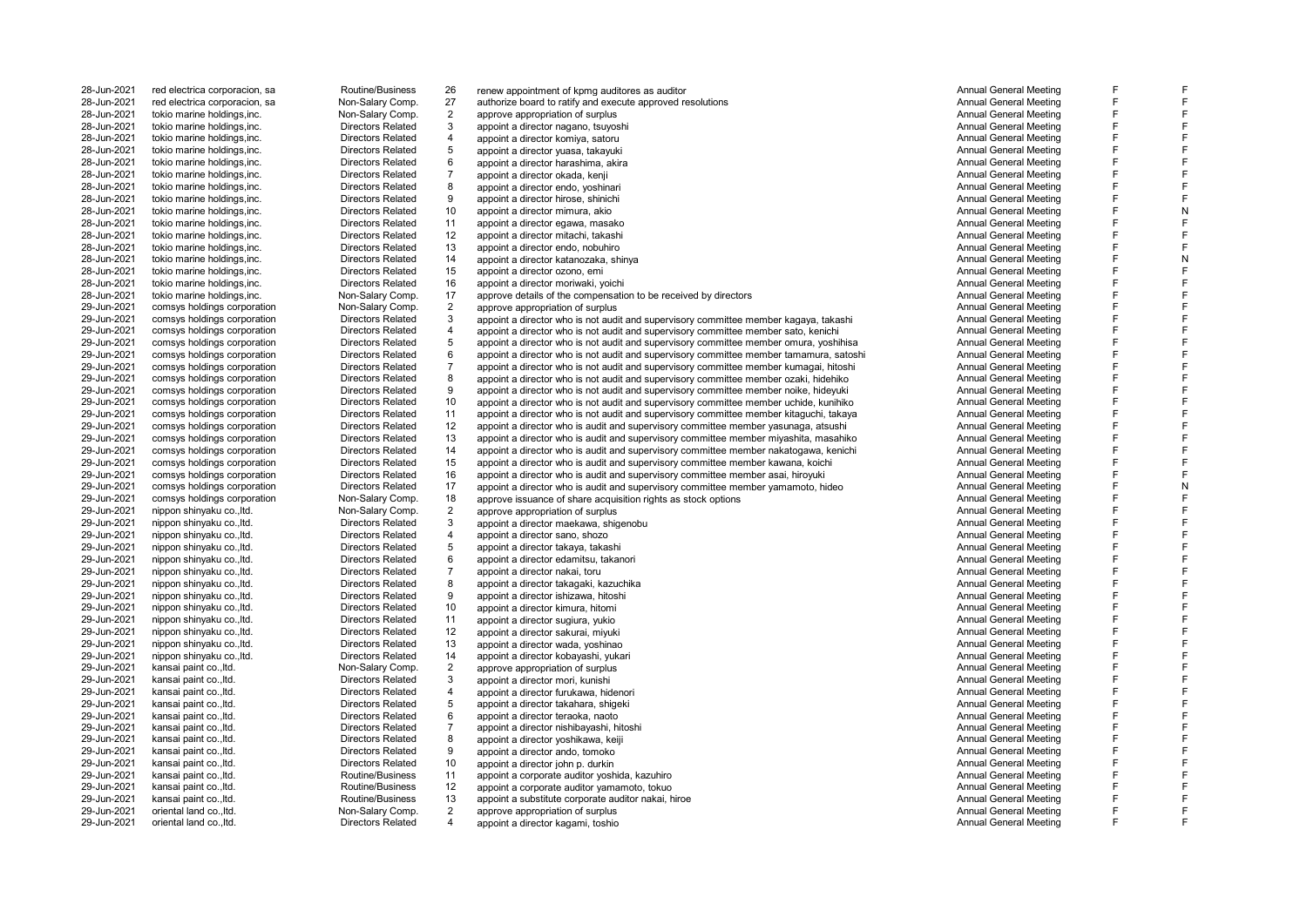| 29-Jun-2021                | oriental land co., ltd.                      | <b>Directors Related</b>                     | 5                   | appoint a director takano, yumiko                                         | <b>Annual General Meeting</b>                                  |
|----------------------------|----------------------------------------------|----------------------------------------------|---------------------|---------------------------------------------------------------------------|----------------------------------------------------------------|
| 29-Jun-2021                | oriental land co., ltd.                      | <b>Directors Related</b>                     | 6                   | appoint a director katayama, yuichi                                       | <b>Annual General Meeting</b>                                  |
| 29-Jun-2021                | oriental land co., ltd.                      | <b>Directors Related</b>                     | $\overline{7}$      | appoint a director yokota, akiyoshi                                       | <b>Annual General Meeting</b>                                  |
| 29-Jun-2021                | oriental land co., ltd.                      | <b>Directors Related</b>                     | 8                   | appoint a director takahashi, wataru                                      | Annual General Meeting                                         |
| 29-Jun-2021                | oriental land co., ltd.                      | <b>Directors Related</b>                     | 9                   | appoint a director kaneki, yuichi                                         | <b>Annual General Meeting</b>                                  |
| 29-Jun-2021                | oriental land co., ltd.                      | <b>Directors Related</b>                     | 10                  | appoint a director kambara, rika                                          | <b>Annual General Meeting</b>                                  |
| 29-Jun-2021                | oriental land co., ltd.                      | <b>Directors Related</b>                     | 11                  | appoint a director hanada, tsutomu                                        | Annual General Meeting                                         |
| 29-Jun-2021                | oriental land co., ltd.                      | <b>Directors Related</b>                     | 12                  | appoint a director mogi, yuzaburo                                         | <b>Annual General Meeting</b>                                  |
| 29-Jun-2021                | oriental land co., ltd.                      | <b>Directors Related</b>                     | 13                  | appoint a director yoshida, kenji                                         | Annual General Meeting                                         |
| 29-Jun-2021                | oriental land co., ltd.                      | Routine/Business                             | 3                   | amend articles to: reduce term of office of directors to one year         | <b>Annual General Meeting</b>                                  |
| 29-Jun-2021<br>29-Jun-2021 | disco corporation<br>disco corporation       | Non-Salary Comp.<br><b>Directors Related</b> | $\sqrt{2}$<br>3     | approve appropriation of surplus                                          | <b>Annual General Meeting</b><br><b>Annual General Meeting</b> |
| 29-Jun-2021                | disco corporation                            | <b>Directors Related</b>                     | $\overline{4}$      | appoint a director sekiya, kazuma<br>appoint a director yoshinaga, noboru | <b>Annual General Meeting</b>                                  |
| 29-Jun-2021                | disco corporation                            | <b>Directors Related</b>                     | $\sqrt{5}$          | appoint a director tamura, takao                                          | <b>Annual General Meeting</b>                                  |
| 29-Jun-2021                | disco corporation                            | <b>Directors Related</b>                     | 6                   | appoint a director inasaki, ichiro                                        | <b>Annual General Meeting</b>                                  |
| 29-Jun-2021                | disco corporation                            | <b>Directors Related</b>                     | $\overline{7}$      | appoint a director tamura, shinichi                                       | <b>Annual General Meeting</b>                                  |
| 29-Jun-2021                | disco corporation                            | Routine/Business                             | 8                   | appoint a corporate auditor mimata, tsutomu                               | <b>Annual General Meeting</b>                                  |
| 29-Jun-2021                | disco corporation                            | Non-Salary Comp.                             | $\boldsymbol{9}$    | approve details of compensation as stock options for directors            | Annual General Meeting                                         |
| 29-Jun-2021                | smc corporation                              | Non-Salary Comp.                             | $\sqrt{2}$          | approve appropriation of surplus                                          | <b>Annual General Meeting</b>                                  |
| 29-Jun-2021                | smc corporation                              | <b>Directors Related</b>                     | 3                   | appoint a director takada, yoshiki                                        | <b>Annual General Meeting</b>                                  |
| 29-Jun-2021                | smc corporation                              | <b>Directors Related</b>                     | $\sqrt{4}$          | appoint a director isoe, toshio                                           | <b>Annual General Meeting</b>                                  |
| 29-Jun-2021                | smc corporation                              | <b>Directors Related</b>                     | 5                   | appoint a director ota, masahiro                                          | <b>Annual General Meeting</b>                                  |
| 29-Jun-2021                | smc corporation                              | <b>Directors Related</b>                     | 6                   | appoint a director maruyama, susumu                                       | <b>Annual General Meeting</b>                                  |
| 29-Jun-2021                | smc corporation                              | <b>Directors Related</b>                     | $\overline{7}$      | appoint a director samuel neff                                            | <b>Annual General Meeting</b>                                  |
| 29-Jun-2021                | smc corporation                              | <b>Directors Related</b>                     | 8                   | appoint a director doi, yoshitada                                         | <b>Annual General Meeting</b>                                  |
| 29-Jun-2021                | smc corporation                              | <b>Directors Related</b>                     | $\boldsymbol{9}$    | appoint a director kaizu, masanobu                                        | <b>Annual General Meeting</b>                                  |
| 29-Jun-2021                | smc corporation                              | <b>Directors Related</b>                     | 10                  | appoint a director kagawa, toshiharu                                      | <b>Annual General Meeting</b>                                  |
| 29-Jun-2021                | smc corporation                              | <b>Directors Related</b>                     | 11                  | appoint a director iwata, yoshiko                                         | Annual General Meeting                                         |
| 29-Jun-2021                | smc corporation                              | <b>Directors Related</b>                     | 12                  | appoint a director miyazaki, kyoichi                                      | <b>Annual General Meeting</b>                                  |
| 29-Jun-2021                | amano corporation                            | Non-Salary Comp.                             | $\overline{2}$      | approve appropriation of surplus                                          | <b>Annual General Meeting</b>                                  |
| 29-Jun-2021                | amano corporation                            | <b>Directors Related</b>                     | 3                   | appoint a director nakajima, izumi                                        | <b>Annual General Meeting</b>                                  |
| 29-Jun-2021                | amano corporation                            | <b>Directors Related</b>                     | 4                   | appoint a director tsuda, hiroyuki                                        | <b>Annual General Meeting</b>                                  |
| 29-Jun-2021                | amano corporation                            | <b>Directors Related</b>                     | 5                   | appoint a director ihara, kunihiro                                        | <b>Annual General Meeting</b>                                  |
| 29-Jun-2021                | amano corporation                            | <b>Directors Related</b>                     | 6                   | appoint a director yamazaki, manabu                                       | <b>Annual General Meeting</b>                                  |
| 29-Jun-2021                | amano corporation                            | <b>Directors Related</b>                     | $\overline{7}$      | appoint a director ninomiya, kirihito                                     | <b>Annual General Meeting</b>                                  |
| 29-Jun-2021                | amano corporation                            | <b>Directors Related</b>                     | 8                   | appoint a director tazo, fujinori                                         | <b>Annual General Meeting</b>                                  |
| 29-Jun-2021                | amano corporation                            | <b>Directors Related</b>                     | 9                   | appoint a director kawashima, kiyoshi                                     | <b>Annual General Meeting</b>                                  |
| 29-Jun-2021                | amano corporation                            | <b>Directors Related</b>                     | 10                  | appoint a director omori, michinobu                                       | Annual General Meeting                                         |
| 29-Jun-2021                | amano corporation                            | <b>Directors Related</b>                     | 11                  | appoint a director watanabe, sumie                                        | <b>Annual General Meeting</b>                                  |
| 29-Jun-2021                | amano corporation                            | Routine/Business                             | 12                  | appoint a corporate auditor nagakawa, naofumi                             | <b>Annual General Meeting</b>                                  |
| 29-Jun-2021<br>29-Jun-2021 | minebea mitsumi inc.<br>minebea mitsumi inc. | Non-Salary Comp.<br><b>Directors Related</b> | $\overline{2}$<br>3 | approve appropriation of surplus<br>appoint a director kainuma, yoshihisa | <b>Annual General Meeting</b><br><b>Annual General Meeting</b> |
| 29-Jun-2021                | minebea mitsumi inc.                         | <b>Directors Related</b>                     | $\sqrt{4}$          |                                                                           | <b>Annual General Meeting</b>                                  |
| 29-Jun-2021                | minebea mitsumi inc.                         | <b>Directors Related</b>                     | $\sqrt{5}$          | appoint a director moribe, shigeru<br>appoint a director iwaya, ryozo     | <b>Annual General Meeting</b>                                  |
| 29-Jun-2021                | minebea mitsumi inc.                         | <b>Directors Related</b>                     | 6                   | appoint a director none, shigeru                                          | Annual General Meeting                                         |
| 29-Jun-2021                | minebea mitsumi inc.                         | <b>Directors Related</b>                     | $\overline{7}$      | appoint a director kagami, michiya                                        | <b>Annual General Meeting</b>                                  |
| 29-Jun-2021                | minebea mitsumi inc.                         | <b>Directors Related</b>                     | 8                   | appoint a director yoshida, katsuhiko                                     | <b>Annual General Meeting</b>                                  |
| 29-Jun-2021                | minebea mitsumi inc.                         | <b>Directors Related</b>                     | $\boldsymbol{9}$    | appoint a director aso, hiroshi                                           | Annual General Meeting                                         |
| 29-Jun-2021                | minebea mitsumi inc.                         | <b>Directors Related</b>                     | 10                  | appoint a director murakami, koshi                                        | <b>Annual General Meeting</b>                                  |
| 29-Jun-2021                | minebea mitsumi inc.                         | <b>Directors Related</b>                     | 11                  | appoint a director matsumura, atsuko                                      | Annual General Meeting                                         |
| 29-Jun-2021                | minebea mitsumi inc.                         | <b>Directors Related</b>                     | 12                  | appoint a director haga, yuko                                             | Annual General Meeting                                         |
| 29-Jun-2021                | minebea mitsumi inc.                         | <b>Directors Related</b>                     | 13                  | appoint a director katase, hirofumi                                       | Annual General Meeting                                         |
| 29-Jun-2021                | minebea mitsumi inc.                         | <b>Directors Related</b>                     | 14                  | appoint a director matsuoka, takashi                                      | <b>Annual General Meeting</b>                                  |
| 29-Jun-2021                | minebea mitsumi inc.                         | Non-Salary Comp.                             | 15                  | approve details of the compensation to be received by outside directors   | <b>Annual General Meeting</b>                                  |
| 29-Jun-2021                | mitsubishi electric corporation              | <b>Directors Related</b>                     | $\overline{2}$      | appoint a director sakuyama, masaki                                       | Annual General Meeting                                         |
| 29-Jun-2021                | mitsubishi electric corporation              | <b>Directors Related</b>                     | 3                   | appoint a director sugiyama, takeshi                                      | Annual General Meeting                                         |
| 29-Jun-2021                | mitsubishi electric corporation              | <b>Directors Related</b>                     | $\sqrt{4}$          | appoint a director sagawa, masahiko                                       | <b>Annual General Meeting</b>                                  |
| 29-Jun-2021                | mitsubishi electric corporation              | <b>Directors Related</b>                     | 5                   | appoint a director kawagoishi, tadashi                                    | <b>Annual General Meeting</b>                                  |
| 29-Jun-2021                | mitsubishi electric corporation              | <b>Directors Related</b>                     | 6                   | appoint a director sakamoto, takashi                                      | <b>Annual General Meeting</b>                                  |
| 29-Jun-2021                | mitsubishi electric corporation              | <b>Directors Related</b>                     | $\overline{7}$      | appoint a director uruma, kei                                             | Annual General Meeting                                         |
| 29-Jun-2021                | mitsubishi electric corporation              | <b>Directors Related</b>                     | 8                   | appoint a director masuda, kuniaki                                        | <b>Annual General Meeting</b>                                  |
| 29-Jun-2021                | mitsubishi electric corporation              | <b>Directors Related</b>                     | 9                   | appoint a director yabunaka, mitoji                                       | Annual General Meeting                                         |
|                            |                                              |                                              |                     |                                                                           |                                                                |

| nual General Meeting  | F      | F      |
|-----------------------|--------|--------|
| nual General Meeting  | F      | F      |
| nual General Meeting  | F      | F      |
| nual General Meeting  | F      | F      |
| nual General Meeting  | F      | F      |
| nual General Meeting  | F      | F      |
| nual General Meeting  | F      | N      |
| nual General Meeting  | F      | N      |
| nual General Meeting  | F      | F      |
| nual General Meeting  | F      | F      |
|                       | F      | F      |
| nual General Meeting  | F      | F      |
| ınual General Meeting |        | F      |
| nual General Meeting  | F      | F      |
| nual General Meeting  | F      |        |
| nual General Meeting  | F      | F      |
| nual General Meeting  | F      | F      |
| nual General Meeting  | F      | F      |
| nual General Meeting  | F      | N      |
| nual General Meeting  | F      | F      |
| nual General Meeting  | F      | F      |
| nual General Meeting  | F      | F      |
| nual General Meeting  | F      | F      |
| nual General Meeting  | F      | F      |
| nual General Meeting  | F      | F      |
| nual General Meeting  | F      | F      |
| nual General Meeting  | F      | F      |
| nual General Meeting  | F      | F      |
| nual General Meeting  | F      | F      |
| nual General Meeting  | F      | F      |
| nual General Meeting  | F      | F      |
| nual General Meeting  | F      | F      |
| nual General Meeting  | F      | F      |
|                       | F      | F      |
| nual General Meeting  | F      | F      |
| nual General Meeting  |        |        |
| nual General Meeting  | F      | F      |
| nual General Meeting  | F      | F      |
| nual General Meeting  | F      | F      |
| nual General Meeting  | F      | F      |
| nual General Meeting  | F      | N      |
| nual General Meeting  | F      | F      |
| nual General Meeting  | F      | F      |
| nual General Meeting  | F      | F      |
| nual General Meeting  | F      | F      |
| nual General Meeting  | F      | F      |
| nual General Meeting  | F      | F      |
| nual General Meeting  | F      | F      |
| nual General Meeting  | F      | F      |
| nual General Meeting  | F      | F      |
| nual General Meeting  | F      | F      |
| nual General Meeting  | F      | F      |
| nual General Meeting  | F      | F      |
| nual General Meeting  | F      | F      |
| nual General Meeting  | F      | N      |
| nual General Meeting  | F      | F      |
|                       |        |        |
| nual General Meeting  | F<br>F | F<br>F |
| nual General Meeting  |        |        |
| nual General Meeting  | F      | F      |
| nual General Meeting  | F      | F      |
| nual General Meeting  | F      | F      |
| nual General Meeting  | F      | F      |
| nual General Meeting  | F      | F      |
| nual General Meeting  | F      | F      |
|                       |        |        |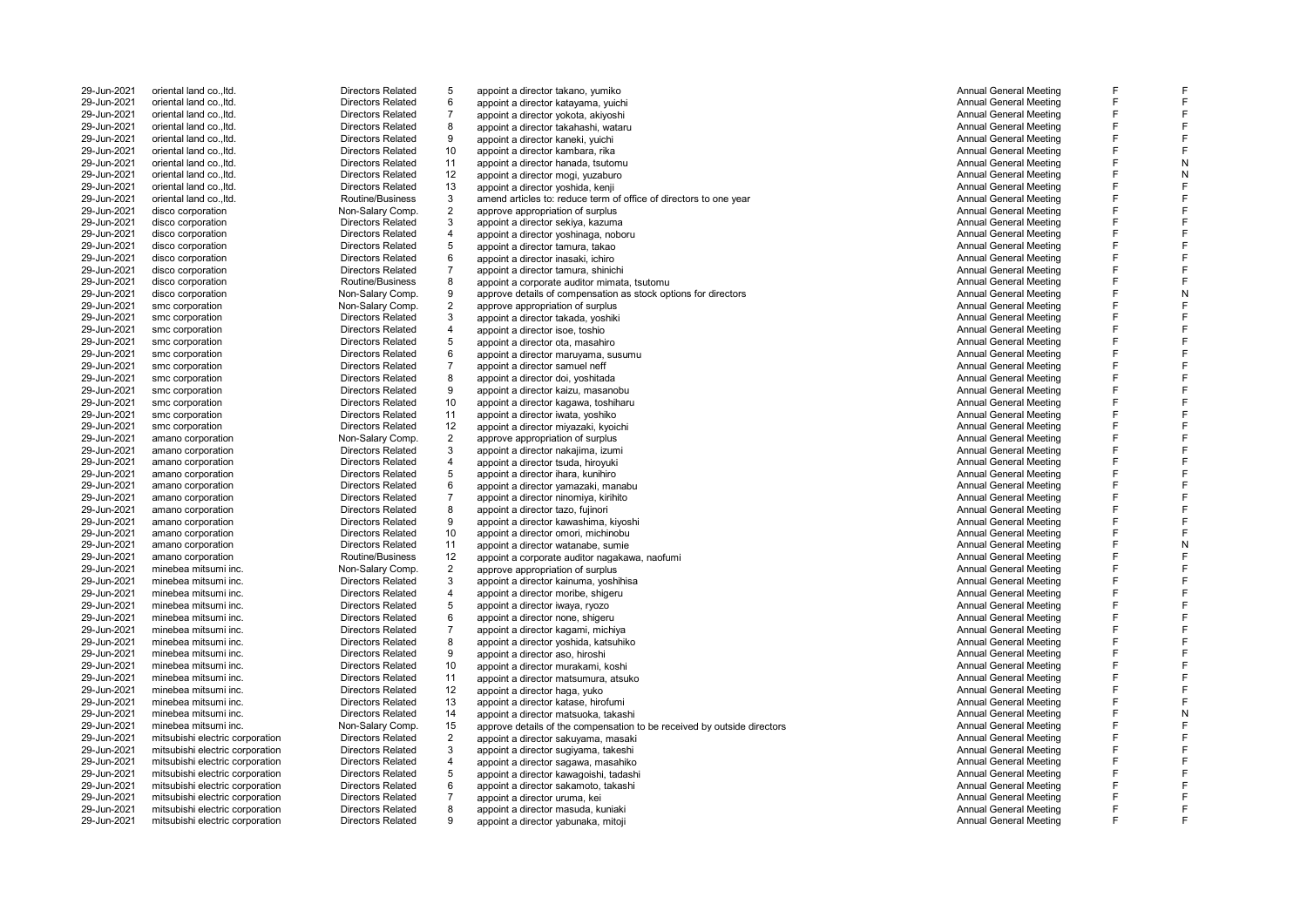| 29-Jun-2021 | mitsubishi electric corporation | <b>Directors Related</b> | 10             | appoint a director obayashi, hiroshi                                                                      | Annual General Meeting        |   |   |
|-------------|---------------------------------|--------------------------|----------------|-----------------------------------------------------------------------------------------------------------|-------------------------------|---|---|
| 29-Jun-2021 | mitsubishi electric corporation | <b>Directors Related</b> | 11             | appoint a director watanabe, kazunori                                                                     | <b>Annual General Meeting</b> |   |   |
| 29-Jun-2021 | mitsubishi electric corporation | <b>Directors Related</b> | 12             | appoint a director koide, hiroko                                                                          | Annual General Meeting        |   |   |
| 29-Jun-2021 | mitsubishi electric corporation | <b>Directors Related</b> | 13             | appoint a director oyamada, takashi                                                                       | Annual General Meeting        |   |   |
| 29-Jun-2021 | ushio inc.                      | Non-Salary Comp.         | $\overline{2}$ | approve appropriation of surplus                                                                          | <b>Annual General Meeting</b> |   |   |
| 29-Jun-2021 | ushio inc.                      | <b>Directors Related</b> | 3              | appoint a director who is not audit and supervisory committee member naito, koji                          | <b>Annual General Meeting</b> | F |   |
| 29-Jun-2021 | ushio inc.                      | <b>Directors Related</b> | $\overline{4}$ | appoint a director who is not audit and supervisory committee member kawamura, naoki                      | Annual General Meeting        | F |   |
| 29-Jun-2021 | ushio inc.                      | <b>Directors Related</b> | 5              | appoint a director who is not audit and supervisory committee member kamiyama, kazuhisa                   | <b>Annual General Meeting</b> | E |   |
| 29-Jun-2021 | ushio inc.                      | <b>Directors Related</b> | 6              | appoint a director who is not audit and supervisory committee member asahi, takabumi                      | Annual General Meeting        |   |   |
| 29-Jun-2021 | ushio inc.                      | <b>Directors Related</b> | $\overline{7}$ | appoint a director who is not audit and supervisory committee member hara, yoshinari                      | <b>Annual General Meeting</b> |   |   |
| 29-Jun-2021 | ushio inc.                      | <b>Directors Related</b> | 8              | appoint a director who is not audit and supervisory committee member kanemaru, yasufumi                   | <b>Annual General Meeting</b> | Е |   |
| 29-Jun-2021 | ushio inc.                      | <b>Directors Related</b> | 9              | appoint a director who is not audit and supervisory committee member sakie t. fukushima                   | Annual General Meeting        |   |   |
| 29-Jun-2021 | ushio inc.                      | <b>Directors Related</b> | 10             | appoint a director who is not audit and supervisory committee member sasaki, toyonari                     | <b>Annual General Meeting</b> | F |   |
| 29-Jun-2021 | murata manufacturing co., ltd.  | Non-Salary Comp.         | $\overline{2}$ | approve appropriation of surplus                                                                          | <b>Annual General Meeting</b> | F |   |
| 29-Jun-2021 | murata manufacturing co., ltd.  | <b>Directors Related</b> | 3              | appoint a director who is not audit and supervisory committee member murata, tsuneo                       | <b>Annual General Meeting</b> |   |   |
| 29-Jun-2021 | murata manufacturing co., ltd.  | <b>Directors Related</b> | $\overline{4}$ | appoint a director who is not audit and supervisory committee member nakajima, norio                      | Annual General Meeting        |   |   |
| 29-Jun-2021 | murata manufacturing co., ltd.  | <b>Directors Related</b> | 5              | appoint a director who is not audit and supervisory committee member iwatsubo, hiroshi                    | <b>Annual General Meeting</b> | F |   |
| 29-Jun-2021 | murata manufacturing co., ltd.  | <b>Directors Related</b> | $\,6\,$        | appoint a director who is not audit and supervisory committee member ishitani, masahiro                   | Annual General Meeting        | E |   |
| 29-Jun-2021 | murata manufacturing co., ltd.  | <b>Directors Related</b> | $\overline{7}$ | appoint a director who is not audit and supervisory committee member miyamoto, ryuji                      | <b>Annual General Meeting</b> | F |   |
| 29-Jun-2021 | murata manufacturing co., ltd.  | <b>Directors Related</b> | 8              | appoint a director who is not audit and supervisory committee member minamide, masanori                   | <b>Annual General Meeting</b> |   |   |
| 29-Jun-2021 | murata manufacturing co., ltd.  | <b>Directors Related</b> | 9              | appoint a director who is not audit and supervisory committee member shigematsu, takashi                  | <b>Annual General Meeting</b> |   |   |
| 29-Jun-2021 | murata manufacturing co., ltd.  | <b>Directors Related</b> | 10             | appoint a director who is not audit and supervisory committee member yasuda, yuko                         | <b>Annual General Meeting</b> | F | F |
|             |                                 |                          |                | approve details of the restricted-share compensation to be received by directors (excluding directors who |                               |   |   |
| 29-Jun-2021 | murata manufacturing co., ltd.  | Non-Salary Comp.         | 11             | are audit and supervisory committee members and outside directors)                                        | <b>Annual General Meeting</b> |   |   |
| 29-Jun-2021 | koito manufacturing co., ltd.   | Non-Salary Comp.         | $\sqrt{2}$     | approve appropriation of surplus                                                                          | <b>Annual General Meeting</b> |   |   |
| 29-Jun-2021 | koito manufacturing co., ltd.   | <b>Directors Related</b> | 3              | appoint a director otake, masahiro                                                                        | <b>Annual General Meeting</b> |   |   |
| 29-Jun-2021 | koito manufacturing co., ltd.   | <b>Directors Related</b> | $\overline{4}$ | appoint a director kato, michiaki                                                                         | <b>Annual General Meeting</b> | E |   |
| 29-Jun-2021 | koito manufacturing co., ltd.   | <b>Directors Related</b> | 5              | appoint a director arima, kenji                                                                           | Annual General Meeting        | F |   |
| 29-Jun-2021 | koito manufacturing co., ltd.   | <b>Directors Related</b> | 6              | appoint a director uchiyama, masami                                                                       | <b>Annual General Meeting</b> | F |   |
| 29-Jun-2021 | koito manufacturing co., ltd.   | <b>Directors Related</b> | $\overline{7}$ | appoint a director konagaya, hideharu                                                                     | Annual General Meeting        |   |   |
| 29-Jun-2021 | koito manufacturing co., ltd.   | <b>Directors Related</b> | 8              | appoint a director kusakawa, katsuyuki                                                                    | <b>Annual General Meeting</b> |   |   |
| 29-Jun-2021 | koito manufacturing co., ltd.   | <b>Directors Related</b> | 9              | appoint a director toyota, jun                                                                            | <b>Annual General Meeting</b> | Е |   |
| 29-Jun-2021 | koito manufacturing co., ltd.   | <b>Directors Related</b> | 10             | appoint a director otake, takashi                                                                         | Annual General Meeting        | F |   |
| 29-Jun-2021 | koito manufacturing co., ltd.   | <b>Directors Related</b> | 11             | appoint a director mihara, hiroshi                                                                        | <b>Annual General Meeting</b> | F |   |
| 29-Jun-2021 | koito manufacturing co., ltd.   | <b>Directors Related</b> | 12             | appoint a director yamamoto, hideo                                                                        | <b>Annual General Meeting</b> |   |   |
| 29-Jun-2021 | koito manufacturing co., ltd.   | <b>Directors Related</b> | 13             | appoint a director katsuda, takayuki                                                                      | <b>Annual General Meeting</b> |   |   |
| 29-Jun-2021 | koito manufacturing co., ltd.   | <b>Directors Related</b> | 14             | appoint a director inoue, atsushi                                                                         | <b>Annual General Meeting</b> | Е |   |
| 29-Jun-2021 | koito manufacturing co., ltd.   | <b>Directors Related</b> | 15             | appoint a director uehara, haruya                                                                         | <b>Annual General Meeting</b> | F | N |
| 29-Jun-2021 | koito manufacturing co., ltd.   | <b>Directors Related</b> | 16             | appoint a director sakurai, kingo                                                                         | <b>Annual General Meeting</b> | F |   |
| 29-Jun-2021 | koito manufacturing co., ltd.   | Routine/Business         | 17             | appoint a corporate auditor sakakibara, koichi                                                            | Annual General Meeting        |   |   |
| 29-Jun-2021 | koito manufacturing co., ltd.   | Routine/Business         | 18             | appoint a substitute corporate auditor shinohara, hideo                                                   | Annual General Meeting        | F |   |
| 29-Jun-2021 | sbi holdings, inc.              | <b>Directors Related</b> | $\overline{2}$ | appoint a director kitao, yoshitaka                                                                       | <b>Annual General Meeting</b> | F |   |
| 29-Jun-2021 | sbi holdings, inc.              | <b>Directors Related</b> | 3              | appoint a director kawashima, katsuya                                                                     | <b>Annual General Meeting</b> | F |   |
| 29-Jun-2021 | sbi holdings, inc.              | <b>Directors Related</b> | $\overline{4}$ | appoint a director nakagawa, takashi                                                                      | <b>Annual General Meeting</b> | E |   |
| 29-Jun-2021 | sbi holdings, inc.              | <b>Directors Related</b> | 5              | appoint a director takamura, masato                                                                       | Annual General Meeting        | F |   |
| 29-Jun-2021 | sbi holdings, inc.              | <b>Directors Related</b> | 6              | appoint a director morita, shumpei                                                                        | <b>Annual General Meeting</b> | F |   |
| 29-Jun-2021 | sbi holdings, inc.              | <b>Directors Related</b> | $\overline{7}$ | appoint a director vamada, masavuki                                                                       | <b>Annual General Meeting</b> |   |   |
| 29-Jun-2021 | sbi holdings, inc.              | <b>Directors Related</b> | 8              | appoint a director kusakabe, satoe                                                                        | <b>Annual General Meeting</b> | F |   |
| 29-Jun-2021 | sbi holdings, inc.              | <b>Directors Related</b> | 9              | appoint a director yoshida, masaki                                                                        | Annual General Meeting        | E |   |
| 29-Jun-2021 | sbi holdings, inc.              | <b>Directors Related</b> | 10             | appoint a director sato, teruhide                                                                         | <b>Annual General Meeting</b> | E |   |
| 29-Jun-2021 | sbi holdings, inc.              | <b>Directors Related</b> | 11             | appoint a director takenaka, heizo                                                                        | Annual General Meeting        |   |   |
| 29-Jun-2021 | sbi holdings, inc.              | <b>Directors Related</b> | 12             | appoint a director suzuki, yasuhiro                                                                       | Annual General Meeting        |   |   |
| 29-Jun-2021 | sbi holdings, inc.              | <b>Directors Related</b> | 13             | appoint a director ito, hiroshi                                                                           | <b>Annual General Meeting</b> | F |   |
| 29-Jun-2021 | sbi holdings, inc.              | <b>Directors Related</b> | 14             | appoint a director takeuchi, kanae                                                                        | Annual General Meeting        | E |   |
| 29-Jun-2021 | sbi holdings, inc.              | <b>Directors Related</b> | 15             | appoint a director fukuda, junichi                                                                        | <b>Annual General Meeting</b> | E |   |
| 29-Jun-2021 | sbi holdings.inc.               | <b>Directors Related</b> | 16             | appoint a director suematsu, hiroyuki                                                                     | Annual General Meeting        |   |   |
| 29-Jun-2021 | sbi holdings, inc.              | Routine/Business         | 17             | appoint a substitute corporate auditor wakatsuki, tetsutaro                                               | Annual General Meeting        |   |   |
| 29-Jun-2021 | tokyu corporation               | Non-Salary Comp.         | $\sqrt{2}$     | approve appropriation of surplus                                                                          | <b>Annual General Meeting</b> | F |   |
| 29-Jun-2021 | tokyu corporation               | <b>Directors Related</b> | 3              | appoint a director nomoto, hirofumi                                                                       | Annual General Meeting        | F |   |
| 29-Jun-2021 | tokyu corporation               | <b>Directors Related</b> | 4              | appoint a director takahashi, kazuo                                                                       | <b>Annual General Meeting</b> | F |   |
| 29-Jun-2021 | tokyu corporation               | <b>Directors Related</b> | 5              | appoint a director tomoe, masao                                                                           | Annual General Meeting        |   |   |
| 29-Jun-2021 | tokyu corporation               | <b>Directors Related</b> | 6              | appoint a director hoshino, toshiyuki                                                                     | <b>Annual General Meeting</b> |   |   |
|             |                                 |                          |                |                                                                                                           |                               |   |   |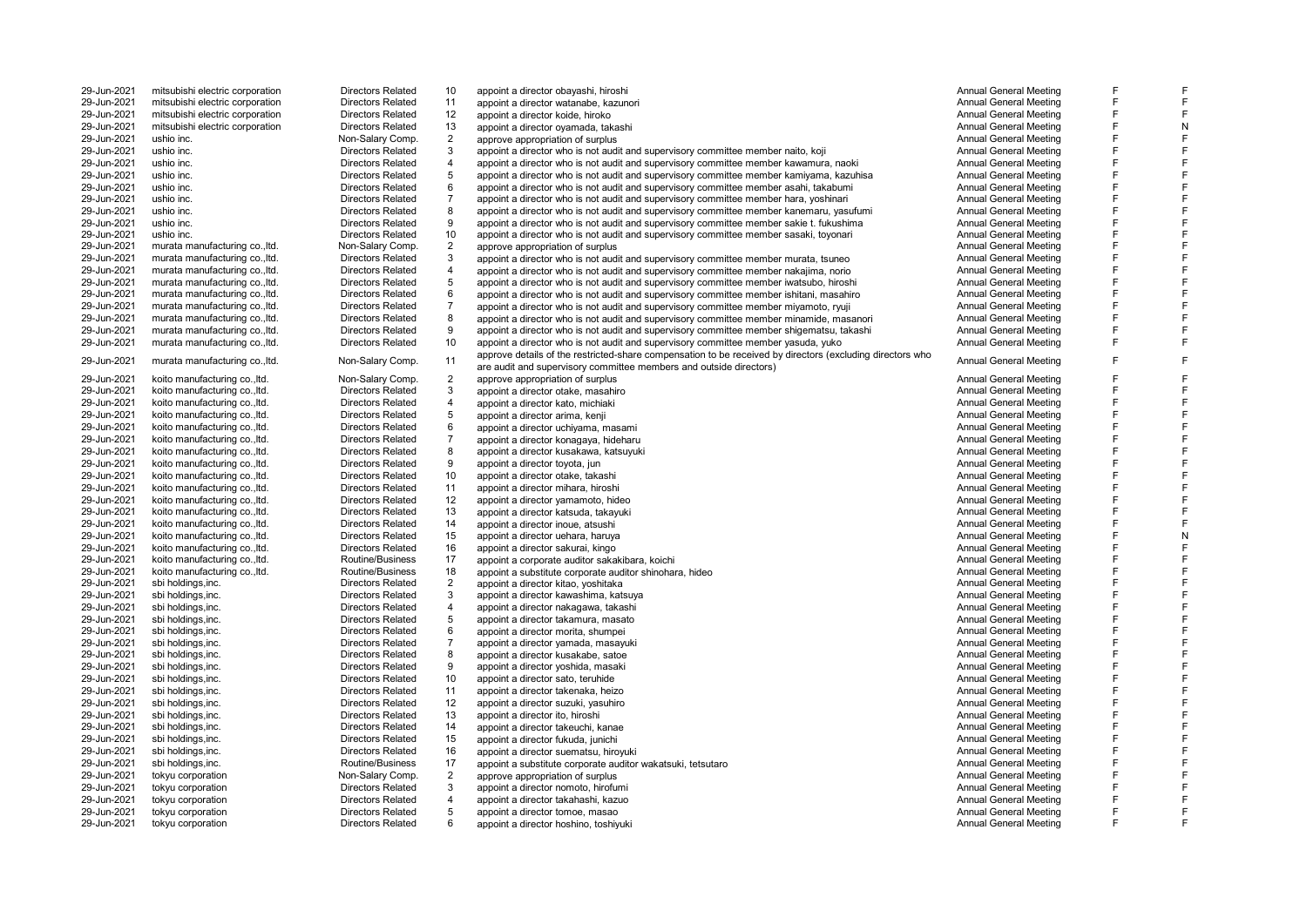| 29-Jun-2021 | tokyu corporation                    | <b>Directors Related</b> | 7              | appoint a director fujiwara, hirohisa                                                                                                                                | <b>Annual General Meeting</b> |   |   |
|-------------|--------------------------------------|--------------------------|----------------|----------------------------------------------------------------------------------------------------------------------------------------------------------------------|-------------------------------|---|---|
| 29-Jun-2021 | tokyu corporation                    | <b>Directors Related</b> | 8              | appoint a director takahashi, toshiyuki                                                                                                                              | <b>Annual General Meeting</b> |   |   |
| 29-Jun-2021 | tokyu corporation                    | <b>Directors Related</b> | 9              | appoint a director hamana, setsu                                                                                                                                     | <b>Annual General Meeting</b> |   |   |
| 29-Jun-2021 | tokyu corporation                    | <b>Directors Related</b> | 10             | appoint a director kanazashi, kiyoshi                                                                                                                                | Annual General Meeting        |   |   |
| 29-Jun-2021 | tokyu corporation                    | <b>Directors Related</b> | 11             | appoint a director watanabe, isao                                                                                                                                    | <b>Annual General Meeting</b> | E |   |
| 29-Jun-2021 | tokyu corporation                    | <b>Directors Related</b> | 12             | appoint a director konaga, keiichi                                                                                                                                   | <b>Annual General Meeting</b> |   | F |
| 29-Jun-2021 | tokyu corporation                    | <b>Directors Related</b> | 13             | appoint a director kanise, reiko                                                                                                                                     | <b>Annual General Meeting</b> | F | F |
| 29-Jun-2021 | tokyu corporation                    | <b>Directors Related</b> | 14             | appoint a director miyazaki, midori                                                                                                                                  | <b>Annual General Meeting</b> | F |   |
| 29-Jun-2021 | tokyu corporation                    | <b>Directors Related</b> | 15             | appoint a director shimada, kunio                                                                                                                                    | <b>Annual General Meeting</b> |   |   |
| 29-Jun-2021 | tokyu corporation                    | <b>Directors Related</b> | 16             | appoint a director shimizu, hiroshi                                                                                                                                  | <b>Annual General Meeting</b> | E | N |
| 29-Jun-2021 | tokyu corporation                    | Routine/Business         | 17             | appoint a substitute corporate auditor matsumoto, taku                                                                                                               | <b>Annual General Meeting</b> | E | F |
| 29-Jun-2021 | ana holdings inc.                    | <b>Directors Related</b> | 3              | appoint a director ito, shinichiro                                                                                                                                   | <b>Annual General Meeting</b> | E | F |
| 29-Jun-2021 | ana holdings inc.                    | Directors Related        | $\overline{4}$ | appoint a director katanozaka, shinya                                                                                                                                | <b>Annual General Meeting</b> | F |   |
| 29-Jun-2021 | ana holdings inc.                    | <b>Directors Related</b> | 5              | appoint a director shibata, koji                                                                                                                                     | Annual General Meeting        | E |   |
|             |                                      | <b>Directors Related</b> | 6              |                                                                                                                                                                      |                               | F | F |
| 29-Jun-2021 | ana holdings inc.                    |                          |                | appoint a director takada, naoto                                                                                                                                     | <b>Annual General Meeting</b> |   | F |
| 29-Jun-2021 | ana holdings inc.                    | <b>Directors Related</b> | $\overline{7}$ | appoint a director fukuzawa, ichiro                                                                                                                                  | <b>Annual General Meeting</b> |   |   |
| 29-Jun-2021 | ana holdings inc.                    | <b>Directors Related</b> | 8              | appoint a director mitsukura, tatsuhiko                                                                                                                              | <b>Annual General Meeting</b> |   |   |
| 29-Jun-2021 | ana holdings inc.                    | <b>Directors Related</b> | 9              | appoint a director hirako, yuji                                                                                                                                      | <b>Annual General Meeting</b> |   |   |
| 29-Jun-2021 | ana holdings inc.                    | <b>Directors Related</b> | 10             | appoint a director yamamoto, ado                                                                                                                                     | Annual General Meeting        |   | N |
| 29-Jun-2021 | ana holdings inc.                    | <b>Directors Related</b> | 11             | appoint a director kobayashi, izumi                                                                                                                                  | Annual General Meeting        | F |   |
| 29-Jun-2021 | ana holdings inc.                    | <b>Directors Related</b> | 12             | appoint a director katsu, eijiro                                                                                                                                     | <b>Annual General Meeting</b> | F |   |
| 29-Jun-2021 | ana holdings inc.                    | Routine/Business         | 13             | appoint a corporate auditor miura, akihiko                                                                                                                           | <b>Annual General Meeting</b> | E |   |
| 29-Jun-2021 | ana holdings inc.                    | Routine/Business         | $\overline{2}$ | amend articles to: increase capital shares to be issued                                                                                                              | <b>Annual General Meeting</b> |   |   |
| 29-Jun-2021 | ivanhoe mines Itd                    | Routine/Business         | $\overline{2}$ | to set the number of directors of the company at eleven (11)                                                                                                         | <b>Annual General Meeting</b> |   |   |
| 29-Jun-2021 | ivanhoe mines Itd                    | <b>Directors Related</b> | 3              | election of director: robert m. friedland                                                                                                                            | <b>Annual General Meeting</b> |   |   |
| 29-Jun-2021 | ivanhoe mines Itd                    | <b>Directors Related</b> | 4              | election of director: yufeng (miles) sun                                                                                                                             | <b>Annual General Meeting</b> | F | F |
| 29-Jun-2021 | ivanhoe mines Itd                    | <b>Directors Related</b> | 5              | election of director: tadeu carneiro                                                                                                                                 | <b>Annual General Meeting</b> | F |   |
| 29-Jun-2021 | ivanhoe mines Itd                    | <b>Directors Related</b> | 6              | election of director: jinghe chen                                                                                                                                    | Annual General Meeting        |   |   |
| 29-Jun-2021 | ivanhoe mines Itd                    | <b>Directors Related</b> | $\overline{7}$ | election of director: william b. hayden                                                                                                                              | <b>Annual General Meeting</b> | E |   |
| 29-Jun-2021 | ivanhoe mines Itd                    | <b>Directors Related</b> | 8              | election of director: martie janse van rensburg                                                                                                                      | <b>Annual General Meeting</b> |   |   |
| 29-Jun-2021 | <i>ivanhoe mines Itd</i>             | <b>Directors Related</b> | 9              | election of director: manfu ma                                                                                                                                       | <b>Annual General Meeting</b> |   |   |
|             |                                      |                          |                |                                                                                                                                                                      |                               |   |   |
| 29-Jun-2021 | ivanhoe mines Itd                    | <b>Directors Related</b> | 10             | election of director: peter g. meredith                                                                                                                              | <b>Annual General Meeting</b> |   |   |
| 29-Jun-2021 | ivanhoe mines Itd                    | <b>Directors Related</b> | 11             | election of director: kgalema p. motlanthe                                                                                                                           | <b>Annual General Meeting</b> |   |   |
| 29-Jun-2021 | <i>ivanhoe mines Itd</i>             | <b>Directors Related</b> | 12             | election of director: nunu ntshingila                                                                                                                                | <b>Annual General Meeting</b> | F |   |
| 29-Jun-2021 | ivanhoe mines Itd                    | <b>Directors Related</b> | 13             | election of director: guy j. de selliers                                                                                                                             | <b>Annual General Meeting</b> | F | F |
| 29-Jun-2021 | ivanhoe mines Itd                    | Routine/Business         | 14             | to re-appoint pricewaterhousecoopers inc., chartered accountants, as auditor of the company for the year<br>and to authorize the directors to set the auditor's fees | <b>Annual General Meeting</b> |   | F |
| 29-Jun-2021 | solaria energia y medio ambiente, sa | Non-Salary Comp.         | 4              | approve discharge of board                                                                                                                                           | <b>Annual General Meeting</b> |   |   |
| 29-Jun-2021 | solaria energia y medio ambiente, sa | <b>Directors Related</b> | 5              | reelect enrique diaz-tejeiro qutierrez as director                                                                                                                   | <b>Annual General Meeting</b> | F |   |
| 29-Jun-2021 | solaria energia y medio ambiente, sa | <b>Directors Related</b> | 6              | reelect manuel azpilicueta ferrer as director                                                                                                                        | Annual General Meeting        |   |   |
| 29-Jun-2021 | solaria energia y medio ambiente, sa | <b>Directors Related</b> | $\overline{7}$ | reelect carlos francisco abad rico as director                                                                                                                       | Annual General Meeting        | F |   |
| 29-Jun-2021 | solaria energia y medio ambiente, sa | <b>Directors Related</b> | 8              | reelect elena pisonero ruiz as director                                                                                                                              | <b>Annual General Meeting</b> |   |   |
| 29-Jun-2021 | solaria energia y medio ambiente, sa | <b>Directors Related</b> | 9              | dismiss corporacion arditel sl as director and elect arturo diaz-tejeiro larranaga as director                                                                       | <b>Annual General Meeting</b> |   |   |
| 29-Jun-2021 | solaria energia y medio ambiente, sa | Non-Salary Comp.         | 10             | approve remuneration of directors                                                                                                                                    | <b>Annual General Meeting</b> | F |   |
| 29-Jun-2021 | solaria energia y medio ambiente, sa | Routine/Business         | 11             | amend article 27 re: allow shareholder meetings to be held in virtual-only format                                                                                    | <b>Annual General Meeting</b> |   |   |
| 29-Jun-2021 | solaria energia y medio ambiente, sa | Routine/Business         | 12             | amend article 30 re: allow shareholder meetings to be held in virtual-only format                                                                                    | Annual General Meeting        |   |   |
| 29-Jun-2021 | solaria energia y medio ambiente, sa | Routine/Business         | 13             | amend article 36 re: allow shareholder meetings to be held in virtual-only format                                                                                    | <b>Annual General Meeting</b> |   |   |
| 29-Jun-2021 | solaria energia y medio ambiente, sa | Routine/Business         | 14             | amend article 48 re: audit committee                                                                                                                                 | <b>Annual General Meeting</b> |   | F |
|             |                                      |                          |                | add new article 10 ter to general meeting regulations re: allow shareholder meetings to be held in virtual-                                                          |                               |   |   |
| 29-Jun-2021 | solaria energia y medio ambiente, sa | Routine/Business         | 15             | only format                                                                                                                                                          | Annual General Meeting        |   |   |
| 29-Jun-2021 | solaria energia y medio ambiente, sa | Routine/Business         | 16             | amend article 27 of general meeting regulations re: allow shareholder meetings to be held in virtual-only<br>format                                                  | <b>Annual General Meeting</b> |   | F |
| 29-Jun-2021 | solaria energia y medio ambiente, sa | Routine/Business         | 17             | renew appointment of ernst & young as auditor                                                                                                                        | <b>Annual General Meeting</b> |   |   |
| 29-Jun-2021 | solaria energia y medio ambiente, sa | Routine/Business         | 18             | authorize board to ratify and execute approved resolutions                                                                                                           | Annual General Meeting        | E | F |
| 29-Jun-2021 | solaria energia y medio ambiente, sa | Routine/Business         | 19             | advisory vote on remuneration report                                                                                                                                 | <b>Annual General Meeting</b> |   | F |
| 29-Jun-2021 | solaria energia y medio ambiente, sa | Non-Salary Comp.         | $\overline{2}$ | approve consolidated and standalone financial statements                                                                                                             | Annual General Meeting        | E |   |
| 29-Jun-2021 | solaria energia y medio ambiente, sa | Non-Salary Comp.         | 3              | approve allocation of income                                                                                                                                         | Annual General Meeting        |   |   |
| 29-Jun-2021 | raito kogyo co., ltd.                | Non-Salary Comp.         | $\overline{2}$ | approve appropriation of surplus                                                                                                                                     | <b>Annual General Meeting</b> |   |   |
| 29-Jun-2021 | raito kogyo co., ltd.                | <b>Directors Related</b> | 3              | appoint a director akutsu, kazuhiro                                                                                                                                  | <b>Annual General Meeting</b> |   |   |
| 29-Jun-2021 | raito kogyo co., ltd.                | <b>Directors Related</b> | 4              | appoint a director funayama, shigeaki                                                                                                                                | Annual General Meeting        |   |   |
| 29-Jun-2021 | raito kogyo co., ltd.                | <b>Directors Related</b> | 5              | appoint a director kawamura, kohei                                                                                                                                   | <b>Annual General Meeting</b> |   |   |
| 29-Jun-2021 | raito kogyo co., ltd.                | <b>Directors Related</b> | 6              | appoint a director nishi, makoto                                                                                                                                     | Annual General Meeting        |   |   |
|             |                                      |                          |                |                                                                                                                                                                      |                               |   |   |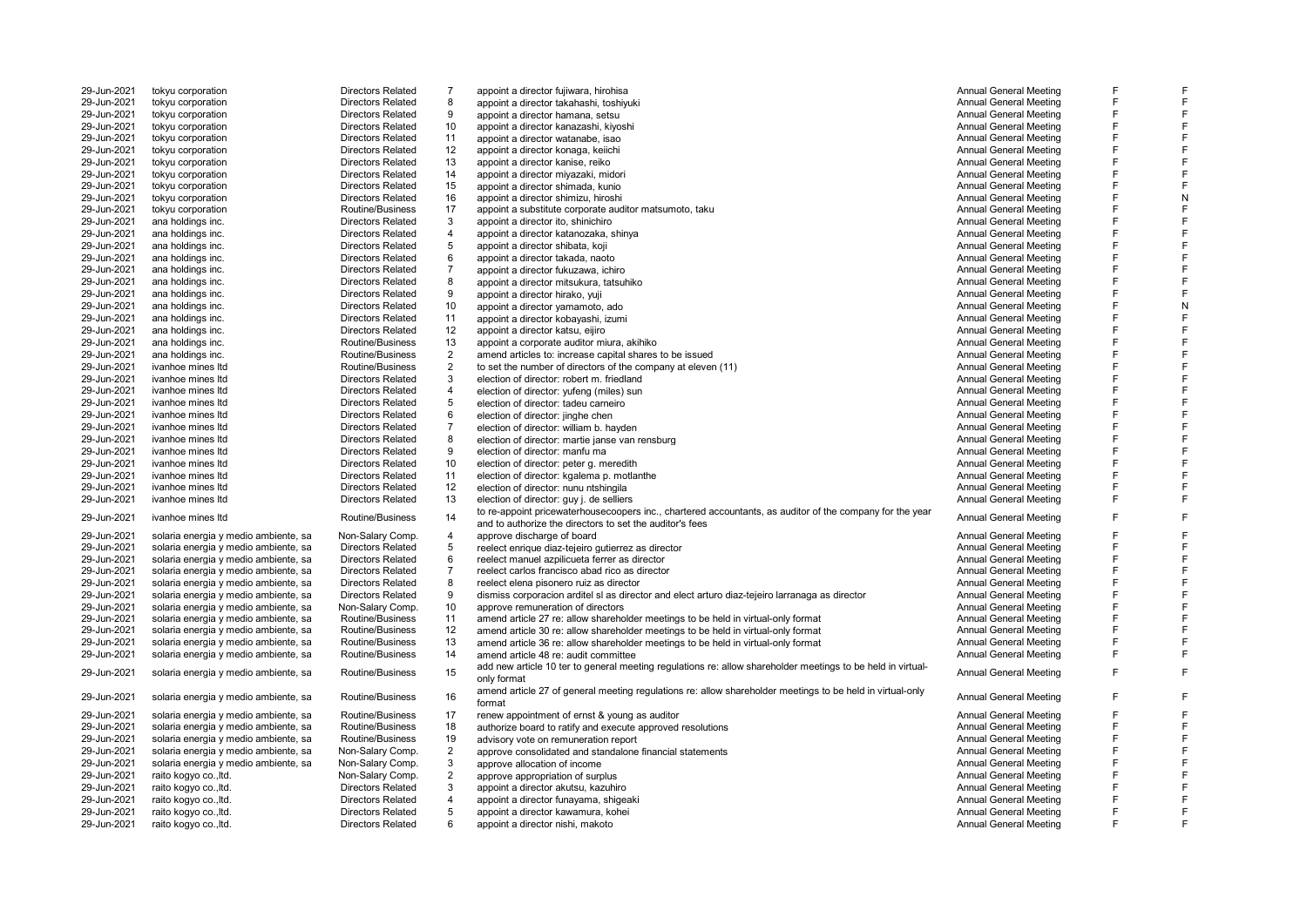| 29-Jun-2021<br>29-Jun-2021<br>29-Jun-2021<br>29-Jun-2021<br>29-Jun-2021 | raito kogvo coltd.<br>raito kogyo co., ltd.<br>raito kogyo co., ltd.<br>raito kogyo co.,ltd.<br>raito kogyo co., ltd. | <b>Directors Related</b><br><b>Directors Related</b><br><b>Directors Related</b><br><b>Directors Related</b><br>Routine/Business | appoint a director kaneto, tatsuya<br>appoint a director shimizu, hiroko<br>appoint a director nagata, takeshi<br>appoint a director asano, hiromi<br>appoint a corporate auditor kinoshita, hiroyuki | Annual General Meeting<br>Annual General Meeting<br>Annual General Meeting<br>Annual General Meeting<br>Annual General Meeting |  |
|-------------------------------------------------------------------------|-----------------------------------------------------------------------------------------------------------------------|----------------------------------------------------------------------------------------------------------------------------------|-------------------------------------------------------------------------------------------------------------------------------------------------------------------------------------------------------|--------------------------------------------------------------------------------------------------------------------------------|--|
| 29-Jun-2021                                                             | raito kogyo co., ltd.                                                                                                 | Routine/Business                                                                                                                 | appoint a corporate auditor iida, nobuo                                                                                                                                                               | Annual General Meeting                                                                                                         |  |
|                                                                         |                                                                                                                       |                                                                                                                                  |                                                                                                                                                                                                       |                                                                                                                                |  |

| <b>Resolutions (Q2)</b> | 1,680 |
|-------------------------|-------|
| Meetings (Q2)           | 111   |
| For Meetings (Q2)       | 1520  |
| Against (Q2)            | 153   |
| <b>Abstained (Q2)</b>   |       |

## **Voting Report 01/07/2021 - 30/09/2021 Q3**

| <b>Meeting Date</b> | <b>Company Name</b>     | Category                 | Item<br><b>Number</b> | Proposal                                                                                                                                                                                                                                                                                                                                                                                                                                                                                                                                                                                                                                                                                                                                                                                                                                                                                                                                                                                                                                                                                                                                                                                                                                                                                                                                                                                                              | <b>Meeting Type</b>                  | <b>Mgmt Rec</b> | Vote<br>Instruction |
|---------------------|-------------------------|--------------------------|-----------------------|-----------------------------------------------------------------------------------------------------------------------------------------------------------------------------------------------------------------------------------------------------------------------------------------------------------------------------------------------------------------------------------------------------------------------------------------------------------------------------------------------------------------------------------------------------------------------------------------------------------------------------------------------------------------------------------------------------------------------------------------------------------------------------------------------------------------------------------------------------------------------------------------------------------------------------------------------------------------------------------------------------------------------------------------------------------------------------------------------------------------------------------------------------------------------------------------------------------------------------------------------------------------------------------------------------------------------------------------------------------------------------------------------------------------------|--------------------------------------|-----------------|---------------------|
| 06-Jul-2021         | kering sa               | Routine/Business         |                       | authorization for the board of directors to purchase, retain or transfer the company's shares                                                                                                                                                                                                                                                                                                                                                                                                                                                                                                                                                                                                                                                                                                                                                                                                                                                                                                                                                                                                                                                                                                                                                                                                                                                                                                                         | <b>Ordinary General Meeting</b>      | F               |                     |
| 16-Aug-2021         | wh group ltd            | Routine/Business         | 3                     | that, the conditional voluntary cash offer (the "offer") by merrill lynch (asia pacific) limited and morgan<br>stanley asia limited on behalf of the company to buy-back up to 1,916,937,202 ordinary shares with<br>nominal value of usd 0.0001 each in the share capital of the company (the "share(s)") at a price of hkd<br>7.80 per share and subject to the terms and conditions as set out in the offer document despatched on<br>30 july 2021 together with the accompanying acceptance form (copies of which marked "a" have been<br>produced to the egm and initialed by the chairman of the egm for the purpose of identification) be<br>approved, without prejudice and in addition to the existing authority of the company under the general<br>mandate to buy-back shares granted at the annual general meeting of the company held on 1 june 2021,<br>and that the director(s) of the company be authorised to execute all such documents (and, where<br>necessary, to affix the seal of the company thereon in accordance with the amended and restated<br>memorandum and articles of association of the company (the "articles of association") and do all such<br>acts as such director(s) consider desirable, necessary or expedient to give effect to or otherwise in<br>connection with the offer, including, without limitation, completion of the buy-back of shares pursuant to<br>the offer | <b>ExtraOrdinary General Meeting</b> | F               |                     |
| 16-Aug-2021         | wh group Itd            | Routine/Business         | $\overline{4}$        | that, the waiver (the "whitewash waiver") in respect of any obligation under the codes on takeovers and<br>mergers and share buy-backs of hong kong (the "codes") of controlling shareholders of the company,<br>being rise grand group limited, heroic zone investments limited, chang yun holdings limited, high zenith<br>limited and sure pass holdings limited, to make a mandatory general offer for all the shares and other<br>relevant securities (as defined in note 4 to rule 22 of the takeovers code) not already owned by them and<br>parties acting in concert (as defined under the codes) with any of them, which may, but for the whitewash<br>waiver, arise upon completion of the offer be hereby approved, and that the director(s) of the company<br>be authorised to execute all such documents (and, where necessary, to affix the seal of the company<br>thereon in accordance with the articles of association) and do all such acts as such director(s) consider<br>desirable, necessary or expedient to give effect to or otherwise in connection with the whitewash waiver                                                                                                                                                                                                                                                                                                               | <b>ExtraOrdinary General Meeting</b> | F               |                     |
| 20-Aug-2021         | evolution ab            | Routine/Business         | 11                    | determine number of members (6) and deputy members (0) of board                                                                                                                                                                                                                                                                                                                                                                                                                                                                                                                                                                                                                                                                                                                                                                                                                                                                                                                                                                                                                                                                                                                                                                                                                                                                                                                                                       | <b>ExtraOrdinary General Meeting</b> |                 |                     |
| 20-Aug-2021         | evolution ab            | <b>Directors Related</b> | 12                    | elect mimi drake as director                                                                                                                                                                                                                                                                                                                                                                                                                                                                                                                                                                                                                                                                                                                                                                                                                                                                                                                                                                                                                                                                                                                                                                                                                                                                                                                                                                                          | <b>ExtraOrdinary General Meeting</b> |                 |                     |
| 20-Aug-2021         | evolution ab            | Non-Salary Comp.         | 13                    | approve remuneration of directors in the total amount of eur 150,000                                                                                                                                                                                                                                                                                                                                                                                                                                                                                                                                                                                                                                                                                                                                                                                                                                                                                                                                                                                                                                                                                                                                                                                                                                                                                                                                                  | <b>ExtraOrdinary General Meeting</b> |                 |                     |
| 24-Aug-2021         | sakata seed corporation | Non-Salary Comp.         | 2                     | approve appropriation of surplus                                                                                                                                                                                                                                                                                                                                                                                                                                                                                                                                                                                                                                                                                                                                                                                                                                                                                                                                                                                                                                                                                                                                                                                                                                                                                                                                                                                      | Annual General Meeting               |                 |                     |
| 24-Aug-2021         | sakata seed corporation | <b>Directors Related</b> | 3                     | appoint a director sakata, hiroshi                                                                                                                                                                                                                                                                                                                                                                                                                                                                                                                                                                                                                                                                                                                                                                                                                                                                                                                                                                                                                                                                                                                                                                                                                                                                                                                                                                                    | Annual General Meeting               |                 |                     |
| 24-Aug-2021         | sakata seed corporation | <b>Directors Related</b> | $\overline{4}$        | appoint a director uchiyama, risho                                                                                                                                                                                                                                                                                                                                                                                                                                                                                                                                                                                                                                                                                                                                                                                                                                                                                                                                                                                                                                                                                                                                                                                                                                                                                                                                                                                    | Annual General Meeting               |                 |                     |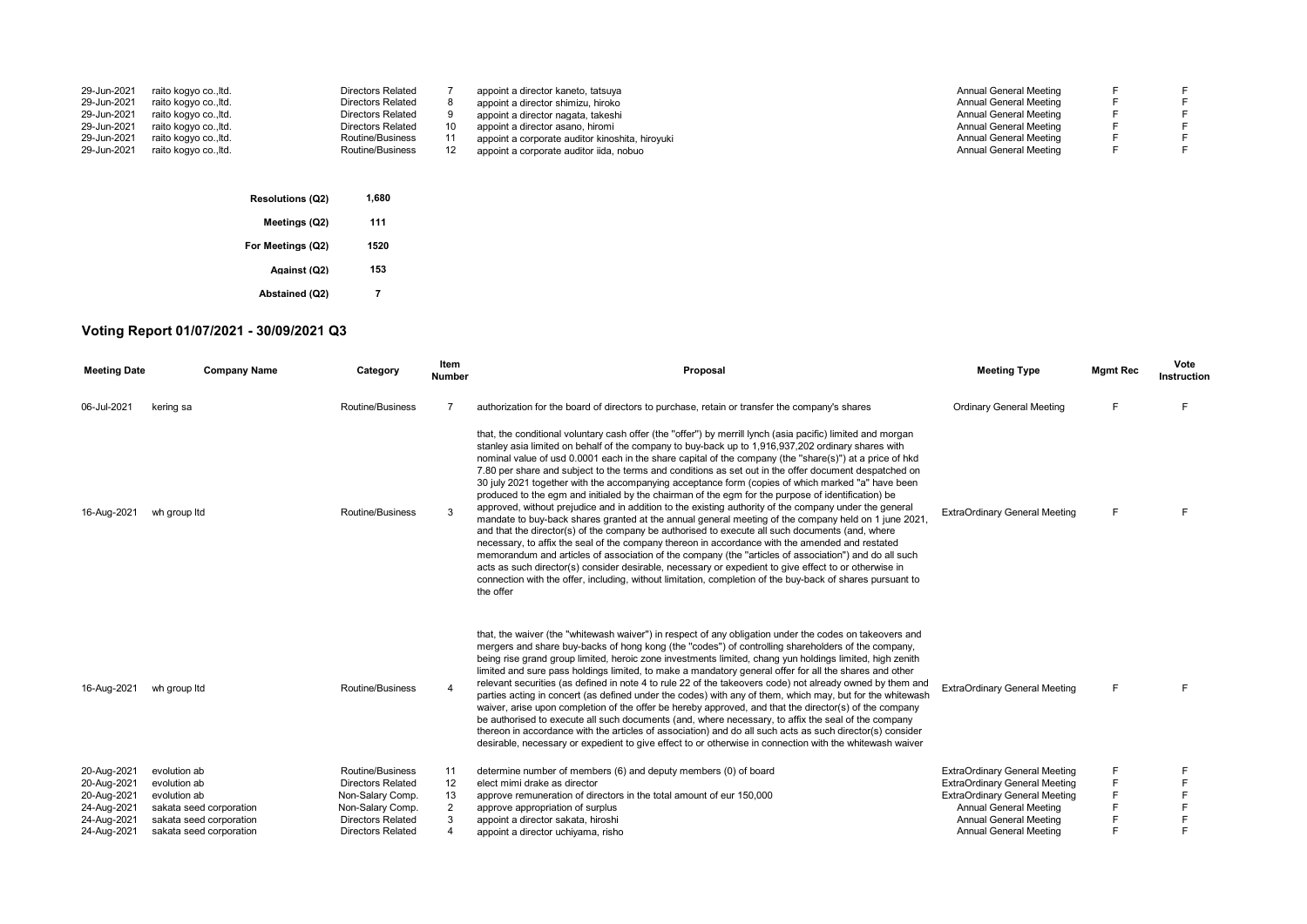| 24-Aug-2021 | sakata seed corporation | <b>Directors Related</b> | 5                  | appoint a director kagami, tsutomu                                                                        | <b>Annual General Meeting</b> |   |   |
|-------------|-------------------------|--------------------------|--------------------|-----------------------------------------------------------------------------------------------------------|-------------------------------|---|---|
| 24-Aug-2021 | sakata seed corporation | <b>Directors Related</b> | 6                  | appoint a director honda, shuitsu                                                                         | <b>Annual General Meeting</b> |   |   |
| 24-Aug-2021 | sakata seed corporation | <b>Directors Related</b> | $\overline{7}$     | appoint a director kuroiwa, kazuo                                                                         | <b>Annual General Meeting</b> |   |   |
| 24-Aug-2021 | sakata seed corporation | <b>Directors Related</b> | 8                  | appoint a director furuki, toshihiko                                                                      | Annual General Meeting        |   |   |
| 24-Aug-2021 | sakata seed corporation | <b>Directors Related</b> | 9                  | appoint a director sugahara, kunihiko                                                                     | <b>Annual General Meeting</b> |   |   |
| 24-Aug-2021 | sakata seed corporation | <b>Directors Related</b> | 10                 | appoint a director ozaki, yukimasa                                                                        | <b>Annual General Meeting</b> | E |   |
| 24-Aug-2021 | sakata seed corporation | <b>Directors Related</b> | 11                 | appoint a director watanabe, masako                                                                       | <b>Annual General Meeting</b> |   |   |
| 24-Aug-2021 | sakata seed corporation | Routine/Business         | 12                 | appoint a substitute corporate auditor nagashima, tamio                                                   | Annual General Meeting        | E |   |
| 24-Aug-2021 | prosus n.v.             | Non-Salary Comp.         | 4                  | approve remuneration report                                                                               | <b>Annual General Meeting</b> |   | N |
| 24-Aug-2021 | prosus n.v.             | Routine/Business         | 5                  | adopt financial statements                                                                                | <b>Annual General Meeting</b> |   |   |
| 24-Aug-2021 | prosus n.v.             | Non-Salary Comp.         | 6                  | approve dividend distribution in relation to the financial year ending march 31, 2021                     | <b>Annual General Meeting</b> | F |   |
| 24-Aug-2021 | prosus n.v.             | Non-Salary Comp.         | $\overline{7}$     | approve dividend distribution in relation to the financial year ending march 31, 2022 and onwards         | <b>Annual General Meeting</b> |   |   |
| 24-Aug-2021 | prosus n.v.             | Non-Salary Comp.         | 8                  | approve discharge of executive directors                                                                  | <b>Annual General Meeting</b> | E |   |
| 24-Aug-2021 | prosus n.v.             | Non-Salary Comp.         | 9                  | approve discharge of non-executive directors                                                              | <b>Annual General Meeting</b> |   |   |
| 24-Aug-2021 | prosus n.v.             | Non-Salary Comp.         | 10                 | approve remuneration policy for executive and non-executive directors                                     | <b>Annual General Meeting</b> |   |   |
| 24-Aug-2021 | prosus n.v.             | <b>Directors Related</b> | 11                 | elect angelien kemna as non-executive director                                                            | <b>Annual General Meeting</b> |   |   |
| 24-Aug-2021 | prosus n.v.             | <b>Directors Related</b> | 12                 | reelect hendrik du toit as non-executive director                                                         | <b>Annual General Meeting</b> |   |   |
| 24-Aug-2021 | prosus n.v.             | <b>Directors Related</b> | 13                 | reelect craig enenstein as non-executive director                                                         | <b>Annual General Meeting</b> | F |   |
| 24-Aug-2021 | prosus n.v.             | <b>Directors Related</b> | 14                 | reelect nolo letele as non-executive director                                                             | <b>Annual General Meeting</b> |   | N |
| 24-Aug-2021 | prosus n.v.             | <b>Directors Related</b> | 15                 | reelect roberto oliveira de lima as non-executive director                                                | <b>Annual General Meeting</b> | E |   |
| 24-Aug-2021 | prosus n.v.             | Routine/Business         | 16                 | ratify pricewaterhousecoopers accountants n.v. as auditors                                                | <b>Annual General Meeting</b> |   | N |
|             |                         | Routine/Business         | 17                 | grant board authority to issue shares up to 10 percent of issued capital and restrict/exclude preemptive  | Annual General Meeting        | E |   |
| 24-Aug-2021 | prosus n.v.             |                          | 18                 |                                                                                                           |                               |   |   |
| 24-Aug-2021 | prosus n.v.             | Routine/Business         |                    | authorize repurchase of shares                                                                            | <b>Annual General Meeting</b> |   |   |
| 24-Aug-2021 | prosus n.v.             | Non-Salary Comp.         | 19<br>$\mathbf{1}$ | approve reduction in share capital through cancellation of shares                                         | <b>Annual General Meeting</b> | E |   |
| 25-Aug-2021 | naspers Itd             | Routine/Business         |                    | acceptance of annual financial statements                                                                 | <b>Annual General Meeting</b> |   |   |
| 25-Aug-2021 | naspers Itd             | Routine/Business         | $\overline{2}$     | confirmation and approval of payment of dividends                                                         | Annual General Meeting        | E |   |
| 25-Aug-2021 | naspers Itd             | Routine/Business         | 3                  | reappointment of pricewaterhousecoopers inc. as auditor                                                   | <b>Annual General Meeting</b> |   | N |
| 25-Aug-2021 | naspers Itd             | <b>Directors Related</b> | $\overline{4}$     | to confirm the appointment of agz kemna as a nonexecutive director                                        | <b>Annual General Meeting</b> |   |   |
| 25-Aug-2021 | naspers Itd             | <b>Directors Related</b> | 5                  | to re-elect the following directors: hj du toit                                                           | <b>Annual General Meeting</b> |   |   |
| 25-Aug-2021 | naspers Itd             | <b>Directors Related</b> | 6                  | to re-elect the following directors: cl enenstein                                                         | <b>Annual General Meeting</b> | F | N |
| 25-Aug-2021 | naspers Itd             | <b>Directors Related</b> | $\overline{7}$     | to re-elect the following director: fin letele                                                            | <b>Annual General Meeting</b> |   | N |
| 25-Aug-2021 | naspers Itd             | <b>Directors Related</b> | 8                  | to re-elect the following director: r oliveira de lima                                                    | <b>Annual General Meeting</b> | E |   |
| 25-Aug-2021 | naspers Itd             | <b>Directors Related</b> | 9                  | to re-elect the following director: bj van der ross                                                       | <b>Annual General Meeting</b> |   |   |
| 25-Aug-2021 | naspers Itd             | Routine/Business         | 10                 | appointment of the following audit committee member: m girotra                                            | <b>Annual General Meeting</b> |   |   |
| 25-Aug-2021 | naspers Itd             | Routine/Business         | 11                 | appointment of the following audit committee member: agz kemna                                            | <b>Annual General Meeting</b> |   |   |
| 25-Aug-2021 | naspers Itd             | Routine/Business         | 12                 | appointment of the following audit committee member: siz pacak                                            | <b>Annual General Meeting</b> |   | N |
| 25-Aug-2021 | naspers Itd             | Routine/Business         | 13                 | non-binding advisory vote: to endorse the company's remuneration policy                                   | Annual General Meeting        | F |   |
| 25-Aug-2021 | naspers Itd             | Routine/Business         | 14                 | non-binding advisory vote: to endorse the implementation report of the remuneration report                | <b>Annual General Meeting</b> |   |   |
| 25-Aug-2021 | naspers Itd             | Non-Salary Comp.         | 15                 | approval of general authority placing unissued shares under the control of the directors                  | <b>Annual General Meeting</b> | E |   |
| 25-Aug-2021 | naspers Itd             | Non-Salary Comp.         | 16                 | approval of general issue of shares for cash                                                              | <b>Annual General Meeting</b> |   |   |
| 25-Aug-2021 | naspers Itd             | Routine/Business         | 17                 | authorisation to implement all resolutions adopted at the annual general meeting                          | <b>Annual General Meeting</b> |   |   |
|             |                         |                          |                    | approval of the remuneration of the non-executive directors for financial year 31 march 2022: board:      |                               | F |   |
| 25-Aug-2021 | naspers Itd             | Non-Salary Comp.         | 18                 | chair                                                                                                     | <b>Annual General Meeting</b> |   |   |
| 25-Aug-2021 | naspers Itd             | Non-Salary Comp.         | 19                 | approval of the remuneration of the non-executive directors for financial year 31 march 2022: board:      | <b>Annual General Meeting</b> |   | F |
|             |                         |                          |                    | approval of the remuneration of the non-executive directors for financial year 31 march 2022: audit       |                               |   | F |
| 25-Aug-2021 | naspers Itd             | Non-Salary Comp.         | 20                 | committee: chair                                                                                          | <b>Annual General Meeting</b> |   |   |
|             |                         |                          |                    | approval of the remuneration of the non-executive directors for financial year 31 march 2022: audit       |                               |   |   |
| 25-Aug-2021 | naspers Itd             | Non-Salary Comp.         | 21                 | committee: member                                                                                         | <b>Annual General Meeting</b> |   | F |
| 25-Aug-2021 | naspers Itd             | Non-Salary Comp.         | 22                 | approval of the remuneration of the non-executive directors for financial year 31 march 2022: risk        | <b>Annual General Meeting</b> |   |   |
| 25-Aug-2021 | naspers Itd             | Non-Salary Comp.         | 23                 | approval of the remuneration of the non-executive directors for financial year 31 march 2022: risk        | <b>Annual General Meeting</b> |   |   |
|             |                         |                          |                    | approval of the remuneration of the non-executive directors for financial year 31 march 2022: human       |                               |   |   |
| 25-Aug-2021 | naspers Itd             | Non-Salary Comp.         | 24                 | resources and remuneration committee: chair                                                               | <b>Annual General Meeting</b> |   | F |
|             |                         |                          |                    | approval of the remuneration of the non-executive directors for financial year 31 march 2022: human       |                               |   |   |
| 25-Aug-2021 | naspers Itd             | Non-Salary Comp.         | 25                 | resources and remuneration committee: member                                                              | <b>Annual General Meeting</b> |   | F |
|             |                         |                          |                    | approval of the remuneration of the non-executive directors for financial year 31 march 2022; nomination  |                               |   |   |
| 25-Aug-2021 | naspers Itd             | Non-Salary Comp.         | 26                 | committee: chair                                                                                          | <b>Annual General Meeting</b> |   | F |
| 25-Aug-2021 | naspers Itd             | Non-Salary Comp.         | 27                 | approval of the remuneration of the non-executive directors for financial year 31 march 2022: nomination  | <b>Annual General Meeting</b> |   |   |
| 25-Aug-2021 | naspers Itd             | Non-Salary Comp.         | 28                 | approval of the remuneration of the non-executive directors for financial year 31 march 2022: social,     | <b>Annual General Meeting</b> |   | F |
|             |                         |                          |                    | approval of the remuneration of the non-executive directors for financial year 31 march 2022: social,     |                               |   |   |
| 25-Aug-2021 | naspers Itd             | Non-Salary Comp.         | 29                 | ethics and sustainability committee: member                                                               | <b>Annual General Meeting</b> |   |   |
|             |                         |                          |                    | approval of the remuneration of the non-executive directors for financial year 31 march 2022: trustees of |                               |   |   |
| 25-Aug-2021 | naspers Itd             | Non-Salary Comp.         | 30                 | group share schemes/other personnel funds                                                                 | <b>Annual General Meeting</b> |   | F |
|             |                         |                          |                    |                                                                                                           |                               |   |   |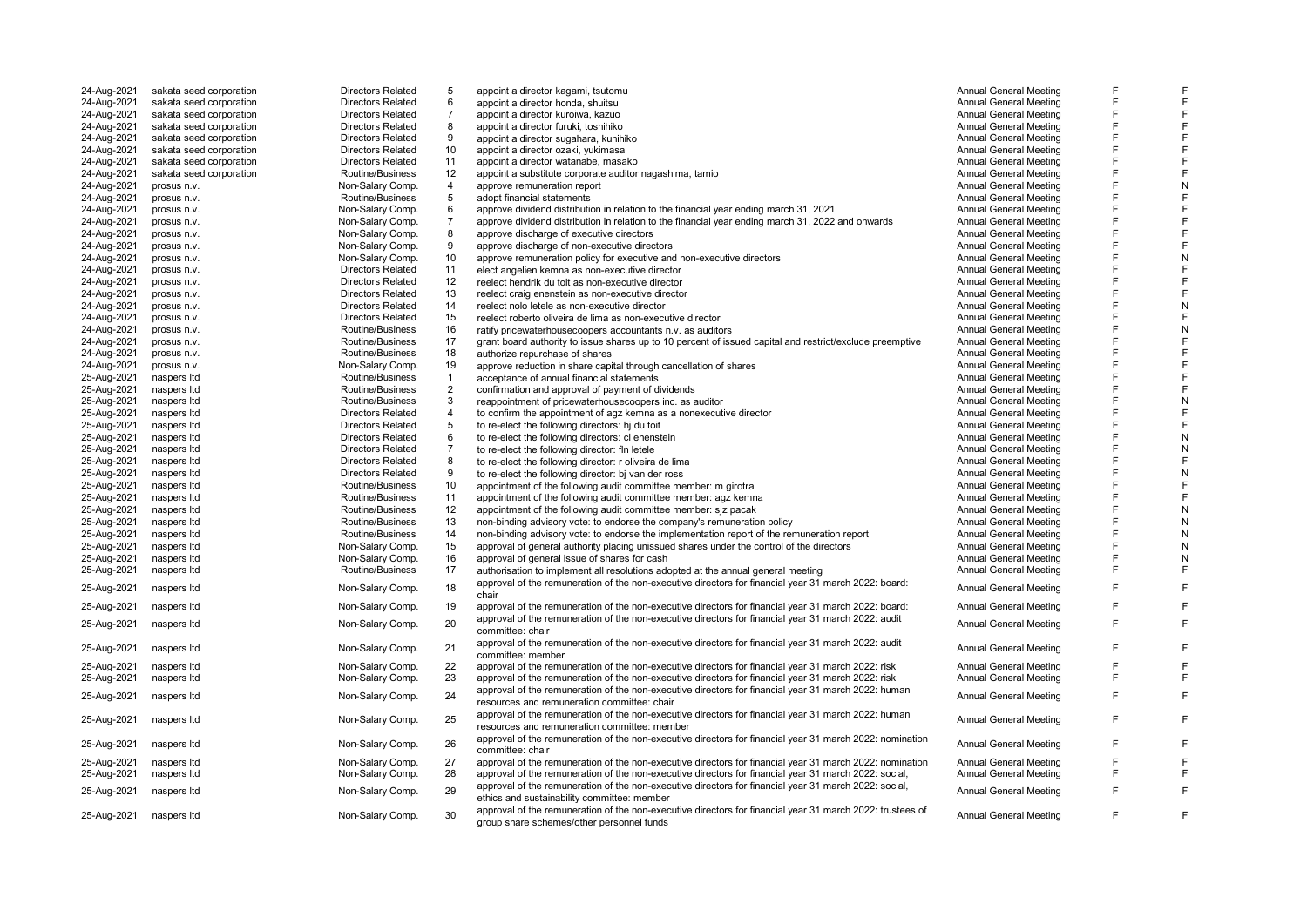| 25-Aug-2021                | naspers Itd                                                            | Non-Salary Comp.                     | 31                  | approve generally the provision of financial assistance in terms of section 44 of the act                                                                      | Annual General Meeting                                         | F | N |
|----------------------------|------------------------------------------------------------------------|--------------------------------------|---------------------|----------------------------------------------------------------------------------------------------------------------------------------------------------------|----------------------------------------------------------------|---|---|
|                            |                                                                        |                                      | 32                  |                                                                                                                                                                |                                                                | F | F |
| 25-Aug-2021                | naspers Itd                                                            | Non-Salary Comp.                     |                     | approve generally the provision of financial assistance in terms of section 45 of the act                                                                      | Annual General Meeting                                         |   |   |
| 25-Aug-2021                | naspers Itd                                                            | Routine/Business                     | 33                  | general authority for the company or its subsidiaries to acquire n ordinary shares in the company                                                              | <b>Annual General Meeting</b>                                  |   | F |
| 25-Aug-2021                | naspers Itd                                                            | Routine/Business                     | 34                  | granting the specific repurchase authorisation                                                                                                                 | <b>Annual General Meeting</b>                                  | F | N |
| 25-Aug-2021                | naspers Itd                                                            | Routine/Business                     | 35                  | general authority for the company or its subsidiaries to acquire a ordinary shares in the company                                                              | <b>Annual General Meeting</b>                                  | F | N |
| 01-Sep-2021                | alimentation couche-tard inc                                           | Routine/Business                     | 2                   | appoint the auditor until the next annual meeting and authorize the board of directors to set their<br>remuneration: pricewaterhousecoopers llp                | <b>Annual General Meeting</b>                                  | F | F |
| 01-Sep-2021                | alimentation couche-tard inc                                           | <b>Directors Related</b>             | 3                   | elect director: alain bouchard                                                                                                                                 | Annual General Meeting                                         | F | F |
|                            |                                                                        |                                      | $\overline{4}$      |                                                                                                                                                                |                                                                | F |   |
| 01-Sep-2021                | alimentation couche-tard inc                                           | <b>Directors Related</b>             |                     | elect director: melanie kau                                                                                                                                    | <b>Annual General Meeting</b>                                  |   | Α |
| 01-Sep-2021                | alimentation couche-tard inc                                           | <b>Directors Related</b>             | 5                   | elect director: jean bernier                                                                                                                                   | <b>Annual General Meeting</b>                                  |   | F |
| 01-Sep-2021                | alimentation couche-tard inc                                           | <b>Directors Related</b>             | 6                   | elect director: karinne bouchard                                                                                                                               | <b>Annual General Meeting</b>                                  |   | F |
| 01-Sep-2021                | alimentation couche-tard inc                                           | <b>Directors Related</b>             | $\overline{7}$      | elect director: eric boyko                                                                                                                                     | Annual General Meeting                                         |   | F |
| 01-Sep-2021                | alimentation couche-tard inc                                           | <b>Directors Related</b>             | 8                   | elect director: jacques d'amours                                                                                                                               | Annual General Meeting                                         | F | F |
| 01-Sep-2021                | alimentation couche-tard inc                                           | <b>Directors Related</b>             | 9                   | elect director: janice I. fields                                                                                                                               | Annual General Meeting                                         | F | F |
| 01-Sep-2021                | alimentation couche-tard inc                                           | <b>Directors Related</b>             | 10                  | elect director: richard fortin                                                                                                                                 | <b>Annual General Meeting</b>                                  |   | F |
| 01-Sep-2021                | alimentation couche-tard inc                                           | <b>Directors Related</b>             | 11                  | elect director: brian hannasch                                                                                                                                 | <b>Annual General Meeting</b>                                  |   | F |
| 01-Sep-2021                | alimentation couche-tard inc                                           | <b>Directors Related</b>             | 12                  |                                                                                                                                                                | Annual General Meeting                                         | F | F |
|                            |                                                                        |                                      |                     | elect director: marie josee lamothe                                                                                                                            |                                                                | F |   |
| 01-Sep-2021                | alimentation couche-tard inc                                           | <b>Directors Related</b>             | 13                  | elect director: monique f. leroux                                                                                                                              | Annual General Meeting                                         |   | F |
| 01-Sep-2021                | alimentation couche-tard inc                                           | <b>Directors Related</b>             | 14                  | elect director: real plourde                                                                                                                                   | Annual General Meeting                                         | F | F |
| 01-Sep-2021                | alimentation couche-tard inc                                           | <b>Directors Related</b>             | 15                  | elect director: daniel rabinowicz                                                                                                                              | <b>Annual General Meeting</b>                                  |   | F |
| 01-Sep-2021                | alimentation couche-tard inc                                           | <b>Directors Related</b>             | 16                  | elect director: louis tetu                                                                                                                                     | <b>Annual General Meeting</b>                                  | F | F |
| 01-Sep-2021                | alimentation couche-tard inc                                           | <b>Directors Related</b>             | 17                  | elect director: louis vachon                                                                                                                                   | <b>Annual General Meeting</b>                                  | F | F |
|                            |                                                                        |                                      |                     | on an advisory basis and not to diminish the role and responsibilities of the board of directors that the                                                      |                                                                |   |   |
| 01-Sep-2021                | alimentation couche-tard inc                                           | Routine/Business                     | 18                  | shareholders accept the approach to executive compensation as disclosed in our 2021 management<br>information circular                                         | <b>Annual General Meeting</b>                                  | F | E |
| 01-Sep-2021                | alimentation couche-tard inc                                           | Routine/Business                     | 19                  | pass an ordinary resolution approving and ratifying the corporation's amended and restated stock                                                               | <b>Annual General Meeting</b>                                  |   |   |
| 08-Sep-2021                | dsv panalpina a/s                                                      | <b>Directors Related</b>             | 8                   | election of new member for the board of directors: tarek sultan al-essa                                                                                        | <b>ExtraOrdinary General Meeting</b>                           | F | F |
| 08-Sep-2021                | dsv panalpina a/s                                                      | Routine/Business                     | 9                   | amendments to the articles of association: proposed authorisation to increase the share capital                                                                | <b>ExtraOrdinary General Meeting</b>                           | F | N |
| 08-Sep-2021                | dsv panalpina a/s                                                      | Routine/Business                     | 10                  | amendments to the articles of association: change of the name of the company: dsv a/s                                                                          | <b>ExtraOrdinary General Meeting</b>                           | F | F |
| 08-Sep-2021                | dsy panalpina a/s                                                      | Routine/Business                     | 11                  | amendments to the remuneration policy                                                                                                                          | <b>ExtraOrdinary General Meeting</b>                           | F | F |
|                            |                                                                        |                                      |                     |                                                                                                                                                                |                                                                | F | F |
| 08-Sep-2021<br>08-Sep-2021 | compagnie financiere richemont sa<br>compagnie financiere richemont sa | Routine/Business<br>Non-Salary Comp. | $\overline{2}$<br>3 | accept financial statements and statutory reports<br>approve allocation of income and dividends of chf 2.00 per registered a share and chf 0.20 per registered | <b>Annual General Meeting</b><br><b>Annual General Meeting</b> | F | F |
|                            |                                                                        |                                      |                     | b share                                                                                                                                                        |                                                                |   |   |
| 08-Sep-2021                | compagnie financiere richemont sa                                      | Non-Salary Comp.                     | $\overline{4}$      | approve discharge of board and senior management                                                                                                               | <b>Annual General Meeting</b>                                  |   | F |
| 08-Sep-2021                | compagnie financiere richemont sa                                      | <b>Directors Related</b>             | 5                   | reelect johann rupert as director and board chairman                                                                                                           | <b>Annual General Meeting</b>                                  | F | N |
| 08-Sep-2021                | compagnie financiere richemont sa                                      | <b>Directors Related</b>             | 6                   | reelect josua malherbe as director                                                                                                                             | <b>Annual General Meeting</b>                                  |   | N |
| 08-Sep-2021                | compagnie financiere richemont sa                                      | <b>Directors Related</b>             | $\overline{7}$      | reelect nikesh arora as director                                                                                                                               | <b>Annual General Meeting</b>                                  | F | F |
| 08-Sep-2021                | compagnie financiere richemont sa                                      | <b>Directors Related</b>             | 8                   | reelect clay brendish as director                                                                                                                              | <b>Annual General Meeting</b>                                  | F | F |
| 08-Sep-2021                | compagnie financiere richemont sa                                      | <b>Directors Related</b>             | 9                   | reelect jean-blaise eckert as director                                                                                                                         | Annual General Meeting                                         | F | N |
| 08-Sep-2021                | compagnie financiere richemont sa                                      | <b>Directors Related</b>             | 10                  | reelect burkhart grund as director                                                                                                                             | Annual General Meeting                                         |   | F |
|                            |                                                                        | <b>Directors Related</b>             | 11                  |                                                                                                                                                                | <b>Annual General Meeting</b>                                  |   | F |
| 08-Sep-2021                | compagnie financiere richemont sa                                      |                                      |                     | reelect keyu jin as director                                                                                                                                   |                                                                |   | F |
| 08-Sep-2021                | compagnie financiere richemont sa                                      | <b>Directors Related</b>             | 12                  | reelect jerome lambert as director                                                                                                                             | Annual General Meeting                                         |   |   |
| 08-Sep-2021                | compagnie financiere richemont sa                                      | <b>Directors Related</b>             | 13                  | reelect wendy luhabe as director                                                                                                                               | <b>Annual General Meeting</b>                                  |   | F |
| 08-Sep-2021                | compagnie financiere richemont sa                                      | <b>Directors Related</b>             | 14                  | reelect ruggero magnoni as director                                                                                                                            | <b>Annual General Meeting</b>                                  | F | N |
| 08-Sep-2021                | compagnie financiere richemont sa                                      | <b>Directors Related</b>             | 15                  | reelect jeff moss as director                                                                                                                                  | <b>Annual General Meeting</b>                                  |   | F |
| 08-Sep-2021                | compagnie financiere richemont sa                                      | <b>Directors Related</b>             | 16                  | reelect vesna nevistic as director                                                                                                                             | <b>Annual General Meeting</b>                                  |   | F |
| 08-Sep-2021                | compagnie financiere richemont sa                                      | <b>Directors Related</b>             | 17                  | reelect guillaume pictet as director                                                                                                                           | Annual General Meeting                                         | F | F |
| 08-Sep-2021                | compagnie financiere richemont sa                                      | <b>Directors Related</b>             | 18                  | reelect maria ramos as director                                                                                                                                | <b>Annual General Meeting</b>                                  |   | F |
| 08-Sep-2021                | compagnie financiere richemont sa                                      | <b>Directors Related</b>             | 19                  | reelect anton rupert as director                                                                                                                               | <b>Annual General Meeting</b>                                  | F | F |
| 08-Sep-2021                | compagnie financiere richemont sa                                      | <b>Directors Related</b>             | 20                  | reelect jan rupert as director                                                                                                                                 | <b>Annual General Meeting</b>                                  |   | F |
| 08-Sep-2021                | compagnie financiere richemont sa                                      | <b>Directors Related</b>             | 21                  | reelect patrick thomas as director                                                                                                                             | <b>Annual General Meeting</b>                                  |   | F |
|                            |                                                                        | <b>Directors Related</b>             | 22                  |                                                                                                                                                                | Annual General Meeting                                         |   | F |
| 08-Sep-2021                | compagnie financiere richemont sa                                      |                                      |                     | reelect jasmine whitbread as director                                                                                                                          |                                                                | F | F |
| 08-Sep-2021                | compagnie financiere richemont sa                                      | Routine/Business                     | 23                  | reappoint clay brendish as member of the compensation committee                                                                                                | <b>Annual General Meeting</b>                                  |   |   |
| 08-Sep-2021                | compagnie financiere richemont sa                                      | Routine/Business                     | 24                  | reappoint keyu jin as member of the compensation committee                                                                                                     | <b>Annual General Meeting</b>                                  | F | F |
| 08-Sep-2021                | compagnie financiere richemont sa                                      | Routine/Business                     | 25                  | reappoint guillaume pictet as member of the compensation committee                                                                                             | <b>Annual General Meeting</b>                                  | F | F |
| 08-Sep-2021                | compagnie financiere richemont sa                                      | Routine/Business                     | 26                  | reappoint maria ramos as member of the compensation committee                                                                                                  | <b>Annual General Meeting</b>                                  |   | F |
| 08-Sep-2021                | compagnie financiere richemont sa                                      | Routine/Business                     | 27                  | ratify pricewaterhousecoopers sa as auditors                                                                                                                   | <b>Annual General Meeting</b>                                  |   | N |
| 08-Sep-2021                | compagnie financiere richemont sa                                      | Routine/Business                     | 28                  | designate etude gampert demierre moreno as independent proxy                                                                                                   | Annual General Meeting                                         | F | F |
| 08-Sep-2021                | compagnie financiere richemont sa                                      | Non-Salary Comp.                     | 29                  | approve remuneration of directors in the amount of chf 8.1 million                                                                                             | <b>Annual General Meeting</b>                                  |   | F |
| 08-Sep-2021                | compagnie financiere richemont sa                                      | Non-Salary Comp.                     | 30                  | approve fixed remuneration of executive committee in the amount of chf 6.6 million                                                                             | <b>Annual General Meeting</b>                                  |   | F |
| 08-Sep-2021                | compagnie financiere richemont sa                                      | Non-Salary Comp.                     | 31                  | approve variable remuneration of executive committee in the amount of chf 14.9 million                                                                         | <b>Annual General Meeting</b>                                  | F | F |
| 17-Sep-2021                | alibaba group holding Itd                                              | <b>Directors Related</b>             | 2                   | elect the following director nominee to serve on the board of director: joseph c. tsai                                                                         | <b>Annual General Meeting</b>                                  |   | N |
|                            |                                                                        |                                      |                     |                                                                                                                                                                |                                                                |   |   |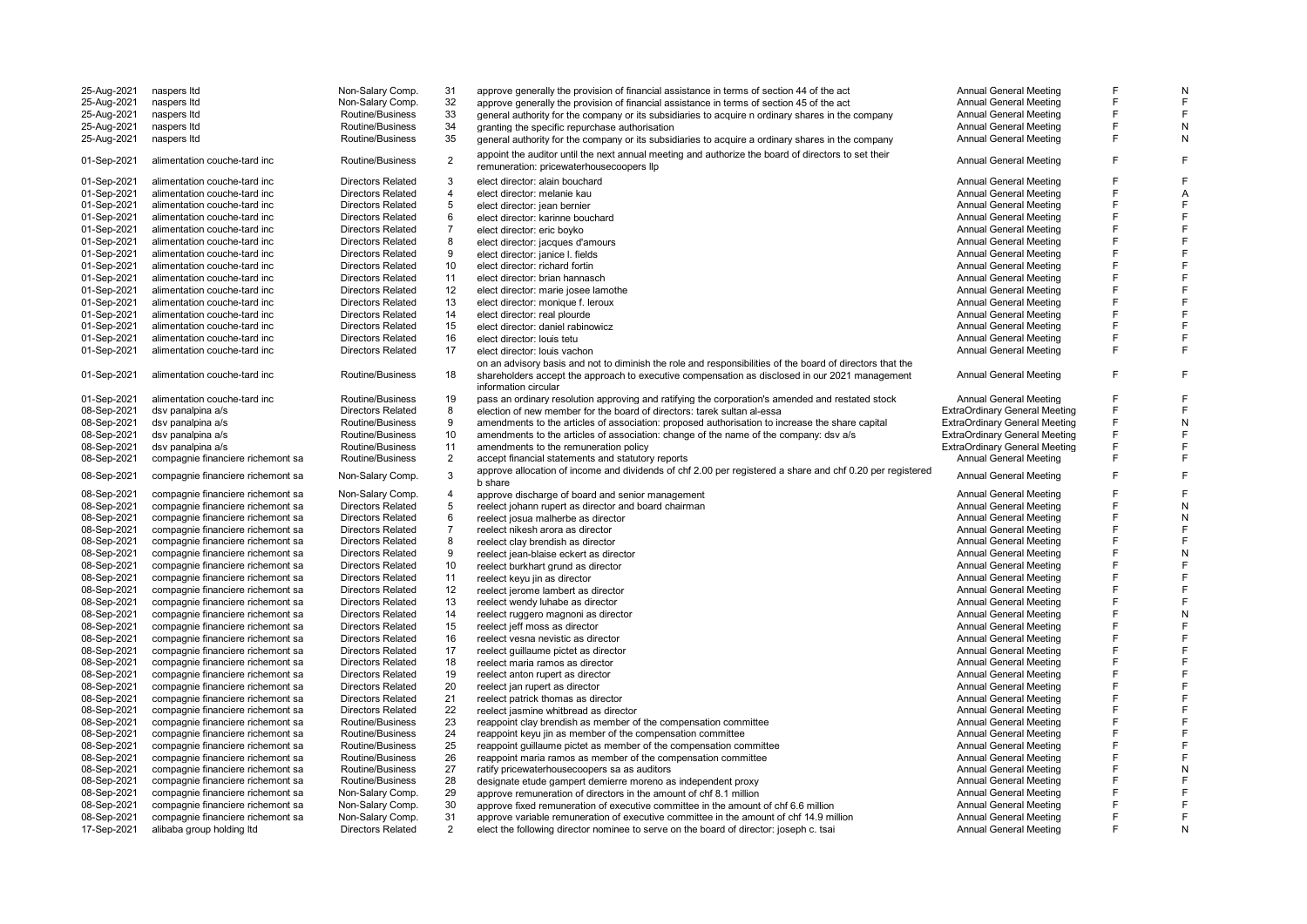| 17-Sep-2021 | alibaba group holding Itd                   | <b>Directors Related</b> | 3                       | elect the following director nominee to serve on the board of director: j. michael evans                                                                                                                                                                                                                                                                                                                                                                                                                                                                                         | <b>Annual General Meeting</b>        | F | N |
|-------------|---------------------------------------------|--------------------------|-------------------------|----------------------------------------------------------------------------------------------------------------------------------------------------------------------------------------------------------------------------------------------------------------------------------------------------------------------------------------------------------------------------------------------------------------------------------------------------------------------------------------------------------------------------------------------------------------------------------|--------------------------------------|---|---|
| 17-Sep-2021 | alibaba group holding Itd                   | <b>Directors Related</b> | $\overline{4}$          | elect the following director nominee to serve on the board of director: e. borje ekholm                                                                                                                                                                                                                                                                                                                                                                                                                                                                                          | <b>Annual General Meeting</b>        | F |   |
| 17-Sep-2021 | alibaba group holding Itd                   | Routine/Business         | 5                       | ratify the appointment of pricewaterhousecoopers as the independent registered public accounting firm of<br>the company for the fiscal year ending march 31, 2022                                                                                                                                                                                                                                                                                                                                                                                                                | <b>Annual General Meeting</b>        | F | N |
| 28-Sep-2021 | sho-bond holdings co., ltd.                 | Non-Salary Comp.         | 2                       | approve appropriation of surplus                                                                                                                                                                                                                                                                                                                                                                                                                                                                                                                                                 | Annual General Meeting               |   |   |
| 28-Sep-2021 | sho-bond holdings co., ltd.                 | <b>Directors Related</b> | 11                      | appoint a substitute director who is audit and supervisory committee member ikeda, yukio                                                                                                                                                                                                                                                                                                                                                                                                                                                                                         | Annual General Meeting               | E |   |
| 28-Sep-2021 | sho-bond holdings co., ltd.                 | <b>Directors Related</b> | 3                       | appoint a director who is not audit and supervisory committee member kishimoto, tatsuya                                                                                                                                                                                                                                                                                                                                                                                                                                                                                          | <b>Annual General Meeting</b>        | E |   |
| 28-Sep-2021 | sho-bond holdings co., ltd.                 | <b>Directors Related</b> |                         | appoint a director who is not audit and supervisory committee member takeo, koyo                                                                                                                                                                                                                                                                                                                                                                                                                                                                                                 | <b>Annual General Meeting</b>        | F |   |
| 28-Sep-2021 | sho-bond holdings co., ltd.                 | <b>Directors Related</b> | 5                       | appoint a director who is not audit and supervisory committee member tojo, shunya                                                                                                                                                                                                                                                                                                                                                                                                                                                                                                | Annual General Meeting               | F |   |
| 28-Sep-2021 | sho-bond holdings co., ltd.                 | <b>Directors Related</b> |                         | appoint a director who is not audit and supervisory committee member sekiguchi, yasuhiro                                                                                                                                                                                                                                                                                                                                                                                                                                                                                         | <b>Annual General Meeting</b>        |   |   |
| 28-Sep-2021 | sho-bond holdings co., ltd.                 | <b>Directors Related</b> |                         | appoint a director who is not audit and supervisory committee member naraoka, shigeru                                                                                                                                                                                                                                                                                                                                                                                                                                                                                            | <b>Annual General Meeting</b>        | F |   |
| 28-Sep-2021 | sho-bond holdings co., ltd.                 | <b>Directors Related</b> | 8                       | appoint a director who is audit and supervisory committee member miura, satoru                                                                                                                                                                                                                                                                                                                                                                                                                                                                                                   | Annual General Meeting               | E |   |
| 28-Sep-2021 | sho-bond holdings co., ltd.                 | <b>Directors Related</b> | 9                       | appoint a director who is audit and supervisory committee member hongo, akira                                                                                                                                                                                                                                                                                                                                                                                                                                                                                                    | <b>Annual General Meeting</b>        |   |   |
| 28-Sep-2021 | sho-bond holdings co., ltd.                 | <b>Directors Related</b> | 10                      | appoint a director who is audit and supervisory committee member kuwano, reiko                                                                                                                                                                                                                                                                                                                                                                                                                                                                                                   | <b>Annual General Meeting</b>        | E |   |
| 29-Sep-2021 | pan pacific international holdings corporat | Non-Salary Comp.         | $\overline{2}$          | approve appropriation of surplus                                                                                                                                                                                                                                                                                                                                                                                                                                                                                                                                                 | <b>Annual General Meeting</b>        | E |   |
| 29-Sep-2021 | pan pacific international holdings corporat | <b>Directors Related</b> | 3                       | appoint a director who is not audit and supervisory committee member yoshida, naoki                                                                                                                                                                                                                                                                                                                                                                                                                                                                                              | <b>Annual General Meeting</b>        |   |   |
| 29-Sep-2021 | pan pacific international holdings corporat | <b>Directors Related</b> | $\overline{4}$          | appoint a director who is not audit and supervisory committee member matsumoto, kazuhiro                                                                                                                                                                                                                                                                                                                                                                                                                                                                                         | <b>Annual General Meeting</b>        | F |   |
| 29-Sep-2021 | pan pacific international holdings corporat | <b>Directors Related</b> |                         | appoint a director who is not audit and supervisory committee member sekiguchi, kenji                                                                                                                                                                                                                                                                                                                                                                                                                                                                                            | Annual General Meeting               | F |   |
| 29-Sep-2021 | pan pacific international holdings corporat | <b>Directors Related</b> | 6                       | appoint a director who is not audit and supervisory committee member shintani, seiji                                                                                                                                                                                                                                                                                                                                                                                                                                                                                             | Annual General Meeting               | E |   |
| 29-Sep-2021 | pan pacific international holdings corporat | <b>Directors Related</b> |                         | appoint a director who is not audit and supervisory committee member moriva, hideki                                                                                                                                                                                                                                                                                                                                                                                                                                                                                              | <b>Annual General Meeting</b>        | E |   |
| 29-Sep-2021 | pan pacific international holdings corporat | <b>Directors Related</b> | 8                       | appoint a director who is not audit and supervisory committee member ishii, yuji                                                                                                                                                                                                                                                                                                                                                                                                                                                                                                 | Annual General Meeting               |   |   |
| 29-Sep-2021 | pan pacific international holdings corporat | <b>Directors Related</b> | 9                       | appoint a director who is not audit and supervisory committee member shimizu, keita                                                                                                                                                                                                                                                                                                                                                                                                                                                                                              | <b>Annual General Meeting</b>        | F |   |
| 29-Sep-2021 | pan pacific international holdings corporat | <b>Directors Related</b> | 10                      | appoint a director who is not audit and supervisory committee member ninomiya, hitomi                                                                                                                                                                                                                                                                                                                                                                                                                                                                                            | <b>Annual General Meeting</b>        | F |   |
| 29-Sep-2021 | pan pacific international holdings corporat | <b>Directors Related</b> | 11                      | appoint a director who is not audit and supervisory committee member kubo, isao                                                                                                                                                                                                                                                                                                                                                                                                                                                                                                  | <b>Annual General Meeting</b>        | E |   |
| 29-Sep-2021 | pan pacific international holdings corporat | <b>Directors Related</b> | 12                      | appoint a director who is not audit and supervisory committee member yasuda, takao                                                                                                                                                                                                                                                                                                                                                                                                                                                                                               | Annual General Meeting               | F |   |
| 29-Sep-2021 | pan pacific international holdings corporat | <b>Directors Related</b> | 13                      | appoint a director who is audit and supervisory committee member nishitani, jumpei                                                                                                                                                                                                                                                                                                                                                                                                                                                                                               | <b>Annual General Meeting</b>        | F |   |
| 30-Sep-2021 | aalberts n.v.                               | Routine/Business         | $\overline{\mathbf{A}}$ | elect p.a.m. (peter) van bommel to supervisory board                                                                                                                                                                                                                                                                                                                                                                                                                                                                                                                             | <b>ExtraOrdinary General Meeting</b> | F |   |
| 30-Sep-2021 | alrosa pjsc                                 | Non-Salary Comp.         |                         | approve interim dividends of rub 8.79 per share for first six months of fiscal 2021                                                                                                                                                                                                                                                                                                                                                                                                                                                                                              | <b>ExtraOrdinary General Meeting</b> | F |   |
| 30-Sep-2021 | alrosa pisc                                 | Routine/Business         | $\overline{2}$          | amend charter                                                                                                                                                                                                                                                                                                                                                                                                                                                                                                                                                                    | <b>ExtraOrdinary General Meeting</b> | F |   |
| 30-Sep-2021 | alrosa pjsc                                 | Routine/Business         | 3                       | amend regulations on general meetings                                                                                                                                                                                                                                                                                                                                                                                                                                                                                                                                            | ExtraOrdinary General Meeting        | F |   |
| 30-Sep-2021 | rosneft oil company                         | Routine/Business         |                         | on size, timing, and form of dividend payments for the first half of 2021 pay dividends for the h1 2021 in<br>cash in the amount of 18 rubles 03 kopecks (eighteen rubles three kopecks) per one issued share fix the<br>date when those entitled to dividends will be determined october 11, 2021 dividends to nominee<br>shareholders and trustees who are professional securities traders put into the shareholders register shall<br>be paid out no later than october 25, 2021, and to other shareholders from the shareholders register no<br>later than november 17, 2021 | <b>ExtraOrdinary General Meeting</b> | F |   |
|             | <b>Resolutions (Q3)</b><br>Meetings (Q3)    | 151<br>16                |                         |                                                                                                                                                                                                                                                                                                                                                                                                                                                                                                                                                                                  |                                      |   |   |
|             |                                             |                          |                         |                                                                                                                                                                                                                                                                                                                                                                                                                                                                                                                                                                                  |                                      |   |   |
|             | For Meetings (Q3)                           | 124                      |                         |                                                                                                                                                                                                                                                                                                                                                                                                                                                                                                                                                                                  |                                      |   |   |
|             | Against (Q3)                                | 26                       |                         |                                                                                                                                                                                                                                                                                                                                                                                                                                                                                                                                                                                  |                                      |   |   |

## **Voting Report 01/10/2021 - 31/12/2021 Q4**

**Abstained (Q3) 1**

| <b>Meeting Date</b> | <b>Company Name</b>          | Category                 | ltem<br><b>Number</b> | Proposal                                                                                                                                                                                                  | <b>Meeting Type</b>           | <b>Mgmt Rec</b> | Vote<br>Instruction |
|---------------------|------------------------------|--------------------------|-----------------------|-----------------------------------------------------------------------------------------------------------------------------------------------------------------------------------------------------------|-------------------------------|-----------------|---------------------|
| 06-Oct-2021         | evolution ab                 | Routine/Business         |                       | determine number of members (7) and deputy members (0) of board                                                                                                                                           | ExtraOrdinary General Meeting |                 |                     |
| 06-Oct-2021         | evolution ab                 | <b>Directors Related</b> |                       | elect sandra ann urie as new director                                                                                                                                                                     | ExtraOrdinary General Meeting |                 |                     |
| 06-Oct-2021         | evolution ab                 | Non-Salary Comp.         |                       | approve remuneration of directors in the aggregate amount of eur 180,000                                                                                                                                  | ExtraOrdinary General Meeting |                 |                     |
| 13-Oct-2021         | impala platinum holdings Itd | Routine/Business         |                       | appointment or external auditors, resolved that deloitte be and are nereby appointed as independent<br>ouditor of the company from the conclusion of this cam until the conclusion of the next cam of the | Annual General Meeting        |                 |                     |
| 13-Oct-2021         | impala platinum holdings ltd | <b>Directors Related</b> |                       | re-election of director: peter davey                                                                                                                                                                      | Annual General Meeting        |                 |                     |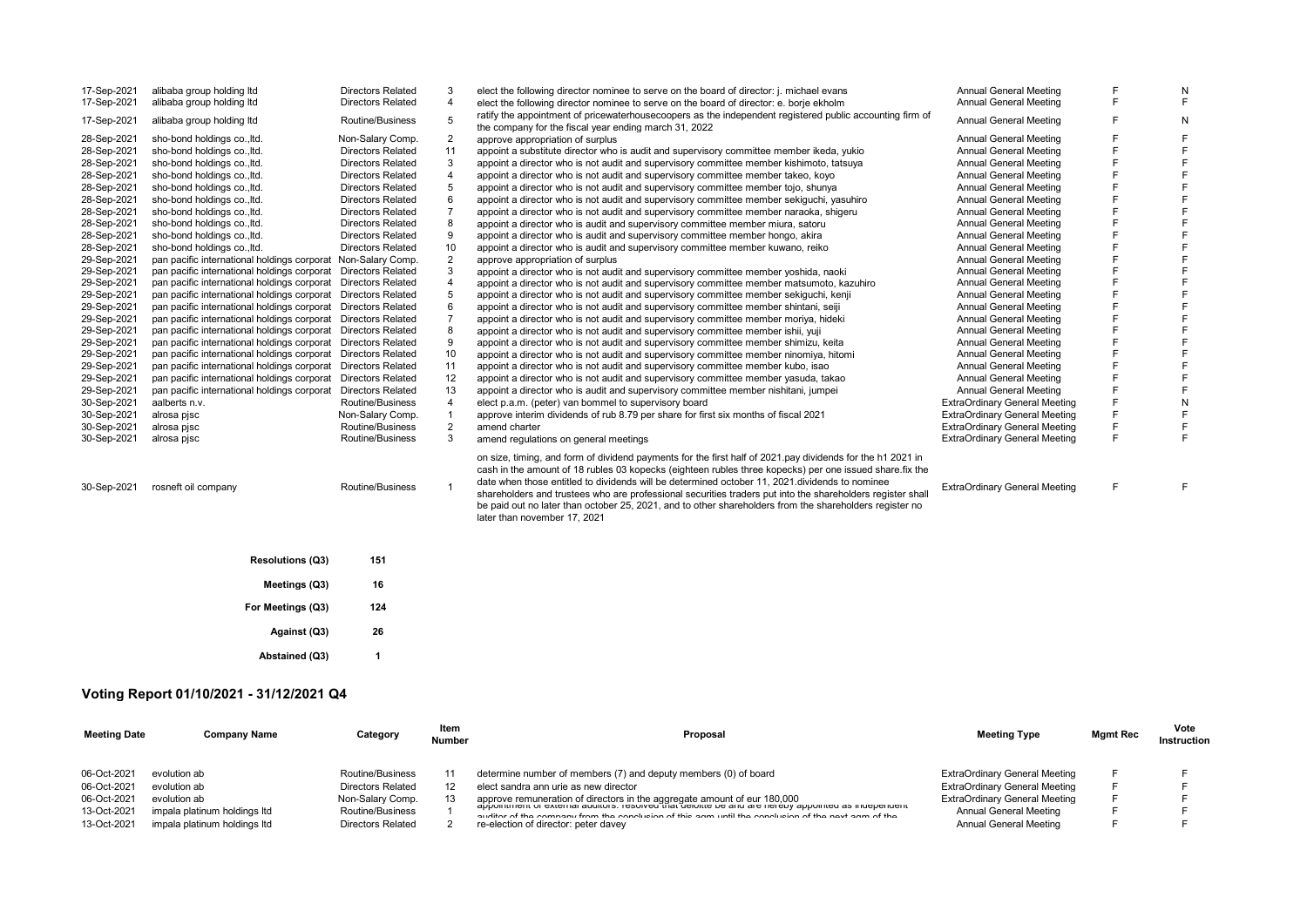| 13-Oct-2021                | impala platinum holdings Itd         | <b>Directors Related</b>                             | 3                       | re-election of director: ralph havenstein                                                                                                                                                                                                                          | <b>Annual General Meeting</b>        |        |        |
|----------------------------|--------------------------------------|------------------------------------------------------|-------------------------|--------------------------------------------------------------------------------------------------------------------------------------------------------------------------------------------------------------------------------------------------------------------|--------------------------------------|--------|--------|
| 13-Oct-2021                | impala platinum holdings Itd         | <b>Directors Related</b>                             | $\overline{4}$          | re-election of director: boitumelo koshane                                                                                                                                                                                                                         | <b>Annual General Meeting</b>        | F      |        |
| 13-Oct-2021                | impala platinum holdings Itd         | <b>Directors Related</b>                             | 5                       | re-election of director: alastair macfarlane                                                                                                                                                                                                                       | <b>Annual General Meeting</b>        |        |        |
| 13-Oct-2021                | impala platinum holdings Itd         | <b>Directors Related</b>                             | 6                       | re-election of director: mpho nkeli                                                                                                                                                                                                                                | <b>Annual General Meeting</b>        | E      |        |
| 13-Oct-2021                | impala platinum holdings Itd         | Routine/Business                                     | $\overline{7}$          | appointment of member of audit and risk committee: dawn earp                                                                                                                                                                                                       | <b>Annual General Meeting</b>        | F      | F      |
| 13-Oct-2021                | impala platinum holdings Itd         | Routine/Business                                     | 8                       | appointment of member of audit and risk committee: peter davey                                                                                                                                                                                                     | Annual General Meeting               |        |        |
| 13-Oct-2021                | impala platinum holdings Itd         | Routine/Business                                     | 9                       | appointment of member of audit and risk committee: ralph havenstein                                                                                                                                                                                                | <b>Annual General Meeting</b>        | E      |        |
| 13-Oct-2021                | impala platinum holdings Itd         | Routine/Business                                     | 10                      | appointment of member of audit and risk committee: preston speckmann                                                                                                                                                                                               | <b>Annual General Meeting</b>        | F      |        |
| 13-Oct-2021                | impala platinum holdings Itd         | Routine/Business                                     | 11                      | general issue of shares for cash                                                                                                                                                                                                                                   | <b>Annual General Meeting</b>        | F      |        |
| 13-Oct-2021                | impala platinum holdings Itd         | Routine/Business                                     | 12                      | directors' authority to implement special and ordinary resolutions                                                                                                                                                                                                 | <b>Annual General Meeting</b>        | F      |        |
| 13-Oct-2021                | impala platinum holdings Itd         | Routine/Business                                     | 13                      | endorsement of the company's remuneration policy                                                                                                                                                                                                                   | <b>Annual General Meeting</b>        | F      |        |
| 13-Oct-2021                | impala platinum holdings Itd         | Routine/Business                                     | 14                      | endorsement of the company's remuneration implementation report                                                                                                                                                                                                    | <b>Annual General Meeting</b>        | E      |        |
| 13-Oct-2021                | impala platinum holdings Itd         | Non-Salary Comp.                                     | 15                      | approval of non-executive directors' remuneration: remuneration of the chairperson of the board                                                                                                                                                                    | <b>Annual General Meeting</b>        | F      |        |
| 13-Oct-2021                | impala platinum holdings Itd         | Non-Salary Comp.                                     | 16                      | approval of non-executive directors' remuneration: remuneration of the lead independent director                                                                                                                                                                   | <b>Annual General Meeting</b>        | F      |        |
| 13-Oct-2021                | impala platinum holdings Itd         | Non-Salary Comp.                                     | 17                      | approval of non-executive directors' remuneration: remuneration of non-executive directors                                                                                                                                                                         | <b>Annual General Meeting</b>        | F      |        |
| 13-Oct-2021                | impala platinum holdings Itd         | Non-Salary Comp.                                     | 18                      | approval of non-executive directors' remuneration: remuneration of audit and risk committee chairperson                                                                                                                                                            | <b>Annual General Meeting</b>        | F      |        |
|                            |                                      |                                                      |                         |                                                                                                                                                                                                                                                                    |                                      |        |        |
| 13-Oct-2021                | impala platinum holdings Itd         | Non-Salary Comp.                                     | 19                      | approval of non-executive directors' remuneration: remuneration of audit and risk committee member                                                                                                                                                                 | <b>Annual General Meeting</b>        | E      |        |
| 13-Oct-2021                | impala platinum holdings Itd         | Non-Salary Comp.                                     | 20                      | approval of non-executive directors' remuneration: remuneration of social, transformation and<br>remuneration committee chairperson                                                                                                                                | <b>Annual General Meeting</b>        |        |        |
|                            |                                      |                                                      |                         | approval of non-executive directors' remuneration: remuneration of social, transformation and                                                                                                                                                                      |                                      |        |        |
| 13-Oct-2021                | impala platinum holdings Itd         | Non-Salary Comp.                                     | 21                      | remuneration committee member                                                                                                                                                                                                                                      | <b>Annual General Meeting</b>        | F      |        |
| 13-Oct-2021                | impala platinum holdings Itd         | Non-Salary Comp.                                     | 22                      | approval of non-executive directors' remuneration: remuneration of nomination, governance and ethics                                                                                                                                                               | <b>Annual General Meeting</b>        |        |        |
| 13-Oct-2021                | impala platinum holdings Itd         | Non-Salary Comp.                                     | 23                      | committee chairperson<br>approvar or non-executive directors Termineration. remuneration or nomination, governance and ethics                                                                                                                                      | <b>Annual General Meeting</b>        |        | F      |
|                            |                                      |                                                      |                         | sammillas mambar                                                                                                                                                                                                                                                   |                                      |        |        |
| 13-Oct-2021                | impala platinum holdings Itd         | Non-Salary Comp.                                     | 24                      | approval of non-executive directors' remuneration: remuneration of health, safety and environment<br>committee chairperson                                                                                                                                         | <b>Annual General Meeting</b>        | F      | F      |
|                            |                                      |                                                      |                         |                                                                                                                                                                                                                                                                    |                                      |        |        |
| 13-Oct-2021                | impala platinum holdings Itd         | Non-Salary Comp.                                     | 25                      | approval of non-executive directors' remuneration: remuneration of health, safety and environment<br>committee member                                                                                                                                              | <b>Annual General Meeting</b>        | F      | F      |
| 13-Oct-2021                | impala platinum holdings Itd         | Non-Salary Comp.                                     | 26                      | approvarior non-executive unectors remaineration, remaineration or strategy and investment committee                                                                                                                                                               | <b>Annual General Meeting</b>        | F      |        |
| 13-Oct-2021                | impala platinum holdings Itd         | Non-Salary Comp.                                     | 27                      | approvaronnon-executive unectors remuneration, remuneration or strategy and investment committee                                                                                                                                                                   | <b>Annual General Meeting</b>        | E      |        |
| 13-Oct-2021                | impala platinum holdings Itd         | Non-Salary Comp.                                     | 28                      | approvar or non-executive directors remuneration, remuneration for ad noc meetings rees per additional                                                                                                                                                             | <b>Annual General Meeting</b>        | F      |        |
| 13-Oct-2021                | impala platinum holdings Itd         | Routine/Business                                     | 29                      | بمالحميه ممللا مستحمرتم المحمط<br>authority to provide financial assistance                                                                                                                                                                                        | <b>Annual General Meeting</b>        | F      |        |
| 13-Oct-2021                | impala platinum holdings Itd         | Routine/Business                                     | 30                      | repurchase of company's shares by company or subsidiary                                                                                                                                                                                                            | <b>Annual General Meeting</b>        | F      |        |
| 14-Oct-2021                | intesa sanpaolo spa                  | Routine/Business                                     | 3                       | resolutions related to reserves: distribution of part of the extraordinary reserve based on 2020 results                                                                                                                                                           | <b>Annual General Meeting</b>        | F      |        |
| 14-Oct-2021                | intesa sanpaolo spa                  | Routine/Business                                     | $\overline{4}$          | resolutions related to reserves, to apply a tax suspension constraint on part of the share premium                                                                                                                                                                 | <b>Annual General Meeting</b>        | F      |        |
| 15-Oct-2021                | nexi s.p.a.                          | Routine/Business                                     | 3                       | to autriorize me cofiver limity or me equity-finite disordi baned for into yout out zero coupon equity                                                                                                                                                             | MIX                                  | E      |        |
| 15-Oct-2021                |                                      |                                                      |                         |                                                                                                                                                                                                                                                                    |                                      | F      |        |
|                            |                                      |                                                      |                         | lio indebate the polar of the natural method of the control of the polar international control of the notion                                                                                                                                                       |                                      |        |        |
|                            | nexi s.p.a.                          | Routine/Business                                     | $\overline{\mathbf{A}}$ | tö approve me information document drawn up in accordance with the provisions or anticle in 4-bis or the                                                                                                                                                           | <b>MIX</b>                           |        |        |
| 15-Oct-2021                | nexi s.p.a.                          | Routine/Business                                     | 5                       | lesiolation on aanolisatorinor the Board 5P difectors' to resolve on new issues birsnares wampayment in                                                                                                                                                            | MIX                                  | F      |        |
| 26-Oct-2021                | sinch ab                             | Routine/Business                                     | 11                      | lifind (the deliver holdings lie morger)                                                                                                                                                                                                                           | <b>ExtraOrdinary General Meeting</b> | E      |        |
| 26-Oct-2021                | sinch ab                             | Routine/Business                                     | 12                      | resolution on authorisation for the board of directors to resolve on new issues of shares                                                                                                                                                                          | <b>ExtraOrdinary General Meeting</b> | F      | Ν      |
| 26-Oct-2021                | sinch ab                             | Routine/Business                                     | 13                      | resolution on incentive program ii 2021                                                                                                                                                                                                                            | <b>ExtraOrdinary General Meeting</b> | F      | N      |
| 03-Nov-2021                | esr cayman Itd                       | <b>Directors Related</b>                             | 3                       | to approve the acquisition agreement dated 4 august zoz i (and as amended on z4 august zoz i) and the<br>ned treneentien eentempleted thereunder, and to arent the eneallic mendete to allet the                                                                   | <b>ExtraOrdinary General Meeting</b> | F      | F      |
| 03-Nov-2021                | esr cayman Itd                       | <b>Directors Related</b>                             | $\overline{4}$          | to appoint mr. lim hwee chiang (john) as a non-executive director                                                                                                                                                                                                  | <b>ExtraOrdinary General Meeting</b> | F      | N      |
| 03-Nov-2021                | esr cayman Itd                       | <b>Directors Related</b>                             | 5                       | to appoint mr. chiu kwok hung, justin as a non-executive director                                                                                                                                                                                                  | <b>ExtraOrdinary General Meeting</b> | F      | Ν      |
| 03-Nov-2021                | esr cayman Itd                       | <b>Directors Related</b>                             | 6                       |                                                                                                                                                                                                                                                                    | <b>ExtraOrdinary General Meeting</b> | E      | N      |
| 10-Nov-2021                | pernod ricard sa                     | Non-Salary Comp.                                     | 5                       | to appoint mr. rajeev kannan as a non-executive director<br>approvaror ure company's imanciar statements for the itscar year that ended on 50 june zoz (, showing<br>nnarmtina ta are CE7 00E 000 E0 and the annearal of the non-dedicatible overnoon and oberance | <b>MIX</b>                           | E      |        |
| 10-Nov-2021                | pernod ricard sa                     | Non-Salary Comp.                                     | 6                       | approval of the consolidated financial statements for said fiscal year                                                                                                                                                                                             | <b>MIX</b>                           | E      |        |
| 10-Nov-2021                | pernod ricard sa                     | Routine/Business                                     | $\overline{7}$          | allocation of the result for said fiscal year and dividend distribution to shareholders of eur 3.12 per share                                                                                                                                                      | <b>MIX</b>                           | E      |        |
| 10-Nov-2021                | pernod ricard sa                     | <b>Directors Related</b>                             | 8                       | renewal of the term of office of mrs. anne lange as director                                                                                                                                                                                                       | MIX                                  |        | Ν      |
| 10-Nov-2021<br>10-Nov-2021 | pernod ricard sa<br>pernod ricard sa | <b>Directors Related</b><br><b>Directors Related</b> | 9<br>10                 | renewar or the term or onice or paul ncard company represented by m. paul-charles nchard acting as<br>alternation<br>renewal of the term of office of mrs. veronica vargas as director                                                                             | <b>MIX</b><br><b>MIX</b>             | E<br>F | N<br>N |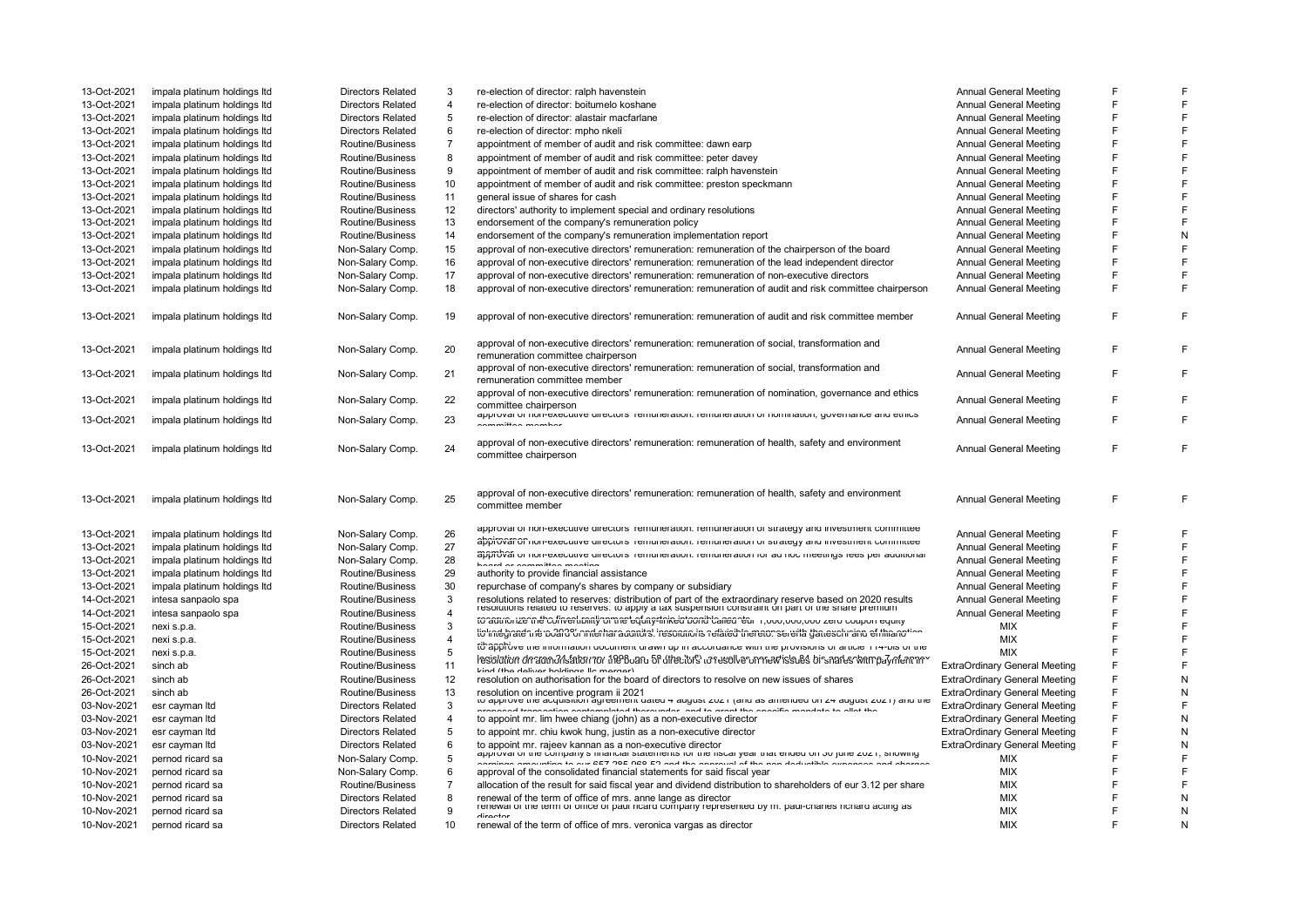| 10-Nov-2021 | pernod ricard sa                 | <b>Directors Related</b> | 11             | appointment of mrs namita shah as director                                                                                                                                                                  | <b>MIX</b>                           |   |   |
|-------------|----------------------------------|--------------------------|----------------|-------------------------------------------------------------------------------------------------------------------------------------------------------------------------------------------------------------|--------------------------------------|---|---|
| 10-Nov-2021 | pernod ricard sa                 | Non-Salary Comp.         | 12             | approval of the fixed, variable and one-off components of the compensation paid or awarded to mr                                                                                                            | <b>MIX</b>                           | E | E |
|             |                                  |                          |                | alexandre ricard, as chief executive officer, for fiscal year 2021-2021                                                                                                                                     |                                      |   |   |
| 10-Nov-2021 | pernod ricard sa                 | Non-Salary Comp.         | 13             | approval of the information related to the compensation applicable to the corporate officers for said fiscal                                                                                                | <b>MIX</b>                           | E | F |
|             |                                  |                          |                | year                                                                                                                                                                                                        |                                      | E |   |
| 10-Nov-2021 | pernod ricard sa                 | Non-Salary Comp.         | 14             | approval of the compensation policy of mr alexandre ricard, as chief executive officer                                                                                                                      | <b>MIX</b>                           | E | N |
| 10-Nov-2021 | pernod ricard sa                 | Non-Salary Comp.         | 15             | approval of the compensation policy of the directors                                                                                                                                                        | <b>MIX</b>                           |   | F |
| 10-Nov-2021 | pernod ricard sa                 | Routine/Business         | 16             | authorization for the company to trade on its own shares                                                                                                                                                    | <b>MIX</b>                           | E | F |
|             |                                  |                          |                |                                                                                                                                                                                                             |                                      |   |   |
|             |                                  |                          |                | approval of the special auditors' report on agreements governed by articles 1.225-38 et seg. of the french                                                                                                  |                                      |   |   |
| 10-Nov-2021 | pernod ricard sa                 | Non-Salary Comp.         | 17             | commercial code                                                                                                                                                                                             | MIX                                  | E | F |
|             |                                  |                          |                |                                                                                                                                                                                                             |                                      |   |   |
|             |                                  |                          |                |                                                                                                                                                                                                             |                                      |   |   |
| 10-Nov-2021 | pernod ricard sa                 | Routine/Business         | 18             | authorization to reduce the capital through the cancellation of shares up to a maximum of 10 per cent of                                                                                                    | <b>MIX</b>                           | F | F |
|             |                                  |                          |                | the share capital<br>the shareholders inteeting delegates to the board or director the necessary powers to increase the capital                                                                             | <b>MIX</b>                           | E | F |
| 10-Nov-2021 | pernod ricard sa                 | Routine/Business         | 19             | the smaremolders mieeting delegates to the 000.000 Chector the necessary powers to increase the capital                                                                                                     |                                      |   |   |
| 10-Nov-2021 | pernod ricard sa                 | Routine/Business         | 20             | hiersmaneinolidersomieetlinghoelietyateshtofthefoodionOnfultectonhinennecessatrypowtensholmicheaset meh                                                                                                     | <b>MIX</b>                           | E | E |
| 10-Nov-2021 | pernod ricard sa                 | Routine/Business         | 21             | smare daplica miditease by issuance of orbinal y shiares and or bita iy sedboutes giorn tacless for intersitate                                                                                             | <b>MIX</b>                           | E | F |
| 10-Nov-2021 | pernod ricard sa                 | Routine/Business         | 22             | snaifel capital increase up to no per cent or the share capital in consideration for collumorations in kind                                                                                                 | <b>MIX</b>                           | E | F |
| 10-Nov-2021 | pernod ricard sa                 | Routine/Business         | 23             |                                                                                                                                                                                                             | <b>MIX</b>                           | F | F |
| 10-Nov-2021 | pernod ricard sa                 | Routine/Business         | 24             | snare dapitan idrease by issuance on donfpany's lequity securities or securities giving access to me "~"                                                                                                    | <b>MIX</b>                           | F | E |
| 10-Nov-2021 | pernod ricard sa                 | Routine/Business         | 25             | mersmanelnorders inneeting radieg alles to the obthin of undecroint interifecessary plowers to indirease the capital                                                                                        | <b>MIX</b>                           | E | E |
| 10-Nov-2021 | pernod ricard sa                 | Routine/Business         | 26             | hu a mavimum naminal amount of our 194.000.000.00 hu conitalizing recenses, profits or promiume<br>allocation of performance shares free of charge in favour of the employees and senior corporate officers | <b>MIX</b>                           | E | E |
| 10-Nov-2021 | pernod ricard sa                 | Routine/Business         | 27             | allocation of shares free of charge in favour of the employees of the company                                                                                                                               | <b>MIX</b>                           | E | E |
|             |                                  |                          |                | share capital increase by the limit of 2 per cent of the share capital, by issuance of ordinary shares and-                                                                                                 |                                      |   |   |
| 10-Nov-2021 | pernod ricard sa                 | Routine/Business         | 28             | or of any securities giving access to the share capital of the company, in favour of members of company                                                                                                     | <b>MIX</b>                           | E | F |
|             |                                  |                          |                | savings plans with preferential subscription rights cancelled                                                                                                                                               |                                      |   |   |
|             |                                  |                          |                | the shareholders meeting delegates to the board of director the necessary powers to increase the capital                                                                                                    |                                      |   |   |
|             |                                  |                          |                | within the limit of 2 per cent of the share capital, by issuance of ordinary shares and-or of any securities                                                                                                |                                      |   |   |
| 10-Nov-2021 | pernod ricard sa                 | Routine/Business         | 29             | giving access to the share capital of the company, in favour of an identified persons with preferential                                                                                                     | <b>MIX</b>                           | E | F |
|             |                                  |                          |                | subscription rights cancelled                                                                                                                                                                               |                                      |   |   |
| 10-Nov-2021 | pernod ricard sa                 | Routine/Business         | 30             | amendment of the articles 7 'capital increase and reduction' and 33 'composition and holding of general                                                                                                     | <b>MIX</b>                           | E | F |
| 10-Nov-2021 | pernod ricard sa                 | Routine/Business         | 31             | powers to accomplish formalities                                                                                                                                                                            | <b>MIX</b>                           | E | E |
| 12-Nov-2021 | skandinaviska enskilda banken ab | Non-Salary Comp.         | 12             | approve dividends of sek 4.10 per share                                                                                                                                                                     | <b>ExtraOrdinary General Meeting</b> | F | F |
|             |                                  |                          | $\overline{2}$ |                                                                                                                                                                                                             |                                      | F | F |
| 17-Nov-2021 | afterpay Itd                     | <b>Directors Related</b> | 3              | re-election of elana rubin as a director                                                                                                                                                                    | <b>Annual General Meeting</b>        | E | E |
| 17-Nov-2021 | afterpay Itd                     | <b>Directors Related</b> |                | re-election of dana stalder as a director                                                                                                                                                                   | <b>Annual General Meeting</b>        | F | F |
| 17-Nov-2021 | afterpay Itd                     | Routine/Business         | 4              | adoption of remuneration report                                                                                                                                                                             | <b>Annual General Meeting</b>        |   |   |
| 17-Nov-2021 | hexagon ab                       | Routine/Business         | $\overline{7}$ | amend articles re: number of board members                                                                                                                                                                  | <b>ExtraOrdinary General Meeting</b> | F | F |
| 17-Nov-2021 | hexagon ab                       | Routine/Business         | 8              | determine number of members (10) and deputy members (0) of board                                                                                                                                            | <b>ExtraOrdinary General Meeting</b> | E | E |
| 17-Nov-2021 | hexagon ab                       | <b>Directors Related</b> | 9              | elect brett watson as new director                                                                                                                                                                          | <b>ExtraOrdinary General Meeting</b> | F | F |
| 17-Nov-2021 | hexagon ab                       | <b>Directors Related</b> | 10             | elect erik huggers as new director                                                                                                                                                                          | <b>ExtraOrdinary General Meeting</b> | F | F |
| 17-Nov-2021 | hexagon ab                       | Non-Salary Comp.         | 11             | approve remuneration of new elected directors                                                                                                                                                               | <b>ExtraOrdinary General Meeting</b> | E | E |
|             |                                  |                          |                | to appoint the auditor of goodman logistics (hk) limited: that messrs kpmg, the retiring auditor, be re-                                                                                                    |                                      |   |   |
| 18-Nov-2021 | goodman group                    | Routine/Business         | 3              | appointed as the auditor of goodman logistics (hk) limited to hold office until the next annual general                                                                                                     | <b>Annual General Meeting</b>        | E | N |
|             |                                  |                          |                | meeting of goodman logistics (hk) limited and that goodman logistics (hk) limited's directors be                                                                                                            |                                      |   |   |
|             |                                  |                          |                | authorised to fix the auditor's remuneration                                                                                                                                                                |                                      |   |   |
| 18-Nov-2021 | goodman group                    | <b>Directors Related</b> | 4              | re-election of ms rebecca mcgrath as a director of goodman limited                                                                                                                                          | <b>Annual General Meeting</b>        | E | N |
| 18-Nov-2021 | goodman group                    | <b>Directors Related</b> | 5              | re-election of mr danny peeters, as a director of goodman limited                                                                                                                                           | <b>Annual General Meeting</b>        | E | N |
| 18-Nov-2021 | goodman group                    | <b>Directors Related</b> | 6              | re-election of mr danny peeters as a director of goodman logistics (hk) limited                                                                                                                             | <b>Annual General Meeting</b>        | F | N |
| 18-Nov-2021 | goodman group                    | <b>Directors Related</b> | $\overline{7}$ | re-election of mr david collins as a director of goodman logistics (hk) limited                                                                                                                             | <b>Annual General Meeting</b>        | F | F |
| 18-Nov-2021 | goodman group                    | Routine/Business         | 8              | adoption of the remuneration report                                                                                                                                                                         | <b>Annual General Meeting</b>        | E | N |
|             |                                  |                          |                |                                                                                                                                                                                                             |                                      |   |   |
|             |                                  |                          |                |                                                                                                                                                                                                             |                                      |   |   |
| 18-Nov-2021 | goodman group                    | Routine/Business         | 9              | issue of performance rights under the long term incentive plan to mr greg goodman                                                                                                                           | <b>Annual General Meeting</b>        | E | N |
|             |                                  |                          |                |                                                                                                                                                                                                             |                                      |   |   |
| 18-Nov-2021 | goodman group                    | Routine/Business         | 10             | issue of performance rights under the long term incentive plan to mr danny peeters                                                                                                                          | Annual General Meeting               |   | N |
|             |                                  |                          |                |                                                                                                                                                                                                             |                                      |   |   |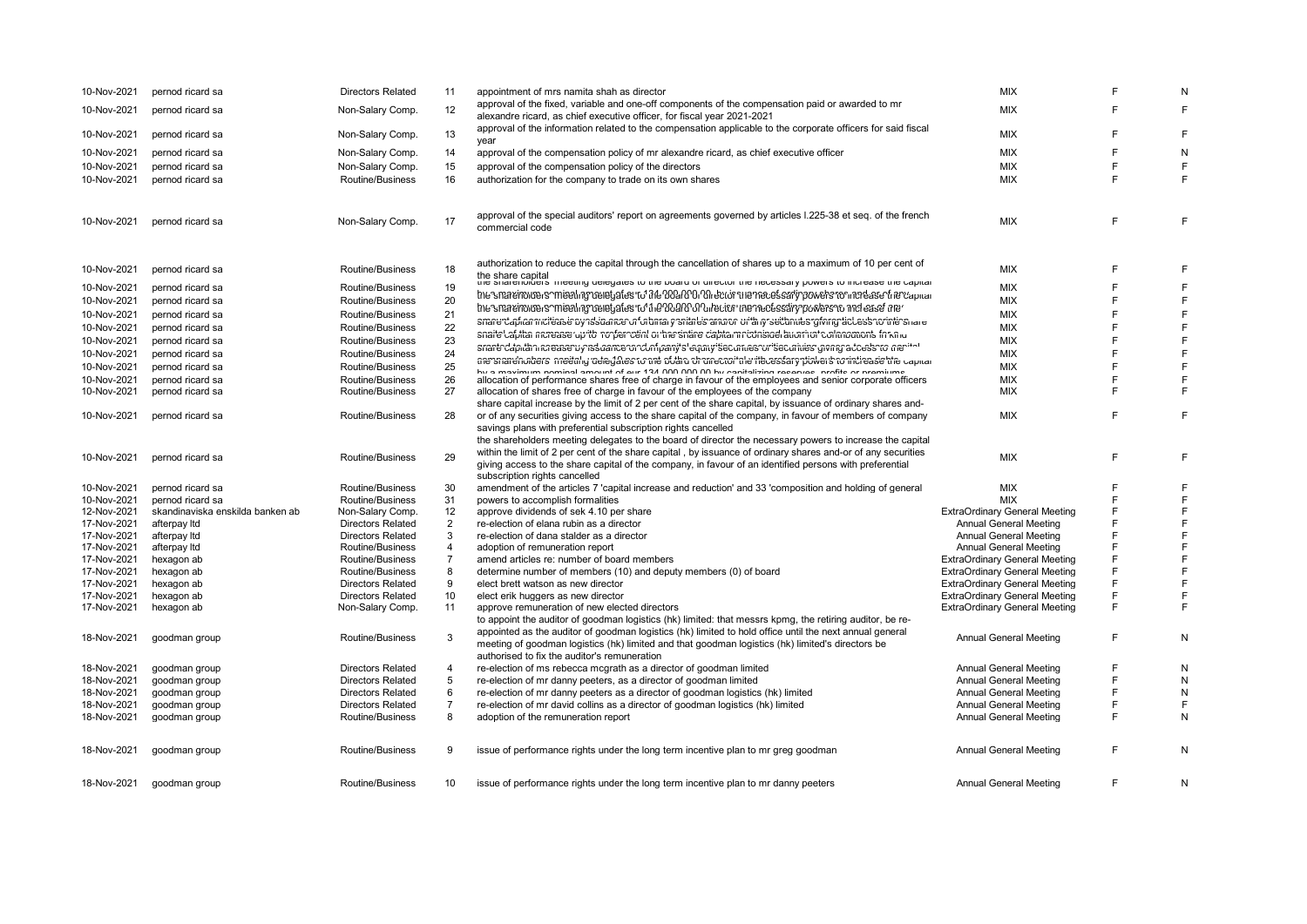| 18-Nov-2021 | goodman group                                        | Routine/Business         | 11             | issue of performance rights under the long term incentive plan to mr anthony rozic                                                                     | <b>Annual General Meeting</b>        | F  | N            |
|-------------|------------------------------------------------------|--------------------------|----------------|--------------------------------------------------------------------------------------------------------------------------------------------------------|--------------------------------------|----|--------------|
|             |                                                      |                          |                | to approve the adoption of subsidiary share option schemes of wuxi vaccines (cayman) inc. and wuxi xdc                                                 |                                      |    |              |
| 23-Nov-2021 | wuxi biologics (cayman) inc.                         | Non-Salary Comp.         | 3              | cayman inc., subsidiaries of the company                                                                                                               | <b>ExtraOrdinary General Meeting</b> | F  | N            |
| 24-Nov-2021 | chr. hansen holding a/s                              | Non-Salary Comp.         | 8              | approval of the 2020/21 annual report                                                                                                                  | <b>Annual General Meeting</b>        | F  | $\mathsf F$  |
| 24-Nov-2021 | chr. hansen holding a/s                              | Routine/Business         | 9              | resolution on the appropriation of profit                                                                                                              | Annual General Meeting               | F  | $\mathsf F$  |
| 24-Nov-2021 | chr. hansen holding a/s                              | Routine/Business         | 10             | presentation of the company's 2020/21 remuneration report for an advisory vote                                                                         | <b>Annual General Meeting</b>        | F  | $\mathsf{F}$ |
| 24-Nov-2021 | chr. hansen holding a/s                              | Routine/Business         | 11             | resolution on remuneration of members of the board of directors                                                                                        | <b>Annual General Meeting</b>        | F  | $\mathsf F$  |
| 24-Nov-2021 | chr. hansen holding a/s                              | Routine/Business         | 12             | proposals from the board of directors: approval of indemnification arrangements and related amendment<br>of the remuneration policy                    | <b>Annual General Meeting</b>        | F  | $\mathsf F$  |
| 24-Nov-2021 | chr. hansen holding a/s                              | <b>Directors Related</b> | 13             | election of a chair of the board of director: dominique reiniche (re-election)                                                                         | <b>Annual General Meeting</b>        | F  | $\mathsf F$  |
| 24-Nov-2021 | chr. hansen holding a/s                              | <b>Directors Related</b> | 14             | election of other member to the board of directors: jesper brandgaard (re-election)                                                                    | <b>Annual General Meeting</b>        | F  | $\mathsf F$  |
| 24-Nov-2021 | chr. hansen holding a/s                              | <b>Directors Related</b> | 15             | election of other member to the board of directors: luis cantarell (re-election)                                                                       | <b>Annual General Meeting</b>        | F  | $\mathsf F$  |
| 24-Nov-2021 | chr. hansen holding a/s                              | <b>Directors Related</b> | 16             | election of other member to the board of directors: lise kaae (re-election)                                                                            | <b>Annual General Meeting</b>        | F  | $\mathsf F$  |
| 24-Nov-2021 | chr. hansen holding a/s                              | <b>Directors Related</b> | 17             | election of other member to the board of directors: heidi kleinbach-sauter (re-election)                                                               | <b>Annual General Meeting</b>        | F  | $\mathsf F$  |
| 24-Nov-2021 | chr. hansen holding a/s                              | <b>Directors Related</b> | 18             | election of other member to the board of directors: kevin lane (re-election)                                                                           | <b>Annual General Meeting</b>        | F  | $\mathsf F$  |
| 24-Nov-2021 | chr. hansen holding a/s                              | <b>Directors Related</b> | 19             | election of other member to the board of directors: lillie li valeur (re-election)                                                                     | <b>Annual General Meeting</b>        | F  | $\mathsf F$  |
| 24-Nov-2021 |                                                      | Routine/Business         | 20             |                                                                                                                                                        | Annual General Meeting               | F  | A            |
| 24-Nov-2021 | chr. hansen holding a/s<br>chr. hansen holding a/s   | Routine/Business         | 21             | election of a company auditor: re-election of pwc statsautoriseret revisionspartnerselskab<br>authorisation of the chair of the annual general meeting | Annual General Meeting               | F  | F            |
|             |                                                      |                          | $\overline{2}$ |                                                                                                                                                        |                                      | F  | $\mathsf{F}$ |
| 25-Nov-2021 | jins holdings inc.                                   | Non-Salary Comp.         |                | approve appropriation of surplus                                                                                                                       | <b>Annual General Meeting</b>        | F  | $\mathsf F$  |
| 25-Nov-2021 | jins holdings inc.                                   | <b>Directors Related</b> | 3              | appoint a director tanaka, ryo                                                                                                                         | <b>Annual General Meeting</b>        |    |              |
| 25-Nov-2021 | jins holdings inc.                                   | <b>Directors Related</b> | $\overline{4}$ | appoint a director hayashi, chiaki                                                                                                                     | Annual General Meeting               | F  | $\mathsf F$  |
| 25-Nov-2021 | jins holdings inc.                                   | Routine/Business         | 5              | appoint a corporate auditor oi, tetsuya                                                                                                                | Annual General Meeting               | F  | $\mathsf F$  |
| 25-Nov-2021 | jins holdings inc.                                   | Routine/Business         | 6              | appoint a corporate auditor ota, tsuguya                                                                                                               | Annual General Meeting               | F  | $\mathsf F$  |
| 25-Nov-2021 | jins holdings inc.                                   | Non-Salary Comp.         | $\overline{7}$ | approve details of the compensation to be received by directors                                                                                        | <b>Annual General Meeting</b>        | F  | $\mathsf F$  |
| 25-Nov-2021 | jins holdings inc.                                   | Non-Salary Comp.         | 8              | approve details of the compensation to be received by corporate auditors                                                                               | <b>Annual General Meeting</b>        | F  | $\mathsf{F}$ |
| 25-Nov-2021 | saizeriya co., Itd.                                  | Non-Salary Comp.         | $\mathbf{1}$   | approve appropriation of surplus                                                                                                                       | <b>Annual General Meeting</b>        | F. | $\mathsf{F}$ |
| 25-Nov-2021 | saizeriya co., Itd.                                  | <b>Directors Related</b> | $\overline{2}$ | appoint a director who is not audit and supervisory committee member shogaki, yasuhiko                                                                 | <b>Annual General Meeting</b>        | F. | $\mathsf{F}$ |
| 25-Nov-2021 | saizeriya co., Itd.                                  | <b>Directors Related</b> | 3              | appoint a director who is not audit and supervisory committee member horino, issei                                                                     | <b>Annual General Meeting</b>        | F. | F            |
| 25-Nov-2021 | saizeriya co., Itd.                                  | <b>Directors Related</b> | 4              | appoint a director who is not audit and supervisory committee member nagaoka, noboru                                                                   | <b>Annual General Meeting</b>        | F  | $\mathsf F$  |
| 25-Nov-2021 | saizeriya co., Itd.                                  | <b>Directors Related</b> | 5              | appoint a director who is not audit and supervisory committee member arakawa, takashi                                                                  | Annual General Meeting               | F. | F            |
| 26-Nov-2021 | ryohin keikaku co., ltd.                             | Non-Salary Comp.         | $\overline{2}$ | approve appropriation of surplus                                                                                                                       | <b>Annual General Meeting</b>        | F  | $\mathsf F$  |
| 26-Nov-2021 | ryohin keikaku co., ltd.                             | <b>Directors Related</b> | 4              | appoint a director kanai, masaaki                                                                                                                      | <b>Annual General Meeting</b>        | F. | $\mathsf F$  |
| 26-Nov-2021 | ryohin keikaku co., ltd.                             | <b>Directors Related</b> | 5              | appoint a director shimazaki, asako                                                                                                                    | Annual General Meeting               | F  | $\mathsf F$  |
| 26-Nov-2021 | ryohin keikaku co., ltd.                             | <b>Directors Related</b> | 6              | appoint a director yagyu, masayoshi                                                                                                                    | <b>Annual General Meeting</b>        | F. | $\mathsf{F}$ |
|             |                                                      |                          |                |                                                                                                                                                        |                                      |    |              |
| 26-Nov-2021 | ryohin keikaku co., ltd.                             | <b>Directors Related</b> | $\overline{7}$ | appoint a director yoshikawa, atsushi                                                                                                                  | <b>Annual General Meeting</b>        | F  | $\mathsf F$  |
| 26-Nov-2021 |                                                      | Routine/Business         | 8              | appoint a corporate auditor suzuki, kei                                                                                                                | Annual General Meeting               | F  | F            |
| 26-Nov-2021 | ryohin keikaku co., ltd.<br>ryohin keikaku co., ltd. | Routine/Business         | 3              | amend articles to: amend business lines, reduce term of office of directors to one year, approve minor                                                 | <b>Annual General Meeting</b>        | F  | N            |
| 26-Nov-2021 | ryohin keikaku co., ltd.                             | Non-Salary Comp.         | 9              | approve details of the compensation to be received by directors                                                                                        | <b>Annual General Meeting</b>        | F. | $\mathsf F$  |
|             |                                                      |                          |                |                                                                                                                                                        |                                      |    |              |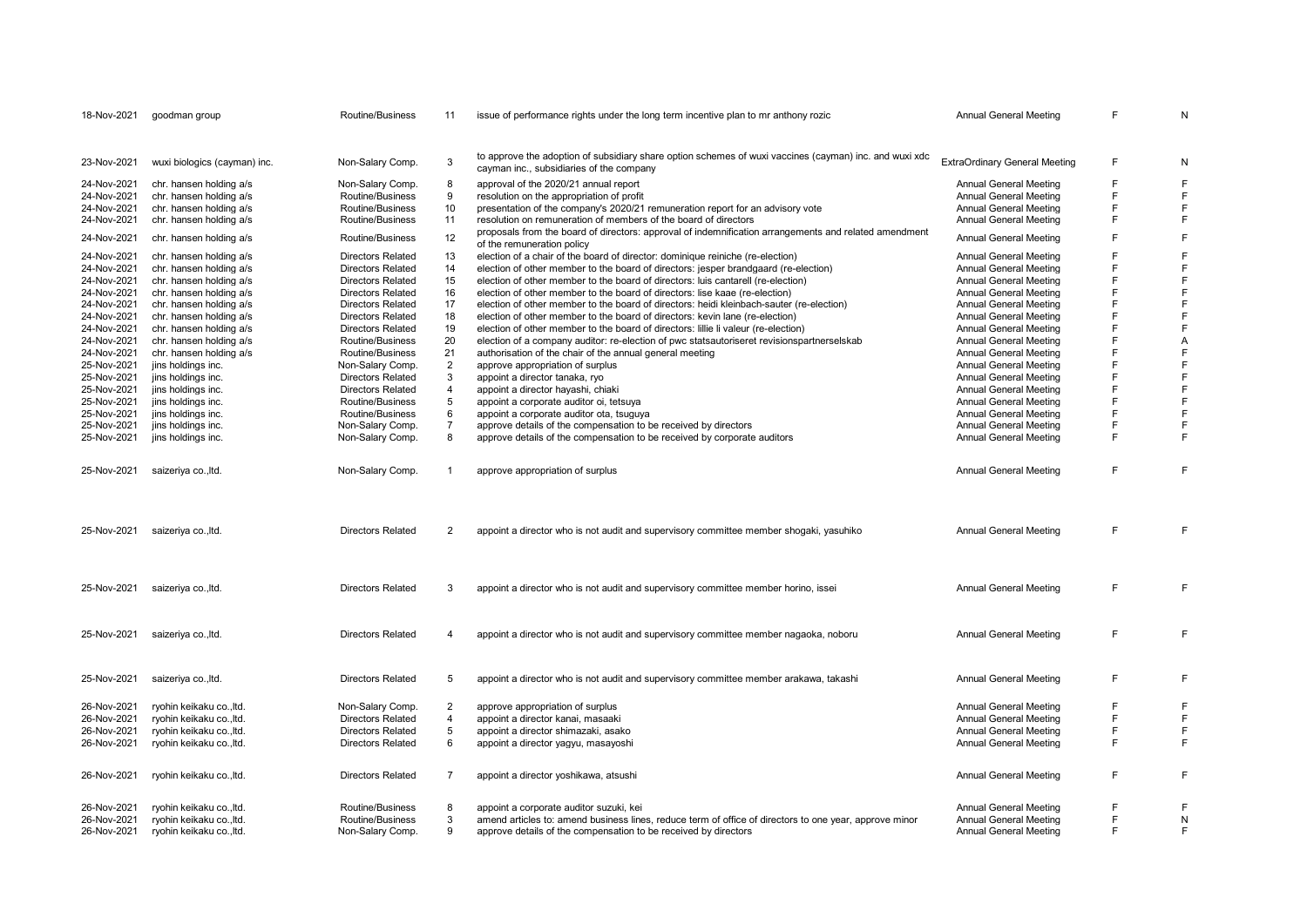| 26-Nov-2021                | ryohin keikaku co., ltd.     | Non-Salary Comp.                     | 10                | approve details of the compensation to be received by corporate auditors                                                                                                                                                                                                                                                                                                                                                                                                                                                                                                                                                                                                                            | <b>Annual General Meeting</b>                                  | F      | F                           |
|----------------------------|------------------------------|--------------------------------------|-------------------|-----------------------------------------------------------------------------------------------------------------------------------------------------------------------------------------------------------------------------------------------------------------------------------------------------------------------------------------------------------------------------------------------------------------------------------------------------------------------------------------------------------------------------------------------------------------------------------------------------------------------------------------------------------------------------------------------------|----------------------------------------------------------------|--------|-----------------------------|
| 26-Nov-2021                | ryohin keikaku co., ltd.     | Non-Salary Comp.                     | 11                | approve details of the restricted-share compensation to be received by directors (excluding outside<br>directors)                                                                                                                                                                                                                                                                                                                                                                                                                                                                                                                                                                                   | <b>Annual General Meeting</b>                                  | F      | $\mathsf F$                 |
| 02-Dec-2021                | oil company lukoil pjsc      | Routine/Business                     | $\overline{2}$    | on payment (declaration) of dividends based on the results of the first nine months of 2021                                                                                                                                                                                                                                                                                                                                                                                                                                                                                                                                                                                                         | <b>ExtraOrdinary General Meeting</b>                           | F      | $\mathsf F$                 |
| 02-Dec-2021                | oil company lukoil pjsc      | Routine/Business                     | 3                 | on payment of a part of the remuneration to members of the board of directors of pisc "lukoil" for their<br>performance of the functions of the members of the board of directors                                                                                                                                                                                                                                                                                                                                                                                                                                                                                                                   | <b>ExtraOrdinary General Meeting</b>                           | F      | $\mathsf F$                 |
| 06-Dec-2021                | afterpay Itd                 | Routine/Business                     | $\overline{2}$    | that, pursuant to and in accordance with section 411 of the corporations act 2001 (cth), the scheme of<br>arrangement proposed between afterpay limited ("afterpay") and the holders of its fully paid ordinary<br>shares, the terms of which are contained in and more particularly described in the scheme booklet of<br>which the notice convening the scheme meeting forms part, is approved (with or without alteration or<br>conditions as approved by the supreme court of new south wales and agreed to by afterpay and square)<br>and, subject to approval of the scheme by the court, the afterpay board is authorised to implement the<br>scheme with any such alterations or conditions | <b>Scheme Meeting</b>                                          | F      | F                           |
| 08-Dec-2021                | canadian pacific railway Itd | Routine/Business                     | 3                 | an ordinary resolution, the full text of which is set out in "appendix a - resolutions to be approved at the<br>meeting" to the proxy circular, approving the issuance of up to 277,960,197 common shares pursuant to<br>the terms of the merger agreement (as defined in the proxy circular)                                                                                                                                                                                                                                                                                                                                                                                                       | <b>Special General Meeting</b>                                 | F      | F                           |
| 08-Dec-2021                | canadian pacific railway Itd | Routine/Business                     | 4                 | a special resolution, the full text of which is set out in "appendix a - resolutions to be approved at the<br>meeting" to the proxy circular, approving an amendment to the corporation's articles of incorporation to<br>change its name to "canadian pacific kansas city limited", which amendment is conditional upon the<br>occurrence of the control date (as defined in the proxy circular)                                                                                                                                                                                                                                                                                                   | <b>Special General Meeting</b>                                 | F      | F                           |
| 14-Dec-2021                | afterpay Itd                 | Routine/Business                     | 3                 | that, pursuant to and in accordance with section 411 of the corporations act 2001 (cth), the scheme of<br>arrangement proposed between afterpay limited ("afterpay") and the holders of its fully paid ordinary<br>shares, the terms of which are contained in and more particularly described in the scheme booklet of<br>which the notice convening the scheme meeting forms part, is approved (with or without alteration or<br>conditions as approved by the supreme court of new south wales and agreed to by afterpay and square)<br>and, subject to approval of the scheme by the court, the afterpay board is authorised to implement the<br>scheme with any such alterations or conditions | <b>Scheme Meeting</b>                                          | F      | F                           |
| 17-Dec-2021                | hamamatsu photonics k.k.     | Non-Salary Comp.                     | 2                 | approve appropriation of surplus                                                                                                                                                                                                                                                                                                                                                                                                                                                                                                                                                                                                                                                                    | <b>Annual General Meeting</b>                                  | F      | $\mathsf F$                 |
|                            |                              |                                      |                   |                                                                                                                                                                                                                                                                                                                                                                                                                                                                                                                                                                                                                                                                                                     |                                                                |        |                             |
| 17-Dec-2021                |                              | <b>Directors Related</b>             | 4                 |                                                                                                                                                                                                                                                                                                                                                                                                                                                                                                                                                                                                                                                                                                     | <b>Annual General Meeting</b>                                  | F      |                             |
|                            | hamamatsu photonics k.k.     |                                      |                   | appoint a director hiruma, akira                                                                                                                                                                                                                                                                                                                                                                                                                                                                                                                                                                                                                                                                    |                                                                | F      | $\mathsf F$                 |
| 17-Dec-2021                | hamamatsu photonics k.k.     | <b>Directors Related</b>             | 5                 | appoint a director suzuki, kenji                                                                                                                                                                                                                                                                                                                                                                                                                                                                                                                                                                                                                                                                    | <b>Annual General Meeting</b>                                  |        | $\mathsf F$                 |
| 17-Dec-2021                | hamamatsu photonics k.k.     | <b>Directors Related</b>             | 6                 | appoint a director maruno, tadashi                                                                                                                                                                                                                                                                                                                                                                                                                                                                                                                                                                                                                                                                  | <b>Annual General Meeting</b>                                  | F      | $\mathsf F$                 |
| 17-Dec-2021                | hamamatsu photonics k.k.     | <b>Directors Related</b>             | $\overline{7}$    | appoint a director yoshida, kenji                                                                                                                                                                                                                                                                                                                                                                                                                                                                                                                                                                                                                                                                   | <b>Annual General Meeting</b>                                  | F<br>F | $\mathsf F$                 |
| 17-Dec-2021                | hamamatsu photonics k.k.     | <b>Directors Related</b>             | 8                 | appoint a director suzuki, takayuki                                                                                                                                                                                                                                                                                                                                                                                                                                                                                                                                                                                                                                                                 | <b>Annual General Meeting</b>                                  |        | $\overline{F}$              |
| 17-Dec-2021                | hamamatsu photonics k.k.     | <b>Directors Related</b>             | 9                 | appoint a director kato, hisaki                                                                                                                                                                                                                                                                                                                                                                                                                                                                                                                                                                                                                                                                     | <b>Annual General Meeting</b>                                  | F      | $\mathsf F$                 |
| 17-Dec-2021                | hamamatsu photonics k.k.     | <b>Directors Related</b>             | 10                | appoint a director kodate, kashiko                                                                                                                                                                                                                                                                                                                                                                                                                                                                                                                                                                                                                                                                  | <b>Annual General Meeting</b>                                  | F      | $\mathsf F$                 |
| 17-Dec-2021                | hamamatsu photonics k.k.     | <b>Directors Related</b>             | 11                | appoint a director koibuchi, ken                                                                                                                                                                                                                                                                                                                                                                                                                                                                                                                                                                                                                                                                    | <b>Annual General Meeting</b>                                  | F      | $\mathsf{N}$                |
| 17-Dec-2021                | hamamatsu photonics k.k.     | <b>Directors Related</b>             | $12 \overline{ }$ | appoint a director kurihara, kazue                                                                                                                                                                                                                                                                                                                                                                                                                                                                                                                                                                                                                                                                  | Annual General Meeting                                         | F      | $\mathsf F$                 |
| 17-Dec-2021                | hamamatsu photonics k.k.     | <b>Directors Related</b>             | 13                | appoint a director hirose, takuo                                                                                                                                                                                                                                                                                                                                                                                                                                                                                                                                                                                                                                                                    | <b>Annual General Meeting</b>                                  | F      | $\mathsf F$                 |
| 17-Dec-2021                | hamamatsu photonics k.k.     | Routine/Business                     | 3                 | amend articles to: reduce term of office of directors to one year                                                                                                                                                                                                                                                                                                                                                                                                                                                                                                                                                                                                                                   | <b>Annual General Meeting</b>                                  | F      | $\mathsf F$                 |
| 17-Dec-2021                | hamamatsu photonics k.k.     | Non-Salary Comp.                     | 14                | approve details of the compensation to be received by directors                                                                                                                                                                                                                                                                                                                                                                                                                                                                                                                                                                                                                                     | <b>Annual General Meeting</b>                                  | F      | $\mathsf F$                 |
| 17-Dec-2021                | hamamatsu photonics k.k.     | Non-Salary Comp.                     | 15                | approve details of the compensation to be received by corporate auditors                                                                                                                                                                                                                                                                                                                                                                                                                                                                                                                                                                                                                            | <b>Annual General Meeting</b>                                  | F      | $\mathsf F$                 |
| 22-Dec-2021                | open house co., ltd.         | Non-Salary Comp.                     | $\overline{2}$    | approve appropriation of surplus                                                                                                                                                                                                                                                                                                                                                                                                                                                                                                                                                                                                                                                                    | <b>Annual General Meeting</b>                                  | F      | $\overline{F}$              |
| 22-Dec-2021                | open house co., ltd.         | <b>Directors Related</b>             | 4                 | appoint a director arai, masaaki                                                                                                                                                                                                                                                                                                                                                                                                                                                                                                                                                                                                                                                                    | <b>Annual General Meeting</b>                                  | F      | $\mathsf F$                 |
| 22-Dec-2021                | open house co., ltd.         | <b>Directors Related</b>             | 5                 | appoint a director kamata, kazuhiko                                                                                                                                                                                                                                                                                                                                                                                                                                                                                                                                                                                                                                                                 | <b>Annual General Meeting</b>                                  | F      | $\mathsf F$                 |
| 22-Dec-2021                | open house co., ltd.         | <b>Directors Related</b>             | 6                 | appoint a director imamura, hitoshi                                                                                                                                                                                                                                                                                                                                                                                                                                                                                                                                                                                                                                                                 | <b>Annual General Meeting</b>                                  | F      | $\mathsf F$                 |
| 22-Dec-2021                | open house co., Itd.         | <b>Directors Related</b>             | $\overline{7}$    | appoint a director fukuoka, ryosuke                                                                                                                                                                                                                                                                                                                                                                                                                                                                                                                                                                                                                                                                 | <b>Annual General Meeting</b>                                  | F      | $\mathsf F$                 |
| 22-Dec-2021                | open house co., Itd.         | <b>Directors Related</b>             | 8                 | appoint a director wakatabi, kotaro                                                                                                                                                                                                                                                                                                                                                                                                                                                                                                                                                                                                                                                                 | <b>Annual General Meeting</b>                                  | F      | $\mathsf F$                 |
| 22-Dec-2021                | open house co., Itd.         | <b>Directors Related</b>             | 9                 | appoint a director munemasa, hiroshi                                                                                                                                                                                                                                                                                                                                                                                                                                                                                                                                                                                                                                                                | <b>Annual General Meeting</b>                                  | F      | $\mathsf{F}$                |
| 22-Dec-2021                | open house co., Itd.         | <b>Directors Related</b>             | 10                | appoint a director ishimura, hitoshi                                                                                                                                                                                                                                                                                                                                                                                                                                                                                                                                                                                                                                                                | <b>Annual General Meeting</b>                                  | F      | $\mathsf F$                 |
| 22-Dec-2021                | open house co., ltd.         | <b>Directors Related</b>             | 11                | appoint a director omae, yuko                                                                                                                                                                                                                                                                                                                                                                                                                                                                                                                                                                                                                                                                       | <b>Annual General Meeting</b>                                  | F      | $\mathsf F$                 |
| 22-Dec-2021                | open house co., ltd.         | <b>Directors Related</b>             | 12                | appoint a director kotani, maoko                                                                                                                                                                                                                                                                                                                                                                                                                                                                                                                                                                                                                                                                    | <b>Annual General Meeting</b>                                  | F      | $\mathsf F$                 |
| 22-Dec-2021<br>22-Dec-2021 | open house co., ltd.         | Routine/Business<br>Routine/Business | 3<br>13           | amend articles to: change official company name, amend business lines, increase the board of directors<br>size<br>appoint a substitute corporate auditor mabuchi, akiko                                                                                                                                                                                                                                                                                                                                                                                                                                                                                                                             | <b>Annual General Meeting</b><br><b>Annual General Meeting</b> | F<br>F | $\mathsf F$<br>$\mathsf{F}$ |